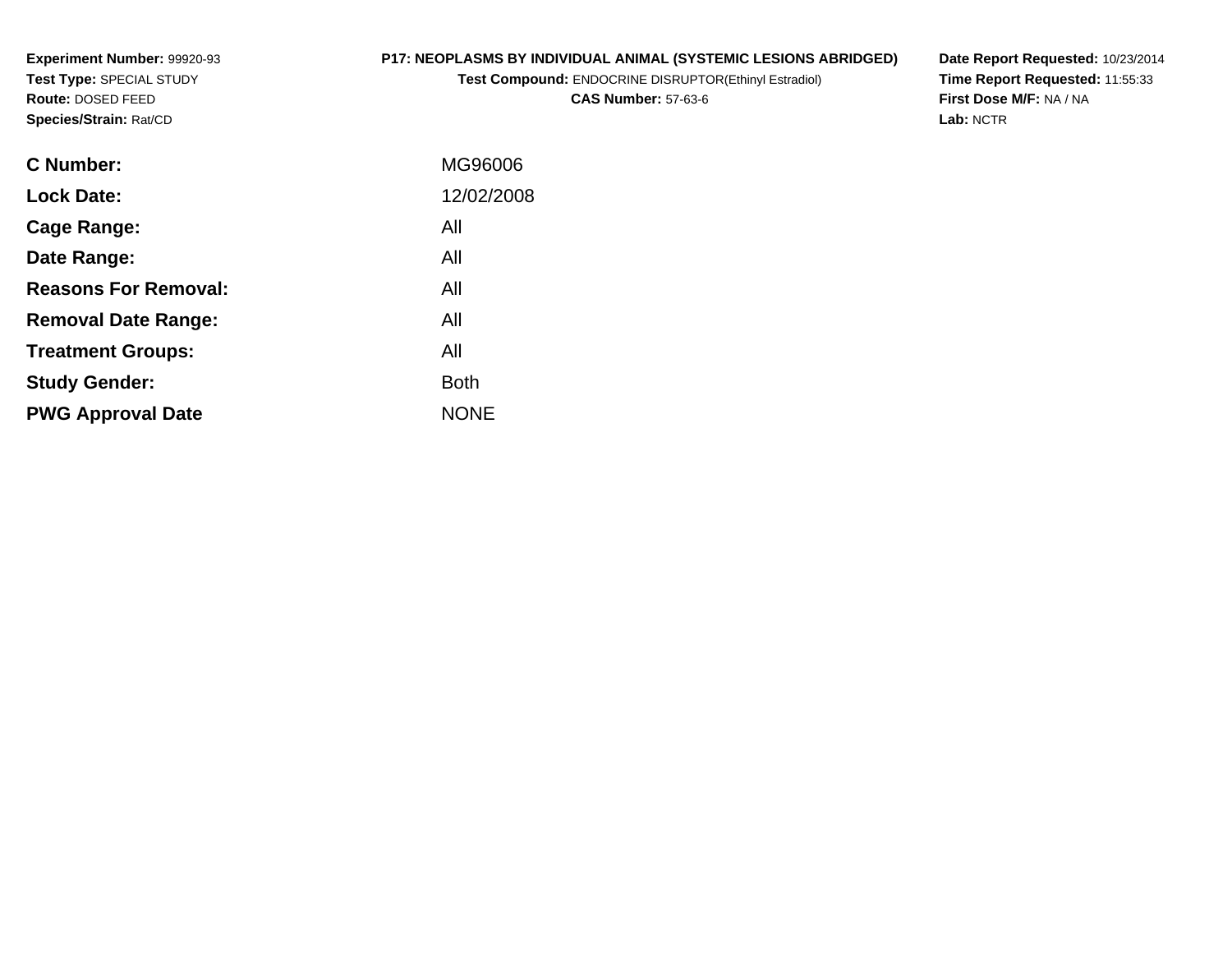**Test Compound:** ENDOCRINE DISRUPTOR(Ethinyl Estradiol)

# **CAS Number:** 57-63-6

**Date Report Requested:** 10/23/2014**Time Report Requested:** 11:55:33**First Dose M/F:** NA / NA**Lab:** NCTR

| <b>CD Rat Male</b><br>F <sub>3</sub><br>0PPB | DAY ON TEST<br><b>ANIMAL ID</b> | $\boldsymbol{\theta}$<br>$\boldsymbol{l}$<br>$\mathfrak{s}$<br>$\boldsymbol{4}$<br>$\pmb{0}$<br>0<br>$\mathbf 0$<br>$\overline{2}$ | $\pmb{\theta}$<br>$\boldsymbol{4}$<br>$\boldsymbol{2}$<br>$\overline{\mathbf{c}}$<br>$\boldsymbol{0}$<br>$\mathbf 0$<br>1 | $\pmb{\theta}$<br>$\boldsymbol{4}$<br>$\boldsymbol{2}$<br>9<br>$\mathsf 0$<br>$\mathbf 0$<br>$\mathbf{1}$<br>1<br>9 | 0<br>$5\overline{)}$<br>$\overline{c}$<br>0<br>0<br>$\overline{\mathbf{c}}$<br>$\overline{\mathbf{4}}$<br>6 | $\boldsymbol{\theta}$<br>5<br>$\boldsymbol{2}$<br>$\overline{7}$<br>$\boldsymbol{0}$<br>$\pmb{0}$<br>$rac{2}{5}$<br>8 | $\boldsymbol{\theta}$<br>5<br>6<br>$\boldsymbol{2}$<br>$\mathbf 0$<br>$\mathbf 0$<br>$\mathbf{3}$<br>$\overline{c}$<br>5 | $\pmb{\theta}$<br>5<br>8<br>5<br>$\mathbf 0$<br>$\pmb{0}$<br>$\sqrt{3}$<br>$\overline{7}$<br>5 | $\frac{\theta}{5}$<br>9<br>0<br>$\overline{0}$<br>$\pmb{0}$<br>$\mathbf{3}$<br>$\frac{8}{5}$ | 0<br>$\mathfrak{z}$<br>9<br>9<br>$\pmb{0}$<br>0<br>$\overline{4}$<br>$\mathsf 0$<br>3 | $\boldsymbol{\theta}$<br>$\pmb{6}$<br>$\boldsymbol{\theta}$<br>$\boldsymbol{0}$<br>$\pmb{0}$<br>$\overline{\mathbf{4}}$<br>$\frac{5}{2}$ | $\boldsymbol{\theta}$<br>6<br>$\boldsymbol{\beta}$<br>$\boldsymbol{\theta}$<br>$\mathbf 0$<br>$\mathbf 0$<br>$\, 8$<br>$\overline{1}$<br>4 | $\pmb{\theta}$<br>6<br>4<br>6<br>$\Omega$<br>$\mathbf 0$<br>8<br>$\overline{c}$<br>$\Omega$ | $\pmb{\theta}$<br>6<br>$\boldsymbol{4}$<br>9<br>$\overline{0}$<br>0<br>8<br>3<br>$\Omega$ | 0<br>6<br>6<br>0<br>0<br>0<br>$\,8\,$<br>$\ensuremath{\mathsf{3}}$<br>2 | $\boldsymbol{\theta}$<br>6<br>$\overline{7}$<br>$\mathfrak{z}$<br>$\mathbf 0$<br>$\pmb{0}$<br>8<br>4<br>5 | $\boldsymbol{\theta}$<br>$\overline{7}$<br>$\boldsymbol{\theta}$<br>0<br>$\mathbf 0$<br>$\pmb{0}$<br>8<br>$\,6\,$<br>6 | 0<br>$\boldsymbol{7}$<br>$\boldsymbol{\theta}$<br>$\boldsymbol{2}$<br>$\mathbf 0$<br>$\mathbf 0$<br>8<br>$\overline{7}$ | 0<br>$\overline{7}$<br>0<br>3<br>0<br>0<br>8<br>6 | 0<br>$\overline{7}$<br>4<br>$\mathbf 0$<br>$\mathbf 0$<br>$\boldsymbol{9}$<br>$\pmb{0}$<br>9 | $\boldsymbol{\theta}$<br>$\overline{7}$<br>$\boldsymbol{4}$<br>$\mathfrak{z}$<br>$\boldsymbol{0}$<br>$\pmb{0}$<br>$\overline{9}$<br>$\overline{1}$<br>$\Omega$ | $\boldsymbol{\theta}$<br>$\overline{7}$<br>4<br>$\mathfrak{s}$<br>$\overline{0}$<br>1<br>$\mathbf{1}$<br>$\overline{2}$ | 0<br>$\overline{7}$<br>4<br>9<br>$\Omega$<br>$\mathbf 0$<br>$\boldsymbol{9}$ | 0<br>$\overline{7}$<br>9<br>$\Omega$<br>0<br>9<br>$\mathcal{P}$ | 0<br>$\overline{7}$<br>$\boldsymbol{4}$<br>9<br>$\mathbf 0$<br>0<br>$\boldsymbol{9}$<br>9 | 0<br>$\overline{7}$<br>4<br>9<br>$\Omega$<br>$\mathbf 0$<br>$\boldsymbol{9}$<br>$\overline{2}$<br>$\Omega$ | 0<br>$\overline{7}$<br>4<br>9<br>$\overline{0}$<br>0<br>$9\,$<br>$\sqrt{5}$<br>2 | 0<br>$\overline{7}$<br>4<br>9<br>$\Omega$<br>$\Omega$<br>9<br>5<br>3 | $\frac{\boldsymbol{\theta}}{\boldsymbol{7}}$<br>4<br>9<br>0<br>0<br>9<br>5 | $\boldsymbol{\theta}$<br>$\overline{7}$<br>$\boldsymbol{4}$<br>9<br>$\mathbf 0$<br>0<br>9<br>$\,$ 5 $\,$ | 0<br>$\overline{7}$<br>9<br>$\mathbf 0$<br>$\Omega$<br>0<br>$\mathfrak{p}$ |  |
|----------------------------------------------|---------------------------------|------------------------------------------------------------------------------------------------------------------------------------|---------------------------------------------------------------------------------------------------------------------------|---------------------------------------------------------------------------------------------------------------------|-------------------------------------------------------------------------------------------------------------|-----------------------------------------------------------------------------------------------------------------------|--------------------------------------------------------------------------------------------------------------------------|------------------------------------------------------------------------------------------------|----------------------------------------------------------------------------------------------|---------------------------------------------------------------------------------------|------------------------------------------------------------------------------------------------------------------------------------------|--------------------------------------------------------------------------------------------------------------------------------------------|---------------------------------------------------------------------------------------------|-------------------------------------------------------------------------------------------|-------------------------------------------------------------------------|-----------------------------------------------------------------------------------------------------------|------------------------------------------------------------------------------------------------------------------------|-------------------------------------------------------------------------------------------------------------------------|---------------------------------------------------|----------------------------------------------------------------------------------------------|----------------------------------------------------------------------------------------------------------------------------------------------------------------|-------------------------------------------------------------------------------------------------------------------------|------------------------------------------------------------------------------|-----------------------------------------------------------------|-------------------------------------------------------------------------------------------|------------------------------------------------------------------------------------------------------------|----------------------------------------------------------------------------------|----------------------------------------------------------------------|----------------------------------------------------------------------------|----------------------------------------------------------------------------------------------------------|----------------------------------------------------------------------------|--|
| <b>Alimentary System</b>                     |                                 |                                                                                                                                    |                                                                                                                           |                                                                                                                     |                                                                                                             |                                                                                                                       |                                                                                                                          |                                                                                                |                                                                                              |                                                                                       |                                                                                                                                          |                                                                                                                                            |                                                                                             |                                                                                           |                                                                         |                                                                                                           |                                                                                                                        |                                                                                                                         |                                                   |                                                                                              |                                                                                                                                                                |                                                                                                                         |                                                                              |                                                                 |                                                                                           |                                                                                                            |                                                                                  |                                                                      |                                                                            |                                                                                                          |                                                                            |  |
| Esophagus                                    |                                 |                                                                                                                                    |                                                                                                                           |                                                                                                                     |                                                                                                             |                                                                                                                       |                                                                                                                          |                                                                                                |                                                                                              |                                                                                       |                                                                                                                                          |                                                                                                                                            |                                                                                             |                                                                                           |                                                                         |                                                                                                           |                                                                                                                        |                                                                                                                         |                                                   |                                                                                              |                                                                                                                                                                |                                                                                                                         |                                                                              |                                                                 |                                                                                           |                                                                                                            |                                                                                  |                                                                      |                                                                            |                                                                                                          |                                                                            |  |
| Intestine Large, Cecum                       |                                 |                                                                                                                                    |                                                                                                                           |                                                                                                                     |                                                                                                             |                                                                                                                       |                                                                                                                          |                                                                                                |                                                                                              |                                                                                       |                                                                                                                                          |                                                                                                                                            |                                                                                             |                                                                                           |                                                                         |                                                                                                           |                                                                                                                        |                                                                                                                         |                                                   |                                                                                              |                                                                                                                                                                |                                                                                                                         |                                                                              |                                                                 |                                                                                           |                                                                                                            |                                                                                  |                                                                      |                                                                            |                                                                                                          |                                                                            |  |
| Intestine Large, Colon                       |                                 | A                                                                                                                                  |                                                                                                                           |                                                                                                                     |                                                                                                             |                                                                                                                       |                                                                                                                          |                                                                                                |                                                                                              |                                                                                       |                                                                                                                                          |                                                                                                                                            |                                                                                             |                                                                                           |                                                                         |                                                                                                           |                                                                                                                        |                                                                                                                         |                                                   |                                                                                              |                                                                                                                                                                |                                                                                                                         |                                                                              |                                                                 |                                                                                           |                                                                                                            |                                                                                  |                                                                      |                                                                            |                                                                                                          |                                                                            |  |
| Adenoma                                      |                                 |                                                                                                                                    |                                                                                                                           | X                                                                                                                   |                                                                                                             |                                                                                                                       |                                                                                                                          |                                                                                                |                                                                                              |                                                                                       |                                                                                                                                          |                                                                                                                                            |                                                                                             |                                                                                           |                                                                         |                                                                                                           |                                                                                                                        |                                                                                                                         |                                                   |                                                                                              |                                                                                                                                                                |                                                                                                                         |                                                                              | X                                                               |                                                                                           |                                                                                                            |                                                                                  |                                                                      |                                                                            |                                                                                                          |                                                                            |  |
| Intestine Large, Rectum                      |                                 | Α                                                                                                                                  |                                                                                                                           |                                                                                                                     |                                                                                                             |                                                                                                                       |                                                                                                                          |                                                                                                |                                                                                              |                                                                                       |                                                                                                                                          |                                                                                                                                            |                                                                                             |                                                                                           |                                                                         |                                                                                                           |                                                                                                                        |                                                                                                                         |                                                   |                                                                                              |                                                                                                                                                                |                                                                                                                         |                                                                              |                                                                 |                                                                                           |                                                                                                            |                                                                                  |                                                                      |                                                                            |                                                                                                          |                                                                            |  |
| Intestine Small, Duodenum                    |                                 | Α                                                                                                                                  |                                                                                                                           | A                                                                                                                   |                                                                                                             |                                                                                                                       |                                                                                                                          |                                                                                                |                                                                                              |                                                                                       |                                                                                                                                          |                                                                                                                                            |                                                                                             |                                                                                           |                                                                         |                                                                                                           |                                                                                                                        |                                                                                                                         |                                                   |                                                                                              |                                                                                                                                                                |                                                                                                                         |                                                                              |                                                                 |                                                                                           |                                                                                                            |                                                                                  |                                                                      |                                                                            |                                                                                                          |                                                                            |  |
| Adenocarcinoma                               |                                 |                                                                                                                                    |                                                                                                                           |                                                                                                                     |                                                                                                             |                                                                                                                       |                                                                                                                          |                                                                                                | X                                                                                            |                                                                                       |                                                                                                                                          |                                                                                                                                            |                                                                                             |                                                                                           |                                                                         | $\boldsymbol{\mathsf{X}}$                                                                                 |                                                                                                                        |                                                                                                                         |                                                   |                                                                                              |                                                                                                                                                                |                                                                                                                         |                                                                              |                                                                 |                                                                                           |                                                                                                            |                                                                                  |                                                                      |                                                                            |                                                                                                          |                                                                            |  |
| Intestine Small, Ileum                       |                                 | A                                                                                                                                  |                                                                                                                           | А                                                                                                                   |                                                                                                             |                                                                                                                       |                                                                                                                          |                                                                                                |                                                                                              |                                                                                       |                                                                                                                                          |                                                                                                                                            |                                                                                             |                                                                                           |                                                                         |                                                                                                           |                                                                                                                        |                                                                                                                         |                                                   |                                                                                              |                                                                                                                                                                |                                                                                                                         |                                                                              |                                                                 |                                                                                           |                                                                                                            |                                                                                  |                                                                      |                                                                            |                                                                                                          |                                                                            |  |
| Intestine Small, Jejunum                     |                                 | A                                                                                                                                  |                                                                                                                           |                                                                                                                     |                                                                                                             |                                                                                                                       |                                                                                                                          |                                                                                                |                                                                                              |                                                                                       |                                                                                                                                          |                                                                                                                                            |                                                                                             |                                                                                           |                                                                         |                                                                                                           |                                                                                                                        |                                                                                                                         |                                                   |                                                                                              |                                                                                                                                                                |                                                                                                                         |                                                                              |                                                                 |                                                                                           |                                                                                                            |                                                                                  |                                                                      |                                                                            |                                                                                                          |                                                                            |  |
| Liver                                        |                                 | A                                                                                                                                  |                                                                                                                           |                                                                                                                     |                                                                                                             |                                                                                                                       |                                                                                                                          |                                                                                                |                                                                                              |                                                                                       |                                                                                                                                          |                                                                                                                                            |                                                                                             |                                                                                           |                                                                         |                                                                                                           |                                                                                                                        |                                                                                                                         |                                                   |                                                                                              |                                                                                                                                                                |                                                                                                                         |                                                                              |                                                                 |                                                                                           |                                                                                                            |                                                                                  |                                                                      |                                                                            |                                                                                                          |                                                                            |  |
| Cholangiocarcinoma                           |                                 |                                                                                                                                    |                                                                                                                           |                                                                                                                     | X                                                                                                           |                                                                                                                       |                                                                                                                          |                                                                                                |                                                                                              |                                                                                       |                                                                                                                                          |                                                                                                                                            |                                                                                             |                                                                                           |                                                                         |                                                                                                           |                                                                                                                        |                                                                                                                         |                                                   |                                                                                              |                                                                                                                                                                |                                                                                                                         |                                                                              |                                                                 | X                                                                                         |                                                                                                            |                                                                                  |                                                                      |                                                                            |                                                                                                          |                                                                            |  |
| Cholangioma                                  |                                 |                                                                                                                                    |                                                                                                                           |                                                                                                                     |                                                                                                             |                                                                                                                       |                                                                                                                          |                                                                                                |                                                                                              |                                                                                       |                                                                                                                                          |                                                                                                                                            |                                                                                             |                                                                                           |                                                                         |                                                                                                           |                                                                                                                        |                                                                                                                         |                                                   |                                                                                              |                                                                                                                                                                |                                                                                                                         |                                                                              |                                                                 |                                                                                           |                                                                                                            |                                                                                  |                                                                      |                                                                            |                                                                                                          |                                                                            |  |
| Hepatocellular Adenoma                       |                                 |                                                                                                                                    |                                                                                                                           |                                                                                                                     |                                                                                                             |                                                                                                                       |                                                                                                                          |                                                                                                |                                                                                              |                                                                                       |                                                                                                                                          |                                                                                                                                            |                                                                                             |                                                                                           |                                                                         |                                                                                                           |                                                                                                                        |                                                                                                                         |                                                   |                                                                                              |                                                                                                                                                                |                                                                                                                         |                                                                              | X                                                               |                                                                                           |                                                                                                            |                                                                                  |                                                                      |                                                                            |                                                                                                          |                                                                            |  |
| Mesentery                                    |                                 |                                                                                                                                    |                                                                                                                           |                                                                                                                     |                                                                                                             |                                                                                                                       |                                                                                                                          |                                                                                                |                                                                                              |                                                                                       |                                                                                                                                          |                                                                                                                                            |                                                                                             |                                                                                           |                                                                         |                                                                                                           |                                                                                                                        |                                                                                                                         |                                                   |                                                                                              |                                                                                                                                                                |                                                                                                                         |                                                                              |                                                                 |                                                                                           |                                                                                                            |                                                                                  |                                                                      |                                                                            |                                                                                                          |                                                                            |  |
| Oral Mucosa                                  |                                 |                                                                                                                                    |                                                                                                                           |                                                                                                                     |                                                                                                             |                                                                                                                       |                                                                                                                          |                                                                                                |                                                                                              |                                                                                       |                                                                                                                                          |                                                                                                                                            |                                                                                             |                                                                                           |                                                                         | $\ddot{}$                                                                                                 |                                                                                                                        | $\pm$                                                                                                                   | $\ddot{}$                                         |                                                                                              |                                                                                                                                                                |                                                                                                                         |                                                                              |                                                                 |                                                                                           |                                                                                                            |                                                                                  |                                                                      |                                                                            |                                                                                                          |                                                                            |  |
| Squamous Cell Carcinoma                      |                                 |                                                                                                                                    |                                                                                                                           |                                                                                                                     |                                                                                                             |                                                                                                                       |                                                                                                                          |                                                                                                |                                                                                              |                                                                                       |                                                                                                                                          |                                                                                                                                            |                                                                                             |                                                                                           |                                                                         | $\boldsymbol{\mathsf{X}}$                                                                                 |                                                                                                                        | $\mathsf{X}$                                                                                                            | $\times$                                          |                                                                                              |                                                                                                                                                                |                                                                                                                         |                                                                              |                                                                 |                                                                                           |                                                                                                            |                                                                                  |                                                                      |                                                                            |                                                                                                          |                                                                            |  |
| Pancreas                                     |                                 | Α                                                                                                                                  |                                                                                                                           |                                                                                                                     |                                                                                                             |                                                                                                                       |                                                                                                                          |                                                                                                |                                                                                              |                                                                                       |                                                                                                                                          |                                                                                                                                            |                                                                                             |                                                                                           |                                                                         |                                                                                                           |                                                                                                                        |                                                                                                                         |                                                   |                                                                                              |                                                                                                                                                                |                                                                                                                         |                                                                              |                                                                 |                                                                                           |                                                                                                            |                                                                                  |                                                                      |                                                                            |                                                                                                          |                                                                            |  |
| Salivary Glands                              |                                 | Α                                                                                                                                  |                                                                                                                           |                                                                                                                     |                                                                                                             |                                                                                                                       |                                                                                                                          |                                                                                                |                                                                                              |                                                                                       |                                                                                                                                          |                                                                                                                                            |                                                                                             |                                                                                           |                                                                         |                                                                                                           |                                                                                                                        |                                                                                                                         |                                                   |                                                                                              |                                                                                                                                                                |                                                                                                                         |                                                                              |                                                                 |                                                                                           |                                                                                                            |                                                                                  |                                                                      |                                                                            |                                                                                                          |                                                                            |  |
| Stomach, Forestomach                         |                                 |                                                                                                                                    |                                                                                                                           |                                                                                                                     |                                                                                                             |                                                                                                                       |                                                                                                                          |                                                                                                |                                                                                              |                                                                                       |                                                                                                                                          |                                                                                                                                            |                                                                                             |                                                                                           |                                                                         |                                                                                                           |                                                                                                                        |                                                                                                                         |                                                   |                                                                                              |                                                                                                                                                                |                                                                                                                         |                                                                              |                                                                 |                                                                                           |                                                                                                            |                                                                                  |                                                                      |                                                                            |                                                                                                          |                                                                            |  |
| Stomach, Glandular                           |                                 | A                                                                                                                                  |                                                                                                                           |                                                                                                                     |                                                                                                             |                                                                                                                       |                                                                                                                          |                                                                                                |                                                                                              |                                                                                       |                                                                                                                                          |                                                                                                                                            |                                                                                             |                                                                                           |                                                                         |                                                                                                           |                                                                                                                        |                                                                                                                         |                                                   |                                                                                              |                                                                                                                                                                |                                                                                                                         |                                                                              |                                                                 |                                                                                           |                                                                                                            |                                                                                  |                                                                      |                                                                            |                                                                                                          |                                                                            |  |
| <b>Cardiovascular System</b>                 |                                 |                                                                                                                                    |                                                                                                                           |                                                                                                                     |                                                                                                             |                                                                                                                       |                                                                                                                          |                                                                                                |                                                                                              |                                                                                       |                                                                                                                                          |                                                                                                                                            |                                                                                             |                                                                                           |                                                                         |                                                                                                           |                                                                                                                        |                                                                                                                         |                                                   |                                                                                              |                                                                                                                                                                |                                                                                                                         |                                                                              |                                                                 |                                                                                           |                                                                                                            |                                                                                  |                                                                      |                                                                            |                                                                                                          |                                                                            |  |

\* ..Total animals with tissue examined microscopically; Total animals with tumor **M** . Missing tissue M ..Missing tissue

+ ..Tissue examined microscopically

**Experiment Number:** 99920-93**Test Type:** SPECIAL STUDY**Route:** DOSED FEED**Species/Strain:** Rat/CD

X ..Lesion present BLANK ..Not examined microscopically

I ..Insufficient tissue

A ..Autolysis precludes evaluation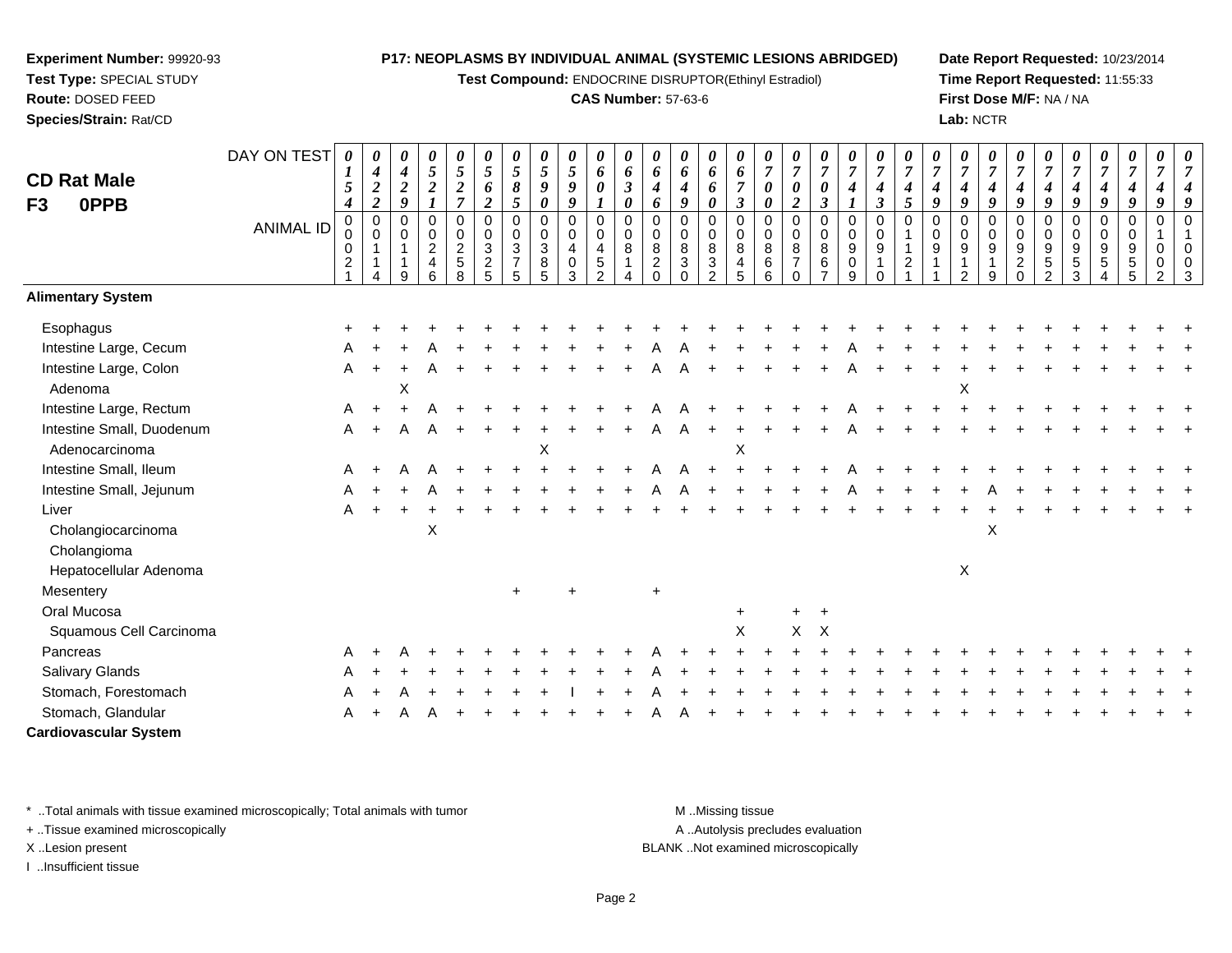**Test Compound:** ENDOCRINE DISRUPTOR(Ethinyl Estradiol)

## **CAS Number:** 57-63-6

**Date Report Requested:** 10/23/2014**Time Report Requested:** 11:55:33**First Dose M/F:** NA / NA**Lab:** NCTR

| <b>CD Rat Male</b>                                                       | DAY ON TEST      | 0<br>$\boldsymbol{l}$                   | 0<br>$\boldsymbol{4}$                                           | 0<br>$\boldsymbol{4}$ | 0<br>$\sqrt{5}$                      | 0<br>$\mathfrak{s}$                              | $\boldsymbol{\theta}$<br>$\mathfrak{s}$                                      | 0<br>$\overline{5}$                                             | 0<br>5                          | 0<br>$\mathfrak{s}$                | 0<br>6                                             | $\boldsymbol{\theta}$<br>6                    | 0<br>6                                                 | 0<br>6                       | 0<br>6                                      | 0<br>6                                          | 0<br>$\overline{7}$                       | $\overline{7}$                                 | 0<br>7                                        | 0<br>$\boldsymbol{7}$              | 0<br>$\overline{7}$                                             | 0<br>$\overline{7}$                | $\overline{7}$               | 0<br>$\overline{7}$           | 0<br>$\boldsymbol{7}$ | 0<br>$\overline{7}$                                                            | 0<br>$\overline{7}$                                               | $\overline{7}$          | 0<br>7                     | 0<br>$\boldsymbol{7}$           | 0<br>$\overline{7}$          | 0 |
|--------------------------------------------------------------------------|------------------|-----------------------------------------|-----------------------------------------------------------------|-----------------------|--------------------------------------|--------------------------------------------------|------------------------------------------------------------------------------|-----------------------------------------------------------------|---------------------------------|------------------------------------|----------------------------------------------------|-----------------------------------------------|--------------------------------------------------------|------------------------------|---------------------------------------------|-------------------------------------------------|-------------------------------------------|------------------------------------------------|-----------------------------------------------|------------------------------------|-----------------------------------------------------------------|------------------------------------|------------------------------|-------------------------------|-----------------------|--------------------------------------------------------------------------------|-------------------------------------------------------------------|-------------------------|----------------------------|---------------------------------|------------------------------|---|
| F3<br>0PPB                                                               |                  | $\mathfrak{s}$<br>$\boldsymbol{4}$      | $\boldsymbol{2}$<br>$\boldsymbol{2}$                            | $\overline{a}$<br>9   | $\boldsymbol{2}$<br>$\boldsymbol{l}$ | $\boldsymbol{2}$<br>$\overline{7}$               | 6<br>$\boldsymbol{2}$                                                        | $\pmb{8}$<br>$\sqrt{5}$                                         | 9<br>$\boldsymbol{\theta}$      | 9<br>9                             | 0                                                  | $\boldsymbol{\beta}$<br>$\boldsymbol{\theta}$ | $\boldsymbol{4}$<br>6                                  | 4<br>9                       | 6<br>0                                      | $\overline{7}$<br>$\boldsymbol{\beta}$          | $\boldsymbol{\theta}$<br>0                | 0<br>$\boldsymbol{2}$                          | $\boldsymbol{\theta}$<br>$\boldsymbol{\beta}$ | 4<br>1                             | $\boldsymbol{4}$<br>$\boldsymbol{\beta}$                        | $\boldsymbol{4}$<br>$\mathfrak{s}$ | 4<br>9                       | 4<br>9                        | 4<br>9                | 4<br>9                                                                         | $\boldsymbol{4}$<br>9                                             | $\boldsymbol{4}$<br>9   | 4<br>9                     | $\boldsymbol{4}$<br>9           | 4<br>9                       |   |
|                                                                          | <b>ANIMAL ID</b> | $\mathbf 0$<br>0<br>0<br>$\overline{2}$ | $\mathsf 0$<br>$\mathbf 0$<br>$\mathbf{1}$<br>$\mathbf{1}$<br>4 | $\Omega$<br>0<br>9    | 0<br>0<br>$\overline{2}$<br>4<br>6   | $\mathbf 0$<br>$\mathbf 0$<br>$\frac{2}{5}$<br>8 | $\mathbf 0$<br>$\mathbf 0$<br>$\sqrt{3}$<br>$\overline{2}$<br>$\overline{5}$ | $\mathbf 0$<br>$\mathbf 0$<br>$\sqrt{3}$<br>$\overline{7}$<br>5 | $\mathbf 0$<br>0<br>3<br>8<br>5 | 0<br>0<br>$\overline{4}$<br>0<br>3 | $\mathbf 0$<br>$\mathbf 0$<br>4<br>$\sqrt{5}$<br>2 | $\mathbf 0$<br>$\mathbf 0$<br>8<br>-1<br>4    | $\Omega$<br>$\mathbf 0$<br>8<br>$\sqrt{2}$<br>$\Omega$ | 0<br>0<br>8<br>3<br>$\Omega$ | 0<br>0<br>8<br>$\sqrt{3}$<br>$\overline{2}$ | $\mathbf 0$<br>$\mathbf 0$<br>$\bf 8$<br>4<br>5 | $\mathbf 0$<br>$\mathbf 0$<br>8<br>6<br>6 | $\Omega$<br>$\mathbf 0$<br>8<br>$\overline{7}$ | $\mathbf 0$<br>0<br>8<br>6                    | 0<br>0<br>$\overline{9}$<br>0<br>9 | $\mathbf 0$<br>$\mathbf 0$<br>$\boldsymbol{9}$<br>1<br>$\Omega$ | $\Omega$<br>$\overline{2}$         | $\Omega$<br>$\mathbf 0$<br>9 | 0<br>0<br>9<br>$\mathfrak{p}$ | 0<br>0<br>9<br>1<br>9 | $\mathbf 0$<br>$\mathbf 0$<br>$\boldsymbol{9}$<br>$\boldsymbol{2}$<br>$\Omega$ | $\mathbf 0$<br>$\mathbf 0$<br>$\boldsymbol{9}$<br>$\sqrt{5}$<br>2 | $\Omega$<br>0<br>9<br>5 | $\mathbf 0$<br>0<br>9<br>5 | 0<br>0<br>$\boldsymbol{9}$<br>5 | $\mathbf 0$<br>$\Omega$<br>0 |   |
| <b>Blood Vessel</b>                                                      |                  | +                                       |                                                                 |                       |                                      |                                                  |                                                                              |                                                                 |                                 |                                    |                                                    |                                               |                                                        |                              |                                             |                                                 |                                           |                                                |                                               |                                    |                                                                 |                                    |                              |                               |                       |                                                                                |                                                                   |                         |                            |                                 |                              |   |
| Heart                                                                    |                  |                                         |                                                                 |                       |                                      |                                                  |                                                                              |                                                                 |                                 |                                    |                                                    |                                               |                                                        |                              |                                             |                                                 |                                           |                                                |                                               |                                    |                                                                 |                                    |                              |                               |                       |                                                                                |                                                                   |                         |                            |                                 |                              |   |
| <b>Endocrine System</b>                                                  |                  |                                         |                                                                 |                       |                                      |                                                  |                                                                              |                                                                 |                                 |                                    |                                                    |                                               |                                                        |                              |                                             |                                                 |                                           |                                                |                                               |                                    |                                                                 |                                    |                              |                               |                       |                                                                                |                                                                   |                         |                            |                                 |                              |   |
| <b>Adrenal Cortex</b><br>Adenoma                                         |                  | Α                                       |                                                                 |                       |                                      |                                                  |                                                                              |                                                                 |                                 |                                    |                                                    |                                               |                                                        |                              |                                             |                                                 |                                           |                                                |                                               |                                    |                                                                 |                                    |                              |                               |                       |                                                                                |                                                                   |                         |                            |                                 |                              |   |
| Adrenal Medulla<br>Pheochromocytoma Benign<br>Pheochromocytoma Malignant |                  | A                                       |                                                                 |                       |                                      |                                                  |                                                                              |                                                                 |                                 |                                    |                                                    |                                               |                                                        |                              |                                             |                                                 |                                           |                                                |                                               |                                    |                                                                 | X                                  |                              |                               | X                     |                                                                                |                                                                   |                         |                            |                                 |                              |   |
| Islets, Pancreatic<br>Adenoma                                            |                  | A                                       |                                                                 |                       |                                      |                                                  |                                                                              |                                                                 |                                 |                                    |                                                    | $\mathsf X$                                   |                                                        |                              |                                             | X                                               |                                           |                                                |                                               |                                    |                                                                 |                                    |                              |                               |                       |                                                                                |                                                                   |                         |                            |                                 |                              |   |
| Parathyroid Gland<br>Adenoma                                             |                  |                                         |                                                                 |                       |                                      |                                                  |                                                                              |                                                                 |                                 |                                    |                                                    |                                               | X                                                      |                              |                                             | м                                               |                                           |                                                |                                               |                                    |                                                                 |                                    |                              |                               |                       |                                                                                |                                                                   |                         |                            |                                 |                              |   |
| <b>Pituitary Gland</b>                                                   |                  | A                                       |                                                                 |                       |                                      |                                                  |                                                                              |                                                                 |                                 |                                    |                                                    |                                               |                                                        |                              |                                             |                                                 |                                           |                                                |                                               |                                    |                                                                 |                                    |                              |                               |                       |                                                                                |                                                                   |                         |                            |                                 |                              |   |
| Pars Distalis, Adenoma                                                   |                  |                                         |                                                                 |                       |                                      |                                                  |                                                                              | X                                                               |                                 | $\mathsf X$                        | $\mathsf{X}$                                       |                                               |                                                        | X                            |                                             | X                                               |                                           |                                                | X                                             |                                    | $\mathsf X$                                                     | $\boldsymbol{\mathsf{X}}$          |                              |                               |                       | X                                                                              | $\mathsf{X}$                                                      | $\times$                |                            | X                               | $X$ $X$                      |   |
| <b>Thyroid Gland</b><br>C Cell, Carcinoma                                |                  | A                                       |                                                                 |                       |                                      |                                                  |                                                                              |                                                                 |                                 |                                    |                                                    |                                               |                                                        |                              |                                             |                                                 |                                           |                                                | ÷                                             | $\mathsf X$                        |                                                                 |                                    |                              |                               |                       |                                                                                |                                                                   |                         |                            |                                 |                              |   |
| <b>General Body System</b>                                               |                  |                                         |                                                                 |                       |                                      |                                                  |                                                                              |                                                                 |                                 |                                    |                                                    |                                               |                                                        |                              |                                             |                                                 |                                           |                                                |                                               |                                    |                                                                 |                                    |                              |                               |                       |                                                                                |                                                                   |                         |                            |                                 |                              |   |
| <b>NONE</b><br><b>Genital System</b>                                     |                  |                                         |                                                                 |                       |                                      |                                                  |                                                                              |                                                                 |                                 |                                    |                                                    |                                               |                                                        |                              |                                             |                                                 |                                           |                                                |                                               |                                    |                                                                 |                                    |                              |                               |                       |                                                                                |                                                                   |                         |                            |                                 |                              |   |
| <b>Coagulating Gland</b>                                                 |                  |                                         |                                                                 |                       |                                      |                                                  |                                                                              |                                                                 |                                 |                                    |                                                    |                                               |                                                        |                              |                                             |                                                 |                                           |                                                |                                               |                                    |                                                                 |                                    |                              |                               |                       |                                                                                |                                                                   |                         |                            |                                 |                              |   |
| Epididymis                                                               |                  | Α                                       |                                                                 |                       |                                      |                                                  |                                                                              |                                                                 |                                 |                                    |                                                    |                                               |                                                        |                              |                                             |                                                 |                                           |                                                |                                               |                                    |                                                                 |                                    |                              |                               |                       |                                                                                |                                                                   |                         |                            |                                 |                              |   |
|                                                                          |                  |                                         |                                                                 |                       |                                      |                                                  |                                                                              |                                                                 |                                 |                                    |                                                    |                                               |                                                        |                              |                                             |                                                 |                                           |                                                |                                               |                                    |                                                                 |                                    |                              |                               |                       |                                                                                |                                                                   |                         |                            |                                 |                              |   |

\* ..Total animals with tissue examined microscopically; Total animals with tumor **M** . Missing tissue M ..Missing tissue A ..Autolysis precludes evaluation + ..Tissue examined microscopically X ..Lesion present BLANK ..Not examined microscopicallyI ..Insufficient tissue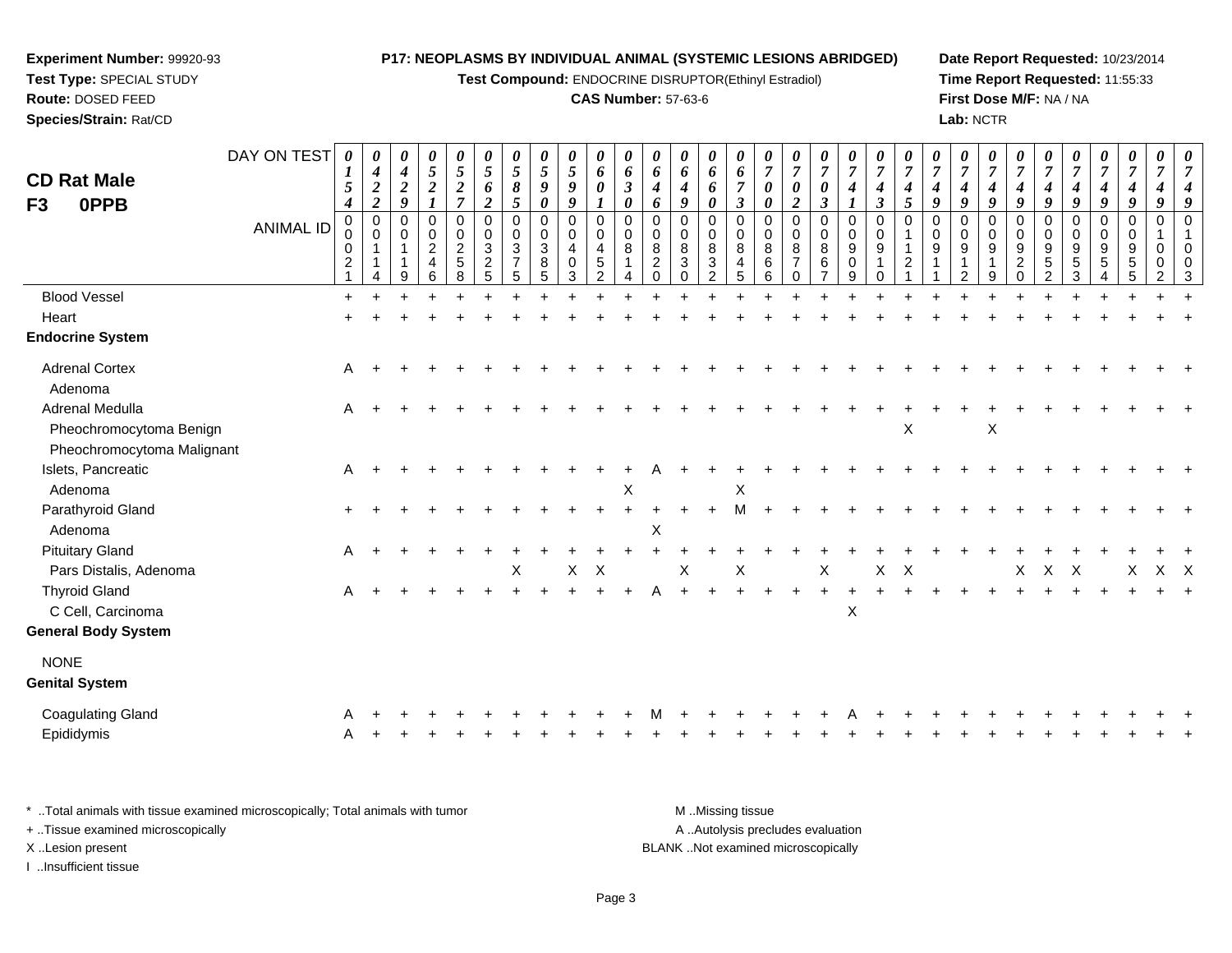**Test Compound:** ENDOCRINE DISRUPTOR(Ethinyl Estradiol)

## **CAS Number:** 57-63-6

**Date Report Requested:** 10/23/2014**Time Report Requested:** 11:55:34**First Dose M/F:** NA / NA**Lab:** NCTR

| <b>CD Rat Male</b><br>0PPB<br>F <sub>3</sub> | DAY ON TEST<br><b>ANIMAL ID</b> | 0<br>$\boldsymbol{I}$<br>$\mathfrak{s}$<br>$\boldsymbol{4}$<br>$\pmb{0}$<br>$\mathbf 0$<br>$\mathbf 0$<br>$\overline{2}$<br>$\overline{1}$ | 0<br>4<br>$\boldsymbol{2}$<br>$\boldsymbol{2}$<br>$\pmb{0}$<br>0 | 0<br>$\boldsymbol{4}$<br>$\boldsymbol{2}$<br>9<br>$\mathbf 0$<br>0<br>1<br>9 | 0<br>5<br>$\overline{2}$<br>$\mathbf 0$<br>0<br>$\overline{c}$<br>$\overline{4}$<br>6 | 0<br>5<br>$\boldsymbol{2}$<br>$\overline{7}$<br>0<br>0<br>$\sqrt{2}$<br>$\overline{5}$<br>8 | 0<br>5<br>6<br>$\boldsymbol{2}$<br>$\pmb{0}$<br>$\mathbf 0$<br>$\mathbf{3}$<br>$\overline{c}$<br>5 | 0<br>5<br>$\pmb{8}$<br>5<br>0<br>0<br>$\mathbf{3}$<br>$\overline{7}$<br>5 | 0<br>5<br>9<br>$\boldsymbol{\theta}$<br>$\mathbf 0$<br>$\mathbf 0$<br>3<br>8 | 0<br>$\mathfrak{s}$<br>9<br>9<br>0<br>0<br>4<br>0<br>3 | $\pmb{\theta}$<br>6<br>$\boldsymbol{\theta}$<br>$\mathbf 0$<br>$\mathbf 0$<br>$\overline{4}$<br>5<br>$\overline{2}$ | 0<br>6<br>$\mathfrak{z}$<br>$\boldsymbol{\theta}$<br>$\pmb{0}$<br>$\mathbf 0$<br>8 | $\boldsymbol{\theta}$<br>6<br>$\boldsymbol{4}$<br>6<br>$\mathbf 0$<br>0<br>$\bf 8$<br>$\overline{c}$<br>$\Omega$ | 0<br>6<br>4<br>9<br>$\mathbf 0$<br>0<br>8<br>$\sqrt{3}$ | 0<br>6<br>6<br>$\pmb{\theta}$<br>$\mathbf 0$<br>0<br>8<br>3<br>2 | $\pmb{\theta}$<br>6<br>$\overline{7}$<br>$\boldsymbol{\beta}$<br>0<br>$\pmb{0}$<br>8<br>4<br>5 | 0<br>$\overline{7}$<br>0<br>0<br>$\pmb{0}$<br>0<br>8<br>6<br>6 | 0<br>$\overline{7}$<br>0<br>$\boldsymbol{2}$<br>$\mathbf 0$<br>0<br>8<br>$\overline{7}$<br>0 | 0<br>$\overline{7}$<br>0<br>$\boldsymbol{\beta}$<br>$\mathbf 0$<br>0<br>$\,8\,$<br>6 | 0<br>$\boldsymbol{7}$<br>4<br>0<br>0<br>$\boldsymbol{9}$<br>$\mathbf 0$<br>Й | 0<br>$\boldsymbol{7}$<br>4<br>$\boldsymbol{\mathfrak{z}}$<br>$\mathbf 0$<br>$\mathbf 0$<br>$\boldsymbol{9}$<br>1 | 0<br>$\boldsymbol{7}$<br>$\boldsymbol{4}$<br>5<br>$\Omega$<br>$\overline{c}$ | $\overline{7}$<br>9<br>$\mathbf 0$<br>0<br>9 | 0<br>$\overline{7}$<br>$\boldsymbol{4}$<br>9<br>$\mathbf 0$<br>$\mathbf 0$<br>$\boldsymbol{9}$<br>າ | $\pmb{\theta}$<br>$\overline{7}$<br>$\boldsymbol{4}$<br>9<br>0<br>0<br>$\boldsymbol{9}$<br>9 | $\boldsymbol{\theta}$<br>$\overline{7}$<br>$\boldsymbol{4}$<br>9<br>$\mathbf 0$<br>0<br>$9\,$<br>$\overline{2}$<br>$\Omega$ | 0<br>$\overline{7}$<br>4<br>9<br>0<br>0<br>9<br>5<br>2 | $\overline{7}$<br>$\boldsymbol{4}$<br>9<br>$\mathbf 0$<br>0<br>$\boldsymbol{9}$<br>5 | 0<br>$\overline{7}$<br>4<br>$\boldsymbol{q}$<br>$\mathsf 0$<br>0<br>9<br>5 | 0<br>$\boldsymbol{7}$<br>4<br>9<br>0<br>0<br>9<br>5<br>5 | $\overline{7}$<br>$\boldsymbol{4}$<br>9<br>$\mathbf 0$<br>$\Omega$<br>0<br>$\overline{2}$ |  |
|----------------------------------------------|---------------------------------|--------------------------------------------------------------------------------------------------------------------------------------------|------------------------------------------------------------------|------------------------------------------------------------------------------|---------------------------------------------------------------------------------------|---------------------------------------------------------------------------------------------|----------------------------------------------------------------------------------------------------|---------------------------------------------------------------------------|------------------------------------------------------------------------------|--------------------------------------------------------|---------------------------------------------------------------------------------------------------------------------|------------------------------------------------------------------------------------|------------------------------------------------------------------------------------------------------------------|---------------------------------------------------------|------------------------------------------------------------------|------------------------------------------------------------------------------------------------|----------------------------------------------------------------|----------------------------------------------------------------------------------------------|--------------------------------------------------------------------------------------|------------------------------------------------------------------------------|------------------------------------------------------------------------------------------------------------------|------------------------------------------------------------------------------|----------------------------------------------|-----------------------------------------------------------------------------------------------------|----------------------------------------------------------------------------------------------|-----------------------------------------------------------------------------------------------------------------------------|--------------------------------------------------------|--------------------------------------------------------------------------------------|----------------------------------------------------------------------------|----------------------------------------------------------|-------------------------------------------------------------------------------------------|--|
| <b>Preputial Gland</b>                       |                                 | M                                                                                                                                          | $\div$                                                           |                                                                              |                                                                                       |                                                                                             |                                                                                                    |                                                                           |                                                                              |                                                        |                                                                                                                     |                                                                                    |                                                                                                                  |                                                         |                                                                  |                                                                                                |                                                                |                                                                                              |                                                                                      |                                                                              |                                                                                                                  |                                                                              |                                              |                                                                                                     |                                                                                              |                                                                                                                             |                                                        |                                                                                      |                                                                            |                                                          |                                                                                           |  |
| Squamous Cell Carcinoma                      |                                 |                                                                                                                                            |                                                                  |                                                                              |                                                                                       |                                                                                             |                                                                                                    |                                                                           |                                                                              |                                                        | X                                                                                                                   |                                                                                    |                                                                                                                  |                                                         |                                                                  |                                                                                                | X                                                              |                                                                                              |                                                                                      |                                                                              |                                                                                                                  |                                                                              |                                              |                                                                                                     |                                                                                              |                                                                                                                             |                                                        |                                                                                      |                                                                            |                                                          |                                                                                           |  |
| Prostate, Dorsal/Lateral Lobe                |                                 |                                                                                                                                            |                                                                  |                                                                              |                                                                                       |                                                                                             |                                                                                                    |                                                                           |                                                                              |                                                        |                                                                                                                     |                                                                                    |                                                                                                                  |                                                         |                                                                  |                                                                                                |                                                                |                                                                                              |                                                                                      |                                                                              |                                                                                                                  |                                                                              |                                              |                                                                                                     | $\ddot{}$                                                                                    |                                                                                                                             |                                                        |                                                                                      |                                                                            |                                                          |                                                                                           |  |
| Prostate, Ventral Lobe                       |                                 |                                                                                                                                            |                                                                  |                                                                              |                                                                                       |                                                                                             |                                                                                                    |                                                                           |                                                                              |                                                        |                                                                                                                     |                                                                                    |                                                                                                                  |                                                         |                                                                  |                                                                                                |                                                                |                                                                                              |                                                                                      |                                                                              |                                                                                                                  |                                                                              |                                              |                                                                                                     |                                                                                              |                                                                                                                             |                                                        |                                                                                      |                                                                            |                                                          |                                                                                           |  |
| <b>Rete Testes</b>                           |                                 |                                                                                                                                            |                                                                  |                                                                              |                                                                                       |                                                                                             |                                                                                                    |                                                                           |                                                                              |                                                        |                                                                                                                     |                                                                                    |                                                                                                                  |                                                         |                                                                  |                                                                                                |                                                                |                                                                                              |                                                                                      |                                                                              |                                                                                                                  |                                                                              |                                              |                                                                                                     |                                                                                              |                                                                                                                             |                                                        |                                                                                      |                                                                            |                                                          |                                                                                           |  |
| <b>Seminal Vesicle</b>                       |                                 | A                                                                                                                                          |                                                                  |                                                                              |                                                                                       |                                                                                             |                                                                                                    |                                                                           |                                                                              |                                                        |                                                                                                                     |                                                                                    |                                                                                                                  |                                                         |                                                                  |                                                                                                |                                                                |                                                                                              |                                                                                      |                                                                              |                                                                                                                  |                                                                              |                                              |                                                                                                     |                                                                                              |                                                                                                                             |                                                        |                                                                                      |                                                                            |                                                          |                                                                                           |  |
| <b>Testes</b>                                |                                 |                                                                                                                                            |                                                                  |                                                                              |                                                                                       |                                                                                             |                                                                                                    |                                                                           |                                                                              |                                                        |                                                                                                                     |                                                                                    |                                                                                                                  |                                                         |                                                                  |                                                                                                |                                                                |                                                                                              |                                                                                      |                                                                              |                                                                                                                  |                                                                              |                                              |                                                                                                     |                                                                                              |                                                                                                                             |                                                        |                                                                                      |                                                                            |                                                          |                                                                                           |  |
| <b>Hematopoietic System</b>                  |                                 |                                                                                                                                            |                                                                  |                                                                              |                                                                                       |                                                                                             |                                                                                                    |                                                                           |                                                                              |                                                        |                                                                                                                     |                                                                                    |                                                                                                                  |                                                         |                                                                  |                                                                                                |                                                                |                                                                                              |                                                                                      |                                                                              |                                                                                                                  |                                                                              |                                              |                                                                                                     |                                                                                              |                                                                                                                             |                                                        |                                                                                      |                                                                            |                                                          |                                                                                           |  |
| <b>Bone Marrow</b>                           |                                 | A                                                                                                                                          |                                                                  |                                                                              |                                                                                       |                                                                                             |                                                                                                    |                                                                           |                                                                              |                                                        |                                                                                                                     |                                                                                    |                                                                                                                  |                                                         |                                                                  |                                                                                                |                                                                |                                                                                              |                                                                                      |                                                                              |                                                                                                                  |                                                                              |                                              |                                                                                                     |                                                                                              |                                                                                                                             |                                                        |                                                                                      |                                                                            |                                                          |                                                                                           |  |
| Lymph Node                                   |                                 |                                                                                                                                            | $\ddot{}$                                                        |                                                                              |                                                                                       |                                                                                             |                                                                                                    |                                                                           |                                                                              |                                                        |                                                                                                                     |                                                                                    |                                                                                                                  |                                                         |                                                                  |                                                                                                |                                                                |                                                                                              |                                                                                      |                                                                              |                                                                                                                  |                                                                              |                                              |                                                                                                     |                                                                                              |                                                                                                                             |                                                        |                                                                                      |                                                                            |                                                          |                                                                                           |  |
| Lymph Node, Mandibular                       |                                 | A                                                                                                                                          |                                                                  |                                                                              |                                                                                       |                                                                                             |                                                                                                    |                                                                           |                                                                              |                                                        |                                                                                                                     |                                                                                    |                                                                                                                  |                                                         |                                                                  |                                                                                                |                                                                |                                                                                              |                                                                                      |                                                                              |                                                                                                                  |                                                                              |                                              |                                                                                                     |                                                                                              |                                                                                                                             |                                                        |                                                                                      |                                                                            |                                                          |                                                                                           |  |
| Lymph Node, Mesenteric                       |                                 |                                                                                                                                            |                                                                  |                                                                              |                                                                                       |                                                                                             |                                                                                                    |                                                                           |                                                                              |                                                        |                                                                                                                     |                                                                                    |                                                                                                                  |                                                         |                                                                  |                                                                                                |                                                                |                                                                                              |                                                                                      |                                                                              |                                                                                                                  |                                                                              |                                              |                                                                                                     |                                                                                              |                                                                                                                             |                                                        |                                                                                      |                                                                            |                                                          |                                                                                           |  |
| Spleen                                       |                                 |                                                                                                                                            |                                                                  |                                                                              |                                                                                       |                                                                                             |                                                                                                    |                                                                           |                                                                              |                                                        |                                                                                                                     |                                                                                    |                                                                                                                  |                                                         |                                                                  |                                                                                                |                                                                |                                                                                              |                                                                                      |                                                                              |                                                                                                                  |                                                                              |                                              |                                                                                                     |                                                                                              |                                                                                                                             |                                                        |                                                                                      |                                                                            |                                                          |                                                                                           |  |
| Thymus                                       |                                 | A                                                                                                                                          |                                                                  |                                                                              |                                                                                       |                                                                                             |                                                                                                    |                                                                           |                                                                              |                                                        |                                                                                                                     |                                                                                    |                                                                                                                  |                                                         |                                                                  |                                                                                                |                                                                |                                                                                              |                                                                                      |                                                                              |                                                                                                                  |                                                                              |                                              |                                                                                                     |                                                                                              |                                                                                                                             |                                                        |                                                                                      |                                                                            |                                                          |                                                                                           |  |
| <b>Integumentary System</b>                  |                                 |                                                                                                                                            |                                                                  |                                                                              |                                                                                       |                                                                                             |                                                                                                    |                                                                           |                                                                              |                                                        |                                                                                                                     |                                                                                    |                                                                                                                  |                                                         |                                                                  |                                                                                                |                                                                |                                                                                              |                                                                                      |                                                                              |                                                                                                                  |                                                                              |                                              |                                                                                                     |                                                                                              |                                                                                                                             |                                                        |                                                                                      |                                                                            |                                                          |                                                                                           |  |
| Mammary Gland                                |                                 | $\mathsf{A}$                                                                                                                               | M                                                                | A                                                                            | $\ddot{}$                                                                             | $\ddot{}$                                                                                   | м                                                                                                  | $\ddot{}$                                                                 | М                                                                            | $\overline{+}$                                         | $\ddot{}$                                                                                                           | ÷                                                                                  | A                                                                                                                | ÷.                                                      | м                                                                |                                                                                                |                                                                | м                                                                                            |                                                                                      |                                                                              |                                                                                                                  |                                                                              |                                              |                                                                                                     |                                                                                              |                                                                                                                             |                                                        |                                                                                      |                                                                            |                                                          |                                                                                           |  |
| Fibroma                                      |                                 |                                                                                                                                            |                                                                  |                                                                              |                                                                                       |                                                                                             |                                                                                                    |                                                                           |                                                                              |                                                        |                                                                                                                     |                                                                                    |                                                                                                                  |                                                         |                                                                  |                                                                                                |                                                                |                                                                                              |                                                                                      |                                                                              |                                                                                                                  |                                                                              |                                              |                                                                                                     |                                                                                              |                                                                                                                             |                                                        |                                                                                      |                                                                            |                                                          |                                                                                           |  |
| Skin                                         |                                 |                                                                                                                                            |                                                                  |                                                                              |                                                                                       |                                                                                             |                                                                                                    |                                                                           |                                                                              |                                                        |                                                                                                                     |                                                                                    |                                                                                                                  |                                                         |                                                                  |                                                                                                |                                                                |                                                                                              |                                                                                      |                                                                              |                                                                                                                  |                                                                              |                                              |                                                                                                     |                                                                                              |                                                                                                                             |                                                        |                                                                                      |                                                                            |                                                          |                                                                                           |  |
| Basal Cell Adenoma                           |                                 |                                                                                                                                            |                                                                  |                                                                              |                                                                                       |                                                                                             |                                                                                                    |                                                                           |                                                                              |                                                        |                                                                                                                     |                                                                                    |                                                                                                                  |                                                         |                                                                  |                                                                                                |                                                                |                                                                                              |                                                                                      |                                                                              |                                                                                                                  |                                                                              |                                              |                                                                                                     |                                                                                              |                                                                                                                             |                                                        |                                                                                      |                                                                            |                                                          |                                                                                           |  |
| Sarcoma                                      |                                 |                                                                                                                                            |                                                                  |                                                                              |                                                                                       |                                                                                             |                                                                                                    |                                                                           |                                                                              |                                                        |                                                                                                                     |                                                                                    |                                                                                                                  |                                                         | X                                                                |                                                                                                |                                                                |                                                                                              |                                                                                      |                                                                              |                                                                                                                  |                                                                              |                                              |                                                                                                     |                                                                                              |                                                                                                                             |                                                        |                                                                                      |                                                                            |                                                          |                                                                                           |  |
| <b>Musculoskeletal System</b>                |                                 |                                                                                                                                            |                                                                  |                                                                              |                                                                                       |                                                                                             |                                                                                                    |                                                                           |                                                                              |                                                        |                                                                                                                     |                                                                                    |                                                                                                                  |                                                         |                                                                  |                                                                                                |                                                                |                                                                                              |                                                                                      |                                                                              |                                                                                                                  |                                                                              |                                              |                                                                                                     |                                                                                              |                                                                                                                             |                                                        |                                                                                      |                                                                            |                                                          |                                                                                           |  |

\* ..Total animals with tissue examined microscopically; Total animals with tumor **M** . Missing tissue M ..Missing tissue

+ ..Tissue examined microscopically

**Experiment Number:** 99920-93**Test Type:** SPECIAL STUDY**Route:** DOSED FEED**Species/Strain:** Rat/CD

I ..Insufficient tissue

A ..Autolysis precludes evaluation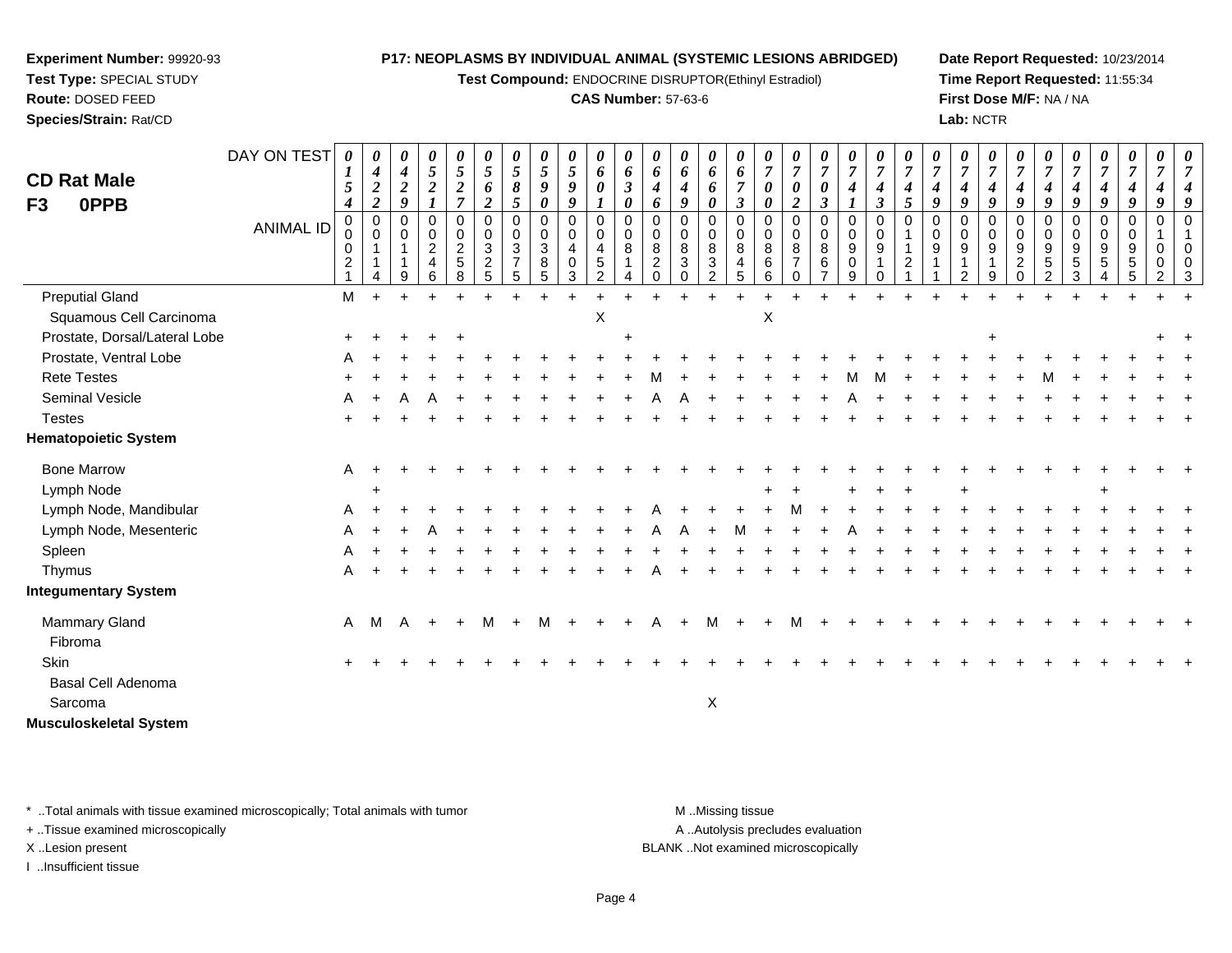**Test Compound:** ENDOCRINE DISRUPTOR(Ethinyl Estradiol)

# **CAS Number:** 57-63-6

**Date Report Requested:** 10/23/2014**Time Report Requested:** 11:55:34**First Dose M/F:** NA / NA**Lab:** NCTR

| <b>CD Rat Male</b><br>0PPB<br>F3                       | DAY ON TEST<br><b>ANIMAL ID</b> | $\boldsymbol{\theta}$<br>$\boldsymbol{I}$<br>5<br>$\boldsymbol{4}$<br>$\mathbf 0$<br>0<br>0<br>$\frac{2}{1}$ | 0<br>$\boldsymbol{4}$<br>$\frac{2}{2}$<br>$\mathbf 0$<br>0<br>$\mathbf 1$<br>$\mathbf 1$<br>4 | 0<br>$\boldsymbol{4}$<br>$\boldsymbol{2}$<br>9<br>$\mathbf 0$<br>0<br>9 | 0<br>$\mathfrak{s}$<br>$\overline{\mathbf{c}}$<br>0<br>0<br>$\overline{c}$<br>4<br>6 | 0<br>$\mathfrak{s}$<br>$\boldsymbol{2}$<br>$\overline{\tau}$<br>0<br>$\pmb{0}$<br>$\frac{2}{5}$ | $\boldsymbol{\theta}$<br>$\sqrt{5}$<br>6<br>$\overline{2}$<br>0<br>0<br>$\frac{3}{2}$ | $\boldsymbol{\theta}$<br>$\sqrt{5}$<br>$\pmb{8}$<br>5<br>0<br>0<br>$\sqrt{3}$<br>$\boldsymbol{7}$<br>$5\phantom{1}$ | 0<br>$\mathfrak{s}$<br>9<br>0<br>0<br>0<br>$\mathbf{3}$<br>8<br>5 | 0<br>$\mathfrak{s}$<br>9<br>9<br>0<br>0<br>4<br>0<br>3 | 0<br>6<br>$\boldsymbol{\theta}$<br>0<br>$\pmb{0}$<br>4<br>$\frac{5}{2}$ | $\boldsymbol{\theta}$<br>6<br>$\boldsymbol{\beta}$<br>$\boldsymbol{\theta}$<br>$\mathbf 0$<br>0<br>8<br>$\overline{1}$<br>4 | $\boldsymbol{\theta}$<br>6<br>$\boldsymbol{4}$<br>6<br>$\mathbf 0$<br>0<br>$\bf 8$<br>$\overline{c}$<br>$\mathbf 0$ | 0<br>6<br>4<br>9<br>0<br>0<br>8<br>$\mathbf{3}$<br>$\Omega$ | 0<br>6<br>6<br>0<br>0<br>0<br>$\,8\,$<br>$\ensuremath{\mathsf{3}}$<br>$\overline{2}$ | $\boldsymbol{\theta}$<br>6<br>$\overline{7}$<br>$\boldsymbol{\beta}$<br>0<br>$\mathbf 0$<br>$\bf 8$<br>$\overline{4}$<br>$\overline{5}$ | 0<br>$\overline{7}$<br>0<br>$\boldsymbol{\theta}$<br>$\mathbf 0$<br>0<br>$\,8\,$<br>$\,6\,$<br>$\,6\,$ | $\boldsymbol{\theta}$<br>$\overline{7}$<br>0<br>$\boldsymbol{2}$<br>$\mathbf 0$<br>0<br>$\,8\,$<br>$\overline{7}$<br>$\mathbf 0$ | 0<br>$\overline{7}$<br>0<br>3<br>0<br>0<br>8<br>6<br>$\overline{7}$ | 0<br>$\overline{7}$<br>4<br>0<br>0<br>$\overline{9}$<br>$\mathsf 0$<br>$9\,$ | $\boldsymbol{\theta}$<br>$\overline{7}$<br>4<br>$\boldsymbol{\beta}$<br>$\mathbf 0$<br>$\pmb{0}$<br>9<br>$\mathbf 0$ | 0<br>$\overline{7}$<br>$\boldsymbol{4}$<br>5<br>$\Omega$<br>$\overline{2}$ | $\overline{7}$<br>$\boldsymbol{4}$<br>9<br>$\mathbf 0$<br>0<br>9<br>$\mathbf{1}$ | 0<br>$\overline{7}$<br>4<br>9<br>0<br>0<br>9<br>$\mathcal{P}$ | 0<br>$\boldsymbol{7}$<br>4<br>9<br>0<br>0<br>$9\,$<br>$\mathbf{1}$<br>9 | $\boldsymbol{\theta}$<br>$\overline{7}$<br>4<br>9<br>$\mathbf 0$<br>0<br>$\boldsymbol{9}$<br>$\frac{2}{0}$ | 0<br>$\overline{7}$<br>$\boldsymbol{4}$<br>9<br>$\mathbf 0$<br>0<br>$\frac{9}{2}$ | $\overline{7}$<br>4<br>9<br>$\mathbf 0$<br>0<br>9<br>$\sqrt{5}$<br>3 | 0<br>$\overline{7}$<br>4<br>9<br>0<br>0<br>9<br>5<br>4 | 0<br>$\overline{7}$<br>4<br>9<br>0<br>0<br>$\begin{array}{c} 9 \\ 5 \\ 5 \end{array}$ | $\boldsymbol{\theta}$<br>$\overline{7}$<br>4<br>9<br>0<br>0<br>0<br>2 | $\boldsymbol{\theta}$<br>$\overline{7}$<br>$\Omega$ |
|--------------------------------------------------------|---------------------------------|--------------------------------------------------------------------------------------------------------------|-----------------------------------------------------------------------------------------------|-------------------------------------------------------------------------|--------------------------------------------------------------------------------------|-------------------------------------------------------------------------------------------------|---------------------------------------------------------------------------------------|---------------------------------------------------------------------------------------------------------------------|-------------------------------------------------------------------|--------------------------------------------------------|-------------------------------------------------------------------------|-----------------------------------------------------------------------------------------------------------------------------|---------------------------------------------------------------------------------------------------------------------|-------------------------------------------------------------|--------------------------------------------------------------------------------------|-----------------------------------------------------------------------------------------------------------------------------------------|--------------------------------------------------------------------------------------------------------|----------------------------------------------------------------------------------------------------------------------------------|---------------------------------------------------------------------|------------------------------------------------------------------------------|----------------------------------------------------------------------------------------------------------------------|----------------------------------------------------------------------------|----------------------------------------------------------------------------------|---------------------------------------------------------------|-------------------------------------------------------------------------|------------------------------------------------------------------------------------------------------------|-----------------------------------------------------------------------------------|----------------------------------------------------------------------|--------------------------------------------------------|---------------------------------------------------------------------------------------|-----------------------------------------------------------------------|-----------------------------------------------------|
| Bone, Femur                                            |                                 | $\ddot{}$                                                                                                    |                                                                                               |                                                                         |                                                                                      | $\ddot{}$                                                                                       |                                                                                       |                                                                                                                     |                                                                   |                                                        |                                                                         |                                                                                                                             |                                                                                                                     |                                                             | $\div$                                                                               | $\ddot{}$                                                                                                                               |                                                                                                        |                                                                                                                                  |                                                                     |                                                                              |                                                                                                                      |                                                                            |                                                                                  |                                                               |                                                                         |                                                                                                            |                                                                                   |                                                                      |                                                        |                                                                                       |                                                                       |                                                     |
| <b>Skeletal Muscle</b>                                 |                                 |                                                                                                              | +                                                                                             |                                                                         |                                                                                      |                                                                                                 |                                                                                       |                                                                                                                     |                                                                   | $\ddot{}$                                              |                                                                         | $\ddot{}$                                                                                                                   |                                                                                                                     |                                                             |                                                                                      |                                                                                                                                         |                                                                                                        |                                                                                                                                  |                                                                     |                                                                              |                                                                                                                      |                                                                            |                                                                                  |                                                               |                                                                         |                                                                                                            |                                                                                   |                                                                      |                                                        |                                                                                       |                                                                       |                                                     |
| Nervous System                                         |                                 |                                                                                                              |                                                                                               |                                                                         |                                                                                      |                                                                                                 |                                                                                       |                                                                                                                     |                                                                   |                                                        |                                                                         |                                                                                                                             |                                                                                                                     |                                                             |                                                                                      |                                                                                                                                         |                                                                                                        |                                                                                                                                  |                                                                     |                                                                              |                                                                                                                      |                                                                            |                                                                                  |                                                               |                                                                         |                                                                                                            |                                                                                   |                                                                      |                                                        |                                                                                       |                                                                       |                                                     |
| Brain, Brain Stem                                      |                                 | A                                                                                                            |                                                                                               |                                                                         |                                                                                      |                                                                                                 |                                                                                       |                                                                                                                     |                                                                   |                                                        |                                                                         |                                                                                                                             |                                                                                                                     |                                                             |                                                                                      |                                                                                                                                         |                                                                                                        |                                                                                                                                  |                                                                     |                                                                              |                                                                                                                      |                                                                            |                                                                                  |                                                               |                                                                         |                                                                                                            |                                                                                   |                                                                      |                                                        |                                                                                       |                                                                       |                                                     |
| Brain, Cerebellum                                      |                                 |                                                                                                              |                                                                                               |                                                                         |                                                                                      |                                                                                                 |                                                                                       |                                                                                                                     |                                                                   |                                                        |                                                                         |                                                                                                                             |                                                                                                                     |                                                             |                                                                                      |                                                                                                                                         |                                                                                                        |                                                                                                                                  |                                                                     |                                                                              |                                                                                                                      |                                                                            |                                                                                  |                                                               |                                                                         |                                                                                                            |                                                                                   |                                                                      |                                                        |                                                                                       |                                                                       |                                                     |
| Brain, Cerebrum                                        |                                 | A                                                                                                            |                                                                                               |                                                                         |                                                                                      |                                                                                                 |                                                                                       |                                                                                                                     |                                                                   |                                                        |                                                                         |                                                                                                                             |                                                                                                                     |                                                             |                                                                                      |                                                                                                                                         |                                                                                                        |                                                                                                                                  |                                                                     |                                                                              |                                                                                                                      |                                                                            |                                                                                  |                                                               |                                                                         |                                                                                                            |                                                                                   |                                                                      |                                                        |                                                                                       |                                                                       |                                                     |
| Osteoma                                                |                                 |                                                                                                              |                                                                                               |                                                                         |                                                                                      |                                                                                                 | $\mathsf X$                                                                           |                                                                                                                     |                                                                   |                                                        |                                                                         |                                                                                                                             |                                                                                                                     |                                                             |                                                                                      |                                                                                                                                         |                                                                                                        |                                                                                                                                  |                                                                     |                                                                              |                                                                                                                      |                                                                            |                                                                                  |                                                               |                                                                         |                                                                                                            |                                                                                   |                                                                      |                                                        |                                                                                       |                                                                       |                                                     |
| Peripheral Nerve                                       |                                 |                                                                                                              |                                                                                               |                                                                         |                                                                                      |                                                                                                 |                                                                                       |                                                                                                                     |                                                                   | +                                                      |                                                                         | $\ddot{}$                                                                                                                   |                                                                                                                     |                                                             |                                                                                      |                                                                                                                                         |                                                                                                        |                                                                                                                                  |                                                                     |                                                                              |                                                                                                                      |                                                                            |                                                                                  |                                                               |                                                                         |                                                                                                            |                                                                                   |                                                                      |                                                        |                                                                                       |                                                                       |                                                     |
| Spinal Cord                                            |                                 |                                                                                                              |                                                                                               |                                                                         |                                                                                      |                                                                                                 |                                                                                       |                                                                                                                     |                                                                   | A                                                      |                                                                         | A                                                                                                                           |                                                                                                                     |                                                             |                                                                                      |                                                                                                                                         |                                                                                                        |                                                                                                                                  |                                                                     |                                                                              |                                                                                                                      |                                                                            |                                                                                  |                                                               |                                                                         |                                                                                                            |                                                                                   |                                                                      |                                                        |                                                                                       |                                                                       |                                                     |
| <b>Respiratory System</b>                              |                                 |                                                                                                              |                                                                                               |                                                                         |                                                                                      |                                                                                                 |                                                                                       |                                                                                                                     |                                                                   |                                                        |                                                                         |                                                                                                                             |                                                                                                                     |                                                             |                                                                                      |                                                                                                                                         |                                                                                                        |                                                                                                                                  |                                                                     |                                                                              |                                                                                                                      |                                                                            |                                                                                  |                                                               |                                                                         |                                                                                                            |                                                                                   |                                                                      |                                                        |                                                                                       |                                                                       |                                                     |
| Lung                                                   |                                 | A                                                                                                            |                                                                                               |                                                                         |                                                                                      |                                                                                                 |                                                                                       |                                                                                                                     |                                                                   |                                                        |                                                                         |                                                                                                                             |                                                                                                                     |                                                             |                                                                                      |                                                                                                                                         |                                                                                                        |                                                                                                                                  |                                                                     |                                                                              |                                                                                                                      |                                                                            |                                                                                  |                                                               |                                                                         |                                                                                                            |                                                                                   |                                                                      |                                                        |                                                                                       |                                                                       |                                                     |
| Nose                                                   |                                 |                                                                                                              |                                                                                               |                                                                         |                                                                                      |                                                                                                 |                                                                                       |                                                                                                                     |                                                                   |                                                        |                                                                         |                                                                                                                             |                                                                                                                     |                                                             |                                                                                      |                                                                                                                                         |                                                                                                        |                                                                                                                                  |                                                                     |                                                                              |                                                                                                                      |                                                                            |                                                                                  |                                                               |                                                                         |                                                                                                            |                                                                                   |                                                                      |                                                        |                                                                                       |                                                                       |                                                     |
| Trachea                                                |                                 | A                                                                                                            |                                                                                               |                                                                         |                                                                                      |                                                                                                 |                                                                                       |                                                                                                                     |                                                                   |                                                        |                                                                         |                                                                                                                             |                                                                                                                     |                                                             |                                                                                      |                                                                                                                                         |                                                                                                        |                                                                                                                                  |                                                                     |                                                                              |                                                                                                                      |                                                                            |                                                                                  |                                                               |                                                                         |                                                                                                            |                                                                                   |                                                                      |                                                        |                                                                                       |                                                                       |                                                     |
| <b>Special Senses System</b>                           |                                 |                                                                                                              |                                                                                               |                                                                         |                                                                                      |                                                                                                 |                                                                                       |                                                                                                                     |                                                                   |                                                        |                                                                         |                                                                                                                             |                                                                                                                     |                                                             |                                                                                      |                                                                                                                                         |                                                                                                        |                                                                                                                                  |                                                                     |                                                                              |                                                                                                                      |                                                                            |                                                                                  |                                                               |                                                                         |                                                                                                            |                                                                                   |                                                                      |                                                        |                                                                                       |                                                                       |                                                     |
| Eye                                                    |                                 | A                                                                                                            |                                                                                               |                                                                         |                                                                                      |                                                                                                 |                                                                                       |                                                                                                                     |                                                                   |                                                        |                                                                         |                                                                                                                             |                                                                                                                     |                                                             |                                                                                      |                                                                                                                                         |                                                                                                        |                                                                                                                                  |                                                                     |                                                                              |                                                                                                                      |                                                                            |                                                                                  |                                                               |                                                                         |                                                                                                            |                                                                                   |                                                                      |                                                        |                                                                                       |                                                                       |                                                     |
| Retrobulbar, Squamous Cell Carcinoma,<br>Deep Invasion |                                 |                                                                                                              |                                                                                               |                                                                         |                                                                                      |                                                                                                 |                                                                                       |                                                                                                                     |                                                                   |                                                        |                                                                         |                                                                                                                             |                                                                                                                     |                                                             |                                                                                      |                                                                                                                                         |                                                                                                        |                                                                                                                                  | $\mathsf X$                                                         |                                                                              |                                                                                                                      |                                                                            |                                                                                  |                                                               |                                                                         |                                                                                                            |                                                                                   |                                                                      |                                                        |                                                                                       |                                                                       |                                                     |
| Harderian Gland                                        |                                 | A                                                                                                            |                                                                                               |                                                                         |                                                                                      |                                                                                                 |                                                                                       |                                                                                                                     |                                                                   |                                                        |                                                                         |                                                                                                                             |                                                                                                                     |                                                             |                                                                                      |                                                                                                                                         |                                                                                                        |                                                                                                                                  |                                                                     |                                                                              |                                                                                                                      |                                                                            |                                                                                  |                                                               |                                                                         |                                                                                                            |                                                                                   |                                                                      |                                                        |                                                                                       |                                                                       |                                                     |
| <b>Lacrimal Gland</b>                                  |                                 |                                                                                                              | $\ddot{}$                                                                                     |                                                                         |                                                                                      |                                                                                                 |                                                                                       |                                                                                                                     |                                                                   |                                                        |                                                                         |                                                                                                                             |                                                                                                                     |                                                             |                                                                                      |                                                                                                                                         |                                                                                                        |                                                                                                                                  |                                                                     |                                                                              |                                                                                                                      |                                                                            |                                                                                  |                                                               |                                                                         |                                                                                                            |                                                                                   |                                                                      |                                                        |                                                                                       |                                                                       |                                                     |
| Zymbal's Gland                                         |                                 |                                                                                                              |                                                                                               |                                                                         |                                                                                      |                                                                                                 |                                                                                       |                                                                                                                     |                                                                   |                                                        |                                                                         |                                                                                                                             |                                                                                                                     |                                                             |                                                                                      |                                                                                                                                         | $\ddot{}$                                                                                              |                                                                                                                                  |                                                                     |                                                                              |                                                                                                                      |                                                                            |                                                                                  |                                                               |                                                                         |                                                                                                            |                                                                                   |                                                                      |                                                        |                                                                                       |                                                                       |                                                     |
| Carcinoma                                              |                                 |                                                                                                              |                                                                                               |                                                                         |                                                                                      |                                                                                                 |                                                                                       |                                                                                                                     |                                                                   |                                                        |                                                                         |                                                                                                                             |                                                                                                                     |                                                             |                                                                                      |                                                                                                                                         | $\sf X$                                                                                                |                                                                                                                                  |                                                                     |                                                                              |                                                                                                                      |                                                                            |                                                                                  |                                                               |                                                                         |                                                                                                            |                                                                                   |                                                                      |                                                        |                                                                                       |                                                                       |                                                     |
|                                                        |                                 |                                                                                                              |                                                                                               |                                                                         |                                                                                      |                                                                                                 |                                                                                       |                                                                                                                     |                                                                   |                                                        |                                                                         |                                                                                                                             |                                                                                                                     |                                                             |                                                                                      |                                                                                                                                         |                                                                                                        |                                                                                                                                  |                                                                     |                                                                              |                                                                                                                      |                                                                            |                                                                                  |                                                               |                                                                         |                                                                                                            |                                                                                   |                                                                      |                                                        |                                                                                       |                                                                       |                                                     |

\* ..Total animals with tissue examined microscopically; Total animals with tumor **M** . Missing tissue M ..Missing tissue A ..Autolysis precludes evaluation + ..Tissue examined microscopically X ..Lesion present BLANK ..Not examined microscopicallyI ..Insufficient tissue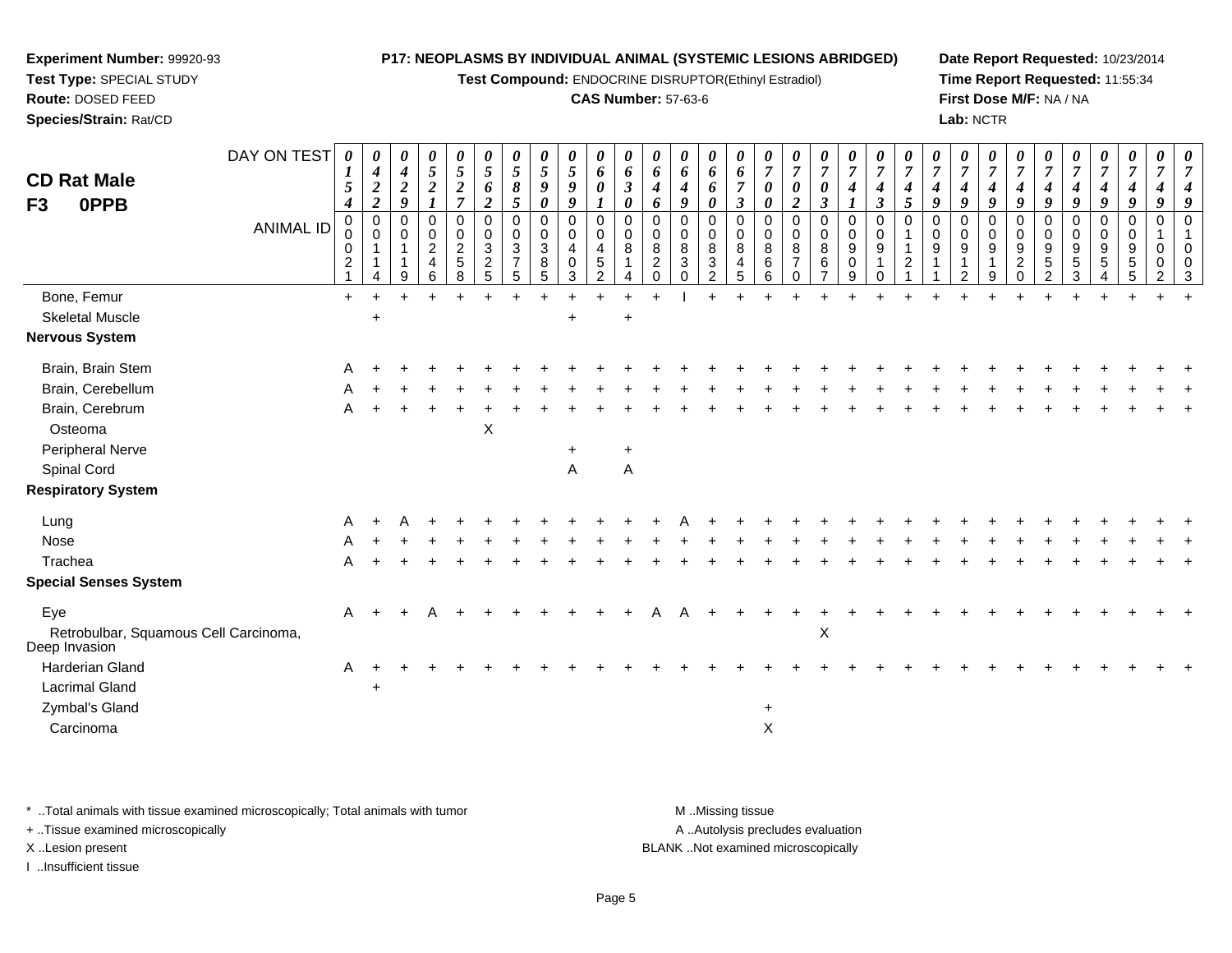# **Experiment Number:** 99920-93**Test Type:** SPECIAL STUDY

**Route:** DOSED FEED

**Species/Strain:** Rat/CD

# **P17: NEOPLASMS BY INDIVIDUAL ANIMAL (SYSTEMIC LESIONS ABRIDGED)**

**Test Compound:** ENDOCRINE DISRUPTOR(Ethinyl Estradiol)

# **CAS Number:** 57-63-6

**Date Report Requested:** 10/23/2014**Time Report Requested:** 11:55:34**First Dose M/F:** NA / NA**Lab:** NCTR

| <b>CD Rat Male</b><br>0PPB<br>F <sub>3</sub>      | DAY ON TEST<br>ANIMAL ID | 0<br>$\mathbf{I}$<br>$\overline{5}$<br>$\boldsymbol{4}$<br>$\mathbf 0$<br>$\overline{c}$ | $\boldsymbol{\theta}$<br>4<br>◢ | $\boldsymbol{\theta}$<br>$\boldsymbol{4}$<br>$\mathbf{\hat{z}}$<br>◢<br>9<br>$\mathbf 0$<br>0<br>9 | 0<br>$5\overline{)}$<br>$\mathbf{\hat{z}}$<br>◢<br>0<br>0<br>$\overline{c}$<br>4<br>6 | 0<br>$5\overline{)}$<br>$\boldsymbol{2}$<br>$\overline{ }$<br>0<br>0<br>$\frac{2}{5}$<br>$\overline{8}$ | $\boldsymbol{\theta}$<br>$\overline{\phantom{0}}$<br>$\mathfrak{p}$<br>6<br>-<br>∠<br>0<br>0<br>$\ensuremath{\mathsf{3}}$<br>$\overline{2}$<br>5 | $\boldsymbol{\theta}$<br>$\mathfrak{I}$<br>8<br>$\overline{5}$<br>0<br>0<br>$\sqrt{3}$<br>$\rightarrow$<br>5 | $\boldsymbol{\theta}$<br>$\overline{5}$<br>9<br>0<br>0<br>0<br>$\sqrt{3}$<br>$\bf 8$<br>5 | $\boldsymbol{\theta}$<br>$\mathfrak{H}$<br>9<br>9<br>0<br>0<br>4<br>0<br>3 | $\boldsymbol{\theta}$<br>$\boldsymbol{6}$<br>$\boldsymbol{\theta}$<br>$\mathbf{r}$<br>$_{\rm 0}^{\rm 0}$<br>$\frac{4}{5}$ | 0<br>6<br>$\rightarrow$<br>J<br>0<br>0<br>$\overline{0}$<br>8 | $\boldsymbol{\theta}$<br>6<br>$\boldsymbol{4}$<br>6<br>$\boldsymbol{0}$<br>$\boldsymbol{0}$<br>8<br>$\overline{c}$ | 0<br>6<br>4<br>o<br>8<br>3 | 0<br>6<br>$\bm{o}$<br>0<br>0<br>8<br>$\ensuremath{\mathsf{3}}$<br>$\sim$ | 0<br>6<br>$\overline{ }$<br>$\rightarrow$<br>$\cdot$<br>0<br>$\boldsymbol{0}$<br>8<br>4<br>5 | U<br>$\overline{ }$<br>0<br>0<br>0<br>8<br>6<br>6 | 0<br>$\overline{7}$<br>$\boldsymbol{\theta}$<br>2<br>0<br>$\pmb{0}$<br>$\frac{8}{7}$<br>$\Omega$ | $\frac{\theta}{7}$<br>$\boldsymbol{\theta}$<br>$\boldsymbol{\beta}$<br>0<br>$\pmb{0}$<br>$\,8\,$<br>$rac{6}{7}$ | $\boldsymbol{\theta}$<br>$\overline{7}$<br>$\boldsymbol{4}$<br>$\mathbf{r}$<br>0<br>$\,0\,$<br>$\boldsymbol{9}$<br>$\pmb{0}$<br>9 | $\boldsymbol{\theta}$<br>$\mathbf{r}$<br>4<br>$\boldsymbol{\beta}$<br>$\pmb{0}$<br>$\pmb{0}$<br>9<br>$\Omega$ | $\boldsymbol{\theta}$<br>7<br>4<br>5<br>0<br>2 | $\boldsymbol{\theta}$<br>$\mathbf{r}$<br>4<br>o<br>0<br>$\mathbf 0$<br>9 | $\boldsymbol{\theta}$<br>$\overline{7}$<br>$\boldsymbol{4}$<br>9<br>0<br>$\boldsymbol{0}$<br>9<br>$\sim$ | 0<br>$\overline{ }$<br>4<br>9<br>0<br>0<br>9<br>9 | 0<br>$\overline{ }$<br>4<br>9<br>0<br>$\mathbf 0$<br>$\boldsymbol{9}$<br>$\overline{2}$<br>$\Omega$ | $\boldsymbol{\theta}$<br>$\mathbf{r}$<br>4<br>$\boldsymbol{q}$<br>0<br>0<br>9<br>$\sqrt{5}$<br>$\mathcal{D}$ | $\boldsymbol{\theta}$<br>$\overline{ }$<br>4<br>9<br>0<br>0<br>9<br>5<br>3 | $\boldsymbol{\theta}$<br>$\overline{7}$<br>$\boldsymbol{4}$<br>9<br>0<br>$\pmb{0}$<br>$\boldsymbol{9}$<br>$\sqrt{5}$<br>$\overline{4}$ | $\boldsymbol{\theta}$<br>$\overline{7}$<br>$\boldsymbol{4}$<br>9<br>0<br>0<br>9<br>$\frac{5}{5}$ | $\boldsymbol{\theta}$<br>$\overline{7}$<br>4<br>9<br>0<br>0<br>$\pmb{0}$<br>2 | $\boldsymbol{\theta}$<br>$\overline{7}$<br>4<br>9<br>$\pmb{0}$<br>$\pmb{0}$<br>$\pmb{0}$<br>3 |
|---------------------------------------------------|--------------------------|------------------------------------------------------------------------------------------|---------------------------------|----------------------------------------------------------------------------------------------------|---------------------------------------------------------------------------------------|---------------------------------------------------------------------------------------------------------|--------------------------------------------------------------------------------------------------------------------------------------------------|--------------------------------------------------------------------------------------------------------------|-------------------------------------------------------------------------------------------|----------------------------------------------------------------------------|---------------------------------------------------------------------------------------------------------------------------|---------------------------------------------------------------|--------------------------------------------------------------------------------------------------------------------|----------------------------|--------------------------------------------------------------------------|----------------------------------------------------------------------------------------------|---------------------------------------------------|--------------------------------------------------------------------------------------------------|-----------------------------------------------------------------------------------------------------------------|-----------------------------------------------------------------------------------------------------------------------------------|---------------------------------------------------------------------------------------------------------------|------------------------------------------------|--------------------------------------------------------------------------|----------------------------------------------------------------------------------------------------------|---------------------------------------------------|-----------------------------------------------------------------------------------------------------|--------------------------------------------------------------------------------------------------------------|----------------------------------------------------------------------------|----------------------------------------------------------------------------------------------------------------------------------------|--------------------------------------------------------------------------------------------------|-------------------------------------------------------------------------------|-----------------------------------------------------------------------------------------------|
| <b>Urinary System</b>                             |                          |                                                                                          |                                 |                                                                                                    |                                                                                       |                                                                                                         |                                                                                                                                                  |                                                                                                              |                                                                                           |                                                                            |                                                                                                                           |                                                               |                                                                                                                    |                            |                                                                          |                                                                                              |                                                   |                                                                                                  |                                                                                                                 |                                                                                                                                   |                                                                                                               |                                                |                                                                          |                                                                                                          |                                                   |                                                                                                     |                                                                                                              |                                                                            |                                                                                                                                        |                                                                                                  |                                                                               |                                                                                               |
| Kidney<br>Urethra                                 |                          | $\mathsf{A}$                                                                             |                                 |                                                                                                    |                                                                                       |                                                                                                         |                                                                                                                                                  |                                                                                                              |                                                                                           |                                                                            |                                                                                                                           |                                                               |                                                                                                                    |                            |                                                                          |                                                                                              |                                                   |                                                                                                  |                                                                                                                 |                                                                                                                                   |                                                                                                               |                                                |                                                                          | $+$                                                                                                      | $+$                                               |                                                                                                     |                                                                                                              |                                                                            |                                                                                                                                        |                                                                                                  |                                                                               |                                                                                               |
| <b>Urinary Bladder</b><br><b>SYSTEMIC LESIONS</b> |                          | $\mathsf{A}$                                                                             |                                 |                                                                                                    |                                                                                       |                                                                                                         |                                                                                                                                                  |                                                                                                              |                                                                                           |                                                                            |                                                                                                                           |                                                               |                                                                                                                    |                            |                                                                          |                                                                                              |                                                   |                                                                                                  |                                                                                                                 |                                                                                                                                   |                                                                                                               |                                                |                                                                          |                                                                                                          |                                                   |                                                                                                     |                                                                                                              |                                                                            |                                                                                                                                        |                                                                                                  |                                                                               |                                                                                               |
| Multiple Organ<br>Lymphoma Malignant              |                          | $+$                                                                                      | $\boldsymbol{\mathsf{X}}$       |                                                                                                    |                                                                                       |                                                                                                         |                                                                                                                                                  |                                                                                                              |                                                                                           | X                                                                          |                                                                                                                           |                                                               |                                                                                                                    |                            |                                                                          |                                                                                              |                                                   |                                                                                                  |                                                                                                                 |                                                                                                                                   |                                                                                                               |                                                |                                                                          |                                                                                                          |                                                   |                                                                                                     |                                                                                                              |                                                                            |                                                                                                                                        |                                                                                                  |                                                                               |                                                                                               |

\* ..Total animals with tissue examined microscopically; Total animals with tumor **M** . Missing tissue M ..Missing tissue

+ ..Tissue examined microscopically

I ..Insufficient tissue

A ..Autolysis precludes evaluation X ..Lesion present BLANK ..Not examined microscopically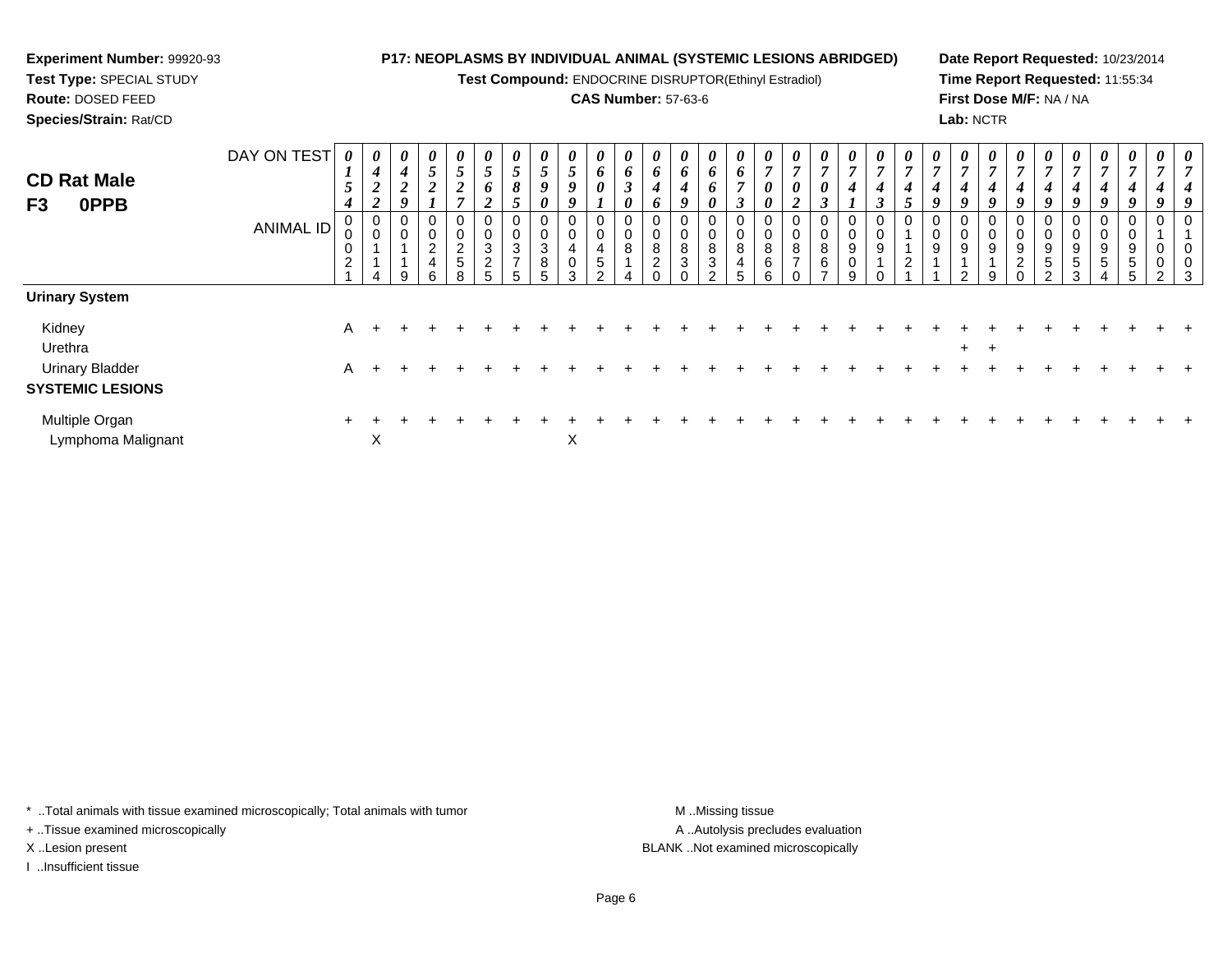**Test Compound:** ENDOCRINE DISRUPTOR(Ethinyl Estradiol)

# **CAS Number:** 57-63-6

**Date Report Requested:** 10/23/2014**Time Report Requested:** 11:55:34**First Dose M/F:** NA / NA**Lab:** NCTR

| <b>CD Rat Male</b><br><b>OPPB</b><br>F <sub>3</sub> | DAY ON TEST<br><b>ANIMAL ID</b> | 0<br>7<br>4<br>9<br>0 | 0<br>$\boldsymbol{7}$<br>$\boldsymbol{4}$<br>9<br>$\pmb{0}$ | 0<br>$\overline{7}$<br>5<br>$\boldsymbol{\theta}$<br>0<br>0 | 0<br>$\overline{7}$<br>5<br>$\boldsymbol{\theta}$<br>$\pmb{0}$<br>$\mathbf 0$ | 0<br>$\overline{7}$<br>5<br>$\pmb{\theta}$<br>$\mathbf 0$<br>$\mathbf 0$ | 0<br>$\overline{7}$<br>5<br>$\boldsymbol{\theta}$<br>$\mathbf 0$<br>0 | 0<br>$\boldsymbol{7}$<br>5<br>0<br>$\mathbf 0$<br>0 | 0<br>$\boldsymbol{7}$<br>$\sqrt{5}$<br>$\boldsymbol{2}$<br>$\overline{0}$<br>$\mathbf 1$ | 0<br>$\boldsymbol{7}$<br>$\frac{5}{2}$<br>$\overline{0}$<br>$\mathbf{1}$ | 0<br>$\overline{7}$<br>$\sqrt{5}$<br>$\boldsymbol{\beta}$<br>$\mathbf 0$<br>$\mathbf{1}$ | 0<br>$\overline{7}$<br>5<br>$\mathfrak{z}$<br>$\mathbf 0$ | 0<br>$\boldsymbol{7}$<br>5<br>$\boldsymbol{4}$<br>0<br>$\mathbf{1}$ | 0<br>$\overline{7}$<br>5<br>$\boldsymbol{4}$<br>$\mathbf 0$<br>$\mathbf{1}$ | 0<br>$\overline{7}$<br>5<br>$\mathfrak{s}$<br>0<br>$\mathbf{1}$ | 0<br>$\overline{7}$<br>$\frac{5}{5}$<br>0<br>1 | 0<br>$\overline{7}$<br>5<br>$\sqrt{5}$<br>0 | 0<br>$\overline{7}$<br>$\overline{5}$<br>$\overline{5}$<br>$\mathbf 0$<br>1 | 0<br>$\overline{7}$<br>5<br>$\sqrt{5}$<br>$\mathbf 0$<br>1 | 0<br>$\overline{7}$<br>5<br>5<br>$\mathbf 0$<br>$\mathbf{1}$ |                       |
|-----------------------------------------------------|---------------------------------|-----------------------|-------------------------------------------------------------|-------------------------------------------------------------|-------------------------------------------------------------------------------|--------------------------------------------------------------------------|-----------------------------------------------------------------------|-----------------------------------------------------|------------------------------------------------------------------------------------------|--------------------------------------------------------------------------|------------------------------------------------------------------------------------------|-----------------------------------------------------------|---------------------------------------------------------------------|-----------------------------------------------------------------------------|-----------------------------------------------------------------|------------------------------------------------|---------------------------------------------|-----------------------------------------------------------------------------|------------------------------------------------------------|--------------------------------------------------------------|-----------------------|
|                                                     |                                 | 0<br>0<br>9           | 0<br>1<br>$\Omega$                                          | 9<br>4                                                      | $\boldsymbol{9}$<br>$\overline{\mathbf{4}}$<br>9                              | 9<br>$\sqrt{5}$<br>$\Omega$                                              | $\boldsymbol{9}$<br>$\boldsymbol{9}$<br>4                             | 9<br>9<br>5                                         | $\mathbf 0$<br>4<br>9                                                                    | $\mathbf{1}$<br>$\frac{2}{0}$                                            | $\mathbf 0$<br>$\ensuremath{\mathsf{3}}$<br>$\overline{7}$                               | 1<br>9                                                    | 0<br>5<br>3                                                         | 1<br>$\mathbf 0$<br>9                                                       | $\mathbf 0$<br>9<br>9                                           | $\mathbf{1}$<br>$\mathbf 0$<br>$\overline{2}$  | 1<br>0<br>5                                 | 1<br>0<br>6                                                                 | 1<br>0<br>$\overline{7}$                                   | $\mathbf{1}$<br>$\mathbf 0$<br>8                             | <i><b>*TOTALS</b></i> |
| <b>Alimentary System</b>                            |                                 |                       |                                                             |                                                             |                                                                               |                                                                          |                                                                       |                                                     |                                                                                          |                                                                          |                                                                                          |                                                           |                                                                     |                                                                             |                                                                 |                                                |                                             |                                                                             |                                                            |                                                              |                       |
| Esophagus                                           |                                 |                       |                                                             |                                                             |                                                                               |                                                                          |                                                                       |                                                     |                                                                                          |                                                                          |                                                                                          |                                                           |                                                                     |                                                                             |                                                                 |                                                |                                             |                                                                             |                                                            |                                                              | 50                    |
| Intestine Large, Cecum                              |                                 |                       |                                                             |                                                             |                                                                               |                                                                          |                                                                       |                                                     |                                                                                          |                                                                          |                                                                                          |                                                           |                                                                     |                                                                             |                                                                 |                                                |                                             |                                                                             |                                                            |                                                              | 45                    |
| Intestine Large, Colon                              |                                 | $\ddot{}$             |                                                             |                                                             |                                                                               |                                                                          |                                                                       |                                                     |                                                                                          |                                                                          |                                                                                          |                                                           |                                                                     |                                                                             |                                                                 |                                                |                                             |                                                                             |                                                            | +                                                            | 45                    |
| Adenoma                                             |                                 |                       |                                                             |                                                             |                                                                               |                                                                          |                                                                       |                                                     |                                                                                          |                                                                          |                                                                                          |                                                           |                                                                     |                                                                             |                                                                 |                                                |                                             |                                                                             |                                                            |                                                              | $\overline{2}$        |
| Intestine Large, Rectum                             |                                 | ٠                     |                                                             |                                                             |                                                                               |                                                                          |                                                                       |                                                     |                                                                                          |                                                                          |                                                                                          |                                                           |                                                                     |                                                                             |                                                                 |                                                |                                             |                                                                             |                                                            |                                                              | 45                    |
| Intestine Small, Duodenum                           |                                 | $\ddot{}$             |                                                             |                                                             |                                                                               |                                                                          |                                                                       |                                                     |                                                                                          |                                                                          |                                                                                          |                                                           |                                                                     |                                                                             |                                                                 |                                                |                                             |                                                                             |                                                            | $\ddot{}$                                                    | 44                    |
| Adenocarcinoma                                      |                                 |                       |                                                             |                                                             |                                                                               |                                                                          |                                                                       |                                                     |                                                                                          |                                                                          |                                                                                          |                                                           |                                                                     |                                                                             |                                                                 |                                                |                                             |                                                                             |                                                            |                                                              | $\overline{2}$        |
| Intestine Small, Ileum                              |                                 | +                     |                                                             |                                                             |                                                                               |                                                                          |                                                                       |                                                     |                                                                                          |                                                                          |                                                                                          |                                                           |                                                                     |                                                                             |                                                                 |                                                |                                             |                                                                             |                                                            | ٠                                                            | 44                    |
| Intestine Small, Jejunum                            |                                 |                       |                                                             |                                                             |                                                                               |                                                                          |                                                                       |                                                     |                                                                                          |                                                                          |                                                                                          |                                                           |                                                                     |                                                                             |                                                                 |                                                |                                             |                                                                             |                                                            |                                                              | 44                    |
| Liver                                               |                                 |                       |                                                             |                                                             |                                                                               |                                                                          |                                                                       |                                                     |                                                                                          |                                                                          |                                                                                          |                                                           |                                                                     |                                                                             |                                                                 |                                                |                                             |                                                                             |                                                            | $\ddot{}$                                                    | 49                    |
| Cholangiocarcinoma                                  |                                 |                       |                                                             |                                                             |                                                                               |                                                                          |                                                                       |                                                     |                                                                                          |                                                                          |                                                                                          |                                                           |                                                                     |                                                                             |                                                                 |                                                |                                             |                                                                             |                                                            |                                                              | $\overline{c}$        |
| Cholangioma                                         |                                 |                       |                                                             |                                                             |                                                                               |                                                                          | Χ                                                                     |                                                     |                                                                                          |                                                                          |                                                                                          |                                                           |                                                                     |                                                                             |                                                                 |                                                |                                             |                                                                             |                                                            |                                                              | $\mathbf{1}$          |
| Hepatocellular Adenoma                              |                                 |                       |                                                             |                                                             |                                                                               |                                                                          |                                                                       |                                                     |                                                                                          |                                                                          |                                                                                          |                                                           |                                                                     |                                                                             |                                                                 |                                                |                                             |                                                                             |                                                            |                                                              | 1                     |
| Mesentery                                           |                                 |                       |                                                             |                                                             |                                                                               |                                                                          |                                                                       |                                                     |                                                                                          |                                                                          |                                                                                          |                                                           | $\ddot{}$                                                           |                                                                             |                                                                 |                                                |                                             |                                                                             |                                                            |                                                              | 4                     |
| Oral Mucosa                                         |                                 |                       |                                                             |                                                             |                                                                               |                                                                          |                                                                       |                                                     |                                                                                          |                                                                          |                                                                                          |                                                           |                                                                     |                                                                             |                                                                 |                                                |                                             |                                                                             |                                                            |                                                              | $\sqrt{3}$            |
| Squamous Cell Carcinoma                             |                                 |                       |                                                             |                                                             |                                                                               |                                                                          |                                                                       |                                                     |                                                                                          |                                                                          |                                                                                          |                                                           |                                                                     |                                                                             |                                                                 |                                                |                                             |                                                                             |                                                            |                                                              | 3                     |
| Pancreas                                            |                                 |                       |                                                             |                                                             |                                                                               |                                                                          |                                                                       |                                                     |                                                                                          |                                                                          |                                                                                          |                                                           |                                                                     |                                                                             |                                                                 |                                                |                                             |                                                                             |                                                            |                                                              | 47                    |
| Salivary Glands                                     |                                 |                       |                                                             |                                                             |                                                                               |                                                                          |                                                                       |                                                     |                                                                                          |                                                                          |                                                                                          |                                                           |                                                                     |                                                                             |                                                                 |                                                |                                             |                                                                             |                                                            |                                                              | 48                    |
| Stomach, Forestomach                                |                                 | +                     |                                                             |                                                             |                                                                               |                                                                          |                                                                       |                                                     |                                                                                          |                                                                          |                                                                                          |                                                           |                                                                     |                                                                             |                                                                 |                                                |                                             |                                                                             |                                                            | +                                                            | 46                    |
| Stomach, Glandular                                  |                                 |                       |                                                             |                                                             |                                                                               |                                                                          |                                                                       |                                                     |                                                                                          |                                                                          |                                                                                          |                                                           |                                                                     |                                                                             |                                                                 |                                                |                                             |                                                                             |                                                            | $\ddot{}$                                                    | 45                    |
| <b>Cardiovascular System</b>                        |                                 |                       |                                                             |                                                             |                                                                               |                                                                          |                                                                       |                                                     |                                                                                          |                                                                          |                                                                                          |                                                           |                                                                     |                                                                             |                                                                 |                                                |                                             |                                                                             |                                                            |                                                              |                       |
|                                                     |                                 |                       |                                                             |                                                             |                                                                               |                                                                          |                                                                       |                                                     |                                                                                          |                                                                          |                                                                                          |                                                           |                                                                     |                                                                             |                                                                 |                                                |                                             |                                                                             |                                                            |                                                              |                       |
|                                                     |                                 |                       |                                                             |                                                             |                                                                               |                                                                          |                                                                       |                                                     |                                                                                          |                                                                          |                                                                                          |                                                           |                                                                     |                                                                             |                                                                 |                                                |                                             |                                                                             |                                                            |                                                              |                       |

\* ..Total animals with tissue examined microscopically; Total animals with tumor **M** ..Missing tissue M ..Missing tissue

+ ..Tissue examined microscopically

**Experiment Number:** 99920-93**Test Type:** SPECIAL STUDY**Route:** DOSED FEED**Species/Strain:** Rat/CD

I ..Insufficient tissue

A .. Autolysis precludes evaluation X ..Lesion present BLANK ..Not examined microscopically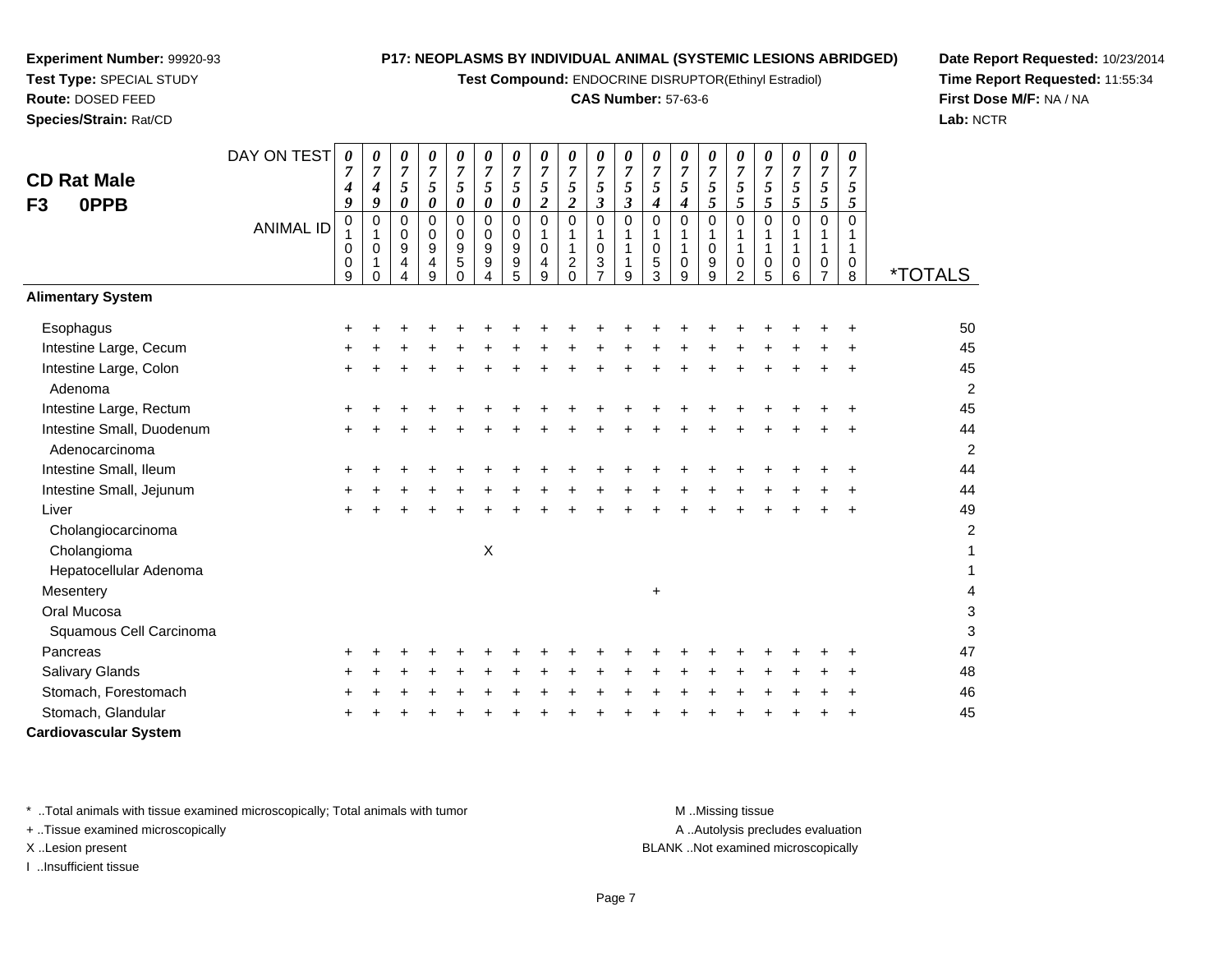**Test Compound:** ENDOCRINE DISRUPTOR(Ethinyl Estradiol)

# **CAS Number:** 57-63-6

**Date Report Requested:** 10/23/2014**Time Report Requested:** 11:55:34**First Dose M/F:** NA / NA**Lab:** NCTR

| <b>CD Rat Male</b>               | DAY ON TEST      | $\boldsymbol{\theta}$<br>7<br>$\boldsymbol{4}$<br>9 | 0<br>$\overline{7}$<br>4<br>$\boldsymbol{g}$ | 0<br>$\overline{7}$<br>$\sqrt{5}$<br>$\boldsymbol{\theta}$ | 0<br>$\overline{7}$<br>5                  | 0<br>$\overline{7}$<br>5<br>$\boldsymbol{\theta}$ | 0<br>$\boldsymbol{7}$<br>5<br>$\boldsymbol{\theta}$ | 0<br>$\overline{7}$<br>5<br>$\boldsymbol{\theta}$ | 0<br>$\overline{7}$<br>$\sqrt{5}$                                  | 0<br>$\overline{7}$<br>5                                                      | 0<br>$\overline{7}$<br>5                                      | 0<br>$\boldsymbol{7}$<br>$\sqrt{5}$<br>$\mathfrak{z}$ | 0<br>$\overline{7}$<br>5                                               | 0<br>$\overline{7}$<br>$\sqrt{5}$                               | 0<br>$\overline{7}$<br>5                                      | 0<br>$\overline{7}$<br>5                  | 0<br>$\boldsymbol{7}$<br>5<br>5                      | 0<br>7<br>5<br>5   | $\pmb{\theta}$<br>7<br>$\sqrt{5}$<br>5                             | $\boldsymbol{\theta}$<br>$\overline{7}$<br>5<br>5 |                         |
|----------------------------------|------------------|-----------------------------------------------------|----------------------------------------------|------------------------------------------------------------|-------------------------------------------|---------------------------------------------------|-----------------------------------------------------|---------------------------------------------------|--------------------------------------------------------------------|-------------------------------------------------------------------------------|---------------------------------------------------------------|-------------------------------------------------------|------------------------------------------------------------------------|-----------------------------------------------------------------|---------------------------------------------------------------|-------------------------------------------|------------------------------------------------------|--------------------|--------------------------------------------------------------------|---------------------------------------------------|-------------------------|
| F3<br>0PPB                       | <b>ANIMAL ID</b> | 0<br>0<br>$\pmb{0}$<br>9                            | $\mathbf 0$<br>1<br>0<br>1<br>$\mathbf 0$    | 0<br>0<br>9<br>4<br>4                                      | 0<br>0<br>0<br>$\boldsymbol{9}$<br>4<br>9 | 0<br>0<br>9<br>5<br>0                             | 0<br>0<br>$\boldsymbol{9}$<br>$\boldsymbol{9}$<br>4 | $\mathbf 0$<br>0<br>9<br>$\boldsymbol{9}$<br>5    | $\boldsymbol{2}$<br>$\Omega$<br>$\mathbf 0$<br>$\overline{4}$<br>9 | $\overline{2}$<br>$\mathbf 0$<br>$\mathbf{1}$<br>$\mathbf{1}$<br>$^2_{\rm 0}$ | $\overline{\mathbf{3}}$<br>0<br>1<br>0<br>3<br>$\overline{7}$ | 0<br>1<br>$\mathbf{1}$<br>9                           | $\boldsymbol{4}$<br>$\mathbf 0$<br>1<br>$\mathbf 0$<br>$\sqrt{5}$<br>3 | $\boldsymbol{4}$<br>$\Omega$<br>$\mathbf 1$<br>$\mathbf 0$<br>9 | 5<br>$\mathbf 0$<br>1<br>$\mathbf 0$<br>$\boldsymbol{9}$<br>9 | 5<br>$\Omega$<br>1<br>0<br>$\overline{2}$ | $\mathbf 0$<br>1<br>$\mathbf{1}$<br>$\mathbf 0$<br>5 | $\Omega$<br>0<br>6 | $\mathbf 0$<br>-1<br>$\mathbf{1}$<br>$\mathbf 0$<br>$\overline{7}$ | 0<br>1<br>1<br>0<br>8                             | <i><b>*TOTALS</b></i>   |
| <b>Blood Vessel</b>              |                  | $\ddot{}$                                           | ÷                                            | $\ddot{}$                                                  | $\ddot{}$                                 | ÷                                                 | ÷                                                   |                                                   | $\ddot{}$                                                          | $\ddot{}$                                                                     | $+$                                                           | ÷.                                                    |                                                                        | +                                                               | $\ddot{}$                                                     | ÷.                                        | ÷.                                                   |                    | ∔                                                                  | $\ddot{}$                                         | 50                      |
| Heart                            |                  |                                                     |                                              |                                                            |                                           |                                                   |                                                     |                                                   |                                                                    |                                                                               |                                                               |                                                       |                                                                        |                                                                 |                                                               |                                           |                                                      |                    |                                                                    |                                                   | 50                      |
| <b>Endocrine System</b>          |                  |                                                     |                                              |                                                            |                                           |                                                   |                                                     |                                                   |                                                                    |                                                                               |                                                               |                                                       |                                                                        |                                                                 |                                                               |                                           |                                                      |                    |                                                                    |                                                   |                         |
| <b>Adrenal Cortex</b><br>Adenoma |                  |                                                     |                                              |                                                            |                                           |                                                   |                                                     |                                                   |                                                                    |                                                                               |                                                               | X                                                     |                                                                        |                                                                 |                                                               |                                           |                                                      |                    |                                                                    |                                                   | 49<br>$\mathbf{1}$      |
| Adrenal Medulla                  |                  |                                                     |                                              |                                                            |                                           |                                                   |                                                     |                                                   |                                                                    |                                                                               |                                                               |                                                       |                                                                        |                                                                 |                                                               |                                           |                                                      |                    |                                                                    |                                                   | 49                      |
| Pheochromocytoma Benign          |                  |                                                     | X                                            |                                                            |                                           |                                                   |                                                     |                                                   | $\boldsymbol{\mathsf{X}}$                                          |                                                                               |                                                               |                                                       |                                                                        |                                                                 |                                                               |                                           |                                                      |                    |                                                                    |                                                   | $\overline{\mathbf{4}}$ |
| Pheochromocytoma Malignant       |                  |                                                     |                                              | Χ                                                          |                                           |                                                   |                                                     |                                                   |                                                                    |                                                                               |                                                               |                                                       |                                                                        |                                                                 |                                                               |                                           |                                                      |                    |                                                                    |                                                   | $\mathbf{1}$            |
| Islets, Pancreatic               |                  |                                                     |                                              |                                                            |                                           |                                                   |                                                     |                                                   |                                                                    |                                                                               |                                                               |                                                       |                                                                        |                                                                 |                                                               |                                           |                                                      |                    |                                                                    |                                                   | 48                      |
| Adenoma                          |                  |                                                     |                                              |                                                            |                                           |                                                   |                                                     |                                                   |                                                                    |                                                                               |                                                               |                                                       |                                                                        |                                                                 |                                                               |                                           |                                                      |                    |                                                                    |                                                   | $\overline{2}$          |
| Parathyroid Gland<br>Adenoma     |                  |                                                     |                                              |                                                            |                                           | м                                                 |                                                     |                                                   |                                                                    |                                                                               |                                                               |                                                       |                                                                        |                                                                 |                                                               |                                           |                                                      |                    |                                                                    |                                                   | 47<br>1                 |
| <b>Pituitary Gland</b>           |                  |                                                     |                                              |                                                            |                                           |                                                   |                                                     |                                                   |                                                                    |                                                                               |                                                               |                                                       |                                                                        |                                                                 |                                                               |                                           |                                                      |                    |                                                                    |                                                   | 49                      |
| Pars Distalis, Adenoma           |                  |                                                     |                                              |                                                            |                                           |                                                   | X                                                   | $\times$                                          |                                                                    |                                                                               |                                                               | X                                                     | $\boldsymbol{\mathsf{X}}$                                              |                                                                 | X                                                             | $\boldsymbol{\mathsf{X}}$                 | $\sf X$                                              | $\times$           | X                                                                  | $\times$                                          | 24                      |
| <b>Thyroid Gland</b>             |                  |                                                     |                                              |                                                            |                                           |                                                   |                                                     |                                                   |                                                                    |                                                                               |                                                               |                                                       |                                                                        |                                                                 |                                                               |                                           |                                                      |                    |                                                                    |                                                   | 48                      |
| C Cell, Carcinoma                |                  |                                                     |                                              | X                                                          |                                           |                                                   | X                                                   |                                                   |                                                                    |                                                                               |                                                               |                                                       |                                                                        |                                                                 |                                                               |                                           |                                                      |                    |                                                                    |                                                   | $\mathbf{3}$            |
| General Body System              |                  |                                                     |                                              |                                                            |                                           |                                                   |                                                     |                                                   |                                                                    |                                                                               |                                                               |                                                       |                                                                        |                                                                 |                                                               |                                           |                                                      |                    |                                                                    |                                                   |                         |
| <b>NONE</b>                      |                  |                                                     |                                              |                                                            |                                           |                                                   |                                                     |                                                   |                                                                    |                                                                               |                                                               |                                                       |                                                                        |                                                                 |                                                               |                                           |                                                      |                    |                                                                    |                                                   |                         |
| <b>Genital System</b>            |                  |                                                     |                                              |                                                            |                                           |                                                   |                                                     |                                                   |                                                                    |                                                                               |                                                               |                                                       |                                                                        |                                                                 |                                                               |                                           |                                                      |                    |                                                                    |                                                   |                         |
| <b>Coagulating Gland</b>         |                  |                                                     |                                              |                                                            |                                           |                                                   |                                                     |                                                   |                                                                    |                                                                               |                                                               |                                                       |                                                                        |                                                                 |                                                               |                                           |                                                      |                    |                                                                    |                                                   | 47                      |
| Epididymis                       |                  |                                                     |                                              |                                                            |                                           |                                                   |                                                     |                                                   |                                                                    |                                                                               |                                                               |                                                       |                                                                        |                                                                 |                                                               |                                           |                                                      |                    |                                                                    |                                                   | 49                      |
|                                  |                  |                                                     |                                              |                                                            |                                           |                                                   |                                                     |                                                   |                                                                    |                                                                               |                                                               |                                                       |                                                                        |                                                                 |                                                               |                                           |                                                      |                    |                                                                    |                                                   |                         |

| Total animals with tissue examined microscopically; Total animals with tumor | M Missing tissue                   |
|------------------------------------------------------------------------------|------------------------------------|
| + Tissue examined microscopically                                            | A Autolysis precludes evaluation   |
| X Lesion present                                                             | BLANK Not examined microscopically |
| Insufficient tissue                                                          |                                    |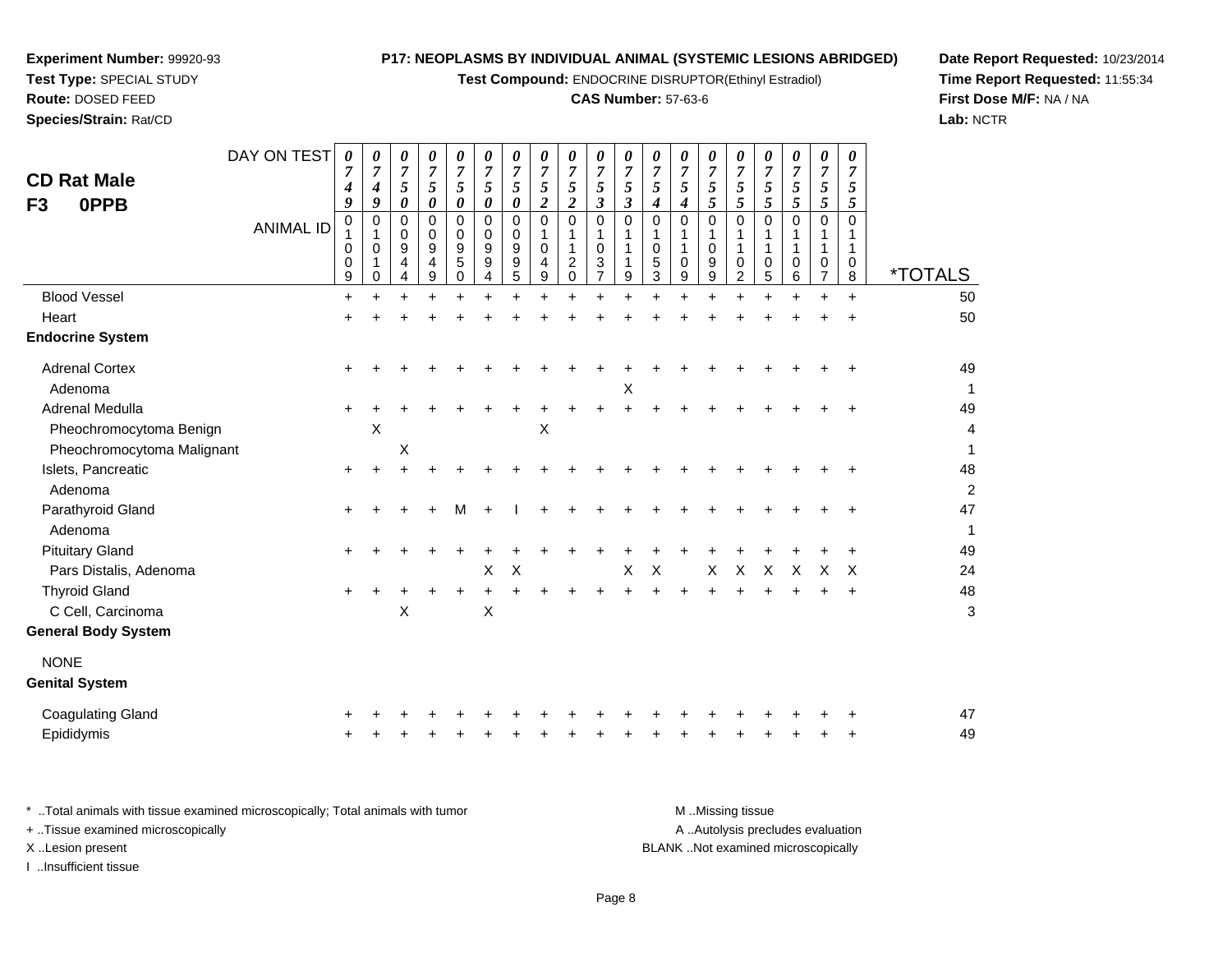**Test Compound:** ENDOCRINE DISRUPTOR(Ethinyl Estradiol)

# **CAS Number:** 57-63-6

**Date Report Requested:** 10/23/2014**Time Report Requested:** 11:55:34**First Dose M/F:** NA / NA**Lab:** NCTR

| <b>CD Rat Male</b><br>0PPB<br>F3 | DAY ON TEST<br><b>ANIMAL ID</b> | 0<br>7<br>4<br>9<br>0<br>1<br>0<br>0<br>9 | 0<br>$\overline{7}$<br>4<br>9<br>$\mathbf 0$<br>1<br>0<br>1<br>0 | 0<br>7<br>5<br>0<br>0<br>0<br>9<br>4<br>4 | 0<br>7<br>$\mathfrak{s}$<br>0<br>0<br>0<br>9<br>4<br>9 | 0<br>$\overline{7}$<br>5<br>0<br>0<br>0<br>9<br>5<br>$\Omega$ | 0<br>7<br>5<br>0<br>$\Omega$<br>0<br>9<br>9<br>4 | 0<br>7<br>5<br>0<br>$\Omega$<br>0<br>9<br>$\boldsymbol{9}$<br>5 | 0<br>$\overline{7}$<br>5<br>$\boldsymbol{2}$<br>$\mathbf 0$<br>1<br>$\mathbf 0$<br>4<br>$\boldsymbol{9}$ | 0<br>$\overline{7}$<br>$\mathfrak{s}$<br>$\boldsymbol{2}$<br>$\Omega$<br>1<br>1<br>$\sqrt{2}$<br>$\mathbf 0$ | 0<br>$\overline{7}$<br>5<br>$\boldsymbol{\beta}$<br>$\Omega$<br>1<br>$\mathbf 0$<br>$\mathbf{3}$<br>$\overline{7}$ | 0<br>7<br>5<br>$\boldsymbol{\beta}$<br>$\Omega$<br>1<br>9 | 0<br>7<br>5<br>4<br>$\Omega$<br>0<br>5<br>3 | 0<br>7<br>$\sqrt{5}$<br>4<br>$\Omega$<br>1<br>$\mathbf 0$<br>9 | 0<br>$\overline{7}$<br>5<br>5<br>0<br>1<br>$\mathbf 0$<br>9<br>9 | 0<br>$\overline{7}$<br>5<br>5<br>$\Omega$<br>1<br>1<br>0<br>$\overline{2}$ | 0<br>7<br>5<br>$\mathfrak{s}$<br>$\Omega$<br>$\pmb{0}$<br>5 | 0<br>7<br>5<br>5<br>$\Omega$<br>0<br>6 | 0<br>$\overline{7}$<br>5<br>5<br>0<br>1<br>1<br>0<br>$\overline{7}$ | 0<br>7<br>5<br>5<br>$\Omega$<br>1<br>1<br>$\mathbf 0$<br>8 | <i><b>*TOTALS</b></i> |
|----------------------------------|---------------------------------|-------------------------------------------|------------------------------------------------------------------|-------------------------------------------|--------------------------------------------------------|---------------------------------------------------------------|--------------------------------------------------|-----------------------------------------------------------------|----------------------------------------------------------------------------------------------------------|--------------------------------------------------------------------------------------------------------------|--------------------------------------------------------------------------------------------------------------------|-----------------------------------------------------------|---------------------------------------------|----------------------------------------------------------------|------------------------------------------------------------------|----------------------------------------------------------------------------|-------------------------------------------------------------|----------------------------------------|---------------------------------------------------------------------|------------------------------------------------------------|-----------------------|
| <b>Preputial Gland</b>           |                                 | $\ddot{}$                                 | $\ddot{}$                                                        | Ŧ.                                        | $\ddot{}$                                              | $\ddot{}$                                                     | $\ddot{}$                                        |                                                                 | +                                                                                                        | $\ddot{}$                                                                                                    | $\ddot{}$                                                                                                          | $\ddot{}$                                                 |                                             |                                                                |                                                                  | $\ddot{}$                                                                  |                                                             |                                        | $+$                                                                 | $\ddot{}$                                                  | 49                    |
| Squamous Cell Carcinoma          |                                 |                                           |                                                                  |                                           |                                                        |                                                               |                                                  |                                                                 |                                                                                                          |                                                                                                              |                                                                                                                    |                                                           |                                             |                                                                |                                                                  |                                                                            |                                                             |                                        |                                                                     |                                                            | $\overline{2}$        |
| Prostate, Dorsal/Lateral Lobe    |                                 |                                           |                                                                  |                                           | $\ddot{}$                                              |                                                               |                                                  |                                                                 |                                                                                                          |                                                                                                              |                                                                                                                    |                                                           |                                             |                                                                |                                                                  |                                                                            |                                                             |                                        | $\ddot{}$                                                           |                                                            | 50                    |
| Prostate, Ventral Lobe           |                                 | +                                         |                                                                  |                                           |                                                        |                                                               |                                                  |                                                                 |                                                                                                          |                                                                                                              |                                                                                                                    |                                                           |                                             |                                                                |                                                                  |                                                                            |                                                             |                                        |                                                                     |                                                            | 49                    |
| <b>Rete Testes</b>               |                                 |                                           |                                                                  |                                           |                                                        |                                                               |                                                  |                                                                 |                                                                                                          |                                                                                                              |                                                                                                                    |                                                           |                                             |                                                                |                                                                  |                                                                            |                                                             |                                        |                                                                     |                                                            | 46                    |
| <b>Seminal Vesicle</b>           |                                 |                                           |                                                                  |                                           |                                                        |                                                               |                                                  |                                                                 |                                                                                                          |                                                                                                              |                                                                                                                    |                                                           |                                             |                                                                |                                                                  |                                                                            |                                                             |                                        |                                                                     |                                                            | 44                    |
| <b>Testes</b>                    |                                 |                                           |                                                                  |                                           |                                                        |                                                               |                                                  |                                                                 |                                                                                                          |                                                                                                              |                                                                                                                    |                                                           |                                             |                                                                |                                                                  |                                                                            |                                                             |                                        |                                                                     |                                                            | 50                    |
| <b>Hematopoietic System</b>      |                                 |                                           |                                                                  |                                           |                                                        |                                                               |                                                  |                                                                 |                                                                                                          |                                                                                                              |                                                                                                                    |                                                           |                                             |                                                                |                                                                  |                                                                            |                                                             |                                        |                                                                     |                                                            |                       |
| <b>Bone Marrow</b>               |                                 | +                                         |                                                                  |                                           |                                                        |                                                               |                                                  |                                                                 |                                                                                                          |                                                                                                              |                                                                                                                    |                                                           |                                             |                                                                |                                                                  |                                                                            |                                                             |                                        |                                                                     |                                                            | 49                    |
| Lymph Node                       |                                 | +                                         |                                                                  |                                           |                                                        |                                                               | +                                                |                                                                 |                                                                                                          |                                                                                                              |                                                                                                                    |                                                           |                                             |                                                                |                                                                  | $\ddot{}$                                                                  |                                                             | M                                      |                                                                     |                                                            | 14                    |
| Lymph Node, Mandibular           |                                 | м                                         |                                                                  |                                           |                                                        |                                                               |                                                  |                                                                 |                                                                                                          |                                                                                                              |                                                                                                                    |                                                           |                                             |                                                                |                                                                  |                                                                            |                                                             |                                        |                                                                     |                                                            | 46                    |
| Lymph Node, Mesenteric           |                                 | ٠                                         |                                                                  |                                           |                                                        |                                                               |                                                  |                                                                 |                                                                                                          |                                                                                                              |                                                                                                                    |                                                           |                                             |                                                                |                                                                  |                                                                            |                                                             |                                        |                                                                     |                                                            | 44                    |
| Spleen                           |                                 |                                           |                                                                  |                                           |                                                        |                                                               |                                                  |                                                                 |                                                                                                          |                                                                                                              |                                                                                                                    |                                                           |                                             |                                                                |                                                                  |                                                                            |                                                             |                                        |                                                                     |                                                            | 49                    |
| Thymus                           |                                 | $\ddot{}$                                 |                                                                  |                                           |                                                        |                                                               |                                                  |                                                                 |                                                                                                          |                                                                                                              |                                                                                                                    |                                                           | м                                           |                                                                |                                                                  |                                                                            |                                                             |                                        |                                                                     |                                                            | 47                    |
| <b>Integumentary System</b>      |                                 |                                           |                                                                  |                                           |                                                        |                                                               |                                                  |                                                                 |                                                                                                          |                                                                                                              |                                                                                                                    |                                                           |                                             |                                                                |                                                                  |                                                                            |                                                             |                                        |                                                                     |                                                            |                       |
| Mammary Gland                    |                                 | $\ddot{}$                                 |                                                                  |                                           |                                                        |                                                               |                                                  |                                                                 |                                                                                                          |                                                                                                              |                                                                                                                    |                                                           |                                             |                                                                |                                                                  |                                                                            |                                                             | ٠                                      | ÷                                                                   |                                                            | 42                    |
| Fibroma                          |                                 |                                           |                                                                  |                                           |                                                        |                                                               |                                                  |                                                                 |                                                                                                          |                                                                                                              |                                                                                                                    |                                                           |                                             |                                                                |                                                                  |                                                                            |                                                             | Χ                                      |                                                                     |                                                            | $\mathbf{1}$          |
| Skin                             |                                 | ٠                                         |                                                                  |                                           |                                                        |                                                               |                                                  |                                                                 |                                                                                                          |                                                                                                              |                                                                                                                    |                                                           |                                             |                                                                |                                                                  |                                                                            |                                                             |                                        |                                                                     | ÷                                                          | 50                    |
| Basal Cell Adenoma               |                                 |                                           |                                                                  |                                           |                                                        |                                                               |                                                  | X                                                               |                                                                                                          |                                                                                                              | X                                                                                                                  |                                                           |                                             |                                                                |                                                                  |                                                                            |                                                             |                                        |                                                                     |                                                            | $\overline{2}$        |
| Sarcoma                          |                                 |                                           |                                                                  |                                           |                                                        |                                                               |                                                  |                                                                 |                                                                                                          |                                                                                                              |                                                                                                                    |                                                           |                                             |                                                                |                                                                  |                                                                            |                                                             |                                        |                                                                     |                                                            | 1                     |
| Musculoskeletal System           |                                 |                                           |                                                                  |                                           |                                                        |                                                               |                                                  |                                                                 |                                                                                                          |                                                                                                              |                                                                                                                    |                                                           |                                             |                                                                |                                                                  |                                                                            |                                                             |                                        |                                                                     |                                                            |                       |

\* ..Total animals with tissue examined microscopically; Total animals with tumor **M** . Missing tissue M ..Missing tissue

+ ..Tissue examined microscopically

**Experiment Number:** 99920-93**Test Type:** SPECIAL STUDY**Route:** DOSED FEED**Species/Strain:** Rat/CD

I ..Insufficient tissue

A ..Autolysis precludes evaluation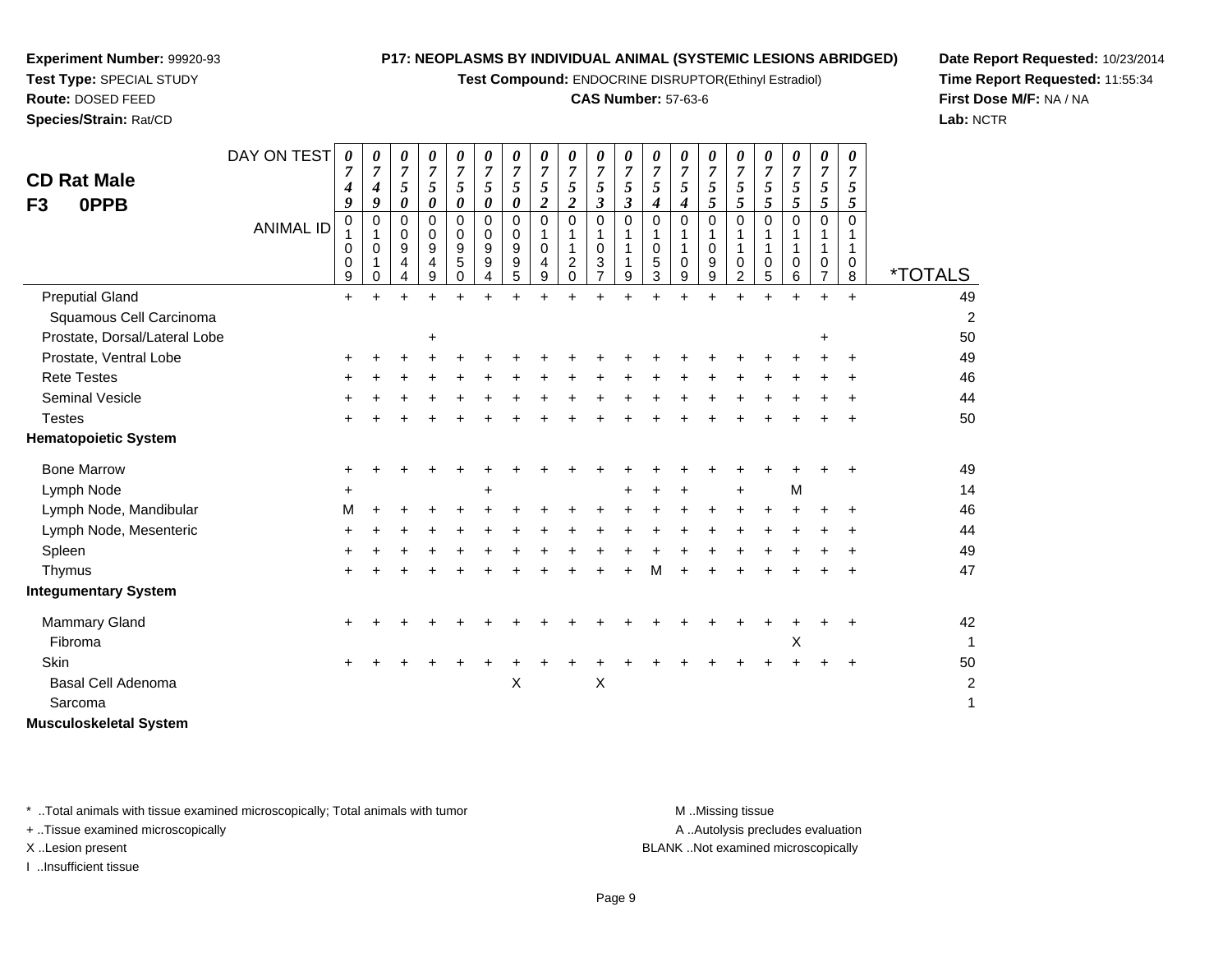**Test Compound:** ENDOCRINE DISRUPTOR(Ethinyl Estradiol)

# **CAS Number:** 57-63-6

**Date Report Requested:** 10/23/2014**Time Report Requested:** 11:55:35**First Dose M/F:** NA / NA**Lab:** NCTR

| <b>CD Rat Male</b><br>0PPB<br>F <sub>3</sub><br>Bone, Femur | DAY ON TEST<br><b>ANIMAL ID</b> | 0<br>7<br>4<br>9<br>0<br>0<br>0<br>9 | 0<br>7<br>$\boldsymbol{4}$<br>9<br>0<br>$\Omega$<br>1<br>0 | 0<br>7<br>5<br>0<br>0<br>0<br>9<br>4 | 0<br>$\overline{7}$<br>5<br>0<br>$\mathbf 0$<br>0<br>9<br>4<br>9 | 0<br>7<br>5<br>0<br>$\Omega$<br>0<br>9<br>5<br>0 | 0<br>7<br>5<br>0<br>$\mathbf 0$<br>0<br>9<br>9<br>4 | 0<br>7<br>5<br>0<br>$\mathbf 0$<br>0<br>9<br>9<br>5 | 0<br>$\overline{7}$<br>5<br>$\boldsymbol{2}$<br>$\mathbf 0$<br>1<br>$\mathbf 0$<br>4<br>9 | 0<br>$\overline{7}$<br>5<br>$\overline{\mathbf{c}}$<br>0<br>1<br>$\overline{c}$<br>0 | 0<br>$\overline{7}$<br>5<br>3<br>0<br>1<br>$\pmb{0}$<br>3<br>$\overline{7}$ | 0<br>7<br>5<br>$\boldsymbol{\beta}$<br>$\Omega$<br>1<br>$\mathbf{1}$<br>1<br>9 | 0<br>7<br>5<br>4<br>$\Omega$<br>$\mathbf 0$<br>5<br>3 | 0<br>$\overline{7}$<br>5<br>4<br>$\Omega$<br>1<br>0<br>9 | 0<br>$\overline{7}$<br>5<br>5<br>$\Omega$<br>$\mathbf 0$<br>9<br>9 | 0<br>$\overline{7}$<br>5<br>5<br>$\Omega$<br>1<br>$\mathbf 0$<br>2 | 0<br>7<br>5<br>5<br>$\Omega$<br>$\mathbf 1$<br>0<br>5 | 0<br>7<br>5<br>5<br>$\Omega$<br>0<br>6 | 0<br>7<br>5<br>$\mathfrak{H}$<br>0<br>1<br>1<br>0<br>$\overline{7}$ | 0<br>7<br>5<br>5<br>$\Omega$<br>1<br>1<br>$\mathbf 0$<br>8 | <i><b>*TOTALS</b></i><br>49 |
|-------------------------------------------------------------|---------------------------------|--------------------------------------|------------------------------------------------------------|--------------------------------------|------------------------------------------------------------------|--------------------------------------------------|-----------------------------------------------------|-----------------------------------------------------|-------------------------------------------------------------------------------------------|--------------------------------------------------------------------------------------|-----------------------------------------------------------------------------|--------------------------------------------------------------------------------|-------------------------------------------------------|----------------------------------------------------------|--------------------------------------------------------------------|--------------------------------------------------------------------|-------------------------------------------------------|----------------------------------------|---------------------------------------------------------------------|------------------------------------------------------------|-----------------------------|
| <b>Skeletal Muscle</b>                                      |                                 | $\ddot{}$                            | ÷                                                          |                                      | $\ddot{}$                                                        | +                                                |                                                     |                                                     | $\ddot{}$                                                                                 | $\ddot{}$                                                                            | +                                                                           |                                                                                | +                                                     | $\ddot{}$                                                | $\ddot{}$                                                          | $\ddot{}$                                                          |                                                       | $\ddot{}$                              | $\ddot{}$                                                           | $+$                                                        | 3                           |
| <b>Nervous System</b>                                       |                                 |                                      |                                                            |                                      |                                                                  |                                                  |                                                     |                                                     |                                                                                           |                                                                                      |                                                                             |                                                                                |                                                       |                                                          |                                                                    |                                                                    |                                                       |                                        |                                                                     |                                                            |                             |
| Brain, Brain Stem                                           |                                 | ٠                                    |                                                            |                                      |                                                                  |                                                  |                                                     |                                                     |                                                                                           |                                                                                      |                                                                             |                                                                                |                                                       |                                                          |                                                                    |                                                                    |                                                       |                                        |                                                                     |                                                            | 49                          |
| Brain, Cerebellum                                           |                                 |                                      |                                                            |                                      |                                                                  |                                                  |                                                     |                                                     |                                                                                           |                                                                                      |                                                                             |                                                                                |                                                       |                                                          |                                                                    |                                                                    |                                                       |                                        |                                                                     |                                                            | 49                          |
| Brain, Cerebrum                                             |                                 |                                      |                                                            |                                      |                                                                  |                                                  |                                                     |                                                     |                                                                                           |                                                                                      |                                                                             |                                                                                |                                                       |                                                          |                                                                    |                                                                    |                                                       |                                        |                                                                     |                                                            | 49                          |
| Osteoma                                                     |                                 |                                      |                                                            |                                      |                                                                  |                                                  |                                                     |                                                     |                                                                                           |                                                                                      |                                                                             |                                                                                |                                                       |                                                          |                                                                    |                                                                    |                                                       |                                        |                                                                     |                                                            | $\mathbf{1}$                |
| <b>Peripheral Nerve</b>                                     |                                 |                                      |                                                            |                                      |                                                                  |                                                  |                                                     |                                                     |                                                                                           |                                                                                      |                                                                             |                                                                                |                                                       |                                                          |                                                                    |                                                                    |                                                       |                                        |                                                                     |                                                            | $\overline{c}$              |
| Spinal Cord                                                 |                                 |                                      |                                                            |                                      |                                                                  |                                                  |                                                     |                                                     |                                                                                           |                                                                                      |                                                                             |                                                                                |                                                       |                                                          |                                                                    |                                                                    |                                                       |                                        |                                                                     |                                                            | $\mathbf 0$                 |
| <b>Respiratory System</b>                                   |                                 |                                      |                                                            |                                      |                                                                  |                                                  |                                                     |                                                     |                                                                                           |                                                                                      |                                                                             |                                                                                |                                                       |                                                          |                                                                    |                                                                    |                                                       |                                        |                                                                     |                                                            |                             |
| Lung                                                        |                                 |                                      |                                                            |                                      |                                                                  |                                                  |                                                     |                                                     |                                                                                           |                                                                                      |                                                                             |                                                                                |                                                       |                                                          |                                                                    |                                                                    |                                                       |                                        |                                                                     |                                                            | 47                          |
| Nose                                                        |                                 |                                      |                                                            |                                      |                                                                  |                                                  |                                                     |                                                     |                                                                                           |                                                                                      |                                                                             |                                                                                |                                                       |                                                          |                                                                    |                                                                    |                                                       |                                        |                                                                     |                                                            | 49                          |
| Trachea                                                     |                                 | $\pm$                                |                                                            |                                      |                                                                  |                                                  |                                                     |                                                     |                                                                                           |                                                                                      |                                                                             |                                                                                |                                                       |                                                          |                                                                    |                                                                    |                                                       |                                        |                                                                     |                                                            | 49                          |
| <b>Special Senses System</b>                                |                                 |                                      |                                                            |                                      |                                                                  |                                                  |                                                     |                                                     |                                                                                           |                                                                                      |                                                                             |                                                                                |                                                       |                                                          |                                                                    |                                                                    |                                                       |                                        |                                                                     |                                                            |                             |
| Eye                                                         |                                 | +                                    |                                                            |                                      |                                                                  |                                                  |                                                     |                                                     |                                                                                           |                                                                                      |                                                                             |                                                                                |                                                       |                                                          |                                                                    |                                                                    |                                                       |                                        |                                                                     |                                                            | 46                          |
| Retrobulbar, Squamous Cell Carcinoma,<br>Deep Invasion      |                                 |                                      |                                                            |                                      |                                                                  |                                                  |                                                     |                                                     |                                                                                           |                                                                                      |                                                                             |                                                                                |                                                       |                                                          |                                                                    |                                                                    |                                                       |                                        |                                                                     |                                                            | $\mathbf{1}$                |
| <b>Harderian Gland</b>                                      |                                 | $\pm$                                |                                                            |                                      |                                                                  |                                                  |                                                     |                                                     |                                                                                           |                                                                                      |                                                                             |                                                                                |                                                       |                                                          |                                                                    |                                                                    |                                                       |                                        |                                                                     |                                                            | 49                          |
| <b>Lacrimal Gland</b>                                       |                                 |                                      |                                                            |                                      |                                                                  |                                                  |                                                     |                                                     |                                                                                           |                                                                                      |                                                                             |                                                                                |                                                       |                                                          |                                                                    |                                                                    |                                                       |                                        |                                                                     |                                                            | 1                           |
| Zymbal's Gland                                              |                                 |                                      |                                                            |                                      |                                                                  |                                                  |                                                     |                                                     |                                                                                           |                                                                                      |                                                                             |                                                                                |                                                       |                                                          |                                                                    |                                                                    |                                                       |                                        |                                                                     |                                                            | 1                           |
| Carcinoma                                                   |                                 |                                      |                                                            |                                      |                                                                  |                                                  |                                                     |                                                     |                                                                                           |                                                                                      |                                                                             |                                                                                |                                                       |                                                          |                                                                    |                                                                    |                                                       |                                        |                                                                     |                                                            | 1                           |

**Experiment Number:** 99920-93**Test Type:** SPECIAL STUDY**Route:** DOSED FEED**Species/Strain:** Rat/CD

\* ..Total animals with tissue examined microscopically; Total animals with tumor **M** . Missing tissue M ..Missing tissue A ..Autolysis precludes evaluation + ..Tissue examined microscopically X ..Lesion present BLANK ..Not examined microscopicallyI ..Insufficient tissue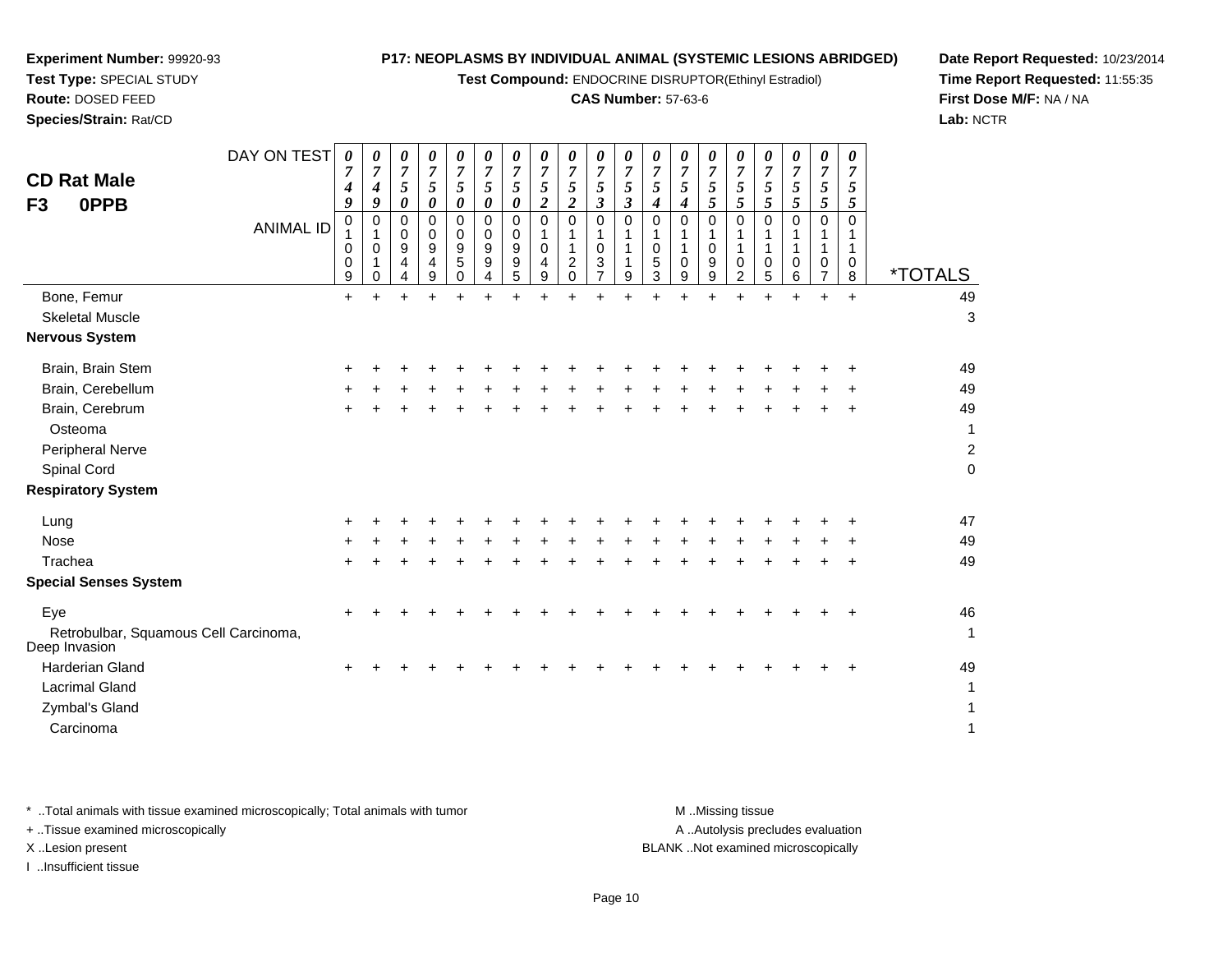**Test Compound:** ENDOCRINE DISRUPTOR(Ethinyl Estradiol)

# **CAS Number:** 57-63-6

**Date Report Requested:** 10/23/2014**Time Report Requested:** 11:55:35**First Dose M/F:** NA / NA**Lab:** NCTR

| Species/Strain: Rat/CD                       |                  |             |                                      |                                                   |                              |                                                     |                               |                                                                       |                            |                               |                               |                               |                                                   |                                      |                  |                                         |                          |                          |                  |                                           | Lab:                  |
|----------------------------------------------|------------------|-------------|--------------------------------------|---------------------------------------------------|------------------------------|-----------------------------------------------------|-------------------------------|-----------------------------------------------------------------------|----------------------------|-------------------------------|-------------------------------|-------------------------------|---------------------------------------------------|--------------------------------------|------------------|-----------------------------------------|--------------------------|--------------------------|------------------|-------------------------------------------|-----------------------|
| <b>CD Rat Male</b><br>0PPB<br>F <sub>3</sub> | DAY ON TEST      | 0<br>4<br>o | $\boldsymbol{\theta}$<br>7<br>4<br>9 | $\boldsymbol{\theta}$<br>$\overline{ }$<br>5<br>0 | 0<br>7<br>$\mathcal{L}$<br>0 | $\boldsymbol{\theta}$<br>$\overline{ }$<br>$\theta$ | 0<br>$\overline{ }$<br>Э<br>0 | $\boldsymbol{\theta}$<br>7<br>$\mathfrak{p}$<br>$\boldsymbol{\theta}$ | 0<br>7<br>$5^{\circ}$<br>2 | 0<br>7<br>$\mathfrak{p}$<br>2 | $\theta$<br>₹<br>$\mathbf{3}$ | 0<br>$\overline{ }$<br>5<br>3 | $\boldsymbol{\theta}$<br>7<br>$\mathfrak{I}$<br>4 | $\boldsymbol{\theta}$<br>7<br>5<br>4 | 0<br>7<br>C      | $\boldsymbol{\theta}$<br>$\overline{ }$ | 0<br>$\overline{ }$<br>5 | 0<br>7<br>$\mathfrak{I}$ | 0<br>7<br>5<br>5 | 0<br>7<br>$\mathfrak{p}$<br>$\mathcal{P}$ |                       |
|                                              | <b>ANIMAL ID</b> | 0<br>9      | $\Omega$                             | $\overline{0}$<br>0<br>9<br>4<br>4                | 0<br>0<br>9<br>4<br>9        | $\mathbf 0$<br>0<br>9<br>5                          | 0<br>0<br>9<br>9              | $\mathbf{0}$<br>0<br>9<br>9<br>5                                      | $\Omega$<br>0<br>4<br>9    | 0<br>2<br>0                   | $\overline{0}$<br>0<br>3      | 0<br>9                        | 0<br>5<br>3                                       | 0<br>0<br>9                          | 0<br>0<br>9<br>9 | $\mathbf{0}$<br>0<br>$\mathcal{P}$      | 0<br>5                   | 0<br>6                   | $\Omega$<br>0    | 0<br>0<br>8                               | <i><b>*TOTALS</b></i> |
| <b>Urinary System</b>                        |                  |             |                                      |                                                   |                              |                                                     |                               |                                                                       |                            |                               |                               |                               |                                                   |                                      |                  |                                         |                          |                          |                  |                                           |                       |
| Kidney<br><b>Lineathwa</b>                   |                  | ÷.          |                                      |                                                   |                              |                                                     |                               |                                                                       |                            |                               |                               |                               |                                                   |                                      |                  |                                         |                          |                          | ÷                | $\div$                                    | 49<br>$\sim$          |

| <b>INCHICY</b>                             |  |  |  |     |  |  |  |  |  |  |  | ு       |
|--------------------------------------------|--|--|--|-----|--|--|--|--|--|--|--|---------|
| Urethra                                    |  |  |  | $+$ |  |  |  |  |  |  |  | З       |
| Urinary Bladder<br><b>SYSTEMIC LESIONS</b> |  |  |  |     |  |  |  |  |  |  |  | 49      |
| Multiple Organ<br>Lymphoma Malignant       |  |  |  |     |  |  |  |  |  |  |  | 50<br>2 |

\* ..Total animals with tissue examined microscopically; Total animals with tumor **M** . Missing tissue M ..Missing tissue

+ ..Tissue examined microscopically

**Experiment Number:** 99920-93**Test Type:** SPECIAL STUDY**Route:** DOSED FEED

I ..Insufficient tissue

A ..Autolysis precludes evaluation X ..Lesion present BLANK ..Not examined microscopically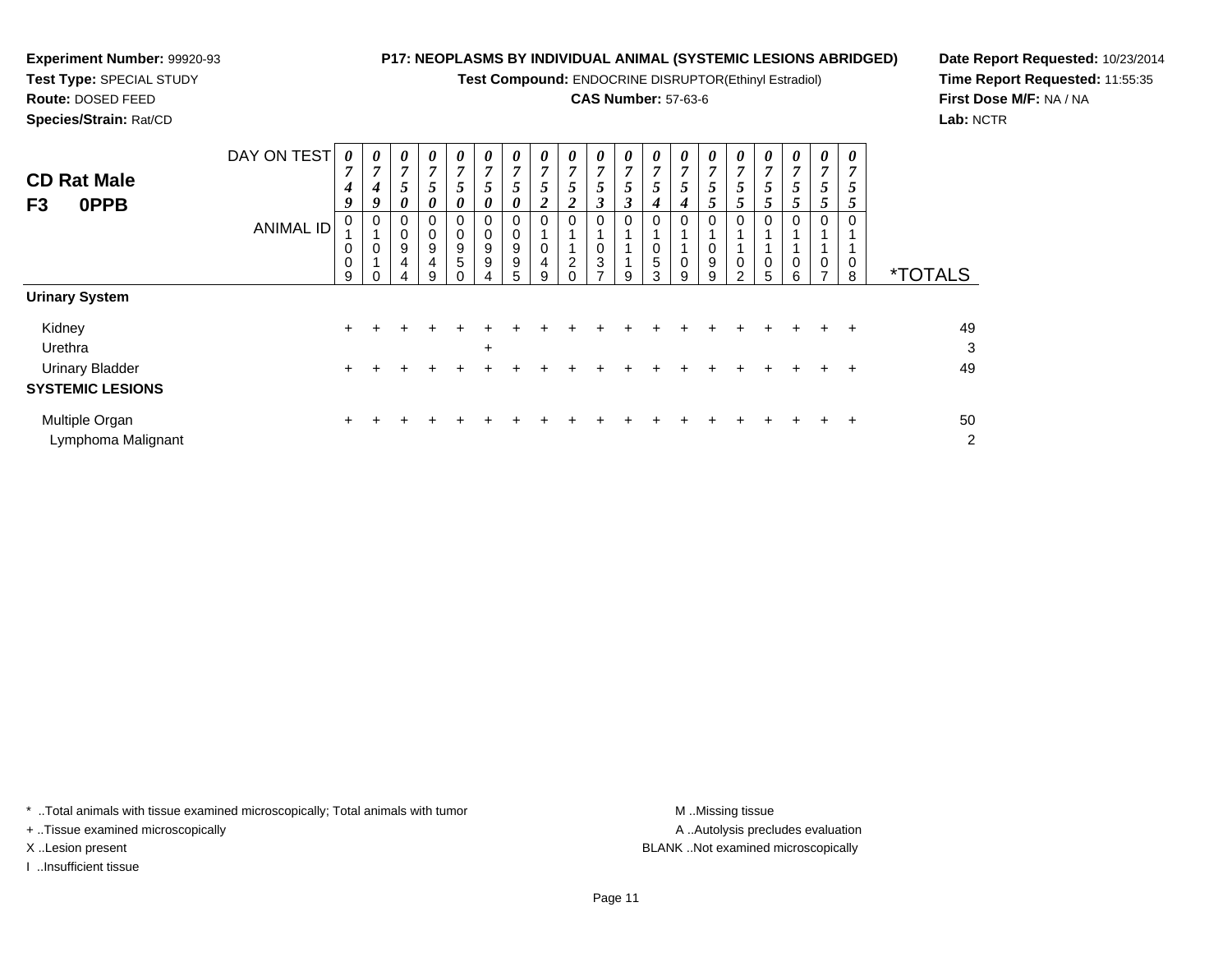**Test Compound:** ENDOCRINE DISRUPTOR(Ethinyl Estradiol)

# **CAS Number:** 57-63-6

**Date Report Requested:** 10/23/2014**Time Report Requested:** 11:55:35**First Dose M/F:** NA / NA**Lab:** NCTR

| DAY ON TEST<br><b>CD Rat Male</b><br><b>F3/2PPB TO CTL</b><br><b>ANIMAL ID</b><br><b>Alimentary System</b> | 0<br>3<br>$\boldsymbol{\beta}$<br>0<br>0<br>0<br>5<br>6 | 0<br>$\boldsymbol{\beta}$<br>4<br>7<br>$\boldsymbol{0}$<br>$\mathbf 0$<br>$\mathbf 0$<br>6<br>3 | 0<br>4<br>3<br>$\Omega$<br>0<br>2<br>8 | 0<br>$\sqrt{5}$<br>$\boldsymbol{2}$<br>$\overline{7}$<br>0<br>0<br>$\boldsymbol{2}$<br>5 | 0<br>5<br>8<br>6<br>$\pmb{0}$<br>$\mathbf 0$<br>$\sqrt{3}$<br>$\overline{7}$ | 0<br>5<br>9<br>6<br>$\mathbf 0$<br>0<br>4<br>0 | 0<br>6<br>8<br>$\mathbf 0$<br>$\mathbf 0$<br>8<br>0 | 0<br>6<br>$\boldsymbol{2}$<br>8<br>$\mathbf 0$<br>$\Omega$<br>8 | 0<br>6<br>$\boldsymbol{\beta}$<br>$\boldsymbol{\theta}$<br>0<br>0<br>8<br>3 | $\pmb{\theta}$<br>6<br>$\boldsymbol{\beta}$<br>$\pmb{8}$<br>$\pmb{0}$<br>$\mathbf 0$<br>$\,8\,$<br>6 | $\pmb{\theta}$<br>6<br>$\boldsymbol{4}$<br>6<br>$\mathbf 0$<br>0<br>8<br>$\overline{2}$ | 0<br>6<br>5<br>$\boldsymbol{\beta}$<br>$\mathbf 0$<br>$\mathbf 0$<br>8<br>$\boldsymbol{2}$<br>6 | 0<br>6<br>6<br>0<br>$\Omega$<br>$\Omega$<br>8<br>3<br>3 | 0<br>6<br>6<br>6<br>0<br>0<br>8<br>$\sqrt{3}$ | 0<br>6<br>6<br>6<br>$\pmb{0}$<br>$\mathbf 0$<br>$\,8\,$<br>$\ensuremath{\mathsf{3}}$<br>5 | 0<br>6<br>$\overline{7}$<br>3<br>0<br>0<br>$\bf 8$<br>4 | 0<br>6<br>$\overline{7}$<br>4<br>$\mathbf 0$<br>$\Omega$<br>8<br>3 | 0<br>6<br>8<br>0<br>0<br>$\Omega$<br>8<br>9 | $\pmb{\theta}$<br>$\overline{7}$<br>$\boldsymbol{2}$<br>$\boldsymbol{\theta}$<br>$\pmb{0}$<br>$\,0\,$<br>$\, 8$<br>8<br>6 | $\pmb{\theta}$<br>$\overline{7}$<br>$\boldsymbol{2}$<br>$\boldsymbol{4}$<br>$\pmb{0}$<br>$\mathbf 0$<br>$\bf8$<br>$\boldsymbol{9}$<br>3 | 0<br>$\overline{7}$<br>$\mathfrak{z}$<br>0<br>$\mathbf 0$<br>0<br>$\boldsymbol{9}$<br>$\mathbf 0$<br>2 | $\overline{7}$<br>$\boldsymbol{\beta}$<br>4<br>$\Omega$<br>$\Omega$<br>9<br>0 | 0<br>$\overline{7}$<br>$\Omega$ | $\pmb{\theta}$<br>$\overline{7}$<br>$\boldsymbol{4}$<br>9<br>$\mathbf 0$<br>0<br>9 | 0<br>$\overline{7}$<br>4<br>9<br>$\mathbf 0$<br>$\mathbf 0$<br>9<br>8 | 0<br>$\overline{7}$<br>4<br>9<br>0<br>0<br>9<br>$\overline{a}$ | 7<br>$\Omega$<br>$\Omega$<br>9<br>5 | 0<br>$\overline{7}$<br>9<br>$\mathbf 0$<br>$\Omega$<br>9 | 0<br>$\overline{7}$<br>0<br>0<br>9 | $\mathbf 0$<br>$\Omega$ |  |
|------------------------------------------------------------------------------------------------------------|---------------------------------------------------------|-------------------------------------------------------------------------------------------------|----------------------------------------|------------------------------------------------------------------------------------------|------------------------------------------------------------------------------|------------------------------------------------|-----------------------------------------------------|-----------------------------------------------------------------|-----------------------------------------------------------------------------|------------------------------------------------------------------------------------------------------|-----------------------------------------------------------------------------------------|-------------------------------------------------------------------------------------------------|---------------------------------------------------------|-----------------------------------------------|-------------------------------------------------------------------------------------------|---------------------------------------------------------|--------------------------------------------------------------------|---------------------------------------------|---------------------------------------------------------------------------------------------------------------------------|-----------------------------------------------------------------------------------------------------------------------------------------|--------------------------------------------------------------------------------------------------------|-------------------------------------------------------------------------------|---------------------------------|------------------------------------------------------------------------------------|-----------------------------------------------------------------------|----------------------------------------------------------------|-------------------------------------|----------------------------------------------------------|------------------------------------|-------------------------|--|
|                                                                                                            |                                                         |                                                                                                 |                                        |                                                                                          |                                                                              |                                                |                                                     |                                                                 |                                                                             |                                                                                                      |                                                                                         |                                                                                                 |                                                         |                                               |                                                                                           |                                                         |                                                                    |                                             |                                                                                                                           |                                                                                                                                         |                                                                                                        |                                                                               |                                 |                                                                                    |                                                                       |                                                                |                                     |                                                          |                                    |                         |  |
| Esophagus                                                                                                  |                                                         |                                                                                                 |                                        |                                                                                          |                                                                              |                                                |                                                     |                                                                 |                                                                             |                                                                                                      |                                                                                         |                                                                                                 |                                                         |                                               |                                                                                           |                                                         |                                                                    |                                             |                                                                                                                           |                                                                                                                                         |                                                                                                        |                                                                               |                                 |                                                                                    |                                                                       |                                                                |                                     |                                                          |                                    |                         |  |
| Intestine Large, Cecum                                                                                     |                                                         |                                                                                                 |                                        |                                                                                          |                                                                              |                                                |                                                     |                                                                 |                                                                             |                                                                                                      |                                                                                         |                                                                                                 |                                                         |                                               |                                                                                           |                                                         |                                                                    |                                             |                                                                                                                           |                                                                                                                                         |                                                                                                        |                                                                               |                                 |                                                                                    |                                                                       |                                                                |                                     |                                                          |                                    |                         |  |
| Intestine Large, Colon                                                                                     |                                                         |                                                                                                 |                                        |                                                                                          |                                                                              |                                                |                                                     |                                                                 |                                                                             |                                                                                                      |                                                                                         |                                                                                                 |                                                         |                                               |                                                                                           |                                                         |                                                                    |                                             |                                                                                                                           |                                                                                                                                         |                                                                                                        |                                                                               |                                 |                                                                                    |                                                                       |                                                                |                                     |                                                          |                                    |                         |  |
| Intestine Large, Rectum                                                                                    |                                                         |                                                                                                 |                                        |                                                                                          |                                                                              |                                                |                                                     |                                                                 |                                                                             |                                                                                                      |                                                                                         |                                                                                                 |                                                         |                                               |                                                                                           |                                                         |                                                                    |                                             |                                                                                                                           |                                                                                                                                         |                                                                                                        |                                                                               |                                 |                                                                                    |                                                                       |                                                                |                                     |                                                          |                                    |                         |  |
| Intestine Small, Duodenum                                                                                  |                                                         |                                                                                                 |                                        |                                                                                          |                                                                              |                                                |                                                     |                                                                 |                                                                             |                                                                                                      |                                                                                         |                                                                                                 |                                                         |                                               |                                                                                           |                                                         |                                                                    |                                             |                                                                                                                           |                                                                                                                                         |                                                                                                        |                                                                               |                                 |                                                                                    |                                                                       |                                                                |                                     |                                                          |                                    |                         |  |
| Intestine Small, Ileum                                                                                     |                                                         |                                                                                                 |                                        |                                                                                          |                                                                              |                                                |                                                     |                                                                 |                                                                             |                                                                                                      |                                                                                         |                                                                                                 |                                                         |                                               |                                                                                           |                                                         |                                                                    |                                             |                                                                                                                           |                                                                                                                                         |                                                                                                        |                                                                               |                                 |                                                                                    |                                                                       |                                                                |                                     |                                                          |                                    |                         |  |
| Intestine Small, Jejunum                                                                                   |                                                         |                                                                                                 |                                        |                                                                                          |                                                                              |                                                |                                                     |                                                                 |                                                                             |                                                                                                      |                                                                                         |                                                                                                 |                                                         |                                               |                                                                                           |                                                         |                                                                    |                                             |                                                                                                                           |                                                                                                                                         |                                                                                                        |                                                                               |                                 |                                                                                    |                                                                       |                                                                |                                     |                                                          |                                    |                         |  |
| Liver                                                                                                      |                                                         |                                                                                                 |                                        |                                                                                          |                                                                              |                                                |                                                     |                                                                 |                                                                             |                                                                                                      |                                                                                         |                                                                                                 |                                                         |                                               |                                                                                           |                                                         |                                                                    |                                             |                                                                                                                           |                                                                                                                                         |                                                                                                        |                                                                               |                                 |                                                                                    |                                                                       |                                                                |                                     |                                                          |                                    |                         |  |
| Squamous Cell Carcinoma, Metastatic,<br>Stomach, Forestomach                                               |                                                         |                                                                                                 |                                        |                                                                                          |                                                                              |                                                |                                                     |                                                                 |                                                                             |                                                                                                      | X                                                                                       |                                                                                                 |                                                         |                                               |                                                                                           |                                                         |                                                                    |                                             |                                                                                                                           |                                                                                                                                         |                                                                                                        |                                                                               |                                 |                                                                                    |                                                                       |                                                                |                                     |                                                          |                                    |                         |  |
| Oral Mucosa                                                                                                |                                                         |                                                                                                 |                                        |                                                                                          |                                                                              |                                                |                                                     |                                                                 |                                                                             |                                                                                                      |                                                                                         | +                                                                                               |                                                         |                                               |                                                                                           |                                                         |                                                                    |                                             |                                                                                                                           |                                                                                                                                         | $\pm$                                                                                                  |                                                                               |                                 |                                                                                    |                                                                       |                                                                |                                     |                                                          |                                    |                         |  |
| Squamous Cell Carcinoma                                                                                    |                                                         |                                                                                                 |                                        |                                                                                          |                                                                              |                                                |                                                     |                                                                 |                                                                             |                                                                                                      |                                                                                         |                                                                                                 |                                                         | X                                             |                                                                                           | $\boldsymbol{\mathsf{X}}$                               |                                                                    | $\sf X$                                     |                                                                                                                           |                                                                                                                                         |                                                                                                        |                                                                               |                                 |                                                                                    |                                                                       |                                                                |                                     | X                                                        |                                    |                         |  |
| Pancreas                                                                                                   |                                                         |                                                                                                 |                                        |                                                                                          |                                                                              |                                                |                                                     |                                                                 |                                                                             |                                                                                                      |                                                                                         |                                                                                                 |                                                         |                                               |                                                                                           |                                                         |                                                                    |                                             |                                                                                                                           |                                                                                                                                         |                                                                                                        |                                                                               |                                 |                                                                                    |                                                                       |                                                                |                                     |                                                          |                                    |                         |  |
| Squamous Cell Carcinoma, Metastatic,<br>Stomach, Forestomach                                               |                                                         |                                                                                                 |                                        |                                                                                          |                                                                              |                                                |                                                     |                                                                 |                                                                             |                                                                                                      | X                                                                                       |                                                                                                 |                                                         |                                               |                                                                                           |                                                         |                                                                    |                                             |                                                                                                                           |                                                                                                                                         |                                                                                                        |                                                                               |                                 |                                                                                    |                                                                       |                                                                |                                     |                                                          |                                    |                         |  |
| Salivary Glands                                                                                            |                                                         |                                                                                                 |                                        |                                                                                          |                                                                              |                                                |                                                     |                                                                 |                                                                             |                                                                                                      |                                                                                         |                                                                                                 |                                                         |                                               |                                                                                           |                                                         |                                                                    |                                             |                                                                                                                           |                                                                                                                                         |                                                                                                        |                                                                               |                                 |                                                                                    |                                                                       |                                                                |                                     |                                                          |                                    |                         |  |
| Stomach, Forestomach                                                                                       | A                                                       |                                                                                                 |                                        |                                                                                          |                                                                              |                                                |                                                     |                                                                 |                                                                             |                                                                                                      |                                                                                         |                                                                                                 |                                                         |                                               |                                                                                           |                                                         |                                                                    |                                             |                                                                                                                           |                                                                                                                                         |                                                                                                        |                                                                               |                                 |                                                                                    |                                                                       |                                                                |                                     |                                                          |                                    |                         |  |
| Squamous Cell Carcinoma                                                                                    |                                                         |                                                                                                 |                                        |                                                                                          |                                                                              |                                                |                                                     |                                                                 |                                                                             |                                                                                                      | Χ                                                                                       |                                                                                                 |                                                         |                                               |                                                                                           |                                                         |                                                                    |                                             |                                                                                                                           |                                                                                                                                         |                                                                                                        |                                                                               |                                 |                                                                                    |                                                                       |                                                                |                                     |                                                          |                                    |                         |  |
| Stomach, Glandular                                                                                         | A                                                       |                                                                                                 |                                        |                                                                                          |                                                                              |                                                |                                                     |                                                                 |                                                                             |                                                                                                      |                                                                                         |                                                                                                 |                                                         |                                               |                                                                                           |                                                         |                                                                    |                                             |                                                                                                                           |                                                                                                                                         |                                                                                                        |                                                                               |                                 |                                                                                    |                                                                       |                                                                |                                     |                                                          |                                    |                         |  |
| <b>Cardiovascular System</b>                                                                               |                                                         |                                                                                                 |                                        |                                                                                          |                                                                              |                                                |                                                     |                                                                 |                                                                             |                                                                                                      |                                                                                         |                                                                                                 |                                                         |                                               |                                                                                           |                                                         |                                                                    |                                             |                                                                                                                           |                                                                                                                                         |                                                                                                        |                                                                               |                                 |                                                                                    |                                                                       |                                                                |                                     |                                                          |                                    |                         |  |
| <b>Blood Vessel</b>                                                                                        |                                                         |                                                                                                 |                                        |                                                                                          |                                                                              |                                                |                                                     |                                                                 |                                                                             |                                                                                                      |                                                                                         |                                                                                                 |                                                         |                                               |                                                                                           |                                                         |                                                                    |                                             |                                                                                                                           |                                                                                                                                         |                                                                                                        |                                                                               |                                 |                                                                                    |                                                                       |                                                                |                                     |                                                          |                                    |                         |  |

\* ..Total animals with tissue examined microscopically; Total animals with tumor **M** . Missing tissue M ..Missing tissue A ..Autolysis precludes evaluation + ..Tissue examined microscopically X ..Lesion present BLANK ..Not examined microscopicallyI ..Insufficient tissue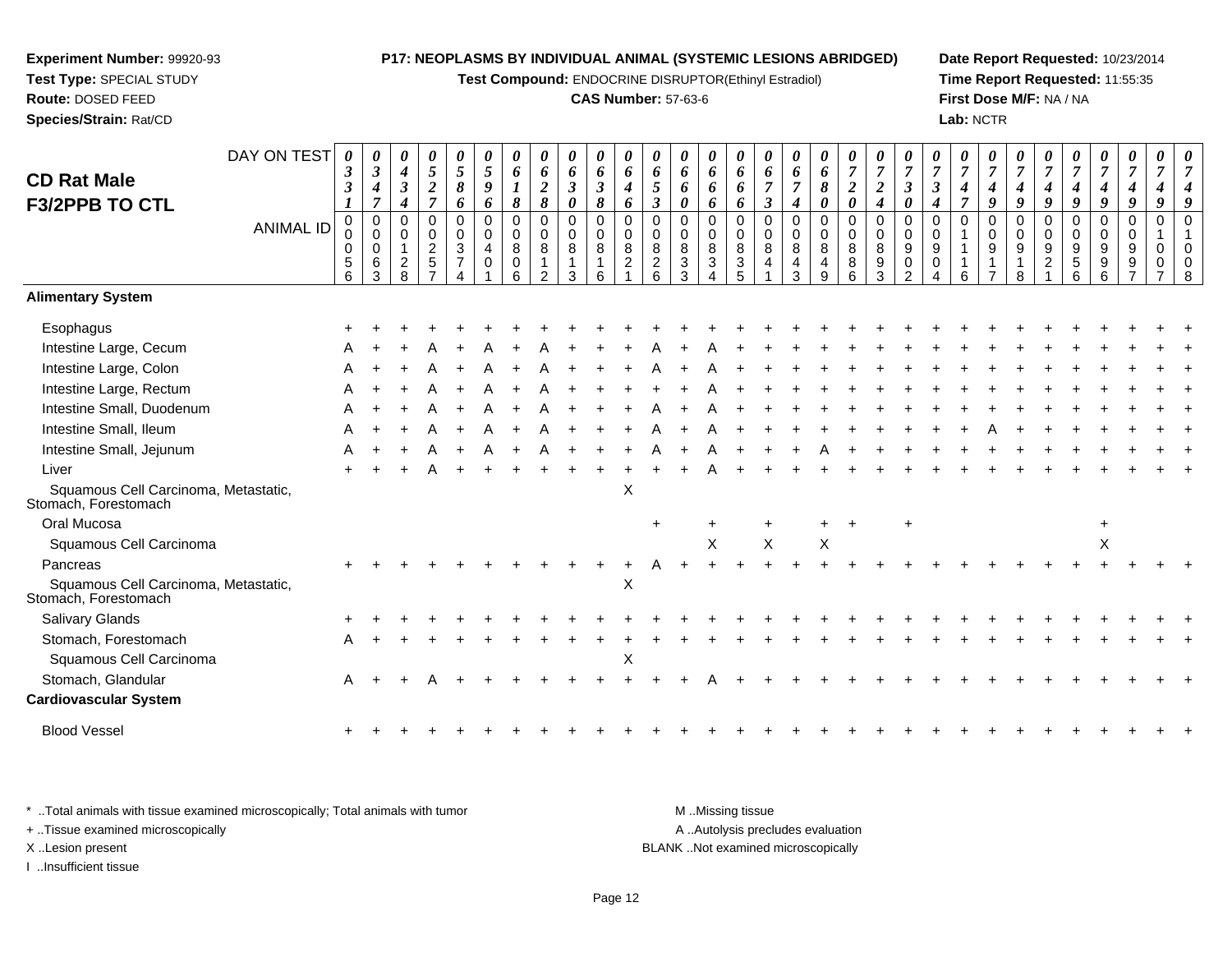**Test Compound:** ENDOCRINE DISRUPTOR(Ethinyl Estradiol)

# **CAS Number:** 57-63-6

**Date Report Requested:** 10/23/2014**Time Report Requested:** 11:55:35**First Dose M/F:** NA / NA**Lab:** NCTR

|                                                              | DAY ON TEST      |            | 0                        | 0                         | $\boldsymbol{\theta}$         | 0               | 0          | 0           | 0                                         | 0                                      | $\boldsymbol{\theta}$       | 0              | 0                         | 0                          | 0                      | $\boldsymbol{\theta}$     | 0                                | 0                   | 0                                  | 0                     | $\boldsymbol{\theta}$ | 0                                             | 0                         | 0                                  | 0                     | 0                     | $\boldsymbol{\theta}$ | 0                     | 0                     | 0                     | 0             | 0              |
|--------------------------------------------------------------|------------------|------------|--------------------------|---------------------------|-------------------------------|-----------------|------------|-------------|-------------------------------------------|----------------------------------------|-----------------------------|----------------|---------------------------|----------------------------|------------------------|---------------------------|----------------------------------|---------------------|------------------------------------|-----------------------|-----------------------|-----------------------------------------------|---------------------------|------------------------------------|-----------------------|-----------------------|-----------------------|-----------------------|-----------------------|-----------------------|---------------|----------------|
| <b>CD Rat Male</b>                                           |                  | 3          | $\boldsymbol{\beta}$     | $\boldsymbol{4}$          | $\overline{5}$                | $5\overline{)}$ | $\sqrt{5}$ | 6           | 6                                         | 6                                      | 6                           | 6              | 6                         | 6                          | 6                      | 6                         | 6                                | 6                   | 6                                  | $\overline{7}$        | $\overline{7}$        | $\overline{7}$                                | $\overline{7}$            | $\overline{7}$                     | $\overline{7}$        | $\overline{7}$        | $\overline{7}$        | $\boldsymbol{7}$      | $\overline{7}$        | $\overline{7}$        | 7             | $\overline{7}$ |
| F3/2PPB TO CTL                                               |                  | 3          | $\boldsymbol{4}$<br>7    | $\boldsymbol{\beta}$<br>4 | $\frac{2}{7}$                 | 8<br>6          | 9<br>6     | 8           | $\boldsymbol{2}$<br>$\boldsymbol{\delta}$ | $\boldsymbol{\beta}$<br>$\pmb{\theta}$ | $\mathfrak{z}$<br>$\pmb{8}$ | 4<br>6         | 5<br>$\boldsymbol{\beta}$ | 6<br>$\boldsymbol{\theta}$ | 6<br>6                 | 6<br>6                    | $\overline{7}$<br>$\mathfrak{z}$ | $\overline{7}$<br>4 | $\pmb{8}$<br>$\boldsymbol{\theta}$ | $\boldsymbol{2}$<br>0 | $\boldsymbol{2}$<br>4 | $\boldsymbol{\beta}$<br>$\boldsymbol{\theta}$ | $\boldsymbol{\beta}$<br>4 | $\boldsymbol{4}$<br>$\overline{7}$ | 4<br>$\boldsymbol{q}$ | 4<br>$\boldsymbol{q}$ | 4<br>$\boldsymbol{q}$ | $\boldsymbol{4}$<br>9 | $\boldsymbol{4}$<br>9 | $\boldsymbol{4}$<br>9 | 4<br>Q        | 4<br>9         |
|                                                              | <b>ANIMAL ID</b> | 0          | $\mathbf 0$              | 0                         | $\mathbf 0$                   | $\Omega$        | $\Omega$   | $\mathbf 0$ | 0                                         | $\pmb{0}$                              | $\mathbf 0$                 | $\mathbf 0$    | $\Omega$                  | $\mathbf 0$                | $\mathbf 0$            | $\mathbf 0$               | $\mathbf 0$                      | $\pmb{0}$           | $\pmb{0}$                          | $\mathbf 0$           | $\Omega$              | $\mathbf 0$                                   | $\Omega$                  | $\mathbf 0$                        | $\Omega$              | $\Omega$              | $\mathbf 0$           | $\mathbf 0$           | $\pmb{0}$             | $\mathbf 0$           | $\mathbf 0$   | $\overline{0}$ |
|                                                              |                  | 0          | $\pmb{0}$<br>$\mathbf 0$ | 0<br>$\mathbf{1}$         | $\mathbf 0$<br>$\overline{2}$ | 0<br>3          | 0<br>4     | 0<br>8      | 0<br>8                                    | $\mathbf 0$<br>8                       | 0<br>8                      | 0<br>8         | 0<br>8                    | 0<br>8                     | $\mathbf 0$<br>$\,8\,$ | 0<br>8                    | 0<br>8                           | 0<br>8              | $\pmb{0}$<br>$\overline{8}$        | 0<br>8                | 0<br>8                | 0<br>$\boldsymbol{9}$                         | 0<br>9                    | $\mathbf{1}$<br>$\mathbf{1}$       | 0<br>9                | 0<br>9                | 0<br>$\boldsymbol{9}$ | 0<br>9                | $\mathbf 0$<br>$9\,$  | 0<br>9                | 1<br>$\Omega$ | $\Omega$       |
|                                                              |                  | $\sqrt{5}$ | 6                        | $\overline{c}$            | $\overline{5}$                | $\overline{7}$  | 0          | $\mathbf 0$ | $\mathbf 1$                               | $\mathbf 1$                            | $\overline{1}$              | $\overline{c}$ | $\overline{a}$            | $\sqrt{3}$                 | $\mathbf{3}$           | $\ensuremath{\mathsf{3}}$ | $\overline{4}$                   | 4                   | $\overline{4}$                     | 8                     | 9                     | $\mathbf 0$                                   | $\mathbf 0$               | $\overline{1}$                     |                       |                       | $\overline{c}$        | $\overline{5}$        | 9                     | 9                     | 0             | $\mathbf 0$    |
|                                                              |                  | 6          | 3                        | 8                         | $\overline{ }$                | 4               |            | 6           | 2                                         | 3                                      | 6                           |                | 6                         | 3                          | 4                      | 5                         |                                  | 3                   | 9                                  | 6                     | 3                     | $\mathcal{P}$                                 | 4                         | 6                                  |                       | 8                     |                       | 6                     | 6                     |                       |               | 8              |
| Heart                                                        |                  | $+$        |                          | $\ddot{}$                 |                               |                 |            |             | ٠                                         |                                        |                             |                |                           |                            | $\ddot{}$              |                           |                                  | $\ddot{}$           |                                    | $\ddot{}$             |                       |                                               | $\ddot{}$                 |                                    | ᆂ                     |                       |                       | 4                     |                       |                       |               |                |
| Endocardium, Schwannoma Malignant                            |                  |            |                          |                           | X                             |                 |            |             |                                           |                                        |                             |                |                           |                            |                        |                           |                                  |                     |                                    |                       |                       |                                               |                           |                                    |                       |                       |                       |                       |                       |                       |               |                |
| Squamous Cell Carcinoma, Metastatic,<br>Stomach, Forestomach |                  |            |                          |                           |                               |                 |            |             |                                           |                                        |                             | X              |                           |                            |                        |                           |                                  |                     |                                    |                       |                       |                                               |                           |                                    |                       |                       |                       |                       |                       |                       |               |                |
| <b>Endocrine System</b>                                      |                  |            |                          |                           |                               |                 |            |             |                                           |                                        |                             |                |                           |                            |                        |                           |                                  |                     |                                    |                       |                       |                                               |                           |                                    |                       |                       |                       |                       |                       |                       |               |                |
| <b>Adrenal Cortex</b>                                        |                  |            |                          |                           |                               |                 |            |             |                                           |                                        |                             |                |                           |                            |                        |                           |                                  |                     |                                    |                       |                       |                                               |                           |                                    |                       |                       |                       |                       |                       |                       |               |                |
| Adenoma                                                      |                  |            |                          |                           |                               |                 |            |             |                                           |                                        |                             | Х              |                           |                            |                        |                           |                                  |                     |                                    |                       |                       |                                               |                           |                                    |                       |                       |                       |                       |                       |                       |               |                |
| Adrenal Medulla                                              |                  |            |                          |                           |                               |                 |            |             |                                           |                                        |                             |                |                           |                            |                        |                           |                                  |                     |                                    |                       |                       |                                               |                           |                                    |                       |                       |                       |                       |                       |                       |               |                |
| Pheochromocytoma Benign                                      |                  |            |                          |                           |                               |                 |            |             |                                           |                                        |                             |                |                           |                            |                        |                           |                                  |                     |                                    |                       |                       |                                               | X                         |                                    |                       |                       |                       |                       | Χ                     |                       |               |                |
| Islets, Pancreatic                                           |                  |            |                          |                           |                               |                 |            |             |                                           |                                        |                             |                |                           |                            |                        |                           |                                  |                     |                                    |                       |                       |                                               |                           |                                    |                       |                       |                       |                       |                       |                       |               |                |
| Adenoma                                                      |                  |            |                          |                           |                               | Χ               |            |             |                                           |                                        |                             |                |                           |                            |                        |                           |                                  |                     |                                    |                       |                       |                                               |                           |                                    |                       |                       |                       |                       |                       |                       |               |                |
| Parathyroid Gland                                            |                  | $\pm$      |                          |                           |                               |                 |            |             |                                           |                                        |                             |                |                           |                            |                        |                           |                                  |                     |                                    |                       |                       |                                               |                           |                                    |                       |                       |                       |                       |                       |                       | M             |                |
| Adenoma                                                      |                  |            |                          |                           |                               |                 |            |             |                                           |                                        |                             |                |                           |                            |                        |                           |                                  |                     |                                    |                       | X                     |                                               |                           |                                    |                       |                       |                       |                       |                       |                       |               |                |
| <b>Pituitary Gland</b>                                       |                  | $\pm$      |                          |                           |                               |                 |            |             |                                           |                                        |                             |                |                           |                            |                        |                           |                                  |                     |                                    |                       |                       |                                               |                           |                                    |                       |                       |                       |                       |                       |                       |               |                |
| Pars Distalis, Adenoma                                       |                  |            |                          | X                         |                               |                 |            |             |                                           |                                        |                             |                |                           | $\mathsf{X}$               | X X                    |                           |                                  | $\mathsf{X}^-$      | $X$ $X$                            |                       |                       |                                               | X                         |                                    | X                     |                       |                       |                       |                       |                       |               | X              |
| Pars Intermed, Adenoma                                       |                  |            |                          |                           |                               |                 |            |             |                                           |                                        |                             |                |                           |                            |                        |                           |                                  |                     |                                    |                       | X                     |                                               |                           |                                    |                       |                       |                       |                       |                       |                       |               |                |
| <b>Thyroid Gland</b>                                         |                  |            |                          |                           |                               |                 |            |             |                                           |                                        |                             |                |                           |                            |                        |                           |                                  |                     |                                    |                       |                       |                                               |                           |                                    |                       |                       |                       |                       |                       |                       |               |                |
| Follicular Cel, Adenoma                                      |                  |            |                          |                           |                               |                 |            |             |                                           |                                        |                             |                |                           |                            |                        |                           |                                  |                     |                                    |                       |                       |                                               |                           |                                    |                       |                       |                       |                       |                       |                       |               |                |
| <b>General Body System</b>                                   |                  |            |                          |                           |                               |                 |            |             |                                           |                                        |                             |                |                           |                            |                        |                           |                                  |                     |                                    |                       |                       |                                               |                           |                                    |                       |                       |                       |                       |                       |                       |               |                |
| <b>NONE</b>                                                  |                  |            |                          |                           |                               |                 |            |             |                                           |                                        |                             |                |                           |                            |                        |                           |                                  |                     |                                    |                       |                       |                                               |                           |                                    |                       |                       |                       |                       |                       |                       |               |                |
| <b>Genital System</b>                                        |                  |            |                          |                           |                               |                 |            |             |                                           |                                        |                             |                |                           |                            |                        |                           |                                  |                     |                                    |                       |                       |                                               |                           |                                    |                       |                       |                       |                       |                       |                       |               |                |

\* ..Total animals with tissue examined microscopically; Total animals with tumor **M** . Missing tissue M ..Missing tissue

+ ..Tissue examined microscopically

**Experiment Number:** 99920-93**Test Type:** SPECIAL STUDY**Route:** DOSED FEED**Species/Strain:** Rat/CD

I ..Insufficient tissue

A ..Autolysis precludes evaluation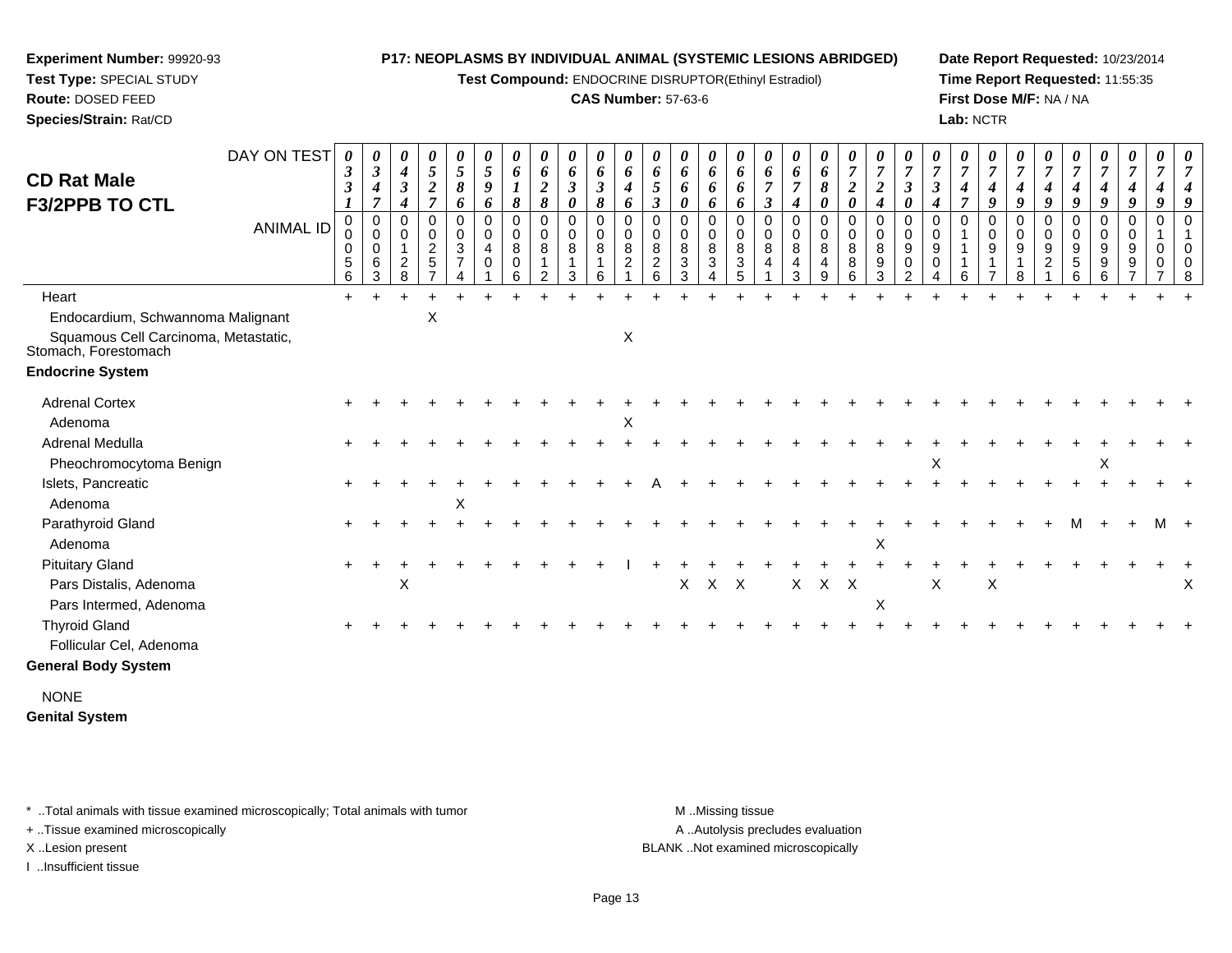**Test Compound:** ENDOCRINE DISRUPTOR(Ethinyl Estradiol)

# **CAS Number:** 57-63-6

**Date Report Requested:** 10/23/2014**Time Report Requested:** 11:55:36**First Dose M/F:** NA / NA**Lab:** NCTR

| <b>CD Rat Male</b><br><b>F3/2PPB TO CTL</b>                  | DAY ON TEST<br><b>ANIMAL ID</b> | $\boldsymbol{\theta}$<br>$\boldsymbol{\beta}$<br>3<br>$\Omega$<br>0<br>0<br>$\sqrt{5}$<br>6 | $\boldsymbol{\theta}$<br>$\boldsymbol{\beta}$<br>$\boldsymbol{4}$<br>$\overline{7}$<br>$\Omega$<br>0<br>0<br>6<br>3 | 0<br>$\boldsymbol{4}$<br>$\mathfrak{z}$<br>4<br>$\Omega$<br>0<br>$\overline{c}$<br>8 | 0<br>$\mathfrak{s}$<br>$\boldsymbol{2}$<br>$\overline{7}$<br>$\Omega$<br>0<br>$\overline{c}$<br>5 | $\boldsymbol{\theta}$<br>$\sqrt{5}$<br>8<br>6<br>$\Omega$<br>$\mathbf 0$<br>$\mathbf{3}$ | 0<br>5<br>9<br>6<br>$\Omega$<br>0<br>$\overline{4}$<br>0 | $\boldsymbol{\theta}$<br>6<br>$\boldsymbol{l}$<br>$\pmb{8}$<br>$\Omega$<br>$\mathbf 0$<br>8<br>0 | $\theta$<br>6<br>$\overline{c}$<br>8<br>0<br>0<br>8 | 0<br>6<br>$\mathbf{3}$<br>0<br>$\Omega$<br>0<br>8<br>3 | $\boldsymbol{\theta}$<br>6<br>$\mathfrak{z}$<br>8<br>$\Omega$<br>0<br>8<br>6 | 0<br>6<br>$\boldsymbol{4}$<br>6<br>$\Omega$<br>0<br>8<br>$\overline{2}$ | $\boldsymbol{\theta}$<br>6<br>5<br>$\mathfrak{z}$<br>$\Omega$<br>0<br>8<br>$\overline{c}$<br>6 | 0<br>6<br>6<br>0<br>$\Omega$<br>0<br>8<br>3<br>3 | 0<br>6<br>6<br>6<br>$\Omega$<br>0<br>8<br>3 | $\boldsymbol{\theta}$<br>6<br>6<br>6<br>$\Omega$<br>$\mathbf 0$<br>8<br>$\sqrt{3}$<br>5 | 0<br>6<br>$\overline{7}$<br>$\boldsymbol{\beta}$<br>$\Omega$<br>0<br>8<br>4 | $\boldsymbol{\theta}$<br>6<br>$\overline{7}$<br>4<br>$\Omega$<br>0<br>8<br>3 | 6<br>8<br>0<br>$\Omega$<br>0<br>8<br>9 | 0<br>$\overline{7}$<br>$\overline{2}$<br>0<br>0<br>0<br>8<br>8<br>6 | 0<br>$\overline{7}$<br>$\boldsymbol{2}$<br>$\boldsymbol{4}$<br>$\Omega$<br>$\pmb{0}$<br>8<br>9<br>3 | $\theta$<br>$\overline{7}$<br>$\boldsymbol{\beta}$<br>0<br>0<br>0<br>9<br>0<br>2 | $\overline{7}$<br>$\mathfrak{z}$<br>$\boldsymbol{4}$<br>$\Omega$<br>0<br>9<br>$\mathbf 0$ | $\overline{7}$<br>4<br>$\Omega$ | 0<br>$\overline{7}$<br>4<br>9<br>$\Omega$<br>0<br>9 | $\overline{7}$<br>4<br>9<br>$\Omega$<br>$\mathbf 0$<br>9<br>8 | 0<br>$\overline{7}$<br>$\boldsymbol{4}$<br>9<br>0<br>9<br>$\overline{2}$ | $\overline{7}$<br>9<br>$\Omega$<br>0<br>9 | $\overline{7}$<br>9<br>$\Omega$<br>0<br>9 | $\boldsymbol{\theta}$<br>$\overline{7}$<br>9<br>$\Omega$<br>0<br>9<br>9 | $\overline{7}$<br>$\Omega$<br>$\Omega$ |  |
|--------------------------------------------------------------|---------------------------------|---------------------------------------------------------------------------------------------|---------------------------------------------------------------------------------------------------------------------|--------------------------------------------------------------------------------------|---------------------------------------------------------------------------------------------------|------------------------------------------------------------------------------------------|----------------------------------------------------------|--------------------------------------------------------------------------------------------------|-----------------------------------------------------|--------------------------------------------------------|------------------------------------------------------------------------------|-------------------------------------------------------------------------|------------------------------------------------------------------------------------------------|--------------------------------------------------|---------------------------------------------|-----------------------------------------------------------------------------------------|-----------------------------------------------------------------------------|------------------------------------------------------------------------------|----------------------------------------|---------------------------------------------------------------------|-----------------------------------------------------------------------------------------------------|----------------------------------------------------------------------------------|-------------------------------------------------------------------------------------------|---------------------------------|-----------------------------------------------------|---------------------------------------------------------------|--------------------------------------------------------------------------|-------------------------------------------|-------------------------------------------|-------------------------------------------------------------------------|----------------------------------------|--|
| <b>Coagulating Gland</b>                                     |                                 |                                                                                             |                                                                                                                     |                                                                                      |                                                                                                   |                                                                                          |                                                          |                                                                                                  |                                                     |                                                        |                                                                              |                                                                         |                                                                                                |                                                  |                                             |                                                                                         |                                                                             |                                                                              |                                        |                                                                     |                                                                                                     |                                                                                  |                                                                                           |                                 |                                                     |                                                               |                                                                          |                                           |                                           |                                                                         |                                        |  |
| Epididymis                                                   |                                 |                                                                                             |                                                                                                                     |                                                                                      |                                                                                                   |                                                                                          |                                                          |                                                                                                  |                                                     |                                                        |                                                                              |                                                                         |                                                                                                |                                                  |                                             |                                                                                         |                                                                             |                                                                              |                                        |                                                                     |                                                                                                     |                                                                                  |                                                                                           |                                 |                                                     |                                                               |                                                                          |                                           |                                           |                                                                         |                                        |  |
| Squamous Cell Carcinoma, Metastatic,<br>Stomach, Forestomach |                                 |                                                                                             |                                                                                                                     |                                                                                      |                                                                                                   |                                                                                          |                                                          |                                                                                                  |                                                     |                                                        |                                                                              | $\pmb{\times}$                                                          |                                                                                                |                                                  |                                             |                                                                                         |                                                                             |                                                                              |                                        |                                                                     |                                                                                                     |                                                                                  |                                                                                           |                                 |                                                     |                                                               |                                                                          |                                           |                                           |                                                                         |                                        |  |
| <b>Preputial Gland</b>                                       |                                 |                                                                                             |                                                                                                                     |                                                                                      |                                                                                                   |                                                                                          |                                                          |                                                                                                  |                                                     |                                                        |                                                                              |                                                                         |                                                                                                |                                                  |                                             |                                                                                         |                                                                             |                                                                              |                                        |                                                                     |                                                                                                     |                                                                                  |                                                                                           |                                 |                                                     |                                                               |                                                                          |                                           |                                           |                                                                         |                                        |  |
| Carcinoma                                                    |                                 |                                                                                             |                                                                                                                     |                                                                                      |                                                                                                   |                                                                                          |                                                          |                                                                                                  |                                                     |                                                        |                                                                              |                                                                         |                                                                                                |                                                  |                                             |                                                                                         |                                                                             |                                                                              |                                        |                                                                     | X                                                                                                   |                                                                                  |                                                                                           |                                 |                                                     |                                                               |                                                                          |                                           |                                           |                                                                         |                                        |  |
| Squamous Cell Carcinoma                                      |                                 |                                                                                             |                                                                                                                     |                                                                                      |                                                                                                   |                                                                                          |                                                          |                                                                                                  |                                                     |                                                        | X                                                                            |                                                                         |                                                                                                |                                                  |                                             |                                                                                         |                                                                             |                                                                              |                                        |                                                                     |                                                                                                     | $\sf X$                                                                          |                                                                                           |                                 |                                                     |                                                               |                                                                          |                                           |                                           |                                                                         |                                        |  |
| Prostate, Dorsal/Lateral Lobe                                |                                 |                                                                                             |                                                                                                                     |                                                                                      |                                                                                                   |                                                                                          |                                                          |                                                                                                  |                                                     |                                                        | $\ddot{}$                                                                    |                                                                         |                                                                                                |                                                  |                                             |                                                                                         |                                                                             |                                                                              |                                        |                                                                     |                                                                                                     |                                                                                  |                                                                                           |                                 |                                                     |                                                               |                                                                          |                                           |                                           |                                                                         |                                        |  |
| Squamous Cell Carcinoma, Metastatic,<br>Stomach, Forestomach |                                 |                                                                                             |                                                                                                                     |                                                                                      |                                                                                                   |                                                                                          |                                                          |                                                                                                  |                                                     |                                                        |                                                                              | X                                                                       |                                                                                                |                                                  |                                             |                                                                                         |                                                                             |                                                                              |                                        |                                                                     |                                                                                                     |                                                                                  |                                                                                           |                                 |                                                     |                                                               |                                                                          |                                           |                                           |                                                                         |                                        |  |
| Prostate, Ventral Lobe                                       |                                 |                                                                                             |                                                                                                                     |                                                                                      |                                                                                                   |                                                                                          |                                                          |                                                                                                  |                                                     |                                                        |                                                                              |                                                                         |                                                                                                |                                                  |                                             |                                                                                         |                                                                             |                                                                              |                                        |                                                                     |                                                                                                     |                                                                                  |                                                                                           |                                 |                                                     |                                                               |                                                                          |                                           |                                           |                                                                         |                                        |  |
| <b>Rete Testes</b>                                           |                                 |                                                                                             |                                                                                                                     |                                                                                      |                                                                                                   |                                                                                          |                                                          |                                                                                                  |                                                     |                                                        |                                                                              |                                                                         |                                                                                                |                                                  |                                             |                                                                                         |                                                                             |                                                                              |                                        |                                                                     |                                                                                                     |                                                                                  |                                                                                           |                                 |                                                     |                                                               |                                                                          |                                           |                                           |                                                                         |                                        |  |
| <b>Seminal Vesicle</b>                                       |                                 |                                                                                             |                                                                                                                     |                                                                                      |                                                                                                   |                                                                                          |                                                          |                                                                                                  |                                                     |                                                        |                                                                              |                                                                         |                                                                                                |                                                  |                                             |                                                                                         |                                                                             |                                                                              |                                        |                                                                     |                                                                                                     |                                                                                  |                                                                                           |                                 |                                                     |                                                               |                                                                          |                                           |                                           |                                                                         |                                        |  |
| <b>Testes</b>                                                |                                 |                                                                                             |                                                                                                                     |                                                                                      |                                                                                                   |                                                                                          |                                                          |                                                                                                  |                                                     |                                                        |                                                                              |                                                                         |                                                                                                |                                                  |                                             |                                                                                         |                                                                             |                                                                              |                                        |                                                                     |                                                                                                     |                                                                                  |                                                                                           |                                 |                                                     |                                                               |                                                                          |                                           |                                           |                                                                         |                                        |  |
| Interstit Cell, Adenoma                                      |                                 |                                                                                             |                                                                                                                     |                                                                                      |                                                                                                   |                                                                                          |                                                          |                                                                                                  | X                                                   |                                                        |                                                                              |                                                                         |                                                                                                |                                                  |                                             |                                                                                         |                                                                             |                                                                              |                                        |                                                                     |                                                                                                     |                                                                                  |                                                                                           |                                 |                                                     |                                                               |                                                                          |                                           |                                           |                                                                         |                                        |  |
| Squamous Cell Carcinoma, Metastatic,<br>Stomach, Forestomach |                                 |                                                                                             |                                                                                                                     |                                                                                      |                                                                                                   |                                                                                          |                                                          |                                                                                                  |                                                     |                                                        |                                                                              | $\mathsf X$                                                             |                                                                                                |                                                  |                                             |                                                                                         |                                                                             |                                                                              |                                        |                                                                     |                                                                                                     |                                                                                  |                                                                                           |                                 |                                                     |                                                               |                                                                          |                                           |                                           |                                                                         |                                        |  |
| <b>Hematopoietic System</b>                                  |                                 |                                                                                             |                                                                                                                     |                                                                                      |                                                                                                   |                                                                                          |                                                          |                                                                                                  |                                                     |                                                        |                                                                              |                                                                         |                                                                                                |                                                  |                                             |                                                                                         |                                                                             |                                                                              |                                        |                                                                     |                                                                                                     |                                                                                  |                                                                                           |                                 |                                                     |                                                               |                                                                          |                                           |                                           |                                                                         |                                        |  |
| <b>Bone Marrow</b>                                           |                                 |                                                                                             |                                                                                                                     |                                                                                      |                                                                                                   |                                                                                          |                                                          |                                                                                                  |                                                     |                                                        |                                                                              |                                                                         |                                                                                                |                                                  |                                             |                                                                                         |                                                                             |                                                                              |                                        |                                                                     |                                                                                                     |                                                                                  |                                                                                           |                                 |                                                     |                                                               |                                                                          |                                           |                                           |                                                                         |                                        |  |
| Lymph Node                                                   |                                 |                                                                                             |                                                                                                                     |                                                                                      |                                                                                                   |                                                                                          |                                                          |                                                                                                  |                                                     |                                                        |                                                                              |                                                                         |                                                                                                |                                                  |                                             |                                                                                         |                                                                             |                                                                              |                                        | $\pm$                                                               |                                                                                                     |                                                                                  |                                                                                           |                                 |                                                     |                                                               |                                                                          |                                           |                                           |                                                                         |                                        |  |
| Lymph Node, Mandibular                                       |                                 |                                                                                             |                                                                                                                     |                                                                                      |                                                                                                   |                                                                                          |                                                          |                                                                                                  |                                                     |                                                        |                                                                              |                                                                         |                                                                                                |                                                  |                                             |                                                                                         |                                                                             |                                                                              |                                        |                                                                     |                                                                                                     |                                                                                  |                                                                                           |                                 |                                                     |                                                               |                                                                          |                                           |                                           |                                                                         |                                        |  |
| Lymph Node, Mesenteric                                       |                                 |                                                                                             |                                                                                                                     |                                                                                      |                                                                                                   |                                                                                          |                                                          |                                                                                                  |                                                     |                                                        |                                                                              |                                                                         |                                                                                                |                                                  |                                             |                                                                                         |                                                                             |                                                                              |                                        |                                                                     |                                                                                                     |                                                                                  |                                                                                           |                                 |                                                     |                                                               |                                                                          |                                           |                                           |                                                                         |                                        |  |
|                                                              |                                 |                                                                                             |                                                                                                                     |                                                                                      |                                                                                                   |                                                                                          |                                                          |                                                                                                  |                                                     |                                                        |                                                                              |                                                                         |                                                                                                |                                                  |                                             |                                                                                         |                                                                             |                                                                              |                                        |                                                                     |                                                                                                     |                                                                                  |                                                                                           |                                 |                                                     |                                                               |                                                                          |                                           |                                           |                                                                         |                                        |  |

\* ..Total animals with tissue examined microscopically; Total animals with tumor **M** . Missing tissue M ..Missing tissue

+ ..Tissue examined microscopically

**Experiment Number:** 99920-93**Test Type:** SPECIAL STUDY**Route:** DOSED FEED**Species/Strain:** Rat/CD

I ..Insufficient tissue

A ..Autolysis precludes evaluation X ..Lesion present BLANK ..Not examined microscopically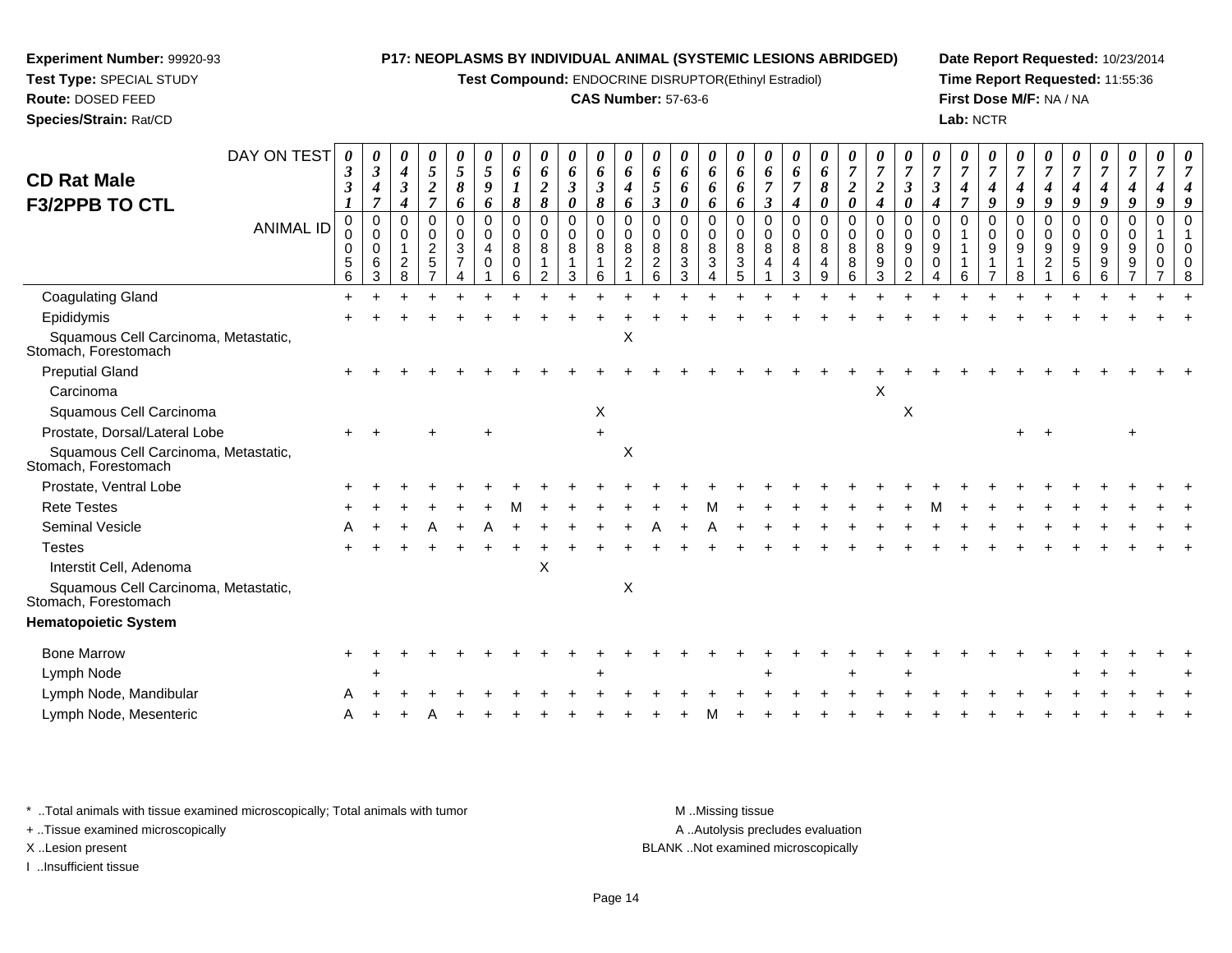**Test Compound:** ENDOCRINE DISRUPTOR(Ethinyl Estradiol)

# **CAS Number:** 57-63-6

**Date Report Requested:** 10/23/2014**Time Report Requested:** 11:55:36**First Dose M/F:** NA / NA**Lab:** NCTR

| DAY ON TEST                                                             |                  | $\boldsymbol{\theta}$ | $\boldsymbol{\theta}$              | 0                         | 0                                  | 0                   | 0                | $\theta$                      | $\boldsymbol{\theta}$         | 0                                             | 0                         | $\boldsymbol{\theta}$ | $\theta$                  | $\boldsymbol{\theta}$ | 0                | 0      | $\boldsymbol{\theta}$ | $\boldsymbol{\theta}$ | $\boldsymbol{\theta}$ | 0                                         | 0                     | U                         | $\boldsymbol{\theta}$ | $\boldsymbol{\theta}$ | $\boldsymbol{\theta}$          | $\boldsymbol{\theta}$ | U              | $\theta$         | $\boldsymbol{\theta}$ | 0                   | $\theta$       |  |
|-------------------------------------------------------------------------|------------------|-----------------------|------------------------------------|---------------------------|------------------------------------|---------------------|------------------|-------------------------------|-------------------------------|-----------------------------------------------|---------------------------|-----------------------|---------------------------|-----------------------|------------------|--------|-----------------------|-----------------------|-----------------------|-------------------------------------------|-----------------------|---------------------------|-----------------------|-----------------------|--------------------------------|-----------------------|----------------|------------------|-----------------------|---------------------|----------------|--|
| <b>CD Rat Male</b>                                                      |                  | 3                     | $\boldsymbol{\beta}$               | $\boldsymbol{4}$          | $\sqrt{5}$                         | $\sqrt{5}$          | $\mathfrak{s}$   | 6                             | 6                             | 6                                             | 6                         | 6                     | 6                         | 6                     | 6                | 6      | 6                     | 6                     | 6                     | $\overline{7}$                            | $\overline{7}$        | 7                         | $\overline{7}$        | $\boldsymbol{7}$      | $\overline{7}$                 | $\overline{7}$        | 7              | $\overline{7}$   | $\boldsymbol{7}$      | $\overline{7}$      | $\overline{7}$ |  |
| <b>F3/2PPB TO CTL</b>                                                   |                  | 3                     | $\boldsymbol{4}$<br>$\overline{7}$ | $\boldsymbol{\beta}$<br>4 | $\boldsymbol{2}$<br>$\overline{7}$ | 8<br>6              | 9<br>6           | $\boldsymbol{l}$<br>$\pmb{8}$ | $\boldsymbol{2}$<br>$\pmb{8}$ | $\boldsymbol{\beta}$<br>$\boldsymbol{\theta}$ | $\boldsymbol{\beta}$<br>8 | 4<br>6                | 5<br>$\boldsymbol{\beta}$ | 6<br>0                | 6<br>6           | 6<br>6 | 3                     | 7<br>$\boldsymbol{4}$ | $\pmb{8}$<br>0        | $\boldsymbol{2}$<br>$\boldsymbol{\theta}$ | $\boldsymbol{2}$<br>4 | $\boldsymbol{\beta}$<br>0 | 3<br>4                | 4<br>7                | 4<br>9                         | 4<br>9                | 4<br>9         | 4<br>9           | 4<br>9                | 4<br>9              | 9              |  |
|                                                                         | <b>ANIMAL ID</b> | 0                     | $\mathbf 0$                        | 0                         | 0                                  | $\pmb{0}$           | $\mathbf 0$      | $\mathbf 0$                   | 0                             | $\pmb{0}$                                     | $\mathbf 0$               | 0                     | $\mathbf 0$               | 0                     | 0                | 0      | 0                     | $\mathbf 0$           | 0                     | 0                                         | 0                     | $\Omega$                  | $\Omega$              | 0                     | $\mathbf 0$                    | 0                     | 0              | $\mathbf 0$      | 0                     | $\mathbf 0$         | $\mathbf 0$    |  |
|                                                                         |                  | 0<br>0                | $\mathbf 0$<br>0                   | $\mathbf 0$               | 0<br>$\overline{\mathbf{c}}$       | $\mathbf 0$<br>3    | $\mathbf 0$<br>4 | $\mathbf 0$<br>8              | $\mathbf 0$<br>8              | $\mathbf 0$<br>8                              | $\mathbf 0$<br>8          | 0<br>8                | $\Omega$<br>8             | 0<br>8                | $\mathbf 0$<br>8 | 0<br>8 | 0<br>8                | $\mathbf 0$<br>8      | 0<br>8                | $\mathbf 0$<br>8                          | $\mathbf 0$<br>8      | 0<br>9                    | 0<br>9                |                       | $\mathbf 0$<br>9               | 0<br>9                | 0<br>9         | $\mathbf 0$<br>9 | 0<br>9                | $\overline{0}$<br>9 | 0              |  |
|                                                                         |                  | 5<br>6                | 6<br>3                             | $\overline{c}$<br>8       | $\sqrt{5}$<br>$\overline{7}$       | $\overline{7}$<br>4 | 0                | 0<br>6                        | 2                             | $\mathbf 1$<br>3                              | $\mathbf{1}$<br>6         | $\overline{2}$        | $\overline{2}$<br>6       | 3<br>3                | 3<br>4           | 3<br>5 | 4                     | 4<br>3                | 4<br>9                | 8<br>6                                    | 9<br>3                | 0<br>$\overline{2}$       | 0                     | 6                     | $\mathbf{1}$<br>$\overline{7}$ | 8                     | $\overline{c}$ | $\sqrt{5}$<br>6  | 9<br>6                | 9<br>7              | 0              |  |
| Squamous Cell Carcinoma, Metastatic,<br>Stomach, Forestomach            |                  |                       |                                    |                           |                                    |                     |                  |                               |                               |                                               |                           | X                     |                           |                       |                  |        |                       |                       |                       |                                           |                       |                           |                       |                       |                                |                       |                |                  |                       |                     |                |  |
| Spleen                                                                  |                  |                       |                                    |                           |                                    |                     |                  |                               |                               |                                               |                           |                       |                           |                       |                  |        |                       |                       |                       |                                           |                       |                           |                       |                       |                                |                       |                |                  |                       |                     |                |  |
| Squamous Cell Carcinoma, Metastatic,<br>Stomach, Forestomach            |                  |                       |                                    |                           |                                    |                     |                  |                               |                               |                                               |                           | X                     |                           |                       |                  |        |                       |                       |                       |                                           |                       |                           |                       |                       |                                |                       |                |                  |                       |                     |                |  |
| Thymus                                                                  |                  | A                     |                                    |                           |                                    |                     |                  |                               |                               |                                               |                           |                       |                           |                       |                  |        |                       |                       |                       |                                           |                       |                           |                       |                       |                                |                       |                |                  |                       |                     |                |  |
| Squamous Cell Carcinoma, Metastatic,<br>Stomach, Forestomach            |                  |                       |                                    |                           |                                    |                     |                  |                               |                               |                                               |                           | X                     |                           |                       |                  |        |                       |                       |                       |                                           |                       |                           |                       |                       |                                |                       |                |                  |                       |                     |                |  |
| <b>Integumentary System</b>                                             |                  |                       |                                    |                           |                                    |                     |                  |                               |                               |                                               |                           |                       |                           |                       |                  |        |                       |                       |                       |                                           |                       |                           |                       |                       |                                |                       |                |                  |                       |                     |                |  |
| Mammary Gland                                                           |                  | A                     |                                    |                           |                                    |                     |                  |                               |                               |                                               |                           |                       |                           |                       |                  |        |                       |                       |                       |                                           |                       |                           |                       |                       |                                |                       |                |                  |                       |                     |                |  |
| Fibroadenoma                                                            |                  |                       |                                    |                           |                                    |                     |                  |                               | X                             |                                               |                           |                       |                           |                       |                  |        |                       |                       |                       |                                           |                       |                           |                       |                       |                                |                       |                |                  |                       |                     |                |  |
| Fibroma                                                                 |                  |                       |                                    |                           |                                    |                     |                  |                               |                               |                                               |                           |                       |                           |                       |                  |        |                       |                       |                       |                                           |                       |                           |                       |                       |                                |                       |                |                  |                       |                     |                |  |
| Skin                                                                    |                  |                       |                                    |                           |                                    |                     |                  |                               |                               |                                               |                           |                       |                           |                       |                  |        |                       |                       |                       |                                           |                       |                           |                       |                       |                                |                       |                |                  |                       |                     |                |  |
| Keratoacanthoma                                                         |                  |                       |                                    |                           |                                    |                     |                  |                               |                               |                                               |                           |                       |                           |                       |                  |        |                       |                       |                       |                                           |                       | X                         |                       |                       |                                |                       |                |                  |                       |                     |                |  |
| Lipoma                                                                  |                  |                       |                                    |                           |                                    |                     |                  |                               |                               |                                               |                           |                       |                           |                       |                  |        |                       |                       | X                     |                                           |                       |                           |                       |                       |                                |                       |                |                  |                       | X                   |                |  |
| Musculoskeletal System                                                  |                  |                       |                                    |                           |                                    |                     |                  |                               |                               |                                               |                           |                       |                           |                       |                  |        |                       |                       |                       |                                           |                       |                           |                       |                       |                                |                       |                |                  |                       |                     |                |  |
| <b>Bone</b>                                                             |                  |                       |                                    |                           |                                    |                     |                  |                               |                               |                                               |                           |                       |                           |                       |                  |        | $\ddot{}$             |                       |                       |                                           |                       |                           |                       |                       |                                |                       |                |                  |                       |                     |                |  |
| Cranium, Squamous Cell Carcinoma, Deep<br>Invasion                      |                  |                       |                                    |                           |                                    |                     |                  |                               |                               |                                               |                           |                       |                           |                       |                  |        | Χ                     |                       |                       |                                           |                       |                           |                       |                       |                                |                       |                |                  |                       |                     |                |  |
| Bone, Femur                                                             |                  |                       |                                    |                           |                                    |                     |                  |                               |                               |                                               |                           |                       |                           |                       |                  |        |                       |                       |                       |                                           |                       |                           |                       |                       |                                |                       |                |                  |                       |                     |                |  |
| <b>Skeletal Muscle</b>                                                  |                  |                       |                                    |                           |                                    | ÷                   |                  |                               |                               |                                               |                           | $\ddot{}$             |                           |                       |                  |        |                       | $\ddot{}$             |                       |                                           |                       |                           |                       |                       |                                |                       |                |                  |                       |                     |                |  |
| Diaphragm, Squamous Cell Carcinoma,<br>Metastatic, Štomach, Forestomach |                  |                       |                                    |                           |                                    |                     |                  |                               |                               |                                               |                           | X                     |                           |                       |                  |        |                       |                       |                       |                                           |                       |                           |                       |                       |                                |                       |                |                  |                       |                     |                |  |

\* ..Total animals with tissue examined microscopically; Total animals with tumor **M** . Missing tissue M ..Missing tissue A ..Autolysis precludes evaluation + ..Tissue examined microscopically X ..Lesion present BLANK ..Not examined microscopicallyI ..Insufficient tissue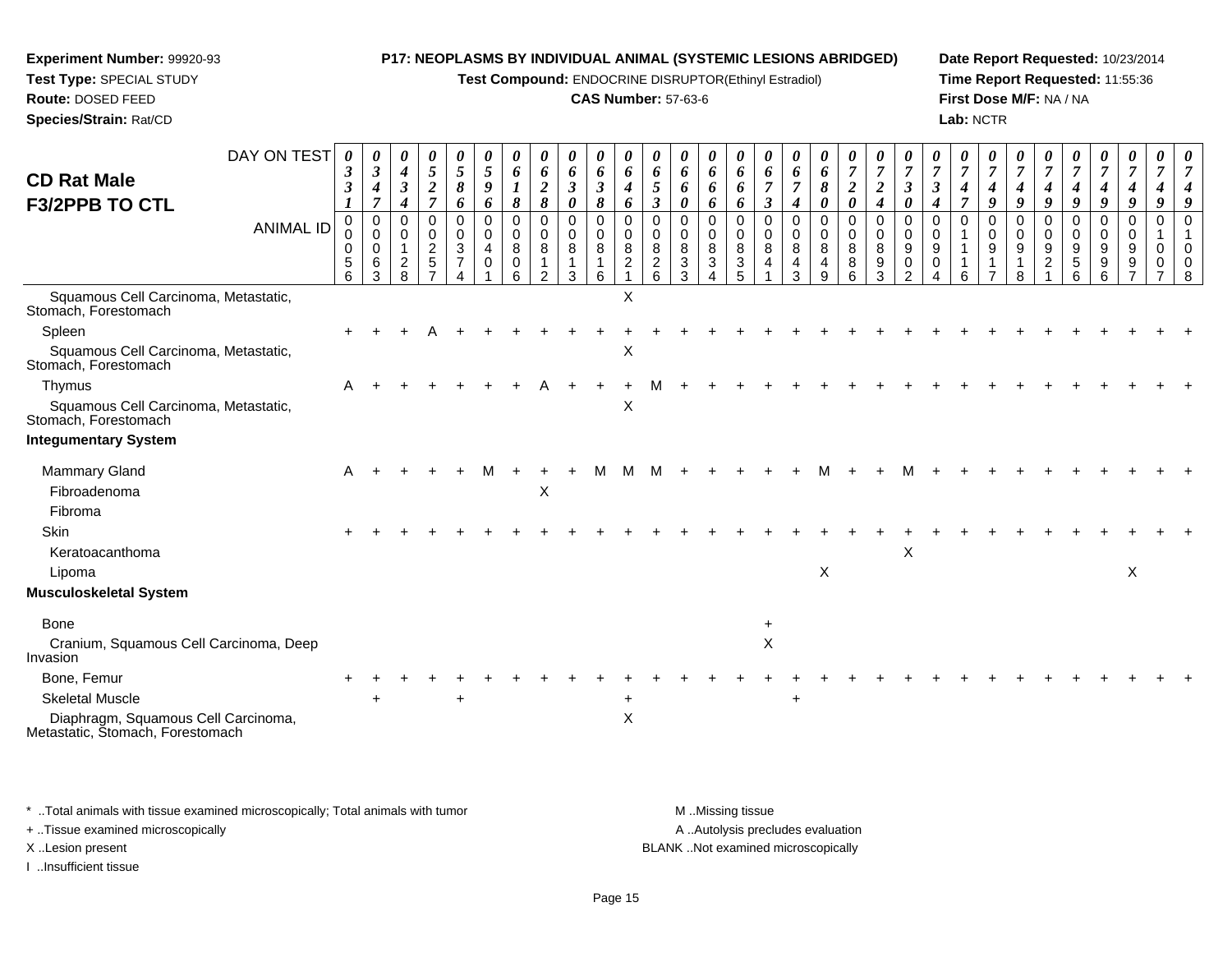**Test Compound:** ENDOCRINE DISRUPTOR(Ethinyl Estradiol)

# **CAS Number:** 57-63-6

**Date Report Requested:** 10/23/2014**Time Report Requested:** 11:55:36**First Dose M/F:** NA / NA**Lab:** NCTR

| <b>CD Rat Male</b><br>F3/2PPB TO CTL                                              | DAY ON TEST      | 0<br>$\mathfrak{z}$<br>$\boldsymbol{\beta}$<br>1   | 0<br>$\boldsymbol{\beta}$<br>$\boldsymbol{4}$<br>$\overline{7}$ | 0<br>$\boldsymbol{4}$<br>$\mathfrak{z}$<br>$\boldsymbol{4}$ | 0<br>$\mathfrak{s}$<br>$\boldsymbol{2}$<br>$\overline{7}$ | 0<br>$\mathfrak{s}$<br>8<br>6                                   | $\boldsymbol{\theta}$<br>5<br>$\boldsymbol{g}$<br>6 | 0<br>6<br>$\boldsymbol{l}$<br>8           | 0<br>6<br>$\boldsymbol{2}$<br>8              | $\boldsymbol{\theta}$<br>6<br>$\mathfrak{z}$<br>0 | $\boldsymbol{\theta}$<br>6<br>$\mathfrak{z}$<br>8           | $\boldsymbol{\theta}$<br>6<br>$\boldsymbol{4}$<br>6  | 0<br>6<br>5<br>$\mathfrak{z}$                 | 0<br>6<br>6<br>0                           | 0<br>6<br>6<br>6                                           | $\boldsymbol{\theta}$<br>6<br>6<br>6                  | 0<br>6<br>$\overline{7}$<br>$\mathfrak{z}$             | $\boldsymbol{\theta}$<br>6<br>$\overline{7}$<br>$\boldsymbol{4}$ | $\boldsymbol{\theta}$<br>6<br>8<br>0 | $\boldsymbol{\theta}$<br>$\boldsymbol{7}$<br>$\boldsymbol{2}$<br>0 | $\boldsymbol{\theta}$<br>$\overline{7}$<br>$\boldsymbol{2}$<br>$\boldsymbol{4}$ | $\boldsymbol{\theta}$<br>$\overline{7}$<br>$\mathfrak{z}$<br>$\boldsymbol{\theta}$ | $\boldsymbol{\theta}$<br>$\overline{7}$<br>$\boldsymbol{\beta}$<br>$\boldsymbol{4}$ | 0<br>$\overline{7}$<br>4<br>$\overline{7}$ | $\boldsymbol{\theta}$<br>$\overline{7}$<br>$\boldsymbol{4}$<br>9 | $\boldsymbol{\theta}$<br>$\overline{7}$<br>$\boldsymbol{4}$<br>$\boldsymbol{q}$ | $\boldsymbol{\theta}$<br>$\overline{7}$<br>$\boldsymbol{4}$<br>9 | $\overline{7}$<br>4<br>9               | $\frac{\boldsymbol{0}}{7}$<br>4<br>9 | $\boldsymbol{\theta}$<br>$\overline{7}$<br>4<br>9 | $\boldsymbol{\theta}$<br>$\overline{7}$                 | $\boldsymbol{\theta}$ |
|-----------------------------------------------------------------------------------|------------------|----------------------------------------------------|-----------------------------------------------------------------|-------------------------------------------------------------|-----------------------------------------------------------|-----------------------------------------------------------------|-----------------------------------------------------|-------------------------------------------|----------------------------------------------|---------------------------------------------------|-------------------------------------------------------------|------------------------------------------------------|-----------------------------------------------|--------------------------------------------|------------------------------------------------------------|-------------------------------------------------------|--------------------------------------------------------|------------------------------------------------------------------|--------------------------------------|--------------------------------------------------------------------|---------------------------------------------------------------------------------|------------------------------------------------------------------------------------|-------------------------------------------------------------------------------------|--------------------------------------------|------------------------------------------------------------------|---------------------------------------------------------------------------------|------------------------------------------------------------------|----------------------------------------|--------------------------------------|---------------------------------------------------|---------------------------------------------------------|-----------------------|
|                                                                                   | <b>ANIMAL ID</b> | $\mathbf 0$<br>$\mathbf 0$<br>0<br>$\sqrt{5}$<br>6 | $\overline{0}$<br>0<br>$\mathbf 0$<br>6<br>3                    | $\mathbf 0$<br>0<br>$\frac{2}{8}$                           | 0<br>0<br>$\sqrt{2}$<br>$\sqrt{5}$<br>$\overline{z}$      | $\mathbf 0$<br>$\mathbf 0$<br>$\sqrt{3}$<br>$\overline{7}$<br>Δ | $\overline{0}$<br>$\mathbf 0$<br>4<br>$\mathbf 0$   | $\mathbf 0$<br>0<br>8<br>$\mathbf 0$<br>6 | 0<br>0<br>8<br>$\mathbf{1}$<br>$\mathcal{P}$ | 0<br>0<br>8<br>3                                  | $\mathbf 0$<br>$\mathbf 0$<br>$\bf8$<br>$\overline{1}$<br>6 | $\overline{0}$<br>$\mathbf 0$<br>8<br>$\overline{2}$ | $\Omega$<br>$\mathbf 0$<br>8<br>$\frac{2}{6}$ | $\mathbf 0$<br>0<br>8<br>$\mathbf{3}$<br>3 | $\Omega$<br>0<br>$\bf 8$<br>$\ensuremath{\mathsf{3}}$<br>4 | $\mathbf 0$<br>$\mathbf 0$<br>$\, 8$<br>$\frac{3}{5}$ | $\mathbf 0$<br>$\mathbf 0$<br>8<br>$\overline{4}$<br>1 | $\mathbf 0$<br>0<br>8<br>4<br>3                                  | $\mathbf 0$<br>0<br>8<br>4<br>9      | 0<br>$\mathbf 0$<br>$\bf 8$<br>$^8_6$                              | $\mathbf 0$<br>$\mathbf 0$<br>$\, 8$<br>$\frac{9}{3}$                           | $\mathbf 0$<br>$\mathbf 0$<br>9<br>$\pmb{0}$<br>2                                  | $\Omega$<br>0<br>9<br>$\mathbf 0$<br>4                                              | $\Omega$<br>6                              | $\Omega$<br>0<br>$9\,$<br>$\overline{7}$                         | $\Omega$<br>$\mathbf 0$<br>9<br>8                                               | $\Omega$<br>0<br>9<br>$\sqrt{2}$<br>1                            | $\Omega$<br>$\mathbf 0$<br>9<br>5<br>6 | 0<br>0<br>9<br>9<br>6                | 0<br>0<br>9<br>9<br>$\overline{ }$                | $\mathbf 0$<br>$\mathbf{1}$<br>0<br>0<br>$\overline{7}$ | 8                     |
| <b>Nervous System</b>                                                             |                  |                                                    |                                                                 |                                                             |                                                           |                                                                 |                                                     |                                           |                                              |                                                   |                                                             |                                                      |                                               |                                            |                                                            |                                                       |                                                        |                                                                  |                                      |                                                                    |                                                                                 |                                                                                    |                                                                                     |                                            |                                                                  |                                                                                 |                                                                  |                                        |                                      |                                                   |                                                         |                       |
| Brain, Brain Stem<br>Brain, Cerebellum                                            |                  |                                                    |                                                                 |                                                             |                                                           |                                                                 |                                                     |                                           |                                              |                                                   |                                                             |                                                      |                                               |                                            |                                                            |                                                       |                                                        |                                                                  |                                      |                                                                    |                                                                                 |                                                                                    |                                                                                     |                                            |                                                                  |                                                                                 |                                                                  |                                        |                                      |                                                   |                                                         |                       |
| Brain, Cerebrum<br>Peripheral Nerve                                               |                  |                                                    |                                                                 |                                                             |                                                           |                                                                 |                                                     |                                           |                                              |                                                   |                                                             |                                                      |                                               |                                            |                                                            |                                                       |                                                        |                                                                  |                                      |                                                                    |                                                                                 |                                                                                    |                                                                                     |                                            |                                                                  |                                                                                 |                                                                  |                                        |                                      |                                                   |                                                         |                       |
| Spinal Cord                                                                       |                  |                                                    | $\ddot{}$<br>A                                                  |                                                             |                                                           | Α                                                               |                                                     |                                           |                                              |                                                   |                                                             | $\ddot{}$<br>Α                                       |                                               |                                            |                                                            |                                                       |                                                        | ⊣<br>Α                                                           |                                      |                                                                    |                                                                                 |                                                                                    |                                                                                     |                                            |                                                                  |                                                                                 |                                                                  |                                        |                                      |                                                   |                                                         |                       |
| <b>Respiratory System</b>                                                         |                  |                                                    |                                                                 |                                                             |                                                           |                                                                 |                                                     |                                           |                                              |                                                   |                                                             |                                                      |                                               |                                            |                                                            |                                                       |                                                        |                                                                  |                                      |                                                                    |                                                                                 |                                                                                    |                                                                                     |                                            |                                                                  |                                                                                 |                                                                  |                                        |                                      |                                                   |                                                         |                       |
| Lung<br>Squamous Cell Carcinoma, Metastatic,<br>Stomach, Forestomach              |                  |                                                    |                                                                 |                                                             |                                                           |                                                                 |                                                     |                                           |                                              |                                                   |                                                             | X                                                    |                                               |                                            |                                                            |                                                       |                                                        |                                                                  |                                      |                                                                    |                                                                                 |                                                                                    |                                                                                     |                                            |                                                                  |                                                                                 |                                                                  |                                        |                                      |                                                   |                                                         |                       |
| Nose                                                                              |                  |                                                    |                                                                 |                                                             |                                                           |                                                                 |                                                     |                                           |                                              |                                                   |                                                             |                                                      |                                               |                                            |                                                            |                                                       |                                                        |                                                                  |                                      |                                                                    |                                                                                 |                                                                                    |                                                                                     |                                            |                                                                  |                                                                                 |                                                                  |                                        |                                      |                                                   |                                                         |                       |
| Trachea<br><b>Special Senses System</b>                                           |                  |                                                    |                                                                 |                                                             |                                                           |                                                                 |                                                     |                                           |                                              |                                                   |                                                             |                                                      |                                               |                                            |                                                            |                                                       |                                                        |                                                                  |                                      |                                                                    |                                                                                 |                                                                                    |                                                                                     |                                            |                                                                  |                                                                                 |                                                                  |                                        |                                      |                                                   |                                                         |                       |
| Eye<br><b>Harderian Gland</b><br><b>Lacrimal Gland</b><br><b>Urinary System</b>   |                  |                                                    |                                                                 |                                                             |                                                           |                                                                 |                                                     |                                           |                                              |                                                   |                                                             |                                                      |                                               |                                            |                                                            |                                                       |                                                        |                                                                  |                                      |                                                                    |                                                                                 | $\ddot{}$                                                                          |                                                                                     |                                            |                                                                  |                                                                                 |                                                                  |                                        |                                      |                                                   |                                                         |                       |
| Kidney<br>Sarcoma<br>Squamous Cell Carcinoma, Metastatic,<br>Stomach, Forestomach |                  | $\ddot{}$                                          |                                                                 |                                                             |                                                           | X                                                               |                                                     |                                           |                                              |                                                   |                                                             | $\times$                                             |                                               |                                            |                                                            |                                                       |                                                        |                                                                  |                                      |                                                                    |                                                                                 |                                                                                    |                                                                                     |                                            |                                                                  |                                                                                 |                                                                  |                                        |                                      |                                                   |                                                         |                       |

\* ..Total animals with tissue examined microscopically; Total animals with tumor **M** . Missing tissue M ..Missing tissue A ..Autolysis precludes evaluation + ..Tissue examined microscopically X ..Lesion present BLANK ..Not examined microscopicallyI ..Insufficient tissue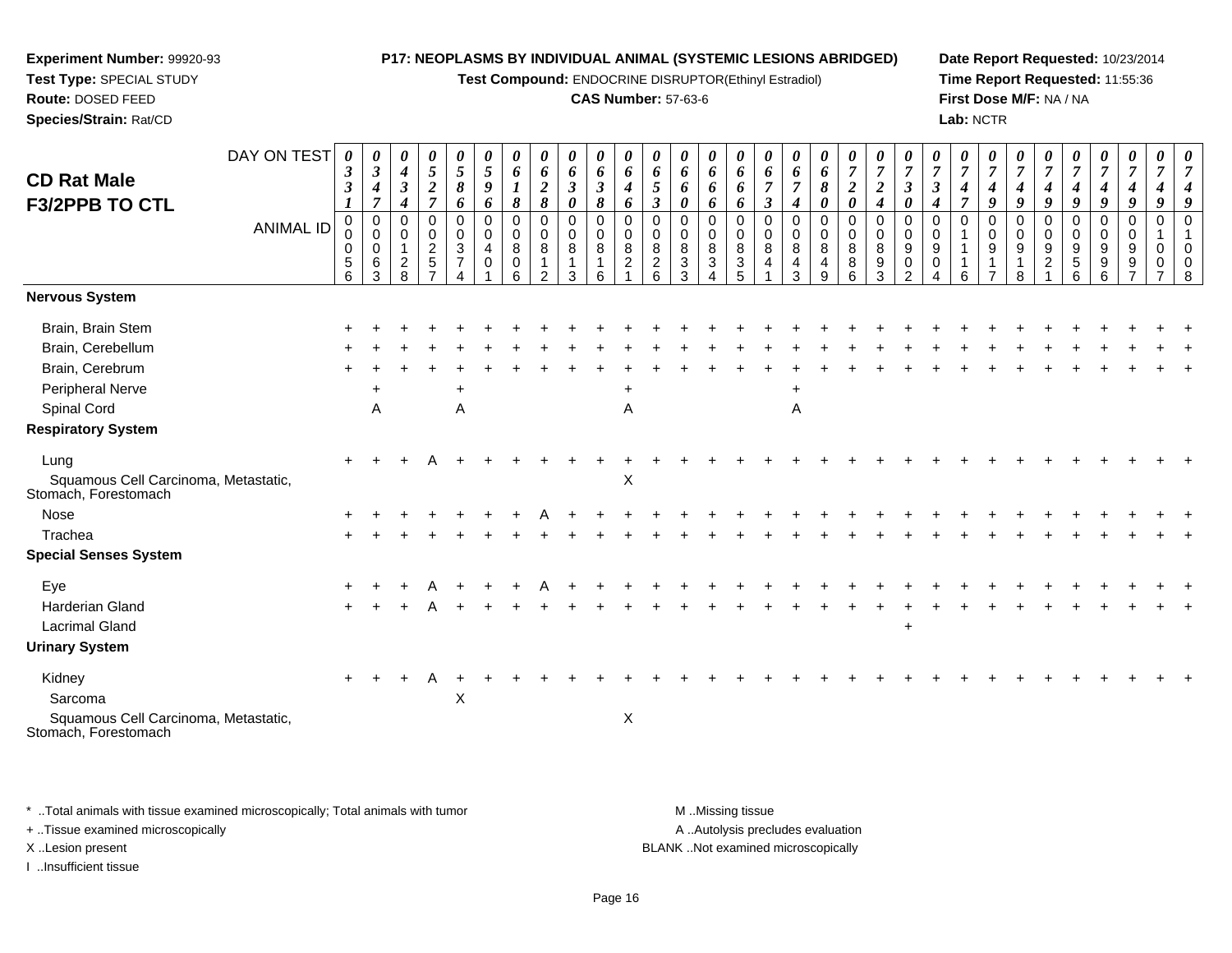# **Experiment Number:** 99920-93

**Test Type:** SPECIAL STUDY**Route:** DOSED FEED

**Species/Strain:** Rat/CD

# **P17: NEOPLASMS BY INDIVIDUAL ANIMAL (SYSTEMIC LESIONS ABRIDGED)**

**Test Compound:** ENDOCRINE DISRUPTOR(Ethinyl Estradiol)

# **CAS Number:** 57-63-6

**Date Report Requested:** 10/23/2014**Time Report Requested:** 11:55:36**First Dose M/F:** NA / NA**Lab:** NCTR

| <b>CD Rat Male</b><br><b>F3/2PPB TO CTL</b>                  | DAY ON TEST<br>ANIMAL ID | $\boldsymbol{\theta}$<br>$\boldsymbol{\beta}$<br>$\boldsymbol{\beta}$<br>0<br>0<br>0<br>$\sqrt{5}$<br>6 | $\boldsymbol{\theta}$<br>$\boldsymbol{\beta}$<br>$\boldsymbol{4}$<br>$\mathbf{z}$<br>$\mathbf 0$<br>0<br>$\mathbf 0$<br>6<br>3 | 0<br>4<br>$\boldsymbol{\beta}$<br>$\boldsymbol{4}$<br>0<br>0<br>$\overline{A}$<br>$\overline{c}$<br>8 | $\boldsymbol{\theta}$<br>$\overline{\phantom{0}}$<br>$\mathcal{L}$<br>$\boldsymbol{2}$<br>$\mathbf{r}$<br>0<br>$\mathbf 0$<br>$\overline{c}$<br>5 | 0<br>$\overline{ }$<br>$\mathcal{L}$<br>8<br>o<br>3<br>$\overline{ }$ | 0<br>$\overline{a}$<br>J<br>9<br>o<br>4 | 0<br>o<br>$\mathbf{I}$<br>8<br>O<br>8<br>0<br>$\sqrt{2}$ | $\boldsymbol{\theta}$<br>6<br>$\mathbf{\hat{}}$<br>$\overline{2}$<br>8<br>0<br>0<br>8<br>$\sqrt{2}$ | 0<br>6<br>$\rightarrow$<br>J<br>$\boldsymbol{\theta}$<br>0<br>0<br>8<br>3 | 0<br>6<br>$\boldsymbol{\beta}$<br>8<br>$\mathbf 0$<br>$\pmb{0}$<br>$\,8\,$<br>6 | 0<br>6<br>4<br>6<br>U<br>0<br>8<br>$\overline{c}$ | 0<br>6<br>$\mathcal{L}$<br>$\boldsymbol{\beta}$<br>0<br>$\pmb{0}$<br>$\bf 8$<br>$\overline{2}$<br>6 | $\boldsymbol{\theta}$<br>6<br>6<br>0<br>0<br>$\sim$<br>U<br>8<br>3<br>$\sim$ | $\boldsymbol{\theta}$<br>6<br>6<br>o<br>0<br>8<br>3 | 0<br>6<br>6<br>6<br>0<br>0<br>8<br>3<br>5 | 0<br>6<br>$\mathbf{r}$<br>$\boldsymbol{\beta}$<br>0<br>$\bf 8$<br>4 | $\boldsymbol{\theta}$<br>6<br>$\overline{ }$<br>$\boldsymbol{4}$<br>0<br>0<br>8<br>4<br>3 | $\boldsymbol{\theta}$<br>6<br>8<br>$\boldsymbol{\theta}$<br>0<br>$\mathbf 0$<br>8<br>4<br>9 | $\boldsymbol{\theta}$<br>$\overline{7}$<br>$\overline{2}$<br>$\boldsymbol{\theta}$<br>0<br>$\pmb{0}$<br>8<br>$\bf 8$<br>6 | $\boldsymbol{\theta}$<br>$\overline{ }$<br>◠<br>◢<br>4<br>0<br>$\pmb{0}$<br>8<br>9<br>3 | $\boldsymbol{\theta}$<br>J<br>$\boldsymbol{\theta}$<br>U<br>9<br>$\mathbf 0$ | $\boldsymbol{\theta}$<br>$\overline{ }$<br>$\mathbf{J}$<br>9 | 0<br>$\overline{ }$<br>$\boldsymbol{4}$<br>0 | $\boldsymbol{\theta}$<br>$\mathbf{r}$<br>4<br>9<br>0<br>0<br>9 | $\theta$<br>4<br>9<br>0<br>9 | $\boldsymbol{\theta}$<br>$\overline{ }$<br>$\boldsymbol{4}$<br>9<br>0<br>$\pmb{0}$<br>$\boldsymbol{9}$<br>$\overline{2}$ | $\boldsymbol{\theta}$<br>$\overline{7}$<br>$\boldsymbol{4}$<br>9<br>0<br>$_{9}^{\rm 0}$<br>$\sqrt{5}$<br>6 | $\boldsymbol{\theta}$<br>$\overline{7}$<br>$\boldsymbol{4}$<br>$\boldsymbol{g}$<br>0<br>$\pmb{0}$<br>$\boldsymbol{9}$<br>$\boldsymbol{9}$<br>6 | $\boldsymbol{\theta}$<br>$\overline{ }$<br>4<br>9<br>0<br>0<br>9<br>9 | 0<br>$\mathbf{r}$<br>4 | 0<br>4<br>Q<br>8 |
|--------------------------------------------------------------|--------------------------|---------------------------------------------------------------------------------------------------------|--------------------------------------------------------------------------------------------------------------------------------|-------------------------------------------------------------------------------------------------------|---------------------------------------------------------------------------------------------------------------------------------------------------|-----------------------------------------------------------------------|-----------------------------------------|----------------------------------------------------------|-----------------------------------------------------------------------------------------------------|---------------------------------------------------------------------------|---------------------------------------------------------------------------------|---------------------------------------------------|-----------------------------------------------------------------------------------------------------|------------------------------------------------------------------------------|-----------------------------------------------------|-------------------------------------------|---------------------------------------------------------------------|-------------------------------------------------------------------------------------------|---------------------------------------------------------------------------------------------|---------------------------------------------------------------------------------------------------------------------------|-----------------------------------------------------------------------------------------|------------------------------------------------------------------------------|--------------------------------------------------------------|----------------------------------------------|----------------------------------------------------------------|------------------------------|--------------------------------------------------------------------------------------------------------------------------|------------------------------------------------------------------------------------------------------------|------------------------------------------------------------------------------------------------------------------------------------------------|-----------------------------------------------------------------------|------------------------|------------------|
| Urethra<br><b>Urinary Bladder</b><br><b>SYSTEMIC LESIONS</b> |                          | $+$                                                                                                     |                                                                                                                                |                                                                                                       |                                                                                                                                                   |                                                                       |                                         |                                                          |                                                                                                     |                                                                           |                                                                                 |                                                   |                                                                                                     |                                                                              |                                                     |                                           |                                                                     | $\ddot{}$                                                                                 |                                                                                             |                                                                                                                           |                                                                                         |                                                                              |                                                              |                                              |                                                                |                              |                                                                                                                          |                                                                                                            |                                                                                                                                                |                                                                       |                        |                  |
| Multiple Organ<br>Leukemia Mononuclear<br>Lymphoma Malignant |                          |                                                                                                         | X                                                                                                                              |                                                                                                       |                                                                                                                                                   |                                                                       |                                         |                                                          |                                                                                                     |                                                                           |                                                                                 |                                                   |                                                                                                     |                                                                              |                                                     |                                           |                                                                     |                                                                                           |                                                                                             |                                                                                                                           |                                                                                         |                                                                              | X                                                            |                                              |                                                                |                              |                                                                                                                          |                                                                                                            |                                                                                                                                                |                                                                       |                        |                  |

\* ..Total animals with tissue examined microscopically; Total animals with tumor **M** . Missing tissue M ..Missing tissue

+ ..Tissue examined microscopically

I ..Insufficient tissue

A ..Autolysis precludes evaluation X ..Lesion present BLANK ..Not examined microscopically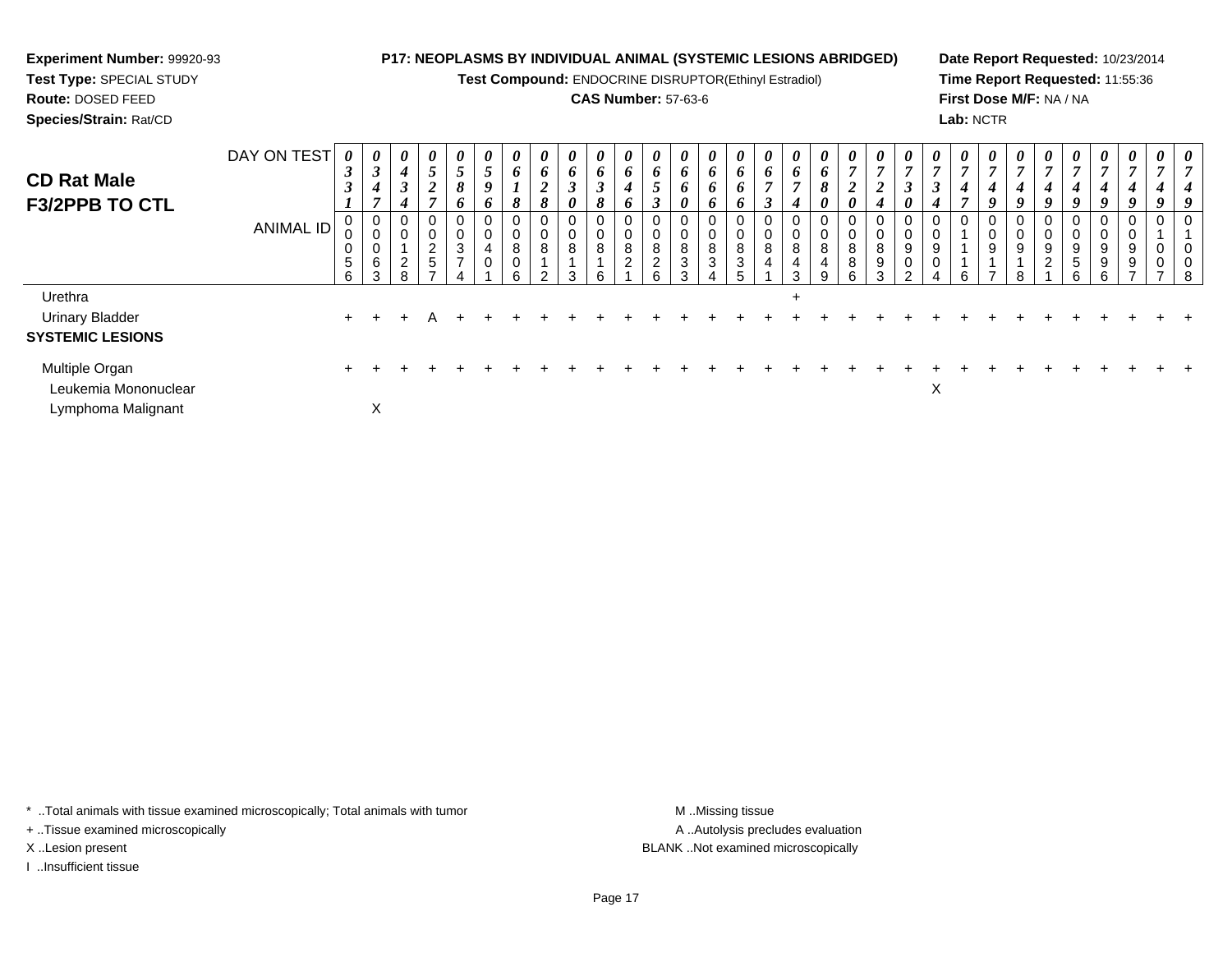**Test Compound:** ENDOCRINE DISRUPTOR(Ethinyl Estradiol)

#### **CAS Number:** 57-63-6

*0 7 5*

<sup>4</sup> \*TOTALS

1

1

**Date Report Requested:** 10/23/2014**Time Report Requested:** 11:55:36**First Dose M/F:** NA / NA**Lab:** NCTR

| <b>Alimentary System</b>                                     |           |   |       |   |       |   |           |           |           |           |           |           |       |   |       |    |
|--------------------------------------------------------------|-----------|---|-------|---|-------|---|-----------|-----------|-----------|-----------|-----------|-----------|-------|---|-------|----|
| Esophagus                                                    | $\ddot{}$ |   |       |   |       |   |           |           |           |           |           |           |       | м |       | 48 |
| Intestine Large, Cecum                                       | $\pm$     |   | ÷     |   |       |   | ÷         | ÷.        | ÷         | +         |           |           | ÷     |   |       | 43 |
| Intestine Large, Colon                                       | $\ddot{}$ | ٠ | ÷     |   | ÷     |   | $\ddot{}$ | ٠         | ÷         | +         |           |           |       |   |       | 43 |
| Intestine Large, Rectum                                      | $\pm$     |   |       |   |       |   |           |           |           |           |           |           |       |   |       | 44 |
| Intestine Small, Duodenum                                    | $\ddot{}$ |   | 4     |   |       |   | ÷         | ÷.        |           | +         |           |           |       |   |       | 43 |
| Intestine Small, Ileum                                       | $\pm$     |   | $\pm$ | A | $\pm$ | Α | A         | $\ddot{}$ | $\pm$     | $\ddot{}$ | $\ddot{}$ | A         |       |   |       | 38 |
| Intestine Small, Jejunum                                     | $\ddot{}$ |   | ÷     |   | ÷     |   |           | ٠         | $\ddot{}$ | $\ddot{}$ | A         | $\ddot{}$ | $\pm$ | ÷ | $\pm$ | 41 |
| Liver                                                        | $\ddot{}$ |   |       |   |       |   |           |           |           |           |           |           |       |   |       | 47 |
| Squamous Cell Carcinoma, Metastatic,<br>Stomach, Forestomach |           |   |       |   |       |   |           |           |           |           |           |           |       |   |       | 1  |
| Oral Mucosa                                                  |           |   |       |   |       |   |           |           |           |           |           |           | +     |   |       | 8  |
| Squamous Cell Carcinoma                                      |           |   |       |   |       |   |           |           |           |           |           |           |       |   |       | 4  |
| Pancreas                                                     | $\pm$     |   |       |   |       |   |           |           |           |           |           |           |       |   |       | 48 |
| Squamous Cell Carcinoma, Metastatic,<br>Stomach, Forestomach |           |   |       |   |       |   |           |           |           |           |           |           |       |   |       | 1  |
| Salivary Glands                                              |           |   |       |   |       |   |           |           |           |           |           |           |       |   |       | 49 |
| Stomach, Forestomach                                         | $\pm$     |   |       |   |       |   |           |           |           |           |           |           |       |   |       | 48 |
| Squamous Cell Carcinoma                                      |           |   |       |   |       |   |           |           |           |           |           |           |       |   |       | 1  |
| Stomach, Glandular                                           | +         |   |       |   |       |   |           |           |           |           |           |           |       |   |       | 46 |
| <b>Cardiovascular System</b>                                 |           |   |       |   |       |   |           |           |           |           |           |           |       |   |       |    |
| <b>Blood Vessel</b>                                          |           |   |       |   |       |   |           |           |           |           |           |           |       |   |       | 49 |

**Experiment Number:** 99920-93**Test Type:** SPECIAL STUDY**Route:** DOSED FEED**Species/Strain:** Rat/CD

**CD Rat Male**

**F3/2PPB TO CTL**

DAY ON TEST

ANIMAL ID

\* ..Total animals with tissue examined microscopically; Total animals with tumor M ...Missing tissue M ...Missing tissue A ..Autolysis precludes evaluation + ..Tissue examined microscopically X ..Lesion present BLANK ..Not examined microscopicallyI ..Insufficient tissue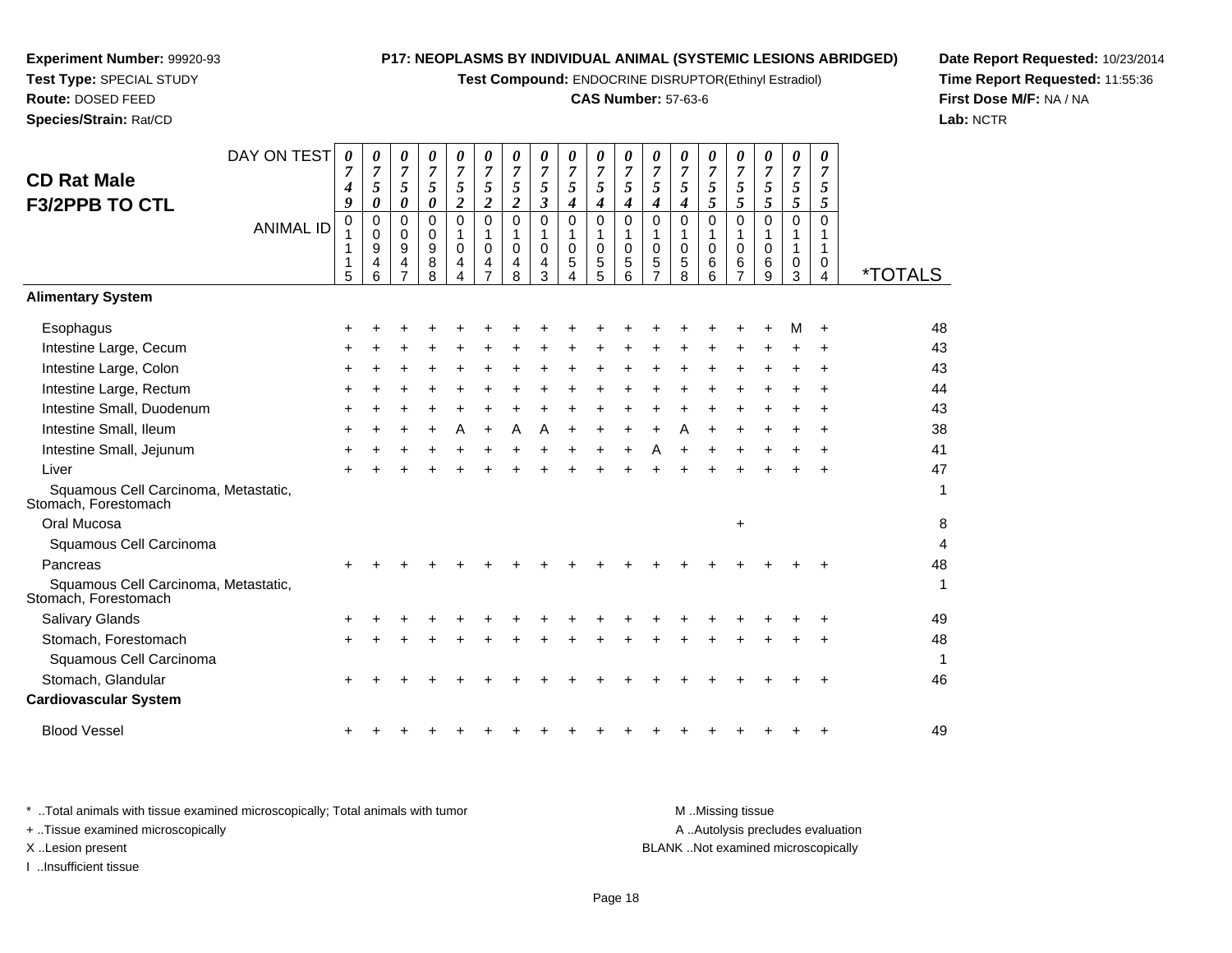**Test Compound:** ENDOCRINE DISRUPTOR(Ethinyl Estradiol)

# **CAS Number:** 57-63-6

**Date Report Requested:** 10/23/2014**Time Report Requested:** 11:55:37**First Dose M/F:** NA / NA**Lab:** NCTR

| <b>CD Rat Male</b><br><b>F3/2PPB TO CTL</b>                  | DAY ON TEST<br><b>ANIMAL ID</b> | 0<br>$\overline{7}$<br>4<br>9<br>0<br>1<br>5 | $\theta$<br>$\overline{7}$<br>5<br>0<br>0<br>$\Omega$<br>9<br>4<br>6 | $\boldsymbol{\theta}$<br>$\overline{7}$<br>5<br>0<br>0<br>$\Omega$<br>9<br>4<br>7 | $\boldsymbol{\theta}$<br>$\boldsymbol{7}$<br>5<br>$\boldsymbol{\theta}$<br>0<br>0<br>9<br>8<br>8 | 0<br>$\boldsymbol{7}$<br>5<br>$\boldsymbol{2}$<br>$\mathbf 0$<br>$\mathbf 0$<br>4<br>4 | 0<br>$\overline{7}$<br>5<br>$\boldsymbol{2}$<br>0<br>$\Omega$<br>4<br>$\overline{7}$ | $\boldsymbol{\theta}$<br>$\overline{7}$<br>5<br>$\overline{\mathbf{c}}$<br>$\Omega$<br>0<br>4<br>8 | 0<br>$\overline{7}$<br>5<br>3<br>$\Omega$<br>0<br>4<br>3 | 0<br>$\overline{7}$<br>5<br>$\boldsymbol{4}$<br>$\Omega$<br>0<br>5<br>4 | $\theta$<br>$\overline{7}$<br>5<br>4<br>0<br>0<br>5<br>5 | $\theta$<br>$\overline{7}$<br>5<br>4<br>$\Omega$<br>$\mathbf 0$<br>5<br>6 | 0<br>7<br>5<br>4<br>0<br>0<br>5 | $\theta$<br>$\overline{7}$<br>5<br>4<br>0<br>0<br>5<br>8 | $\theta$<br>7<br>5<br>5<br>0<br>$\Omega$<br>6<br>6 | 0<br>7<br>5<br>5<br>0<br>0<br>6<br>$\overline{7}$ | $\theta$<br>$\overline{7}$<br>5<br>$\mathfrak{H}$<br>$\Omega$<br>0<br>6<br>9 | $\theta$<br>$\overline{7}$<br>5<br>$\mathfrak{H}$<br>$\Omega$<br>0<br>3 | 0<br>$\overline{7}$<br>5<br>5<br>$\Omega$<br>0<br>4 | <i><b>*TOTALS</b></i> |
|--------------------------------------------------------------|---------------------------------|----------------------------------------------|----------------------------------------------------------------------|-----------------------------------------------------------------------------------|--------------------------------------------------------------------------------------------------|----------------------------------------------------------------------------------------|--------------------------------------------------------------------------------------|----------------------------------------------------------------------------------------------------|----------------------------------------------------------|-------------------------------------------------------------------------|----------------------------------------------------------|---------------------------------------------------------------------------|---------------------------------|----------------------------------------------------------|----------------------------------------------------|---------------------------------------------------|------------------------------------------------------------------------------|-------------------------------------------------------------------------|-----------------------------------------------------|-----------------------|
| Heart                                                        |                                 | $\ddot{}$                                    |                                                                      |                                                                                   |                                                                                                  |                                                                                        |                                                                                      |                                                                                                    |                                                          |                                                                         |                                                          |                                                                           |                                 |                                                          |                                                    |                                                   |                                                                              |                                                                         | $\ddot{}$                                           | 49                    |
| Endocardium, Schwannoma Malignant                            |                                 |                                              |                                                                      |                                                                                   |                                                                                                  |                                                                                        |                                                                                      |                                                                                                    |                                                          |                                                                         |                                                          |                                                                           |                                 |                                                          |                                                    |                                                   |                                                                              |                                                                         |                                                     |                       |
| Squamous Cell Carcinoma, Metastatic,<br>Stomach, Forestomach |                                 |                                              |                                                                      |                                                                                   |                                                                                                  |                                                                                        |                                                                                      |                                                                                                    |                                                          |                                                                         |                                                          |                                                                           |                                 |                                                          |                                                    |                                                   |                                                                              |                                                                         |                                                     |                       |
| <b>Endocrine System</b>                                      |                                 |                                              |                                                                      |                                                                                   |                                                                                                  |                                                                                        |                                                                                      |                                                                                                    |                                                          |                                                                         |                                                          |                                                                           |                                 |                                                          |                                                    |                                                   |                                                                              |                                                                         |                                                     |                       |
| <b>Adrenal Cortex</b>                                        |                                 |                                              |                                                                      |                                                                                   |                                                                                                  |                                                                                        |                                                                                      |                                                                                                    |                                                          |                                                                         |                                                          |                                                                           |                                 |                                                          |                                                    |                                                   |                                                                              |                                                                         |                                                     | 49                    |
| Adenoma                                                      |                                 |                                              |                                                                      |                                                                                   |                                                                                                  |                                                                                        |                                                                                      |                                                                                                    |                                                          |                                                                         |                                                          |                                                                           |                                 |                                                          |                                                    |                                                   |                                                                              |                                                                         |                                                     | 1                     |
| Adrenal Medulla                                              |                                 |                                              |                                                                      |                                                                                   |                                                                                                  |                                                                                        |                                                                                      |                                                                                                    |                                                          |                                                                         |                                                          |                                                                           |                                 |                                                          | м                                                  |                                                   |                                                                              |                                                                         |                                                     | 48                    |
| Pheochromocytoma Benign                                      |                                 |                                              |                                                                      |                                                                                   | Х                                                                                                |                                                                                        |                                                                                      |                                                                                                    |                                                          |                                                                         |                                                          |                                                                           |                                 |                                                          |                                                    | Х                                                 |                                                                              |                                                                         |                                                     | 4                     |
| Islets, Pancreatic                                           |                                 | ÷                                            |                                                                      |                                                                                   |                                                                                                  |                                                                                        |                                                                                      |                                                                                                    |                                                          |                                                                         |                                                          |                                                                           |                                 |                                                          |                                                    |                                                   |                                                                              |                                                                         |                                                     | 48                    |
| Adenoma                                                      |                                 |                                              |                                                                      |                                                                                   |                                                                                                  |                                                                                        |                                                                                      |                                                                                                    |                                                          |                                                                         |                                                          |                                                                           |                                 |                                                          |                                                    |                                                   |                                                                              |                                                                         |                                                     | 1                     |
| Parathyroid Gland                                            |                                 |                                              |                                                                      |                                                                                   |                                                                                                  |                                                                                        |                                                                                      | м                                                                                                  |                                                          | м                                                                       |                                                          | м                                                                         |                                 |                                                          |                                                    |                                                   |                                                                              |                                                                         |                                                     | 44                    |
| Adenoma                                                      |                                 |                                              |                                                                      |                                                                                   |                                                                                                  |                                                                                        |                                                                                      |                                                                                                    |                                                          |                                                                         |                                                          |                                                                           |                                 |                                                          |                                                    |                                                   |                                                                              |                                                                         |                                                     | 1                     |
| <b>Pituitary Gland</b>                                       |                                 |                                              |                                                                      |                                                                                   |                                                                                                  |                                                                                        |                                                                                      |                                                                                                    |                                                          |                                                                         |                                                          |                                                                           |                                 |                                                          |                                                    |                                                   |                                                                              |                                                                         |                                                     | 48                    |
| Pars Distalis, Adenoma                                       |                                 | X                                            |                                                                      | X                                                                                 |                                                                                                  |                                                                                        | X                                                                                    | $\times$                                                                                           | $\times$                                                 | $\mathsf{X}$                                                            |                                                          |                                                                           | X                               |                                                          |                                                    |                                                   | X                                                                            | X                                                                       | $\times$                                            | 20                    |
| Pars Intermed, Adenoma                                       |                                 |                                              |                                                                      |                                                                                   |                                                                                                  |                                                                                        |                                                                                      |                                                                                                    |                                                          |                                                                         |                                                          |                                                                           |                                 |                                                          |                                                    |                                                   |                                                                              |                                                                         |                                                     | 1                     |
| <b>Thyroid Gland</b>                                         |                                 |                                              |                                                                      |                                                                                   |                                                                                                  |                                                                                        |                                                                                      |                                                                                                    |                                                          |                                                                         |                                                          |                                                                           |                                 |                                                          |                                                    |                                                   |                                                                              |                                                                         |                                                     | 49                    |
| Follicular Cel, Adenoma                                      |                                 |                                              |                                                                      |                                                                                   |                                                                                                  |                                                                                        | X                                                                                    |                                                                                                    |                                                          |                                                                         |                                                          |                                                                           |                                 |                                                          |                                                    |                                                   |                                                                              |                                                                         |                                                     | 1                     |
| <b>General Body System</b>                                   |                                 |                                              |                                                                      |                                                                                   |                                                                                                  |                                                                                        |                                                                                      |                                                                                                    |                                                          |                                                                         |                                                          |                                                                           |                                 |                                                          |                                                    |                                                   |                                                                              |                                                                         |                                                     |                       |
|                                                              |                                 |                                              |                                                                      |                                                                                   |                                                                                                  |                                                                                        |                                                                                      |                                                                                                    |                                                          |                                                                         |                                                          |                                                                           |                                 |                                                          |                                                    |                                                   |                                                                              |                                                                         |                                                     |                       |

NONE**Genital System**

\* ..Total animals with tissue examined microscopically; Total animals with tumor **M** . Missing tissue M ..Missing tissue

+ ..Tissue examined microscopically

**Experiment Number:** 99920-93**Test Type:** SPECIAL STUDY**Route:** DOSED FEED**Species/Strain:** Rat/CD

I ..Insufficient tissue

A ..Autolysis precludes evaluation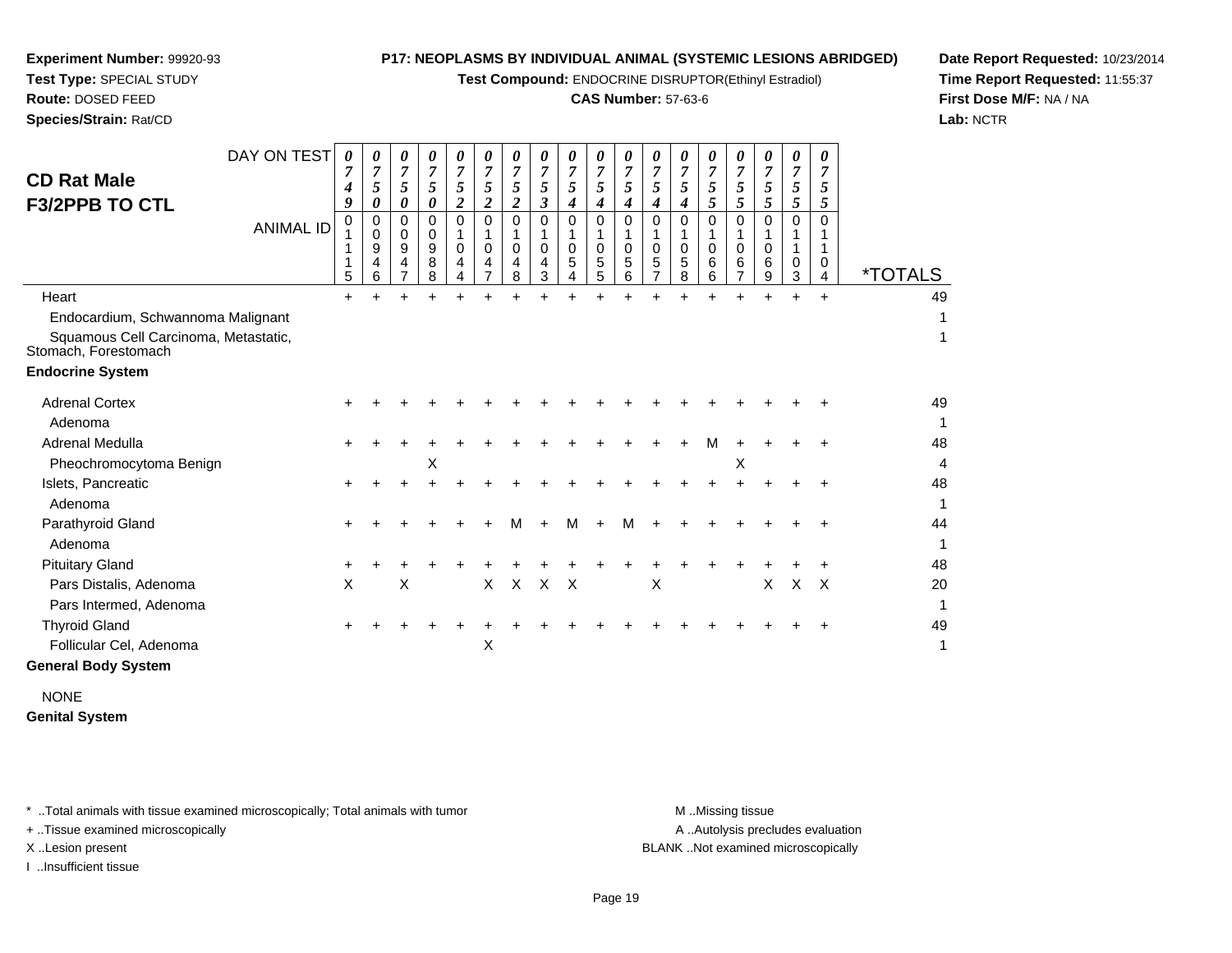**Test Compound:** ENDOCRINE DISRUPTOR(Ethinyl Estradiol)

#### **CAS Number:** 57-63-6

**Date Report Requested:** 10/23/2014**Time Report Requested:** 11:55:37**First Dose M/F:** NA / NA**Lab:** NCTR

| 9<br>F3/2PPB TO CTL                                          | 0                     | 5<br>0           | 5<br>0                | 5<br>$\overline{2}$                    | 5<br>$\boldsymbol{2}$     | 5<br>$\overline{c}$          | 5<br>$\mathfrak{z}$                 | 5<br>4                       | 5<br>$\boldsymbol{4}$ | 5<br>$\boldsymbol{4}$                     | 5<br>$\boldsymbol{4}$ | 5<br>4                     | 5<br>5                | 5<br>5      | 5<br>5                  | 5<br>5           | 5<br>5                  |                       |
|--------------------------------------------------------------|-----------------------|------------------|-----------------------|----------------------------------------|---------------------------|------------------------------|-------------------------------------|------------------------------|-----------------------|-------------------------------------------|-----------------------|----------------------------|-----------------------|-------------|-------------------------|------------------|-------------------------|-----------------------|
| 0<br><b>ANIMAL ID</b><br>1<br>5                              | 0<br>0<br>9<br>4<br>6 | 0<br>0<br>9<br>4 | 0<br>0<br>9<br>8<br>8 | $\mathbf 0$<br>1<br>$\Omega$<br>4<br>4 | $\Omega$<br>$\Omega$<br>4 | 0<br>1<br>$\Omega$<br>4<br>8 | $\Omega$<br>1<br>$\Omega$<br>4<br>3 | 0<br>1<br>$\Omega$<br>5<br>4 | 0<br>1<br>0<br>5<br>5 | $\mathbf 0$<br>1<br>$\mathbf 0$<br>5<br>6 | 0<br>$\mathbf 0$<br>5 | 0<br>$\mathbf 0$<br>5<br>8 | 0<br>1<br>0<br>6<br>6 | 0<br>0<br>6 | $\Omega$<br>0<br>6<br>9 | 0<br>1<br>0<br>3 | $\Omega$<br>1<br>0<br>4 | <i><b>*TOTALS</b></i> |
| <b>Coagulating Gland</b><br>$\ddot{}$                        |                       |                  |                       |                                        |                           |                              |                                     |                              |                       |                                           |                       |                            |                       |             |                         |                  |                         | 49                    |
| Epididymis                                                   |                       |                  |                       |                                        |                           |                              |                                     |                              |                       |                                           |                       |                            |                       |             |                         |                  |                         | 49                    |
| Squamous Cell Carcinoma, Metastatic,<br>Stomach, Forestomach |                       |                  |                       |                                        |                           |                              |                                     |                              |                       |                                           |                       |                            |                       |             |                         |                  |                         |                       |
| <b>Preputial Gland</b>                                       |                       |                  |                       |                                        |                           |                              |                                     |                              |                       |                                           |                       |                            |                       |             |                         |                  |                         | 49                    |
| Carcinoma                                                    |                       |                  |                       |                                        |                           |                              |                                     |                              |                       |                                           |                       |                            |                       |             |                         |                  |                         |                       |
| Squamous Cell Carcinoma                                      |                       |                  |                       |                                        |                           |                              |                                     |                              |                       |                                           |                       |                            |                       | X           |                         |                  |                         | 3                     |
| Prostate, Dorsal/Lateral Lobe                                | $\ddot{}$             |                  |                       | M                                      |                           |                              | $\ddot{}$                           |                              |                       |                                           |                       |                            |                       |             |                         |                  | $\ddot{}$               | 48                    |
| Squamous Cell Carcinoma, Metastatic,<br>Stomach, Forestomach |                       |                  |                       |                                        |                           |                              |                                     |                              |                       |                                           |                       |                            |                       |             |                         |                  |                         | 1                     |
| Prostate, Ventral Lobe                                       |                       |                  |                       | М                                      |                           |                              |                                     |                              |                       |                                           |                       |                            |                       |             |                         |                  |                         | 48                    |
| <b>Rete Testes</b>                                           |                       |                  |                       |                                        |                           |                              |                                     |                              |                       |                                           |                       |                            |                       |             |                         |                  | м                       | 45                    |
| <b>Seminal Vesicle</b>                                       |                       |                  |                       |                                        |                           |                              |                                     |                              |                       |                                           |                       |                            |                       |             |                         |                  |                         | 44                    |
| <b>Testes</b>                                                |                       |                  |                       |                                        |                           |                              |                                     |                              |                       |                                           |                       |                            |                       |             |                         |                  |                         | 49                    |
| Interstit Cell, Adenoma                                      |                       |                  |                       |                                        |                           |                              |                                     |                              |                       |                                           |                       |                            |                       |             |                         |                  |                         |                       |
| Squamous Cell Carcinoma, Metastatic,<br>Stomach, Forestomach |                       |                  |                       |                                        |                           |                              |                                     |                              |                       |                                           |                       |                            |                       |             |                         |                  |                         |                       |
| <b>Hematopoietic System</b>                                  |                       |                  |                       |                                        |                           |                              |                                     |                              |                       |                                           |                       |                            |                       |             |                         |                  |                         |                       |
| <b>Bone Marrow</b>                                           |                       |                  |                       |                                        |                           |                              |                                     |                              |                       |                                           |                       |                            |                       |             |                         |                  |                         | 49                    |
| Lymph Node                                                   | ٠                     |                  | $\ddot{}$             |                                        | ÷                         |                              |                                     |                              | +                     | ٠                                         |                       |                            |                       |             |                         |                  |                         | 16                    |
| Lymph Node, Mandibular                                       |                       |                  |                       |                                        |                           |                              |                                     |                              |                       |                                           |                       |                            |                       |             |                         |                  |                         | 48                    |
| Lymph Node, Mesenteric                                       |                       |                  |                       |                                        |                           |                              |                                     |                              |                       |                                           |                       |                            |                       |             |                         |                  |                         | 46                    |

DAY ON TEST*000000000000000000*

\* ..Total animals with tissue examined microscopically; Total animals with tumor **M** ...Missing tissue M ...Missing tissue + ..Tissue examined microscopically

I ..Insufficient tissue

**Experiment Number:** 99920-93**Test Type:** SPECIAL STUDY**Route:** DOSED FEED**Species/Strain:** Rat/CD

A .. Autolysis precludes evaluation X ..Lesion present BLANK ..Not examined microscopically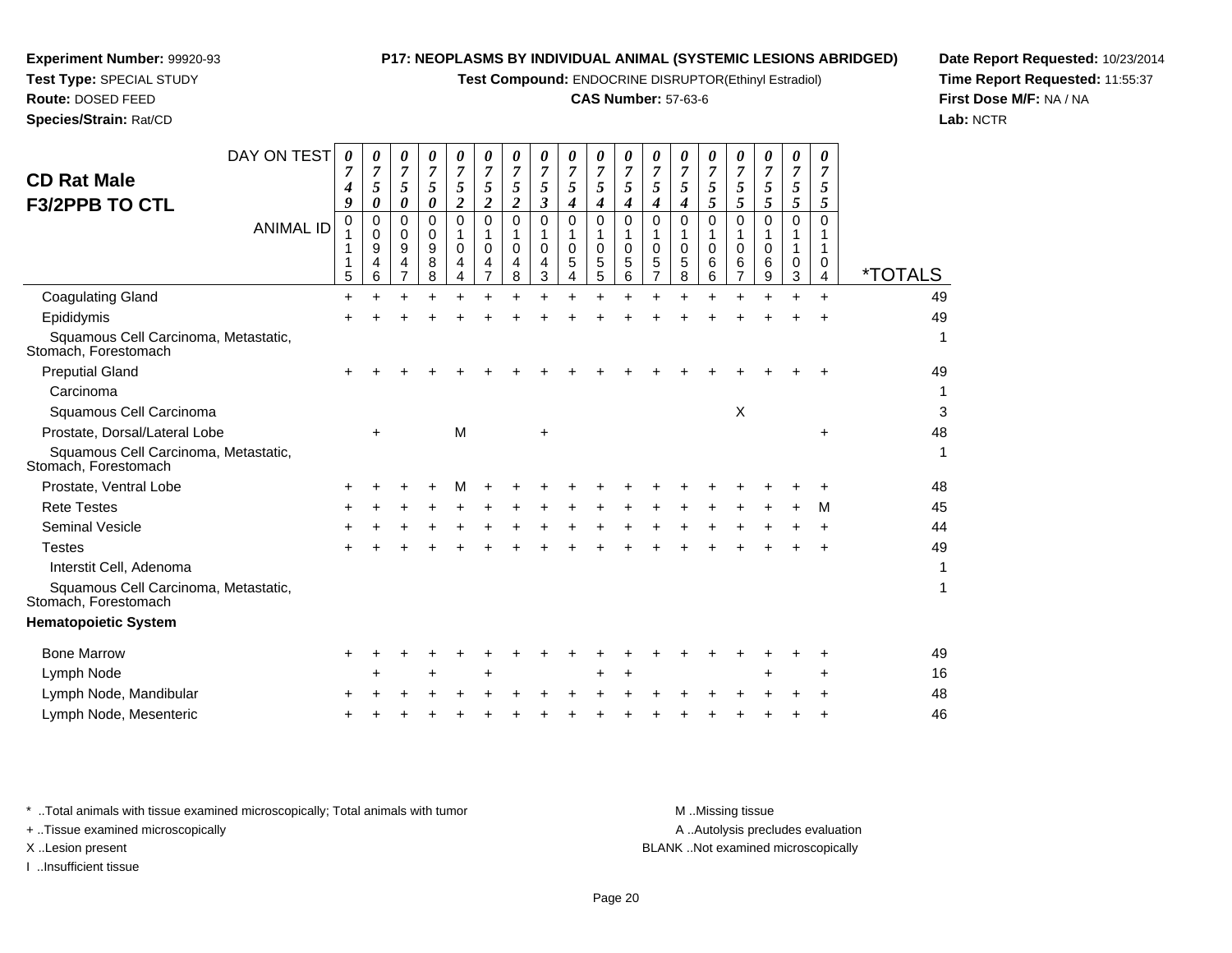**Test Compound:** ENDOCRINE DISRUPTOR(Ethinyl Estradiol)

# **CAS Number:** 57-63-6

**Date Report Requested:** 10/23/2014**Time Report Requested:** 11:55:37**First Dose M/F:** NA / NA**Lab:** NCTR

| <b>CD Rat Male</b><br><b>F3/2PPB TO CTL</b>                             | DAY ON TEST      | 0<br>7<br>4<br>9 | $\theta$<br>$\overline{7}$<br>5<br>0 | $\boldsymbol{\theta}$<br>$\overline{7}$<br>5<br>0 | $\boldsymbol{\theta}$<br>$\overline{7}$<br>5<br>0 | $\boldsymbol{\theta}$<br>$\overline{7}$<br>5<br>$\boldsymbol{2}$ | 0<br>7<br>5<br>2 | U<br>7<br>5<br>2 | U<br>7<br>5<br>3        | $\boldsymbol{\theta}$<br>7<br>5<br>4 | $\boldsymbol{\theta}$<br>$\overline{7}$<br>5<br>4 | $\boldsymbol{\theta}$<br>$\overline{7}$<br>5<br>4 | $\boldsymbol{\theta}$<br>$\overline{7}$<br>5<br>4 | $\theta$<br>7<br>5<br>4 | $\overline{7}$<br>5<br>5 | 5<br>5      | $\boldsymbol{\theta}$<br>7<br>5<br>5 | $\boldsymbol{\theta}$<br>$\overline{7}$<br>5<br>5 | 0<br>7<br>5<br>5               |                         |
|-------------------------------------------------------------------------|------------------|------------------|--------------------------------------|---------------------------------------------------|---------------------------------------------------|------------------------------------------------------------------|------------------|------------------|-------------------------|--------------------------------------|---------------------------------------------------|---------------------------------------------------|---------------------------------------------------|-------------------------|--------------------------|-------------|--------------------------------------|---------------------------------------------------|--------------------------------|-------------------------|
|                                                                         | <b>ANIMAL ID</b> | 0<br>1<br>5      | 0<br>$\Omega$<br>9<br>4<br>6         | 0<br>$\Omega$<br>9<br>4                           | $\mathbf 0$<br>$\Omega$<br>9<br>8<br>8            | 0<br>1<br>0<br>4<br>Δ                                            | 0<br>0<br>4      | 0<br>0<br>4<br>8 | $\Omega$<br>0<br>4<br>3 | $\Omega$<br>1<br>0<br>5<br>4         | $\Omega$<br>0<br>5<br>5                           | $\mathbf 0$<br>0<br>5<br>6                        | 0<br>1<br>0<br>5<br>7                             | 0<br>0<br>5<br>8        | 0<br>0<br>6<br>6         | 0<br>0<br>6 | $\Omega$<br>0<br>6<br>9              | 0<br>1<br>0<br>3                                  | $\Omega$<br>1<br>$\Omega$<br>4 | <i><b>*TOTALS</b></i>   |
| Squamous Cell Carcinoma, Metastatic,<br>Stomach, Forestomach            |                  |                  |                                      |                                                   |                                                   |                                                                  |                  |                  |                         |                                      |                                                   |                                                   |                                                   |                         |                          |             |                                      |                                                   |                                |                         |
| Spleen                                                                  |                  |                  |                                      |                                                   |                                                   |                                                                  |                  |                  |                         |                                      |                                                   |                                                   |                                                   |                         |                          |             |                                      |                                                   |                                | 48                      |
| Squamous Cell Carcinoma, Metastatic,<br>Stomach, Forestomach            |                  |                  |                                      |                                                   |                                                   |                                                                  |                  |                  |                         |                                      |                                                   |                                                   |                                                   |                         |                          |             |                                      |                                                   |                                | 1                       |
| Thymus                                                                  |                  |                  |                                      |                                                   |                                                   |                                                                  | м                |                  |                         |                                      |                                                   |                                                   |                                                   |                         |                          |             |                                      |                                                   |                                | 45                      |
| Squamous Cell Carcinoma, Metastatic,<br>Stomach, Forestomach            |                  |                  |                                      |                                                   |                                                   |                                                                  |                  |                  |                         |                                      |                                                   |                                                   |                                                   |                         |                          |             |                                      |                                                   |                                | 1                       |
| <b>Integumentary System</b>                                             |                  |                  |                                      |                                                   |                                                   |                                                                  |                  |                  |                         |                                      |                                                   |                                                   |                                                   |                         |                          |             |                                      |                                                   |                                |                         |
| Mammary Gland                                                           |                  |                  |                                      |                                                   |                                                   |                                                                  |                  |                  |                         |                                      |                                                   |                                                   |                                                   |                         |                          |             |                                      |                                                   |                                | 42                      |
| Fibroadenoma                                                            |                  |                  |                                      |                                                   |                                                   |                                                                  |                  |                  |                         |                                      |                                                   |                                                   |                                                   |                         |                          |             |                                      |                                                   | X                              | $\overline{\mathbf{c}}$ |
| Fibroma                                                                 |                  |                  |                                      |                                                   |                                                   | X                                                                |                  |                  |                         |                                      |                                                   |                                                   |                                                   |                         |                          |             |                                      |                                                   |                                | $\overline{1}$          |
| Skin                                                                    |                  |                  |                                      |                                                   |                                                   | +                                                                |                  |                  |                         |                                      |                                                   |                                                   |                                                   |                         |                          |             |                                      |                                                   |                                | 49                      |
| Keratoacanthoma                                                         |                  |                  |                                      |                                                   |                                                   | Χ                                                                |                  |                  |                         |                                      |                                                   |                                                   |                                                   |                         |                          |             |                                      |                                                   |                                | $\overline{a}$          |
| Lipoma                                                                  |                  |                  |                                      |                                                   |                                                   |                                                                  |                  |                  |                         |                                      |                                                   |                                                   |                                                   |                         |                          |             |                                      |                                                   |                                | $\overline{c}$          |
| Musculoskeletal System                                                  |                  |                  |                                      |                                                   |                                                   |                                                                  |                  |                  |                         |                                      |                                                   |                                                   |                                                   |                         |                          |             |                                      |                                                   |                                |                         |
| <b>Bone</b>                                                             |                  |                  |                                      |                                                   |                                                   |                                                                  |                  |                  |                         |                                      |                                                   |                                                   |                                                   |                         |                          |             |                                      |                                                   |                                | 1                       |
| Cranium, Squamous Cell Carcinoma, Deep<br>Invasion                      |                  |                  |                                      |                                                   |                                                   |                                                                  |                  |                  |                         |                                      |                                                   |                                                   |                                                   |                         |                          |             |                                      |                                                   |                                | 1                       |
| Bone, Femur                                                             |                  |                  |                                      |                                                   |                                                   |                                                                  |                  |                  |                         |                                      |                                                   |                                                   |                                                   |                         |                          |             |                                      |                                                   |                                | 49                      |
| <b>Skeletal Muscle</b>                                                  |                  |                  |                                      |                                                   |                                                   |                                                                  |                  |                  |                         |                                      |                                                   |                                                   |                                                   |                         |                          |             |                                      |                                                   |                                | 4                       |
| Diaphragm, Squamous Cell Carcinoma,<br>Metastatic, Štomach, Forestomach |                  |                  |                                      |                                                   |                                                   |                                                                  |                  |                  |                         |                                      |                                                   |                                                   |                                                   |                         |                          |             |                                      |                                                   |                                | 1                       |
|                                                                         |                  |                  |                                      |                                                   |                                                   |                                                                  |                  |                  |                         |                                      |                                                   |                                                   |                                                   |                         |                          |             |                                      |                                                   |                                |                         |

**Experiment Number:** 99920-93**Test Type:** SPECIAL STUDY**Route:** DOSED FEED**Species/Strain:** Rat/CD

\* ..Total animals with tissue examined microscopically; Total animals with tumor **M** . Missing tissue M ..Missing tissue A ..Autolysis precludes evaluation + ..Tissue examined microscopically X ..Lesion present BLANK ..Not examined microscopicallyI ..Insufficient tissue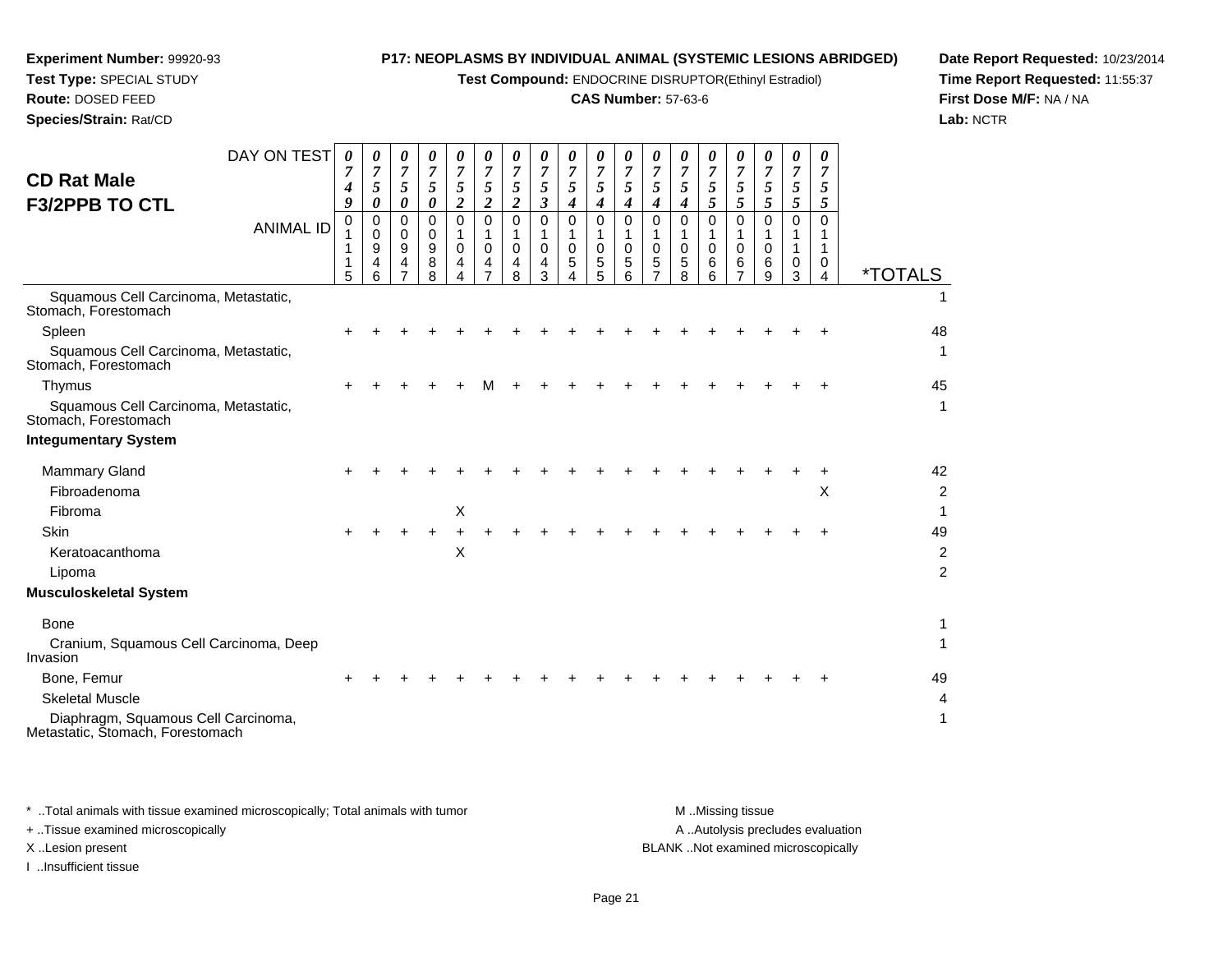**Test Compound:** ENDOCRINE DISRUPTOR(Ethinyl Estradiol)

# **CAS Number:** 57-63-6

**Date Report Requested:** 10/23/2014**Time Report Requested:** 11:55:37**First Dose M/F:** NA / NA**Lab:** NCTR

| <b>CD Rat Male</b>                                                                                                        | DAY ON TEST      | 0<br>7<br>4<br>9 | 0<br>$\boldsymbol{7}$<br>$\sqrt{5}$<br>0     | 0<br>$\boldsymbol{7}$<br>5<br>0    | $\boldsymbol{\theta}$<br>$\overline{7}$<br>5<br>0 | $\theta$<br>$\overline{7}$<br>5<br>$\boldsymbol{2}$             | $\boldsymbol{\theta}$<br>$\overline{7}$<br>5<br>$\boldsymbol{2}$ | 0<br>7<br>$\sqrt{5}$<br>$\boldsymbol{2}$ | 0<br>$\overline{7}$<br>5<br>$\boldsymbol{\beta}$ | $\theta$<br>$\overline{7}$<br>5<br>$\boldsymbol{4}$ | 0<br>$\overline{7}$<br>5<br>4          | $\boldsymbol{\theta}$<br>$\overline{7}$<br>5<br>$\boldsymbol{4}$ | $\theta$<br>$\overline{7}$<br>5<br>4                | 0<br>$\overline{7}$<br>5<br>4   | 0<br>7<br>$\mathfrak{s}$<br>$\mathfrak{S}$ | 0<br>7<br>5<br>5                   | 0<br>7<br>5<br>5 | 0<br>7<br>5<br>5             | 0<br>7<br>5<br>$\mathfrak{s}$                |                                                |
|---------------------------------------------------------------------------------------------------------------------------|------------------|------------------|----------------------------------------------|------------------------------------|---------------------------------------------------|-----------------------------------------------------------------|------------------------------------------------------------------|------------------------------------------|--------------------------------------------------|-----------------------------------------------------|----------------------------------------|------------------------------------------------------------------|-----------------------------------------------------|---------------------------------|--------------------------------------------|------------------------------------|------------------|------------------------------|----------------------------------------------|------------------------------------------------|
| <b>F3/2PPB TO CTL</b>                                                                                                     | <b>ANIMAL ID</b> | 0<br>1<br>1<br>5 | 0<br>$\pmb{0}$<br>$\boldsymbol{9}$<br>4<br>6 | 0<br>0<br>9<br>4<br>$\overline{7}$ | 0<br>0<br>$\boldsymbol{9}$<br>8<br>8              | $\mathbf 0$<br>1<br>$\mathbf 0$<br>4<br>$\overline{\mathbf{4}}$ | $\mathbf 0$<br>1<br>$\mathbf 0$<br>4<br>$\overline{7}$           | 0<br>1<br>$\mathbf 0$<br>4<br>8          | 0<br>1<br>0<br>4<br>3                            | 0<br>1<br>$\mathbf 0$<br>5<br>$\Delta$              | $\Omega$<br>1<br>0<br>$\mathbf 5$<br>5 | 0<br>1<br>0<br>5<br>6                                            | $\Omega$<br>1<br>$\mathbf 0$<br>5<br>$\overline{7}$ | 0<br>1<br>0<br>$\mathbf 5$<br>8 | $\mathbf 0$<br>1<br>0<br>6<br>6            | 0<br>1<br>0<br>6<br>$\overline{7}$ | 0<br>0<br>6<br>9 | $\Omega$<br>1<br>1<br>0<br>3 | $\Omega$<br>$\mathbf{1}$<br>$\mathbf 0$<br>4 | <i><b>*TOTALS</b></i>                          |
| Nervous System                                                                                                            |                  |                  |                                              |                                    |                                                   |                                                                 |                                                                  |                                          |                                                  |                                                     |                                        |                                                                  |                                                     |                                 |                                            |                                    |                  |                              |                                              |                                                |
| Brain, Brain Stem<br>Brain, Cerebellum<br>Brain, Cerebrum<br>Peripheral Nerve<br>Spinal Cord<br><b>Respiratory System</b> |                  | +<br>÷.          |                                              |                                    |                                                   |                                                                 |                                                                  |                                          |                                                  |                                                     |                                        |                                                                  |                                                     |                                 |                                            |                                    |                  |                              | +<br>÷                                       | 49<br>49<br>49<br>$\overline{\mathbf{4}}$<br>0 |
| Lung<br>Squamous Cell Carcinoma, Metastatic,<br>Stomach, Forestomach                                                      |                  |                  |                                              |                                    |                                                   |                                                                 |                                                                  |                                          |                                                  |                                                     |                                        |                                                                  |                                                     |                                 |                                            |                                    |                  |                              |                                              | 48<br>$\mathbf{1}$                             |
| <b>Nose</b><br>Trachea<br><b>Special Senses System</b>                                                                    |                  | ٠                |                                              |                                    |                                                   |                                                                 |                                                                  |                                          |                                                  |                                                     |                                        |                                                                  |                                                     |                                 |                                            |                                    |                  |                              |                                              | 48<br>49                                       |
| Eye<br><b>Harderian Gland</b><br><b>Lacrimal Gland</b><br><b>Urinary System</b>                                           |                  |                  |                                              |                                    |                                                   |                                                                 |                                                                  |                                          |                                                  |                                                     |                                        |                                                                  |                                                     |                                 |                                            |                                    |                  |                              |                                              | 47<br>48<br>$\mathbf{1}$                       |
| Kidney<br>Sarcoma<br>Squamous Cell Carcinoma, Metastatic,<br>Stomach, Forestomach                                         |                  | ٠                |                                              |                                    |                                                   |                                                                 |                                                                  |                                          |                                                  |                                                     |                                        |                                                                  |                                                     |                                 |                                            |                                    |                  |                              |                                              | 48<br>$\mathbf{1}$<br>1                        |

**Experiment Number:** 99920-93**Test Type:** SPECIAL STUDY**Route:** DOSED FEED**Species/Strain:** Rat/CD

\* ..Total animals with tissue examined microscopically; Total animals with tumor **M** . Missing tissue M ..Missing tissue A ..Autolysis precludes evaluation + ..Tissue examined microscopically X ..Lesion present BLANK ..Not examined microscopicallyI ..Insufficient tissue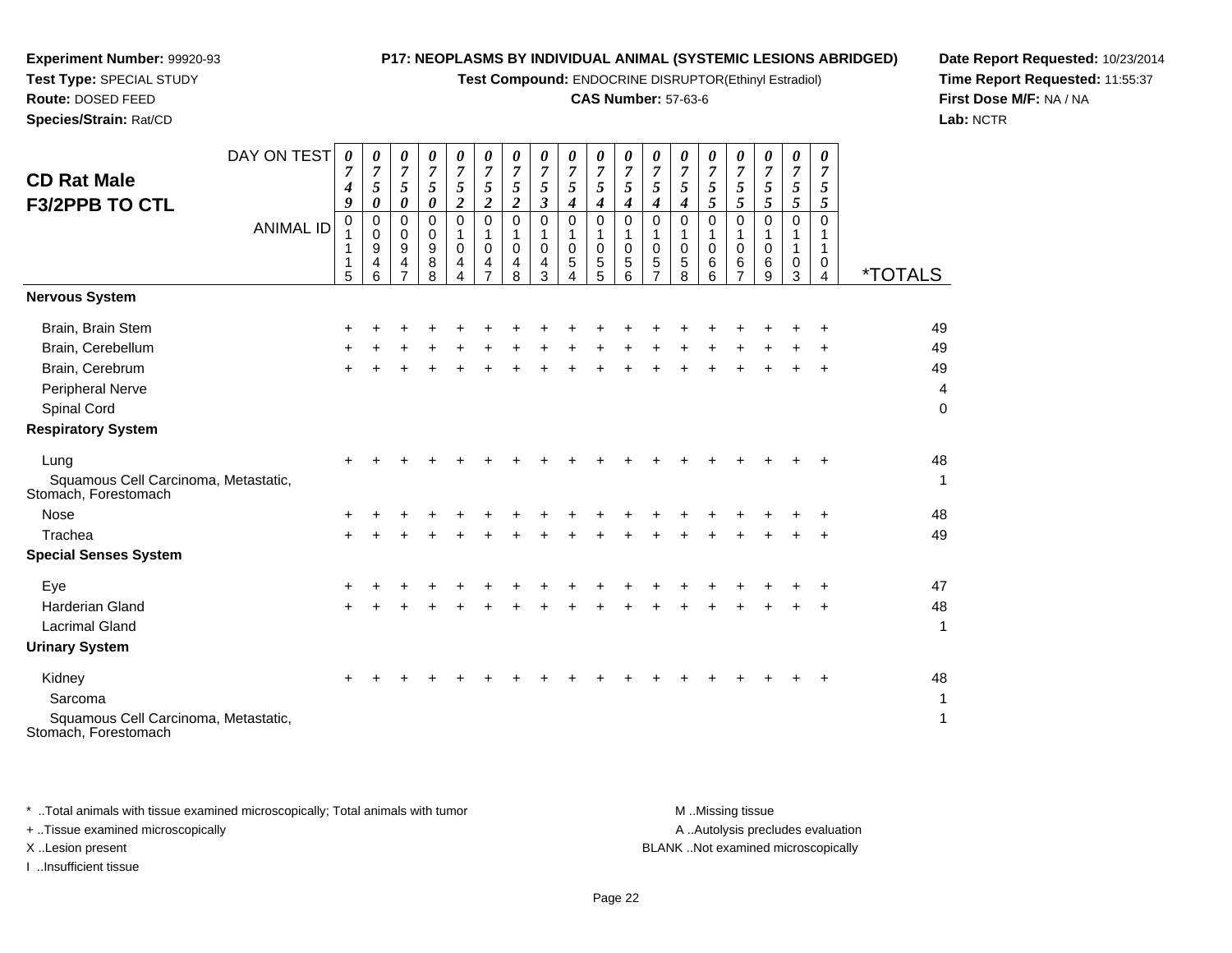**Test Compound:** ENDOCRINE DISRUPTOR(Ethinyl Estradiol)

# **CAS Number:** 57-63-6

**Date Report Requested:** 10/23/2014**Time Report Requested:** 11:55:37**First Dose M/F:** NA / NA**Lab:** NCTR

**Experiment Number:** 99920-93**Test Type:** SPECIAL STUDY

| <b>CD Rat Male</b><br><b>F3/2PPB TO CTL</b>                  | DAY ON TEST<br><b>ANIMAL ID</b> | $\boldsymbol{\theta}$<br>$\overline{7}$<br>4<br>$\boldsymbol{q}$<br>0<br>5 | 0<br>7<br>5<br>$\boldsymbol{\theta}$<br>0<br>0<br>9<br>4<br>6 | $\boldsymbol{\theta}$<br>7<br>5<br>0<br>0<br>0<br>9<br>4 | 0<br>$\overline{7}$<br>$5\overline{)}$<br>0<br>0<br>$\mathbf 0$<br>9<br>8<br>8 | $\boldsymbol{\theta}$<br>$\overline{7}$<br>$5\overline{)}$<br>2<br>0<br>$\mathbf 0$<br>4<br>4 | 0<br>$\overline{ }$<br>Ć<br>$\Omega$<br>0<br>4 | 0<br>7<br>5<br>4<br>8 | 0<br>$\overline{ }$<br>$\mathfrak{Z}$<br>0<br>0<br>4<br>3 | 0<br>$\overline{ }$<br>5<br>4<br>0<br>0<br>5<br>4 | $\boldsymbol{\theta}$<br>7<br>5<br>4<br>0<br>0<br>5<br>5 | U<br>7<br>5<br>4<br>0<br>0<br>5<br>6 | $\boldsymbol{\theta}$<br>$\overline{7}$<br>5<br>4<br>0<br>$\begin{array}{c} 0 \\ 5 \end{array}$ | $\boldsymbol{\theta}$<br>7<br>5<br>4<br>$\Omega$<br>0<br>5<br>8 | $\boldsymbol{\theta}$<br>7<br>5<br>5<br>0<br>6<br>6. | $\boldsymbol{\theta}$<br>$\overline{7}$<br>5<br>0<br>0<br>6<br>⇁ | 0<br>7<br>$\mathfrak{I}$<br>$\Omega$<br>0<br>6<br>9 | 0<br>7<br>5<br>$\mathfrak{p}$<br>0<br>0<br>3 | 0<br>7<br>$\mathfrak{Z}$<br>5<br>0<br>4 | <i><b>*TOTALS</b></i> |
|--------------------------------------------------------------|---------------------------------|----------------------------------------------------------------------------|---------------------------------------------------------------|----------------------------------------------------------|--------------------------------------------------------------------------------|-----------------------------------------------------------------------------------------------|------------------------------------------------|-----------------------|-----------------------------------------------------------|---------------------------------------------------|----------------------------------------------------------|--------------------------------------|-------------------------------------------------------------------------------------------------|-----------------------------------------------------------------|------------------------------------------------------|------------------------------------------------------------------|-----------------------------------------------------|----------------------------------------------|-----------------------------------------|-----------------------|
| Urethra                                                      |                                 |                                                                            |                                                               |                                                          |                                                                                |                                                                                               |                                                |                       |                                                           |                                                   |                                                          |                                      |                                                                                                 |                                                                 |                                                      |                                                                  |                                                     |                                              |                                         |                       |
| Urinary Bladder                                              |                                 | ÷.                                                                         |                                                               |                                                          |                                                                                |                                                                                               |                                                |                       |                                                           |                                                   |                                                          |                                      |                                                                                                 |                                                                 |                                                      |                                                                  |                                                     |                                              | ÷                                       | 48                    |
| <b>SYSTEMIC LESIONS</b>                                      |                                 |                                                                            |                                                               |                                                          |                                                                                |                                                                                               |                                                |                       |                                                           |                                                   |                                                          |                                      |                                                                                                 |                                                                 |                                                      |                                                                  |                                                     |                                              |                                         |                       |
| Multiple Organ<br>Leukemia Mononuclear<br>Lymphoma Malignant |                                 | ÷.                                                                         |                                                               |                                                          |                                                                                |                                                                                               |                                                |                       |                                                           |                                                   |                                                          |                                      |                                                                                                 |                                                                 |                                                      |                                                                  |                                                     |                                              |                                         | 49<br>1<br>1          |

\* ..Total animals with tissue examined microscopically; Total animals with tumor

+ ..Tissue examined microscopically

I ..Insufficient tissue

A .. Autolysis precludes evaluation X ..Lesion present BLANK ..Not examined microscopically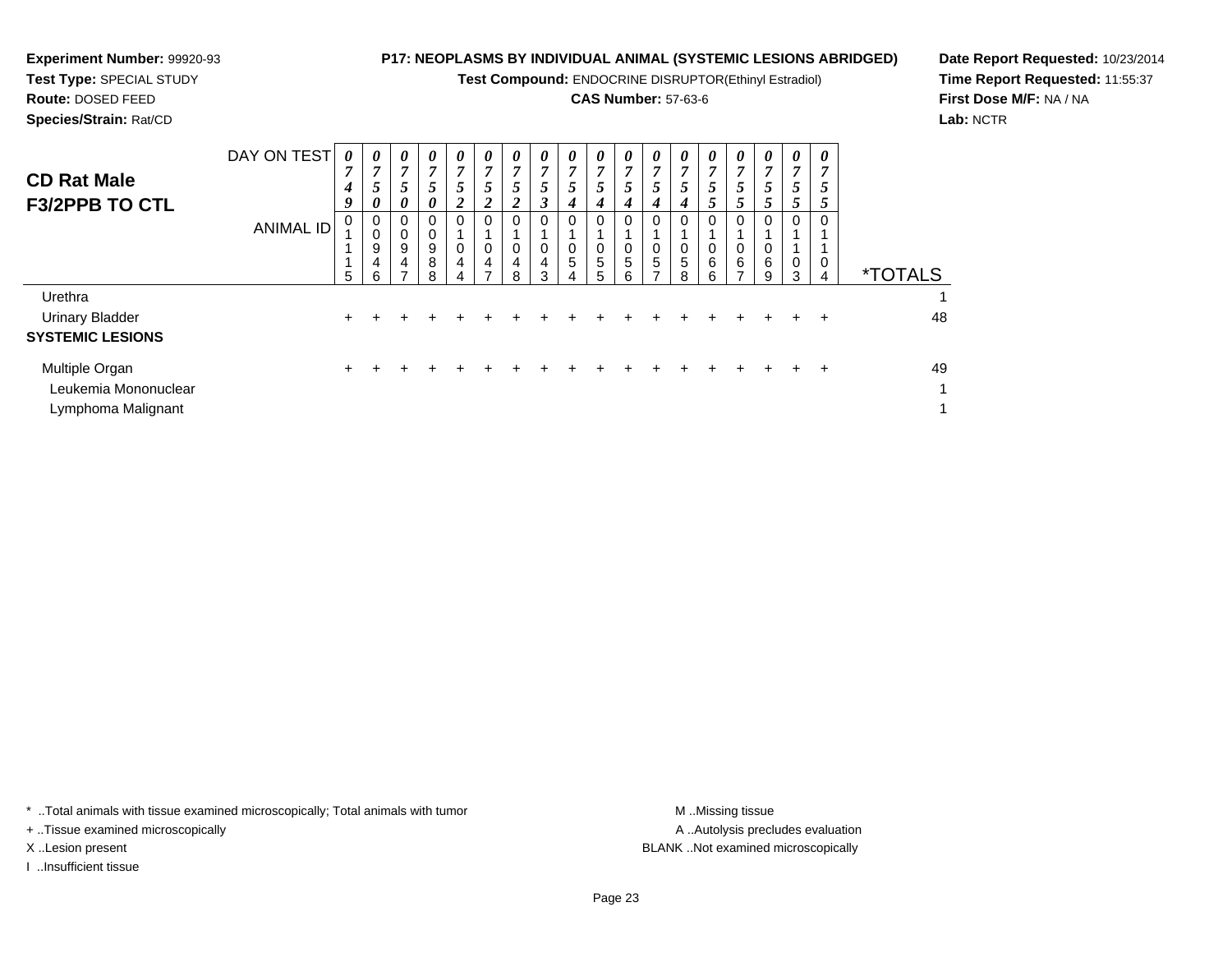**Test Compound:** ENDOCRINE DISRUPTOR(Ethinyl Estradiol)

# **CAS Number:** 57-63-6

**Date Report Requested:** 10/23/2014**Time Report Requested:** 11:55:37**First Dose M/F:** NA / NA**Lab:** NCTR

| <b>CD Rat Male</b><br>F3/10PPBTO CTL                           | DAY ON TEST<br><b>ANIMAL ID</b> | 0<br>$\boldsymbol{l}$<br>9<br>8<br>0<br>0<br>0<br>$\overline{\mathbf{c}}$ | 0<br>$\mathfrak{z}$<br>$\pmb{\theta}$<br>$\overline{2}$<br>$\pmb{0}$<br>$\pmb{0}$<br>$\pmb{0}$<br>4 | 0<br>$\mathfrak{z}$<br>$\pmb{8}$<br>$\boldsymbol{q}$<br>$\mathbf 0$<br>$\mathbf 0$<br>$\mathbf 0$<br>8 | 0<br>$\boldsymbol{4}$<br>$\boldsymbol{2}$<br>$\boldsymbol{4}$<br>$\mathbf 0$<br>0 | $\boldsymbol{\theta}$<br>5<br>$\boldsymbol{\beta}$<br>9<br>$\mathbf 0$<br>$\pmb{0}$<br>$\overline{c}$<br>$\,8\,$ | 0<br>5<br>6<br>5<br>0<br>0<br>$\mathbf{3}$<br>3 | 0<br>$\sqrt{5}$<br>6<br>8<br>$\mathbf 0$<br>$\pmb{0}$<br>$\ensuremath{\mathsf{3}}$<br>$\ensuremath{\mathsf{3}}$ | 0<br>5<br>8<br>$\boldsymbol{2}$<br>$\mathbf 0$<br>$\pmb{0}$<br>$\sqrt{3}$<br>$\,6$ | $\boldsymbol{\theta}$<br>6<br>$\overline{5}$<br>6<br>0<br>$\pmb{0}$<br>$\bf8$<br>$\ensuremath{\mathsf{3}}$ | $\pmb{\theta}$<br>6<br>$\overline{7}$<br>4<br>$\mathbf 0$<br>$\pmb{0}$<br>$\,8\,$<br>$\overline{4}$ | 0<br>6<br>$\overline{7}$<br>4<br>$\Omega$<br>0<br>8<br>$\overline{\mathbf{4}}$ | 0<br>6<br>8<br>6<br>$\Omega$<br>$\mathbf 0$<br>8<br>$\,6\,$ | 0<br>6<br>9<br>$\boldsymbol{q}$<br>$\Omega$<br>$\mathbf 0$<br>8<br>$\overline{ }$ | 0<br>$\overline{7}$<br>0<br>9<br>$\mathbf 0$<br>0<br>$\bf 8$<br>$\overline{7}$ | $\boldsymbol{\theta}$<br>$\overline{7}$<br>$\boldsymbol{2}$<br>$\boldsymbol{\theta}$<br>0<br>$\pmb{0}$<br>$\,8\,$<br>$\bf 8$ | 0<br>$\overline{7}$<br>$\boldsymbol{2}$<br>$\mathbf 0$<br>$\mathbf 0$<br>8<br>$\bf 8$ | 0<br>$\overline{7}$<br>$\overline{2}$<br>$\mathfrak{z}$<br>$\Omega$<br>$\mathbf 0$<br>8<br>$\boldsymbol{9}$ | 0<br>$\overline{7}$<br>$\boldsymbol{2}$<br>4<br>$\mathbf 0$<br>$\pmb{0}$<br>$\bf 8$<br>9 | 0<br>$\overline{7}$<br>$\boldsymbol{\beta}$<br>$\overline{7}$<br>0<br>$\mathbf 0$<br>$\boldsymbol{9}$<br>$\mathbf 0$ | $\frac{\theta}{7}$<br>$\boldsymbol{4}$<br>8<br>$\mathbf 0$<br>$\pmb{0}$<br>$\boldsymbol{9}$<br>$\overline{5}$ | $\boldsymbol{\theta}$<br>$\overline{7}$<br>$\boldsymbol{4}$<br>8<br>$\mathbf 0$<br>$\mathbf 0$<br>$\boldsymbol{9}$<br>$\sqrt{5}$ | 0<br>$\overline{7}$<br>4<br>9<br>$\Omega$<br>$\Omega$<br>9<br>$\mathbf 1$ | 0<br>$\overline{7}$<br>4<br>$\boldsymbol{q}$<br>$\Omega$<br>$\mathbf 0$<br>9 | 0<br>$\boldsymbol{7}$<br>$\boldsymbol{4}$<br>9<br>$\Omega$<br>0<br>9 | 0<br>$\overline{7}$<br>$\boldsymbol{4}$<br>9<br>$\Omega$<br>$\mathbf 0$<br>$\boldsymbol{9}$<br>$\overline{\mathbf{4}}$ | 0<br>$\overline{7}$<br>$\boldsymbol{4}$<br>9<br>$\mathbf 0$<br>$\mathbf 0$<br>$\boldsymbol{9}$<br>$\, 8$ | 0<br>$\overline{7}$<br>4<br>9<br>$\Omega$<br>0<br>9<br>8 | 0<br>$\overline{7}$<br>4<br>$\boldsymbol{q}$<br>0<br>0<br>9<br>9 | 0<br>$\overline{7}$<br>$\boldsymbol{4}$<br>9<br>$\Omega$<br>0<br>$\boldsymbol{9}$<br>$\boldsymbol{9}$ | 0<br>$\overline{7}$<br>5<br>$\boldsymbol{\theta}$<br>$\mathbf 0$<br>$\mathbf 0$<br>9<br>$\overline{4}$ |   |
|----------------------------------------------------------------|---------------------------------|---------------------------------------------------------------------------|-----------------------------------------------------------------------------------------------------|--------------------------------------------------------------------------------------------------------|-----------------------------------------------------------------------------------|------------------------------------------------------------------------------------------------------------------|-------------------------------------------------|-----------------------------------------------------------------------------------------------------------------|------------------------------------------------------------------------------------|------------------------------------------------------------------------------------------------------------|-----------------------------------------------------------------------------------------------------|--------------------------------------------------------------------------------|-------------------------------------------------------------|-----------------------------------------------------------------------------------|--------------------------------------------------------------------------------|------------------------------------------------------------------------------------------------------------------------------|---------------------------------------------------------------------------------------|-------------------------------------------------------------------------------------------------------------|------------------------------------------------------------------------------------------|----------------------------------------------------------------------------------------------------------------------|---------------------------------------------------------------------------------------------------------------|----------------------------------------------------------------------------------------------------------------------------------|---------------------------------------------------------------------------|------------------------------------------------------------------------------|----------------------------------------------------------------------|------------------------------------------------------------------------------------------------------------------------|----------------------------------------------------------------------------------------------------------|----------------------------------------------------------|------------------------------------------------------------------|-------------------------------------------------------------------------------------------------------|--------------------------------------------------------------------------------------------------------|---|
| <b>Alimentary System</b>                                       |                                 | $\overline{4}$                                                            | $\overline{z}$                                                                                      | 5                                                                                                      | 6                                                                                 |                                                                                                                  |                                                 | $\boldsymbol{\Lambda}$                                                                                          | 8                                                                                  |                                                                                                            | 2                                                                                                   | 6                                                                              | $\Omega$                                                    | 9                                                                                 | $\overline{ }$                                                                 | 8                                                                                                                            | $\overline{z}$                                                                        | $\overline{7}$                                                                                              | 6                                                                                        | $\overline{z}$                                                                                                       | $\overline{7}$                                                                                                | 8                                                                                                                                | 3                                                                         |                                                                              | 5                                                                    | 8                                                                                                                      | $6\phantom{1}$                                                                                           | $\overline{7}$                                           | $\Omega$                                                         | $\mathbf{3}$                                                                                          | 5                                                                                                      | 5 |
|                                                                |                                 |                                                                           |                                                                                                     |                                                                                                        |                                                                                   |                                                                                                                  |                                                 |                                                                                                                 |                                                                                    |                                                                                                            |                                                                                                     |                                                                                |                                                             |                                                                                   |                                                                                |                                                                                                                              |                                                                                       |                                                                                                             |                                                                                          |                                                                                                                      |                                                                                                               |                                                                                                                                  |                                                                           |                                                                              |                                                                      |                                                                                                                        |                                                                                                          |                                                          |                                                                  |                                                                                                       |                                                                                                        |   |
| Esophagus                                                      |                                 |                                                                           |                                                                                                     |                                                                                                        |                                                                                   |                                                                                                                  |                                                 |                                                                                                                 |                                                                                    |                                                                                                            |                                                                                                     |                                                                                |                                                             |                                                                                   |                                                                                |                                                                                                                              |                                                                                       |                                                                                                             |                                                                                          |                                                                                                                      |                                                                                                               |                                                                                                                                  |                                                                           |                                                                              |                                                                      |                                                                                                                        |                                                                                                          |                                                          |                                                                  |                                                                                                       |                                                                                                        |   |
| Intestine Large, Cecum                                         |                                 |                                                                           |                                                                                                     |                                                                                                        |                                                                                   |                                                                                                                  |                                                 |                                                                                                                 |                                                                                    |                                                                                                            |                                                                                                     |                                                                                |                                                             |                                                                                   |                                                                                |                                                                                                                              |                                                                                       |                                                                                                             |                                                                                          |                                                                                                                      |                                                                                                               |                                                                                                                                  |                                                                           |                                                                              |                                                                      |                                                                                                                        |                                                                                                          |                                                          |                                                                  |                                                                                                       |                                                                                                        |   |
| Intestine Large, Colon<br>Adenoma                              |                                 |                                                                           |                                                                                                     |                                                                                                        | A                                                                                 | A                                                                                                                |                                                 |                                                                                                                 |                                                                                    |                                                                                                            |                                                                                                     |                                                                                |                                                             |                                                                                   |                                                                                |                                                                                                                              | X                                                                                     |                                                                                                             |                                                                                          |                                                                                                                      |                                                                                                               |                                                                                                                                  |                                                                           |                                                                              |                                                                      |                                                                                                                        |                                                                                                          |                                                          |                                                                  |                                                                                                       |                                                                                                        |   |
| Intestine Large, Rectum<br>Anus, Sarcoma                       |                                 |                                                                           |                                                                                                     |                                                                                                        | A                                                                                 | A                                                                                                                | X                                               |                                                                                                                 |                                                                                    |                                                                                                            |                                                                                                     |                                                                                |                                                             |                                                                                   |                                                                                |                                                                                                                              |                                                                                       |                                                                                                             |                                                                                          |                                                                                                                      |                                                                                                               |                                                                                                                                  |                                                                           |                                                                              |                                                                      |                                                                                                                        |                                                                                                          |                                                          |                                                                  |                                                                                                       |                                                                                                        |   |
| Intestine Small, Duodenum                                      |                                 |                                                                           |                                                                                                     |                                                                                                        |                                                                                   |                                                                                                                  |                                                 |                                                                                                                 |                                                                                    |                                                                                                            |                                                                                                     |                                                                                |                                                             |                                                                                   |                                                                                |                                                                                                                              |                                                                                       |                                                                                                             |                                                                                          |                                                                                                                      |                                                                                                               |                                                                                                                                  |                                                                           |                                                                              |                                                                      |                                                                                                                        |                                                                                                          |                                                          |                                                                  |                                                                                                       |                                                                                                        |   |
| Intestine Small, Ileum                                         |                                 |                                                                           |                                                                                                     |                                                                                                        |                                                                                   |                                                                                                                  |                                                 |                                                                                                                 |                                                                                    |                                                                                                            |                                                                                                     |                                                                                |                                                             |                                                                                   |                                                                                |                                                                                                                              |                                                                                       |                                                                                                             |                                                                                          |                                                                                                                      |                                                                                                               |                                                                                                                                  |                                                                           |                                                                              |                                                                      |                                                                                                                        |                                                                                                          |                                                          |                                                                  |                                                                                                       |                                                                                                        |   |
| Intestine Small, Jejunum                                       |                                 |                                                                           |                                                                                                     |                                                                                                        |                                                                                   |                                                                                                                  |                                                 |                                                                                                                 |                                                                                    |                                                                                                            |                                                                                                     |                                                                                |                                                             |                                                                                   |                                                                                |                                                                                                                              |                                                                                       |                                                                                                             |                                                                                          |                                                                                                                      |                                                                                                               |                                                                                                                                  |                                                                           |                                                                              |                                                                      |                                                                                                                        |                                                                                                          |                                                          |                                                                  |                                                                                                       |                                                                                                        |   |
| Liver                                                          |                                 |                                                                           |                                                                                                     |                                                                                                        |                                                                                   |                                                                                                                  |                                                 |                                                                                                                 |                                                                                    |                                                                                                            |                                                                                                     |                                                                                |                                                             |                                                                                   |                                                                                |                                                                                                                              |                                                                                       |                                                                                                             |                                                                                          |                                                                                                                      |                                                                                                               |                                                                                                                                  |                                                                           |                                                                              |                                                                      |                                                                                                                        |                                                                                                          |                                                          |                                                                  |                                                                                                       |                                                                                                        |   |
| Cholangioma                                                    |                                 |                                                                           |                                                                                                     |                                                                                                        |                                                                                   |                                                                                                                  |                                                 |                                                                                                                 |                                                                                    |                                                                                                            |                                                                                                     |                                                                                |                                                             |                                                                                   |                                                                                |                                                                                                                              |                                                                                       |                                                                                                             |                                                                                          |                                                                                                                      |                                                                                                               |                                                                                                                                  |                                                                           |                                                                              |                                                                      |                                                                                                                        |                                                                                                          |                                                          |                                                                  |                                                                                                       |                                                                                                        |   |
| Mesentery                                                      |                                 |                                                                           |                                                                                                     |                                                                                                        |                                                                                   |                                                                                                                  |                                                 | $+$                                                                                                             |                                                                                    |                                                                                                            |                                                                                                     |                                                                                |                                                             |                                                                                   |                                                                                |                                                                                                                              |                                                                                       |                                                                                                             |                                                                                          |                                                                                                                      |                                                                                                               |                                                                                                                                  |                                                                           |                                                                              |                                                                      |                                                                                                                        |                                                                                                          |                                                          |                                                                  |                                                                                                       |                                                                                                        |   |
| Squamous Cell Carcinoma, Metastatic,<br>Uncertain Primary Site |                                 |                                                                           |                                                                                                     |                                                                                                        |                                                                                   |                                                                                                                  |                                                 |                                                                                                                 |                                                                                    |                                                                                                            |                                                                                                     |                                                                                |                                                             |                                                                                   |                                                                                |                                                                                                                              |                                                                                       |                                                                                                             |                                                                                          |                                                                                                                      |                                                                                                               |                                                                                                                                  |                                                                           |                                                                              |                                                                      |                                                                                                                        |                                                                                                          |                                                          |                                                                  |                                                                                                       |                                                                                                        |   |
| Oral Mucosa                                                    |                                 |                                                                           |                                                                                                     |                                                                                                        |                                                                                   |                                                                                                                  |                                                 |                                                                                                                 | $\ddot{}$                                                                          |                                                                                                            |                                                                                                     |                                                                                |                                                             |                                                                                   |                                                                                | $\ddot{}$                                                                                                                    |                                                                                       |                                                                                                             |                                                                                          | $\ddot{}$                                                                                                            |                                                                                                               |                                                                                                                                  |                                                                           |                                                                              |                                                                      |                                                                                                                        |                                                                                                          |                                                          |                                                                  |                                                                                                       |                                                                                                        |   |
| Squamous Cell Carcinoma                                        |                                 |                                                                           |                                                                                                     |                                                                                                        |                                                                                   |                                                                                                                  |                                                 |                                                                                                                 |                                                                                    |                                                                                                            |                                                                                                     |                                                                                |                                                             |                                                                                   |                                                                                | X                                                                                                                            |                                                                                       |                                                                                                             |                                                                                          |                                                                                                                      |                                                                                                               |                                                                                                                                  |                                                                           |                                                                              |                                                                      |                                                                                                                        |                                                                                                          |                                                          |                                                                  |                                                                                                       |                                                                                                        |   |
| Pancreas                                                       |                                 |                                                                           |                                                                                                     |                                                                                                        |                                                                                   |                                                                                                                  |                                                 |                                                                                                                 |                                                                                    |                                                                                                            |                                                                                                     |                                                                                |                                                             |                                                                                   |                                                                                |                                                                                                                              |                                                                                       |                                                                                                             |                                                                                          |                                                                                                                      |                                                                                                               |                                                                                                                                  |                                                                           |                                                                              |                                                                      |                                                                                                                        |                                                                                                          |                                                          |                                                                  |                                                                                                       |                                                                                                        |   |
| <b>Salivary Glands</b>                                         |                                 |                                                                           |                                                                                                     |                                                                                                        |                                                                                   |                                                                                                                  |                                                 |                                                                                                                 |                                                                                    |                                                                                                            |                                                                                                     |                                                                                |                                                             |                                                                                   |                                                                                |                                                                                                                              |                                                                                       |                                                                                                             |                                                                                          |                                                                                                                      |                                                                                                               |                                                                                                                                  |                                                                           |                                                                              |                                                                      |                                                                                                                        |                                                                                                          |                                                          |                                                                  |                                                                                                       |                                                                                                        |   |
| Stomach, Forestomach                                           |                                 |                                                                           |                                                                                                     |                                                                                                        |                                                                                   |                                                                                                                  |                                                 |                                                                                                                 |                                                                                    |                                                                                                            |                                                                                                     |                                                                                |                                                             |                                                                                   |                                                                                |                                                                                                                              |                                                                                       |                                                                                                             |                                                                                          |                                                                                                                      |                                                                                                               |                                                                                                                                  |                                                                           |                                                                              |                                                                      |                                                                                                                        |                                                                                                          |                                                          |                                                                  |                                                                                                       |                                                                                                        |   |
| Stomach, Glandular                                             |                                 |                                                                           |                                                                                                     |                                                                                                        |                                                                                   |                                                                                                                  |                                                 |                                                                                                                 |                                                                                    |                                                                                                            |                                                                                                     |                                                                                |                                                             |                                                                                   |                                                                                |                                                                                                                              |                                                                                       |                                                                                                             |                                                                                          |                                                                                                                      |                                                                                                               |                                                                                                                                  |                                                                           |                                                                              |                                                                      |                                                                                                                        |                                                                                                          |                                                          |                                                                  |                                                                                                       |                                                                                                        |   |
| <b>Cardiovascular System</b>                                   |                                 |                                                                           |                                                                                                     |                                                                                                        |                                                                                   |                                                                                                                  |                                                 |                                                                                                                 |                                                                                    |                                                                                                            |                                                                                                     |                                                                                |                                                             |                                                                                   |                                                                                |                                                                                                                              |                                                                                       |                                                                                                             |                                                                                          |                                                                                                                      |                                                                                                               |                                                                                                                                  |                                                                           |                                                                              |                                                                      |                                                                                                                        |                                                                                                          |                                                          |                                                                  |                                                                                                       |                                                                                                        |   |

\* ..Total animals with tissue examined microscopically; Total animals with tumor **M** . Missing tissue M ..Missing tissue

+ ..Tissue examined microscopically

**Experiment Number:** 99920-93**Test Type:** SPECIAL STUDY**Route:** DOSED FEED**Species/Strain:** Rat/CD

I ..Insufficient tissue

A ..Autolysis precludes evaluation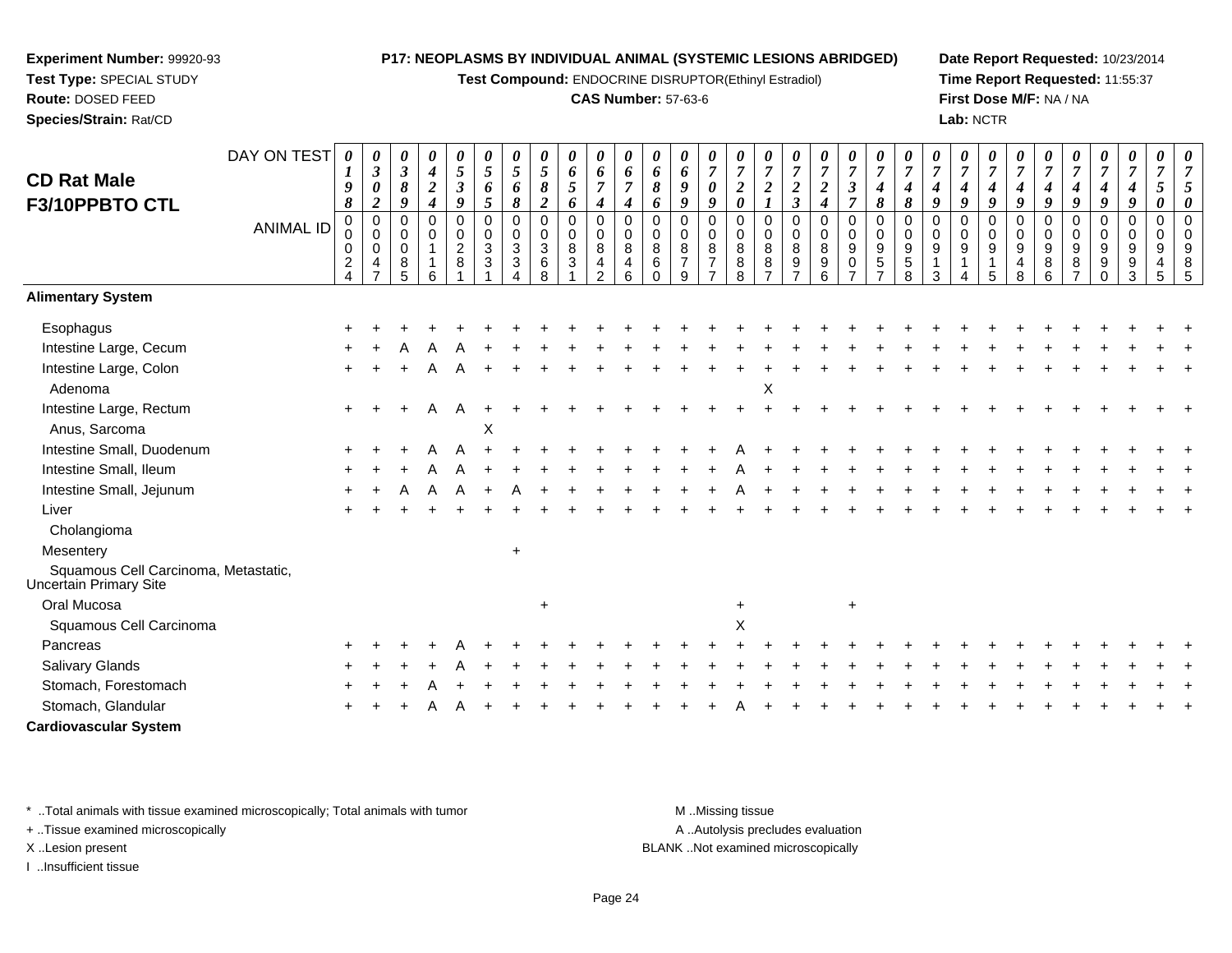**Test Compound:** ENDOCRINE DISRUPTOR(Ethinyl Estradiol)

#### **CAS Number:** 57-63-6

**Date Report Requested:** 10/23/2014**Time Report Requested:** 11:55:38**First Dose M/F:** NA / NA**Lab:** NCTR

|                                    | DAY ON TEST      | 0                                        | $\boldsymbol{\theta}$                   | 0                               | 0                                    | 0                                      | 0                                | 0           | 0                                | 0                                 | 0                   | $\theta$            | 0             | 0                   | $\boldsymbol{\theta}$                   |                                    | $\boldsymbol{\theta}$              | $\boldsymbol{\theta}$              | $\boldsymbol{\theta}$            | 0                                         | $\boldsymbol{\theta}$              | 0                                              | 0                                  | 0                                              | $\boldsymbol{\theta}$ | $\boldsymbol{\theta}$              | 0                                    | 0                                         | 0                                   | 0                                  | 0                     | $\boldsymbol{\theta}$    |
|------------------------------------|------------------|------------------------------------------|-----------------------------------------|---------------------------------|--------------------------------------|----------------------------------------|----------------------------------|-------------|----------------------------------|-----------------------------------|---------------------|---------------------|---------------|---------------------|-----------------------------------------|------------------------------------|------------------------------------|------------------------------------|----------------------------------|-------------------------------------------|------------------------------------|------------------------------------------------|------------------------------------|------------------------------------------------|-----------------------|------------------------------------|--------------------------------------|-------------------------------------------|-------------------------------------|------------------------------------|-----------------------|--------------------------|
| <b>CD Rat Male</b>                 |                  | 1<br>9                                   | $\mathfrak{z}$<br>$\boldsymbol{\theta}$ | $\mathfrak{z}$<br>$\pmb{8}$     | $\boldsymbol{4}$<br>$\boldsymbol{2}$ | $\mathfrak{s}$<br>$\boldsymbol{\beta}$ | 5<br>6                           | 5<br>6      | 5<br>8                           | 6<br>$\sqrt{5}$                   | 6<br>$\overline{7}$ | 6<br>$\overline{7}$ | 6<br>8        | 6<br>9              | $\overline{7}$<br>$\boldsymbol{\theta}$ | $\overline{7}$<br>$\boldsymbol{2}$ | $\overline{7}$<br>$\boldsymbol{2}$ | $\overline{7}$<br>$\boldsymbol{2}$ | $\overline{7}$<br>$\overline{c}$ | $\overline{7}$<br>$\overline{\mathbf{3}}$ | $\overline{7}$<br>$\boldsymbol{4}$ | $\overline{7}$<br>$\boldsymbol{4}$             | $\overline{7}$<br>$\boldsymbol{4}$ | $\overline{7}$<br>$\boldsymbol{4}$             | $\overline{7}$        | $\overline{7}$<br>$\boldsymbol{4}$ | $\overline{7}$<br>4                  | $\overline{7}$<br>4                       | $\overline{7}$<br>$\boldsymbol{4}$  | $\overline{7}$<br>$\boldsymbol{4}$ | $\overline{7}$<br>5   | $\overline{7}$<br>5      |
| F3/10PPBTO CTL                     |                  | 8                                        | $\overline{2}$                          | 9                               | $\boldsymbol{4}$                     | 9                                      | 5                                | 8           | $\overline{2}$                   | 6                                 | 4                   | $\boldsymbol{4}$    | 6             | 9                   | 9                                       | 0                                  | $\mathbf{r}$                       | $\mathfrak{z}$                     | 4                                | $\overline{7}$                            | 8                                  | $\pmb{8}$                                      | 9                                  | $\boldsymbol{g}$                               | 9                     | 9                                  | 9                                    | 9                                         | 9                                   | 9                                  | 0                     | $\boldsymbol{\theta}$    |
|                                    | <b>ANIMAL ID</b> | $\mathbf 0$<br>0                         | 0<br>0<br>0                             | $\mathbf 0$<br>0<br>$\mathbf 0$ | 0<br>0<br>1                          | $\mathbf 0$<br>0<br>$\boldsymbol{2}$   | $\mathbf 0$<br>0<br>$\mathbf{3}$ | 0<br>0<br>3 | 0<br>$\pmb{0}$<br>$\overline{3}$ | $\pmb{0}$<br>$\pmb{0}$<br>$\,8\,$ | 0<br>0<br>$\,8\,$   | $\Omega$<br>0<br>8  | 0<br>0<br>8   | 0<br>0<br>8         | $\pmb{0}$<br>$\pmb{0}$<br>$\bf8$        | $\mathbf 0$<br>0<br>8              | $\mathbf 0$<br>0<br>8              | 0<br>$\,0\,$<br>$\, 8$             | 0<br>$\mathbf 0$<br>8            | 0<br>0<br>9                               | $\mathbf 0$<br>$\mathbf 0$<br>9    | $\mathbf 0$<br>$\mathbf 0$<br>$\boldsymbol{9}$ | 0<br>0<br>$\boldsymbol{9}$         | $\mathbf 0$<br>$\mathbf 0$<br>$\boldsymbol{9}$ | $\Omega$<br>0<br>9    | $\mathbf 0$<br>0<br>9              | $\mathbf 0$<br>0<br>$\boldsymbol{9}$ | 0<br>$\boldsymbol{0}$<br>$\boldsymbol{9}$ | $\mathbf 0$<br>$\mathbf 0$<br>$9\,$ | $\mathbf 0$<br>0<br>9              | $\mathbf 0$<br>0<br>9 | $\overline{0}$<br>0<br>9 |
|                                    |                  | $\overline{c}$<br>$\boldsymbol{\Lambda}$ | 4<br>$\overline{ }$                     | 8<br>5                          | 6                                    | 8                                      | 3                                | 3           | 6<br>8                           | $\mathbf{3}$                      | 4<br>2              | 4<br>6              | 6<br>$\Omega$ | $\overline{7}$<br>9 | $\overline{7}$                          | 8<br>8                             | 8<br>$\overline{ }$                | $\boldsymbol{9}$<br>$\overline{ }$ | 9<br>6                           | 0<br>$\overline{ }$                       | $\sqrt{5}$<br>$\overline{ }$       | $\,$ 5 $\,$<br>8                               | -1<br>3                            | $\mathbf{1}$<br>4                              | 1<br>5                | 4<br>8                             | 8<br>6                               | 8                                         | $9\,$<br>$\Omega$                   | 9<br>3                             | 4<br>5                | 8<br>5                   |
| <b>Blood Vessel</b>                |                  | $+$                                      |                                         |                                 |                                      |                                        |                                  |             |                                  |                                   |                     |                     |               |                     |                                         |                                    |                                    |                                    |                                  |                                           |                                    |                                                |                                    |                                                |                       |                                    |                                      |                                           |                                     |                                    |                       |                          |
| Heart                              |                  |                                          |                                         |                                 |                                      |                                        |                                  |             |                                  |                                   |                     |                     |               |                     |                                         |                                    |                                    |                                    |                                  |                                           |                                    |                                                |                                    |                                                |                       |                                    |                                      |                                           |                                     |                                    |                       |                          |
| <b>Endocrine System</b>            |                  |                                          |                                         |                                 |                                      |                                        |                                  |             |                                  |                                   |                     |                     |               |                     |                                         |                                    |                                    |                                    |                                  |                                           |                                    |                                                |                                    |                                                |                       |                                    |                                      |                                           |                                     |                                    |                       |                          |
| <b>Adrenal Cortex</b>              |                  |                                          |                                         |                                 |                                      |                                        |                                  |             |                                  |                                   |                     |                     |               |                     |                                         |                                    |                                    |                                    |                                  |                                           |                                    |                                                |                                    |                                                |                       |                                    |                                      |                                           |                                     |                                    |                       |                          |
| Adenoma                            |                  |                                          |                                         |                                 |                                      |                                        |                                  |             |                                  |                                   |                     |                     |               |                     |                                         |                                    |                                    |                                    |                                  |                                           |                                    |                                                |                                    |                                                |                       |                                    |                                      |                                           |                                     |                                    |                       |                          |
| <b>Adrenal Medulla</b>             |                  |                                          |                                         |                                 |                                      |                                        |                                  |             |                                  |                                   |                     |                     |               |                     |                                         |                                    |                                    |                                    |                                  |                                           |                                    |                                                |                                    |                                                |                       |                                    |                                      |                                           |                                     |                                    |                       |                          |
| Bilateral, Pheochromocytoma Benign |                  |                                          |                                         |                                 |                                      |                                        |                                  |             |                                  |                                   |                     |                     |               |                     |                                         |                                    |                                    |                                    |                                  |                                           |                                    |                                                |                                    |                                                |                       |                                    | X                                    |                                           |                                     |                                    |                       |                          |
| Pheochromocytoma Benign            |                  |                                          |                                         |                                 |                                      |                                        |                                  |             |                                  |                                   |                     |                     | X             |                     |                                         |                                    |                                    |                                    |                                  | X                                         |                                    | $\boldsymbol{\mathsf{X}}$                      |                                    |                                                |                       | $\mathsf X$                        |                                      | $\boldsymbol{\mathsf{X}}$                 |                                     |                                    |                       |                          |
| Pheochromocytoma Malignant         |                  |                                          |                                         |                                 |                                      |                                        |                                  |             |                                  |                                   |                     |                     | X             |                     |                                         |                                    |                                    |                                    |                                  |                                           |                                    |                                                |                                    |                                                |                       |                                    |                                      |                                           |                                     |                                    |                       |                          |
| Islets, Pancreatic                 |                  |                                          |                                         |                                 |                                      |                                        |                                  |             |                                  |                                   |                     |                     |               |                     |                                         |                                    |                                    |                                    |                                  |                                           |                                    |                                                |                                    |                                                |                       |                                    |                                      |                                           |                                     |                                    |                       |                          |
| Adenoma                            |                  |                                          |                                         |                                 |                                      |                                        |                                  |             |                                  |                                   |                     |                     |               |                     |                                         |                                    |                                    |                                    |                                  |                                           |                                    | X                                              |                                    |                                                |                       |                                    |                                      |                                           |                                     |                                    |                       |                          |
| Parathyroid Gland                  |                  |                                          |                                         |                                 |                                      |                                        |                                  |             |                                  |                                   |                     |                     |               |                     |                                         |                                    |                                    |                                    |                                  |                                           |                                    |                                                |                                    |                                                |                       |                                    |                                      |                                           |                                     |                                    |                       |                          |
| <b>Pituitary Gland</b>             |                  |                                          |                                         |                                 |                                      |                                        |                                  |             |                                  |                                   |                     |                     |               |                     |                                         |                                    |                                    |                                    |                                  |                                           |                                    |                                                |                                    |                                                |                       |                                    |                                      |                                           |                                     |                                    |                       |                          |
| Pars Distalis, Adenoma             |                  |                                          |                                         | $\mathsf X$                     |                                      |                                        | $\boldsymbol{\mathsf{X}}$        |             |                                  |                                   |                     |                     |               |                     |                                         | X                                  | $\mathsf{X}$                       | $X$ $X$                            |                                  | $X$ $X$                                   |                                    |                                                |                                    |                                                |                       | X                                  | $X$ $X$                              |                                           |                                     |                                    |                       |                          |
| Pars Intermed, Adenoma             |                  |                                          |                                         |                                 |                                      |                                        |                                  |             |                                  |                                   |                     |                     |               |                     |                                         |                                    |                                    |                                    |                                  |                                           |                                    |                                                |                                    |                                                |                       |                                    |                                      |                                           |                                     |                                    |                       |                          |
| <b>Thyroid Gland</b>               |                  |                                          |                                         |                                 |                                      |                                        |                                  |             |                                  |                                   |                     |                     |               |                     |                                         |                                    |                                    |                                    |                                  |                                           |                                    |                                                |                                    |                                                |                       |                                    |                                      |                                           |                                     |                                    |                       |                          |
| C Cell, Adenoma                    |                  |                                          |                                         |                                 |                                      |                                        |                                  |             |                                  |                                   |                     |                     |               |                     |                                         |                                    |                                    |                                    |                                  |                                           |                                    |                                                |                                    |                                                |                       |                                    | $\mathsf X$                          |                                           |                                     |                                    |                       |                          |
| C Cell, Carcinoma                  |                  |                                          |                                         |                                 |                                      |                                        |                                  |             |                                  |                                   |                     |                     |               |                     |                                         | $\mathsf X$                        |                                    |                                    |                                  |                                           |                                    |                                                |                                    |                                                |                       |                                    |                                      |                                           |                                     |                                    |                       |                          |
| <b>General Body System</b>         |                  |                                          |                                         |                                 |                                      |                                        |                                  |             |                                  |                                   |                     |                     |               |                     |                                         |                                    |                                    |                                    |                                  |                                           |                                    |                                                |                                    |                                                |                       |                                    |                                      |                                           |                                     |                                    |                       |                          |
| <b>NONE</b>                        |                  |                                          |                                         |                                 |                                      |                                        |                                  |             |                                  |                                   |                     |                     |               |                     |                                         |                                    |                                    |                                    |                                  |                                           |                                    |                                                |                                    |                                                |                       |                                    |                                      |                                           |                                     |                                    |                       |                          |

**Genital System**

\* ..Total animals with tissue examined microscopically; Total animals with tumor **M** . Missing tissue M ..Missing tissue

+ ..Tissue examined microscopically

**Experiment Number:** 99920-93**Test Type:** SPECIAL STUDY**Route:** DOSED FEED**Species/Strain:** Rat/CD

I ..Insufficient tissue

A ..Autolysis precludes evaluation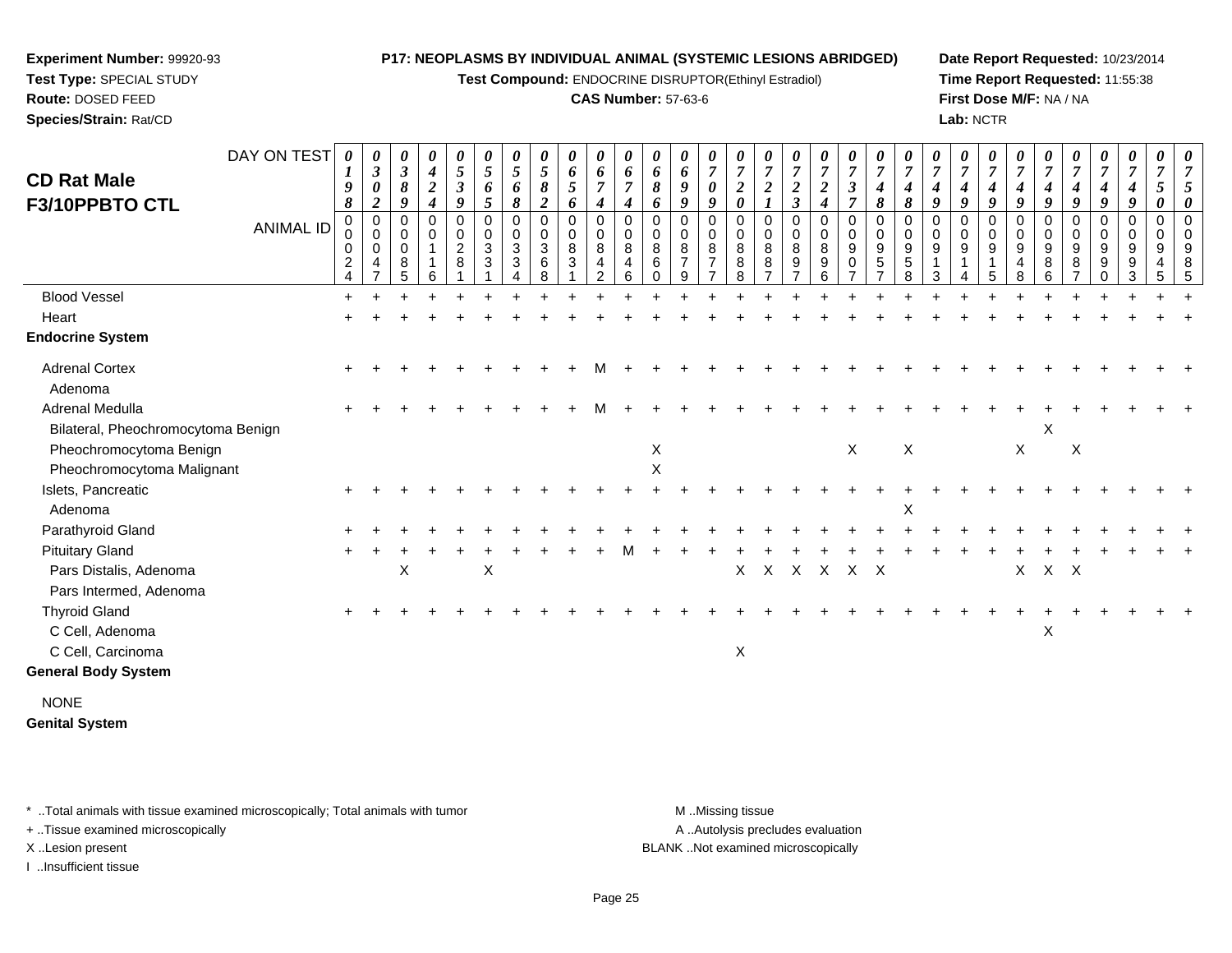**Test Compound:** ENDOCRINE DISRUPTOR(Ethinyl Estradiol)

#### **CAS Number:** 57-63-6

**Date Report Requested:** 10/23/2014**Time Report Requested:** 11:55:38**First Dose M/F:** NA / NA**Lab:** NCTR

| <b>CD Rat Male</b><br>F3/10PPBTO CTL | DAY ON TEST<br><b>ANIMAL ID</b> | $\theta$<br>1<br>9<br>8<br>0<br>0<br>0 | 0<br>$\boldsymbol{\beta}$<br>$\pmb{\theta}$<br>$\boldsymbol{2}$<br>$\mathsf{O}\xspace$<br>$\Omega$<br>$\mathbf 0$ | 0<br>$\mathfrak{z}$<br>$\pmb{8}$<br>9<br>$\pmb{0}$<br>0<br>$\mathbf 0$ | 0<br>$\boldsymbol{4}$<br>$\boldsymbol{2}$<br>$\boldsymbol{4}$<br>0<br>0<br>$\mathbf{1}$ | 0<br>5<br>$\boldsymbol{\beta}$<br>9<br>$\mathbf 0$<br>$\pmb{0}$<br>$\overline{c}$ | $\boldsymbol{\theta}$<br>$\sqrt{5}$<br>6<br>5<br>$\mathbf 0$<br>$\mathbf 0$<br>3 | $\boldsymbol{\theta}$<br>$\sqrt{5}$<br>6<br>8<br>$\mathbf 0$<br>$\mathbf 0$<br>$\ensuremath{\mathsf{3}}$ | $\boldsymbol{\theta}$<br>$\sqrt{5}$<br>$\pmb{8}$<br>$\boldsymbol{2}$<br>$\pmb{0}$<br>$\mathbf 0$<br>3 | 0<br>6<br>5<br>6<br>0<br>$\pmb{0}$<br>8 | 0<br>6<br>$\overline{7}$<br>$\boldsymbol{4}$<br>$\pmb{0}$<br>$\mathbf 0$<br>8 | $\boldsymbol{\theta}$<br>6<br>$\overline{7}$<br>4<br>$\Omega$<br>$\Omega$<br>8 | $\boldsymbol{\theta}$<br>6<br>8<br>6<br>$\Omega$<br>$\Omega$<br>8 | 0<br>6<br>9<br>9<br>$\mathbf 0$<br>0<br>8 | 0<br>$\boldsymbol{7}$<br>$\pmb{\theta}$<br>9<br>0<br>$\mathbf 0$<br>8 | 0<br>$\overline{7}$<br>$\boldsymbol{2}$<br>$\boldsymbol{\theta}$<br>$\pmb{0}$<br>$\mathbf 0$<br>8 | U<br>$\overline{7}$<br>$\overline{2}$<br>$\boldsymbol{l}$<br>$\Omega$<br>0<br>8 | $\boldsymbol{\theta}$<br>$\overline{7}$<br>$\boldsymbol{2}$<br>$\mathfrak{z}$<br>$\mathbf 0$<br>$\mathbf 0$<br>8 | $\boldsymbol{\theta}$<br>$\boldsymbol{7}$<br>$\boldsymbol{2}$<br>$\boldsymbol{4}$<br>$\pmb{0}$<br>$\mathbf 0$<br>8 | 0<br>$\boldsymbol{7}$<br>$\boldsymbol{\beta}$<br>$\overline{7}$<br>$\pmb{0}$<br>$\pmb{0}$<br>9 | 0<br>$\overline{7}$<br>$\boldsymbol{4}$<br>8<br>$\mathsf 0$<br>$\mathbf 0$<br>$9\,$ | U<br>$\overline{7}$<br>4<br>8<br>$\Omega$<br>$\Omega$<br>9 | $\boldsymbol{\theta}$<br>$\overline{7}$<br>$\boldsymbol{4}$<br>9<br>$\Omega$<br>$\Omega$<br>9 | $\boldsymbol{\theta}$<br>$\boldsymbol{7}$<br>$\boldsymbol{4}$<br>9<br>$\mathbf 0$<br>0<br>9 | 0<br>$\boldsymbol{7}$<br>4<br>9<br>0<br>0<br>9 | $\boldsymbol{\theta}$<br>$\overline{7}$<br>$\boldsymbol{4}$<br>9<br>$\mathbf 0$<br>0<br>9 | U<br>$\overline{7}$<br>4<br>9<br>$\Omega$<br>0<br>$9\,$ | $\boldsymbol{\theta}$<br>$\overline{7}$<br>$\boldsymbol{4}$<br>9<br>$\mathbf 0$<br>$\Omega$<br>9 | $\boldsymbol{\theta}$<br>$\boldsymbol{7}$<br>4<br>9<br>0<br>0<br>$9\,$ | 0<br>$\overline{7}$<br>$\boldsymbol{4}$<br>9<br>0<br>$\pmb{0}$<br>9 | 0<br>$\overline{7}$<br>5<br>$\boldsymbol{\theta}$<br>$\mathbf 0$<br>$\mathbf 0$<br>9 |  |
|--------------------------------------|---------------------------------|----------------------------------------|-------------------------------------------------------------------------------------------------------------------|------------------------------------------------------------------------|-----------------------------------------------------------------------------------------|-----------------------------------------------------------------------------------|----------------------------------------------------------------------------------|----------------------------------------------------------------------------------------------------------|-------------------------------------------------------------------------------------------------------|-----------------------------------------|-------------------------------------------------------------------------------|--------------------------------------------------------------------------------|-------------------------------------------------------------------|-------------------------------------------|-----------------------------------------------------------------------|---------------------------------------------------------------------------------------------------|---------------------------------------------------------------------------------|------------------------------------------------------------------------------------------------------------------|--------------------------------------------------------------------------------------------------------------------|------------------------------------------------------------------------------------------------|-------------------------------------------------------------------------------------|------------------------------------------------------------|-----------------------------------------------------------------------------------------------|---------------------------------------------------------------------------------------------|------------------------------------------------|-------------------------------------------------------------------------------------------|---------------------------------------------------------|--------------------------------------------------------------------------------------------------|------------------------------------------------------------------------|---------------------------------------------------------------------|--------------------------------------------------------------------------------------|--|
|                                      |                                 | $\frac{2}{4}$                          | $\overline{4}$<br>$\overline{7}$                                                                                  | 8<br>5                                                                 | $\mathbf{1}$<br>6                                                                       | 8                                                                                 | 3                                                                                | 3                                                                                                        | 6<br>8                                                                                                | 3                                       | 4<br>$\overline{2}$                                                           | 4<br>6                                                                         | 6<br>$\Omega$                                                     | $\overline{7}$<br>9                       | $\overline{7}$<br>$\overline{7}$                                      | 8<br>8                                                                                            | 8                                                                               | 9<br>$\overline{\phantom{a}}$                                                                                    | 9<br>6                                                                                                             | $\mathbf 0$<br>$\overline{7}$                                                                  | 5<br>$\overline{7}$                                                                 | $\,$ 5 $\,$<br>8                                           | 3                                                                                             |                                                                                             | 1<br>5                                         | $\overline{4}$<br>8                                                                       | 8<br>6                                                  | 8                                                                                                | 9<br>0                                                                 | 9<br>3                                                              | 4<br>5                                                                               |  |
| <b>Coagulating Gland</b>             |                                 | $+$                                    |                                                                                                                   |                                                                        |                                                                                         |                                                                                   |                                                                                  |                                                                                                          |                                                                                                       |                                         |                                                                               |                                                                                |                                                                   |                                           |                                                                       |                                                                                                   |                                                                                 |                                                                                                                  |                                                                                                                    |                                                                                                |                                                                                     |                                                            |                                                                                               |                                                                                             |                                                |                                                                                           |                                                         |                                                                                                  |                                                                        |                                                                     |                                                                                      |  |
| Epididymis                           |                                 |                                        |                                                                                                                   |                                                                        |                                                                                         |                                                                                   |                                                                                  |                                                                                                          |                                                                                                       |                                         |                                                                               |                                                                                |                                                                   |                                           |                                                                       |                                                                                                   |                                                                                 |                                                                                                                  |                                                                                                                    |                                                                                                |                                                                                     |                                                            |                                                                                               |                                                                                             |                                                |                                                                                           |                                                         |                                                                                                  |                                                                        |                                                                     |                                                                                      |  |
| <b>Preputial Gland</b>               |                                 |                                        |                                                                                                                   |                                                                        |                                                                                         |                                                                                   |                                                                                  |                                                                                                          |                                                                                                       |                                         |                                                                               |                                                                                |                                                                   |                                           |                                                                       |                                                                                                   |                                                                                 |                                                                                                                  |                                                                                                                    |                                                                                                |                                                                                     |                                                            |                                                                                               |                                                                                             |                                                |                                                                                           |                                                         |                                                                                                  |                                                                        |                                                                     |                                                                                      |  |
| Squamous Cell Carcinoma              |                                 |                                        |                                                                                                                   |                                                                        |                                                                                         | X                                                                                 |                                                                                  |                                                                                                          |                                                                                                       |                                         |                                                                               |                                                                                |                                                                   | X                                         | $\mathsf{X}$                                                          |                                                                                                   |                                                                                 |                                                                                                                  |                                                                                                                    |                                                                                                |                                                                                     |                                                            |                                                                                               |                                                                                             |                                                |                                                                                           |                                                         | X                                                                                                |                                                                        |                                                                     |                                                                                      |  |
| Prostate, Dorsal/Lateral Lobe        |                                 |                                        |                                                                                                                   |                                                                        |                                                                                         |                                                                                   |                                                                                  |                                                                                                          |                                                                                                       |                                         |                                                                               |                                                                                |                                                                   |                                           |                                                                       | $\overline{1}$                                                                                    |                                                                                 |                                                                                                                  |                                                                                                                    |                                                                                                |                                                                                     |                                                            |                                                                                               |                                                                                             |                                                |                                                                                           |                                                         |                                                                                                  |                                                                        |                                                                     |                                                                                      |  |
| Prostate, Ventral Lobe               |                                 |                                        |                                                                                                                   |                                                                        |                                                                                         |                                                                                   |                                                                                  |                                                                                                          |                                                                                                       |                                         |                                                                               |                                                                                |                                                                   |                                           |                                                                       |                                                                                                   |                                                                                 |                                                                                                                  |                                                                                                                    |                                                                                                |                                                                                     |                                                            |                                                                                               |                                                                                             |                                                |                                                                                           |                                                         |                                                                                                  |                                                                        |                                                                     |                                                                                      |  |
| <b>Rete Testes</b>                   |                                 |                                        |                                                                                                                   |                                                                        |                                                                                         |                                                                                   |                                                                                  |                                                                                                          |                                                                                                       |                                         |                                                                               |                                                                                |                                                                   |                                           |                                                                       |                                                                                                   |                                                                                 |                                                                                                                  |                                                                                                                    |                                                                                                |                                                                                     |                                                            |                                                                                               |                                                                                             |                                                |                                                                                           |                                                         |                                                                                                  |                                                                        |                                                                     |                                                                                      |  |
| Seminal Vesicle                      |                                 |                                        |                                                                                                                   |                                                                        |                                                                                         |                                                                                   |                                                                                  |                                                                                                          |                                                                                                       |                                         |                                                                               |                                                                                |                                                                   |                                           |                                                                       |                                                                                                   |                                                                                 |                                                                                                                  |                                                                                                                    |                                                                                                |                                                                                     |                                                            |                                                                                               |                                                                                             |                                                |                                                                                           |                                                         |                                                                                                  |                                                                        |                                                                     |                                                                                      |  |
| <b>Testes</b>                        |                                 |                                        |                                                                                                                   |                                                                        |                                                                                         |                                                                                   |                                                                                  |                                                                                                          |                                                                                                       |                                         |                                                                               |                                                                                |                                                                   |                                           |                                                                       |                                                                                                   |                                                                                 |                                                                                                                  |                                                                                                                    |                                                                                                |                                                                                     |                                                            |                                                                                               |                                                                                             |                                                |                                                                                           |                                                         |                                                                                                  |                                                                        |                                                                     |                                                                                      |  |
| <b>Hematopoietic System</b>          |                                 |                                        |                                                                                                                   |                                                                        |                                                                                         |                                                                                   |                                                                                  |                                                                                                          |                                                                                                       |                                         |                                                                               |                                                                                |                                                                   |                                           |                                                                       |                                                                                                   |                                                                                 |                                                                                                                  |                                                                                                                    |                                                                                                |                                                                                     |                                                            |                                                                                               |                                                                                             |                                                |                                                                                           |                                                         |                                                                                                  |                                                                        |                                                                     |                                                                                      |  |
| <b>Bone Marrow</b>                   |                                 |                                        |                                                                                                                   |                                                                        |                                                                                         |                                                                                   |                                                                                  |                                                                                                          |                                                                                                       |                                         |                                                                               |                                                                                |                                                                   |                                           |                                                                       |                                                                                                   |                                                                                 |                                                                                                                  |                                                                                                                    |                                                                                                |                                                                                     |                                                            |                                                                                               |                                                                                             |                                                |                                                                                           |                                                         |                                                                                                  |                                                                        |                                                                     |                                                                                      |  |
| Lymph Node                           |                                 |                                        |                                                                                                                   |                                                                        |                                                                                         | A                                                                                 |                                                                                  |                                                                                                          |                                                                                                       |                                         |                                                                               |                                                                                |                                                                   |                                           |                                                                       |                                                                                                   |                                                                                 |                                                                                                                  |                                                                                                                    |                                                                                                |                                                                                     |                                                            |                                                                                               |                                                                                             |                                                |                                                                                           |                                                         |                                                                                                  |                                                                        |                                                                     |                                                                                      |  |
| Lymph Node, Mandibular               |                                 |                                        |                                                                                                                   |                                                                        |                                                                                         |                                                                                   |                                                                                  |                                                                                                          |                                                                                                       |                                         |                                                                               |                                                                                |                                                                   |                                           |                                                                       |                                                                                                   |                                                                                 |                                                                                                                  |                                                                                                                    |                                                                                                |                                                                                     |                                                            |                                                                                               |                                                                                             |                                                |                                                                                           |                                                         |                                                                                                  |                                                                        |                                                                     |                                                                                      |  |
| Lymph Node, Mesenteric               |                                 |                                        |                                                                                                                   |                                                                        |                                                                                         |                                                                                   |                                                                                  |                                                                                                          |                                                                                                       |                                         |                                                                               |                                                                                |                                                                   |                                           |                                                                       |                                                                                                   |                                                                                 |                                                                                                                  |                                                                                                                    |                                                                                                |                                                                                     |                                                            |                                                                                               |                                                                                             |                                                |                                                                                           |                                                         |                                                                                                  |                                                                        |                                                                     |                                                                                      |  |
| Spleen                               |                                 |                                        |                                                                                                                   |                                                                        |                                                                                         |                                                                                   |                                                                                  |                                                                                                          |                                                                                                       |                                         |                                                                               |                                                                                |                                                                   |                                           |                                                                       |                                                                                                   |                                                                                 |                                                                                                                  |                                                                                                                    |                                                                                                |                                                                                     |                                                            |                                                                                               |                                                                                             |                                                |                                                                                           |                                                         |                                                                                                  |                                                                        |                                                                     |                                                                                      |  |
| Thymus                               |                                 |                                        |                                                                                                                   |                                                                        | м                                                                                       |                                                                                   |                                                                                  |                                                                                                          |                                                                                                       |                                         |                                                                               |                                                                                |                                                                   |                                           |                                                                       |                                                                                                   |                                                                                 |                                                                                                                  |                                                                                                                    |                                                                                                |                                                                                     |                                                            |                                                                                               |                                                                                             |                                                |                                                                                           |                                                         |                                                                                                  |                                                                        |                                                                     |                                                                                      |  |
| <b>Integumentary System</b>          |                                 |                                        |                                                                                                                   |                                                                        |                                                                                         |                                                                                   |                                                                                  |                                                                                                          |                                                                                                       |                                         |                                                                               |                                                                                |                                                                   |                                           |                                                                       |                                                                                                   |                                                                                 |                                                                                                                  |                                                                                                                    |                                                                                                |                                                                                     |                                                            |                                                                                               |                                                                                             |                                                |                                                                                           |                                                         |                                                                                                  |                                                                        |                                                                     |                                                                                      |  |
| Mammary Gland                        |                                 | М                                      | м                                                                                                                 | $\ddot{}$                                                              | A                                                                                       | M                                                                                 | $+$                                                                              | м                                                                                                        | M                                                                                                     | M                                       | M                                                                             |                                                                                |                                                                   |                                           |                                                                       |                                                                                                   |                                                                                 |                                                                                                                  |                                                                                                                    |                                                                                                |                                                                                     |                                                            |                                                                                               |                                                                                             |                                                |                                                                                           |                                                         |                                                                                                  |                                                                        |                                                                     |                                                                                      |  |
| Skin                                 |                                 |                                        |                                                                                                                   |                                                                        |                                                                                         |                                                                                   |                                                                                  |                                                                                                          |                                                                                                       |                                         |                                                                               |                                                                                |                                                                   |                                           |                                                                       |                                                                                                   |                                                                                 |                                                                                                                  |                                                                                                                    |                                                                                                |                                                                                     |                                                            |                                                                                               |                                                                                             |                                                |                                                                                           |                                                         |                                                                                                  |                                                                        |                                                                     |                                                                                      |  |
| Basal Cell Adenoma                   |                                 |                                        |                                                                                                                   |                                                                        |                                                                                         |                                                                                   |                                                                                  |                                                                                                          |                                                                                                       |                                         |                                                                               |                                                                                |                                                                   |                                           |                                                                       |                                                                                                   |                                                                                 |                                                                                                                  |                                                                                                                    | X                                                                                              |                                                                                     |                                                            |                                                                                               |                                                                                             |                                                |                                                                                           |                                                         |                                                                                                  |                                                                        |                                                                     |                                                                                      |  |
| Fibroma                              |                                 |                                        |                                                                                                                   |                                                                        |                                                                                         |                                                                                   |                                                                                  |                                                                                                          |                                                                                                       |                                         |                                                                               |                                                                                | $\mathsf X$                                                       |                                           |                                                                       |                                                                                                   |                                                                                 |                                                                                                                  |                                                                                                                    |                                                                                                |                                                                                     |                                                            |                                                                                               |                                                                                             |                                                |                                                                                           |                                                         |                                                                                                  |                                                                        |                                                                     |                                                                                      |  |
| Keratoacanthoma                      |                                 |                                        |                                                                                                                   |                                                                        |                                                                                         |                                                                                   |                                                                                  |                                                                                                          |                                                                                                       |                                         |                                                                               |                                                                                |                                                                   |                                           |                                                                       |                                                                                                   |                                                                                 |                                                                                                                  |                                                                                                                    |                                                                                                |                                                                                     | $\boldsymbol{\mathsf{X}}$                                  |                                                                                               |                                                                                             |                                                |                                                                                           |                                                         |                                                                                                  |                                                                        |                                                                     |                                                                                      |  |
|                                      |                                 |                                        |                                                                                                                   |                                                                        |                                                                                         |                                                                                   |                                                                                  |                                                                                                          |                                                                                                       |                                         |                                                                               |                                                                                |                                                                   |                                           |                                                                       |                                                                                                   |                                                                                 |                                                                                                                  |                                                                                                                    |                                                                                                |                                                                                     |                                                            |                                                                                               |                                                                                             |                                                |                                                                                           |                                                         |                                                                                                  |                                                                        |                                                                     |                                                                                      |  |

\* ..Total animals with tissue examined microscopically; Total animals with tumor **M** . Missing tissue M ..Missing tissue A ..Autolysis precludes evaluation + ..Tissue examined microscopically X ..Lesion present BLANK ..Not examined microscopicallyI ..Insufficient tissue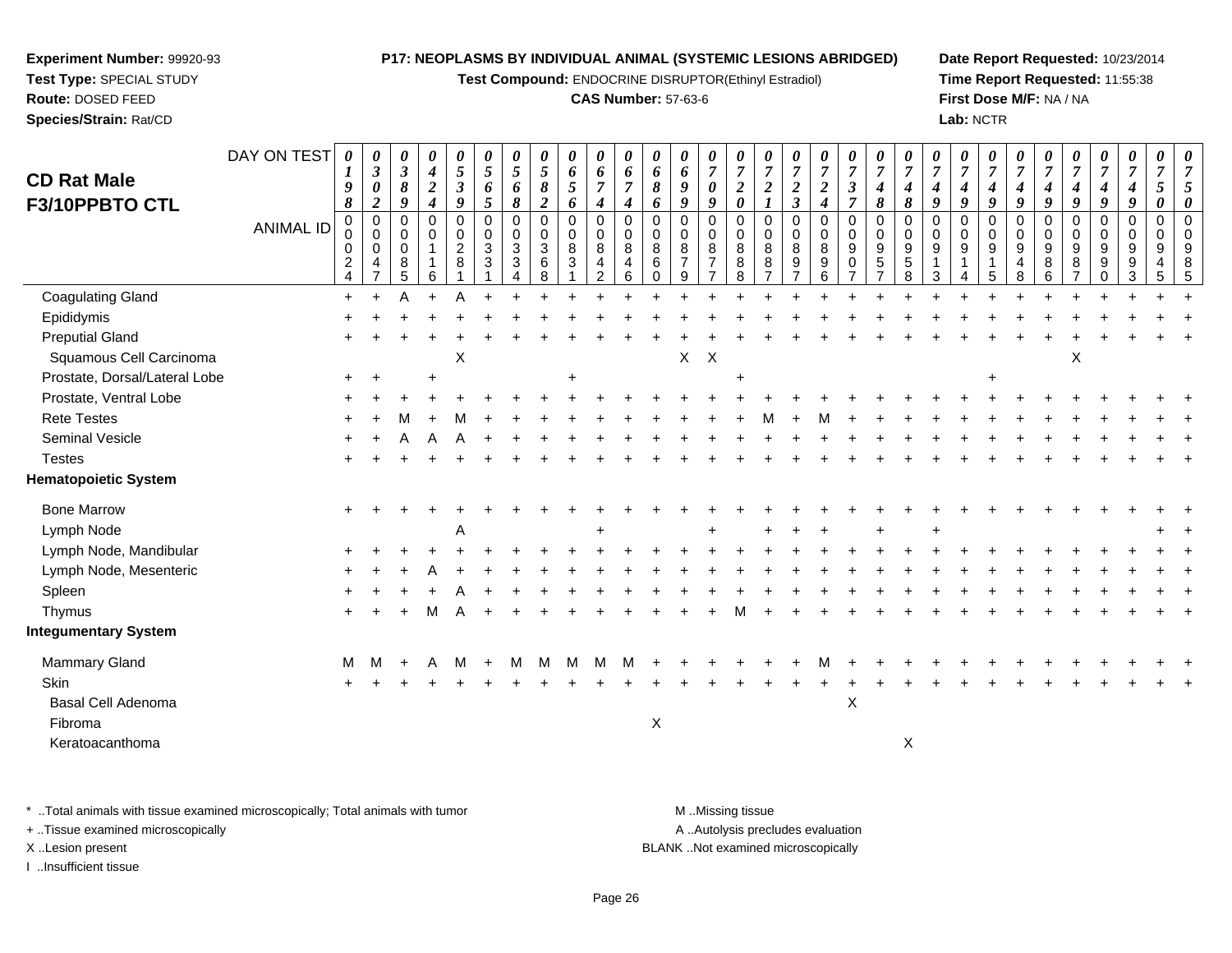**Test Compound:** ENDOCRINE DISRUPTOR(Ethinyl Estradiol)

## **CAS Number:** 57-63-6

**Date Report Requested:** 10/23/2014**Time Report Requested:** 11:55:38**First Dose M/F:** NA / NA**Lab:** NCTR

| <b>CD Rat Male</b>                                             | DAY ON TEST      | 0<br>$\boldsymbol{l}$<br>9                                             | 0<br>$\mathfrak{z}$<br>$\pmb{\theta}$                                    | $\boldsymbol{\theta}$<br>$\mathfrak{z}$<br>8          | $\boldsymbol{\theta}$<br>$\boldsymbol{4}$<br>$\sqrt{2}$            | $\boldsymbol{\theta}$<br>5<br>$\boldsymbol{\beta}$                    | $\boldsymbol{\theta}$<br>5<br>6                                         | 0<br>5<br>6                                                                                      | 0<br>$\overline{5}$<br>$\pmb{8}$                    | $\boldsymbol{\theta}$<br>6<br>$\sqrt{5}$                 | $\boldsymbol{\theta}$<br>6<br>$\overline{7}$                                | $\boldsymbol{\theta}$<br>6<br>$\overline{7}$                                 | $\boldsymbol{\theta}$<br>6<br>8          | $\boldsymbol{\theta}$<br>$\pmb{6}$<br>9                      | 0<br>$\overline{7}$<br>$\boldsymbol{\theta}$                          | $\boldsymbol{\theta}$<br>$\overline{7}$<br>$\boldsymbol{2}$ | $\boldsymbol{\theta}$<br>$\boldsymbol{7}$<br>$\boldsymbol{2}$ | $\boldsymbol{\theta}$<br>$\overline{7}$<br>$\boldsymbol{2}$                                | $\boldsymbol{\theta}$<br>$\overline{7}$<br>$\boldsymbol{2}$                                       | $\boldsymbol{\theta}$<br>$\overline{7}$<br>$\boldsymbol{\beta}$       | $\boldsymbol{\theta}$<br>$\overline{7}$<br>$\boldsymbol{4}$        | $\boldsymbol{\theta}$<br>$\overline{7}$<br>4       | $\boldsymbol{\theta}$<br>$\overline{7}$<br>4 | $\boldsymbol{\theta}$<br>$\overline{7}$<br>4                     | $\boldsymbol{\theta}$<br>$\overline{7}$<br>$\boldsymbol{4}$ | $\boldsymbol{\theta}$<br>$\overline{7}$<br>$\boldsymbol{4}$   | $\boldsymbol{\theta}$<br>$\overline{7}$<br>$\boldsymbol{4}$ | $\boldsymbol{\theta}$<br>$\overline{7}$<br>$\boldsymbol{4}$                            | 0<br>$\overline{7}$<br>$\boldsymbol{4}$            | 0<br>$\overline{7}$<br>$\boldsymbol{4}$     | 0<br>$\overline{7}$<br>$\mathfrak{s}$                                 | 0<br>$\overline{7}$<br>5                                     |
|----------------------------------------------------------------|------------------|------------------------------------------------------------------------|--------------------------------------------------------------------------|-------------------------------------------------------|--------------------------------------------------------------------|-----------------------------------------------------------------------|-------------------------------------------------------------------------|--------------------------------------------------------------------------------------------------|-----------------------------------------------------|----------------------------------------------------------|-----------------------------------------------------------------------------|------------------------------------------------------------------------------|------------------------------------------|--------------------------------------------------------------|-----------------------------------------------------------------------|-------------------------------------------------------------|---------------------------------------------------------------|--------------------------------------------------------------------------------------------|---------------------------------------------------------------------------------------------------|-----------------------------------------------------------------------|--------------------------------------------------------------------|----------------------------------------------------|----------------------------------------------|------------------------------------------------------------------|-------------------------------------------------------------|---------------------------------------------------------------|-------------------------------------------------------------|----------------------------------------------------------------------------------------|----------------------------------------------------|---------------------------------------------|-----------------------------------------------------------------------|--------------------------------------------------------------|
| F3/10PPBTO CTL                                                 | <b>ANIMAL ID</b> | $\pmb{8}$<br>$\mathbf 0$<br>0<br>0<br>$\overline{c}$<br>$\overline{4}$ | $\boldsymbol{2}$<br>$\mathbf 0$<br>$\pmb{0}$<br>0<br>4<br>$\overline{7}$ | 9<br>$\Omega$<br>$\mathbf 0$<br>$\mathbf 0$<br>8<br>5 | $\boldsymbol{4}$<br>$\Omega$<br>$\mathbf 0$<br>$\overline{1}$<br>6 | $\boldsymbol{g}$<br>$\Omega$<br>$\pmb{0}$<br>$\overline{c}$<br>$\, 8$ | $\overline{5}$<br>$\Omega$<br>$\mathbf 0$<br>$\mathbf{3}$<br>$\sqrt{3}$ | 8<br>$\Omega$<br>$\pmb{0}$<br>$\ensuremath{\mathsf{3}}$<br>$\ensuremath{\mathsf{3}}$<br>$\Delta$ | $\boldsymbol{2}$<br>$\mathbf 0$<br>0<br>3<br>6<br>8 | 6<br>$\mathbf 0$<br>$\mathbf 0$<br>$\,8\,$<br>$\sqrt{3}$ | $\boldsymbol{4}$<br>$\Omega$<br>$\pmb{0}$<br>$\bf 8$<br>4<br>$\overline{2}$ | $\boldsymbol{4}$<br>$\Omega$<br>$\mathbf 0$<br>$\bf8$<br>$\overline{4}$<br>6 | 6<br>$\Omega$<br>0<br>8<br>6<br>$\Omega$ | 9<br>$\Omega$<br>$\mathbf 0$<br>8<br>$\overline{7}$<br>$9\,$ | 9<br>$\Omega$<br>$\mathbf 0$<br>8<br>$\overline{7}$<br>$\overline{7}$ | $\boldsymbol{\theta}$<br>$\Omega$<br>0<br>8<br>8<br>8       | $\boldsymbol{l}$<br>$\Omega$<br>0<br>8<br>$\frac{8}{7}$       | $\mathfrak{z}$<br>$\Omega$<br>$\mathbf 0$<br>$\bf 8$<br>$\boldsymbol{9}$<br>$\overline{ }$ | $\boldsymbol{4}$<br>$\mathbf 0$<br>$\mathbf 0$<br>$\bf8$<br>$\begin{array}{c} 9 \\ 6 \end{array}$ | $\overline{7}$<br>$\Omega$<br>$\mathbf 0$<br>9<br>0<br>$\overline{7}$ | 8<br>$\Omega$<br>$\mathbf 0$<br>9<br>$\mathbf 5$<br>$\overline{7}$ | $\pmb{8}$<br>$\Omega$<br>0<br>9<br>$\sqrt{5}$<br>8 | 9<br>$\Omega$<br>0<br>9<br>3                 | 9<br>$\Omega$<br>0<br>$\boldsymbol{9}$<br>$\boldsymbol{\Lambda}$ | 9<br>$\Omega$<br>$\mathbf 0$<br>$\boldsymbol{9}$<br>5       | 9<br>$\Omega$<br>0<br>$\boldsymbol{9}$<br>$\overline{4}$<br>8 | $\boldsymbol{9}$<br>$\Omega$<br>$\mathbf 0$<br>9<br>8<br>6  | $\boldsymbol{9}$<br>$\Omega$<br>$\mathbf 0$<br>$\boldsymbol{9}$<br>8<br>$\overline{7}$ | 9<br>$\Omega$<br>$\mathbf 0$<br>9<br>9<br>$\Omega$ | 9<br>$\Omega$<br>$\mathbf 0$<br>9<br>9<br>3 | $\boldsymbol{\theta}$<br>0<br>$\mathbf 0$<br>9<br>$\overline{4}$<br>5 | $\boldsymbol{\theta}$<br>$\Omega$<br>$\Omega$<br>9<br>8<br>5 |
| Schwannoma Malignant<br><b>Musculoskeletal System</b>          |                  |                                                                        |                                                                          |                                                       |                                                                    |                                                                       |                                                                         |                                                                                                  |                                                     |                                                          |                                                                             |                                                                              |                                          |                                                              | $\pmb{\times}$                                                        |                                                             |                                                               |                                                                                            |                                                                                                   |                                                                       |                                                                    |                                                    |                                              |                                                                  |                                                             |                                                               |                                                             |                                                                                        |                                                    |                                             |                                                                       |                                                              |
| <b>Bone</b>                                                    |                  |                                                                        |                                                                          |                                                       |                                                                    |                                                                       |                                                                         |                                                                                                  |                                                     |                                                          |                                                                             |                                                                              |                                          |                                                              |                                                                       |                                                             | $\ddot{}$                                                     |                                                                                            |                                                                                                   |                                                                       |                                                                    |                                                    |                                              |                                                                  |                                                             |                                                               |                                                             |                                                                                        |                                                    |                                             |                                                                       |                                                              |
| Bone, Femur<br><b>Skeletal Muscle</b>                          |                  |                                                                        |                                                                          |                                                       |                                                                    |                                                                       |                                                                         |                                                                                                  |                                                     |                                                          | $\ddot{}$                                                                   |                                                                              |                                          |                                                              |                                                                       |                                                             |                                                               |                                                                                            |                                                                                                   |                                                                       |                                                                    |                                                    |                                              |                                                                  |                                                             |                                                               |                                                             |                                                                                        |                                                    |                                             |                                                                       |                                                              |
| <b>Nervous System</b>                                          |                  |                                                                        |                                                                          |                                                       |                                                                    |                                                                       |                                                                         |                                                                                                  |                                                     |                                                          |                                                                             |                                                                              |                                          |                                                              |                                                                       |                                                             |                                                               |                                                                                            |                                                                                                   |                                                                       |                                                                    |                                                    |                                              |                                                                  |                                                             |                                                               |                                                             |                                                                                        |                                                    |                                             |                                                                       |                                                              |
| Brain, Brain Stem                                              |                  |                                                                        |                                                                          |                                                       |                                                                    |                                                                       |                                                                         |                                                                                                  |                                                     |                                                          |                                                                             |                                                                              |                                          |                                                              |                                                                       |                                                             |                                                               |                                                                                            |                                                                                                   |                                                                       |                                                                    |                                                    |                                              |                                                                  |                                                             |                                                               |                                                             |                                                                                        |                                                    |                                             |                                                                       |                                                              |
| Brain, Cerebellum<br><b>Granular Cell Tumor Malignant</b>      |                  |                                                                        |                                                                          |                                                       |                                                                    |                                                                       |                                                                         |                                                                                                  |                                                     |                                                          |                                                                             |                                                                              |                                          |                                                              |                                                                       |                                                             |                                                               |                                                                                            |                                                                                                   |                                                                       |                                                                    |                                                    |                                              |                                                                  |                                                             |                                                               |                                                             |                                                                                        |                                                    |                                             |                                                                       |                                                              |
| Brain, Cerebrum<br><b>Granular Cell Tumor Malignant</b>        |                  |                                                                        |                                                                          |                                                       |                                                                    |                                                                       |                                                                         |                                                                                                  |                                                     |                                                          |                                                                             |                                                                              |                                          |                                                              |                                                                       |                                                             | X                                                             |                                                                                            |                                                                                                   |                                                                       |                                                                    |                                                    |                                              |                                                                  |                                                             |                                                               |                                                             |                                                                                        |                                                    |                                             |                                                                       |                                                              |
| Peripheral Nerve                                               |                  | A                                                                      |                                                                          |                                                       |                                                                    |                                                                       |                                                                         |                                                                                                  |                                                     |                                                          |                                                                             |                                                                              |                                          |                                                              |                                                                       |                                                             |                                                               |                                                                                            |                                                                                                   |                                                                       |                                                                    |                                                    |                                              |                                                                  |                                                             |                                                               |                                                             |                                                                                        |                                                    |                                             |                                                                       |                                                              |
| Spinal Cord                                                    |                  | A                                                                      |                                                                          |                                                       |                                                                    |                                                                       |                                                                         |                                                                                                  |                                                     |                                                          | Α                                                                           |                                                                              |                                          |                                                              |                                                                       |                                                             |                                                               | Α                                                                                          |                                                                                                   |                                                                       |                                                                    |                                                    |                                              |                                                                  |                                                             |                                                               |                                                             |                                                                                        |                                                    |                                             |                                                                       |                                                              |
| <b>Respiratory System</b>                                      |                  |                                                                        |                                                                          |                                                       |                                                                    |                                                                       |                                                                         |                                                                                                  |                                                     |                                                          |                                                                             |                                                                              |                                          |                                                              |                                                                       |                                                             |                                                               |                                                                                            |                                                                                                   |                                                                       |                                                                    |                                                    |                                              |                                                                  |                                                             |                                                               |                                                             |                                                                                        |                                                    |                                             |                                                                       |                                                              |
| Lung<br>Alveolar/Bronchiolar Adenoma                           |                  | $\ddot{}$                                                              |                                                                          |                                                       |                                                                    |                                                                       |                                                                         |                                                                                                  |                                                     |                                                          |                                                                             |                                                                              |                                          |                                                              | X                                                                     |                                                             |                                                               |                                                                                            |                                                                                                   |                                                                       |                                                                    |                                                    |                                              |                                                                  |                                                             |                                                               |                                                             |                                                                                        |                                                    |                                             |                                                                       |                                                              |
| Schwannoma Malignant, Metastatic, Skin                         |                  |                                                                        |                                                                          |                                                       |                                                                    |                                                                       |                                                                         |                                                                                                  |                                                     |                                                          |                                                                             |                                                                              |                                          |                                                              | $\pmb{\times}$                                                        |                                                             |                                                               |                                                                                            |                                                                                                   |                                                                       |                                                                    |                                                    |                                              |                                                                  |                                                             |                                                               |                                                             |                                                                                        |                                                    |                                             |                                                                       |                                                              |
| Squamous Cell Carcinoma, Metastatic,<br>Uncertain Primary Site |                  |                                                                        |                                                                          |                                                       |                                                                    |                                                                       |                                                                         |                                                                                                  |                                                     |                                                          |                                                                             |                                                                              |                                          |                                                              |                                                                       |                                                             |                                                               |                                                                                            |                                                                                                   |                                                                       |                                                                    |                                                    |                                              |                                                                  |                                                             |                                                               |                                                             |                                                                                        |                                                    |                                             |                                                                       |                                                              |
| Nose                                                           |                  |                                                                        |                                                                          |                                                       |                                                                    |                                                                       |                                                                         |                                                                                                  |                                                     |                                                          |                                                                             |                                                                              |                                          |                                                              |                                                                       |                                                             |                                                               |                                                                                            |                                                                                                   |                                                                       |                                                                    |                                                    |                                              |                                                                  |                                                             |                                                               |                                                             |                                                                                        |                                                    |                                             |                                                                       |                                                              |
| Trachea                                                        |                  |                                                                        |                                                                          |                                                       |                                                                    |                                                                       |                                                                         |                                                                                                  |                                                     |                                                          |                                                                             |                                                                              |                                          |                                                              |                                                                       |                                                             |                                                               |                                                                                            |                                                                                                   |                                                                       |                                                                    |                                                    |                                              |                                                                  |                                                             |                                                               |                                                             |                                                                                        |                                                    |                                             |                                                                       |                                                              |

\* ..Total animals with tissue examined microscopically; Total animals with tumor **M** . Missing tissue M ..Missing tissue A ..Autolysis precludes evaluation + ..Tissue examined microscopically X ..Lesion present BLANK ..Not examined microscopicallyI ..Insufficient tissue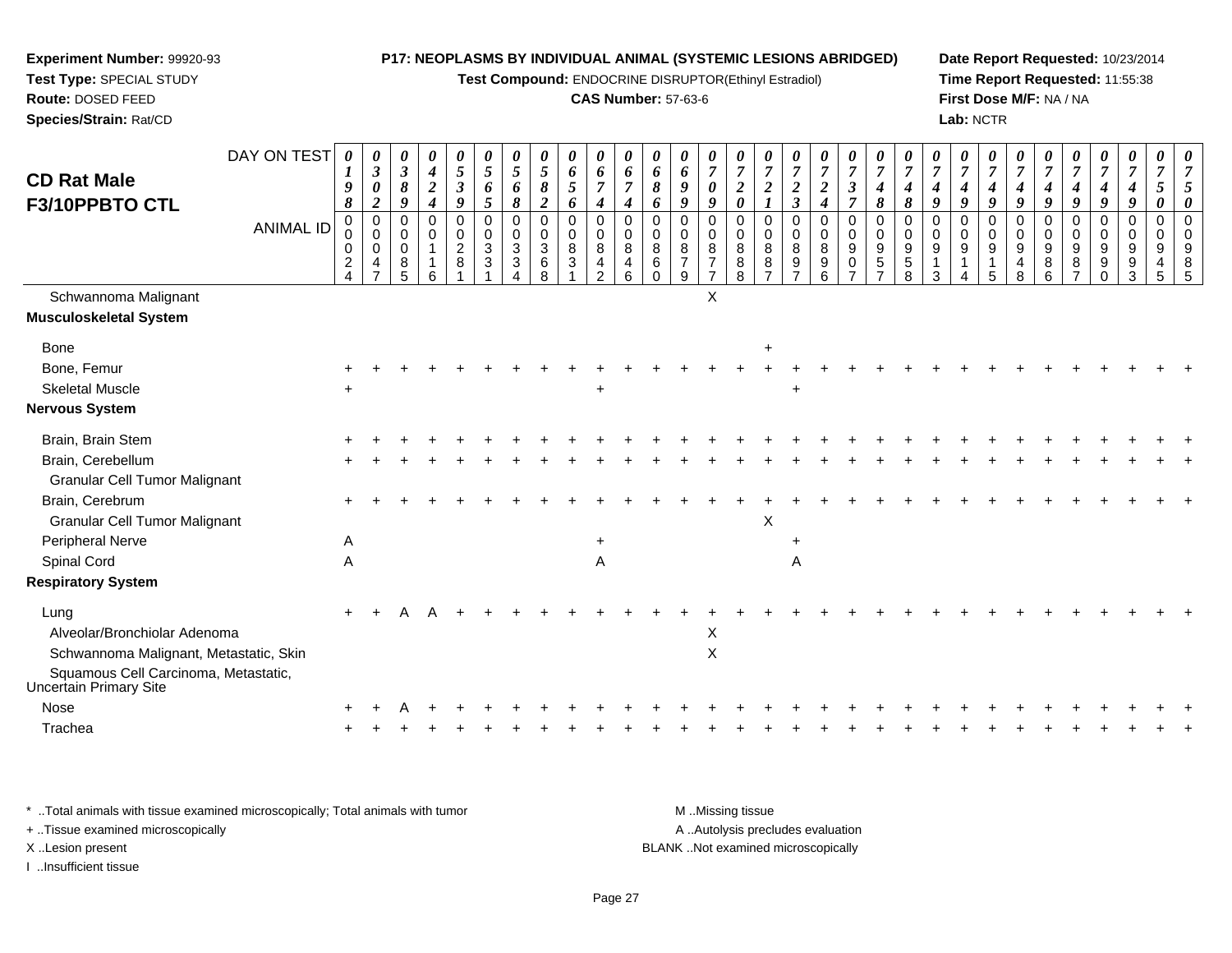**Test Compound:** ENDOCRINE DISRUPTOR(Ethinyl Estradiol)

# **CAS Number:** 57-63-6

**Date Report Requested:** 10/23/2014**Time Report Requested:** 11:55:38**First Dose M/F:** NA / NA**Lab:** NCTR

| <b>CD Rat Male</b><br>F3/10PPBTO CTL                                                                                                                                 | DAY ON TEST<br><b>ANIMAL ID</b> | 0<br>$\boldsymbol{l}$<br>9<br>8<br>$\mathbf 0$<br>$\mathbf 0$<br>0<br>$\overline{c}$<br>$\overline{4}$ | 0<br>$\boldsymbol{\beta}$<br>$\boldsymbol{\theta}$<br>$\boldsymbol{2}$<br>0<br>$\mathbf 0$<br>0<br>4<br>$\overline{ }$ | 0<br>$\mathfrak{z}$<br>8<br>9<br>0<br>0<br>$\pmb{0}$<br>8<br>5 | 0<br>$\boldsymbol{4}$<br>$\boldsymbol{2}$<br>4<br>0<br>0<br>6 | 0<br>$\sqrt{5}$<br>$\mathfrak{z}$<br>9<br>$\mathbf 0$<br>$\mathbf 0$<br>$\boldsymbol{2}$<br>8 | 0<br>5<br>6<br>5<br>0<br>$\mathbf 0$<br>$\mathbf{3}$<br>3 | 0<br>$\sqrt{5}$<br>6<br>8<br>0<br>$\pmb{0}$<br>$\ensuremath{\mathsf{3}}$<br>$\ensuremath{\mathsf{3}}$ | 0<br>5<br>8<br>2<br>$\pmb{0}$<br>$\mathbf 0$<br>$\mathbf{3}$<br>6<br>8 | 0<br>6<br>5<br>6<br>0<br>0<br>8<br>$\sqrt{3}$ | 0<br>6<br>$\overline{7}$<br>4<br>$\mathbf 0$<br>$\mathbf 0$<br>8<br>4<br>$\mathcal{P}$ | $\boldsymbol{\theta}$<br>6<br>$\overline{7}$<br>4<br>$\mathbf 0$<br>$\mathbf 0$<br>8<br>$\overline{4}$<br>6 | 0<br>6<br>8<br>6<br>$\mathbf 0$<br>8<br>6<br>∩ | 0<br>6<br>$\boldsymbol{q}$<br>9<br>0<br>0<br>8<br>$\overline{7}$<br>$\mathbf{Q}$ | 0<br>$\boldsymbol{7}$<br>$\boldsymbol{\theta}$<br>9<br>0<br>0<br>8<br>$\overline{7}$ | 0<br>$\overline{7}$<br>$\boldsymbol{2}$<br>$\boldsymbol{\theta}$<br>$\mathbf 0$<br>$\mathbf 0$<br>$\, 8$<br>8<br>8 | $\boldsymbol{\theta}$<br>$\overline{7}$<br>$\boldsymbol{2}$<br>0<br>$\mathbf 0$<br>8<br>8<br>$\overline{ }$ | $\overline{7}$<br>$\boldsymbol{2}$<br>$\boldsymbol{\beta}$<br>$\mathbf 0$<br>8<br>9<br>$\overline{ }$ | 0<br>$\overline{7}$<br>$\boldsymbol{2}$<br>4<br>0<br>$\mathbf 0$<br>8<br>9<br>6 | 0<br>$\overline{7}$<br>$\boldsymbol{\beta}$<br>$\overline{7}$<br>0<br>$\mathbf 0$<br>$9\,$<br>$\pmb{0}$ | 0<br>$\overline{7}$<br>$\boldsymbol{4}$<br>8<br>$\mathbf 0$<br>$\pmb{0}$<br>$\boldsymbol{9}$<br>$\mathbf 5$<br>$\overline{ }$ | 0<br>$\overline{7}$<br>$\pmb{8}$<br>0<br>$\mathbf 0$<br>$\boldsymbol{9}$<br>$\mathbf 5$<br>8 | 7<br>9<br>$\mathbf 0$<br>9<br>3 | 0<br>$\overline{7}$<br>4<br>9<br>0<br>0<br>9 | 0<br>$\overline{7}$<br>4<br>9<br>0<br>$\boldsymbol{9}$<br>5 | 0<br>$\overline{7}$<br>9<br>$\Omega$<br>$\mathbf 0$<br>$9\,$<br>4<br>8 | $\boldsymbol{\theta}$<br>$\overline{7}$<br>9<br>0<br>$\mathbf 0$<br>9<br>$\,8\,$<br>6 | 7<br>9<br>$\mathbf 0$<br>9<br>8<br>$\overline{ }$ | $\theta$<br>$\overline{7}$<br>4<br>9<br>0<br>0<br>9<br>9<br>$\Omega$ | $\theta$<br>$\overline{7}$<br>9<br>0<br>$\pmb{0}$<br>9<br>9<br>3 | $\overline{7}$<br>5<br>0<br>$\mathbf 0$<br>9<br>4<br>5 | 5 |
|----------------------------------------------------------------------------------------------------------------------------------------------------------------------|---------------------------------|--------------------------------------------------------------------------------------------------------|------------------------------------------------------------------------------------------------------------------------|----------------------------------------------------------------|---------------------------------------------------------------|-----------------------------------------------------------------------------------------------|-----------------------------------------------------------|-------------------------------------------------------------------------------------------------------|------------------------------------------------------------------------|-----------------------------------------------|----------------------------------------------------------------------------------------|-------------------------------------------------------------------------------------------------------------|------------------------------------------------|----------------------------------------------------------------------------------|--------------------------------------------------------------------------------------|--------------------------------------------------------------------------------------------------------------------|-------------------------------------------------------------------------------------------------------------|-------------------------------------------------------------------------------------------------------|---------------------------------------------------------------------------------|---------------------------------------------------------------------------------------------------------|-------------------------------------------------------------------------------------------------------------------------------|----------------------------------------------------------------------------------------------|---------------------------------|----------------------------------------------|-------------------------------------------------------------|------------------------------------------------------------------------|---------------------------------------------------------------------------------------|---------------------------------------------------|----------------------------------------------------------------------|------------------------------------------------------------------|--------------------------------------------------------|---|
| <b>Special Senses System</b>                                                                                                                                         |                                 |                                                                                                        |                                                                                                                        |                                                                |                                                               |                                                                                               |                                                           |                                                                                                       |                                                                        |                                               |                                                                                        |                                                                                                             |                                                |                                                                                  |                                                                                      |                                                                                                                    |                                                                                                             |                                                                                                       |                                                                                 |                                                                                                         |                                                                                                                               |                                                                                              |                                 |                                              |                                                             |                                                                        |                                                                                       |                                                   |                                                                      |                                                                  |                                                        |   |
| Ear<br>Squamous Cell Papilloma<br>Eye<br>Harderian Gland<br><b>Lacrimal Gland</b><br>Zymbal's Gland<br>Carcinoma<br>Squamous Cell Carcinoma<br><b>Urinary System</b> |                                 | $\pm$                                                                                                  |                                                                                                                        |                                                                |                                                               |                                                                                               |                                                           | $\ddot{}$<br>$\mathsf X$                                                                              |                                                                        |                                               | $\ddot{}$                                                                              |                                                                                                             | $\ddot{}$<br>$\pmb{\times}$                    |                                                                                  | $\ddot{}$                                                                            |                                                                                                                    |                                                                                                             |                                                                                                       |                                                                                 |                                                                                                         |                                                                                                                               |                                                                                              |                                 |                                              |                                                             |                                                                        |                                                                                       |                                                   |                                                                      |                                                                  |                                                        |   |
| Kidney                                                                                                                                                               |                                 |                                                                                                        |                                                                                                                        |                                                                |                                                               |                                                                                               |                                                           |                                                                                                       |                                                                        |                                               |                                                                                        |                                                                                                             |                                                |                                                                                  |                                                                                      |                                                                                                                    |                                                                                                             |                                                                                                       |                                                                                 |                                                                                                         |                                                                                                                               |                                                                                              |                                 |                                              |                                                             |                                                                        |                                                                                       |                                                   |                                                                      |                                                                  |                                                        |   |
| Urethra<br><b>Urinary Bladder</b><br><b>SYSTEMIC LESIONS</b>                                                                                                         |                                 |                                                                                                        |                                                                                                                        |                                                                |                                                               |                                                                                               |                                                           |                                                                                                       |                                                                        |                                               |                                                                                        |                                                                                                             |                                                |                                                                                  |                                                                                      |                                                                                                                    | $\ddot{}$                                                                                                   |                                                                                                       |                                                                                 |                                                                                                         |                                                                                                                               |                                                                                              |                                 |                                              |                                                             |                                                                        |                                                                                       |                                                   |                                                                      |                                                                  |                                                        |   |
| Multiple Organ<br>Leukemia Mononuclear<br>Lymphoma Malignant                                                                                                         |                                 |                                                                                                        |                                                                                                                        |                                                                |                                                               |                                                                                               |                                                           |                                                                                                       |                                                                        |                                               | $\mathsf X$                                                                            |                                                                                                             |                                                |                                                                                  |                                                                                      |                                                                                                                    |                                                                                                             |                                                                                                       |                                                                                 |                                                                                                         |                                                                                                                               |                                                                                              |                                 |                                              |                                                             |                                                                        |                                                                                       |                                                   |                                                                      |                                                                  |                                                        |   |

\* ..Total animals with tissue examined microscopically; Total animals with tumor **M** . Missing tissue M ..Missing tissue

+ ..Tissue examined microscopically

**Experiment Number:** 99920-93**Test Type:** SPECIAL STUDY**Route:** DOSED FEED**Species/Strain:** Rat/CD

I ..Insufficient tissue

A ..Autolysis precludes evaluation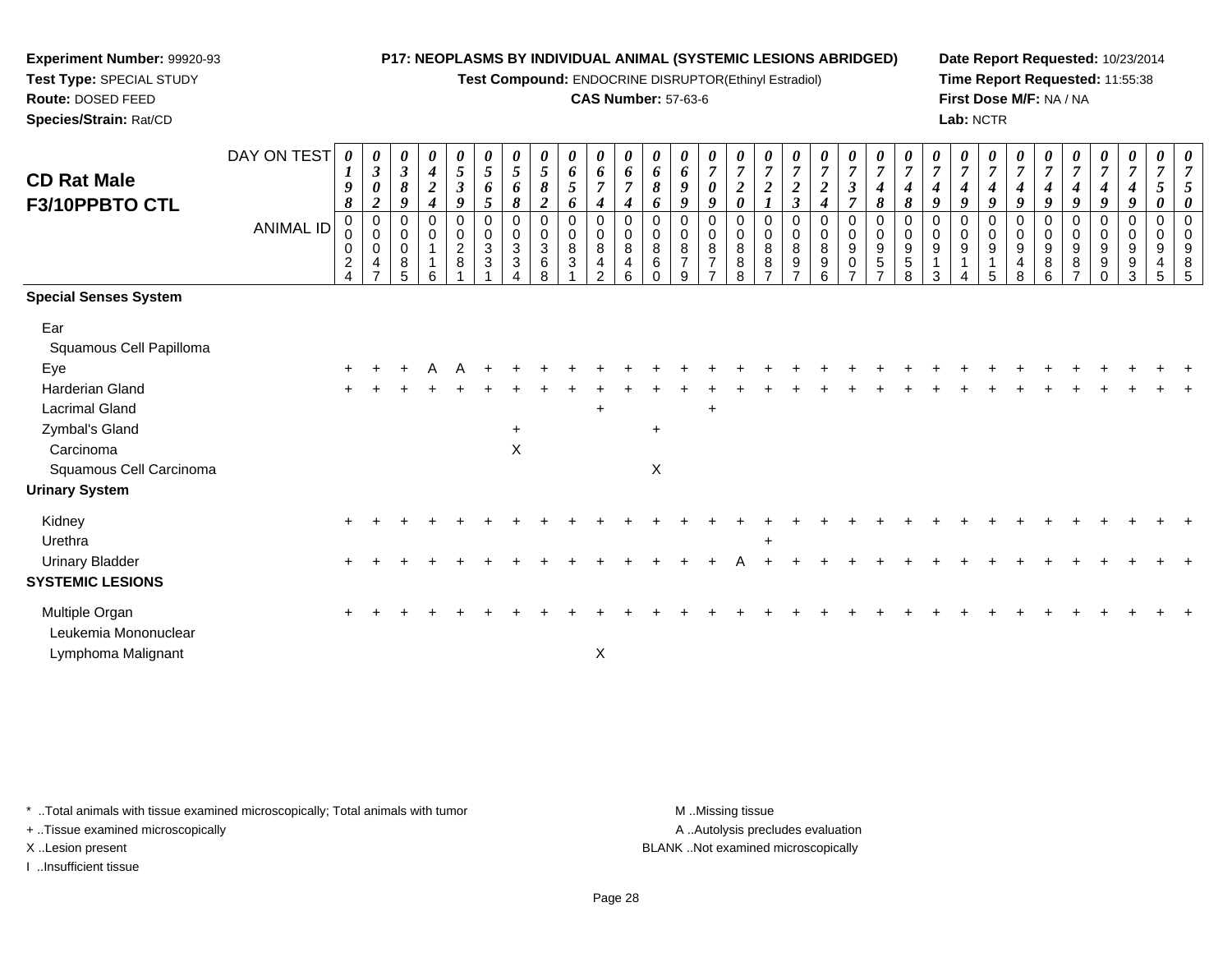**Test Compound:** ENDOCRINE DISRUPTOR(Ethinyl Estradiol)

# **CAS Number:** 57-63-6

**Date Report Requested:** 10/23/2014**Time Report Requested:** 11:55:38**First Dose M/F:** NA / NA**Lab:** NCTR

| <b>CD Rat Male</b>                                             | DAY ON TEST      | 0<br>7                  | 0<br>$\overline{7}$             | 0<br>$\overline{7}$              | 0<br>7                          | 0<br>$\overline{7}$        | 0<br>$\overline{7}$                                 | 0<br>$\overline{7}$     | 0<br>$\overline{7}$     | 0<br>$\overline{7}$             | 0<br>$\boldsymbol{7}$                   | 0<br>$\overline{7}$                                                 | 0<br>$\overline{7}$  | 0<br>$\overline{7}$ | 0<br>$\overline{7}$                          | 0<br>$\overline{7}$             | 0<br>7                                              | 0<br>7                            | 0<br>$\overline{7}$   | 0<br>$\overline{7}$             |                       |
|----------------------------------------------------------------|------------------|-------------------------|---------------------------------|----------------------------------|---------------------------------|----------------------------|-----------------------------------------------------|-------------------------|-------------------------|---------------------------------|-----------------------------------------|---------------------------------------------------------------------|----------------------|---------------------|----------------------------------------------|---------------------------------|-----------------------------------------------------|-----------------------------------|-----------------------|---------------------------------|-----------------------|
| F3/10PPBTO CTL                                                 |                  | 5<br>$\mathfrak{z}$     | 5<br>$\boldsymbol{\beta}$       | 5<br>$\boldsymbol{\beta}$        | 5<br>3                          | 5<br>4                     | 5<br>4                                              | 5<br>4                  | 5<br>4                  | 5<br>4                          | $\mathfrak{s}$<br>$\boldsymbol{4}$      | 5<br>4                                                              | $\sqrt{5}$<br>4      | 5<br>4              | 5<br>4                                       | $\sqrt{5}$<br>$\boldsymbol{4}$  | 5<br>5                                              | 5<br>5                            | 5<br>$\sqrt{5}$       | $\mathfrak{s}$<br>5             |                       |
|                                                                | <b>ANIMAL ID</b> | 0<br>0<br>3<br>$\Omega$ | $\mathbf 0$<br>1<br>0<br>3<br>5 | $\pmb{0}$<br>$\pmb{0}$<br>3<br>6 | $\mathbf 0$<br>1<br>0<br>3<br>9 | $\mathbf 0$<br>1<br>0<br>6 | $\Omega$<br>1<br>$\mathbf 0$<br>6<br>$\overline{2}$ | $\Omega$<br>0<br>6<br>3 | $\Omega$<br>0<br>6<br>4 | $\mathbf 0$<br>1<br>0<br>6<br>5 | $\mathbf 0$<br>1<br>$\pmb{0}$<br>6<br>8 | $\Omega$<br>$\mathbf{1}$<br>$\pmb{0}$<br>$\overline{7}$<br>$\Omega$ | $\Omega$<br>$\Omega$ | $\Omega$            | $\mathbf 0$<br>1<br>1<br>1<br>$\overline{7}$ | $\mathbf 0$<br>1<br>1<br>1<br>8 | $\Omega$<br>1<br>$\mathbf 0$<br>9<br>$\overline{7}$ | $\Omega$<br>$\mathbf 0$<br>9<br>8 | $\mathbf 0$<br>0<br>0 | $\mathbf 0$<br>1<br>1<br>0<br>1 | <i><b>*TOTALS</b></i> |
| <b>Alimentary System</b>                                       |                  |                         |                                 |                                  |                                 |                            |                                                     |                         |                         |                                 |                                         |                                                                     |                      |                     |                                              |                                 |                                                     |                                   |                       |                                 |                       |
| Esophagus                                                      |                  |                         |                                 |                                  |                                 |                            |                                                     |                         |                         |                                 |                                         |                                                                     |                      |                     |                                              |                                 |                                                     |                                   |                       |                                 | 50                    |
| Intestine Large, Cecum                                         |                  |                         |                                 |                                  |                                 |                            |                                                     |                         |                         |                                 |                                         |                                                                     |                      |                     |                                              |                                 |                                                     |                                   |                       |                                 | 47                    |
| Intestine Large, Colon                                         |                  |                         |                                 |                                  |                                 |                            |                                                     |                         |                         |                                 |                                         |                                                                     |                      |                     |                                              |                                 |                                                     |                                   |                       |                                 | 48                    |
| Adenoma                                                        |                  |                         |                                 |                                  |                                 |                            |                                                     |                         |                         |                                 |                                         |                                                                     |                      |                     |                                              |                                 |                                                     |                                   |                       |                                 | 1                     |
| Intestine Large, Rectum                                        |                  |                         |                                 |                                  |                                 |                            |                                                     |                         |                         |                                 |                                         |                                                                     |                      |                     |                                              |                                 |                                                     |                                   |                       |                                 | 48                    |
| Anus, Sarcoma                                                  |                  |                         |                                 |                                  |                                 |                            |                                                     |                         |                         |                                 |                                         |                                                                     |                      |                     |                                              |                                 |                                                     |                                   |                       |                                 | 1                     |
| Intestine Small, Duodenum                                      |                  |                         |                                 |                                  |                                 |                            |                                                     |                         |                         |                                 |                                         |                                                                     |                      |                     |                                              |                                 |                                                     |                                   |                       |                                 | 47                    |
| Intestine Small, Ileum                                         |                  |                         |                                 |                                  |                                 |                            |                                                     |                         |                         |                                 |                                         |                                                                     |                      |                     |                                              |                                 |                                                     |                                   |                       |                                 | 47                    |
| Intestine Small, Jejunum                                       |                  |                         |                                 |                                  |                                 |                            |                                                     |                         |                         |                                 |                                         |                                                                     |                      |                     |                                              |                                 |                                                     |                                   |                       |                                 | 45                    |
| Liver                                                          |                  |                         |                                 |                                  |                                 |                            |                                                     |                         |                         |                                 |                                         |                                                                     |                      |                     |                                              |                                 |                                                     |                                   |                       |                                 | 50                    |
| Cholangioma                                                    |                  |                         |                                 |                                  |                                 |                            |                                                     |                         | X                       |                                 |                                         |                                                                     |                      |                     |                                              |                                 |                                                     |                                   |                       |                                 | 1                     |
| Mesentery                                                      |                  |                         | $\ddot{}$                       |                                  |                                 |                            |                                                     |                         |                         | $\ddot{}$                       |                                         |                                                                     |                      |                     | $\ddot{}$                                    |                                 |                                                     |                                   |                       |                                 | 6                     |
| Squamous Cell Carcinoma, Metastatic,<br>Uncertain Primary Site |                  |                         |                                 |                                  |                                 |                            |                                                     |                         |                         |                                 |                                         |                                                                     |                      |                     | X                                            |                                 |                                                     |                                   |                       |                                 | 1                     |
| Oral Mucosa                                                    |                  |                         |                                 |                                  | $\ddot{}$                       |                            |                                                     |                         |                         |                                 |                                         |                                                                     |                      |                     |                                              |                                 |                                                     |                                   |                       |                                 | 4                     |
| Squamous Cell Carcinoma                                        |                  |                         |                                 |                                  |                                 |                            |                                                     |                         |                         |                                 |                                         |                                                                     |                      |                     |                                              |                                 |                                                     |                                   |                       |                                 | 1                     |
| Pancreas                                                       |                  |                         |                                 |                                  |                                 |                            |                                                     |                         |                         |                                 |                                         |                                                                     |                      |                     |                                              |                                 |                                                     |                                   |                       |                                 | 49                    |
| <b>Salivary Glands</b>                                         |                  |                         |                                 |                                  |                                 |                            |                                                     |                         |                         |                                 |                                         |                                                                     |                      |                     |                                              |                                 |                                                     |                                   |                       |                                 | 49                    |
| Stomach, Forestomach                                           |                  |                         |                                 |                                  |                                 |                            |                                                     |                         |                         |                                 |                                         |                                                                     |                      |                     |                                              |                                 |                                                     |                                   |                       |                                 | 49                    |
| Stomach, Glandular                                             |                  |                         |                                 |                                  |                                 |                            |                                                     |                         |                         |                                 |                                         |                                                                     |                      |                     |                                              |                                 |                                                     |                                   |                       |                                 | 47                    |
| <b>Cardiovascular System</b>                                   |                  |                         |                                 |                                  |                                 |                            |                                                     |                         |                         |                                 |                                         |                                                                     |                      |                     |                                              |                                 |                                                     |                                   |                       |                                 |                       |

\* ..Total animals with tissue examined microscopically; Total animals with tumor **M** . Missing tissue M ..Missing tissue

+ ..Tissue examined microscopically

**Experiment Number:** 99920-93**Test Type:** SPECIAL STUDY**Route:** DOSED FEED**Species/Strain:** Rat/CD

I ..Insufficient tissue

A ..Autolysis precludes evaluation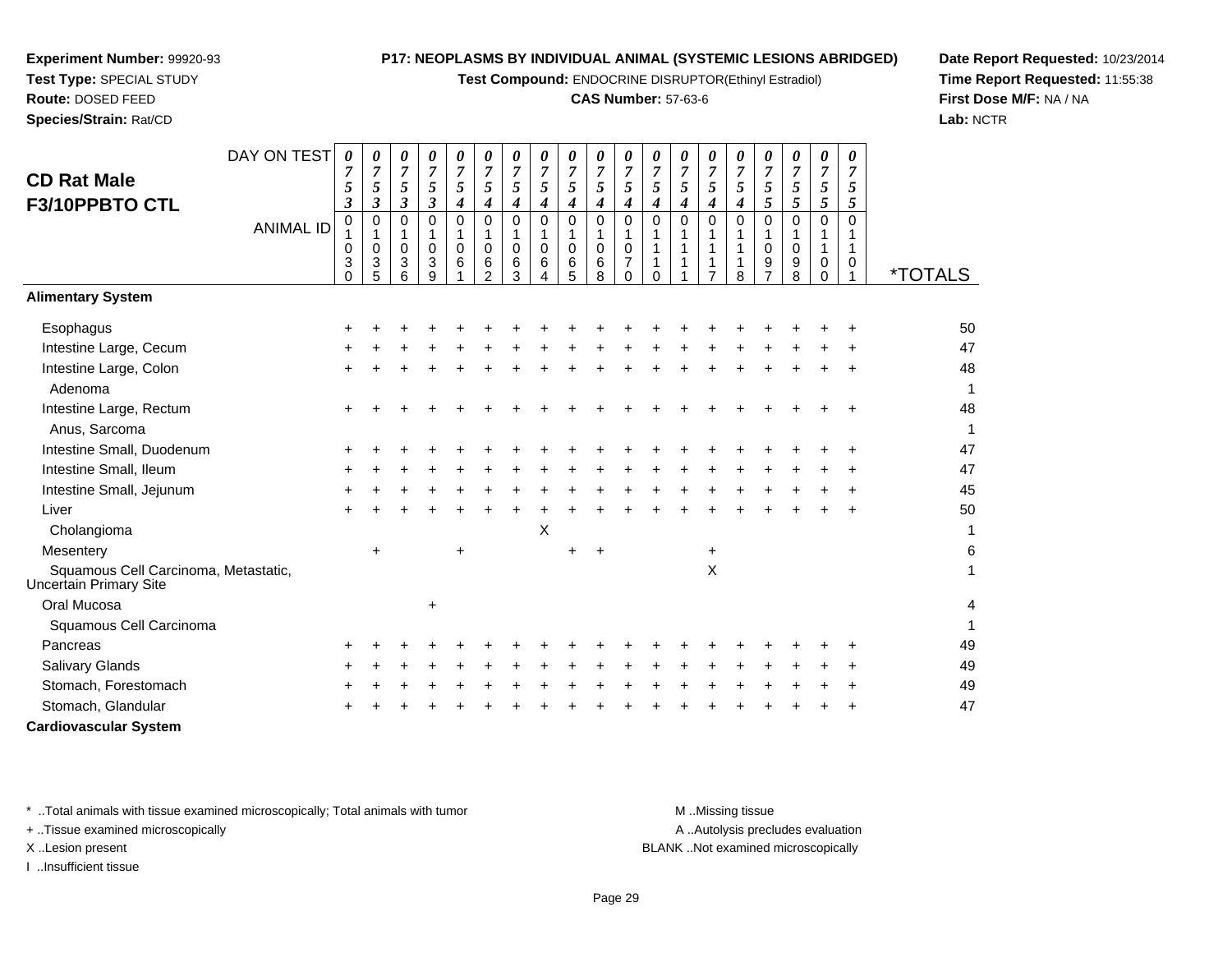**Test Compound:** ENDOCRINE DISRUPTOR(Ethinyl Estradiol)

## **CAS Number:** 57-63-6

**Date Report Requested:** 10/23/2014**Time Report Requested:** 11:55:39**First Dose M/F:** NA / NA**Lab:** NCTR

| <b>CD Rat Male</b><br>F3/10PPBTO CTL | DAY ON TEST<br><b>ANIMAL ID</b> | 0<br>7<br>$\sqrt{5}$<br>$\boldsymbol{\mathfrak{z}}$<br>0<br>0<br>$\ensuremath{\mathsf{3}}$<br>0 | 0<br>$\overline{7}$<br>$\sqrt{5}$<br>$\boldsymbol{\beta}$<br>$\pmb{0}$<br>1<br>$\mathbf 0$<br>$\mathbf{3}$<br>5 | 0<br>$\overline{7}$<br>$\mathfrak{s}$<br>$\boldsymbol{\mathfrak{z}}$<br>0<br>$\mathbf 0$<br>3<br>6 | 0<br>$\overline{7}$<br>5<br>$\boldsymbol{\mathfrak{z}}$<br>0<br>$\mathbf 0$<br>3<br>9 | 0<br>$\overline{7}$<br>5<br>4<br>0<br>0<br>6 | 0<br>$\overline{7}$<br>5<br>4<br>0<br>0<br>6<br>$\overline{2}$ | 0<br>$\boldsymbol{7}$<br>5<br>$\boldsymbol{4}$<br>$\mathbf 0$<br>$\mathbf 0$<br>6<br>3 | 0<br>$\boldsymbol{7}$<br>$\sqrt{5}$<br>$\boldsymbol{4}$<br>$\mathbf 0$<br>$\mathbf 0$<br>6<br>4 | 0<br>$\overline{7}$<br>5<br>4<br>0<br>1<br>$\pmb{0}$<br>6<br>5 | 0<br>$\overline{7}$<br>5<br>4<br>0<br>0<br>6<br>8 | 0<br>$\overline{7}$<br>$\sqrt{5}$<br>4<br>0<br>$\pmb{0}$<br>$\overline{7}$<br>$\Omega$ | 0<br>$\overline{7}$<br>$\mathfrak{s}$<br>$\boldsymbol{4}$<br>$\mathbf 0$<br>$\Omega$ | 0<br>$\overline{7}$<br>5<br>4<br>$\Omega$ | 0<br>$\overline{7}$<br>5<br>4<br>0<br>1<br>1<br>$\overline{7}$ | 0<br>$\overline{7}$<br>5<br>4<br>0<br>8 | 0<br>$\overline{7}$<br>$\sqrt{5}$<br>5<br>0<br>$\mathbf 0$<br>9<br>$\overline{7}$ | 0<br>$\boldsymbol{7}$<br>5<br>$\mathfrak{s}$<br>$\Omega$<br>$\mathbf 0$<br>9<br>8 | $\pmb{\theta}$<br>$\overline{7}$<br>5<br>5<br>$\mathbf 0$<br>$\mathbf{1}$<br>0<br>$\Omega$ | 0<br>$\overline{7}$<br>5<br>5<br>0<br>$\mathbf 1$<br>0<br>1 | <i><b>*TOTALS</b></i> |
|--------------------------------------|---------------------------------|-------------------------------------------------------------------------------------------------|-----------------------------------------------------------------------------------------------------------------|----------------------------------------------------------------------------------------------------|---------------------------------------------------------------------------------------|----------------------------------------------|----------------------------------------------------------------|----------------------------------------------------------------------------------------|-------------------------------------------------------------------------------------------------|----------------------------------------------------------------|---------------------------------------------------|----------------------------------------------------------------------------------------|--------------------------------------------------------------------------------------|-------------------------------------------|----------------------------------------------------------------|-----------------------------------------|-----------------------------------------------------------------------------------|-----------------------------------------------------------------------------------|--------------------------------------------------------------------------------------------|-------------------------------------------------------------|-----------------------|
| <b>Blood Vessel</b>                  |                                 | $+$                                                                                             |                                                                                                                 |                                                                                                    |                                                                                       |                                              |                                                                |                                                                                        |                                                                                                 |                                                                |                                                   |                                                                                        |                                                                                      |                                           |                                                                |                                         |                                                                                   |                                                                                   |                                                                                            | $\ddot{}$                                                   | 50                    |
| Heart                                |                                 |                                                                                                 |                                                                                                                 |                                                                                                    |                                                                                       |                                              |                                                                |                                                                                        |                                                                                                 |                                                                |                                                   |                                                                                        |                                                                                      |                                           |                                                                |                                         |                                                                                   |                                                                                   |                                                                                            |                                                             | 50                    |
| <b>Endocrine System</b>              |                                 |                                                                                                 |                                                                                                                 |                                                                                                    |                                                                                       |                                              |                                                                |                                                                                        |                                                                                                 |                                                                |                                                   |                                                                                        |                                                                                      |                                           |                                                                |                                         |                                                                                   |                                                                                   |                                                                                            |                                                             |                       |
| <b>Adrenal Cortex</b>                |                                 | $\pm$                                                                                           |                                                                                                                 |                                                                                                    |                                                                                       |                                              |                                                                |                                                                                        |                                                                                                 |                                                                |                                                   |                                                                                        |                                                                                      |                                           |                                                                |                                         |                                                                                   |                                                                                   |                                                                                            |                                                             | 49                    |
| Adenoma                              |                                 |                                                                                                 | X                                                                                                               |                                                                                                    |                                                                                       |                                              |                                                                |                                                                                        |                                                                                                 |                                                                |                                                   |                                                                                        |                                                                                      |                                           |                                                                |                                         |                                                                                   |                                                                                   |                                                                                            |                                                             | 1                     |
| Adrenal Medulla                      |                                 |                                                                                                 |                                                                                                                 |                                                                                                    |                                                                                       |                                              |                                                                |                                                                                        |                                                                                                 |                                                                |                                                   |                                                                                        |                                                                                      |                                           |                                                                |                                         |                                                                                   |                                                                                   |                                                                                            |                                                             | 49                    |
| Bilateral, Pheochromocytoma Benign   |                                 |                                                                                                 |                                                                                                                 |                                                                                                    |                                                                                       |                                              |                                                                |                                                                                        |                                                                                                 |                                                                |                                                   |                                                                                        |                                                                                      |                                           |                                                                |                                         |                                                                                   |                                                                                   |                                                                                            |                                                             | 1                     |
| Pheochromocytoma Benign              |                                 |                                                                                                 |                                                                                                                 |                                                                                                    |                                                                                       |                                              |                                                                |                                                                                        |                                                                                                 |                                                                |                                                   |                                                                                        |                                                                                      |                                           |                                                                |                                         |                                                                                   |                                                                                   |                                                                                            |                                                             | 5                     |
| Pheochromocytoma Malignant           |                                 |                                                                                                 |                                                                                                                 |                                                                                                    |                                                                                       |                                              |                                                                |                                                                                        |                                                                                                 |                                                                |                                                   |                                                                                        |                                                                                      |                                           |                                                                |                                         |                                                                                   |                                                                                   | X                                                                                          |                                                             | $\overline{2}$        |
| Islets, Pancreatic                   |                                 |                                                                                                 |                                                                                                                 |                                                                                                    |                                                                                       |                                              |                                                                |                                                                                        |                                                                                                 |                                                                |                                                   |                                                                                        |                                                                                      |                                           |                                                                |                                         |                                                                                   |                                                                                   |                                                                                            |                                                             | 50                    |
| Adenoma                              |                                 |                                                                                                 |                                                                                                                 |                                                                                                    | X                                                                                     |                                              |                                                                | $\boldsymbol{\mathsf{X}}$                                                              |                                                                                                 |                                                                |                                                   |                                                                                        |                                                                                      |                                           |                                                                |                                         |                                                                                   |                                                                                   |                                                                                            |                                                             | 3                     |
| Parathyroid Gland                    |                                 | ÷.                                                                                              |                                                                                                                 |                                                                                                    |                                                                                       |                                              |                                                                |                                                                                        |                                                                                                 |                                                                |                                                   |                                                                                        |                                                                                      |                                           |                                                                |                                         |                                                                                   |                                                                                   |                                                                                            |                                                             | 50                    |
| <b>Pituitary Gland</b>               |                                 |                                                                                                 |                                                                                                                 |                                                                                                    |                                                                                       |                                              |                                                                |                                                                                        |                                                                                                 |                                                                |                                                   |                                                                                        |                                                                                      |                                           |                                                                |                                         |                                                                                   |                                                                                   |                                                                                            |                                                             | 49                    |
| Pars Distalis, Adenoma               |                                 |                                                                                                 | $\pmb{\times}$                                                                                                  |                                                                                                    | X                                                                                     |                                              | $\mathsf X$                                                    | $\boldsymbol{\mathsf{X}}$                                                              |                                                                                                 |                                                                |                                                   |                                                                                        | $\pmb{\times}$                                                                       |                                           |                                                                |                                         | $\pmb{\times}$                                                                    |                                                                                   | $\mathsf X$                                                                                |                                                             | 18                    |
| Pars Intermed, Adenoma               |                                 |                                                                                                 |                                                                                                                 |                                                                                                    |                                                                                       |                                              |                                                                |                                                                                        |                                                                                                 | Χ                                                              |                                                   |                                                                                        |                                                                                      |                                           |                                                                |                                         |                                                                                   |                                                                                   |                                                                                            |                                                             | 1                     |
| <b>Thyroid Gland</b>                 |                                 |                                                                                                 |                                                                                                                 |                                                                                                    |                                                                                       |                                              |                                                                |                                                                                        |                                                                                                 |                                                                |                                                   |                                                                                        |                                                                                      |                                           |                                                                |                                         |                                                                                   |                                                                                   |                                                                                            |                                                             | 50                    |
| C Cell, Adenoma                      |                                 |                                                                                                 |                                                                                                                 |                                                                                                    |                                                                                       |                                              |                                                                |                                                                                        |                                                                                                 |                                                                |                                                   |                                                                                        |                                                                                      |                                           |                                                                |                                         |                                                                                   |                                                                                   |                                                                                            |                                                             | 1                     |
| C Cell, Carcinoma                    |                                 |                                                                                                 |                                                                                                                 |                                                                                                    |                                                                                       | X                                            |                                                                |                                                                                        |                                                                                                 |                                                                | X                                                 |                                                                                        |                                                                                      |                                           |                                                                |                                         |                                                                                   |                                                                                   |                                                                                            |                                                             | 3                     |
| <b>General Body System</b>           |                                 |                                                                                                 |                                                                                                                 |                                                                                                    |                                                                                       |                                              |                                                                |                                                                                        |                                                                                                 |                                                                |                                                   |                                                                                        |                                                                                      |                                           |                                                                |                                         |                                                                                   |                                                                                   |                                                                                            |                                                             |                       |
|                                      |                                 |                                                                                                 |                                                                                                                 |                                                                                                    |                                                                                       |                                              |                                                                |                                                                                        |                                                                                                 |                                                                |                                                   |                                                                                        |                                                                                      |                                           |                                                                |                                         |                                                                                   |                                                                                   |                                                                                            |                                                             |                       |

NONE**Genital System**

\* ..Total animals with tissue examined microscopically; Total animals with tumor **M** ...Missing tissue M ...Missing tissue

+ ..Tissue examined microscopically

**Experiment Number:** 99920-93**Test Type:** SPECIAL STUDY**Route:** DOSED FEED**Species/Strain:** Rat/CD

I ..Insufficient tissue

A ..Autolysis precludes evaluation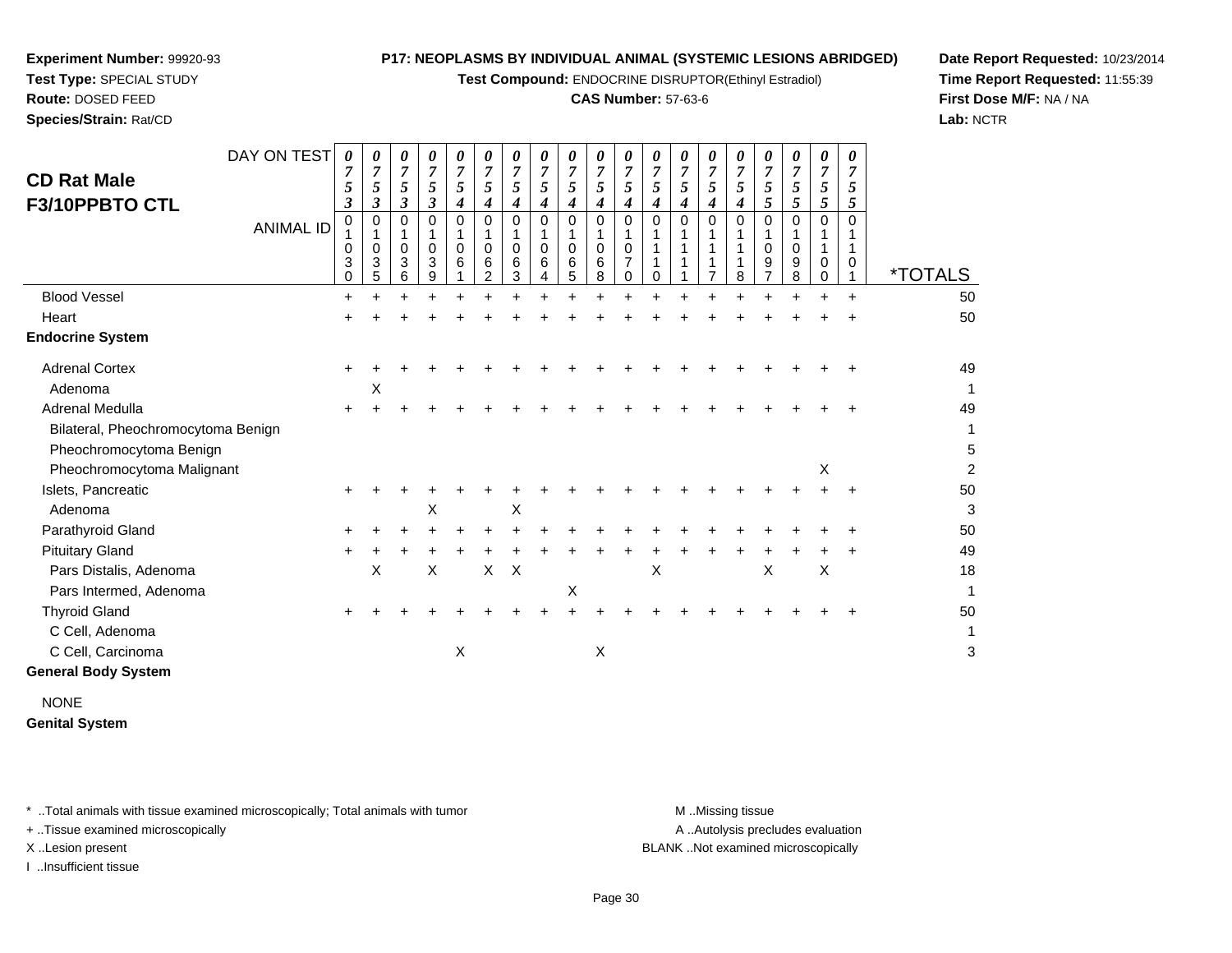**Test Compound:** ENDOCRINE DISRUPTOR(Ethinyl Estradiol)

# **CAS Number:** 57-63-6

**Date Report Requested:** 10/23/2014**Time Report Requested:** 11:55:39**First Dose M/F:** NA / NA**Lab:** NCTR

| <b>CD Rat Male</b><br>F3/10PPBTO CTL | DAY ON TEST<br><b>ANIMAL ID</b> | $\pmb{\theta}$<br>$\overline{7}$<br>5<br>$\boldsymbol{\beta}$<br>0<br>0<br>3<br>0 | 0<br>$\boldsymbol{7}$<br>$\mathfrak{s}$<br>$\mathfrak{z}$<br>$\pmb{0}$<br>$\mathbf{1}$<br>$\mathbf 0$<br>3<br>$\overline{5}$ | 0<br>$\overline{7}$<br>5<br>$\boldsymbol{\beta}$<br>$\mathbf 0$<br>1<br>0<br>$\ensuremath{\mathsf{3}}$<br>$\,6$ | 0<br>$\overline{7}$<br>5<br>$\boldsymbol{\beta}$<br>$\mathbf 0$<br>1<br>0<br>3<br>$\boldsymbol{9}$ | 0<br>$\overline{7}$<br>5<br>$\boldsymbol{4}$<br>$\Omega$<br>1<br>0<br>6 | 0<br>$\overline{7}$<br>5<br>4<br>$\Omega$<br>$\mathbf 0$<br>$\,6$<br>$\overline{2}$ | 0<br>$\overline{7}$<br>5<br>4<br>$\mathbf 0$<br>0<br>6<br>3 | $\boldsymbol{\theta}$<br>$\overline{7}$<br>$\sqrt{5}$<br>$\boldsymbol{4}$<br>$\mathbf 0$<br>1<br>0<br>$\,6$<br>4 | 0<br>$\overline{7}$<br>5<br>4<br>$\mathbf 0$<br>1<br>$\mathbf 0$<br>6<br>5 | 0<br>$\overline{7}$<br>$\sqrt{5}$<br>$\boldsymbol{4}$<br>$\mathbf 0$<br>$\mathbf{1}$<br>$\pmb{0}$<br>$\,6$<br>$\bf8$ | 0<br>$\boldsymbol{7}$<br>5<br>$\boldsymbol{4}$<br>0<br>1<br>$\pmb{0}$<br>$\overline{7}$<br>$\mathbf 0$ | 0<br>$\overline{7}$<br>5<br>4<br>$\Omega$<br>0 | 0<br>$\boldsymbol{7}$<br>5<br>4<br>0<br>1<br>1<br>1<br>1 | 0<br>$\overline{7}$<br>5<br>4<br>$\mathbf 0$<br>1<br>1<br>1<br>$\overline{7}$ | 0<br>$\overline{7}$<br>5<br>$\boldsymbol{4}$<br>$\mathbf 0$<br>1<br>8 | 0<br>$\overline{7}$<br>5<br>$\sqrt{5}$<br>$\mathbf 0$<br>1<br>$\mathbf 0$<br>9<br>$\overline{7}$ | 0<br>$\boldsymbol{7}$<br>5<br>$\sqrt{5}$<br>$\mathbf 0$<br>0<br>9<br>8 | 0<br>$\overline{7}$<br>5<br>5<br>$\mathbf 0$<br>1<br>1<br>$\pmb{0}$<br>$\pmb{0}$ | 0<br>$\overline{7}$<br>5<br>5<br>$\Omega$<br>1<br>0 | <i><b>*TOTALS</b></i> |
|--------------------------------------|---------------------------------|-----------------------------------------------------------------------------------|------------------------------------------------------------------------------------------------------------------------------|-----------------------------------------------------------------------------------------------------------------|----------------------------------------------------------------------------------------------------|-------------------------------------------------------------------------|-------------------------------------------------------------------------------------|-------------------------------------------------------------|------------------------------------------------------------------------------------------------------------------|----------------------------------------------------------------------------|----------------------------------------------------------------------------------------------------------------------|--------------------------------------------------------------------------------------------------------|------------------------------------------------|----------------------------------------------------------|-------------------------------------------------------------------------------|-----------------------------------------------------------------------|--------------------------------------------------------------------------------------------------|------------------------------------------------------------------------|----------------------------------------------------------------------------------|-----------------------------------------------------|-----------------------|
| <b>Coagulating Gland</b>             |                                 | $\ddot{}$                                                                         | $\ddot{}$                                                                                                                    | $\ddot{}$                                                                                                       | ÷                                                                                                  | $\ddot{}$                                                               | $\ddot{}$                                                                           | $\ddot{}$                                                   | $\ddot{}$                                                                                                        | $\div$                                                                     | $\ddot{}$                                                                                                            | $\ddot{}$                                                                                              | $+$                                            | $\ddot{}$                                                | ÷.                                                                            | ÷                                                                     |                                                                                                  | $+$                                                                    | $\ddot{}$                                                                        | $+$                                                 | 48                    |
| Epididymis                           |                                 | ÷                                                                                 |                                                                                                                              |                                                                                                                 |                                                                                                    |                                                                         |                                                                                     |                                                             |                                                                                                                  |                                                                            |                                                                                                                      |                                                                                                        |                                                |                                                          |                                                                               |                                                                       |                                                                                                  |                                                                        |                                                                                  |                                                     | 50                    |
| <b>Preputial Gland</b>               |                                 |                                                                                   |                                                                                                                              |                                                                                                                 |                                                                                                    |                                                                         |                                                                                     |                                                             |                                                                                                                  |                                                                            |                                                                                                                      |                                                                                                        |                                                |                                                          |                                                                               |                                                                       |                                                                                                  |                                                                        |                                                                                  | ÷                                                   | 50                    |
| Squamous Cell Carcinoma              |                                 |                                                                                   |                                                                                                                              |                                                                                                                 |                                                                                                    |                                                                         |                                                                                     |                                                             |                                                                                                                  |                                                                            |                                                                                                                      |                                                                                                        |                                                |                                                          |                                                                               |                                                                       |                                                                                                  |                                                                        |                                                                                  |                                                     | $\overline{4}$        |
| Prostate, Dorsal/Lateral Lobe        |                                 |                                                                                   |                                                                                                                              |                                                                                                                 |                                                                                                    |                                                                         |                                                                                     |                                                             |                                                                                                                  |                                                                            |                                                                                                                      | $\ddot{}$                                                                                              |                                                |                                                          |                                                                               |                                                                       |                                                                                                  | +                                                                      |                                                                                  |                                                     | 50                    |
| Prostate, Ventral Lobe               |                                 | +                                                                                 |                                                                                                                              |                                                                                                                 |                                                                                                    |                                                                         |                                                                                     |                                                             |                                                                                                                  |                                                                            |                                                                                                                      |                                                                                                        |                                                |                                                          |                                                                               |                                                                       |                                                                                                  |                                                                        |                                                                                  |                                                     | 50                    |
| <b>Rete Testes</b>                   |                                 |                                                                                   |                                                                                                                              |                                                                                                                 | М                                                                                                  |                                                                         | M                                                                                   |                                                             |                                                                                                                  |                                                                            |                                                                                                                      |                                                                                                        |                                                |                                                          | M                                                                             |                                                                       |                                                                                                  |                                                                        |                                                                                  |                                                     | 43                    |
| <b>Seminal Vesicle</b>               |                                 |                                                                                   |                                                                                                                              |                                                                                                                 |                                                                                                    |                                                                         |                                                                                     |                                                             |                                                                                                                  |                                                                            |                                                                                                                      |                                                                                                        |                                                |                                                          |                                                                               |                                                                       |                                                                                                  |                                                                        |                                                                                  |                                                     | 47                    |
| <b>Testes</b>                        |                                 |                                                                                   |                                                                                                                              |                                                                                                                 |                                                                                                    |                                                                         |                                                                                     |                                                             |                                                                                                                  |                                                                            |                                                                                                                      |                                                                                                        |                                                |                                                          |                                                                               |                                                                       |                                                                                                  |                                                                        |                                                                                  |                                                     | 50                    |
| <b>Hematopoietic System</b>          |                                 |                                                                                   |                                                                                                                              |                                                                                                                 |                                                                                                    |                                                                         |                                                                                     |                                                             |                                                                                                                  |                                                                            |                                                                                                                      |                                                                                                        |                                                |                                                          |                                                                               |                                                                       |                                                                                                  |                                                                        |                                                                                  |                                                     |                       |
| <b>Bone Marrow</b>                   |                                 | +                                                                                 |                                                                                                                              |                                                                                                                 |                                                                                                    |                                                                         |                                                                                     |                                                             |                                                                                                                  |                                                                            |                                                                                                                      |                                                                                                        |                                                |                                                          |                                                                               |                                                                       |                                                                                                  |                                                                        |                                                                                  |                                                     | 50                    |
| Lymph Node                           |                                 |                                                                                   |                                                                                                                              |                                                                                                                 |                                                                                                    |                                                                         |                                                                                     |                                                             |                                                                                                                  |                                                                            |                                                                                                                      |                                                                                                        |                                                |                                                          |                                                                               |                                                                       |                                                                                                  |                                                                        |                                                                                  |                                                     | 13                    |
| Lymph Node, Mandibular               |                                 |                                                                                   |                                                                                                                              |                                                                                                                 |                                                                                                    |                                                                         |                                                                                     |                                                             |                                                                                                                  |                                                                            |                                                                                                                      |                                                                                                        |                                                |                                                          |                                                                               |                                                                       |                                                                                                  |                                                                        |                                                                                  |                                                     | 50                    |
| Lymph Node, Mesenteric               |                                 | ÷                                                                                 |                                                                                                                              |                                                                                                                 |                                                                                                    |                                                                         |                                                                                     |                                                             |                                                                                                                  |                                                                            |                                                                                                                      |                                                                                                        |                                                |                                                          |                                                                               |                                                                       |                                                                                                  |                                                                        |                                                                                  |                                                     | 49                    |
| Spleen                               |                                 |                                                                                   |                                                                                                                              |                                                                                                                 |                                                                                                    |                                                                         |                                                                                     |                                                             |                                                                                                                  |                                                                            |                                                                                                                      |                                                                                                        |                                                |                                                          |                                                                               |                                                                       |                                                                                                  |                                                                        |                                                                                  |                                                     | 49                    |
| Thymus                               |                                 |                                                                                   |                                                                                                                              |                                                                                                                 |                                                                                                    |                                                                         |                                                                                     |                                                             |                                                                                                                  |                                                                            |                                                                                                                      |                                                                                                        |                                                |                                                          |                                                                               |                                                                       |                                                                                                  |                                                                        |                                                                                  |                                                     | 47                    |
| <b>Integumentary System</b>          |                                 |                                                                                   |                                                                                                                              |                                                                                                                 |                                                                                                    |                                                                         |                                                                                     |                                                             |                                                                                                                  |                                                                            |                                                                                                                      |                                                                                                        |                                                |                                                          |                                                                               |                                                                       |                                                                                                  |                                                                        |                                                                                  |                                                     |                       |
| Mammary Gland                        |                                 |                                                                                   |                                                                                                                              |                                                                                                                 |                                                                                                    |                                                                         |                                                                                     |                                                             |                                                                                                                  |                                                                            |                                                                                                                      |                                                                                                        |                                                |                                                          |                                                                               |                                                                       |                                                                                                  |                                                                        |                                                                                  |                                                     | 40                    |
| Skin                                 |                                 |                                                                                   |                                                                                                                              |                                                                                                                 |                                                                                                    |                                                                         |                                                                                     |                                                             |                                                                                                                  |                                                                            |                                                                                                                      |                                                                                                        |                                                |                                                          |                                                                               |                                                                       |                                                                                                  |                                                                        |                                                                                  |                                                     | 50                    |
| Basal Cell Adenoma                   |                                 |                                                                                   |                                                                                                                              |                                                                                                                 |                                                                                                    |                                                                         |                                                                                     |                                                             |                                                                                                                  |                                                                            |                                                                                                                      |                                                                                                        |                                                |                                                          |                                                                               |                                                                       |                                                                                                  |                                                                        |                                                                                  |                                                     | 1                     |
| Fibroma                              |                                 |                                                                                   |                                                                                                                              |                                                                                                                 |                                                                                                    |                                                                         |                                                                                     |                                                             |                                                                                                                  |                                                                            |                                                                                                                      |                                                                                                        |                                                |                                                          |                                                                               |                                                                       |                                                                                                  |                                                                        |                                                                                  |                                                     | 1                     |
| Keratoacanthoma                      |                                 |                                                                                   |                                                                                                                              |                                                                                                                 |                                                                                                    |                                                                         | X                                                                                   |                                                             |                                                                                                                  |                                                                            | X                                                                                                                    |                                                                                                        |                                                |                                                          |                                                                               |                                                                       |                                                                                                  |                                                                        |                                                                                  |                                                     | 3                     |
|                                      |                                 |                                                                                   |                                                                                                                              |                                                                                                                 |                                                                                                    |                                                                         |                                                                                     |                                                             |                                                                                                                  |                                                                            |                                                                                                                      |                                                                                                        |                                                |                                                          |                                                                               |                                                                       |                                                                                                  |                                                                        |                                                                                  |                                                     |                       |

**Experiment Number:** 99920-93**Test Type:** SPECIAL STUDY**Route:** DOSED FEED**Species/Strain:** Rat/CD

\* ..Total animals with tissue examined microscopically; Total animals with tumor **M** . Missing tissue M ..Missing tissue A ..Autolysis precludes evaluation + ..Tissue examined microscopically X ..Lesion present BLANK ..Not examined microscopicallyI ..Insufficient tissue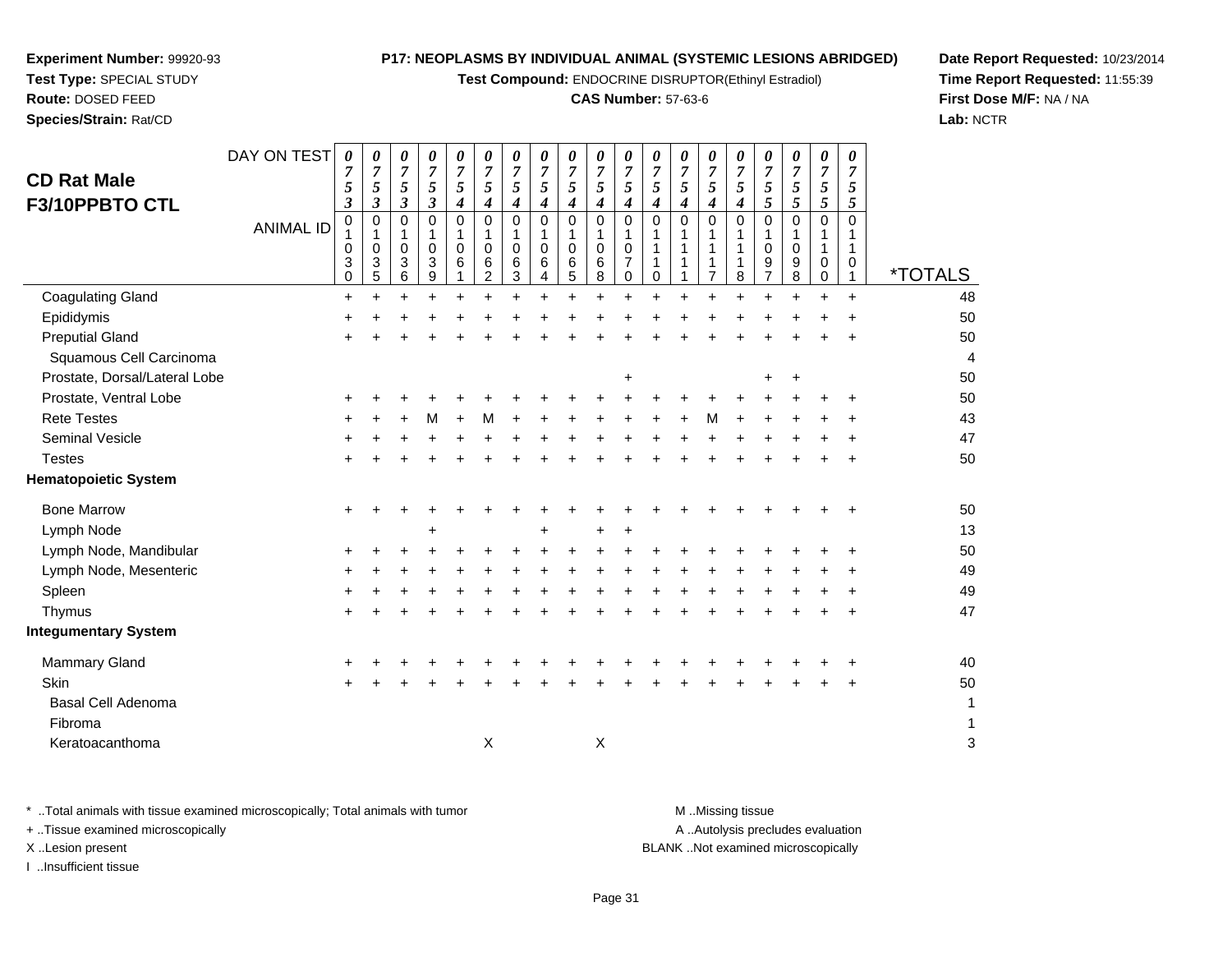**Test Compound:** ENDOCRINE DISRUPTOR(Ethinyl Estradiol)

# **CAS Number:** 57-63-6

**Date Report Requested:** 10/23/2014 **Time Report Requested:** 11:55:39**First Dose M/F:** NA / NA**Lab:** NCTR

| <b>CD Rat Male</b><br>F3/10PPBTO CTL<br>Schwannoma Malignant<br><b>Musculoskeletal System</b>                                                                                                             | DAY ON TEST<br><b>ANIMAL ID</b> | 0<br>7<br>5<br>3<br>$\mathbf 0$<br>0<br>3<br>$\Omega$ | 0<br>$\overline{7}$<br>5<br>$\boldsymbol{\beta}$<br>$\mathbf 0$<br>1<br>0<br>3<br>5 | 0<br>$\overline{7}$<br>5<br>$\overline{\mathbf{3}}$<br>0<br>1<br>0<br>3<br>6 | 0<br>$\overline{7}$<br>5<br>$\mathfrak{z}$<br>$\mathbf 0$<br>1<br>$\mathbf 0$<br>3<br>9 | 0<br>$\overline{7}$<br>5<br>$\boldsymbol{4}$<br>$\mathbf 0$<br>1<br>$\mathbf 0$<br>6 | 0<br>$\overline{7}$<br>5<br>$\boldsymbol{4}$<br>$\mathbf 0$<br>1<br>$\mathbf 0$<br>6<br>$\overline{2}$ | 0<br>$\boldsymbol{7}$<br>5<br>$\boldsymbol{4}$<br>$\mathbf 0$<br>0<br>6<br>3 | 0<br>$\overline{7}$<br>$\sqrt{5}$<br>$\boldsymbol{4}$<br>$\mathbf 0$<br>$\mathbf{1}$<br>$\mathbf 0$<br>6<br>$\overline{4}$ | 0<br>$\overline{7}$<br>5<br>$\boldsymbol{4}$<br>$\mathbf 0$<br>1<br>$\mathbf 0$<br>6<br>5 | 0<br>$\boldsymbol{7}$<br>5<br>$\boldsymbol{4}$<br>$\mathbf 0$<br>1<br>$\mathbf 0$<br>$^6_8$ | 0<br>$\boldsymbol{7}$<br>$\mathfrak{s}$<br>$\boldsymbol{4}$<br>0<br>1<br>$\pmb{0}$<br>$\overline{7}$<br>$\Omega$ | 0<br>$\overline{7}$<br>$\sqrt{5}$<br>$\boldsymbol{4}$<br>$\mathbf 0$<br>1<br>$\Omega$ | 0<br>$\overline{7}$<br>5<br>$\boldsymbol{4}$<br>$\Omega$ | 0<br>$\overline{7}$<br>5<br>4<br>$\Omega$<br>7 | 0<br>$\boldsymbol{7}$<br>5<br>4<br>$\Omega$<br>1<br>1<br>8 | 0<br>$\overline{7}$<br>5<br>5<br>$\Omega$<br>1<br>$\mathbf 0$<br>9<br>7 | 0<br>$\boldsymbol{7}$<br>5<br>5<br>$\Omega$<br>$\mathbf 0$<br>9<br>8 | 0<br>$\boldsymbol{7}$<br>$\mathfrak{s}$<br>5<br>$\mathbf 0$<br>0<br>0 | 0<br>$\overline{7}$<br>5<br>5<br>$\Omega$<br>1<br>1<br>0 | <i><b>*TOTALS</b></i>                                                 |
|-----------------------------------------------------------------------------------------------------------------------------------------------------------------------------------------------------------|---------------------------------|-------------------------------------------------------|-------------------------------------------------------------------------------------|------------------------------------------------------------------------------|-----------------------------------------------------------------------------------------|--------------------------------------------------------------------------------------|--------------------------------------------------------------------------------------------------------|------------------------------------------------------------------------------|----------------------------------------------------------------------------------------------------------------------------|-------------------------------------------------------------------------------------------|---------------------------------------------------------------------------------------------|------------------------------------------------------------------------------------------------------------------|---------------------------------------------------------------------------------------|----------------------------------------------------------|------------------------------------------------|------------------------------------------------------------|-------------------------------------------------------------------------|----------------------------------------------------------------------|-----------------------------------------------------------------------|----------------------------------------------------------|-----------------------------------------------------------------------|
| <b>Bone</b><br>Bone, Femur<br><b>Skeletal Muscle</b><br><b>Nervous System</b>                                                                                                                             |                                 |                                                       |                                                                                     |                                                                              |                                                                                         |                                                                                      |                                                                                                        |                                                                              |                                                                                                                            |                                                                                           |                                                                                             |                                                                                                                  |                                                                                       |                                                          |                                                |                                                            |                                                                         |                                                                      |                                                                       |                                                          | -1<br>50<br>3                                                         |
| Brain, Brain Stem<br>Brain, Cerebellum<br><b>Granular Cell Tumor Malignant</b><br>Brain, Cerebrum<br><b>Granular Cell Tumor Malignant</b><br>Peripheral Nerve<br>Spinal Cord<br><b>Respiratory System</b> |                                 |                                                       |                                                                                     |                                                                              |                                                                                         |                                                                                      |                                                                                                        |                                                                              |                                                                                                                            |                                                                                           |                                                                                             |                                                                                                                  |                                                                                       |                                                          |                                                | X                                                          |                                                                         |                                                                      |                                                                       |                                                          | 50<br>50<br>$\mathbf 1$<br>50<br>1<br>$\boldsymbol{2}$<br>$\mathbf 0$ |
| Lung<br>Alveolar/Bronchiolar Adenoma<br>Schwannoma Malignant, Metastatic, Skin<br>Squamous Cell Carcinoma, Metastatic,<br><b>Uncertain Primary Site</b><br><b>Nose</b><br>Trachea                         |                                 |                                                       |                                                                                     |                                                                              |                                                                                         |                                                                                      |                                                                                                        |                                                                              |                                                                                                                            |                                                                                           |                                                                                             |                                                                                                                  |                                                                                       |                                                          | X                                              |                                                            |                                                                         |                                                                      |                                                                       |                                                          | 48<br>49<br>50                                                        |

| * Total animals with tissue examined microscopically; Total animals with tumor | M Missing tissue                   |
|--------------------------------------------------------------------------------|------------------------------------|
| + Tissue examined microscopically                                              | A Autolysis precludes evaluation   |
| X Lesion present                                                               | BLANK Not examined microscopically |
| …Insufficient tissue                                                           |                                    |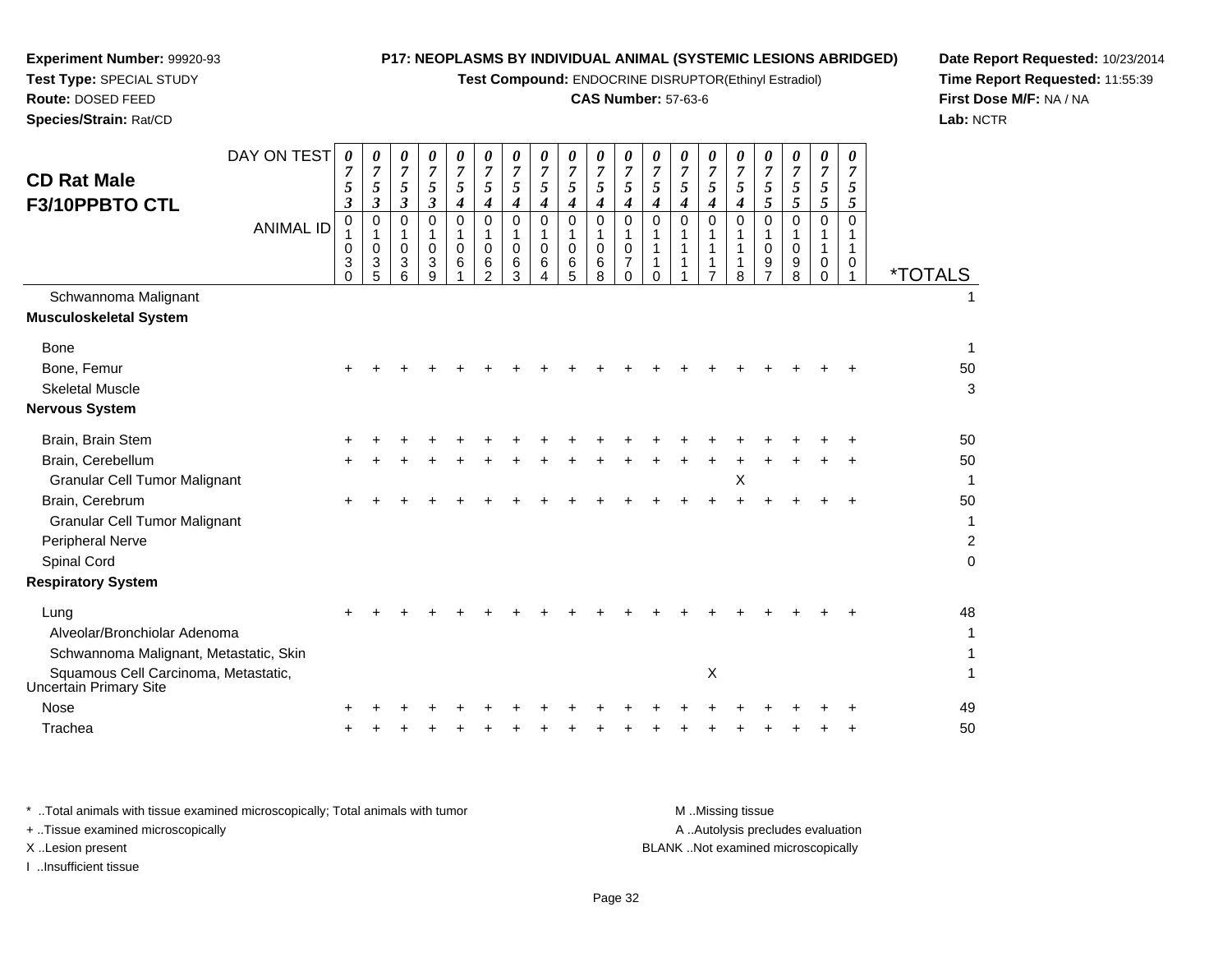**Test Compound:** ENDOCRINE DISRUPTOR(Ethinyl Estradiol)

# **CAS Number:** 57-63-6

**Date Report Requested:** 10/23/2014**Time Report Requested:** 11:55:39**First Dose M/F:** NA / NA**Lab:** NCTR

 $\overline{\phantom{a}}$ 

┯

| <b>CD Rat Male</b><br>F3/10PPBTO CTL                   | DAY ON TEST<br><b>ANIMAL ID</b> | 0<br>5<br>$\boldsymbol{\beta}$<br>$\Omega$<br>$\pmb{0}$<br>$\ensuremath{\mathsf{3}}$<br>$\Omega$ | 0<br>5<br>3<br>0<br>0<br>3<br>5 | 0<br>$\overline{7}$<br>5<br>$\boldsymbol{\beta}$<br>$\Omega$<br>1<br>$\pmb{0}$<br>$\sqrt{3}$<br>6 | 0<br>$\overline{7}$<br>5<br>3<br>$\Omega$<br>$\mathbf 0$<br>3<br>9 | 0<br>$\overline{7}$<br>$\mathfrak{S}$<br>4<br>$\Omega$<br>$\mathbf 0$<br>6 | 0<br>$\overline{7}$<br>$\mathfrak{s}$<br>4<br>0<br>1<br>$\pmb{0}$<br>6<br>$\mathcal{P}$ | 0<br>$\overline{7}$<br>5<br>$\boldsymbol{4}$<br>$\Omega$<br>$\pmb{0}$<br>6<br>3 | 0<br>$\boldsymbol{7}$<br>5<br>4<br>$\Omega$<br>$\pmb{0}$<br>6 | 0<br>$\overline{7}$<br>5<br>4<br>$\Omega$<br>$\pmb{0}$<br>$\,6$<br>5 | 0<br>$\overline{7}$<br>5<br>4<br>$\Omega$<br>1<br>$\pmb{0}$<br>6<br>8 | 0<br>$\overline{7}$<br>$\mathfrak{s}$<br>$\boldsymbol{4}$<br>$\Omega$<br>1<br>0<br>$\overline{7}$<br>$\Omega$ | 0<br>$\overline{7}$<br>5<br>4<br>$\Omega$<br>$\Omega$ | 7<br>5<br>4<br>$\Omega$ | 0<br>$\overline{7}$<br>5<br>$\boldsymbol{4}$<br>$\Omega$<br>$\overline{ }$ | 0<br>$\overline{7}$<br>5<br>4<br>$\Omega$<br>1<br>8 | 0<br>$\overline{7}$<br>5<br>5<br>$\Omega$<br>$\pmb{0}$<br>9 | 0<br>$\boldsymbol{7}$<br>$5\overline{)}$<br>5<br>$\Omega$<br>$\pmb{0}$<br>9<br>8 | 0<br>7<br>5<br>5<br>$\Omega$<br>1<br>0<br>0 | 0<br>$\overline{7}$<br>5<br>5<br>$\Omega$<br>0 | <i><b>*TOTALS</b></i>               |
|--------------------------------------------------------|---------------------------------|--------------------------------------------------------------------------------------------------|---------------------------------|---------------------------------------------------------------------------------------------------|--------------------------------------------------------------------|----------------------------------------------------------------------------|-----------------------------------------------------------------------------------------|---------------------------------------------------------------------------------|---------------------------------------------------------------|----------------------------------------------------------------------|-----------------------------------------------------------------------|---------------------------------------------------------------------------------------------------------------|-------------------------------------------------------|-------------------------|----------------------------------------------------------------------------|-----------------------------------------------------|-------------------------------------------------------------|----------------------------------------------------------------------------------|---------------------------------------------|------------------------------------------------|-------------------------------------|
| <b>Special Senses System</b>                           |                                 |                                                                                                  |                                 |                                                                                                   |                                                                    |                                                                            |                                                                                         |                                                                                 |                                                               |                                                                      |                                                                       |                                                                                                               |                                                       |                         |                                                                            |                                                     |                                                             |                                                                                  |                                             |                                                |                                     |
| Ear<br>Squamous Cell Papilloma                         |                                 | $\ddot{}$<br>$\pmb{\times}$                                                                      |                                 |                                                                                                   |                                                                    |                                                                            |                                                                                         |                                                                                 |                                                               |                                                                      |                                                                       |                                                                                                               |                                                       |                         |                                                                            |                                                     |                                                             |                                                                                  |                                             |                                                | 1<br>1                              |
| Eye                                                    |                                 |                                                                                                  |                                 |                                                                                                   |                                                                    |                                                                            |                                                                                         |                                                                                 |                                                               |                                                                      |                                                                       |                                                                                                               |                                                       |                         |                                                                            |                                                     |                                                             |                                                                                  |                                             |                                                | 48                                  |
| <b>Harderian Gland</b><br><b>Lacrimal Gland</b>        |                                 |                                                                                                  |                                 |                                                                                                   |                                                                    |                                                                            |                                                                                         |                                                                                 |                                                               |                                                                      |                                                                       |                                                                                                               |                                                       |                         |                                                                            |                                                     |                                                             |                                                                                  |                                             |                                                | 50<br>$\overline{2}$                |
| Zymbal's Gland<br>Carcinoma<br>Squamous Cell Carcinoma |                                 |                                                                                                  |                                 |                                                                                                   |                                                                    |                                                                            |                                                                                         |                                                                                 |                                                               |                                                                      |                                                                       |                                                                                                               |                                                       |                         |                                                                            |                                                     |                                                             |                                                                                  |                                             |                                                | $\overline{2}$<br>$\mathbf{1}$<br>1 |
| <b>Urinary System</b>                                  |                                 |                                                                                                  |                                 |                                                                                                   |                                                                    |                                                                            |                                                                                         |                                                                                 |                                                               |                                                                      |                                                                       |                                                                                                               |                                                       |                         |                                                                            |                                                     |                                                             |                                                                                  |                                             |                                                |                                     |
| Kidney<br>Urethra                                      |                                 |                                                                                                  |                                 |                                                                                                   |                                                                    |                                                                            |                                                                                         |                                                                                 |                                                               |                                                                      |                                                                       |                                                                                                               |                                                       |                         |                                                                            |                                                     |                                                             |                                                                                  |                                             |                                                | 50<br>$\mathbf{1}$                  |
| <b>Urinary Bladder</b><br><b>SYSTEMIC LESIONS</b>      |                                 | $\div$                                                                                           |                                 |                                                                                                   |                                                                    |                                                                            |                                                                                         |                                                                                 |                                                               |                                                                      |                                                                       |                                                                                                               |                                                       |                         |                                                                            |                                                     |                                                             |                                                                                  |                                             | ÷                                              | 49                                  |
| Multiple Organ                                         |                                 |                                                                                                  |                                 |                                                                                                   |                                                                    |                                                                            |                                                                                         |                                                                                 |                                                               |                                                                      |                                                                       |                                                                                                               |                                                       |                         |                                                                            |                                                     |                                                             |                                                                                  |                                             |                                                | 50                                  |
| Leukemia Mononuclear<br>Lymphoma Malignant             |                                 |                                                                                                  |                                 |                                                                                                   |                                                                    |                                                                            |                                                                                         |                                                                                 |                                                               |                                                                      |                                                                       |                                                                                                               |                                                       |                         |                                                                            |                                                     |                                                             |                                                                                  | X                                           |                                                | 1<br>1                              |

 $\Gamma$ 

┯ ┯ ┯  $\overline{\phantom{a}}$ 

\* ..Total animals with tissue examined microscopically; Total animals with tumor **M** . Missing tissue M ..Missing tissue

+ ..Tissue examined microscopically

**Experiment Number:** 99920-93**Test Type:** SPECIAL STUDY**Route:** DOSED FEED**Species/Strain:** Rat/CD

I ..Insufficient tissue

A ..Autolysis precludes evaluation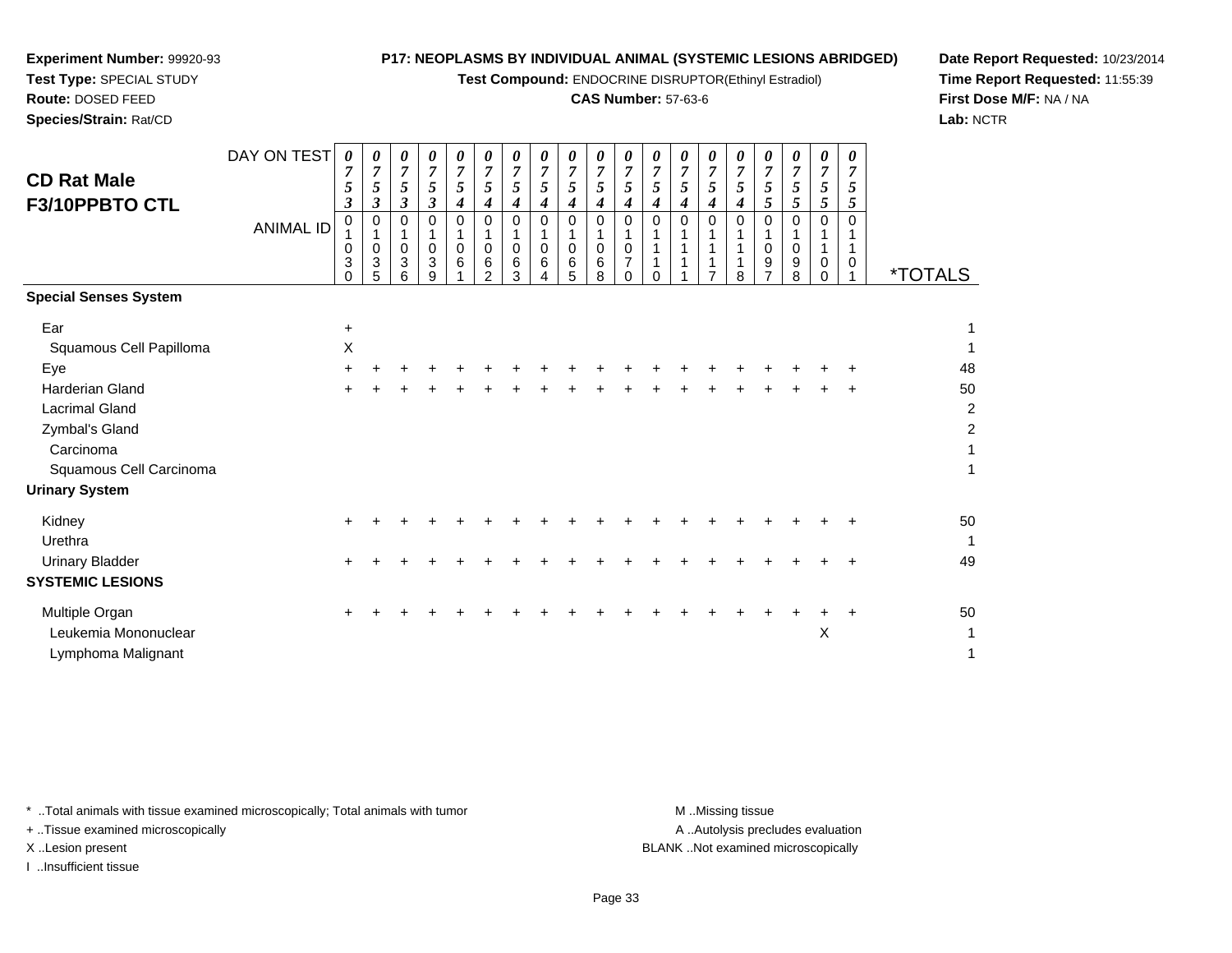**Test Compound:** ENDOCRINE DISRUPTOR(Ethinyl Estradiol)

# **CAS Number:** 57-63-6

**Date Report Requested:** 10/23/2014**Time Report Requested:** 11:55:39**First Dose M/F:** NA / NA**Lab:** NCTR

| <b>CD Rat Male</b><br>F3/50PPBTO CTL | DAY ON TEST<br><b>ANIMAL ID</b> | $\theta$<br>$\mathbf{I}$<br>$\boldsymbol{\beta}$<br>9<br>$\mathbf 0$<br>0<br>0<br>1<br>9 | 0<br>$\mathfrak{s}$<br>0<br>4<br>$\pmb{0}$<br>$\mathbf 0$<br>$\boldsymbol{2}$<br>$\overline{1}$<br>9 | 0<br>$\mathfrak{s}$<br>$\sqrt{5}$<br>$\boldsymbol{\beta}$<br>$\mathbf 0$<br>0<br>$\mathbf{3}$ | 0<br>5<br>6<br>9<br>0<br>0<br>$\mathbf{3}$<br>$\mathbf{3}$<br>$\overline{2}$ | 0<br>6<br>$\pmb{\theta}$<br>8<br>$\mathbf 0$<br>$\mathbf 0$<br>$\overline{7}$<br>$\pmb{0}$<br>5 | 0<br>6<br>$\boldsymbol{2}$<br>$\mathfrak{s}$<br>$\mathbf 0$<br>$\mathbf 0$<br>8 | 0<br>6<br>$\sqrt{5}$<br>$\mathfrak{s}$<br>$\mathbf 0$<br>$\pmb{0}$<br>$\bf8$<br>$\boldsymbol{2}$ | 0<br>6<br>5<br>5<br>$\mathsf 0$<br>0<br>8<br>$\frac{2}{5}$ | 0<br>6<br>$\overline{7}$<br>4<br>0<br>0<br>8<br>$\overline{4}$<br>$\overline{4}$ | $\boldsymbol{\theta}$<br>$\overline{7}$<br>$\boldsymbol{\theta}$<br>$\boldsymbol{\beta}$<br>$\boldsymbol{0}$<br>$\mathbf 0$<br>$\bf 8$<br>$\,6\,$<br>9 | 0<br>$\overline{7}$<br>$\boldsymbol{\theta}$<br>9<br>$\mathbf 0$<br>$\mathbf 0$<br>$\bf 8$<br>$\overline{7}$<br>6 | $\overline{7}$<br>$\theta$<br>9<br>$\Omega$<br>$\mathbf 0$<br>8<br>$\overline{7}$<br>8 | 0<br>$\overline{7}$<br>6<br>0<br>0<br>8<br>8 | 0<br>$\overline{7}$<br>$\boldsymbol{\beta}$<br>8<br>$\Omega$<br>0<br>$\boldsymbol{9}$<br>$\pmb{0}$<br>6 | $\overline{7}$<br>$\boldsymbol{4}$<br>9<br>$\mathbf 0$<br>$\mathbf 0$<br>$\boldsymbol{9}$<br>$\overline{1}$<br>6 | 0<br>$\overline{7}$<br>4<br>9<br>$\mathbf 0$<br>$\mathbf 0$<br>$\boldsymbol{9}$<br>$\frac{2}{2}$ | $\overline{7}$<br>4<br>9<br>$\Omega$<br>$\mathbf 0$<br>9<br>5 | 0<br>$\overline{7}$<br>4<br>9<br>0<br>0<br>9<br>5<br>9 | 0<br>$\overline{7}$<br>$\boldsymbol{4}$<br>9<br>$\pmb{0}$<br>$\pmb{0}$<br>$\boldsymbol{9}$<br>6<br>$\mathbf 0$ | 0<br>$\overline{7}$<br>$\boldsymbol{4}$<br>9<br>$\mathbf 0$<br>$\pmb{0}$<br>$\boldsymbol{9}$<br>$\,6\,$ | 0<br>$\overline{7}$<br>$\boldsymbol{4}$<br>9<br>$\Omega$<br>$\mathbf 0$<br>$\boldsymbol{9}$<br>$\,6\,$<br>2 | $\overline{7}$<br>$\boldsymbol{4}$<br>9<br>$\Omega$<br>$\Omega$<br>9<br>$\boldsymbol{9}$<br>8 | 0<br>$\overline{7}$<br>4<br>9<br>$\Omega$<br>0<br>9<br>$\boldsymbol{9}$<br>9 | 0<br>$\overline{7}$<br>$\boldsymbol{4}$<br>9<br>0<br>$\mathbf 1$<br>$\pmb{0}$<br>$\pmb{0}$<br>$\Omega$ | 0<br>$\overline{7}$<br>$\boldsymbol{4}$<br>9<br>$\mathbf 0$<br>$\mathbf 0$<br>$\mathbf 0$ | 0<br>$\overline{7}$<br>$\boldsymbol{4}$<br>9<br>$\Omega$<br>$\mathbf 0$<br>0<br>4 | $\overline{7}$<br>9<br>$\Omega$<br>$\Omega$<br>0<br>5 | 0<br>$\overline{7}$<br>4<br>9<br>$\Omega$<br>$\Omega$<br>0<br>6 | 0<br>$\overline{7}$<br>$\boldsymbol{4}$<br>9<br>$\Omega$<br>$\mathbf 0$ | $\theta$<br>$\overline{7}$<br>4<br>9<br>$\Omega$<br>$\Omega$ |  |
|--------------------------------------|---------------------------------|------------------------------------------------------------------------------------------|------------------------------------------------------------------------------------------------------|-----------------------------------------------------------------------------------------------|------------------------------------------------------------------------------|-------------------------------------------------------------------------------------------------|---------------------------------------------------------------------------------|--------------------------------------------------------------------------------------------------|------------------------------------------------------------|----------------------------------------------------------------------------------|--------------------------------------------------------------------------------------------------------------------------------------------------------|-------------------------------------------------------------------------------------------------------------------|----------------------------------------------------------------------------------------|----------------------------------------------|---------------------------------------------------------------------------------------------------------|------------------------------------------------------------------------------------------------------------------|--------------------------------------------------------------------------------------------------|---------------------------------------------------------------|--------------------------------------------------------|----------------------------------------------------------------------------------------------------------------|---------------------------------------------------------------------------------------------------------|-------------------------------------------------------------------------------------------------------------|-----------------------------------------------------------------------------------------------|------------------------------------------------------------------------------|--------------------------------------------------------------------------------------------------------|-------------------------------------------------------------------------------------------|-----------------------------------------------------------------------------------|-------------------------------------------------------|-----------------------------------------------------------------|-------------------------------------------------------------------------|--------------------------------------------------------------|--|
| <b>Alimentary System</b>             |                                 |                                                                                          |                                                                                                      |                                                                                               |                                                                              |                                                                                                 |                                                                                 |                                                                                                  |                                                            |                                                                                  |                                                                                                                                                        |                                                                                                                   |                                                                                        |                                              |                                                                                                         |                                                                                                                  |                                                                                                  |                                                               |                                                        |                                                                                                                |                                                                                                         |                                                                                                             |                                                                                               |                                                                              |                                                                                                        |                                                                                           |                                                                                   |                                                       |                                                                 |                                                                         |                                                              |  |
| Esophagus                            |                                 |                                                                                          |                                                                                                      |                                                                                               |                                                                              |                                                                                                 |                                                                                 |                                                                                                  |                                                            |                                                                                  |                                                                                                                                                        |                                                                                                                   |                                                                                        |                                              |                                                                                                         |                                                                                                                  |                                                                                                  |                                                               |                                                        |                                                                                                                |                                                                                                         |                                                                                                             |                                                                                               |                                                                              |                                                                                                        |                                                                                           |                                                                                   |                                                       |                                                                 |                                                                         |                                                              |  |
| Intestine Large, Cecum               |                                 |                                                                                          |                                                                                                      |                                                                                               |                                                                              |                                                                                                 |                                                                                 |                                                                                                  |                                                            |                                                                                  |                                                                                                                                                        |                                                                                                                   |                                                                                        |                                              |                                                                                                         |                                                                                                                  |                                                                                                  |                                                               |                                                        |                                                                                                                |                                                                                                         |                                                                                                             |                                                                                               |                                                                              |                                                                                                        |                                                                                           |                                                                                   |                                                       |                                                                 |                                                                         |                                                              |  |
| Intestine Large, Colon               |                                 | Α                                                                                        |                                                                                                      |                                                                                               |                                                                              |                                                                                                 |                                                                                 |                                                                                                  |                                                            |                                                                                  |                                                                                                                                                        |                                                                                                                   |                                                                                        |                                              |                                                                                                         |                                                                                                                  |                                                                                                  |                                                               |                                                        |                                                                                                                |                                                                                                         |                                                                                                             |                                                                                               |                                                                              |                                                                                                        |                                                                                           |                                                                                   |                                                       |                                                                 |                                                                         |                                                              |  |
| Intestine Large, Rectum              |                                 | А                                                                                        |                                                                                                      |                                                                                               |                                                                              |                                                                                                 |                                                                                 |                                                                                                  |                                                            |                                                                                  |                                                                                                                                                        |                                                                                                                   |                                                                                        |                                              |                                                                                                         |                                                                                                                  |                                                                                                  |                                                               |                                                        |                                                                                                                |                                                                                                         |                                                                                                             |                                                                                               |                                                                              |                                                                                                        |                                                                                           |                                                                                   |                                                       |                                                                 |                                                                         |                                                              |  |
| Intestine Small, Duodenum            |                                 | Α                                                                                        |                                                                                                      |                                                                                               |                                                                              |                                                                                                 |                                                                                 |                                                                                                  |                                                            |                                                                                  |                                                                                                                                                        |                                                                                                                   |                                                                                        |                                              |                                                                                                         |                                                                                                                  |                                                                                                  |                                                               |                                                        |                                                                                                                |                                                                                                         |                                                                                                             |                                                                                               |                                                                              |                                                                                                        |                                                                                           |                                                                                   |                                                       |                                                                 |                                                                         |                                                              |  |
| Intestine Small, Ileum               |                                 | A                                                                                        |                                                                                                      |                                                                                               |                                                                              |                                                                                                 |                                                                                 |                                                                                                  |                                                            |                                                                                  |                                                                                                                                                        |                                                                                                                   |                                                                                        |                                              |                                                                                                         |                                                                                                                  |                                                                                                  |                                                               |                                                        |                                                                                                                |                                                                                                         |                                                                                                             |                                                                                               |                                                                              |                                                                                                        |                                                                                           |                                                                                   |                                                       |                                                                 |                                                                         |                                                              |  |
| Intestine Small, Jejunum             |                                 | Α                                                                                        |                                                                                                      |                                                                                               |                                                                              |                                                                                                 |                                                                                 |                                                                                                  |                                                            |                                                                                  |                                                                                                                                                        |                                                                                                                   |                                                                                        |                                              |                                                                                                         |                                                                                                                  |                                                                                                  |                                                               |                                                        |                                                                                                                |                                                                                                         |                                                                                                             |                                                                                               |                                                                              |                                                                                                        |                                                                                           |                                                                                   |                                                       |                                                                 |                                                                         |                                                              |  |
| Liver                                |                                 | $\ddot{}$                                                                                |                                                                                                      |                                                                                               |                                                                              |                                                                                                 |                                                                                 |                                                                                                  |                                                            |                                                                                  |                                                                                                                                                        |                                                                                                                   |                                                                                        |                                              |                                                                                                         |                                                                                                                  |                                                                                                  |                                                               |                                                        |                                                                                                                |                                                                                                         |                                                                                                             |                                                                                               |                                                                              |                                                                                                        |                                                                                           |                                                                                   |                                                       |                                                                 |                                                                         |                                                              |  |
| Hepatocellular Adenoma               |                                 |                                                                                          |                                                                                                      |                                                                                               |                                                                              |                                                                                                 |                                                                                 |                                                                                                  |                                                            |                                                                                  |                                                                                                                                                        |                                                                                                                   |                                                                                        |                                              |                                                                                                         |                                                                                                                  |                                                                                                  |                                                               |                                                        |                                                                                                                |                                                                                                         |                                                                                                             |                                                                                               |                                                                              |                                                                                                        |                                                                                           | X                                                                                 |                                                       |                                                                 |                                                                         |                                                              |  |
| Mesentery                            |                                 |                                                                                          |                                                                                                      |                                                                                               |                                                                              |                                                                                                 |                                                                                 | $\ddot{}$                                                                                        |                                                            |                                                                                  |                                                                                                                                                        |                                                                                                                   |                                                                                        |                                              |                                                                                                         |                                                                                                                  |                                                                                                  | $\ddot{}$                                                     |                                                        |                                                                                                                |                                                                                                         |                                                                                                             |                                                                                               |                                                                              |                                                                                                        |                                                                                           |                                                                                   |                                                       |                                                                 |                                                                         |                                                              |  |
| Oral Mucosa                          |                                 |                                                                                          | $\ddot{}$                                                                                            |                                                                                               | $\ddot{}$                                                                    |                                                                                                 |                                                                                 |                                                                                                  |                                                            |                                                                                  |                                                                                                                                                        |                                                                                                                   |                                                                                        |                                              |                                                                                                         |                                                                                                                  |                                                                                                  |                                                               |                                                        |                                                                                                                |                                                                                                         |                                                                                                             |                                                                                               |                                                                              |                                                                                                        | $\ddot{}$                                                                                 |                                                                                   |                                                       |                                                                 |                                                                         |                                                              |  |
| Squamous Cell Carcinoma              |                                 |                                                                                          | $\sf X$                                                                                              |                                                                                               | $\mathsf X$                                                                  |                                                                                                 |                                                                                 | Χ                                                                                                |                                                            |                                                                                  |                                                                                                                                                        |                                                                                                                   |                                                                                        |                                              |                                                                                                         |                                                                                                                  |                                                                                                  |                                                               |                                                        |                                                                                                                |                                                                                                         |                                                                                                             |                                                                                               |                                                                              |                                                                                                        | X                                                                                         |                                                                                   |                                                       |                                                                 |                                                                         |                                                              |  |
| Pancreas                             |                                 |                                                                                          |                                                                                                      |                                                                                               |                                                                              |                                                                                                 |                                                                                 |                                                                                                  |                                                            |                                                                                  |                                                                                                                                                        |                                                                                                                   |                                                                                        |                                              |                                                                                                         |                                                                                                                  |                                                                                                  |                                                               |                                                        |                                                                                                                |                                                                                                         |                                                                                                             |                                                                                               |                                                                              |                                                                                                        |                                                                                           |                                                                                   |                                                       |                                                                 |                                                                         |                                                              |  |
| Salivary Glands                      |                                 |                                                                                          |                                                                                                      |                                                                                               |                                                                              |                                                                                                 |                                                                                 |                                                                                                  |                                                            |                                                                                  |                                                                                                                                                        |                                                                                                                   |                                                                                        |                                              |                                                                                                         |                                                                                                                  |                                                                                                  |                                                               |                                                        |                                                                                                                |                                                                                                         |                                                                                                             |                                                                                               |                                                                              |                                                                                                        |                                                                                           |                                                                                   |                                                       |                                                                 |                                                                         |                                                              |  |
| Stomach, Forestomach                 |                                 |                                                                                          |                                                                                                      |                                                                                               |                                                                              |                                                                                                 |                                                                                 |                                                                                                  |                                                            |                                                                                  |                                                                                                                                                        |                                                                                                                   |                                                                                        |                                              |                                                                                                         |                                                                                                                  |                                                                                                  |                                                               |                                                        |                                                                                                                |                                                                                                         |                                                                                                             |                                                                                               |                                                                              |                                                                                                        |                                                                                           |                                                                                   |                                                       |                                                                 |                                                                         |                                                              |  |
| Stomach, Glandular                   |                                 | A                                                                                        |                                                                                                      |                                                                                               |                                                                              |                                                                                                 |                                                                                 |                                                                                                  |                                                            |                                                                                  |                                                                                                                                                        |                                                                                                                   |                                                                                        |                                              |                                                                                                         |                                                                                                                  |                                                                                                  |                                                               |                                                        |                                                                                                                |                                                                                                         |                                                                                                             |                                                                                               |                                                                              |                                                                                                        |                                                                                           |                                                                                   |                                                       |                                                                 |                                                                         |                                                              |  |
| <b>Cardiovascular System</b>         |                                 |                                                                                          |                                                                                                      |                                                                                               |                                                                              |                                                                                                 |                                                                                 |                                                                                                  |                                                            |                                                                                  |                                                                                                                                                        |                                                                                                                   |                                                                                        |                                              |                                                                                                         |                                                                                                                  |                                                                                                  |                                                               |                                                        |                                                                                                                |                                                                                                         |                                                                                                             |                                                                                               |                                                                              |                                                                                                        |                                                                                           |                                                                                   |                                                       |                                                                 |                                                                         |                                                              |  |
| <b>Blood Vessel</b>                  |                                 |                                                                                          |                                                                                                      |                                                                                               |                                                                              |                                                                                                 |                                                                                 |                                                                                                  |                                                            |                                                                                  |                                                                                                                                                        |                                                                                                                   |                                                                                        |                                              |                                                                                                         |                                                                                                                  |                                                                                                  |                                                               |                                                        |                                                                                                                |                                                                                                         |                                                                                                             |                                                                                               |                                                                              |                                                                                                        |                                                                                           |                                                                                   |                                                       |                                                                 |                                                                         |                                                              |  |
| Heart                                |                                 |                                                                                          |                                                                                                      |                                                                                               |                                                                              |                                                                                                 |                                                                                 |                                                                                                  |                                                            |                                                                                  |                                                                                                                                                        |                                                                                                                   |                                                                                        |                                              |                                                                                                         |                                                                                                                  |                                                                                                  |                                                               |                                                        |                                                                                                                |                                                                                                         |                                                                                                             |                                                                                               |                                                                              |                                                                                                        |                                                                                           |                                                                                   |                                                       |                                                                 |                                                                         |                                                              |  |
| <b>Endocrine System</b>              |                                 |                                                                                          |                                                                                                      |                                                                                               |                                                                              |                                                                                                 |                                                                                 |                                                                                                  |                                                            |                                                                                  |                                                                                                                                                        |                                                                                                                   |                                                                                        |                                              |                                                                                                         |                                                                                                                  |                                                                                                  |                                                               |                                                        |                                                                                                                |                                                                                                         |                                                                                                             |                                                                                               |                                                                              |                                                                                                        |                                                                                           |                                                                                   |                                                       |                                                                 |                                                                         |                                                              |  |

\* ..Total animals with tissue examined microscopically; Total animals with tumor **M** . Missing tissue M ..Missing tissue

+ ..Tissue examined microscopically

**Experiment Number:** 99920-93**Test Type:** SPECIAL STUDY**Route:** DOSED FEED**Species/Strain:** Rat/CD

I ..Insufficient tissue

A ..Autolysis precludes evaluation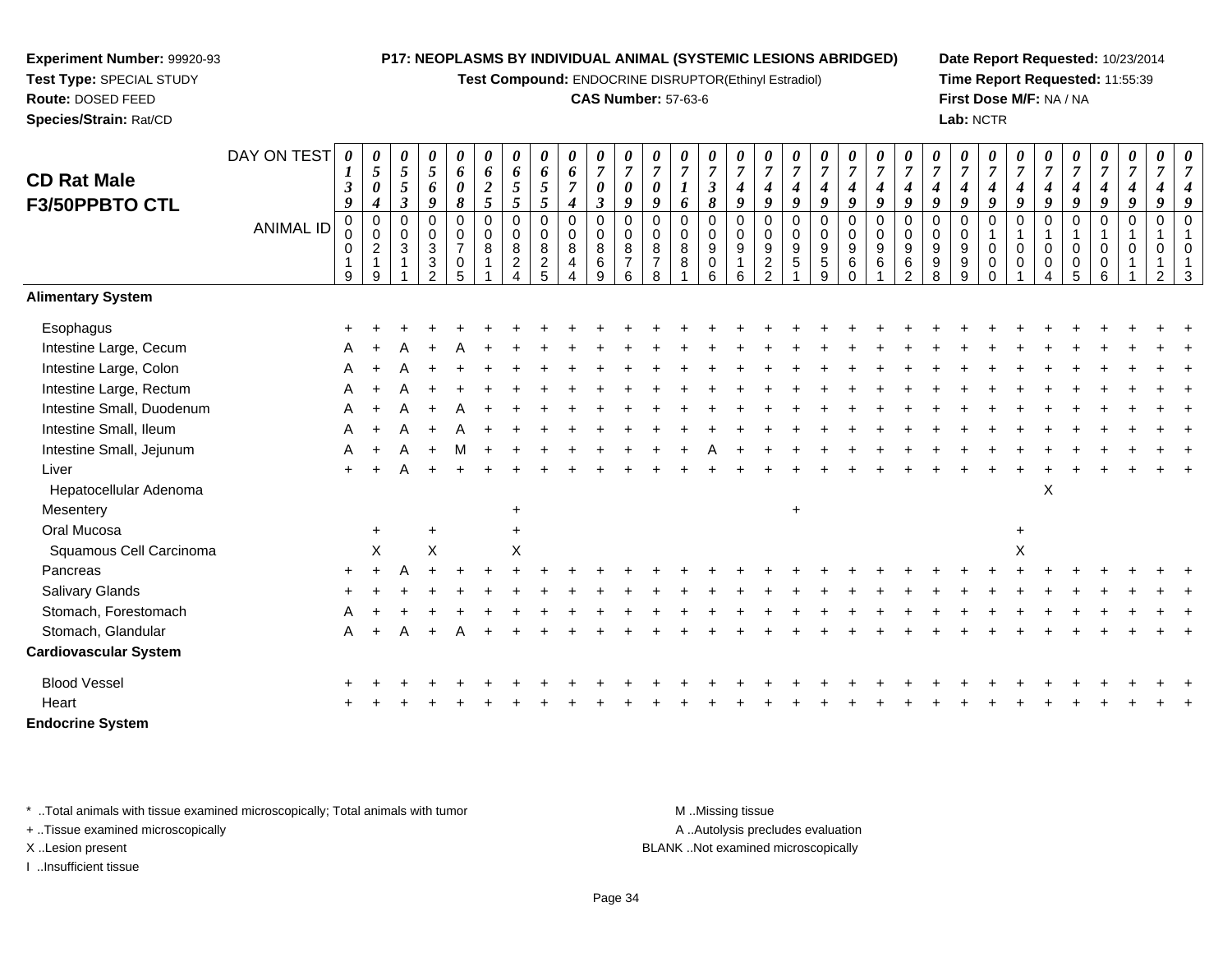**Test Compound:** ENDOCRINE DISRUPTOR(Ethinyl Estradiol)

## **CAS Number:** 57-63-6

**Date Report Requested:** 10/23/2014**Time Report Requested:** 11:55:40**First Dose M/F:** NA / NA**Lab:** NCTR

| <b>CD Rat Male</b><br>F3/50PPBTO CTL                  | DAY ON TEST<br><b>ANIMAL ID</b> | 0<br>$\boldsymbol{\beta}$<br>9<br>0<br>0<br>0<br>$\mathbf{1}$<br>9 | $\boldsymbol{\theta}$<br>5<br>0<br>4<br>$\mathbf 0$<br>0<br>$\overline{c}$<br>9 | 0<br>$\overline{5}$<br>$\mathfrak{s}$<br>$\mathfrak{z}$<br>$\mathbf 0$<br>0<br>$\mathbf{3}$ | 0<br>$\sqrt{5}$<br>6<br>9<br>0<br>0<br>$\mathbf{3}$<br>3<br>2 | 0<br>6<br>$\boldsymbol{\theta}$<br>8<br>$\mathbf 0$<br>0<br>$\overline{7}$<br>$\mathbf 0$<br>5 | 0<br>6<br>2<br>5<br>0<br>0<br>8 | 0<br>6<br>5<br>5<br>0<br>0<br>8<br>$\overline{c}$ | 0<br>6<br>5<br>5<br>$\mathbf 0$<br>0<br>8<br>$\overline{2}$ | 0<br>6<br>$\overline{7}$<br>$\boldsymbol{4}$<br>$\mathbf 0$<br>0<br>8<br>4 | 0<br>$\overline{7}$<br>$\boldsymbol{\theta}$<br>$\boldsymbol{\beta}$<br>$\mathbf 0$<br>$\mathbf 0$<br>8<br>6<br>9 | $\boldsymbol{\theta}$<br>$\overline{7}$<br>$\boldsymbol{\theta}$<br>9<br>$\mathbf 0$<br>$\mathbf 0$<br>8<br>$\overline{7}$<br>6 | 7<br>0<br>9<br>$\Omega$<br>$\Omega$<br>8<br>$\overline{7}$ | 0<br>$\overline{7}$<br>6<br>$\Omega$<br>0<br>8<br>8 | 0<br>$\overline{7}$<br>$\boldsymbol{\beta}$<br>8<br>$\mathbf 0$<br>0<br>9<br>$\mathbf 0$<br>6 | 0<br>$\overline{7}$<br>4<br>9<br>$\mathbf 0$<br>0<br>$\boldsymbol{9}$<br>6 | $\boldsymbol{\theta}$<br>$\overline{7}$<br>$\boldsymbol{4}$<br>9<br>$\mathbf 0$<br>0<br>$9\,$<br>$\overline{2}$<br>$\overline{2}$ | $\overline{7}$<br>4<br>9<br>$\Omega$<br>0<br>9<br>5 | 0<br>$\overline{7}$<br>4<br>9<br>$\mathbf 0$<br>0<br>$9\,$<br>5<br>9 | 0<br>$\boldsymbol{7}$<br>$\boldsymbol{4}$<br>9<br>$\mathbf 0$<br>$\boldsymbol{0}$<br>9<br>6<br>$\Omega$ | 0<br>$\overline{7}$<br>4<br>9<br>$\mathbf 0$<br>0<br>9<br>6 | $\overline{7}$<br>4<br>9<br>$\mathbf 0$<br>0<br>9<br>6<br>2 | $\overline{7}$<br>4<br>9<br>$\mathbf 0$<br>0<br>9<br>9<br>8 | 0<br>$\overline{7}$<br>$\boldsymbol{4}$<br>9<br>$\mathbf 0$<br>0<br>$\boldsymbol{9}$<br>9<br>9 | 0<br>$\overline{7}$<br>$\boldsymbol{4}$<br>9<br>$\mathbf 0$<br>$\mathbf{1}$<br>$\Omega$<br>$\mathbf 0$<br>$\Omega$ | 0<br>7<br>4<br>9<br>$\Omega$<br>$\Omega$<br>0 | $\overline{7}$<br>4<br>9<br>$\Omega$<br>$\Omega$<br>0 | 0<br>$\overline{\tau}$<br>4<br>9<br>$\mathbf 0$<br>$\Omega$<br>0 | 0<br>7<br>4<br>9<br>$\Omega$<br>$\Omega$<br>0 | 0<br>$\overline{7}$<br>$\overline{4}$<br>9<br>$\Omega$<br>$\Omega$ | $\boldsymbol{\theta}$<br>9<br>0 | $\Omega$<br>$\Omega$ |
|-------------------------------------------------------|---------------------------------|--------------------------------------------------------------------|---------------------------------------------------------------------------------|---------------------------------------------------------------------------------------------|---------------------------------------------------------------|------------------------------------------------------------------------------------------------|---------------------------------|---------------------------------------------------|-------------------------------------------------------------|----------------------------------------------------------------------------|-------------------------------------------------------------------------------------------------------------------|---------------------------------------------------------------------------------------------------------------------------------|------------------------------------------------------------|-----------------------------------------------------|-----------------------------------------------------------------------------------------------|----------------------------------------------------------------------------|-----------------------------------------------------------------------------------------------------------------------------------|-----------------------------------------------------|----------------------------------------------------------------------|---------------------------------------------------------------------------------------------------------|-------------------------------------------------------------|-------------------------------------------------------------|-------------------------------------------------------------|------------------------------------------------------------------------------------------------|--------------------------------------------------------------------------------------------------------------------|-----------------------------------------------|-------------------------------------------------------|------------------------------------------------------------------|-----------------------------------------------|--------------------------------------------------------------------|---------------------------------|----------------------|
| <b>Adrenal Cortex</b>                                 |                                 | $\ddot{}$                                                          |                                                                                 |                                                                                             |                                                               |                                                                                                |                                 |                                                   |                                                             |                                                                            |                                                                                                                   |                                                                                                                                 |                                                            |                                                     |                                                                                               |                                                                            |                                                                                                                                   |                                                     |                                                                      |                                                                                                         |                                                             |                                                             |                                                             |                                                                                                |                                                                                                                    |                                               |                                                       |                                                                  |                                               |                                                                    |                                 |                      |
| Adrenal Medulla                                       |                                 |                                                                    |                                                                                 |                                                                                             |                                                               |                                                                                                |                                 |                                                   |                                                             |                                                                            |                                                                                                                   |                                                                                                                                 |                                                            |                                                     |                                                                                               |                                                                            |                                                                                                                                   |                                                     |                                                                      |                                                                                                         |                                                             |                                                             |                                                             |                                                                                                |                                                                                                                    |                                               |                                                       |                                                                  |                                               |                                                                    |                                 |                      |
| Pheochromocytoma Benign<br>Pheochromocytoma Malignant |                                 |                                                                    |                                                                                 |                                                                                             |                                                               |                                                                                                | $\pmb{\times}$                  |                                                   |                                                             |                                                                            |                                                                                                                   |                                                                                                                                 |                                                            |                                                     |                                                                                               |                                                                            |                                                                                                                                   |                                                     |                                                                      | X                                                                                                       |                                                             |                                                             |                                                             |                                                                                                |                                                                                                                    |                                               |                                                       |                                                                  |                                               |                                                                    |                                 |                      |
| Islets, Pancreatic<br>Adenoma                         |                                 |                                                                    |                                                                                 |                                                                                             |                                                               |                                                                                                |                                 |                                                   |                                                             |                                                                            |                                                                                                                   |                                                                                                                                 |                                                            |                                                     |                                                                                               |                                                                            |                                                                                                                                   |                                                     |                                                                      |                                                                                                         |                                                             |                                                             |                                                             |                                                                                                |                                                                                                                    |                                               |                                                       | Χ                                                                |                                               |                                                                    |                                 |                      |
| Parathyroid Gland                                     |                                 |                                                                    |                                                                                 |                                                                                             |                                                               |                                                                                                |                                 |                                                   |                                                             |                                                                            |                                                                                                                   |                                                                                                                                 |                                                            |                                                     |                                                                                               |                                                                            |                                                                                                                                   |                                                     |                                                                      |                                                                                                         |                                                             |                                                             |                                                             |                                                                                                |                                                                                                                    |                                               |                                                       |                                                                  |                                               |                                                                    |                                 |                      |
| <b>Pituitary Gland</b>                                |                                 |                                                                    |                                                                                 |                                                                                             |                                                               |                                                                                                |                                 |                                                   |                                                             |                                                                            |                                                                                                                   |                                                                                                                                 |                                                            |                                                     |                                                                                               |                                                                            |                                                                                                                                   |                                                     |                                                                      |                                                                                                         |                                                             |                                                             |                                                             |                                                                                                |                                                                                                                    |                                               |                                                       |                                                                  |                                               |                                                                    |                                 |                      |
| Pars Distalis, Adenoma                                |                                 |                                                                    | х                                                                               |                                                                                             |                                                               | X                                                                                              | X                               | X                                                 | X                                                           |                                                                            | X                                                                                                                 |                                                                                                                                 | X                                                          |                                                     |                                                                                               | X                                                                          |                                                                                                                                   | X                                                   | X                                                                    | $\boldsymbol{\mathsf{X}}$                                                                               | $\sf X$                                                     | X                                                           |                                                             | X                                                                                              |                                                                                                                    | X                                             | X                                                     | X                                                                |                                               |                                                                    |                                 |                      |
| <b>Thyroid Gland</b>                                  |                                 |                                                                    |                                                                                 |                                                                                             |                                                               |                                                                                                |                                 |                                                   |                                                             |                                                                            |                                                                                                                   |                                                                                                                                 |                                                            |                                                     |                                                                                               |                                                                            |                                                                                                                                   |                                                     |                                                                      |                                                                                                         |                                                             |                                                             |                                                             |                                                                                                |                                                                                                                    |                                               |                                                       |                                                                  |                                               |                                                                    |                                 |                      |
| C Cell, Carcinoma                                     |                                 |                                                                    |                                                                                 |                                                                                             |                                                               |                                                                                                |                                 |                                                   |                                                             |                                                                            |                                                                                                                   |                                                                                                                                 |                                                            |                                                     |                                                                                               |                                                                            |                                                                                                                                   |                                                     |                                                                      |                                                                                                         |                                                             |                                                             |                                                             | X                                                                                              |                                                                                                                    |                                               |                                                       |                                                                  |                                               |                                                                    |                                 |                      |
| <b>General Body System</b>                            |                                 |                                                                    |                                                                                 |                                                                                             |                                                               |                                                                                                |                                 |                                                   |                                                             |                                                                            |                                                                                                                   |                                                                                                                                 |                                                            |                                                     |                                                                                               |                                                                            |                                                                                                                                   |                                                     |                                                                      |                                                                                                         |                                                             |                                                             |                                                             |                                                                                                |                                                                                                                    |                                               |                                                       |                                                                  |                                               |                                                                    |                                 |                      |
| <b>Tissue NOS</b>                                     |                                 |                                                                    |                                                                                 |                                                                                             |                                                               |                                                                                                |                                 |                                                   |                                                             |                                                                            |                                                                                                                   |                                                                                                                                 |                                                            |                                                     |                                                                                               |                                                                            |                                                                                                                                   |                                                     |                                                                      |                                                                                                         |                                                             |                                                             |                                                             |                                                                                                |                                                                                                                    |                                               |                                                       |                                                                  |                                               |                                                                    |                                 |                      |
| Sarcoma                                               |                                 |                                                                    |                                                                                 | $\pmb{\times}$                                                                              |                                                               |                                                                                                |                                 |                                                   |                                                             |                                                                            |                                                                                                                   |                                                                                                                                 |                                                            |                                                     |                                                                                               |                                                                            |                                                                                                                                   |                                                     |                                                                      |                                                                                                         |                                                             |                                                             |                                                             |                                                                                                |                                                                                                                    |                                               |                                                       |                                                                  |                                               |                                                                    |                                 |                      |
| <b>Genital System</b>                                 |                                 |                                                                    |                                                                                 |                                                                                             |                                                               |                                                                                                |                                 |                                                   |                                                             |                                                                            |                                                                                                                   |                                                                                                                                 |                                                            |                                                     |                                                                                               |                                                                            |                                                                                                                                   |                                                     |                                                                      |                                                                                                         |                                                             |                                                             |                                                             |                                                                                                |                                                                                                                    |                                               |                                                       |                                                                  |                                               |                                                                    |                                 |                      |
| <b>Coagulating Gland</b>                              |                                 |                                                                    |                                                                                 |                                                                                             |                                                               |                                                                                                |                                 |                                                   |                                                             |                                                                            |                                                                                                                   |                                                                                                                                 |                                                            |                                                     |                                                                                               |                                                                            |                                                                                                                                   |                                                     |                                                                      |                                                                                                         |                                                             |                                                             |                                                             |                                                                                                |                                                                                                                    |                                               |                                                       |                                                                  |                                               |                                                                    |                                 |                      |
| Carcinoma, Metastatic, Uncertain Primary<br>Site      |                                 |                                                                    |                                                                                 |                                                                                             |                                                               |                                                                                                |                                 |                                                   | X                                                           |                                                                            |                                                                                                                   |                                                                                                                                 |                                                            |                                                     |                                                                                               |                                                                            |                                                                                                                                   |                                                     |                                                                      |                                                                                                         |                                                             |                                                             |                                                             |                                                                                                |                                                                                                                    |                                               |                                                       |                                                                  |                                               |                                                                    |                                 |                      |
| Schwannoma Malignant                                  |                                 |                                                                    |                                                                                 |                                                                                             |                                                               |                                                                                                |                                 |                                                   |                                                             |                                                                            |                                                                                                                   |                                                                                                                                 |                                                            | X                                                   |                                                                                               |                                                                            |                                                                                                                                   |                                                     |                                                                      |                                                                                                         |                                                             |                                                             |                                                             |                                                                                                |                                                                                                                    |                                               |                                                       |                                                                  |                                               |                                                                    |                                 |                      |
| <b>Ductus Deferens</b>                                |                                 |                                                                    |                                                                                 |                                                                                             |                                                               |                                                                                                |                                 |                                                   |                                                             |                                                                            |                                                                                                                   |                                                                                                                                 |                                                            |                                                     |                                                                                               |                                                                            |                                                                                                                                   |                                                     |                                                                      |                                                                                                         |                                                             |                                                             |                                                             |                                                                                                |                                                                                                                    |                                               |                                                       |                                                                  |                                               |                                                                    |                                 |                      |
| Epididymis                                            |                                 |                                                                    |                                                                                 |                                                                                             |                                                               |                                                                                                |                                 |                                                   |                                                             |                                                                            |                                                                                                                   |                                                                                                                                 |                                                            |                                                     |                                                                                               |                                                                            |                                                                                                                                   |                                                     |                                                                      |                                                                                                         |                                                             |                                                             |                                                             |                                                                                                |                                                                                                                    |                                               |                                                       |                                                                  |                                               |                                                                    |                                 |                      |
| Penis                                                 |                                 |                                                                    |                                                                                 |                                                                                             | ÷                                                             |                                                                                                |                                 |                                                   |                                                             |                                                                            |                                                                                                                   |                                                                                                                                 |                                                            |                                                     |                                                                                               |                                                                            |                                                                                                                                   |                                                     |                                                                      |                                                                                                         |                                                             |                                                             |                                                             |                                                                                                |                                                                                                                    |                                               |                                                       |                                                                  |                                               |                                                                    |                                 |                      |

\* ..Total animals with tissue examined microscopically; Total animals with tumor **M** . Missing tissue M ..Missing tissue A ..Autolysis precludes evaluation + ..Tissue examined microscopically X ..Lesion present BLANK ..Not examined microscopicallyI ..Insufficient tissue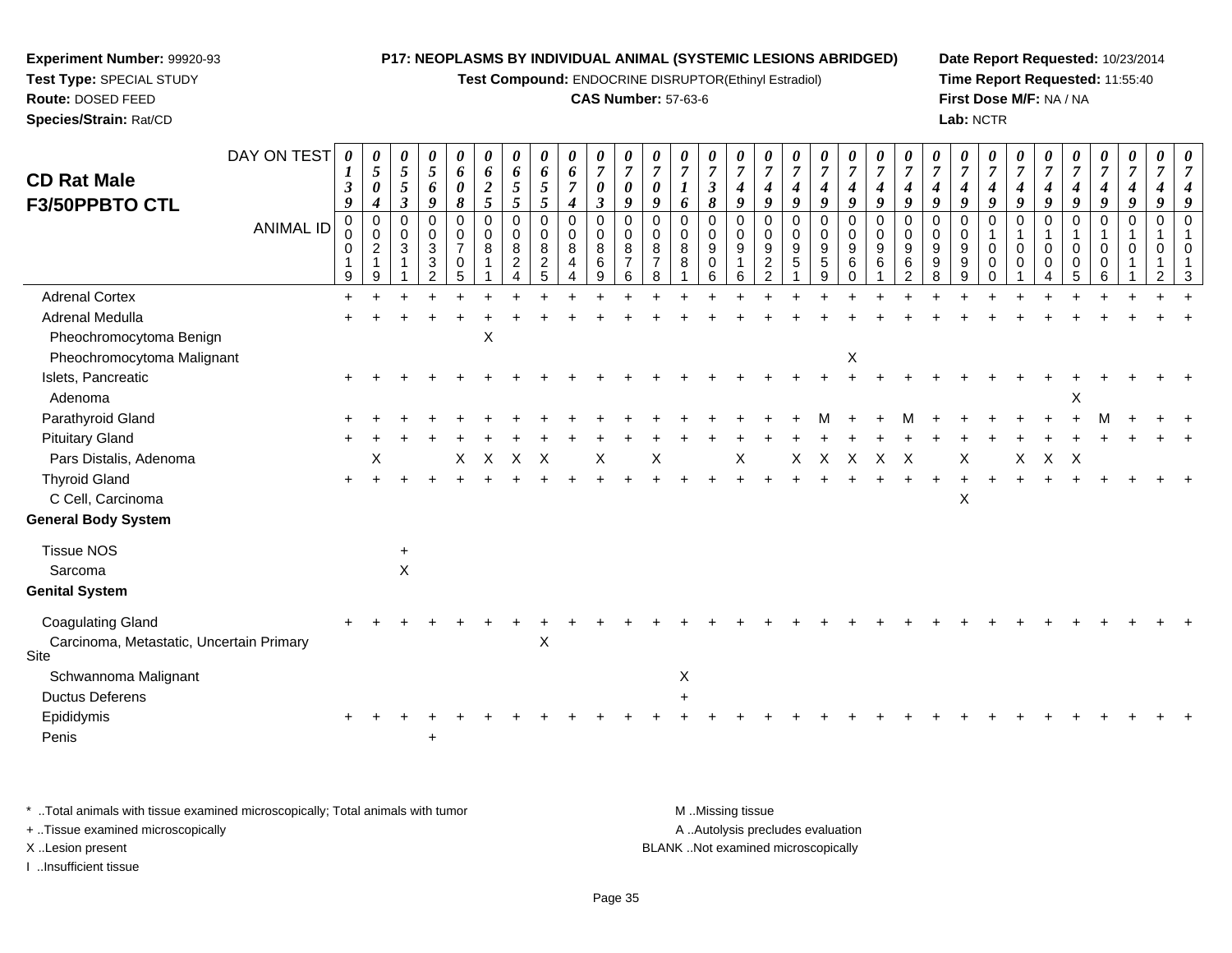**Test Compound:** ENDOCRINE DISRUPTOR(Ethinyl Estradiol)

#### **CAS Number:** 57-63-6

**Date Report Requested:** 10/23/2014**Time Report Requested:** 11:55:40**First Dose M/F:** NA / NA**Lab:** NCTR

| <b>CD Rat Male</b><br>F3/50PPBTO CTL           | DAY ON TEST      | 0<br>$\boldsymbol{l}$<br>$\boldsymbol{\beta}$ | $\boldsymbol{\theta}$<br>$\mathfrak{H}$<br>$\boldsymbol{\theta}$                | 0<br>$5\overline{)}$<br>$\mathfrak{s}$             | 0<br>$5\overline{)}$<br>6            | 0<br>6<br>0                             | 0<br>6<br>$\boldsymbol{2}$ | 0<br>$\pmb{6}$<br>$\mathfrak{s}$                             | 0<br>6<br>5                            | 0<br>6<br>$\overline{7}$                                         | 0<br>$\overline{7}$<br>0                            | $\boldsymbol{\theta}$<br>$\overline{7}$<br>$\boldsymbol{\theta}$ | $\overline{7}$<br>$\theta$          | 0<br>$\overline{7}$<br>1                | 0<br>$\boldsymbol{7}$<br>$\boldsymbol{\beta}$                                   | 0<br>$\overline{7}$<br>$\boldsymbol{4}$                   | $\overline{7}$<br>$\boldsymbol{4}$                                      | $\overline{7}$<br>4                           | 0<br>$\overline{7}$<br>$\boldsymbol{4}$ | 0<br>$\boldsymbol{7}$<br>$\boldsymbol{4}$                            | 0<br>$\overline{7}$<br>4  | $\boldsymbol{\theta}$<br>$\overline{7}$<br>4   | $\overline{7}$<br>4                   | 0<br>$\boldsymbol{7}$<br>4                       | 0<br>$\boldsymbol{7}$<br>$\boldsymbol{4}$               | $\boldsymbol{\theta}$<br>$\overline{7}$<br>4 | $\overline{7}$<br>4               | 0<br>$\overline{7}$<br>4               | 0<br>$\boldsymbol{7}$<br>$\boldsymbol{4}$ | 0<br>$\overline{7}$<br>$\boldsymbol{4}$               | 0<br>$\overline{7}$<br>4  |  |
|------------------------------------------------|------------------|-----------------------------------------------|---------------------------------------------------------------------------------|----------------------------------------------------|--------------------------------------|-----------------------------------------|----------------------------|--------------------------------------------------------------|----------------------------------------|------------------------------------------------------------------|-----------------------------------------------------|------------------------------------------------------------------|-------------------------------------|-----------------------------------------|---------------------------------------------------------------------------------|-----------------------------------------------------------|-------------------------------------------------------------------------|-----------------------------------------------|-----------------------------------------|----------------------------------------------------------------------|---------------------------|------------------------------------------------|---------------------------------------|--------------------------------------------------|---------------------------------------------------------|----------------------------------------------|-----------------------------------|----------------------------------------|-------------------------------------------|-------------------------------------------------------|---------------------------|--|
|                                                | <b>ANIMAL ID</b> | 9<br>0<br>$\Omega$<br>9                       | 4<br>$\pmb{0}$<br>$\mathbf 0$<br>$\overline{2}$<br>$\overline{\mathbf{1}}$<br>9 | $\boldsymbol{\beta}$<br>$\mathbf 0$<br>0<br>3<br>1 | 9<br>$\mathbf 0$<br>0<br>3<br>3<br>2 | 8<br>0<br>0<br>$\overline{7}$<br>0<br>5 | 5<br>$\Omega$<br>0<br>8    | 5<br>$\mathbf 0$<br>$\mathbf 0$<br>$\,8\,$<br>$\overline{c}$ | 5<br>0<br>0<br>$\bf8$<br>$\frac{2}{5}$ | $\boldsymbol{4}$<br>$\mathbf 0$<br>0<br>8<br>$\overline{4}$<br>4 | $\mathbf{3}$<br>$\pmb{0}$<br>0<br>8<br>$\,6\,$<br>9 | 9<br>$\Omega$<br>$\mathbf 0$<br>8<br>$\overline{7}$<br>6         | 9<br>$\Omega$<br>$\Omega$<br>8<br>8 | 6<br>$\Omega$<br>0<br>$\bf8$<br>$\bf 8$ | $\pmb{8}$<br>$\mathbf 0$<br>$\mathbf 0$<br>$\boldsymbol{9}$<br>$\mathbf 0$<br>6 | 9<br>$\mathbf 0$<br>$\mathbf 0$<br>9<br>$\mathbf{1}$<br>6 | 9<br>$\Omega$<br>$\mathbf 0$<br>9<br>$\boldsymbol{2}$<br>$\overline{2}$ | 9<br>$\mathbf 0$<br>$\mathbf 0$<br>$9\,$<br>5 | 9<br>0<br>0<br>$9\,$<br>$\sqrt{5}$<br>9 | 9<br>$\mathbf 0$<br>$\mathbf 0$<br>$\boldsymbol{9}$<br>6<br>$\Omega$ | 9<br>0<br>0<br>$9\,$<br>6 | 9<br>$\Omega$<br>0<br>9<br>6<br>$\overline{2}$ | 9<br>$\Omega$<br>0<br>$9\,$<br>9<br>8 | 9<br>$\Omega$<br>0<br>$\boldsymbol{9}$<br>9<br>9 | 9<br>$\Omega$<br>$\mathbf 0$<br>$\mathbf 0$<br>$\Omega$ | 9<br>$\Omega$<br>$\mathbf 0$<br>0            | 9<br>$\mathbf 0$<br>$\Omega$<br>0 | 9<br>$\Omega$<br>$\mathbf 0$<br>0<br>5 | 9<br>0<br>1<br>0<br>0<br>6                | 9<br>$\overline{0}$<br>$\mathbf{1}$<br>$\overline{0}$ | 9<br>$\Omega$<br>$\Omega$ |  |
| <b>Preputial Gland</b>                         |                  | $\ddot{}$                                     |                                                                                 |                                                    |                                      |                                         |                            |                                                              |                                        |                                                                  |                                                     |                                                                  |                                     |                                         |                                                                                 |                                                           |                                                                         |                                               |                                         |                                                                      |                           |                                                |                                       |                                                  |                                                         |                                              |                                   |                                        |                                           |                                                       |                           |  |
| Carcinoma                                      |                  |                                               |                                                                                 |                                                    |                                      |                                         |                            |                                                              |                                        |                                                                  |                                                     |                                                                  |                                     |                                         |                                                                                 |                                                           |                                                                         |                                               |                                         |                                                                      |                           |                                                |                                       |                                                  |                                                         |                                              |                                   |                                        |                                           |                                                       |                           |  |
| Squamous Cell Carcinoma                        |                  |                                               |                                                                                 |                                                    |                                      |                                         | X                          |                                                              | X                                      |                                                                  |                                                     | $X$ $X$                                                          |                                     |                                         | $X$ $X$                                                                         |                                                           |                                                                         |                                               |                                         |                                                                      |                           |                                                |                                       |                                                  |                                                         | X                                            |                                   |                                        |                                           |                                                       |                           |  |
| Prostate, Dorsal/Lateral Lobe                  |                  | $\ddot{}$                                     |                                                                                 | ÷                                                  | $\overline{+}$                       |                                         |                            |                                                              |                                        |                                                                  |                                                     |                                                                  | $\ddot{}$                           |                                         |                                                                                 |                                                           |                                                                         | $\ddot{}$                                     |                                         |                                                                      |                           |                                                | $\ddot{}$                             |                                                  |                                                         |                                              |                                   |                                        |                                           |                                                       |                           |  |
| Schwannoma Malignant                           |                  |                                               |                                                                                 |                                                    |                                      |                                         |                            |                                                              |                                        |                                                                  |                                                     |                                                                  |                                     | $\sf X$                                 |                                                                                 |                                                           |                                                                         |                                               |                                         |                                                                      |                           |                                                |                                       |                                                  |                                                         |                                              |                                   |                                        |                                           |                                                       |                           |  |
| Prostate, Ventral Lobe<br>Schwannoma Malignant |                  | $\pm$                                         |                                                                                 |                                                    |                                      |                                         |                            |                                                              |                                        |                                                                  |                                                     |                                                                  |                                     | X                                       |                                                                                 |                                                           |                                                                         |                                               |                                         |                                                                      |                           |                                                |                                       |                                                  |                                                         |                                              |                                   |                                        |                                           |                                                       |                           |  |
| <b>Rete Testes</b>                             |                  |                                               |                                                                                 |                                                    |                                      |                                         |                            |                                                              |                                        |                                                                  |                                                     |                                                                  |                                     |                                         |                                                                                 |                                                           |                                                                         |                                               |                                         |                                                                      |                           |                                                |                                       |                                                  |                                                         |                                              |                                   |                                        |                                           |                                                       |                           |  |
| <b>Seminal Vesicle</b>                         |                  |                                               |                                                                                 |                                                    |                                      |                                         |                            |                                                              |                                        |                                                                  |                                                     |                                                                  |                                     |                                         |                                                                                 |                                                           |                                                                         |                                               |                                         |                                                                      |                           |                                                |                                       |                                                  |                                                         |                                              |                                   |                                        |                                           |                                                       |                           |  |
| <b>Testes</b>                                  |                  |                                               |                                                                                 |                                                    |                                      |                                         |                            |                                                              |                                        |                                                                  |                                                     |                                                                  |                                     |                                         |                                                                                 |                                                           |                                                                         |                                               |                                         |                                                                      |                           |                                                |                                       |                                                  |                                                         |                                              |                                   |                                        |                                           |                                                       |                           |  |
| Interstit Cell, Adenoma                        |                  |                                               |                                                                                 |                                                    |                                      |                                         |                            |                                                              |                                        |                                                                  |                                                     |                                                                  |                                     |                                         |                                                                                 |                                                           |                                                                         |                                               |                                         |                                                                      |                           |                                                |                                       |                                                  |                                                         |                                              |                                   |                                        |                                           |                                                       |                           |  |
| <b>Hematopoietic System</b>                    |                  |                                               |                                                                                 |                                                    |                                      |                                         |                            |                                                              |                                        |                                                                  |                                                     |                                                                  |                                     |                                         |                                                                                 |                                                           |                                                                         |                                               |                                         |                                                                      |                           |                                                |                                       |                                                  |                                                         |                                              |                                   |                                        |                                           |                                                       |                           |  |
| <b>Bone Marrow</b>                             |                  |                                               |                                                                                 |                                                    |                                      |                                         |                            |                                                              |                                        |                                                                  |                                                     |                                                                  |                                     |                                         |                                                                                 |                                                           |                                                                         |                                               |                                         |                                                                      |                           |                                                |                                       |                                                  |                                                         |                                              |                                   |                                        |                                           |                                                       |                           |  |
| Lymph Node                                     |                  |                                               |                                                                                 | A                                                  |                                      |                                         |                            |                                                              |                                        |                                                                  |                                                     |                                                                  |                                     |                                         |                                                                                 |                                                           |                                                                         |                                               |                                         |                                                                      |                           |                                                |                                       |                                                  |                                                         |                                              |                                   |                                        |                                           |                                                       |                           |  |
| Lymph Node, Mandibular                         |                  |                                               |                                                                                 |                                                    |                                      |                                         |                            |                                                              |                                        |                                                                  |                                                     |                                                                  |                                     |                                         |                                                                                 |                                                           |                                                                         |                                               |                                         |                                                                      |                           |                                                |                                       |                                                  |                                                         |                                              |                                   |                                        |                                           |                                                       |                           |  |
| Lymph Node, Mesenteric                         |                  |                                               |                                                                                 |                                                    |                                      |                                         |                            |                                                              |                                        |                                                                  |                                                     |                                                                  |                                     |                                         |                                                                                 |                                                           |                                                                         |                                               |                                         |                                                                      |                           |                                                |                                       |                                                  |                                                         |                                              |                                   |                                        |                                           |                                                       |                           |  |
| Spleen                                         |                  |                                               |                                                                                 |                                                    |                                      |                                         |                            |                                                              |                                        |                                                                  |                                                     |                                                                  |                                     |                                         |                                                                                 |                                                           |                                                                         |                                               |                                         |                                                                      |                           |                                                |                                       |                                                  |                                                         |                                              |                                   |                                        |                                           |                                                       |                           |  |
| Sarcoma                                        |                  |                                               |                                                                                 |                                                    |                                      |                                         |                            |                                                              |                                        |                                                                  |                                                     |                                                                  |                                     |                                         |                                                                                 |                                                           |                                                                         |                                               |                                         |                                                                      |                           |                                                |                                       |                                                  |                                                         |                                              |                                   |                                        |                                           |                                                       |                           |  |
| Thymus                                         |                  | $\ddot{}$                                     |                                                                                 | M                                                  |                                      |                                         |                            | м                                                            |                                        |                                                                  |                                                     |                                                                  |                                     |                                         |                                                                                 |                                                           |                                                                         |                                               |                                         |                                                                      |                           |                                                |                                       | M                                                |                                                         |                                              |                                   |                                        |                                           |                                                       |                           |  |
| <b>Integumentary System</b>                    |                  |                                               |                                                                                 |                                                    |                                      |                                         |                            |                                                              |                                        |                                                                  |                                                     |                                                                  |                                     |                                         |                                                                                 |                                                           |                                                                         |                                               |                                         |                                                                      |                           |                                                |                                       |                                                  |                                                         |                                              |                                   |                                        |                                           |                                                       |                           |  |
| Mammary Gland                                  |                  | A                                             | $\overline{+}$                                                                  |                                                    |                                      | м                                       | $+$                        | M                                                            | M                                      | M                                                                |                                                     |                                                                  |                                     |                                         |                                                                                 |                                                           |                                                                         |                                               |                                         |                                                                      |                           |                                                |                                       |                                                  |                                                         |                                              |                                   |                                        |                                           |                                                       |                           |  |
| Adenocarcinoma                                 |                  |                                               |                                                                                 | X                                                  |                                      |                                         |                            |                                                              |                                        |                                                                  | $\boldsymbol{X}$                                    |                                                                  |                                     |                                         |                                                                                 |                                                           |                                                                         |                                               |                                         |                                                                      |                           |                                                |                                       |                                                  |                                                         |                                              |                                   |                                        |                                           |                                                       |                           |  |

\* ..Total animals with tissue examined microscopically; Total animals with tumor **M** . Missing tissue M ..Missing tissue A ..Autolysis precludes evaluation + ..Tissue examined microscopically X ..Lesion present BLANK ..Not examined microscopicallyI ..Insufficient tissue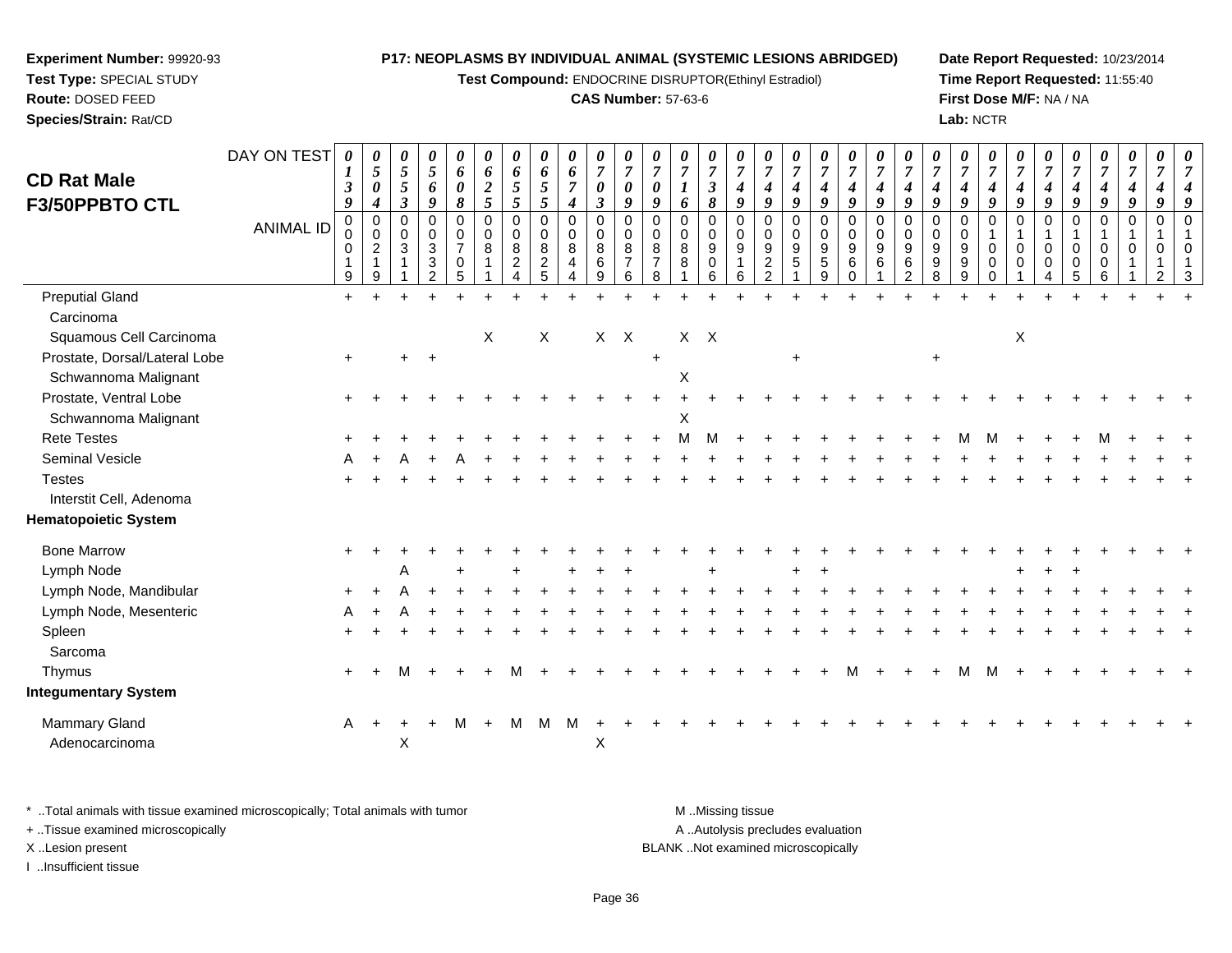**Test Compound:** ENDOCRINE DISRUPTOR(Ethinyl Estradiol)

#### **CAS Number:** 57-63-6

**Date Report Requested:** 10/23/2014**Time Report Requested:** 11:55:40**First Dose M/F:** NA / NA**Lab:** NCTR

DAY ON TEST**CD Rat Male F3/50PPBTO CTL**ANIMAL ID*0 1 3 9* 0 0 0 1 9*0 5 0 4* 0 0 2 1 9*0 5 5 3* 0 0 3 1 1*0 5 6 9* 0 0 3 3 2*0 6 0 8* 0 0 7 0 5*0 6 2 5* 0 0 8 11*0 6 5 5* 0 0 8 2 4*0 6 5 5* 0 0 8 2 5*0 6 7 4* 0 0 8 4 4*0 7 0 3* 0 0 8 6 9*0 7 0 9* 0 0 8 7 6*0 7 0 9* 0 0 8 7 8*0 7 1 6* 0 0 8 8 1*0 7 3 8* 0 0 9 0 6*0 7 4 9* 0 0 9 1 6*0 7 4 9* 0 0 9 2 2*0 7 4 9* 0 0 9 5 1*0 7 4 9* 0 0 9 5 9*0 7 4 9* 0 0 9 6 0*0 7 4 9* 0 0 9 6 1X *0 7 4 9* 0 0 9 6 2*0 7 4 9* 0 0 9 9 8*0 7 4 9* 0 0 9 9 9*0 7 4 9* 0 1 0 0 0*0 7 4 9* 0 1 0 0 1*0 7 4 9* 0 1 0 0 4*0 7 4 9* 0 1 0 0 5*0 7 4 9* 0 1 0 0 6*0 7 4 9* 0 1 0 1 1Adenomaa and the contract of the contract of the contract of the contract of the contract of the contract of the contract of the contract of the contract of the contract of the contract of the contract of the contract of the cont Fibroadenoma $\alpha$ Skinn  $+$  <sup>+</sup> <sup>+</sup> <sup>+</sup> <sup>+</sup> <sup>+</sup> <sup>+</sup> <sup>+</sup> <sup>+</sup> <sup>+</sup> <sup>+</sup> <sup>+</sup> <sup>+</sup> <sup>+</sup> <sup>+</sup> <sup>+</sup> <sup>+</sup> <sup>+</sup> <sup>+</sup> <sup>+</sup> <sup>+</sup> <sup>+</sup> <sup>+</sup> <sup>+</sup> <sup>+</sup> <sup>+</sup> <sup>+</sup> <sup>+</sup> <sup>+</sup> <sup>+</sup> <sup>+</sup> Carcinomaa  $\lambda$ Fibroma KeratoacanthomaLipomaa  $X$ Sarcoma **Musculoskeletal System**Bone, Femurr + <sup>+</sup> <sup>+</sup> <sup>+</sup> <sup>+</sup> <sup>+</sup> <sup>+</sup> <sup>+</sup> <sup>+</sup> <sup>+</sup> <sup>+</sup> <sup>+</sup> <sup>+</sup> <sup>+</sup> <sup>+</sup> <sup>+</sup> <sup>+</sup> <sup>+</sup> <sup>+</sup> <sup>+</sup> <sup>+</sup> <sup>+</sup> <sup>+</sup> <sup>+</sup> <sup>+</sup> <sup>+</sup> <sup>+</sup> <sup>+</sup> <sup>+</sup> <sup>+</sup> <sup>+</sup> **Nervous SystemBrain** n  $+$  $\overline{\mathsf{x}}$ Cranial Nerve, Schwannoma Malignant XBrain, Brain Stem<sup>+</sup> <sup>+</sup> <sup>+</sup> <sup>+</sup> <sup>+</sup> <sup>+</sup> <sup>+</sup> <sup>+</sup> <sup>+</sup> <sup>+</sup> <sup>+</sup> <sup>+</sup> <sup>+</sup> <sup>+</sup> <sup>+</sup> <sup>+</sup> <sup>+</sup> <sup>+</sup> <sup>+</sup> <sup>+</sup> <sup>+</sup> <sup>+</sup> <sup>+</sup> <sup>+</sup> <sup>+</sup> <sup>+</sup> <sup>+</sup> <sup>+</sup> <sup>+</sup> <sup>+</sup> <sup>+</sup>

Reticulosis Malignantt to the contract of the contract of the contract of the contract of the contract of the contract of the contract of the contract of the contract of the contract of the contract of the contract of the contract of the contr  $\overline{1}$ Brain, Cerebellum <sup>+</sup> <sup>+</sup> <sup>+</sup> <sup>+</sup> <sup>+</sup> <sup>+</sup> <sup>+</sup> <sup>+</sup> <sup>+</sup> <sup>+</sup> <sup>+</sup> <sup>+</sup> <sup>+</sup> <sup>+</sup> <sup>+</sup> <sup>+</sup> <sup>+</sup> <sup>+</sup> <sup>+</sup> <sup>+</sup> <sup>+</sup> <sup>+</sup> <sup>+</sup> <sup>+</sup> <sup>+</sup> <sup>+</sup> <sup>+</sup> <sup>+</sup> <sup>+</sup> <sup>+</sup> <sup>+</sup> Brain, Cerebrum <sup>+</sup> <sup>+</sup> <sup>+</sup> <sup>+</sup> <sup>+</sup> <sup>+</sup> <sup>+</sup> <sup>+</sup> <sup>+</sup> <sup>+</sup> <sup>+</sup> <sup>+</sup> <sup>+</sup> <sup>+</sup> <sup>+</sup> <sup>+</sup> <sup>+</sup> <sup>+</sup> <sup>+</sup> <sup>+</sup> <sup>+</sup> <sup>+</sup> <sup>+</sup> <sup>+</sup> <sup>+</sup> <sup>+</sup> <sup>+</sup> <sup>+</sup> <sup>+</sup> <sup>+</sup> <sup>+</sup> Meninges, Granular Cell Tumor Benignn  $X$ **Respiratory System**Lungg  $\rightarrow$ <sup>+</sup> <sup>+</sup> <sup>+</sup> <sup>+</sup> <sup>+</sup> <sup>+</sup> <sup>+</sup> <sup>+</sup> <sup>+</sup> <sup>+</sup> <sup>+</sup> <sup>+</sup> <sup>+</sup> <sup>+</sup> <sup>+</sup> <sup>+</sup> <sup>+</sup> <sup>+</sup> <sup>+</sup> <sup>+</sup> <sup>+</sup> <sup>+</sup> <sup>+</sup> <sup>+</sup> <sup>+</sup> <sup>+</sup> <sup>+</sup> <sup>+</sup> <sup>+</sup> <sup>+</sup>

\* ..Total animals with tissue examined microscopically; Total animals with tumor M ...Missing tissue M ...Missing tissue A ..Autolysis precludes evaluation + ..Tissue examined microscopically X ..Lesion present BLANK ..Not examined microscopicallyI ..Insufficient tissue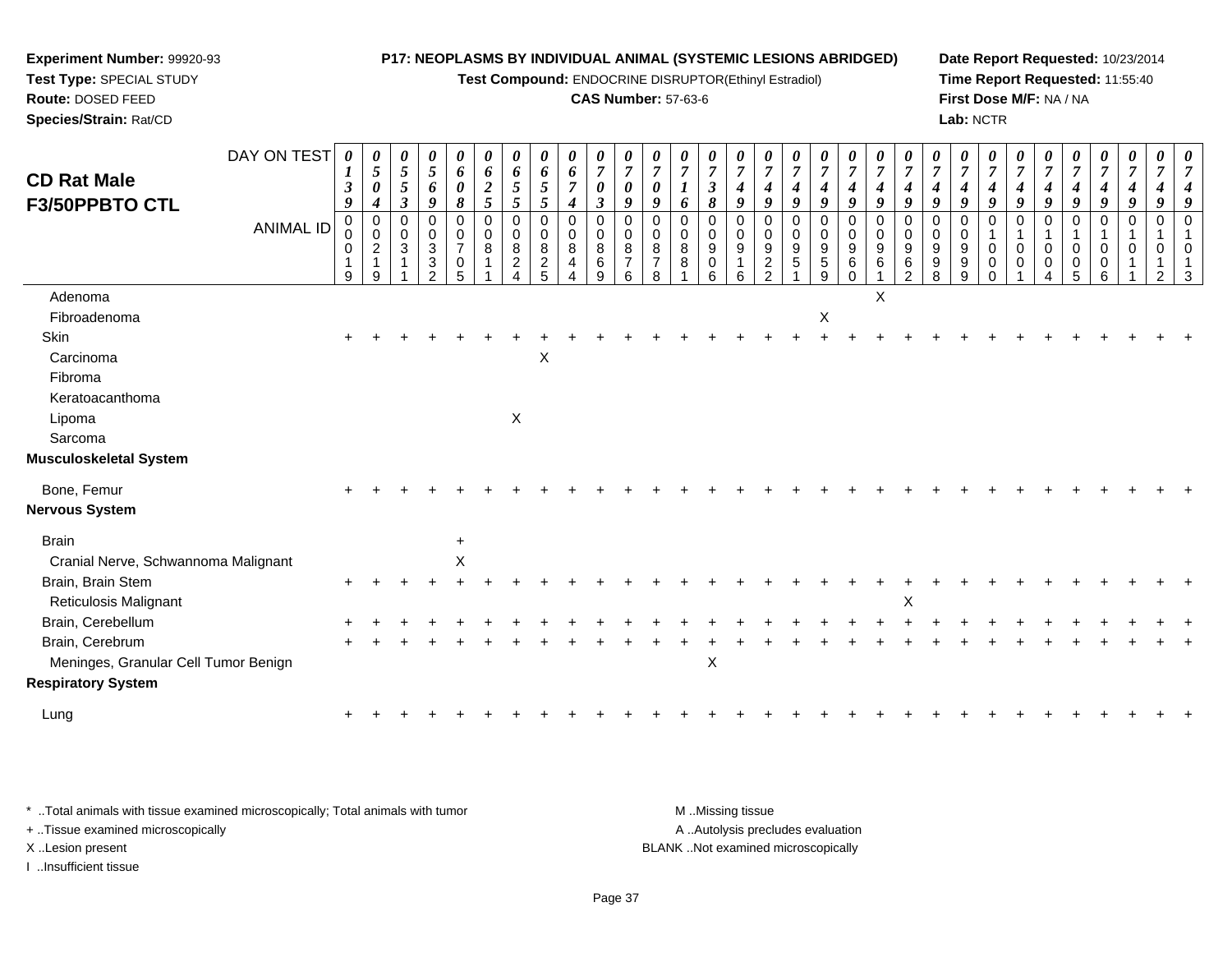# **Experiment Number:** 99920-93

**Test Type:** SPECIAL STUDY

# **Route:** DOSED FEED

**Species/Strain:** Rat/CD

# **P17: NEOPLASMS BY INDIVIDUAL ANIMAL (SYSTEMIC LESIONS ABRIDGED)**

**Test Compound:** ENDOCRINE DISRUPTOR(Ethinyl Estradiol)

# **CAS Number:** 57-63-6

**Date Report Requested:** 10/23/2014**Time Report Requested:** 11:55:40**First Dose M/F:** NA / NA**Lab:** NCTR

| <b>CD Rat Male</b><br>F3/50PPBTO CTL                     | DAY ON TEST<br>ANIMAL ID | 0<br>$\boldsymbol{\beta}$<br>9<br>0<br>0<br>0<br>9 | $\boldsymbol{\theta}$<br>$\mathfrak{s}$<br>$\boldsymbol{\theta}$<br>$\boldsymbol{4}$<br>$\pmb{0}$<br>$\mathbf 0$<br>$\overline{c}$<br>$\overline{1}$<br>9 | $\boldsymbol{\theta}$<br>$\mathfrak{s}$<br>5<br>$\boldsymbol{\beta}$<br>$\Omega$<br>$\mathbf 0$<br>3 | $\pmb{\theta}$<br>$5\overline{)}$<br>6<br>9<br>0<br>$\mathbf 0$<br>$\mathbf{3}$<br>$\sqrt{3}$<br>$\mathfrak{p}$ | $\pmb{\theta}$<br>6<br>$\boldsymbol{\theta}$<br>8<br>0<br>$\mathbf 0$<br>$\overline{7}$<br>$\mathbf 0$<br>5 | 0<br>6<br>$\boldsymbol{2}$<br>$5\overline{)}$<br>$\mathbf 0$<br>$\mathbf 0$<br>8 | 0<br>6<br>5<br>5<br>$\mathbf 0$<br>$\mathbf 0$<br>8<br>$\boldsymbol{2}$ | 0<br>6<br>5<br>5<br>$\mathbf 0$<br>$\mathbf 0$<br>8<br>$\boldsymbol{2}$<br>5 | $\boldsymbol{\theta}$<br>6<br>$\overline{7}$<br>$\boldsymbol{4}$<br>0<br>$\mathbf 0$<br>8<br>$\overline{4}$<br>4 | $\boldsymbol{\theta}$<br>$\overline{7}$<br>$\boldsymbol{\theta}$<br>$\mathfrak{z}$<br>$\pmb{0}$<br>$\mathbf 0$<br>$\, 8$<br>$\,6\,$<br>9 | 0<br>$\overline{7}$<br>$\boldsymbol{\theta}$<br>9<br>$\mathbf 0$<br>$\mathbf 0$<br>8<br>$\overline{7}$<br>6 | 0<br>$\overline{7}$<br>9<br>$\mathbf 0$<br>$\mathbf 0$<br>8<br>$\overline{ }$ | 0<br>$\overline{7}$<br>6<br>$\mathbf 0$<br>8<br>8 | 0<br>$\overline{7}$<br>$\boldsymbol{\mathfrak{z}}$<br>$\pmb{8}$<br>0<br>0<br>$\boldsymbol{9}$<br>0<br>6 | 0<br>$\overline{7}$<br>$\boldsymbol{4}$<br>9<br>$\mathbf 0$<br>$\boldsymbol{0}$<br>$\boldsymbol{9}$<br>$\mathbf{1}$<br>6 | 0<br>$\overline{7}$<br>$\boldsymbol{4}$<br>9<br>0<br>0<br>9<br>$\overline{c}$<br>$\mathfrak{p}$ | 0<br>$\overline{7}$<br>$\boldsymbol{4}$<br>$\boldsymbol{q}$<br>$\pmb{0}$<br>$\mathbf 0$<br>$\boldsymbol{9}$<br>$\overline{5}$ | 0<br>$\overline{7}$<br>4<br>9<br>0<br>0<br>9<br>$\,$ 5 $\,$<br>9 | $\boldsymbol{\theta}$<br>$\overline{7}$<br>$\boldsymbol{4}$<br>9<br>$\pmb{0}$<br>$\mathbf 0$<br>$\boldsymbol{9}$<br>$\,6\,$<br>$\Omega$ | 0<br>$\overline{\tau}$<br>9<br>0<br>$\mathbf 0$<br>9<br>6 | 0<br>$\overline{7}$<br>$\boldsymbol{4}$<br>9<br>$\mathbf 0$<br>9<br>6 | 0<br>$\overline{7}$<br>4<br>9<br>0<br>0<br>9<br>9<br>8 | 0<br>$\overline{7}$<br>$\boldsymbol{4}$<br>9<br>0<br>$\pmb{0}$<br>$\boldsymbol{9}$<br>$\boldsymbol{9}$<br>9 | 0<br>$\overline{7}$<br>Q<br>$\mathbf 0$<br>$\mathbf{1}$<br>$\mathbf 0$<br>$\mathbf 0$<br>$\Omega$ | 0<br>$\overline{7}$<br>4<br>9<br>0<br>$\overline{1}$<br>0<br>$\mathbf 0$ | 0<br>$\overline{7}$<br>4<br>9<br>0<br>$\mathbf{1}$<br>0<br>0 | 0<br>$\overline{7}$<br>$\boldsymbol{4}$<br>9<br>0<br>0<br>0<br>5 | 0<br>$\boldsymbol{7}$<br>$\boldsymbol{4}$<br>9<br>$\mathbf 0$<br>$\mathbf{1}$<br>$\mathbf 0$<br>0<br>6 | 0<br>$\overline{7}$<br>$\boldsymbol{4}$<br>9<br>0<br>$\mathbf{1}$<br>0 | 0<br>$\overline{7}$<br>$\boldsymbol{4}$<br>9<br>0<br>$\mathbf{1}$<br>0<br>2 | 0<br>7<br>q<br>$\Omega$<br>∩<br>3 |
|----------------------------------------------------------|--------------------------|----------------------------------------------------|-----------------------------------------------------------------------------------------------------------------------------------------------------------|------------------------------------------------------------------------------------------------------|-----------------------------------------------------------------------------------------------------------------|-------------------------------------------------------------------------------------------------------------|----------------------------------------------------------------------------------|-------------------------------------------------------------------------|------------------------------------------------------------------------------|------------------------------------------------------------------------------------------------------------------|------------------------------------------------------------------------------------------------------------------------------------------|-------------------------------------------------------------------------------------------------------------|-------------------------------------------------------------------------------|---------------------------------------------------|---------------------------------------------------------------------------------------------------------|--------------------------------------------------------------------------------------------------------------------------|-------------------------------------------------------------------------------------------------|-------------------------------------------------------------------------------------------------------------------------------|------------------------------------------------------------------|-----------------------------------------------------------------------------------------------------------------------------------------|-----------------------------------------------------------|-----------------------------------------------------------------------|--------------------------------------------------------|-------------------------------------------------------------------------------------------------------------|---------------------------------------------------------------------------------------------------|--------------------------------------------------------------------------|--------------------------------------------------------------|------------------------------------------------------------------|--------------------------------------------------------------------------------------------------------|------------------------------------------------------------------------|-----------------------------------------------------------------------------|-----------------------------------|
| Thymoma Malignant, Metastatic, Uncertain<br>Primary Site |                          |                                                    |                                                                                                                                                           | X                                                                                                    |                                                                                                                 |                                                                                                             |                                                                                  |                                                                         |                                                                              |                                                                                                                  |                                                                                                                                          |                                                                                                             |                                                                               |                                                   |                                                                                                         |                                                                                                                          |                                                                                                 |                                                                                                                               |                                                                  |                                                                                                                                         |                                                           |                                                                       |                                                        |                                                                                                             |                                                                                                   |                                                                          |                                                              |                                                                  |                                                                                                        |                                                                        |                                                                             |                                   |
| <b>Nose</b>                                              |                          |                                                    |                                                                                                                                                           |                                                                                                      |                                                                                                                 |                                                                                                             |                                                                                  |                                                                         |                                                                              |                                                                                                                  |                                                                                                                                          |                                                                                                             |                                                                               |                                                   |                                                                                                         |                                                                                                                          |                                                                                                 |                                                                                                                               |                                                                  |                                                                                                                                         |                                                           |                                                                       |                                                        |                                                                                                             |                                                                                                   |                                                                          |                                                              |                                                                  |                                                                                                        |                                                                        |                                                                             |                                   |
| Osteosarcoma                                             |                          |                                                    |                                                                                                                                                           |                                                                                                      |                                                                                                                 |                                                                                                             | X                                                                                |                                                                         |                                                                              |                                                                                                                  |                                                                                                                                          |                                                                                                             |                                                                               |                                                   |                                                                                                         |                                                                                                                          |                                                                                                 |                                                                                                                               |                                                                  |                                                                                                                                         |                                                           |                                                                       |                                                        |                                                                                                             |                                                                                                   |                                                                          |                                                              |                                                                  |                                                                                                        |                                                                        |                                                                             |                                   |
| Trachea                                                  |                          |                                                    |                                                                                                                                                           |                                                                                                      |                                                                                                                 |                                                                                                             |                                                                                  |                                                                         |                                                                              |                                                                                                                  |                                                                                                                                          |                                                                                                             |                                                                               |                                                   |                                                                                                         |                                                                                                                          |                                                                                                 |                                                                                                                               |                                                                  |                                                                                                                                         |                                                           |                                                                       |                                                        |                                                                                                             |                                                                                                   |                                                                          |                                                              |                                                                  |                                                                                                        |                                                                        |                                                                             |                                   |
| <b>Special Senses System</b>                             |                          |                                                    |                                                                                                                                                           |                                                                                                      |                                                                                                                 |                                                                                                             |                                                                                  |                                                                         |                                                                              |                                                                                                                  |                                                                                                                                          |                                                                                                             |                                                                               |                                                   |                                                                                                         |                                                                                                                          |                                                                                                 |                                                                                                                               |                                                                  |                                                                                                                                         |                                                           |                                                                       |                                                        |                                                                                                             |                                                                                                   |                                                                          |                                                              |                                                                  |                                                                                                        |                                                                        |                                                                             |                                   |
| Ear<br><b>Neural Crest Tumor</b>                         |                          |                                                    |                                                                                                                                                           |                                                                                                      |                                                                                                                 |                                                                                                             |                                                                                  |                                                                         |                                                                              |                                                                                                                  |                                                                                                                                          |                                                                                                             |                                                                               |                                                   |                                                                                                         |                                                                                                                          |                                                                                                 |                                                                                                                               |                                                                  |                                                                                                                                         |                                                           |                                                                       |                                                        |                                                                                                             |                                                                                                   |                                                                          |                                                              |                                                                  |                                                                                                        |                                                                        |                                                                             |                                   |
| Eye<br>Iris, Melanoma Benign                             |                          |                                                    |                                                                                                                                                           |                                                                                                      |                                                                                                                 |                                                                                                             |                                                                                  |                                                                         |                                                                              |                                                                                                                  |                                                                                                                                          |                                                                                                             |                                                                               |                                                   |                                                                                                         |                                                                                                                          |                                                                                                 |                                                                                                                               |                                                                  |                                                                                                                                         |                                                           |                                                                       |                                                        |                                                                                                             |                                                                                                   |                                                                          |                                                              |                                                                  |                                                                                                        |                                                                        |                                                                             |                                   |
| Harderian Gland<br><b>Lacrimal Gland</b>                 |                          |                                                    |                                                                                                                                                           |                                                                                                      |                                                                                                                 |                                                                                                             |                                                                                  | $\ddot{}$                                                               |                                                                              |                                                                                                                  |                                                                                                                                          |                                                                                                             |                                                                               |                                                   |                                                                                                         |                                                                                                                          |                                                                                                 |                                                                                                                               |                                                                  |                                                                                                                                         |                                                           |                                                                       |                                                        |                                                                                                             |                                                                                                   |                                                                          |                                                              |                                                                  |                                                                                                        |                                                                        |                                                                             |                                   |
| <b>Urinary System</b>                                    |                          |                                                    |                                                                                                                                                           |                                                                                                      |                                                                                                                 |                                                                                                             |                                                                                  |                                                                         |                                                                              |                                                                                                                  |                                                                                                                                          |                                                                                                             |                                                                               |                                                   |                                                                                                         |                                                                                                                          |                                                                                                 |                                                                                                                               |                                                                  |                                                                                                                                         |                                                           |                                                                       |                                                        |                                                                                                             |                                                                                                   |                                                                          |                                                              |                                                                  |                                                                                                        |                                                                        |                                                                             |                                   |
| Kidney<br>Liposarcoma                                    |                          |                                                    |                                                                                                                                                           |                                                                                                      |                                                                                                                 |                                                                                                             |                                                                                  |                                                                         |                                                                              |                                                                                                                  |                                                                                                                                          |                                                                                                             | $\boldsymbol{\mathsf{X}}$                                                     |                                                   |                                                                                                         |                                                                                                                          |                                                                                                 |                                                                                                                               |                                                                  |                                                                                                                                         |                                                           |                                                                       |                                                        |                                                                                                             |                                                                                                   |                                                                          |                                                              |                                                                  |                                                                                                        |                                                                        |                                                                             |                                   |
| <b>Urinary Bladder</b><br><b>SYSTEMIC LESIONS</b>        |                          |                                                    |                                                                                                                                                           |                                                                                                      |                                                                                                                 |                                                                                                             |                                                                                  |                                                                         |                                                                              |                                                                                                                  |                                                                                                                                          |                                                                                                             |                                                                               |                                                   |                                                                                                         |                                                                                                                          |                                                                                                 |                                                                                                                               |                                                                  |                                                                                                                                         |                                                           |                                                                       |                                                        |                                                                                                             |                                                                                                   |                                                                          |                                                              |                                                                  |                                                                                                        |                                                                        |                                                                             |                                   |
| Multiple Organ                                           |                          |                                                    |                                                                                                                                                           |                                                                                                      |                                                                                                                 |                                                                                                             |                                                                                  |                                                                         |                                                                              |                                                                                                                  |                                                                                                                                          |                                                                                                             |                                                                               |                                                   |                                                                                                         |                                                                                                                          |                                                                                                 |                                                                                                                               |                                                                  |                                                                                                                                         |                                                           |                                                                       |                                                        |                                                                                                             |                                                                                                   |                                                                          |                                                              |                                                                  |                                                                                                        |                                                                        |                                                                             |                                   |

\* ..Total animals with tissue examined microscopically; Total animals with tumor **M** . Missing tissue M ..Missing tissue

+ ..Tissue examined microscopically

I ..Insufficient tissue

A ..Autolysis precludes evaluation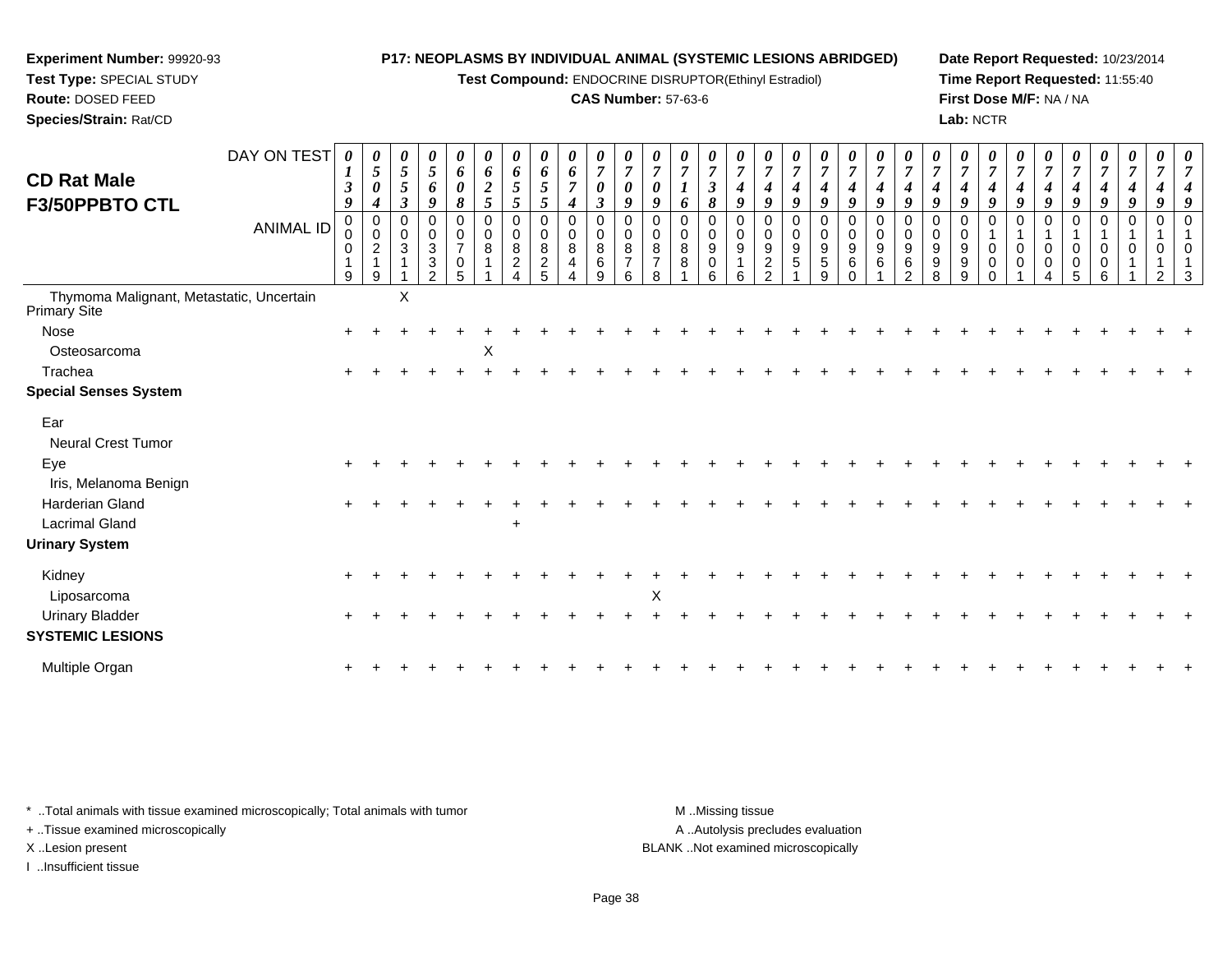**Test Compound:** ENDOCRINE DISRUPTOR(Ethinyl Estradiol)

#### **CAS Number:** 57-63-6

0

**Date Report Requested:** 10/23/2014**Time Report Requested:** 11:55:40**First Dose M/F:** NA / NA**Lab:** NCTR

|                                                                                | <b>AITIRE IL</b> | 0<br>1<br>4 | 0<br>$\boldsymbol{9}$<br>$\bf 8$<br>9 | 0<br>$\boldsymbol{9}$<br>9 | 0<br>$\mathsf g$<br>$\boldsymbol{9}$<br>$\overline{2}$ | 1<br>$\pmb{0}$<br>4<br>$\mathbf 0$ | 1<br>$\pmb{0}$<br>4 | 1<br>$\pmb{0}$<br>4<br>$\overline{2}$ | 1<br>$\pmb{0}$<br>4<br>5 | 1<br>$\pmb{0}$<br>$\overline{4}$<br>$6\phantom{a}$ | 1<br>$\mathsf 0$<br>$\sqrt{3}$<br>3 | -1<br>$\pmb{0}$<br>3<br>4 | 1<br>$\pmb{0}$<br>$\ensuremath{\mathsf{3}}$ | 1<br>$\mathbf 0$<br>3<br>$\overline{2}$ | 1<br>$\pmb{0}$<br>$\frac{5}{9}$ | 1<br>$\mathbf 0$<br>6<br>$\Omega$ | 1<br>3 | 1<br>$\mathbf{1}$<br>4 | 1<br>$\overline{2}$ | 0<br>0<br>1<br>4 | <i><b>*TOTALS</b></i> |
|--------------------------------------------------------------------------------|------------------|-------------|---------------------------------------|----------------------------|--------------------------------------------------------|------------------------------------|---------------------|---------------------------------------|--------------------------|----------------------------------------------------|-------------------------------------|---------------------------|---------------------------------------------|-----------------------------------------|---------------------------------|-----------------------------------|--------|------------------------|---------------------|------------------|-----------------------|
| <b>Alimentary System</b>                                                       |                  |             |                                       |                            |                                                        |                                    |                     |                                       |                          |                                                    |                                     |                           |                                             |                                         |                                 |                                   |        |                        |                     |                  |                       |
| Esophagus                                                                      |                  | +           |                                       |                            |                                                        |                                    |                     |                                       |                          |                                                    |                                     |                           |                                             |                                         |                                 |                                   |        |                        |                     | ٠                | 50                    |
| Intestine Large, Cecum                                                         |                  |             |                                       |                            |                                                        |                                    |                     |                                       |                          |                                                    |                                     |                           |                                             |                                         |                                 |                                   |        |                        |                     |                  | 47                    |
| Intestine Large, Colon                                                         |                  | +           |                                       |                            |                                                        |                                    |                     |                                       |                          |                                                    |                                     |                           |                                             |                                         |                                 |                                   |        |                        |                     |                  | 48                    |
| Intestine Large, Rectum                                                        |                  | +           |                                       |                            |                                                        |                                    |                     |                                       |                          |                                                    |                                     |                           |                                             |                                         |                                 |                                   |        |                        |                     |                  | 48                    |
| Intestine Small, Duodenum                                                      |                  | $\pm$       |                                       |                            |                                                        |                                    |                     |                                       |                          |                                                    |                                     |                           |                                             |                                         |                                 |                                   |        |                        |                     | +                | 47                    |
| Intestine Small, Ileum                                                         |                  | +           |                                       |                            |                                                        |                                    |                     |                                       |                          |                                                    |                                     |                           |                                             |                                         |                                 |                                   |        |                        |                     | ٠                | 47                    |
| Intestine Small, Jejunum                                                       |                  | +           |                                       |                            |                                                        |                                    |                     |                                       |                          |                                                    |                                     |                           |                                             |                                         |                                 |                                   |        |                        |                     | +                | 46                    |
| Liver                                                                          |                  | $+$         |                                       |                            |                                                        |                                    |                     |                                       |                          |                                                    |                                     |                           | $\div$                                      | $\ddot{}$                               | ÷                               |                                   |        | $\div$                 | $\pm$               | $\ddot{}$        | 49                    |
| Hepatocellular Adenoma                                                         |                  |             |                                       |                            |                                                        |                                    |                     |                                       |                          |                                                    |                                     |                           |                                             |                                         |                                 |                                   |        |                        |                     |                  | $\mathbf 1$           |
| Mesentery                                                                      |                  |             |                                       |                            |                                                        |                                    |                     |                                       |                          |                                                    |                                     | $\ddot{}$                 |                                             |                                         |                                 |                                   |        |                        |                     |                  | 3                     |
| Oral Mucosa                                                                    |                  |             |                                       |                            |                                                        | $\ddot{}$                          | $\ddot{}$           |                                       |                          |                                                    |                                     |                           |                                             |                                         |                                 |                                   |        |                        |                     |                  | 6                     |
| Squamous Cell Carcinoma                                                        |                  |             |                                       |                            |                                                        | $\mathsf X$                        |                     |                                       |                          |                                                    |                                     |                           |                                             |                                         |                                 |                                   |        |                        |                     |                  | 5                     |
| Pancreas                                                                       |                  | +           |                                       |                            | ٠                                                      |                                    |                     |                                       |                          |                                                    |                                     |                           |                                             |                                         |                                 |                                   |        |                        |                     | +                | 49                    |
| Salivary Glands                                                                |                  | +           |                                       |                            |                                                        |                                    |                     |                                       |                          |                                                    |                                     |                           |                                             |                                         |                                 |                                   |        |                        |                     |                  | 50                    |
| Stomach, Forestomach                                                           |                  | +           |                                       |                            |                                                        |                                    |                     |                                       |                          |                                                    |                                     |                           |                                             |                                         |                                 |                                   |        |                        |                     | +                | 49                    |
| Stomach, Glandular                                                             |                  |             |                                       |                            |                                                        |                                    |                     |                                       |                          |                                                    |                                     |                           |                                             |                                         |                                 |                                   |        |                        |                     | +                | 47                    |
| <b>Cardiovascular System</b>                                                   |                  |             |                                       |                            |                                                        |                                    |                     |                                       |                          |                                                    |                                     |                           |                                             |                                         |                                 |                                   |        |                        |                     |                  |                       |
| <b>Blood Vessel</b>                                                            |                  | +           |                                       |                            |                                                        |                                    |                     |                                       |                          |                                                    |                                     |                           |                                             |                                         |                                 |                                   |        |                        |                     | $\ddot{}$        | 50                    |
| Heart                                                                          |                  | +           |                                       |                            |                                                        |                                    |                     |                                       |                          |                                                    |                                     |                           |                                             |                                         |                                 |                                   |        |                        |                     | ÷                | 50                    |
| <b>Endocrine System</b>                                                        |                  |             |                                       |                            |                                                        |                                    |                     |                                       |                          |                                                    |                                     |                           |                                             |                                         |                                 |                                   |        |                        |                     |                  |                       |
|                                                                                |                  |             |                                       |                            |                                                        |                                    |                     |                                       |                          |                                                    |                                     |                           |                                             |                                         |                                 |                                   |        |                        |                     |                  |                       |
| * Total animals with tissue examined microscopically; Total animals with tumor |                  |             |                                       |                            |                                                        |                                    |                     |                                       |                          |                                                    |                                     |                           |                                             |                                         |                                 | M.Missing tissue                  |        |                        |                     |                  |                       |

+ ..Tissue examined microscopically

**Experiment Number:** 99920-93**Test Type:** SPECIAL STUDY**Route:** DOSED FEED**Species/Strain:** Rat/CD

**CD Rat Male**

**F3/50PPBTO CTL**

DAY ON TEST

ANIMAL ID

*0 7 5*

*0 7 5*

*0 7 5*

0

0

0

0

0

0

 *0*0

 *0*0

 *0*0

I ..Insufficient tissue

A ..Autolysis precludes evaluation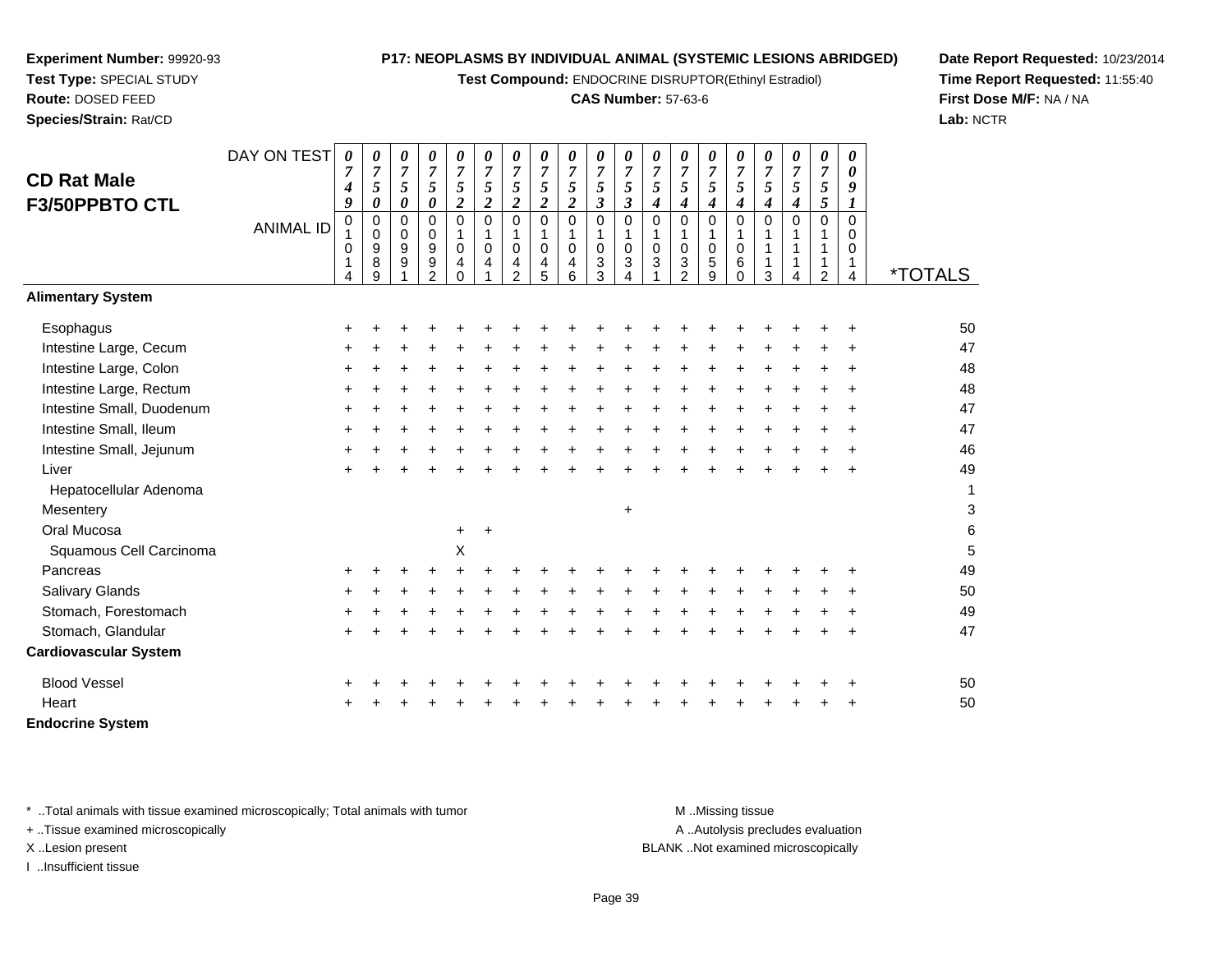**Test Compound:** ENDOCRINE DISRUPTOR(Ethinyl Estradiol)

# **CAS Number:** 57-63-6

0 0 0

0 1 1

0 1 1

0 1 1

0 1 0

0 1 0

0 1 0

**Date Report Requested:** 10/23/2014 **Time Report Requested:** 11:55:41**First Dose M/F:** NA / NA**Lab:** NCTR

| Species/Strain: Rat/CD                                |                  |                    |                       |                  |                              |                  |                       |                  |                                |                  |                  |                  |
|-------------------------------------------------------|------------------|--------------------|-----------------------|------------------|------------------------------|------------------|-----------------------|------------------|--------------------------------|------------------|------------------|------------------|
| <b>CD Rat Male</b>                                    | DAY ON TEST      | 0<br>7             | 0<br>7                | 0<br>7           | 0<br>7                       | 0<br>7           | 0<br>7                | 0<br>7           | $\boldsymbol{\theta}$          | 0<br>7           | 0<br>7           | 0                |
| <b>F3/50PPBTO CTL</b>                                 |                  | 4<br>9             | 5<br>0                | 5<br>0           | 5<br>0                       | 5<br>2           | 5<br>2                | 5<br>2           | 5<br>2                         | 5<br>2           | 5<br>3           | 5<br>3           |
|                                                       | <b>ANIMAL ID</b> | $\Omega$<br>0<br>4 | 0<br>0<br>9<br>8<br>9 | 0<br>0<br>9<br>9 | 0<br>$\Omega$<br>9<br>9<br>2 | 0<br>0<br>4<br>0 | 0<br>1<br>0<br>4<br>1 | 0<br>0<br>4<br>2 | $\Omega$<br>$\Omega$<br>4<br>5 | 0<br>0<br>4<br>6 | 0<br>0<br>3<br>3 | 0<br>O<br>3<br>4 |
| <b>Adrenal Cortex</b>                                 |                  | +                  | +                     |                  | ÷                            | ÷                | ٠                     | +                |                                | +                |                  |                  |
| Adrenal Medulla                                       |                  | +                  |                       |                  |                              |                  |                       |                  |                                | +                |                  |                  |
| Pheochromocytoma Benign<br>Pheochromocytoma Malignant |                  |                    |                       |                  |                              |                  |                       |                  |                                |                  |                  |                  |
| Islets, Pancreatic<br>Adenoma                         |                  | ٠                  |                       |                  |                              |                  |                       |                  |                                |                  |                  |                  |

**Experiment Number:** 99920-93**Test Type:** SPECIAL STUDY**Route:** DOSED FEED

|                                                  | 4     | 8<br>9 | 9        | 9<br>$\overline{2}$ | 4<br>$\mathbf 0$ | $\overline{2}$ | 4<br>$5\phantom{.0}$ | 4<br>$6\phantom{1}$ | 3<br>$\mathbf{3}$ | 3<br>4 | 3 | 3<br>$\overline{2}$ | 5<br>9 | 6<br>$\Omega$ | $\sqrt{3}$ | $\overline{2}$ | 4         | <i><b>*TOTALS</b></i> |
|--------------------------------------------------|-------|--------|----------|---------------------|------------------|----------------|----------------------|---------------------|-------------------|--------|---|---------------------|--------|---------------|------------|----------------|-----------|-----------------------|
| <b>Adrenal Cortex</b>                            | $+$   |        |          |                     |                  |                |                      |                     |                   |        |   |                     |        |               |            |                | $\ddot{}$ | 50                    |
| Adrenal Medulla                                  |       |        |          |                     |                  |                |                      |                     |                   |        |   |                     |        |               |            |                |           | 50                    |
| Pheochromocytoma Benign                          |       |        |          |                     |                  |                |                      |                     |                   |        |   |                     |        |               |            |                |           |                       |
| Pheochromocytoma Malignant                       |       |        |          |                     |                  |                |                      |                     |                   |        |   |                     |        |               |            |                |           |                       |
| Islets, Pancreatic                               |       |        |          |                     |                  |                |                      |                     |                   |        |   |                     |        |               |            |                |           | 50                    |
| Adenoma                                          |       |        |          |                     |                  |                |                      |                     |                   |        |   |                     |        |               |            |                |           |                       |
| Parathyroid Gland                                |       |        |          | м                   |                  |                |                      |                     |                   |        |   |                     |        |               |            |                |           | 46                    |
| <b>Pituitary Gland</b>                           | $\pm$ |        |          |                     |                  |                |                      |                     |                   |        |   |                     |        |               |            |                |           | 50                    |
| Pars Distalis, Adenoma                           |       | X      | $\times$ |                     | X                | X              |                      | X                   | $\boldsymbol{X}$  |        | X | $\sf X$             |        |               |            | Χ              |           | 26                    |
| <b>Thyroid Gland</b>                             | $+$   |        |          |                     |                  |                |                      |                     |                   |        |   |                     |        |               |            |                |           | 50                    |
| C Cell, Carcinoma                                |       |        |          |                     |                  |                |                      |                     |                   |        |   |                     |        |               |            |                |           |                       |
| <b>General Body System</b>                       |       |        |          |                     |                  |                |                      |                     |                   |        |   |                     |        |               |            |                |           |                       |
| <b>Tissue NOS</b>                                |       |        |          |                     |                  |                |                      |                     |                   |        |   |                     |        |               |            |                |           |                       |
| Sarcoma                                          |       |        |          |                     |                  |                |                      |                     |                   |        |   |                     |        |               |            |                |           |                       |
| <b>Genital System</b>                            |       |        |          |                     |                  |                |                      |                     |                   |        |   |                     |        |               |            |                |           |                       |
| <b>Coagulating Gland</b>                         |       |        |          |                     |                  |                |                      |                     |                   |        |   |                     |        |               |            |                |           | 50                    |
| Carcinoma, Metastatic, Uncertain Primary<br>Site |       |        |          |                     |                  |                |                      |                     |                   |        |   |                     |        |               |            |                |           |                       |
| Schwannoma Malignant                             |       |        |          |                     |                  |                |                      |                     |                   |        |   |                     |        |               |            |                |           |                       |
| <b>Ductus Deferens</b>                           |       |        |          |                     |                  |                |                      |                     |                   |        |   |                     |        |               |            |                |           |                       |
| Epididymis                                       |       |        |          |                     |                  |                |                      |                     |                   |        |   |                     |        |               |            |                |           | 50                    |
| Penis                                            |       |        |          |                     |                  |                |                      |                     |                   |        |   |                     |        |               |            |                |           |                       |

| * Total animals with tissue examined microscopically; Total animals with tumor | M Missing tissue                   |
|--------------------------------------------------------------------------------|------------------------------------|
| + Tissue examined microscopically                                              | A Autolysis precludes evaluation   |
| X Lesion present                                                               | BLANK Not examined microscopically |
| …Insufficient tissue                                                           |                                    |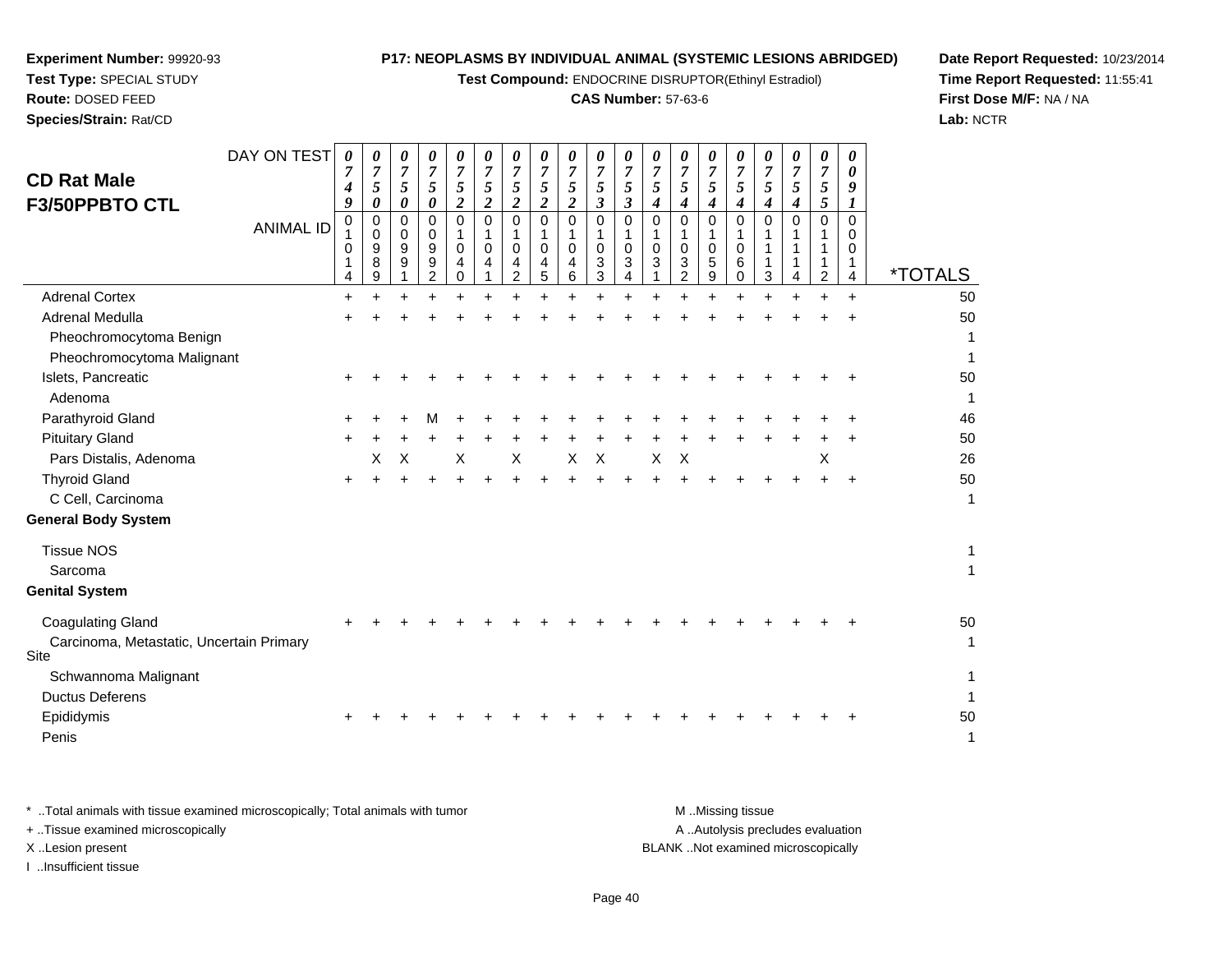**Test Compound:** ENDOCRINE DISRUPTOR(Ethinyl Estradiol)

#### **CAS Number:** 57-63-6

**Date Report Requested:** 10/23/2014**Time Report Requested:** 11:55:41**First Dose M/F:** NA / NA**Lab:** NCTR

|                               | DAY ON TEST      | $\boldsymbol{\theta}$<br>7 | 0<br>$\overline{7}$                | 0<br>$\overline{7}$   | 0<br>$\overline{7}$                  | 0<br>$\overline{7}$              | 0<br>$\overline{7}$           | 0<br>$\overline{7}$                | 0<br>$\overline{7}$          | 0<br>$\overline{7}$             | 0<br>$\overline{7}$ | 0<br>$\overline{7}$                 | 0<br>$\overline{7}$             | 0<br>$\overline{7}$ | 0<br>$\overline{7}$ | 0<br>$\overline{7}$ | 0<br>$\overline{7}$ | 0<br>$\overline{7}$ | 0<br>$\overline{7}$          | 0<br>0           |                       |
|-------------------------------|------------------|----------------------------|------------------------------------|-----------------------|--------------------------------------|----------------------------------|-------------------------------|------------------------------------|------------------------------|---------------------------------|---------------------|-------------------------------------|---------------------------------|---------------------|---------------------|---------------------|---------------------|---------------------|------------------------------|------------------|-----------------------|
| <b>CD Rat Male</b>            |                  | 4                          | 5                                  | 5                     | 5                                    | 5                                | 5                             | 5                                  | 5                            | 5                               | 5                   | 5                                   | 5                               | 5                   | 5                   | 5                   | 5                   | 5                   | $\sqrt{5}$                   | 9                |                       |
| <b>F3/50PPBTO CTL</b>         |                  | 9<br>$\pmb{0}$             | $\boldsymbol{\theta}$<br>$\pmb{0}$ | 0<br>$\Omega$         | 0<br>$\pmb{0}$                       | $\overline{c}$<br>$\overline{0}$ | $\overline{c}$<br>$\mathbf 0$ | $\boldsymbol{2}$<br>$\overline{0}$ | $\boldsymbol{2}$<br>$\Omega$ | $\boldsymbol{2}$<br>$\mathbf 0$ | 3<br>$\mathbf 0$    | $\boldsymbol{\beta}$<br>$\mathbf 0$ | $\boldsymbol{4}$<br>$\mathbf 0$ | 4<br>$\Omega$       | 4<br>$\Omega$       | 4<br>$\Omega$       | 4<br>0              | 4<br>$\Omega$       | $\sqrt{5}$<br>$\Omega$       | 1<br>$\Omega$    |                       |
|                               | <b>ANIMAL ID</b> |                            | 0                                  | $\Omega$              | 0                                    |                                  |                               |                                    | 1                            |                                 |                     | $\mathbf{1}$                        | 1                               |                     |                     |                     |                     |                     |                              | $\Omega$         |                       |
|                               |                  | 0<br>1                     | $\boldsymbol{9}$<br>8              | $\boldsymbol{9}$<br>9 | $\boldsymbol{9}$<br>$\boldsymbol{9}$ | 0<br>4                           | $\mathbf 0$<br>$\overline{4}$ | $\mathbf 0$<br>4                   | $\mathbf 0$<br>4             | $\mathbf 0$<br>4                | $\mathbf 0$         | 0<br>$\ensuremath{\mathsf{3}}$      | $\pmb{0}$<br>$\mathbf{3}$       | $\mathbf 0$<br>3    | $\pmb{0}$<br>5      | $\pmb{0}$<br>6      | 1<br>1              | $\mathbf 1$<br>1    | $\mathbf{1}$<br>$\mathbf{1}$ | $\mathbf 0$<br>1 |                       |
|                               |                  | 4                          | 9                                  |                       | $\overline{2}$                       | 0                                |                               | $\overline{2}$                     | 5                            | 6                               | $\frac{3}{3}$       | 4                                   |                                 | 2                   | 9                   | 0                   | 3                   | 4                   | 2                            | 4                | <i><b>*TOTALS</b></i> |
| <b>Preputial Gland</b>        |                  | $\ddot{}$                  |                                    |                       |                                      |                                  |                               |                                    |                              |                                 |                     |                                     |                                 |                     |                     |                     |                     |                     | $+$                          | M                | 49                    |
| Carcinoma                     |                  |                            |                                    |                       |                                      |                                  |                               |                                    |                              |                                 |                     |                                     |                                 | X                   |                     |                     |                     |                     |                              |                  | 1                     |
| Squamous Cell Carcinoma       |                  |                            |                                    |                       |                                      |                                  |                               |                                    |                              |                                 |                     |                                     |                                 |                     |                     |                     |                     |                     |                              |                  | $\overline{7}$        |
| Prostate, Dorsal/Lateral Lobe |                  |                            |                                    |                       |                                      |                                  |                               | $\ddot{}$                          |                              |                                 |                     |                                     |                                 |                     |                     |                     |                     |                     |                              |                  | 50                    |
| Schwannoma Malignant          |                  |                            |                                    |                       |                                      |                                  |                               |                                    |                              |                                 |                     |                                     |                                 |                     |                     |                     |                     |                     |                              |                  | 1                     |
| Prostate, Ventral Lobe        |                  |                            |                                    |                       |                                      |                                  |                               |                                    |                              |                                 |                     |                                     |                                 |                     |                     |                     |                     |                     |                              |                  | 50                    |
| Schwannoma Malignant          |                  |                            |                                    |                       |                                      |                                  |                               |                                    |                              |                                 |                     |                                     |                                 |                     |                     |                     |                     |                     |                              |                  | 1                     |
| <b>Rete Testes</b>            |                  |                            | м                                  |                       |                                      |                                  |                               |                                    |                              |                                 |                     |                                     |                                 |                     |                     |                     |                     |                     |                              |                  | 44                    |
| <b>Seminal Vesicle</b>        |                  |                            |                                    |                       |                                      |                                  |                               |                                    |                              |                                 |                     |                                     |                                 |                     |                     |                     |                     |                     |                              |                  | 47                    |
| <b>Testes</b>                 |                  |                            |                                    |                       |                                      |                                  |                               |                                    |                              |                                 |                     |                                     |                                 |                     |                     |                     |                     |                     |                              |                  | 50                    |
| Interstit Cell, Adenoma       |                  |                            |                                    |                       |                                      |                                  |                               |                                    | Χ                            |                                 |                     |                                     |                                 |                     |                     |                     |                     |                     |                              |                  | $\mathbf{1}$          |
| Hematopoietic System          |                  |                            |                                    |                       |                                      |                                  |                               |                                    |                              |                                 |                     |                                     |                                 |                     |                     |                     |                     |                     |                              |                  |                       |
| <b>Bone Marrow</b>            |                  |                            |                                    |                       |                                      |                                  |                               |                                    |                              |                                 |                     |                                     |                                 |                     |                     |                     |                     |                     |                              |                  | 50                    |
| Lymph Node                    |                  |                            |                                    |                       | ÷                                    |                                  |                               |                                    |                              |                                 |                     | ÷                                   |                                 |                     |                     |                     |                     |                     |                              |                  | 16                    |
| Lymph Node, Mandibular        |                  |                            |                                    |                       |                                      |                                  |                               |                                    |                              |                                 |                     |                                     |                                 |                     |                     |                     |                     |                     |                              |                  | 49                    |
| Lymph Node, Mesenteric        |                  |                            |                                    |                       |                                      |                                  |                               |                                    |                              |                                 |                     |                                     |                                 |                     |                     |                     |                     |                     |                              |                  | 48                    |
| Spleen                        |                  |                            |                                    |                       |                                      |                                  |                               |                                    |                              |                                 |                     |                                     |                                 |                     |                     |                     |                     |                     |                              |                  | 50                    |
| Sarcoma                       |                  |                            |                                    |                       |                                      | Χ                                |                               |                                    |                              |                                 |                     |                                     |                                 |                     |                     |                     |                     |                     |                              |                  | 1                     |
| Thymus                        |                  |                            |                                    |                       |                                      |                                  |                               |                                    |                              |                                 |                     |                                     |                                 |                     |                     |                     |                     |                     |                              |                  | 45                    |
| <b>Integumentary System</b>   |                  |                            |                                    |                       |                                      |                                  |                               |                                    |                              |                                 |                     |                                     |                                 |                     |                     |                     |                     |                     |                              |                  |                       |
| Mammary Gland                 |                  |                            |                                    |                       |                                      |                                  |                               |                                    |                              |                                 |                     |                                     |                                 |                     |                     |                     |                     |                     |                              |                  | 45                    |
| Adenocarcinoma                |                  |                            |                                    |                       |                                      |                                  |                               |                                    |                              |                                 |                     |                                     |                                 |                     |                     |                     |                     |                     |                              |                  | $\overline{c}$        |

**Experiment Number:** 99920-93**Test Type:** SPECIAL STUDY**Route:** DOSED FEED**Species/Strain:** Rat/CD

\* ..Total animals with tissue examined microscopically; Total animals with tumor **M** . Missing tissue M ..Missing tissue A ..Autolysis precludes evaluation + ..Tissue examined microscopically X ..Lesion present BLANK ..Not examined microscopicallyI ..Insufficient tissue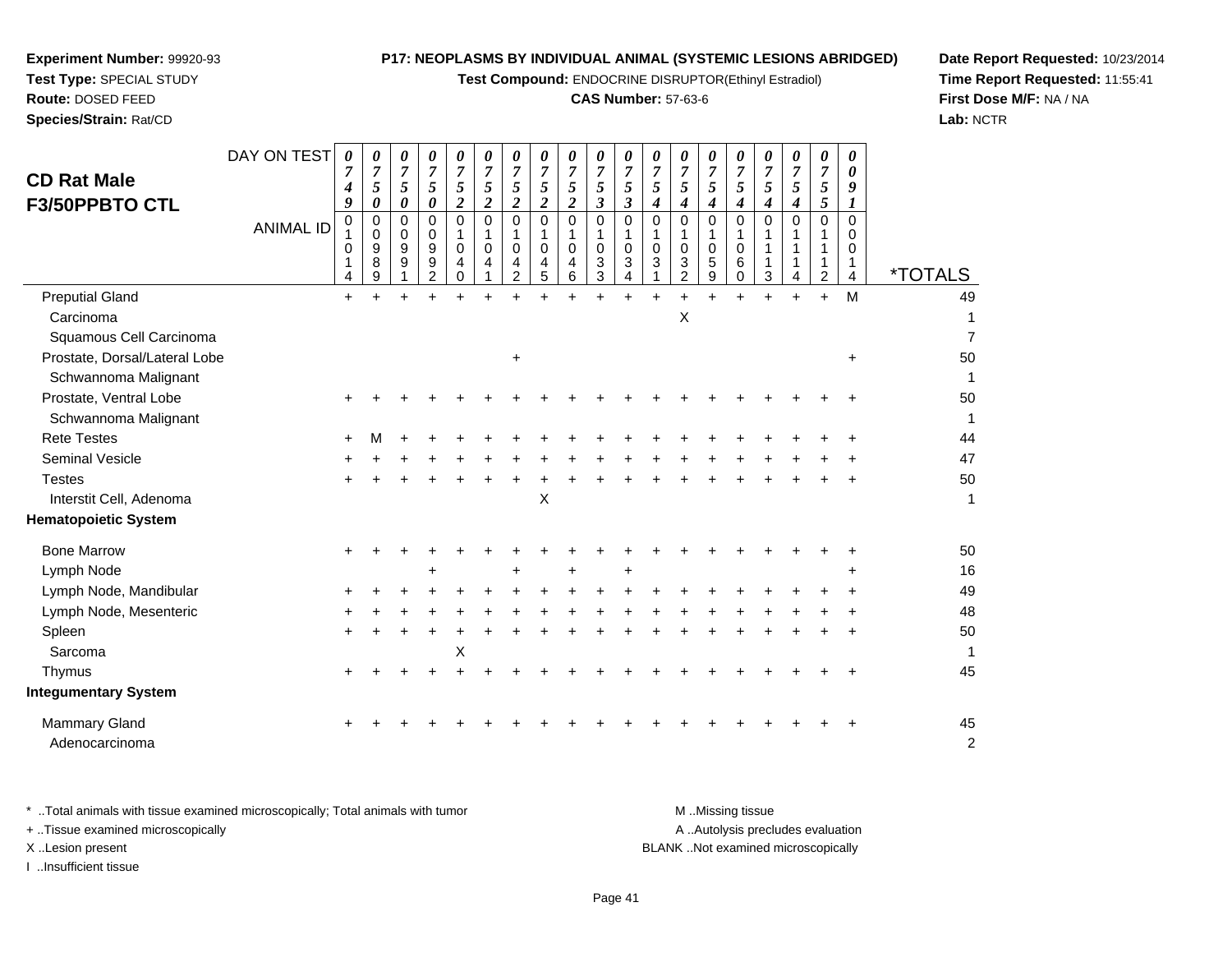**Test Compound:** ENDOCRINE DISRUPTOR(Ethinyl Estradiol)

# **CAS Number:** 57-63-6

**Date Report Requested:** 10/23/2014**Time Report Requested:** 11:55:41**First Dose M/F:** NA / NA**Lab:** NCTR

| <b>CD Rat Male</b><br>F3/50PPBTO CTL                                     | DAY ON TEST      | 0<br>$\overline{7}$<br>4<br>9 | 0<br>$\overline{7}$<br>5<br>0   | 0<br>$\overline{7}$<br>5<br>0 | 0<br>$\overline{7}$<br>5<br>0          | 0<br>$\overline{7}$<br>5<br>$\boldsymbol{2}$     | 0<br>$\overline{7}$<br>5<br>$\overline{2}$ | 0<br>$\boldsymbol{7}$<br>$\sqrt{5}$<br>$\boldsymbol{2}$         | 0<br>$\overline{7}$<br>5<br>$\overline{c}$ | 0<br>$\overline{7}$<br>5<br>$\overline{2}$                | 0<br>$\overline{7}$<br>5<br>$\mathfrak{z}$ | 0<br>$\overline{7}$<br>$\sqrt{5}$<br>$\mathfrak{z}$ | 0<br>$\overline{7}$<br>5<br>4 | 0<br>$\overline{7}$<br>5<br>4      | 0<br>$\boldsymbol{7}$<br>$\mathfrak{s}$<br>$\boldsymbol{4}$ | 0<br>$\overline{7}$<br>5<br>$\boldsymbol{4}$ | 0<br>$\overline{7}$<br>5<br>$\boldsymbol{4}$ | 0<br>$\overline{7}$<br>5<br>$\boldsymbol{4}$ | 0<br>$\boldsymbol{7}$<br>5<br>5    | 0<br>0<br>9<br>1                                       |                       |
|--------------------------------------------------------------------------|------------------|-------------------------------|---------------------------------|-------------------------------|----------------------------------------|--------------------------------------------------|--------------------------------------------|-----------------------------------------------------------------|--------------------------------------------|-----------------------------------------------------------|--------------------------------------------|-----------------------------------------------------|-------------------------------|------------------------------------|-------------------------------------------------------------|----------------------------------------------|----------------------------------------------|----------------------------------------------|------------------------------------|--------------------------------------------------------|-----------------------|
|                                                                          | <b>ANIMAL ID</b> | 0<br>1<br>0<br>1<br>4         | 0<br>$\mathbf 0$<br>9<br>8<br>9 | 0<br>$\mathbf 0$<br>9<br>9    | 0<br>$\mathbf 0$<br>9<br>$\frac{9}{2}$ | $\mathbf 0$<br>1<br>$\mathbf 0$<br>4<br>$\Omega$ | $\mathbf 0$<br>1<br>$\Omega$<br>4          | $\pmb{0}$<br>$\mathbf{1}$<br>$\mathbf 0$<br>4<br>$\overline{2}$ | $\mathbf 0$<br>$\mathbf{1}$<br>0<br>4<br>5 | $\mathbf 0$<br>$\mathbf{1}$<br>$\boldsymbol{0}$<br>4<br>6 | $\mathbf 0$<br>1<br>$\mathbf 0$<br>3<br>3  | $\mathbf 0$<br>-1<br>$\mathbf 0$<br>3<br>4          | 0<br>-1<br>0<br>3             | 0<br>1<br>0<br>3<br>$\overline{2}$ | 0<br>$\mathbf{1}$<br>0<br>$\frac{5}{9}$                     | $\Omega$<br>1<br>0<br>6<br>$\Omega$          | $\Omega$<br>-1<br>3                          | 0<br>4                                       | 0<br>1<br>1<br>1<br>$\overline{2}$ | $\mathbf 0$<br>0<br>$\mathbf 0$<br>1<br>$\overline{4}$ | <i><b>*TOTALS</b></i> |
| Adenoma                                                                  |                  |                               |                                 |                               |                                        |                                                  |                                            |                                                                 |                                            |                                                           |                                            |                                                     |                               |                                    |                                                             |                                              |                                              |                                              |                                    |                                                        |                       |
| Fibroadenoma                                                             |                  |                               |                                 |                               |                                        |                                                  |                                            |                                                                 |                                            |                                                           |                                            |                                                     |                               |                                    |                                                             |                                              |                                              |                                              |                                    |                                                        |                       |
| Skin                                                                     |                  | $\ddot{}$                     |                                 |                               |                                        |                                                  |                                            |                                                                 |                                            |                                                           |                                            |                                                     |                               |                                    |                                                             |                                              |                                              |                                              |                                    | $\ddot{}$                                              | 50                    |
| Carcinoma                                                                |                  |                               |                                 |                               |                                        |                                                  |                                            |                                                                 |                                            |                                                           |                                            |                                                     |                               |                                    |                                                             |                                              |                                              |                                              |                                    |                                                        |                       |
| Fibroma                                                                  |                  |                               |                                 |                               |                                        |                                                  |                                            |                                                                 | $\times$                                   |                                                           |                                            |                                                     |                               | $\times$                           |                                                             |                                              |                                              |                                              |                                    |                                                        | 2                     |
| Keratoacanthoma                                                          |                  |                               |                                 |                               |                                        |                                                  |                                            |                                                                 |                                            |                                                           |                                            |                                                     |                               |                                    |                                                             |                                              |                                              | $\mathsf X$                                  |                                    |                                                        | 1                     |
| Lipoma                                                                   |                  | $\boldsymbol{\mathsf{X}}$     |                                 |                               |                                        |                                                  |                                            |                                                                 |                                            |                                                           |                                            |                                                     |                               |                                    |                                                             |                                              |                                              |                                              |                                    |                                                        | $\overline{c}$        |
| Sarcoma                                                                  |                  |                               |                                 |                               |                                        |                                                  |                                            |                                                                 |                                            |                                                           |                                            |                                                     |                               |                                    |                                                             |                                              | $\pmb{\times}$                               |                                              |                                    |                                                        | $\mathbf 1$           |
| <b>Musculoskeletal System</b>                                            |                  |                               |                                 |                               |                                        |                                                  |                                            |                                                                 |                                            |                                                           |                                            |                                                     |                               |                                    |                                                             |                                              |                                              |                                              |                                    |                                                        |                       |
| Bone, Femur                                                              |                  |                               |                                 |                               |                                        |                                                  |                                            |                                                                 |                                            |                                                           |                                            |                                                     |                               |                                    |                                                             |                                              |                                              |                                              |                                    |                                                        | 50                    |
| <b>Nervous System</b>                                                    |                  |                               |                                 |                               |                                        |                                                  |                                            |                                                                 |                                            |                                                           |                                            |                                                     |                               |                                    |                                                             |                                              |                                              |                                              |                                    |                                                        |                       |
| <b>Brain</b><br>Cranial Nerve, Schwannoma Malignant<br>Brain, Brain Stem |                  |                               |                                 |                               |                                        |                                                  |                                            |                                                                 |                                            |                                                           |                                            |                                                     |                               |                                    |                                                             |                                              |                                              |                                              |                                    |                                                        | 1<br>1<br>50          |
| Reticulosis Malignant                                                    |                  |                               |                                 |                               |                                        |                                                  |                                            |                                                                 |                                            |                                                           |                                            |                                                     |                               |                                    |                                                             |                                              |                                              |                                              |                                    |                                                        | 1                     |
| Brain, Cerebellum                                                        |                  |                               |                                 |                               |                                        |                                                  |                                            |                                                                 |                                            |                                                           |                                            |                                                     |                               |                                    |                                                             |                                              |                                              |                                              |                                    |                                                        | 50                    |
| Brain, Cerebrum                                                          |                  |                               |                                 |                               |                                        |                                                  |                                            |                                                                 |                                            |                                                           |                                            |                                                     |                               |                                    |                                                             |                                              |                                              |                                              |                                    |                                                        | 50                    |
| Meninges, Granular Cell Tumor Benign                                     |                  |                               |                                 |                               |                                        |                                                  |                                            |                                                                 |                                            |                                                           |                                            |                                                     |                               |                                    |                                                             |                                              |                                              |                                              |                                    |                                                        | $\mathbf{1}$          |
| <b>Respiratory System</b>                                                |                  |                               |                                 |                               |                                        |                                                  |                                            |                                                                 |                                            |                                                           |                                            |                                                     |                               |                                    |                                                             |                                              |                                              |                                              |                                    |                                                        |                       |
| Lung                                                                     |                  |                               |                                 |                               |                                        |                                                  |                                            |                                                                 |                                            |                                                           |                                            |                                                     |                               |                                    |                                                             |                                              |                                              |                                              |                                    |                                                        | 50                    |
|                                                                          |                  |                               |                                 |                               |                                        |                                                  |                                            |                                                                 |                                            |                                                           |                                            |                                                     |                               |                                    |                                                             |                                              |                                              |                                              |                                    |                                                        |                       |

| Total animals with tissue examined microscopically; Total animals with tumor | M Missing tissue                   |
|------------------------------------------------------------------------------|------------------------------------|
| + Tissue examined microscopically                                            | A Autolysis precludes evaluation   |
| X Lesion present                                                             | BLANK Not examined microscopically |
| Insufficient tissue                                                          |                                    |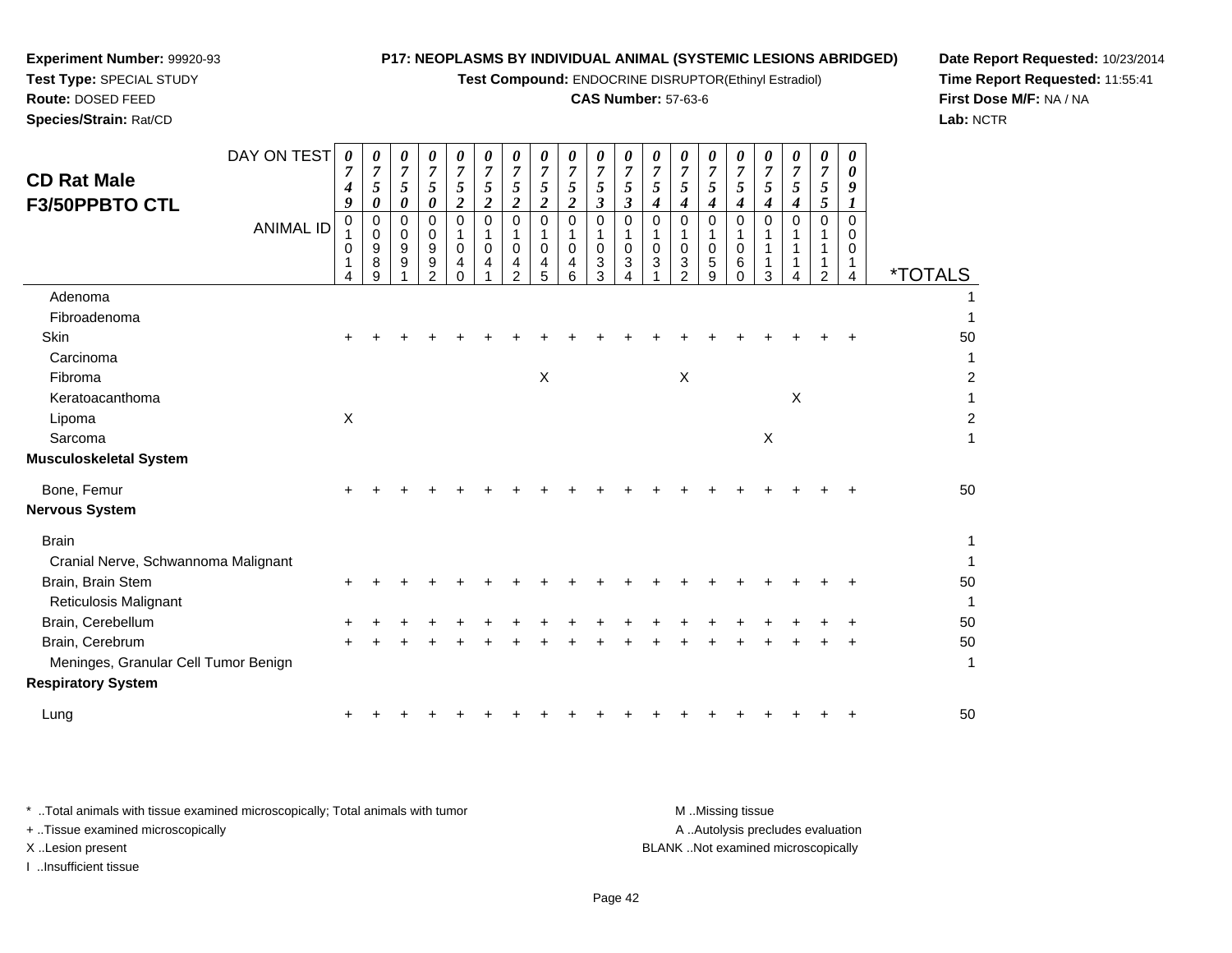**Test Compound:** ENDOCRINE DISRUPTOR(Ethinyl Estradiol)

## **CAS Number:** 57-63-6

*0 7*

*0 7*

*0 7*

*0 7*

*0 7*

*0 7*

*0 7*

*0 7*

*0 0*

**Date Report Requested:** 10/23/2014**Time Report Requested:** 11:55:41**First Dose M/F:** NA / NA**Lab:** NCTR

| <b>CD Rat Male</b><br>F3/50PPBTO CTL                     |                  | 4<br>9      | 5<br>0                          | 5<br>0           | 5<br>0                                 | 5<br>$\boldsymbol{2}$                 | 5<br>$\boldsymbol{2}$ | $\mathfrak{s}$<br>$\boldsymbol{2}$           | 5<br>$\overline{c}$             | $\mathfrak{s}$<br>$\boldsymbol{2}$ | 5<br>$\boldsymbol{\beta}$ | 5<br>3                  | 5<br>4      | 5<br>4                                  | 5<br>4                     | 5<br>4                       | 5<br>4      | 5<br>4 | 5<br>5        | $\boldsymbol{\theta}$<br>9 |                            |
|----------------------------------------------------------|------------------|-------------|---------------------------------|------------------|----------------------------------------|---------------------------------------|-----------------------|----------------------------------------------|---------------------------------|------------------------------------|---------------------------|-------------------------|-------------|-----------------------------------------|----------------------------|------------------------------|-------------|--------|---------------|----------------------------|----------------------------|
|                                                          | <b>ANIMAL ID</b> | 0<br>0<br>Δ | 0<br>$\mathbf 0$<br>9<br>8<br>9 | 0<br>0<br>9<br>9 | 0<br>0<br>9<br>$9\,$<br>$\mathfrak{p}$ | $\Omega$<br>$\Omega$<br>4<br>$\Omega$ | 0<br>$\Omega$<br>4    | 0<br>1<br>$\mathbf 0$<br>4<br>$\overline{2}$ | 0<br>1<br>$\mathbf 0$<br>4<br>5 | 0<br>1<br>$\mathbf 0$<br>4<br>6    | 0<br>1<br>0<br>3<br>3     | 0<br>1<br>$\Omega$<br>3 | 0<br>0<br>3 | 0<br>$\mathbf 0$<br>3<br>$\overline{2}$ | 0<br>$\mathbf 0$<br>5<br>9 | 0<br>1<br>0<br>6<br>$\Omega$ | 0<br>1<br>3 | 0      | $\Omega$<br>2 | 0<br>0<br>0<br>4           | <i><b>*TOTALS</b></i>      |
| Thymoma Malignant, Metastatic, Uncertain<br>Primary Site |                  |             |                                 |                  |                                        |                                       |                       |                                              |                                 |                                    |                           |                         |             |                                         |                            |                              |             |        |               |                            |                            |
| <b>Nose</b>                                              |                  | $\ddot{}$   |                                 |                  |                                        |                                       |                       |                                              |                                 |                                    |                           |                         |             |                                         |                            |                              |             |        |               |                            | 50                         |
| Osteosarcoma                                             |                  |             |                                 |                  |                                        |                                       |                       |                                              |                                 |                                    |                           |                         |             |                                         |                            |                              |             |        |               |                            | 1                          |
| Trachea                                                  |                  | ÷           |                                 |                  |                                        |                                       |                       |                                              |                                 |                                    |                           |                         |             |                                         |                            |                              |             |        |               |                            | 50                         |
| <b>Special Senses System</b>                             |                  |             |                                 |                  |                                        |                                       |                       |                                              |                                 |                                    |                           |                         |             |                                         |                            |                              |             |        |               |                            |                            |
| Ear<br><b>Neural Crest Tumor</b>                         |                  |             |                                 |                  |                                        |                                       |                       |                                              |                                 |                                    |                           | $\ddot{}$<br>Χ          |             |                                         |                            |                              |             |        |               |                            | $\mathbf 1$<br>$\mathbf 1$ |
| Eye<br>Iris, Melanoma Benign                             |                  | $\ddot{}$   |                                 |                  |                                        |                                       | X                     |                                              |                                 |                                    |                           |                         |             |                                         |                            |                              |             |        |               |                            | 50<br>1                    |
| Harderian Gland<br><b>Lacrimal Gland</b>                 |                  |             |                                 |                  |                                        |                                       |                       |                                              |                                 |                                    |                           |                         |             |                                         |                            |                              |             |        |               |                            | 50<br>$\mathbf 1$          |
| <b>Urinary System</b>                                    |                  |             |                                 |                  |                                        |                                       |                       |                                              |                                 |                                    |                           |                         |             |                                         |                            |                              |             |        |               |                            |                            |
| Kidney<br>Liposarcoma                                    |                  | $\ddot{}$   |                                 |                  |                                        |                                       |                       |                                              |                                 |                                    |                           |                         |             |                                         |                            |                              |             |        |               | ÷                          | 50<br>1                    |
| <b>Urinary Bladder</b>                                   |                  | $\ddot{}$   |                                 |                  |                                        |                                       |                       |                                              |                                 |                                    |                           |                         |             |                                         |                            |                              |             |        |               | ÷                          | 50                         |
| <b>SYSTEMIC LESIONS</b>                                  |                  |             |                                 |                  |                                        |                                       |                       |                                              |                                 |                                    |                           |                         |             |                                         |                            |                              |             |        |               |                            |                            |
| Multiple Organ                                           |                  | $\ddot{}$   |                                 |                  |                                        |                                       |                       |                                              |                                 |                                    | *** END OF MALE DATA***   |                         |             |                                         |                            |                              |             |        |               |                            | 50                         |

**Experiment Number:** 99920-93**Test Type:** SPECIAL STUDY**Route:** DOSED FEED**Species/Strain:** Rat/CD

DAY ON TEST *0 7*

*0 7*

*0 7*

*0 7*

*0 7*

*0 7*

*0 7*

*0 7*

*0 7*

*0 7*

\* ..Total animals with tissue examined microscopically; Total animals with tumor **M** ..Missing tissue M ..Missing tissue A .. Autolysis precludes evaluation + ..Tissue examined microscopically X ..Lesion present BLANK ..Not examined microscopicallyI ..Insufficient tissue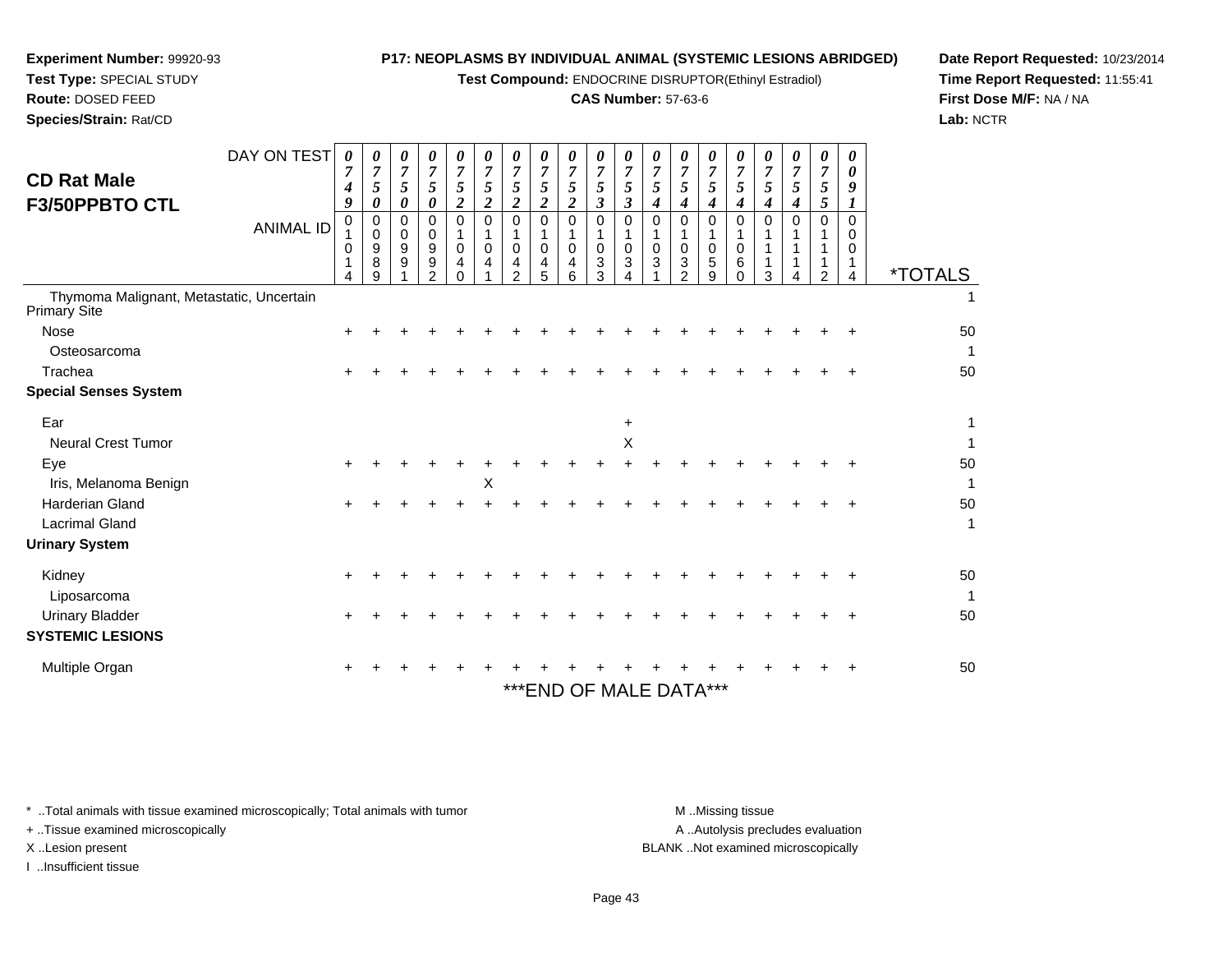**Test Compound:** ENDOCRINE DISRUPTOR(Ethinyl Estradiol)

#### **CAS Number:** 57-63-6

**Date Report Requested:** 10/23/2014**Time Report Requested:** 11:55:41**First Dose M/F:** NA / NA**Lab:** NCTR

| <b>CD Rat Female</b><br>0PPB<br>F3 | DAY ON TEST<br><b>ANIMAL ID</b> | 0<br>0<br>4<br>$\overline{7}$<br>0<br>0<br>0<br>0<br>6 | 4<br>$\overline{7}$<br>4<br>$\mathbf 0$<br>$\mathbf 0$<br>$\mathbf{1}$<br>$\overline{7}$ | 0<br>5<br>0<br>4<br>0<br>0<br>$\overline{c}$<br>1 | 0<br>$\sqrt{5}$<br>$\boldsymbol{l}$<br>8<br>0<br>0<br>$\overline{c}$<br>$\overline{4}$<br>$\mathfrak{p}$ | 0<br>$\sqrt{5}$<br>$\boldsymbol{4}$<br>$\pmb{8}$<br>$\pmb{0}$<br>$\pmb{0}$<br>$\boldsymbol{2}$<br>$\boldsymbol{9}$<br>8 | 0<br>$\overline{5}$<br>$\overline{7}$<br>$\boldsymbol{l}$<br>0<br>$\mathbf 0$<br>$\sqrt{3}$<br>$\sqrt{3}$<br>$\overline{ }$ | $\mathfrak{s}$<br>$\overline{7}$<br>5<br>$\pmb{0}$<br>$\pmb{0}$<br>$\sqrt{3}$<br>4 | 0<br>5<br>$\overline{7}$<br>9<br>0<br>0<br>$\sqrt{3}$<br>6 | 0<br>6<br>$\pmb{\theta}$<br>$\overline{2}$<br>$\pmb{0}$<br>$\mathbf 0$<br>$\overline{\mathbf{4}}$<br>5 | 0<br>6<br>$\pmb{\theta}$<br>$\boldsymbol{\beta}$<br>$\pmb{0}$<br>$\mathsf 0$<br>$\,$ 5 $\,$<br>$\,$ 5 $\,$<br>3 | 0<br>6<br>$\boldsymbol{4}$<br>$\boldsymbol{l}$<br>0<br>$\mathbf 0$<br>8<br>$\mathbf 1$<br>9 | 6<br>4<br>4<br>$\mathbf 0$<br>$\mathbf 0$<br>8 | 0<br>6<br>5<br>0<br>$\Omega$<br>8<br>$\overline{\mathbf{c}}$<br>$\mathcal{P}$ | 0<br>6<br>5<br>0<br>$\pmb{0}$<br>8<br>$\sqrt{2}$<br>3 | 0<br>6<br>$\mathfrak{s}$<br>6<br>0<br>$\mathbf 0$<br>$\bf 8$<br>$\overline{c}$ | 0<br>6<br>$\mathfrak{s}$<br>6<br>0<br>0<br>$\,8\,$<br>$\sqrt{2}$<br>8 | 6<br>$\overline{7}$<br>1<br>$\pmb{0}$<br>$\mathbf 0$<br>8<br>3<br>$\mathsf{Q}$ | 0<br>6<br>8<br>0<br>0<br>$\mathbf 0$<br>8<br>4 | 0<br>6<br>8<br>0<br>0<br>$\pmb{0}$<br>8<br>$\,$ 5 $\,$<br>$\mathfrak{p}$ | 0<br>6<br>9<br>$\overline{2}$<br>$\pmb{0}$<br>$\pmb{0}$<br>$\bf 8$<br>6 | 0<br>$\overline{7}$<br>$\boldsymbol{\theta}$<br>6<br>0<br>$\mathbf 0$<br>8<br>$\overline{7}$<br>5 | $\overline{7}$<br>0<br>8<br>$\mathbf 0$<br>$\mathbf 0$<br>8<br>$\overline{7}$<br>C | 0<br>$\overline{7}$<br>$\boldsymbol{2}$<br>0<br>$\mathbf 0$<br>9<br>$\Omega$ | $\boldsymbol{7}$<br>$\frac{2}{2}$<br>$\,0\,$<br>$\pmb{0}$<br>8<br>$\boldsymbol{9}$<br>$\mathcal{P}$ | $\overline{7}$<br>$\boldsymbol{2}$<br>6<br>0<br>$\mathbf 0$<br>$\bf 8$<br>$\boldsymbol{9}$<br>8 | 0<br>$\overline{7}$<br>$\boldsymbol{4}$<br>9<br>0<br>0<br>9<br>$\sqrt{2}$<br>3 | 7<br>4<br>9<br>$\mathbf 0$<br>$\mathbf 0$<br>9<br>$\overline{\mathbf{c}}$<br>$\mathbf{Q}$ | $\overline{7}$<br>4<br>9<br>0<br>$\mathbf 0$<br>9<br>3 | $\overline{7}$<br>4<br>9<br>0<br>$\pmb{0}$<br>9 | 9<br>0<br>$\Omega$<br>9<br>6 |   |
|------------------------------------|---------------------------------|--------------------------------------------------------|------------------------------------------------------------------------------------------|---------------------------------------------------|----------------------------------------------------------------------------------------------------------|-------------------------------------------------------------------------------------------------------------------------|-----------------------------------------------------------------------------------------------------------------------------|------------------------------------------------------------------------------------|------------------------------------------------------------|--------------------------------------------------------------------------------------------------------|-----------------------------------------------------------------------------------------------------------------|---------------------------------------------------------------------------------------------|------------------------------------------------|-------------------------------------------------------------------------------|-------------------------------------------------------|--------------------------------------------------------------------------------|-----------------------------------------------------------------------|--------------------------------------------------------------------------------|------------------------------------------------|--------------------------------------------------------------------------|-------------------------------------------------------------------------|---------------------------------------------------------------------------------------------------|------------------------------------------------------------------------------------|------------------------------------------------------------------------------|-----------------------------------------------------------------------------------------------------|-------------------------------------------------------------------------------------------------|--------------------------------------------------------------------------------|-------------------------------------------------------------------------------------------|--------------------------------------------------------|-------------------------------------------------|------------------------------|---|
| <b>Alimentary System</b>           |                                 |                                                        |                                                                                          |                                                   |                                                                                                          |                                                                                                                         |                                                                                                                             |                                                                                    |                                                            |                                                                                                        |                                                                                                                 |                                                                                             |                                                |                                                                               |                                                       |                                                                                |                                                                       |                                                                                |                                                |                                                                          |                                                                         |                                                                                                   |                                                                                    |                                                                              |                                                                                                     |                                                                                                 |                                                                                |                                                                                           |                                                        |                                                 |                              |   |
| Esophagus                          |                                 |                                                        |                                                                                          |                                                   |                                                                                                          |                                                                                                                         |                                                                                                                             |                                                                                    |                                                            |                                                                                                        |                                                                                                                 |                                                                                             |                                                |                                                                               |                                                       |                                                                                |                                                                       |                                                                                |                                                |                                                                          |                                                                         |                                                                                                   |                                                                                    |                                                                              |                                                                                                     |                                                                                                 |                                                                                |                                                                                           |                                                        |                                                 |                              |   |
| Intestine Large, Cecum             |                                 |                                                        |                                                                                          |                                                   |                                                                                                          |                                                                                                                         |                                                                                                                             |                                                                                    |                                                            |                                                                                                        |                                                                                                                 |                                                                                             |                                                |                                                                               |                                                       |                                                                                |                                                                       |                                                                                |                                                |                                                                          |                                                                         |                                                                                                   |                                                                                    |                                                                              |                                                                                                     |                                                                                                 |                                                                                |                                                                                           |                                                        |                                                 |                              |   |
| Intestine Large, Colon             |                                 |                                                        |                                                                                          |                                                   |                                                                                                          |                                                                                                                         |                                                                                                                             |                                                                                    |                                                            |                                                                                                        |                                                                                                                 |                                                                                             |                                                |                                                                               |                                                       |                                                                                |                                                                       |                                                                                |                                                |                                                                          |                                                                         |                                                                                                   |                                                                                    |                                                                              |                                                                                                     |                                                                                                 |                                                                                |                                                                                           |                                                        |                                                 |                              |   |
| Intestine Large, Rectum            |                                 |                                                        |                                                                                          |                                                   |                                                                                                          |                                                                                                                         |                                                                                                                             |                                                                                    |                                                            |                                                                                                        |                                                                                                                 |                                                                                             |                                                |                                                                               |                                                       |                                                                                |                                                                       |                                                                                |                                                |                                                                          |                                                                         |                                                                                                   |                                                                                    |                                                                              |                                                                                                     |                                                                                                 |                                                                                |                                                                                           |                                                        |                                                 |                              |   |
| Adenoma                            |                                 |                                                        |                                                                                          |                                                   |                                                                                                          |                                                                                                                         | X                                                                                                                           |                                                                                    |                                                            |                                                                                                        |                                                                                                                 |                                                                                             |                                                |                                                                               |                                                       |                                                                                |                                                                       |                                                                                |                                                |                                                                          |                                                                         |                                                                                                   |                                                                                    |                                                                              |                                                                                                     |                                                                                                 |                                                                                |                                                                                           |                                                        |                                                 |                              |   |
| Intestine Small, Duodenum          |                                 |                                                        |                                                                                          |                                                   |                                                                                                          |                                                                                                                         |                                                                                                                             |                                                                                    |                                                            |                                                                                                        |                                                                                                                 |                                                                                             |                                                |                                                                               |                                                       |                                                                                |                                                                       |                                                                                |                                                |                                                                          |                                                                         |                                                                                                   |                                                                                    |                                                                              |                                                                                                     |                                                                                                 |                                                                                |                                                                                           |                                                        |                                                 |                              |   |
| Intestine Small, Ileum             |                                 |                                                        |                                                                                          |                                                   |                                                                                                          |                                                                                                                         |                                                                                                                             |                                                                                    |                                                            |                                                                                                        |                                                                                                                 |                                                                                             |                                                |                                                                               |                                                       |                                                                                |                                                                       |                                                                                |                                                |                                                                          |                                                                         |                                                                                                   |                                                                                    |                                                                              |                                                                                                     |                                                                                                 |                                                                                |                                                                                           |                                                        |                                                 |                              |   |
| Intestine Small, Jejunum           |                                 |                                                        |                                                                                          |                                                   |                                                                                                          |                                                                                                                         |                                                                                                                             |                                                                                    |                                                            |                                                                                                        |                                                                                                                 |                                                                                             |                                                |                                                                               |                                                       |                                                                                |                                                                       |                                                                                |                                                |                                                                          |                                                                         |                                                                                                   |                                                                                    |                                                                              |                                                                                                     |                                                                                                 |                                                                                |                                                                                           |                                                        |                                                 |                              |   |
| Liver                              |                                 |                                                        |                                                                                          |                                                   |                                                                                                          |                                                                                                                         |                                                                                                                             |                                                                                    |                                                            |                                                                                                        |                                                                                                                 |                                                                                             |                                                |                                                                               |                                                       |                                                                                |                                                                       |                                                                                |                                                |                                                                          |                                                                         |                                                                                                   |                                                                                    |                                                                              |                                                                                                     |                                                                                                 |                                                                                |                                                                                           |                                                        |                                                 |                              |   |
| Adenocarcinoma, Metastatic, Uterus |                                 |                                                        |                                                                                          |                                                   |                                                                                                          |                                                                                                                         |                                                                                                                             |                                                                                    |                                                            |                                                                                                        |                                                                                                                 |                                                                                             |                                                |                                                                               |                                                       |                                                                                |                                                                       |                                                                                |                                                | Х                                                                        |                                                                         |                                                                                                   |                                                                                    |                                                                              |                                                                                                     |                                                                                                 |                                                                                |                                                                                           |                                                        |                                                 |                              |   |
| Cholangiocarcinoma                 |                                 |                                                        |                                                                                          |                                                   |                                                                                                          |                                                                                                                         |                                                                                                                             |                                                                                    |                                                            |                                                                                                        |                                                                                                                 |                                                                                             |                                                |                                                                               |                                                       |                                                                                |                                                                       |                                                                                |                                                |                                                                          |                                                                         |                                                                                                   |                                                                                    |                                                                              |                                                                                                     |                                                                                                 |                                                                                |                                                                                           |                                                        |                                                 |                              | X |
| Hepatocellular Adenoma             |                                 |                                                        |                                                                                          |                                                   |                                                                                                          |                                                                                                                         |                                                                                                                             |                                                                                    |                                                            |                                                                                                        |                                                                                                                 |                                                                                             |                                                |                                                                               |                                                       |                                                                                |                                                                       |                                                                                |                                                |                                                                          |                                                                         |                                                                                                   |                                                                                    |                                                                              |                                                                                                     |                                                                                                 |                                                                                |                                                                                           |                                                        | X                                               |                              |   |
| Nephroblastoma, Metastatic, Kidney |                                 |                                                        |                                                                                          |                                                   |                                                                                                          |                                                                                                                         |                                                                                                                             |                                                                                    | X                                                          |                                                                                                        |                                                                                                                 |                                                                                             |                                                |                                                                               |                                                       |                                                                                |                                                                       |                                                                                |                                                |                                                                          |                                                                         |                                                                                                   |                                                                                    |                                                                              |                                                                                                     |                                                                                                 |                                                                                |                                                                                           |                                                        |                                                 |                              |   |
| Mesentery                          |                                 |                                                        |                                                                                          |                                                   |                                                                                                          |                                                                                                                         |                                                                                                                             |                                                                                    | $\ddot{}$                                                  |                                                                                                        |                                                                                                                 |                                                                                             |                                                |                                                                               |                                                       |                                                                                |                                                                       |                                                                                |                                                |                                                                          |                                                                         |                                                                                                   |                                                                                    |                                                                              |                                                                                                     |                                                                                                 |                                                                                |                                                                                           |                                                        |                                                 |                              |   |
| Adenocarcinoma, Metastatic, Uterus |                                 |                                                        |                                                                                          |                                                   |                                                                                                          |                                                                                                                         |                                                                                                                             |                                                                                    |                                                            |                                                                                                        |                                                                                                                 |                                                                                             |                                                |                                                                               |                                                       |                                                                                |                                                                       |                                                                                |                                                | X                                                                        |                                                                         |                                                                                                   |                                                                                    |                                                                              |                                                                                                     |                                                                                                 |                                                                                |                                                                                           |                                                        |                                                 |                              |   |
| Nephroblastoma, Metastatic, Kidney |                                 |                                                        |                                                                                          |                                                   |                                                                                                          |                                                                                                                         |                                                                                                                             |                                                                                    | X                                                          |                                                                                                        |                                                                                                                 |                                                                                             |                                                |                                                                               |                                                       |                                                                                |                                                                       |                                                                                |                                                |                                                                          |                                                                         |                                                                                                   |                                                                                    |                                                                              |                                                                                                     |                                                                                                 |                                                                                |                                                                                           |                                                        |                                                 |                              |   |
| Oral Mucosa                        |                                 |                                                        |                                                                                          |                                                   |                                                                                                          |                                                                                                                         |                                                                                                                             |                                                                                    |                                                            |                                                                                                        |                                                                                                                 |                                                                                             |                                                |                                                                               |                                                       |                                                                                |                                                                       |                                                                                |                                                |                                                                          |                                                                         |                                                                                                   | +                                                                                  |                                                                              |                                                                                                     |                                                                                                 |                                                                                |                                                                                           |                                                        |                                                 |                              |   |
| Squamous Cell Carcinoma            |                                 |                                                        |                                                                                          |                                                   |                                                                                                          |                                                                                                                         |                                                                                                                             | Χ                                                                                  |                                                            |                                                                                                        |                                                                                                                 |                                                                                             |                                                |                                                                               |                                                       |                                                                                |                                                                       |                                                                                |                                                |                                                                          |                                                                         |                                                                                                   | Χ                                                                                  |                                                                              |                                                                                                     |                                                                                                 |                                                                                |                                                                                           |                                                        |                                                 |                              |   |
| Pancreas                           |                                 |                                                        |                                                                                          |                                                   |                                                                                                          |                                                                                                                         |                                                                                                                             |                                                                                    |                                                            |                                                                                                        |                                                                                                                 |                                                                                             |                                                |                                                                               |                                                       |                                                                                |                                                                       |                                                                                |                                                |                                                                          |                                                                         |                                                                                                   |                                                                                    |                                                                              |                                                                                                     |                                                                                                 |                                                                                |                                                                                           |                                                        |                                                 |                              |   |
| Adenocarcinoma, Metastatic, Uterus |                                 |                                                        |                                                                                          |                                                   |                                                                                                          |                                                                                                                         |                                                                                                                             |                                                                                    |                                                            |                                                                                                        |                                                                                                                 |                                                                                             |                                                |                                                                               |                                                       |                                                                                |                                                                       |                                                                                |                                                | X                                                                        |                                                                         |                                                                                                   |                                                                                    |                                                                              |                                                                                                     |                                                                                                 |                                                                                |                                                                                           |                                                        |                                                 |                              |   |
| Salivary Glands                    |                                 |                                                        |                                                                                          |                                                   |                                                                                                          |                                                                                                                         |                                                                                                                             |                                                                                    |                                                            |                                                                                                        |                                                                                                                 |                                                                                             |                                                |                                                                               |                                                       |                                                                                |                                                                       |                                                                                |                                                |                                                                          |                                                                         |                                                                                                   |                                                                                    |                                                                              |                                                                                                     |                                                                                                 |                                                                                |                                                                                           |                                                        |                                                 |                              |   |
|                                    |                                 |                                                        |                                                                                          |                                                   |                                                                                                          |                                                                                                                         |                                                                                                                             |                                                                                    |                                                            |                                                                                                        |                                                                                                                 |                                                                                             |                                                |                                                                               |                                                       |                                                                                |                                                                       |                                                                                |                                                |                                                                          |                                                                         |                                                                                                   |                                                                                    |                                                                              |                                                                                                     |                                                                                                 |                                                                                |                                                                                           |                                                        |                                                 |                              |   |

\* ..Total animals with tissue examined microscopically; Total animals with tumor **M** . Missing tissue M ..Missing tissue + ..Tissue examined microscopically

I ..Insufficient tissue

**Experiment Number:** 99920-93**Test Type:** SPECIAL STUDY**Route:** DOSED FEED**Species/Strain:** Rat/CD

A ..Autolysis precludes evaluation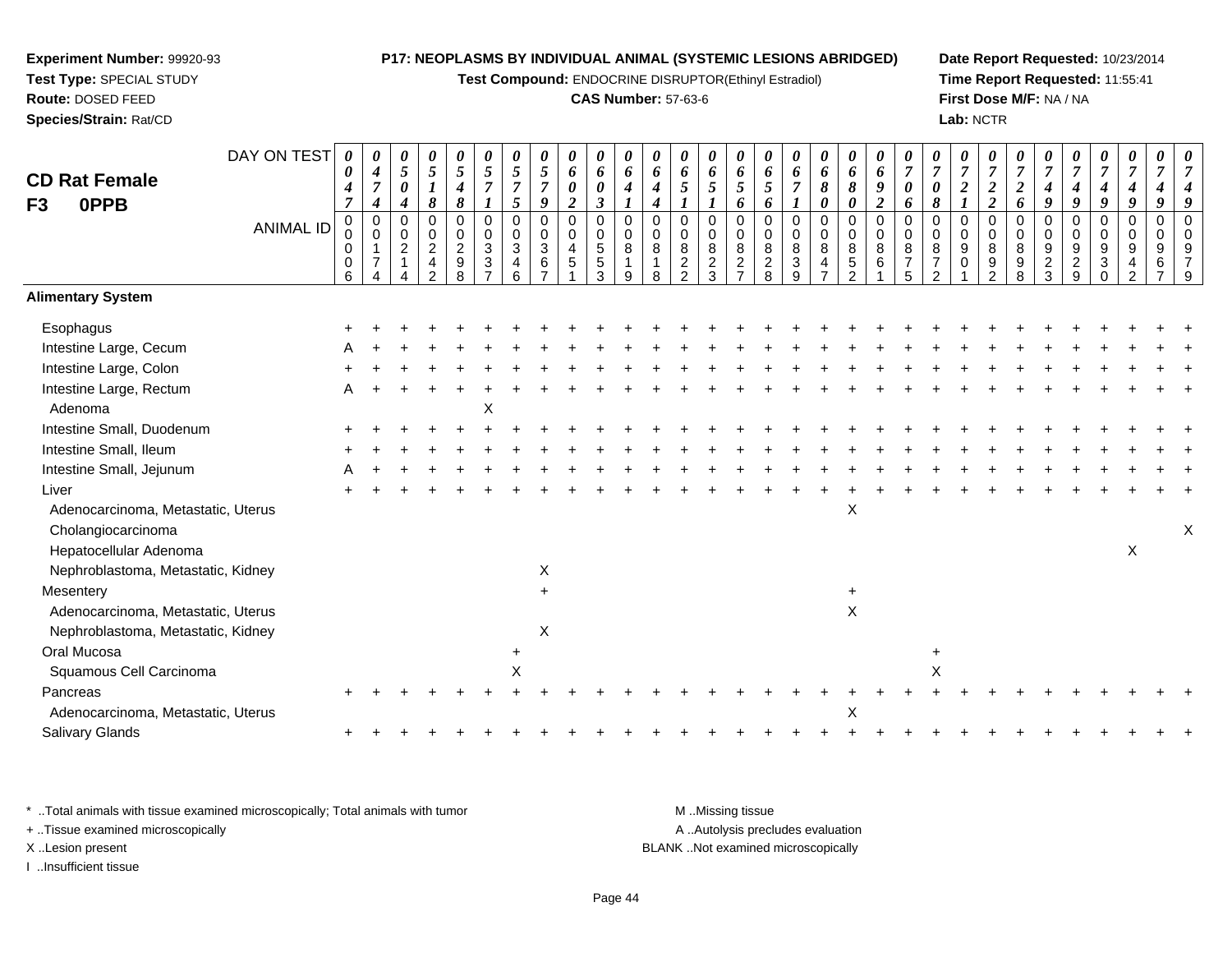**Test Compound:** ENDOCRINE DISRUPTOR(Ethinyl Estradiol)

#### **CAS Number:** 57-63-6

**Date Report Requested:** 10/23/2014 **Time Report Requested:** 11:55:42**First Dose M/F:** NA / NA**Lab:** NCTR

| <b>CD Rat Female</b><br>F3<br>0PPB                                                  | DAY ON TEST<br><b>ANIMAL ID</b> | 0<br>0<br>4<br>$\overline{7}$<br>0<br>0<br>0<br>6 | 0<br>4<br>$\overline{7}$<br>4<br>$\pmb{0}$<br>0<br>$\overline{7}$ | 0<br>$\mathfrak{s}$<br>0<br>4<br>$\mathbf 0$<br>0<br>$\overline{c}$ | 0<br>$\mathfrak{s}$<br>$\boldsymbol{l}$<br>8<br>$\mathbf 0$<br>0<br>$\overline{c}$<br>$\overline{4}$<br>$\overline{2}$ | 0<br>$\mathfrak{s}$<br>4<br>$\pmb{8}$<br>$\mathbf 0$<br>0<br>$\boldsymbol{2}$<br>9<br>8 | 5<br>$\overline{7}$<br>$\Omega$<br>$\mathbf 0$<br>3<br>3 | 0<br>5<br>$\overline{7}$<br>5<br>$\Omega$<br>0<br>3<br>4<br>6 | 0<br>$\sqrt{5}$<br>$\overline{7}$<br>9<br>$\mathbf 0$<br>0<br>$\mathbf{3}$<br>6 | 0<br>6<br>0<br>$\overline{\mathbf{c}}$<br>$\mathbf 0$<br>0<br>$\overline{4}$<br>$\sqrt{5}$ | $\boldsymbol{\theta}$<br>6<br>0<br>$\boldsymbol{\beta}$<br>$\mathbf 0$<br>0<br>$\sqrt{5}$<br>$\,$ 5 $\,$<br>3 | 0<br>6<br>$\Omega$<br>$\Omega$<br>8<br>9 | 0<br>6<br>4<br>$\mathbf 0$<br>0<br>8<br>1<br>8 | 0<br>6<br>5<br>0<br>0<br>8<br>$\overline{c}$<br>$\overline{2}$ | 0<br>6<br>5<br>0<br>0<br>8<br>$\frac{2}{3}$ | 0<br>6<br>5<br>6<br>$\mathbf 0$<br>0<br>$\bf 8$<br>$\overline{c}$<br>$\overline{7}$ | 0<br>6<br>5<br>6<br>$\mathbf 0$<br>0<br>$\,8\,$<br>$\overline{c}$<br>8 | $\boldsymbol{\theta}$<br>6<br>$\overline{7}$<br>$\mathbf 0$<br>0<br>$\,8\,$<br>$\sqrt{3}$<br>$\boldsymbol{9}$ | $\boldsymbol{\theta}$<br>6<br>$\pmb{8}$<br>$\boldsymbol{\theta}$<br>$\pmb{0}$<br>$\pmb{0}$<br>$\,8\,$<br>$\overline{4}$<br>$\overline{7}$ | 0<br>6<br>8<br>0<br>$\mathbf 0$<br>0<br>8<br>5<br>$\overline{c}$ | 0<br>6<br>9<br>$\boldsymbol{2}$<br>$\Omega$<br>0<br>8<br>6 | 0<br>$\overline{7}$<br>0<br>6<br>$\mathbf 0$<br>0<br>8<br>$\overline{7}$<br>5 | 0<br>$\overline{7}$<br>0<br>8<br>$\Omega$<br>0<br>$\bf 8$<br>$\overline{7}$<br>$\overline{2}$ | 7<br>$\boldsymbol{2}$<br>$\Omega$<br>$\mathbf 0$<br>9<br>$\Omega$ | 0<br>$\boldsymbol{2}$<br>$\boldsymbol{2}$<br>$\mathbf{0}$<br>0<br>8<br>9<br>2 | $\overline{2}$<br>6<br>$\Omega$<br>$\Omega$<br>8<br>$9\,$<br>8 | 0<br>$\overline{7}$<br>4<br>9<br>$\Omega$<br>$\mathbf 0$<br>9<br>$\overline{c}$<br>3 | 0<br>$\overline{7}$<br>4<br>9<br>$\mathbf 0$<br>0<br>$9\,$<br>$\overline{c}$<br>$9\,$ | $\theta$<br>$\overline{7}$<br>4<br>9<br>$\mathbf 0$<br>0<br>$\boldsymbol{9}$<br>$\sqrt{3}$<br>$\mathbf 0$ | 4<br>9<br>$\Omega$<br>0<br>9<br>$\overline{4}$<br>$\overline{2}$ | 0<br>$\overline{7}$<br>4<br>9<br>$\Omega$<br>$\Omega$<br>9<br>6<br>$\overline{7}$ | $\theta$<br>$\overline{7}$<br>9<br>$\mathbf 0$<br>0<br>$\boldsymbol{9}$<br>$\overline{7}$<br>9 |
|-------------------------------------------------------------------------------------|---------------------------------|---------------------------------------------------|-------------------------------------------------------------------|---------------------------------------------------------------------|------------------------------------------------------------------------------------------------------------------------|-----------------------------------------------------------------------------------------|----------------------------------------------------------|---------------------------------------------------------------|---------------------------------------------------------------------------------|--------------------------------------------------------------------------------------------|---------------------------------------------------------------------------------------------------------------|------------------------------------------|------------------------------------------------|----------------------------------------------------------------|---------------------------------------------|-------------------------------------------------------------------------------------|------------------------------------------------------------------------|---------------------------------------------------------------------------------------------------------------|-------------------------------------------------------------------------------------------------------------------------------------------|------------------------------------------------------------------|------------------------------------------------------------|-------------------------------------------------------------------------------|-----------------------------------------------------------------------------------------------|-------------------------------------------------------------------|-------------------------------------------------------------------------------|----------------------------------------------------------------|--------------------------------------------------------------------------------------|---------------------------------------------------------------------------------------|-----------------------------------------------------------------------------------------------------------|------------------------------------------------------------------|-----------------------------------------------------------------------------------|------------------------------------------------------------------------------------------------|
| Stomach, Forestomach                                                                |                                 | $+$                                               | $\ddot{}$                                                         | $\ddot{}$                                                           |                                                                                                                        | $\ddot{}$                                                                               |                                                          |                                                               | ÷                                                                               |                                                                                            |                                                                                                               |                                          |                                                |                                                                |                                             |                                                                                     |                                                                        | $+$                                                                                                           | $\ddot{}$                                                                                                                                 | $+$                                                              |                                                            |                                                                               | $+$                                                                                           |                                                                   | ÷.                                                                            |                                                                |                                                                                      | $+$                                                                                   |                                                                                                           |                                                                  |                                                                                   |                                                                                                |
| Adenocarcinoma, Metastatic, Uterus<br>Squamous Cell Papilloma<br>Stomach, Glandular |                                 |                                                   |                                                                   |                                                                     |                                                                                                                        |                                                                                         |                                                          |                                                               |                                                                                 |                                                                                            |                                                                                                               |                                          |                                                |                                                                |                                             |                                                                                     |                                                                        |                                                                                                               |                                                                                                                                           | X                                                                |                                                            |                                                                               | X                                                                                             |                                                                   |                                                                               |                                                                |                                                                                      |                                                                                       |                                                                                                           |                                                                  |                                                                                   |                                                                                                |
| Leiomyosarcoma                                                                      |                                 |                                                   |                                                                   |                                                                     |                                                                                                                        |                                                                                         |                                                          |                                                               |                                                                                 |                                                                                            |                                                                                                               |                                          |                                                |                                                                |                                             |                                                                                     |                                                                        |                                                                                                               |                                                                                                                                           |                                                                  |                                                            |                                                                               | X                                                                                             |                                                                   |                                                                               |                                                                |                                                                                      |                                                                                       |                                                                                                           |                                                                  |                                                                                   |                                                                                                |
| <b>Cardiovascular System</b>                                                        |                                 |                                                   |                                                                   |                                                                     |                                                                                                                        |                                                                                         |                                                          |                                                               |                                                                                 |                                                                                            |                                                                                                               |                                          |                                                |                                                                |                                             |                                                                                     |                                                                        |                                                                                                               |                                                                                                                                           |                                                                  |                                                            |                                                                               |                                                                                               |                                                                   |                                                                               |                                                                |                                                                                      |                                                                                       |                                                                                                           |                                                                  |                                                                                   |                                                                                                |
| <b>Blood Vessel</b>                                                                 |                                 |                                                   |                                                                   |                                                                     |                                                                                                                        |                                                                                         |                                                          |                                                               |                                                                                 |                                                                                            |                                                                                                               |                                          |                                                |                                                                |                                             |                                                                                     |                                                                        |                                                                                                               |                                                                                                                                           |                                                                  |                                                            |                                                                               |                                                                                               |                                                                   |                                                                               |                                                                |                                                                                      |                                                                                       |                                                                                                           |                                                                  |                                                                                   |                                                                                                |
| Heart                                                                               |                                 |                                                   |                                                                   |                                                                     |                                                                                                                        |                                                                                         |                                                          |                                                               |                                                                                 |                                                                                            |                                                                                                               |                                          |                                                |                                                                |                                             |                                                                                     |                                                                        |                                                                                                               |                                                                                                                                           |                                                                  |                                                            |                                                                               |                                                                                               |                                                                   |                                                                               |                                                                |                                                                                      |                                                                                       |                                                                                                           |                                                                  |                                                                                   |                                                                                                |
| <b>Endocrine System</b>                                                             |                                 |                                                   |                                                                   |                                                                     |                                                                                                                        |                                                                                         |                                                          |                                                               |                                                                                 |                                                                                            |                                                                                                               |                                          |                                                |                                                                |                                             |                                                                                     |                                                                        |                                                                                                               |                                                                                                                                           |                                                                  |                                                            |                                                                               |                                                                                               |                                                                   |                                                                               |                                                                |                                                                                      |                                                                                       |                                                                                                           |                                                                  |                                                                                   |                                                                                                |
| <b>Adrenal Cortex</b><br>Adenoma                                                    |                                 |                                                   |                                                                   |                                                                     |                                                                                                                        |                                                                                         |                                                          |                                                               |                                                                                 |                                                                                            |                                                                                                               |                                          | $\boldsymbol{\mathsf{X}}$                      |                                                                |                                             |                                                                                     |                                                                        |                                                                                                               |                                                                                                                                           |                                                                  |                                                            |                                                                               |                                                                                               |                                                                   |                                                                               |                                                                |                                                                                      | X                                                                                     |                                                                                                           |                                                                  |                                                                                   |                                                                                                |
| Adrenal Medulla                                                                     |                                 |                                                   |                                                                   |                                                                     |                                                                                                                        |                                                                                         |                                                          |                                                               |                                                                                 |                                                                                            |                                                                                                               |                                          |                                                |                                                                |                                             |                                                                                     |                                                                        |                                                                                                               |                                                                                                                                           |                                                                  |                                                            |                                                                               |                                                                                               |                                                                   |                                                                               |                                                                |                                                                                      |                                                                                       |                                                                                                           |                                                                  |                                                                                   |                                                                                                |
| Islets, Pancreatic<br>Adenoma                                                       |                                 |                                                   |                                                                   |                                                                     |                                                                                                                        |                                                                                         |                                                          |                                                               |                                                                                 |                                                                                            |                                                                                                               |                                          |                                                |                                                                |                                             |                                                                                     |                                                                        |                                                                                                               |                                                                                                                                           |                                                                  |                                                            |                                                                               |                                                                                               |                                                                   |                                                                               |                                                                |                                                                                      |                                                                                       |                                                                                                           |                                                                  |                                                                                   |                                                                                                |
| Parathyroid Gland                                                                   |                                 |                                                   |                                                                   |                                                                     |                                                                                                                        |                                                                                         |                                                          |                                                               |                                                                                 |                                                                                            |                                                                                                               |                                          |                                                |                                                                |                                             |                                                                                     |                                                                        |                                                                                                               |                                                                                                                                           |                                                                  |                                                            |                                                                               |                                                                                               |                                                                   |                                                                               |                                                                |                                                                                      |                                                                                       |                                                                                                           |                                                                  |                                                                                   |                                                                                                |
| <b>Pituitary Gland</b>                                                              |                                 |                                                   |                                                                   |                                                                     |                                                                                                                        |                                                                                         |                                                          |                                                               |                                                                                 |                                                                                            |                                                                                                               |                                          |                                                |                                                                |                                             |                                                                                     |                                                                        |                                                                                                               |                                                                                                                                           |                                                                  |                                                            |                                                                               |                                                                                               |                                                                   |                                                                               |                                                                |                                                                                      |                                                                                       |                                                                                                           |                                                                  |                                                                                   |                                                                                                |
| Pars Distalis, Adenoma                                                              |                                 |                                                   |                                                                   |                                                                     |                                                                                                                        | X                                                                                       | X                                                        |                                                               |                                                                                 | X                                                                                          | X                                                                                                             | Χ                                        |                                                |                                                                |                                             | X                                                                                   | X                                                                      | $\mathsf{X}$                                                                                                  | $\mathsf{X}$                                                                                                                              | $\mathsf{X}$                                                     | $\boldsymbol{\mathsf{X}}$                                  | $\mathsf{X}$                                                                  | $\boldsymbol{\mathsf{X}}$                                                                     | $\mathsf{X}$                                                      | Χ                                                                             |                                                                |                                                                                      | X                                                                                     |                                                                                                           | X                                                                |                                                                                   | Χ                                                                                              |
| <b>Thyroid Gland</b>                                                                |                                 |                                                   |                                                                   |                                                                     |                                                                                                                        |                                                                                         |                                                          |                                                               |                                                                                 |                                                                                            |                                                                                                               |                                          |                                                |                                                                |                                             |                                                                                     |                                                                        |                                                                                                               |                                                                                                                                           |                                                                  |                                                            |                                                                               |                                                                                               |                                                                   |                                                                               |                                                                |                                                                                      |                                                                                       |                                                                                                           |                                                                  |                                                                                   |                                                                                                |
| C Cell, Adenoma                                                                     |                                 |                                                   |                                                                   |                                                                     |                                                                                                                        |                                                                                         |                                                          |                                                               |                                                                                 |                                                                                            |                                                                                                               |                                          |                                                |                                                                |                                             |                                                                                     |                                                                        |                                                                                                               |                                                                                                                                           |                                                                  |                                                            |                                                                               |                                                                                               |                                                                   |                                                                               |                                                                |                                                                                      |                                                                                       |                                                                                                           |                                                                  |                                                                                   |                                                                                                |
| C Cell, Carcinoma                                                                   |                                 |                                                   |                                                                   |                                                                     |                                                                                                                        |                                                                                         |                                                          |                                                               |                                                                                 |                                                                                            |                                                                                                               |                                          |                                                |                                                                |                                             |                                                                                     |                                                                        |                                                                                                               |                                                                                                                                           |                                                                  |                                                            |                                                                               |                                                                                               |                                                                   |                                                                               |                                                                | X                                                                                    |                                                                                       |                                                                                                           |                                                                  |                                                                                   |                                                                                                |
| <b>General Body System</b>                                                          |                                 |                                                   |                                                                   |                                                                     |                                                                                                                        |                                                                                         |                                                          |                                                               |                                                                                 |                                                                                            |                                                                                                               |                                          |                                                |                                                                |                                             |                                                                                     |                                                                        |                                                                                                               |                                                                                                                                           |                                                                  |                                                            |                                                                               |                                                                                               |                                                                   |                                                                               |                                                                |                                                                                      |                                                                                       |                                                                                                           |                                                                  |                                                                                   |                                                                                                |

\* ..Total animals with tissue examined microscopically; Total animals with tumor **M** . Missing tissue M ..Missing tissue

+ ..Tissue examined microscopically

**Experiment Number:** 99920-93**Test Type:** SPECIAL STUDY**Route:** DOSED FEED**Species/Strain:** Rat/CD

I ..Insufficient tissue

A ..Autolysis precludes evaluation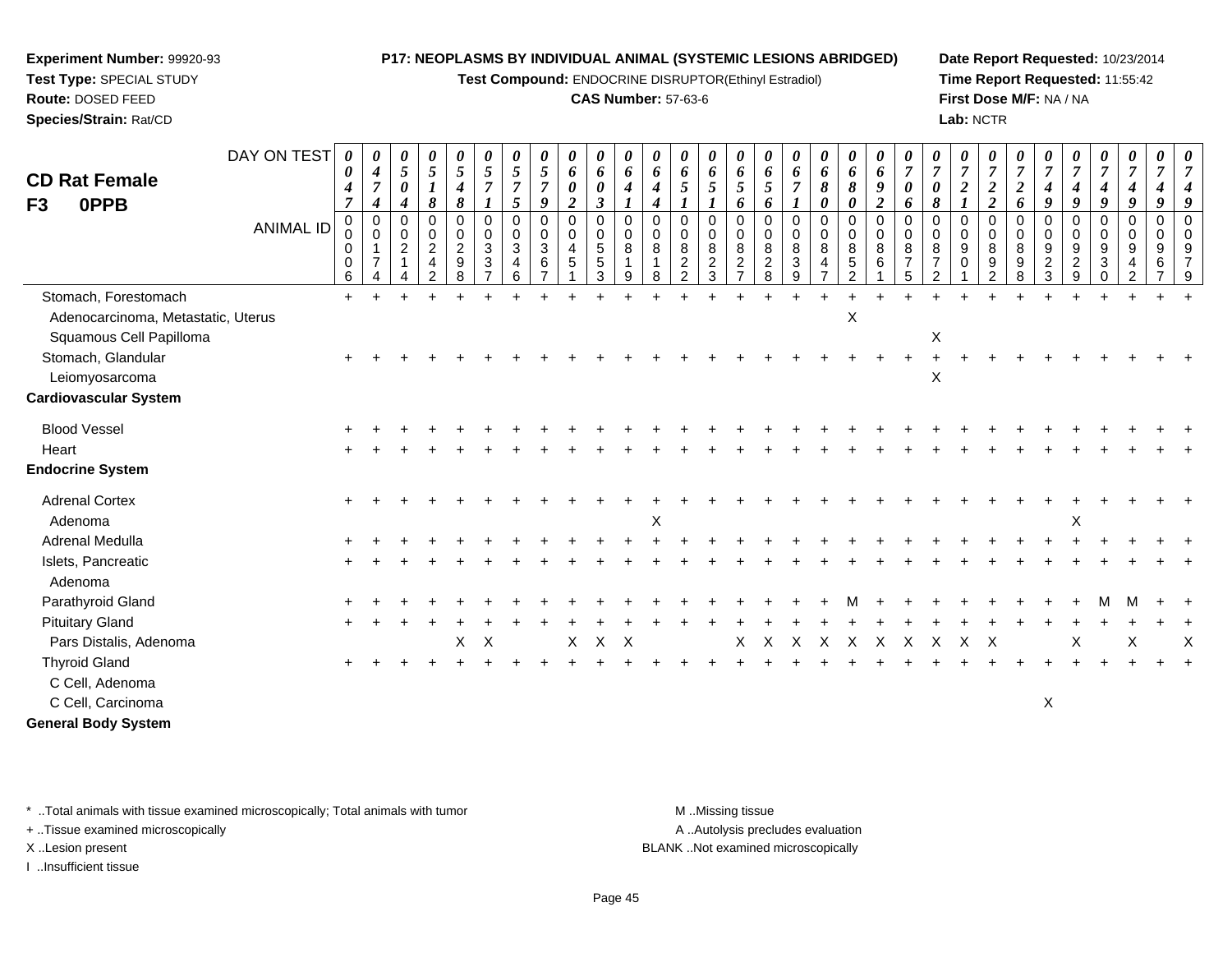**Test Compound:** ENDOCRINE DISRUPTOR(Ethinyl Estradiol)

#### **CAS Number:** 57-63-6

**Date Report Requested:** 10/23/2014**Time Report Requested:** 11:55:42**First Dose M/F:** NA / NA**Lab:** NCTR

| <b>CD Rat Female</b><br>F3<br>0PPB                                                                         | DAY ON TEST<br><b>ANIMAL ID</b> | 0<br>0<br>$\boldsymbol{4}$<br>$\overline{7}$<br>0<br>0<br>0<br>0<br>6 | 0<br>$\boldsymbol{4}$<br>$\overline{7}$<br>4<br>$\mathbf 0$<br>$\mathbf 0$<br>$\mathbf{1}$<br>$\overline{7}$ | $\pmb{\theta}$<br>5<br>0<br>4<br>$\mathbf 0$<br>0<br>$\overline{c}$<br>1 | 0<br>$\sqrt{5}$<br>$\boldsymbol{l}$<br>8<br>$\mathbf 0$<br>0<br>$\boldsymbol{2}$<br>$\overline{4}$<br>$\overline{2}$ | 0<br>$\sqrt{5}$<br>$\boldsymbol{4}$<br>8<br>$\pmb{0}$<br>$_2^0$<br>$\boldsymbol{9}$<br>8 | 0<br>$\overline{5}$<br>$\overline{7}$<br>1<br>$\mathbf 0$<br>0<br>$\mathbf{3}$<br>3<br>$\overline{7}$ | 0<br>$\mathfrak{s}$<br>$\overline{7}$<br>$\mathfrak{s}$<br>$\mathbf 0$<br>$\mathbf 0$<br>3<br>4<br>6 | 0<br>5<br>$\overline{7}$<br>9<br>$\mathbf 0$<br>0<br>3<br>6 | $\pmb{\theta}$<br>6<br>0<br>$\boldsymbol{2}$<br>$\pmb{0}$<br>0<br>$\overline{a}$<br>5 | 0<br>6<br>0<br>$\boldsymbol{\beta}$<br>$\pmb{0}$<br>$\pmb{0}$<br>$\,$ 5 $\,$<br>$\sqrt{5}$<br>3 | 0<br>6<br>$\boldsymbol{4}$<br>1<br>$\mathbf 0$<br>0<br>8<br>$\mathbf{1}$<br>9 | 0<br>6<br>4<br>$\boldsymbol{4}$<br>$\mathbf 0$<br>0<br>8<br>8 | 0<br>6<br>5<br>$\Omega$<br>0<br>8<br>$\overline{c}$<br>$\mathfrak{p}$ | 0<br>6<br>$\mathfrak{s}$<br>$\mathbf 0$<br>0<br>8<br>$\overline{c}$<br>3 | 0<br>6<br>5<br>6<br>$\pmb{0}$<br>$\pmb{0}$<br>$\overline{8}$<br>$\overline{c}$<br>$\overline{7}$ | 0<br>6<br>$\mathfrak{s}$<br>6<br>0<br>0<br>8<br>$\overline{c}$<br>8 | 0<br>6<br>$\overline{7}$<br>$\mathbf 0$<br>0<br>8<br>3<br>9 | 0<br>6<br>8<br>0<br>0<br>0<br>8<br>4 | $\pmb{\theta}$<br>6<br>8<br>0<br>$\pmb{0}$<br>0<br>8<br>$\sqrt{5}$<br>2 | $\boldsymbol{\theta}$<br>6<br>9<br>$\boldsymbol{2}$<br>$\pmb{0}$<br>$_{\rm 8}^{\rm 0}$<br>6 | 0<br>$\overline{7}$<br>0<br>6<br>$\mathbf 0$<br>0<br>8<br>$\overline{7}$<br>5 | 0<br>$\overline{7}$<br>$\boldsymbol{\theta}$<br>8<br>$\Omega$<br>$\mathbf 0$<br>8<br>$\overline{7}$ | 0<br>$\overline{7}$<br>$\overline{c}$<br>0<br>0<br>9<br>0 | $\pmb{\theta}$<br>$\overline{7}$<br>$\boldsymbol{2}$<br>$\boldsymbol{2}$<br>$\pmb{0}$<br>0<br>8<br>9<br>2 | 0<br>$\overline{7}$<br>$\boldsymbol{2}$<br>6<br>$\mathbf 0$<br>0<br>$\,8\,$<br>9<br>8 | 0<br>$\overline{7}$<br>4<br>9<br>$\mathbf 0$<br>0<br>9<br>$\overline{c}$<br>3 | $\boldsymbol{\theta}$<br>$\overline{7}$<br>4<br>9<br>$\Omega$<br>$\mathbf 0$<br>9<br>$\overline{2}$<br>9 | 0<br>$\overline{7}$<br>4<br>9<br>$\mathbf 0$<br>0<br>9<br>3 | 0<br>$\overline{7}$<br>4<br>9<br>0<br>0<br>9 | 0<br>$\overline{7}$<br>$\mathbf 0$<br>0<br>9<br>6 |  |
|------------------------------------------------------------------------------------------------------------|---------------------------------|-----------------------------------------------------------------------|--------------------------------------------------------------------------------------------------------------|--------------------------------------------------------------------------|----------------------------------------------------------------------------------------------------------------------|------------------------------------------------------------------------------------------|-------------------------------------------------------------------------------------------------------|------------------------------------------------------------------------------------------------------|-------------------------------------------------------------|---------------------------------------------------------------------------------------|-------------------------------------------------------------------------------------------------|-------------------------------------------------------------------------------|---------------------------------------------------------------|-----------------------------------------------------------------------|--------------------------------------------------------------------------|--------------------------------------------------------------------------------------------------|---------------------------------------------------------------------|-------------------------------------------------------------|--------------------------------------|-------------------------------------------------------------------------|---------------------------------------------------------------------------------------------|-------------------------------------------------------------------------------|-----------------------------------------------------------------------------------------------------|-----------------------------------------------------------|-----------------------------------------------------------------------------------------------------------|---------------------------------------------------------------------------------------|-------------------------------------------------------------------------------|----------------------------------------------------------------------------------------------------------|-------------------------------------------------------------|----------------------------------------------|---------------------------------------------------|--|
| <b>NONE</b>                                                                                                |                                 |                                                                       |                                                                                                              |                                                                          |                                                                                                                      |                                                                                          |                                                                                                       |                                                                                                      |                                                             |                                                                                       |                                                                                                 |                                                                               |                                                               |                                                                       |                                                                          |                                                                                                  |                                                                     |                                                             |                                      |                                                                         |                                                                                             |                                                                               |                                                                                                     |                                                           |                                                                                                           |                                                                                       |                                                                               |                                                                                                          |                                                             |                                              |                                                   |  |
| <b>Genital System</b>                                                                                      |                                 |                                                                       |                                                                                                              |                                                                          |                                                                                                                      |                                                                                          |                                                                                                       |                                                                                                      |                                                             |                                                                                       |                                                                                                 |                                                                               |                                                               |                                                                       |                                                                          |                                                                                                  |                                                                     |                                                             |                                      |                                                                         |                                                                                             |                                                                               |                                                                                                     |                                                           |                                                                                                           |                                                                                       |                                                                               |                                                                                                          |                                                             |                                              |                                                   |  |
| <b>Clitoral Gland</b>                                                                                      |                                 |                                                                       |                                                                                                              |                                                                          |                                                                                                                      |                                                                                          |                                                                                                       |                                                                                                      |                                                             |                                                                                       |                                                                                                 |                                                                               |                                                               |                                                                       |                                                                          |                                                                                                  |                                                                     |                                                             |                                      |                                                                         |                                                                                             |                                                                               |                                                                                                     |                                                           |                                                                                                           |                                                                                       |                                                                               |                                                                                                          |                                                             |                                              |                                                   |  |
| Ovary                                                                                                      |                                 |                                                                       |                                                                                                              |                                                                          |                                                                                                                      |                                                                                          |                                                                                                       |                                                                                                      |                                                             |                                                                                       |                                                                                                 |                                                                               |                                                               |                                                                       |                                                                          |                                                                                                  |                                                                     |                                                             |                                      |                                                                         |                                                                                             |                                                                               |                                                                                                     |                                                           |                                                                                                           |                                                                                       |                                                                               |                                                                                                          |                                                             |                                              |                                                   |  |
| Oviduct                                                                                                    |                                 |                                                                       |                                                                                                              |                                                                          |                                                                                                                      |                                                                                          |                                                                                                       |                                                                                                      |                                                             |                                                                                       |                                                                                                 |                                                                               |                                                               |                                                                       |                                                                          |                                                                                                  |                                                                     |                                                             |                                      |                                                                         |                                                                                             |                                                                               |                                                                                                     |                                                           |                                                                                                           |                                                                                       |                                                                               |                                                                                                          |                                                             |                                              |                                                   |  |
| <b>Uterus</b>                                                                                              |                                 |                                                                       |                                                                                                              |                                                                          |                                                                                                                      |                                                                                          |                                                                                                       |                                                                                                      |                                                             |                                                                                       |                                                                                                 |                                                                               |                                                               |                                                                       |                                                                          |                                                                                                  |                                                                     |                                                             |                                      |                                                                         |                                                                                             |                                                                               |                                                                                                     |                                                           |                                                                                                           |                                                                                       |                                                                               |                                                                                                          |                                                             |                                              |                                                   |  |
| Endometrium, Adenocarcinoma<br>Endometrium, Adenoma<br>Nephroblastoma, Metastatic, Kidney<br>Polyp Stromal |                                 |                                                                       |                                                                                                              |                                                                          |                                                                                                                      | X                                                                                        |                                                                                                       |                                                                                                      | $\pmb{\times}$                                              |                                                                                       |                                                                                                 |                                                                               | X                                                             |                                                                       |                                                                          |                                                                                                  |                                                                     |                                                             |                                      | $\pmb{\times}$                                                          |                                                                                             |                                                                               |                                                                                                     | X                                                         |                                                                                                           |                                                                                       |                                                                               |                                                                                                          |                                                             |                                              |                                                   |  |
| Vagina<br>Nephroblastoma, Metastatic, Kidney                                                               |                                 | M                                                                     |                                                                                                              |                                                                          |                                                                                                                      |                                                                                          |                                                                                                       |                                                                                                      | Χ                                                           |                                                                                       |                                                                                                 |                                                                               |                                                               |                                                                       |                                                                          |                                                                                                  |                                                                     |                                                             |                                      |                                                                         |                                                                                             |                                                                               |                                                                                                     |                                                           |                                                                                                           |                                                                                       |                                                                               |                                                                                                          |                                                             |                                              |                                                   |  |
| <b>Hematopoietic System</b>                                                                                |                                 |                                                                       |                                                                                                              |                                                                          |                                                                                                                      |                                                                                          |                                                                                                       |                                                                                                      |                                                             |                                                                                       |                                                                                                 |                                                                               |                                                               |                                                                       |                                                                          |                                                                                                  |                                                                     |                                                             |                                      |                                                                         |                                                                                             |                                                                               |                                                                                                     |                                                           |                                                                                                           |                                                                                       |                                                                               |                                                                                                          |                                                             |                                              |                                                   |  |
| <b>Bone Marrow</b><br>Schwannoma Malignant, Metastatic, Skin<br>Lymph Node                                 |                                 |                                                                       | X                                                                                                            |                                                                          |                                                                                                                      |                                                                                          |                                                                                                       |                                                                                                      |                                                             |                                                                                       |                                                                                                 |                                                                               |                                                               |                                                                       |                                                                          |                                                                                                  |                                                                     |                                                             |                                      |                                                                         |                                                                                             |                                                                               |                                                                                                     |                                                           |                                                                                                           |                                                                                       | ÷                                                                             |                                                                                                          |                                                             |                                              |                                                   |  |
| Lymph Node, Mandibular                                                                                     |                                 | A                                                                     |                                                                                                              |                                                                          |                                                                                                                      |                                                                                          |                                                                                                       |                                                                                                      |                                                             |                                                                                       |                                                                                                 |                                                                               |                                                               |                                                                       |                                                                          |                                                                                                  |                                                                     |                                                             |                                      |                                                                         |                                                                                             |                                                                               |                                                                                                     |                                                           |                                                                                                           |                                                                                       |                                                                               |                                                                                                          |                                                             |                                              |                                                   |  |
| Lymph Node, Mesenteric<br>Nephroblastoma, Metastatic, Kidney                                               |                                 | A                                                                     |                                                                                                              |                                                                          |                                                                                                                      |                                                                                          |                                                                                                       |                                                                                                      | X                                                           |                                                                                       |                                                                                                 |                                                                               |                                                               |                                                                       |                                                                          |                                                                                                  |                                                                     |                                                             |                                      |                                                                         |                                                                                             |                                                                               |                                                                                                     |                                                           |                                                                                                           |                                                                                       |                                                                               |                                                                                                          |                                                             |                                              |                                                   |  |
| Spleen                                                                                                     |                                 |                                                                       |                                                                                                              |                                                                          |                                                                                                                      |                                                                                          |                                                                                                       |                                                                                                      |                                                             |                                                                                       |                                                                                                 |                                                                               |                                                               |                                                                       |                                                                          |                                                                                                  |                                                                     |                                                             |                                      |                                                                         |                                                                                             |                                                                               |                                                                                                     |                                                           |                                                                                                           |                                                                                       |                                                                               |                                                                                                          |                                                             |                                              |                                                   |  |
| Thymus                                                                                                     |                                 |                                                                       |                                                                                                              |                                                                          |                                                                                                                      |                                                                                          |                                                                                                       |                                                                                                      |                                                             |                                                                                       |                                                                                                 |                                                                               |                                                               |                                                                       |                                                                          |                                                                                                  |                                                                     |                                                             |                                      |                                                                         |                                                                                             |                                                                               |                                                                                                     |                                                           |                                                                                                           |                                                                                       |                                                                               |                                                                                                          |                                                             |                                              |                                                   |  |
|                                                                                                            |                                 |                                                                       |                                                                                                              |                                                                          |                                                                                                                      |                                                                                          |                                                                                                       |                                                                                                      |                                                             |                                                                                       |                                                                                                 |                                                                               |                                                               |                                                                       |                                                                          |                                                                                                  |                                                                     |                                                             |                                      |                                                                         |                                                                                             |                                                                               |                                                                                                     |                                                           |                                                                                                           |                                                                                       |                                                                               |                                                                                                          |                                                             |                                              |                                                   |  |

\* ..Total animals with tissue examined microscopically; Total animals with tumor **M** . Missing tissue M ..Missing tissue A ..Autolysis precludes evaluation + ..Tissue examined microscopically X ..Lesion present BLANK ..Not examined microscopicallyI ..Insufficient tissue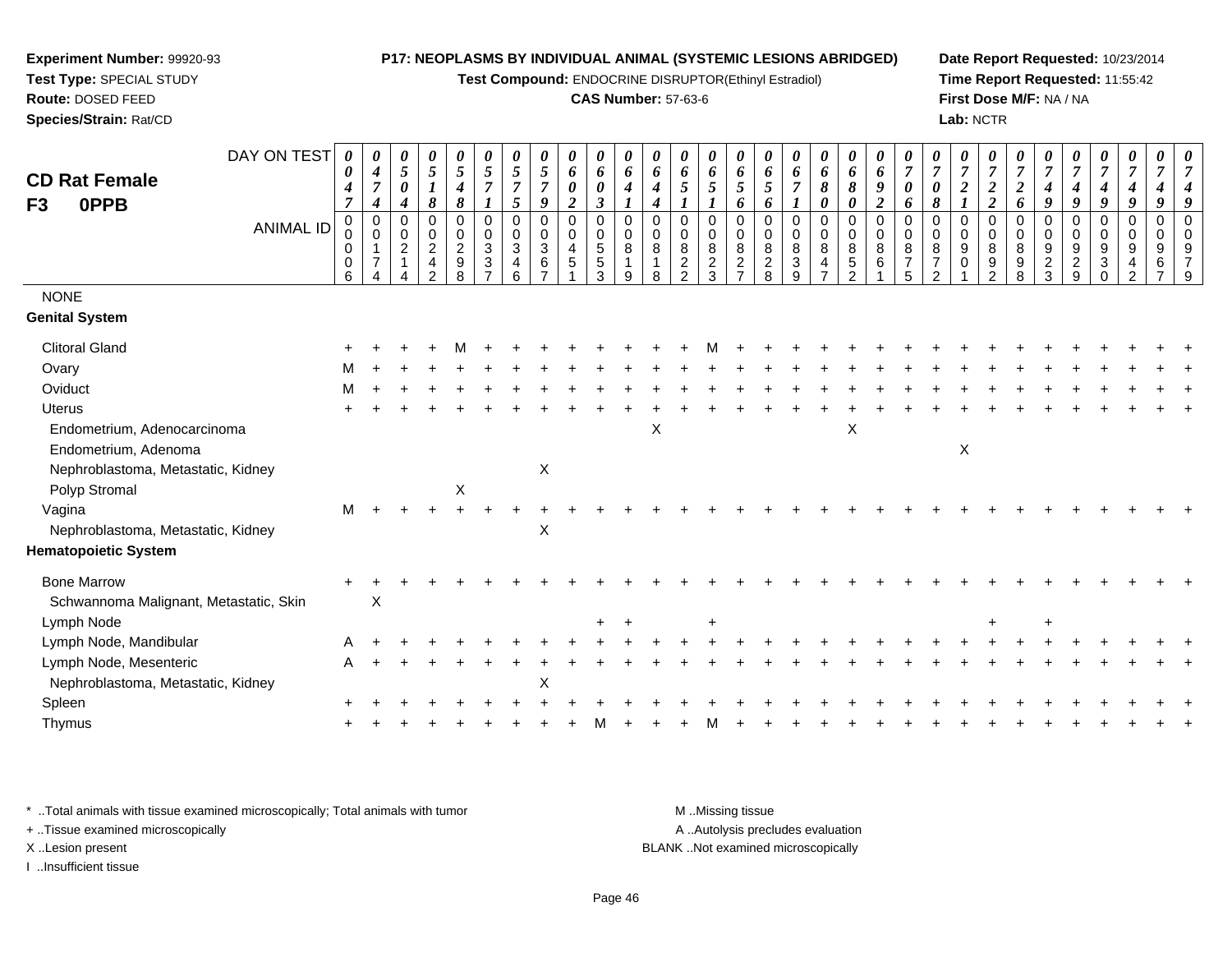**Test Compound:** ENDOCRINE DISRUPTOR(Ethinyl Estradiol)

#### **CAS Number:** 57-63-6

**Date Report Requested:** 10/23/2014**Time Report Requested:** 11:55:42**First Dose M/F:** NA / NA**Lab:** NCTR

| <b>CD Rat Female</b>                                                                             | DAY ON TEST      | 0<br>0                          | 0<br>$\boldsymbol{4}$                                        | 0<br>$\sqrt{5}$                            | 0<br>$\sqrt{5}$                                                                        | 0<br>$\overline{5}$                                                              | 0<br>$\mathfrak{s}$                                                        | 0<br>$5\overline{)}$                                            | 0<br>$\overline{5}$                    | 0<br>6                                                                      | 0<br>6                                                     | 0<br>6                                                 | 0<br>6                                 | 0<br>$\pmb{6}$                                              | 0<br>6                                           | 0<br>6                       | 0<br>6                               | 0<br>6                                                                | 0<br>6                                                                    | 0<br>6                                                   | 0<br>6                                     | 0<br>$\boldsymbol{7}$                     | 0<br>$\overline{7}$                                      | 0<br>$\boldsymbol{7}$                   | 0<br>$\overline{7}$                                 | 0<br>$\overline{7}$                                                  | $\boldsymbol{\theta}$<br>$\overline{7}$ | 0<br>$\overline{7}$                                        | 0<br>$\overline{7}$                                       | 0<br>$\overline{7}$                          | 0<br>$\overline{7}$          | 0<br>$\overline{7}$               |
|--------------------------------------------------------------------------------------------------|------------------|---------------------------------|--------------------------------------------------------------|--------------------------------------------|----------------------------------------------------------------------------------------|----------------------------------------------------------------------------------|----------------------------------------------------------------------------|-----------------------------------------------------------------|----------------------------------------|-----------------------------------------------------------------------------|------------------------------------------------------------|--------------------------------------------------------|----------------------------------------|-------------------------------------------------------------|--------------------------------------------------|------------------------------|--------------------------------------|-----------------------------------------------------------------------|---------------------------------------------------------------------------|----------------------------------------------------------|--------------------------------------------|-------------------------------------------|----------------------------------------------------------|-----------------------------------------|-----------------------------------------------------|----------------------------------------------------------------------|-----------------------------------------|------------------------------------------------------------|-----------------------------------------------------------|----------------------------------------------|------------------------------|-----------------------------------|
| 0PPB<br>F <sub>3</sub>                                                                           |                  | 4<br>$\overline{7}$             | $\overline{7}$<br>$\boldsymbol{4}$                           | $\boldsymbol{\theta}$<br>$\boldsymbol{4}$  | $\boldsymbol{l}$<br>8                                                                  | $\boldsymbol{4}$<br>8                                                            | $\overline{7}$<br>$\boldsymbol{l}$                                         | $\boldsymbol{7}$<br>5                                           | $\overline{7}$<br>9                    | $\pmb{\theta}$<br>$\overline{2}$                                            | 0<br>$\boldsymbol{\beta}$                                  | $\boldsymbol{4}$<br>$\boldsymbol{l}$                   | 4<br>4                                 | $\mathfrak{s}$                                              | 5                                                | 5<br>6                       | $\sqrt{5}$<br>6                      | $\overline{7}$                                                        | 8<br>$\boldsymbol{\theta}$                                                | $\boldsymbol{\delta}$<br>$\boldsymbol{\theta}$           | $\boldsymbol{g}$<br>$\boldsymbol{2}$       | 0<br>6                                    | 0<br>8                                                   | $\boldsymbol{2}$                        | $\boldsymbol{2}$<br>$\overline{2}$                  | $\boldsymbol{2}$<br>6                                                | $\boldsymbol{4}$<br>9                   | 4<br>9                                                     | $\boldsymbol{4}$<br>9                                     | $\boldsymbol{4}$<br>9                        | $\boldsymbol{4}$<br>9        | q                                 |
|                                                                                                  | <b>ANIMAL ID</b> | $\mathbf 0$<br>0<br>0<br>0<br>6 | $\mathbf 0$<br>$\mathbf 0$<br>$\mathbf{1}$<br>$\overline{7}$ | $\mathbf 0$<br>$\pmb{0}$<br>$\overline{c}$ | $\mathbf 0$<br>$\boldsymbol{0}$<br>$\boldsymbol{2}$<br>$\overline{4}$<br>$\mathcal{P}$ | $\mathbf 0$<br>$\pmb{0}$<br>$\boldsymbol{2}$<br>$\boldsymbol{9}$<br>$\mathbf{8}$ | $\mathbf 0$<br>$\mathbf 0$<br>$\mathbf{3}$<br>$\sqrt{3}$<br>$\overline{7}$ | $\mathbf 0$<br>$\pmb{0}$<br>$\ensuremath{\mathsf{3}}$<br>4<br>6 | 0<br>$\mathbf 0$<br>3<br>$\frac{6}{7}$ | $\mathbf 0$<br>$\pmb{0}$<br>$\overline{4}$<br>$\,$ 5 $\,$<br>$\overline{A}$ | $\mathbf 0$<br>$\pmb{0}$<br>$\sqrt{5}$<br>$\,$ 5 $\,$<br>3 | $\mathbf 0$<br>$\mathbf 0$<br>8<br>$\overline{1}$<br>9 | $\Omega$<br>$\mathbf 0$<br>8<br>1<br>8 | $\mathbf 0$<br>$\boldsymbol{0}$<br>$\bf 8$<br>$\frac{2}{2}$ | $\mathbf 0$<br>$\mathbf 0$<br>8<br>$\frac{2}{3}$ | 0<br>0<br>8<br>$\frac{2}{7}$ | 0<br>$\pmb{0}$<br>8<br>$\frac{2}{8}$ | $\mathbf 0$<br>$\pmb{0}$<br>$\,8\,$<br>$\ensuremath{\mathsf{3}}$<br>9 | $\mathbf 0$<br>$\mathbf 0$<br>$\bf 8$<br>$\overline{4}$<br>$\overline{z}$ | $\mathbf 0$<br>$\mathsf{O}\xspace$<br>8<br>$\frac{5}{2}$ | $\mathbf 0$<br>$\mathbf 0$<br>8<br>$\,6\,$ | $\Omega$<br>0<br>8<br>$\overline{7}$<br>5 | $\mathbf 0$<br>0<br>8<br>$\overline{7}$<br>$\mathcal{P}$ | 0<br>$\pmb{0}$<br>$\boldsymbol{9}$<br>0 | $\Omega$<br>$\mathbf 0$<br>$\,8\,$<br>$\frac{9}{2}$ | $\mathbf 0$<br>0<br>$\,8\,$<br>$\begin{array}{c} 9 \\ 8 \end{array}$ | 0<br>$\mathbf 0$<br>9<br>$\frac{2}{3}$  | 0<br>$\boldsymbol{0}$<br>$\boldsymbol{9}$<br>$\frac{2}{9}$ | $\mathbf 0$<br>$\mathbf 0$<br>9<br>$\sqrt{3}$<br>$\Omega$ | $\mathbf 0$<br>0<br>9<br>4<br>$\overline{2}$ | 0<br>0<br>9<br>$\frac{6}{7}$ | $\Omega$<br>$\mathbf 0$<br>9<br>9 |
| <b>Integumentary System</b>                                                                      |                  |                                 |                                                              |                                            |                                                                                        |                                                                                  |                                                                            |                                                                 |                                        |                                                                             |                                                            |                                                        |                                        |                                                             |                                                  |                              |                                      |                                                                       |                                                                           |                                                          |                                            |                                           |                                                          |                                         |                                                     |                                                                      |                                         |                                                            |                                                           |                                              |                              |                                   |
| <b>Mammary Gland</b><br>Adenocarcinoma<br>Fibroadenoma                                           |                  |                                 |                                                              |                                            | $X$ $X$                                                                                |                                                                                  |                                                                            |                                                                 |                                        |                                                                             | $\mathsf{X}$                                               | X                                                      | $X$ $X$                                | X                                                           | $\boldsymbol{X}$                                 | X                            |                                      | X X X                                                                 |                                                                           |                                                          |                                            | $X$ $X$                                   | X                                                        | $\boldsymbol{\mathsf{X}}$               |                                                     | $\boldsymbol{\mathsf{X}}$                                            |                                         |                                                            |                                                           |                                              |                              |                                   |
| Fibroadenoma, Multiple                                                                           |                  |                                 |                                                              |                                            |                                                                                        | X                                                                                | $\boldsymbol{X}$                                                           |                                                                 |                                        |                                                                             |                                                            |                                                        |                                        | Χ                                                           |                                                  |                              |                                      |                                                                       |                                                                           | $\mathsf X$                                              |                                            |                                           | $\mathsf X$                                              |                                         | $\mathsf X$                                         |                                                                      |                                         | $X$ X                                                      |                                                           |                                              |                              |                                   |
| Skin<br>Lipoma<br>Sarcoma<br>Schwannoma Malignant                                                |                  |                                 | $\mathsf X$                                                  |                                            | X                                                                                      |                                                                                  |                                                                            |                                                                 |                                        |                                                                             |                                                            |                                                        |                                        |                                                             |                                                  |                              |                                      |                                                                       |                                                                           |                                                          |                                            |                                           |                                                          |                                         |                                                     |                                                                      |                                         |                                                            |                                                           |                                              |                              |                                   |
| <b>Musculoskeletal System</b>                                                                    |                  |                                 |                                                              |                                            |                                                                                        |                                                                                  |                                                                            |                                                                 |                                        |                                                                             |                                                            |                                                        |                                        |                                                             |                                                  |                              |                                      |                                                                       |                                                                           |                                                          |                                            |                                           |                                                          |                                         |                                                     |                                                                      |                                         |                                                            |                                                           |                                              |                              |                                   |
| Bone, Femur<br><b>Skeletal Muscle</b><br>Diaphragm, Adenocarcinoma, Metastatic,<br><b>Uterus</b> |                  |                                 |                                                              |                                            |                                                                                        |                                                                                  |                                                                            | $\ddot{}$                                                       | $\ddot{}$                              |                                                                             |                                                            |                                                        |                                        |                                                             |                                                  |                              |                                      |                                                                       |                                                                           | $\ddot{}$<br>$\mathsf X$                                 |                                            |                                           |                                                          |                                         |                                                     |                                                                      |                                         |                                                            |                                                           |                                              |                              |                                   |
| Diaphragm, Nephroblastoma, Metastatic,<br>Kidney                                                 |                  |                                 |                                                              |                                            |                                                                                        |                                                                                  |                                                                            |                                                                 | X                                      |                                                                             |                                                            |                                                        |                                        |                                                             |                                                  |                              |                                      |                                                                       |                                                                           |                                                          |                                            |                                           |                                                          |                                         |                                                     |                                                                      |                                         |                                                            |                                                           |                                              |                              |                                   |
| <b>Nervous System</b>                                                                            |                  |                                 |                                                              |                                            |                                                                                        |                                                                                  |                                                                            |                                                                 |                                        |                                                                             |                                                            |                                                        |                                        |                                                             |                                                  |                              |                                      |                                                                       |                                                                           |                                                          |                                            |                                           |                                                          |                                         |                                                     |                                                                      |                                         |                                                            |                                                           |                                              |                              |                                   |
| Brain, Brain Stem                                                                                |                  |                                 |                                                              |                                            |                                                                                        |                                                                                  |                                                                            |                                                                 |                                        |                                                                             |                                                            |                                                        |                                        |                                                             |                                                  |                              |                                      |                                                                       |                                                                           |                                                          |                                            |                                           |                                                          |                                         |                                                     |                                                                      |                                         |                                                            |                                                           |                                              |                              |                                   |
| Brain, Cerebellum                                                                                |                  |                                 |                                                              |                                            |                                                                                        |                                                                                  |                                                                            |                                                                 |                                        |                                                                             |                                                            |                                                        |                                        |                                                             |                                                  |                              |                                      |                                                                       |                                                                           |                                                          |                                            |                                           |                                                          |                                         |                                                     |                                                                      |                                         |                                                            |                                                           |                                              |                              |                                   |
| Brain, Cerebrum                                                                                  |                  |                                 |                                                              |                                            |                                                                                        |                                                                                  |                                                                            |                                                                 |                                        |                                                                             |                                                            |                                                        |                                        |                                                             |                                                  |                              |                                      |                                                                       |                                                                           |                                                          |                                            |                                           |                                                          |                                         |                                                     |                                                                      |                                         |                                                            |                                                           |                                              |                              |                                   |
| <b>Respiratory System</b>                                                                        |                  |                                 |                                                              |                                            |                                                                                        |                                                                                  |                                                                            |                                                                 |                                        |                                                                             |                                                            |                                                        |                                        |                                                             |                                                  |                              |                                      |                                                                       |                                                                           |                                                          |                                            |                                           |                                                          |                                         |                                                     |                                                                      |                                         |                                                            |                                                           |                                              |                              |                                   |

\* ..Total animals with tissue examined microscopically; Total animals with tumor **M** . Missing tissue M ..Missing tissue

+ ..Tissue examined microscopically

**Experiment Number:** 99920-93**Test Type:** SPECIAL STUDY**Route:** DOSED FEED**Species/Strain:** Rat/CD

I ..Insufficient tissue

A ..Autolysis precludes evaluation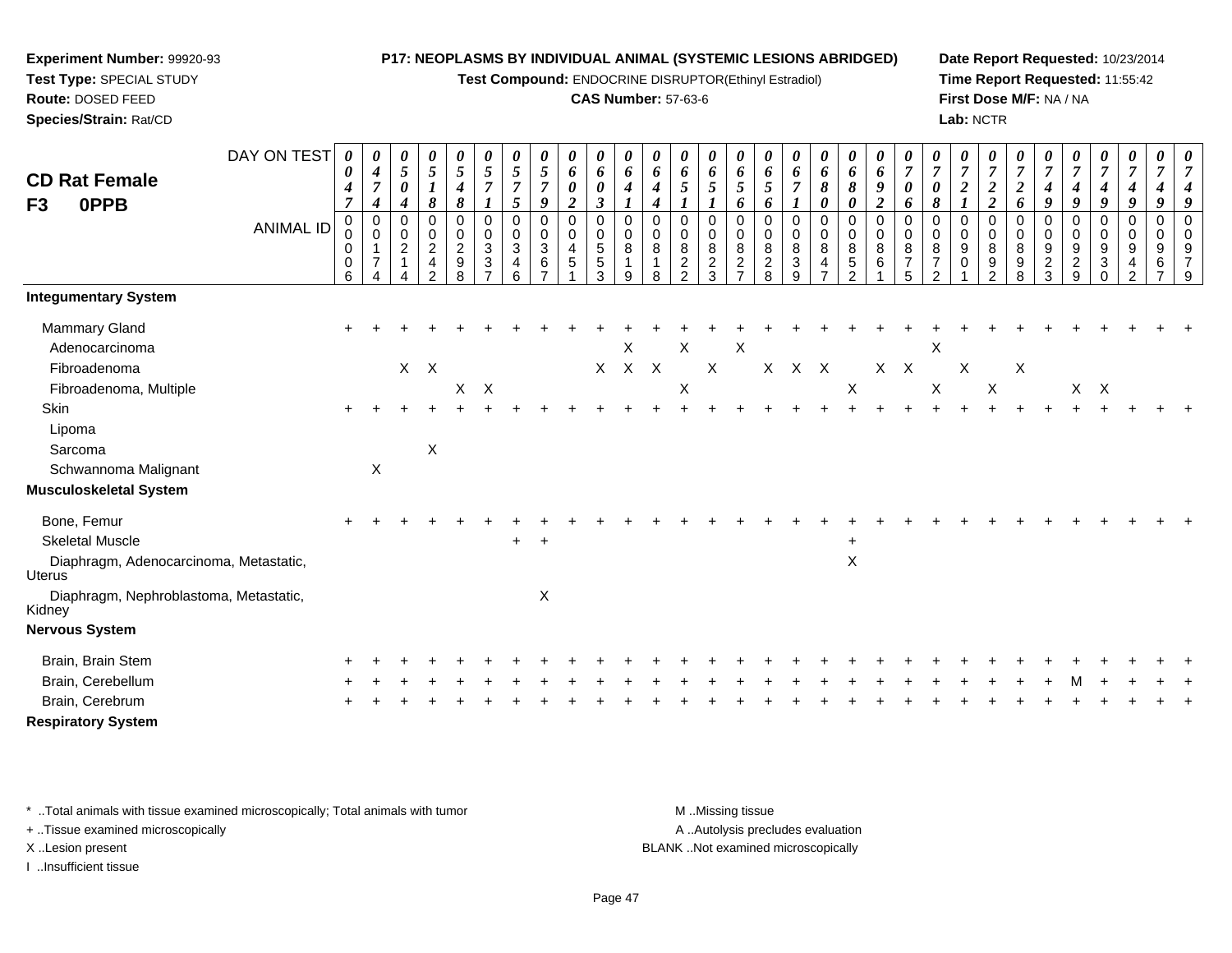**Test Compound:** ENDOCRINE DISRUPTOR(Ethinyl Estradiol)

#### **CAS Number:** 57-63-6

**Date Report Requested:** 10/23/2014**Time Report Requested:** 11:55:42**First Dose M/F:** NA / NA**Lab:** NCTR

| <b>CD Rat Female</b><br>F3<br>0PPB     | DAY ON TEST<br><b>ANIMAL ID</b> | $\boldsymbol{\theta}$<br>0<br>$\boldsymbol{4}$<br>$\overline{7}$<br>$\boldsymbol{0}$<br>$\mathbf 0$<br>0<br>$\mathbf 0$<br>6 | 0<br>$\boldsymbol{4}$<br>$\boldsymbol{4}$<br>$\mathbf 0$<br>$\mathbf 0$<br>$\overline{ }$ | 0<br>$5\overline{)}$<br>0<br>4<br>0<br>0<br>$\overline{a}$ | 0<br>$\mathfrak{s}$<br>$\boldsymbol{l}$<br>8<br>$\mathbf 0$<br>0<br>$\overline{c}$ | 0<br>5<br>4<br>8<br>$\mathbf 0$<br>$\pmb{0}$<br>$\overline{c}$<br>$\boldsymbol{9}$<br>8 | 0<br>5<br>$\mathbf 0$<br>0<br>3<br>3 | $\boldsymbol{\theta}$<br>5<br>5<br>$\mathbf 0$<br>$\mathbf 0$<br>3 | 0<br>$\mathfrak{H}$<br>7<br>9<br>$\mathbf 0$<br>0<br>3<br>6 | 0<br>6<br>0<br>$\boldsymbol{2}$<br>$\pmb{0}$<br>$\,0\,$<br>4<br>5 | 0<br>6<br>0<br>$\boldsymbol{\beta}$<br>$\pmb{0}$<br>0<br>$\sqrt{5}$<br>$\sqrt{5}$<br>3 | 0<br>6<br>$\Omega$<br>0<br>8 | 0<br>6<br>$\Omega$<br>$\mathbf 0$<br>8 | 0<br>6<br>5<br>$\Omega$<br>0<br>8<br>$\overline{c}$<br>C | 0<br>6<br>5<br>$\mathbf 0$<br>0<br>8<br>$\overline{c}$<br>3 | 0<br>6<br>5<br>6<br>0<br>$\mathbf 0$<br>8<br>$\overline{c}$ | 0<br>6<br>5<br>6<br>$\Omega$<br>0<br>8<br>$\overline{c}$<br>8 | 0<br>6<br>$\mathbf 0$<br>$\mathbf 0$<br>8<br>3 | $\boldsymbol{\theta}$<br>6<br>8<br>0<br>0<br>0<br>8<br>4 | 0<br>6<br>8<br>0<br>$\mathbf 0$<br>0<br>8<br>5<br>C | 0<br>6<br>9<br>$\overline{c}$<br>0<br>0<br>8<br>6 | $\overline{7}$<br>6<br>$\mathbf 0$<br>8 | 0<br>$\overline{7}$<br>8<br>$\Omega$<br>$\mathbf 0$<br>8 | 0<br>$\overline{7}$<br>$\overline{2}$<br>0<br>0<br>9<br>0 | 0<br>$\overline{7}$<br>$\boldsymbol{2}$<br>$\overline{\mathbf{c}}$<br>$\Omega$<br>0<br>8<br>9<br>ົ | 0<br>$\overline{7}$<br>2<br>6<br>$\mathbf 0$<br>0<br>8<br>9 | $\overline{7}$<br>9<br>0<br>9<br>$\overline{c}$<br>3 | $\boldsymbol{\theta}$<br>$\overline{7}$<br>9<br>$\mathbf 0$<br>$\mathbf 0$<br>9<br>2 | 0<br>$\overline{7}$<br>4<br>9<br>0<br>0<br>9<br>3 | $\boldsymbol{\theta}$<br>$\overline{7}$<br>4<br>9<br>$\mathbf 0$<br>$\mathbf 0$<br>9 | 0<br>$\overline{7}$<br>$\mathbf 0$<br>0<br>9<br>6 |  |
|----------------------------------------|---------------------------------|------------------------------------------------------------------------------------------------------------------------------|-------------------------------------------------------------------------------------------|------------------------------------------------------------|------------------------------------------------------------------------------------|-----------------------------------------------------------------------------------------|--------------------------------------|--------------------------------------------------------------------|-------------------------------------------------------------|-------------------------------------------------------------------|----------------------------------------------------------------------------------------|------------------------------|----------------------------------------|----------------------------------------------------------|-------------------------------------------------------------|-------------------------------------------------------------|---------------------------------------------------------------|------------------------------------------------|----------------------------------------------------------|-----------------------------------------------------|---------------------------------------------------|-----------------------------------------|----------------------------------------------------------|-----------------------------------------------------------|----------------------------------------------------------------------------------------------------|-------------------------------------------------------------|------------------------------------------------------|--------------------------------------------------------------------------------------|---------------------------------------------------|--------------------------------------------------------------------------------------|---------------------------------------------------|--|
| Lung                                   |                                 | $\pm$                                                                                                                        |                                                                                           |                                                            |                                                                                    |                                                                                         |                                      |                                                                    |                                                             |                                                                   |                                                                                        |                              |                                        |                                                          |                                                             |                                                             |                                                               |                                                |                                                          |                                                     |                                                   |                                         |                                                          |                                                           |                                                                                                    |                                                             |                                                      |                                                                                      |                                                   |                                                                                      |                                                   |  |
| Alveolar/Bronchiolar Adenoma           |                                 |                                                                                                                              |                                                                                           |                                                            |                                                                                    |                                                                                         |                                      |                                                                    |                                                             |                                                                   |                                                                                        |                              |                                        |                                                          |                                                             |                                                             |                                                               |                                                |                                                          |                                                     |                                                   |                                         |                                                          |                                                           |                                                                                                    |                                                             |                                                      |                                                                                      |                                                   |                                                                                      |                                                   |  |
| Carcinoma, Metastatic, Thyroid Gland   |                                 |                                                                                                                              |                                                                                           |                                                            |                                                                                    |                                                                                         |                                      |                                                                    |                                                             |                                                                   |                                                                                        |                              |                                        |                                                          |                                                             |                                                             |                                                               |                                                |                                                          |                                                     |                                                   |                                         |                                                          |                                                           |                                                                                                    |                                                             | X                                                    |                                                                                      |                                                   |                                                                                      |                                                   |  |
| Nose                                   |                                 |                                                                                                                              |                                                                                           |                                                            |                                                                                    |                                                                                         |                                      |                                                                    |                                                             |                                                                   |                                                                                        |                              |                                        |                                                          |                                                             |                                                             |                                                               |                                                |                                                          |                                                     |                                                   |                                         |                                                          |                                                           |                                                                                                    |                                                             |                                                      |                                                                                      |                                                   |                                                                                      |                                                   |  |
| Trachea                                |                                 |                                                                                                                              |                                                                                           |                                                            |                                                                                    |                                                                                         |                                      |                                                                    |                                                             |                                                                   |                                                                                        |                              |                                        |                                                          |                                                             |                                                             |                                                               |                                                |                                                          |                                                     |                                                   |                                         |                                                          |                                                           |                                                                                                    |                                                             |                                                      |                                                                                      |                                                   |                                                                                      |                                                   |  |
| <b>Special Senses System</b>           |                                 |                                                                                                                              |                                                                                           |                                                            |                                                                                    |                                                                                         |                                      |                                                                    |                                                             |                                                                   |                                                                                        |                              |                                        |                                                          |                                                             |                                                             |                                                               |                                                |                                                          |                                                     |                                                   |                                         |                                                          |                                                           |                                                                                                    |                                                             |                                                      |                                                                                      |                                                   |                                                                                      |                                                   |  |
| Eye                                    |                                 |                                                                                                                              |                                                                                           |                                                            |                                                                                    |                                                                                         |                                      |                                                                    |                                                             |                                                                   |                                                                                        |                              |                                        |                                                          |                                                             |                                                             |                                                               |                                                |                                                          |                                                     |                                                   |                                         |                                                          |                                                           |                                                                                                    |                                                             |                                                      |                                                                                      |                                                   |                                                                                      |                                                   |  |
| Harderian Gland                        |                                 |                                                                                                                              |                                                                                           |                                                            |                                                                                    |                                                                                         |                                      |                                                                    |                                                             |                                                                   |                                                                                        |                              |                                        |                                                          |                                                             |                                                             |                                                               |                                                |                                                          |                                                     |                                                   |                                         |                                                          |                                                           |                                                                                                    |                                                             |                                                      |                                                                                      |                                                   |                                                                                      |                                                   |  |
| <b>Urinary System</b>                  |                                 |                                                                                                                              |                                                                                           |                                                            |                                                                                    |                                                                                         |                                      |                                                                    |                                                             |                                                                   |                                                                                        |                              |                                        |                                                          |                                                             |                                                             |                                                               |                                                |                                                          |                                                     |                                                   |                                         |                                                          |                                                           |                                                                                                    |                                                             |                                                      |                                                                                      |                                                   |                                                                                      |                                                   |  |
| Kidney<br>Lipoma                       |                                 |                                                                                                                              |                                                                                           |                                                            |                                                                                    |                                                                                         |                                      |                                                                    |                                                             |                                                                   |                                                                                        |                              |                                        |                                                          |                                                             |                                                             |                                                               |                                                |                                                          |                                                     |                                                   |                                         |                                                          |                                                           |                                                                                                    |                                                             |                                                      |                                                                                      |                                                   |                                                                                      |                                                   |  |
| Nephroblastoma                         |                                 |                                                                                                                              |                                                                                           |                                                            |                                                                                    |                                                                                         |                                      |                                                                    | $\mathsf X$                                                 |                                                                   |                                                                                        |                              |                                        |                                                          |                                                             |                                                             |                                                               |                                                |                                                          |                                                     |                                                   |                                         |                                                          |                                                           |                                                                                                    |                                                             |                                                      |                                                                                      |                                                   |                                                                                      |                                                   |  |
| <b>Urinary Bladder</b>                 |                                 |                                                                                                                              |                                                                                           |                                                            |                                                                                    |                                                                                         |                                      |                                                                    |                                                             |                                                                   |                                                                                        |                              |                                        |                                                          |                                                             |                                                             |                                                               |                                                |                                                          |                                                     |                                                   |                                         |                                                          |                                                           |                                                                                                    |                                                             |                                                      |                                                                                      |                                                   |                                                                                      |                                                   |  |
| <b>SYSTEMIC LESIONS</b>                |                                 |                                                                                                                              |                                                                                           |                                                            |                                                                                    |                                                                                         |                                      |                                                                    |                                                             |                                                                   |                                                                                        |                              |                                        |                                                          |                                                             |                                                             |                                                               |                                                |                                                          |                                                     |                                                   |                                         |                                                          |                                                           |                                                                                                    |                                                             |                                                      |                                                                                      |                                                   |                                                                                      |                                                   |  |
| Multiple Organ<br>Leukemia Mononuclear |                                 |                                                                                                                              |                                                                                           |                                                            |                                                                                    |                                                                                         |                                      |                                                                    |                                                             |                                                                   |                                                                                        |                              | X                                      |                                                          |                                                             |                                                             |                                                               |                                                |                                                          |                                                     |                                                   |                                         |                                                          |                                                           |                                                                                                    |                                                             |                                                      |                                                                                      |                                                   |                                                                                      |                                                   |  |

\* ..Total animals with tissue examined microscopically; Total animals with tumor **M** . Missing tissue M ..Missing tissue

+ ..Tissue examined microscopically

**Experiment Number:** 99920-93**Test Type:** SPECIAL STUDY**Route:** DOSED FEED**Species/Strain:** Rat/CD

I ..Insufficient tissue

A ..Autolysis precludes evaluation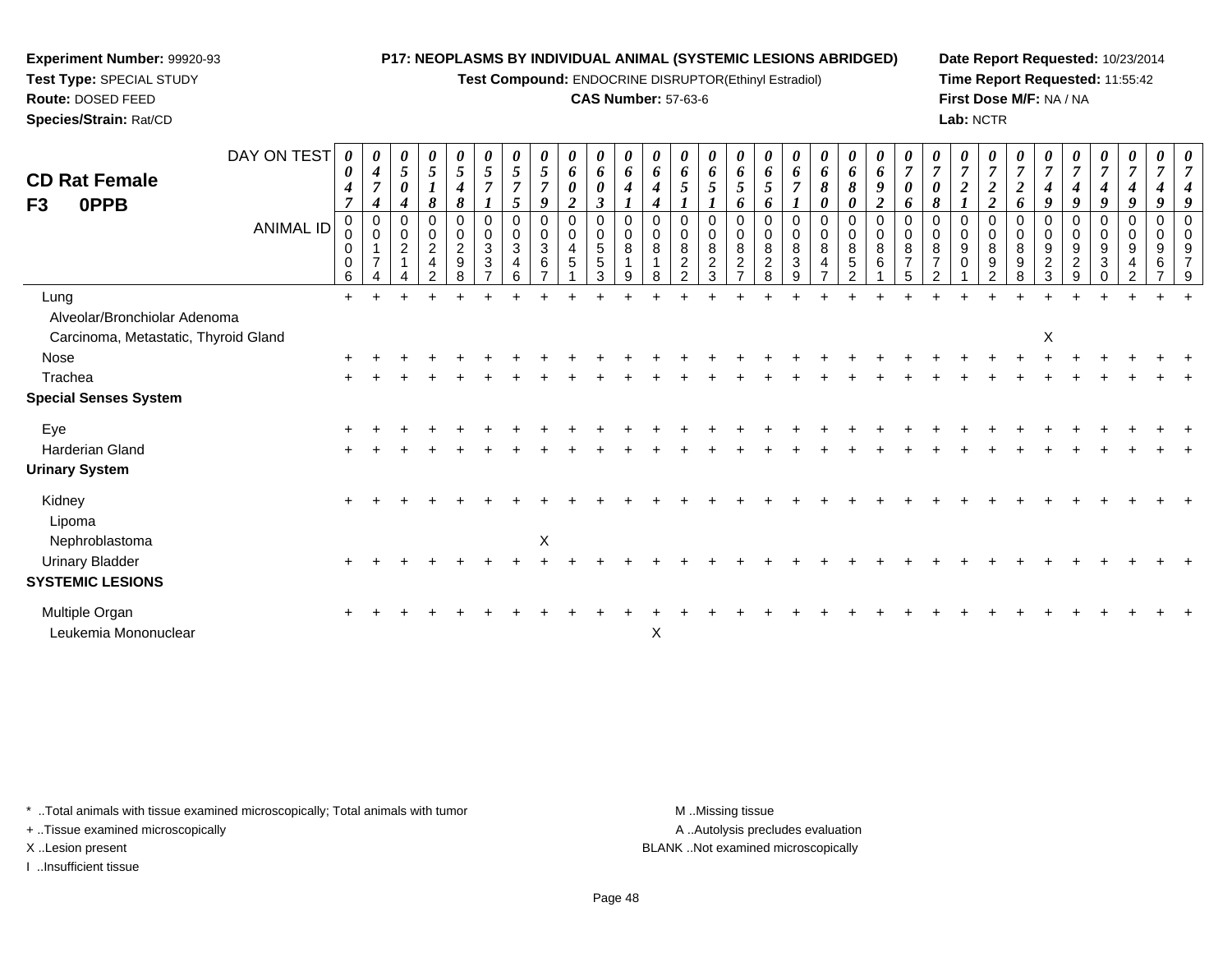**Test Compound:** ENDOCRINE DISRUPTOR(Ethinyl Estradiol)

## **CAS Number:** 57-63-6

**Date Report Requested:** 10/23/2014**Time Report Requested:** 11:55:42**First Dose M/F:** NA / NA**Lab:** NCTR

 $\overline{2}$ 

| F <sub>3</sub> | <b>CD Rat Female</b><br>0PPB       | DAY ON TEST<br><b>ANIMAL ID</b> | $\boldsymbol{\theta}$<br>$\overline{7}$<br>$\boldsymbol{4}$<br>9<br>0<br>$\mathbf 0$<br>9<br>8<br>$\overline{3}$ | 0<br>$\boldsymbol{7}$<br>$\boldsymbol{4}$<br>9<br>$\mathbf 0$<br>$\mathbf{1}$<br>0<br>$\frac{2}{6}$ | 0<br>$\boldsymbol{7}$<br>$\boldsymbol{4}$<br>9<br>0<br>0<br>$\boldsymbol{2}$<br>$\overline{7}$ | 0<br>$\overline{7}$<br>$\mathfrak{s}$<br>$\boldsymbol{\theta}$<br>$\mathbf 0$<br>$\mathbf 0$<br>9<br>$\,6$<br>3 | 0<br>$\overline{7}$<br>5<br>0<br>$\mathbf 0$<br>0<br>9<br>6<br>5 | 0<br>$\overline{7}$<br>$\overline{\mathfrak{s}}$<br>0<br>$\mathbf 0$<br>$\mathbf 0$<br>9<br>6<br>6 | 0<br>$\overline{7}$<br>5<br>0<br>0<br>$\Omega$<br>9<br>$\overline{7}$<br>$\Omega$ | 0<br>$\overline{7}$<br>$\mathfrak{S}$<br>$\boldsymbol{\theta}$<br>0<br>$\mathbf 0$<br>9<br>$\overline{7}$ | $\boldsymbol{\theta}$<br>$\overline{7}$<br>5<br>0<br>$\mathbf 0$<br>$\mathbf 0$<br>9<br>$\overline{7}$<br>$\mathcal{P}$ | 0<br>$\overline{7}$<br>5<br>$\pmb{\theta}$<br>0<br>$\mathbf 0$<br>9<br>$\overline{7}$<br>$\overline{7}$ | 0<br>$\overline{7}$<br>5<br>$\boldsymbol{\theta}$<br>$\mathbf 0$<br>$\mathbf 0$<br>9<br>$\overline{7}$<br>8 | $\overline{7}$<br>5<br>$\overline{\mathbf{3}}$<br>$\mathbf 0$<br>1<br>0<br>9<br>6 | 0<br>$\overline{7}$<br>$\mathfrak{s}$<br>$\mathfrak{z}$<br>$\mathbf 0$<br>$\mathbf{1}$<br>$\mathbf{1}$<br>$\frac{3}{5}$ | 0<br>$\overline{7}$<br>5<br>$\boldsymbol{4}$<br>0<br>$\mathbf{1}$<br>0<br>8 | 0<br>$\overline{7}$<br>$\sqrt{5}$<br>$\boldsymbol{4}$<br>$\mathbf 0$<br>$\mathbf{1}$<br>0<br>8<br>$\overline{2}$ | 0<br>$\boldsymbol{7}$<br>$\mathfrak{s}$<br>$\boldsymbol{4}$<br>$\mathbf 0$<br>1<br>0<br>8<br>$\overline{5}$ | 0<br>$\overline{7}$<br>$\sqrt{5}$<br>$\boldsymbol{4}$<br>0<br>$\mathbf{1}$<br>$\frac{2}{7}$ | 0<br>$\overline{7}$<br>$\sqrt{5}$<br>$\mathfrak{s}$<br>$\mathbf 0$<br>$\mathbf{1}$<br>1<br>$\frac{2}{2}$ | 0<br>$\boldsymbol{7}$<br>5<br>$\sqrt{5}$<br>0<br>1<br>$\frac{2}{3}$ | 0<br>$\overline{7}$<br>$\mathfrak{s}$<br>$\mathfrak{s}$<br>0<br>1<br>1<br>3<br>$\mathbf 0$ | 0<br>$\overline{7}$<br>5<br>5<br>$\Omega$<br>3 | <i><b>*TOTALS</b></i> |
|----------------|------------------------------------|---------------------------------|------------------------------------------------------------------------------------------------------------------|-----------------------------------------------------------------------------------------------------|------------------------------------------------------------------------------------------------|-----------------------------------------------------------------------------------------------------------------|------------------------------------------------------------------|----------------------------------------------------------------------------------------------------|-----------------------------------------------------------------------------------|-----------------------------------------------------------------------------------------------------------|-------------------------------------------------------------------------------------------------------------------------|---------------------------------------------------------------------------------------------------------|-------------------------------------------------------------------------------------------------------------|-----------------------------------------------------------------------------------|-------------------------------------------------------------------------------------------------------------------------|-----------------------------------------------------------------------------|------------------------------------------------------------------------------------------------------------------|-------------------------------------------------------------------------------------------------------------|---------------------------------------------------------------------------------------------|----------------------------------------------------------------------------------------------------------|---------------------------------------------------------------------|--------------------------------------------------------------------------------------------|------------------------------------------------|-----------------------|
|                | <b>Alimentary System</b>           |                                 |                                                                                                                  |                                                                                                     |                                                                                                |                                                                                                                 |                                                                  |                                                                                                    |                                                                                   |                                                                                                           |                                                                                                                         |                                                                                                         |                                                                                                             |                                                                                   |                                                                                                                         |                                                                             |                                                                                                                  |                                                                                                             |                                                                                             |                                                                                                          |                                                                     |                                                                                            |                                                |                       |
|                | Esophagus                          |                                 |                                                                                                                  |                                                                                                     |                                                                                                |                                                                                                                 |                                                                  |                                                                                                    |                                                                                   |                                                                                                           |                                                                                                                         |                                                                                                         |                                                                                                             |                                                                                   |                                                                                                                         |                                                                             |                                                                                                                  |                                                                                                             |                                                                                             |                                                                                                          |                                                                     |                                                                                            |                                                | 52                    |
|                | Intestine Large, Cecum             |                                 |                                                                                                                  |                                                                                                     |                                                                                                |                                                                                                                 |                                                                  |                                                                                                    |                                                                                   |                                                                                                           |                                                                                                                         |                                                                                                         |                                                                                                             |                                                                                   |                                                                                                                         |                                                                             |                                                                                                                  |                                                                                                             |                                                                                             |                                                                                                          |                                                                     |                                                                                            |                                                | 51                    |
|                | Intestine Large, Colon             |                                 |                                                                                                                  |                                                                                                     |                                                                                                |                                                                                                                 |                                                                  |                                                                                                    |                                                                                   |                                                                                                           |                                                                                                                         |                                                                                                         |                                                                                                             |                                                                                   |                                                                                                                         |                                                                             |                                                                                                                  |                                                                                                             |                                                                                             |                                                                                                          |                                                                     |                                                                                            |                                                | 52                    |
|                | Intestine Large, Rectum            |                                 |                                                                                                                  |                                                                                                     |                                                                                                |                                                                                                                 |                                                                  |                                                                                                    |                                                                                   |                                                                                                           |                                                                                                                         |                                                                                                         |                                                                                                             |                                                                                   |                                                                                                                         |                                                                             |                                                                                                                  |                                                                                                             |                                                                                             |                                                                                                          |                                                                     |                                                                                            |                                                | 51                    |
|                | Adenoma                            |                                 |                                                                                                                  |                                                                                                     |                                                                                                |                                                                                                                 |                                                                  |                                                                                                    |                                                                                   |                                                                                                           |                                                                                                                         |                                                                                                         |                                                                                                             |                                                                                   |                                                                                                                         |                                                                             |                                                                                                                  |                                                                                                             |                                                                                             |                                                                                                          |                                                                     |                                                                                            |                                                | -1                    |
|                | Intestine Small, Duodenum          |                                 |                                                                                                                  |                                                                                                     |                                                                                                |                                                                                                                 |                                                                  |                                                                                                    |                                                                                   |                                                                                                           |                                                                                                                         |                                                                                                         |                                                                                                             |                                                                                   |                                                                                                                         |                                                                             |                                                                                                                  |                                                                                                             |                                                                                             |                                                                                                          |                                                                     |                                                                                            |                                                | 52                    |
|                | Intestine Small, Ileum             |                                 |                                                                                                                  |                                                                                                     |                                                                                                |                                                                                                                 |                                                                  |                                                                                                    |                                                                                   |                                                                                                           |                                                                                                                         |                                                                                                         |                                                                                                             |                                                                                   |                                                                                                                         |                                                                             |                                                                                                                  |                                                                                                             |                                                                                             |                                                                                                          |                                                                     |                                                                                            |                                                | 52                    |
|                | Intestine Small, Jejunum           |                                 |                                                                                                                  |                                                                                                     |                                                                                                |                                                                                                                 |                                                                  |                                                                                                    |                                                                                   |                                                                                                           |                                                                                                                         |                                                                                                         |                                                                                                             |                                                                                   |                                                                                                                         |                                                                             |                                                                                                                  |                                                                                                             |                                                                                             |                                                                                                          |                                                                     |                                                                                            |                                                | 51                    |
| Liver          |                                    |                                 |                                                                                                                  |                                                                                                     |                                                                                                |                                                                                                                 |                                                                  |                                                                                                    |                                                                                   |                                                                                                           |                                                                                                                         |                                                                                                         |                                                                                                             |                                                                                   |                                                                                                                         |                                                                             |                                                                                                                  |                                                                                                             |                                                                                             |                                                                                                          |                                                                     |                                                                                            |                                                | 52                    |
|                | Adenocarcinoma, Metastatic, Uterus |                                 |                                                                                                                  |                                                                                                     |                                                                                                |                                                                                                                 |                                                                  |                                                                                                    |                                                                                   |                                                                                                           |                                                                                                                         |                                                                                                         |                                                                                                             |                                                                                   |                                                                                                                         |                                                                             |                                                                                                                  |                                                                                                             |                                                                                             |                                                                                                          |                                                                     |                                                                                            |                                                | $\mathbf 1$           |
|                | Cholangiocarcinoma                 |                                 |                                                                                                                  |                                                                                                     |                                                                                                |                                                                                                                 |                                                                  |                                                                                                    |                                                                                   |                                                                                                           |                                                                                                                         |                                                                                                         |                                                                                                             |                                                                                   |                                                                                                                         |                                                                             |                                                                                                                  |                                                                                                             |                                                                                             |                                                                                                          |                                                                     |                                                                                            |                                                | 1                     |
|                | Hepatocellular Adenoma             |                                 |                                                                                                                  |                                                                                                     |                                                                                                |                                                                                                                 |                                                                  |                                                                                                    |                                                                                   |                                                                                                           |                                                                                                                         |                                                                                                         |                                                                                                             |                                                                                   |                                                                                                                         |                                                                             |                                                                                                                  |                                                                                                             |                                                                                             |                                                                                                          |                                                                     |                                                                                            | X                                              | $\overline{2}$        |
|                | Nephroblastoma, Metastatic, Kidney |                                 |                                                                                                                  |                                                                                                     |                                                                                                |                                                                                                                 |                                                                  |                                                                                                    |                                                                                   |                                                                                                           |                                                                                                                         |                                                                                                         |                                                                                                             |                                                                                   |                                                                                                                         |                                                                             |                                                                                                                  |                                                                                                             |                                                                                             |                                                                                                          |                                                                     |                                                                                            |                                                |                       |
|                | Mesentery                          |                                 |                                                                                                                  |                                                                                                     |                                                                                                |                                                                                                                 |                                                                  |                                                                                                    |                                                                                   |                                                                                                           |                                                                                                                         |                                                                                                         |                                                                                                             |                                                                                   |                                                                                                                         |                                                                             |                                                                                                                  |                                                                                                             |                                                                                             |                                                                                                          | $\ddot{}$                                                           |                                                                                            |                                                | 3                     |
|                | Adenocarcinoma, Metastatic, Uterus |                                 |                                                                                                                  |                                                                                                     |                                                                                                |                                                                                                                 |                                                                  |                                                                                                    |                                                                                   |                                                                                                           |                                                                                                                         |                                                                                                         |                                                                                                             |                                                                                   |                                                                                                                         |                                                                             |                                                                                                                  |                                                                                                             |                                                                                             |                                                                                                          |                                                                     |                                                                                            |                                                |                       |
|                | Nephroblastoma, Metastatic, Kidney |                                 |                                                                                                                  |                                                                                                     |                                                                                                |                                                                                                                 |                                                                  |                                                                                                    |                                                                                   |                                                                                                           |                                                                                                                         |                                                                                                         |                                                                                                             |                                                                                   |                                                                                                                         |                                                                             |                                                                                                                  |                                                                                                             |                                                                                             |                                                                                                          |                                                                     |                                                                                            |                                                |                       |
|                | Oral Mucosa                        |                                 |                                                                                                                  |                                                                                                     |                                                                                                |                                                                                                                 |                                                                  |                                                                                                    |                                                                                   |                                                                                                           |                                                                                                                         |                                                                                                         |                                                                                                             |                                                                                   |                                                                                                                         |                                                                             |                                                                                                                  |                                                                                                             |                                                                                             |                                                                                                          |                                                                     |                                                                                            |                                                | $\overline{c}$        |
|                | Squamous Cell Carcinoma            |                                 |                                                                                                                  |                                                                                                     |                                                                                                |                                                                                                                 |                                                                  |                                                                                                    |                                                                                   |                                                                                                           |                                                                                                                         |                                                                                                         |                                                                                                             |                                                                                   |                                                                                                                         |                                                                             |                                                                                                                  |                                                                                                             |                                                                                             |                                                                                                          |                                                                     |                                                                                            |                                                | $\overline{2}$        |
|                | Pancreas                           |                                 |                                                                                                                  |                                                                                                     |                                                                                                |                                                                                                                 |                                                                  |                                                                                                    |                                                                                   |                                                                                                           |                                                                                                                         |                                                                                                         |                                                                                                             |                                                                                   |                                                                                                                         |                                                                             |                                                                                                                  |                                                                                                             |                                                                                             |                                                                                                          |                                                                     |                                                                                            |                                                | 52                    |
|                | Adenocarcinoma, Metastatic, Uterus |                                 |                                                                                                                  |                                                                                                     |                                                                                                |                                                                                                                 |                                                                  |                                                                                                    |                                                                                   |                                                                                                           |                                                                                                                         |                                                                                                         |                                                                                                             |                                                                                   |                                                                                                                         |                                                                             |                                                                                                                  |                                                                                                             |                                                                                             |                                                                                                          |                                                                     |                                                                                            |                                                | -1                    |
|                | Salivary Glands                    |                                 |                                                                                                                  |                                                                                                     |                                                                                                |                                                                                                                 |                                                                  |                                                                                                    |                                                                                   |                                                                                                           |                                                                                                                         |                                                                                                         |                                                                                                             |                                                                                   |                                                                                                                         |                                                                             |                                                                                                                  |                                                                                                             |                                                                                             |                                                                                                          |                                                                     |                                                                                            |                                                | 52                    |

**Experiment Number:** 99920-93**Test Type:** SPECIAL STUDY**Route:** DOSED FEED**Species/Strain:** Rat/CD

\* ..Total animals with tissue examined microscopically; Total animals with tumor **M** ...Missing tissue M ...Missing tissue A ..Autolysis precludes evaluation + ..Tissue examined microscopically X ..Lesion present BLANK ..Not examined microscopicallyI ..Insufficient tissue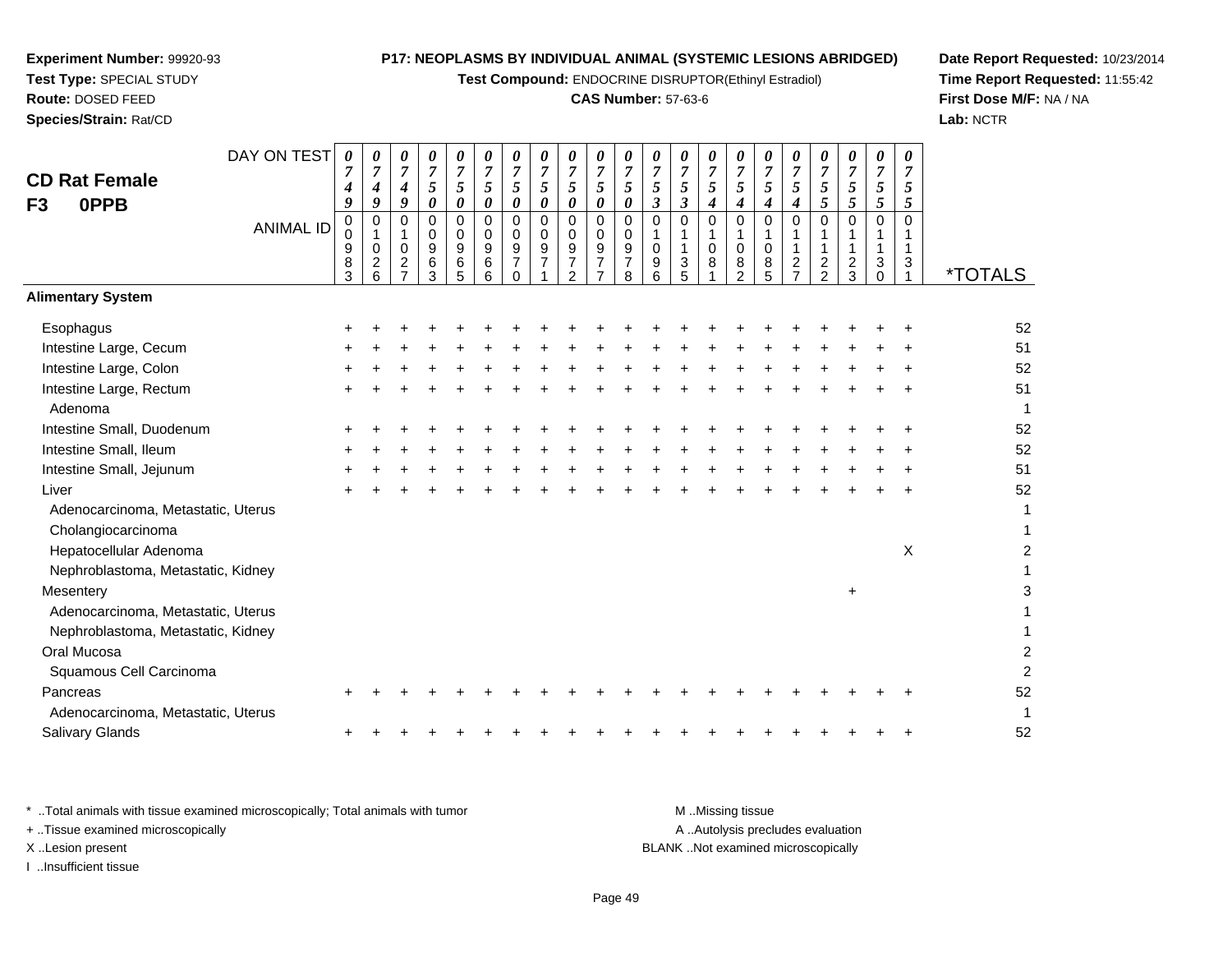**Test Compound:** ENDOCRINE DISRUPTOR(Ethinyl Estradiol)

## **CAS Number:** 57-63-6

**Date Report Requested:** 10/23/2014**Time Report Requested:** 11:55:43**First Dose M/F:** NA / NA**Lab:** NCTR

 $\overline{1}$ 

| Species/Strain: Rat/CD                                |             |                                                |                               |                                              |                                                                 |                          |                                         |                                       |                                              |                                                                     |                                    |                                   |                     |        |                               |                         |               |                |                         |                                      |   |           | Lab: NCTR             |
|-------------------------------------------------------|-------------|------------------------------------------------|-------------------------------|----------------------------------------------|-----------------------------------------------------------------|--------------------------|-----------------------------------------|---------------------------------------|----------------------------------------------|---------------------------------------------------------------------|------------------------------------|-----------------------------------|---------------------|--------|-------------------------------|-------------------------|---------------|----------------|-------------------------|--------------------------------------|---|-----------|-----------------------|
| <b>CD Rat Female</b><br><b>OPPB</b><br>F <sub>3</sub> | DAY ON TEST | $\boldsymbol{\theta}$<br>$\boldsymbol{4}$<br>9 | 0<br>$\overline{7}$<br>4<br>9 | 0<br>$\overline{7}$<br>$\boldsymbol{4}$<br>9 | $\boldsymbol{\theta}$<br>$\overline{7}$<br>$5\overline{)}$<br>0 | 0<br>$\overline{7}$<br>5 | 0<br>$\boldsymbol{7}$<br>$\overline{5}$ | 0<br>$\boldsymbol{7}$<br>5<br>0       | 0<br>$\overline{7}$<br>$\sqrt{5}$<br>0       | 0<br>$\overline{7}$<br>$\mathfrak{s}$<br>0                          | 7<br>5                             | $\overline{ }$<br>$5\overline{)}$ | $\overline{7}$<br>5 | 7<br>5 | 0<br>$\overline{7}$<br>5<br>4 | 0<br>7<br>$\mathcal{L}$ | $\mathcal{L}$ | 0<br>7<br>5    | 0<br>7<br>$\mathcal{P}$ | 0<br>$\overline{7}$<br>$\mathcal{L}$ | 7 |           |                       |
|                                                       | ANIMAL ID   | 9<br>8<br>3                                    | $\overline{c}$<br>6           | 0<br>$\overline{2}$<br>$\rightarrow$         | 0<br>0<br>9<br>6<br>$\mathcal{R}$                               | 0<br>9<br>6<br>5         | 0<br>$\boldsymbol{9}$<br>6<br>6         | 0<br>$\pmb{0}$<br>9<br>$\overline{ }$ | 0<br>0<br>$\boldsymbol{9}$<br>$\overline{ }$ | 0<br>$\pmb{0}$<br>$\overline{9}$<br>$\overline{ }$<br>$\mathcal{D}$ | $\mathbf 0$<br>9<br>$\overline{ }$ | 9<br>$\overline{ }$<br>8          | 9<br>6              | 3<br>5 | 0<br>8                        | 8<br>ົ                  | 8             | $\overline{c}$ | $\overline{2}$<br>C     | $\overline{2}$<br>3                  | 3 | 3         | <i><b>*TOTALS</b></i> |
| Stomach, Forestomach                                  |             | $+$                                            | +                             | +                                            |                                                                 | +                        |                                         |                                       |                                              |                                                                     |                                    |                                   |                     |        |                               |                         |               |                |                         |                                      | ÷ | $\pm$     | 52                    |
| Adenocarcinoma, Metastatic, Uterus                    |             |                                                |                               |                                              |                                                                 |                          |                                         |                                       |                                              |                                                                     |                                    |                                   |                     |        |                               |                         |               |                |                         |                                      |   |           |                       |
| Squamous Cell Papilloma                               |             |                                                |                               |                                              |                                                                 |                          |                                         |                                       |                                              |                                                                     |                                    |                                   |                     |        |                               |                         |               |                |                         |                                      |   |           |                       |
| Stomach, Glandular                                    |             |                                                |                               |                                              |                                                                 |                          |                                         |                                       |                                              |                                                                     |                                    |                                   |                     |        |                               |                         |               |                |                         |                                      |   |           | 52                    |
| Leiomyosarcoma                                        |             |                                                |                               |                                              |                                                                 |                          |                                         |                                       |                                              |                                                                     |                                    |                                   |                     |        |                               |                         |               |                |                         |                                      |   |           | 1                     |
| <b>Cardiovascular System</b>                          |             |                                                |                               |                                              |                                                                 |                          |                                         |                                       |                                              |                                                                     |                                    |                                   |                     |        |                               |                         |               |                |                         |                                      |   |           |                       |
| <b>Blood Vessel</b>                                   |             |                                                |                               |                                              |                                                                 |                          |                                         |                                       |                                              |                                                                     |                                    |                                   |                     |        |                               |                         |               |                |                         |                                      |   |           | 52                    |
| Heart                                                 |             |                                                |                               |                                              |                                                                 |                          |                                         |                                       |                                              |                                                                     |                                    |                                   |                     |        |                               |                         |               |                |                         |                                      |   | $\ddot{}$ | 52                    |
| <b>Endocrine System</b>                               |             |                                                |                               |                                              |                                                                 |                          |                                         |                                       |                                              |                                                                     |                                    |                                   |                     |        |                               |                         |               |                |                         |                                      |   |           |                       |

| <b>Blood Vessel</b>        | $\pm$ |   |  |   |   |    |              |   |          |       |          |       |           |           |              |       |          |          |       |           | 52             |
|----------------------------|-------|---|--|---|---|----|--------------|---|----------|-------|----------|-------|-----------|-----------|--------------|-------|----------|----------|-------|-----------|----------------|
| Heart                      | ÷.    |   |  |   |   |    |              |   |          |       |          |       |           |           |              |       | +        |          | $\pm$ | $\pm$     | 52             |
| <b>Endocrine System</b>    |       |   |  |   |   |    |              |   |          |       |          |       |           |           |              |       |          |          |       |           |                |
| <b>Adrenal Cortex</b>      |       |   |  |   |   |    |              |   |          |       |          |       |           |           |              |       |          |          |       |           | 52             |
| Adenoma                    |       |   |  |   |   |    |              |   |          |       |          |       |           |           |              |       |          |          |       |           | $\overline{c}$ |
| Adrenal Medulla            | ÷.    | ÷ |  |   |   |    |              |   |          |       |          |       |           |           |              |       |          |          |       | $\div$    | 52             |
| Islets, Pancreatic         | $+$   |   |  |   |   |    |              |   |          |       |          |       |           |           |              |       |          |          |       | $\pm$     | 52             |
| Adenoma                    | X     |   |  |   |   |    |              |   |          |       |          |       |           |           |              |       |          |          |       |           | 1              |
| Parathyroid Gland          | ÷.    |   |  | ÷ | М |    |              |   |          |       |          |       |           |           |              |       |          |          |       |           | 48             |
| <b>Pituitary Gland</b>     | $+$   |   |  |   |   |    |              |   |          | ÷     | +        |       |           |           |              |       |          |          |       | $\ddot{}$ | 52             |
| Pars Distalis, Adenoma     |       | X |  | X | X | X. | $\mathsf{X}$ |   | $\times$ |       | $\times$ | X     | X         | X         | $\mathsf{X}$ |       | $\times$ | $\times$ | X     |           | 32             |
| <b>Thyroid Gland</b>       | $+$   |   |  |   | ٠ |    | ÷.           | ÷ | ÷.       | $\pm$ | $\pm$    | $\pm$ | $\ddot{}$ | $\ddot{}$ | $\pm$        | $\pm$ | $\pm$    | ÷        | $+$   | $+$       | 52             |
| C Cell, Adenoma            |       |   |  |   |   |    |              |   |          |       |          |       |           | X         |              |       |          |          |       |           | 1              |
| C Cell, Carcinoma          |       |   |  |   |   |    |              |   |          |       |          |       |           |           |              |       |          |          |       |           |                |
| <b>General Body System</b> |       |   |  |   |   |    |              |   |          |       |          |       |           |           |              |       |          |          |       |           |                |

\* ..Total animals with tissue examined microscopically; Total animals with tumor **M** ...Missing tissue M ...Missing tissue

+ ..Tissue examined microscopically

**Experiment Number:** 99920-93**Test Type:** SPECIAL STUDY**Route:** DOSED FEED

I ..Insufficient tissue

A ..Autolysis precludes evaluation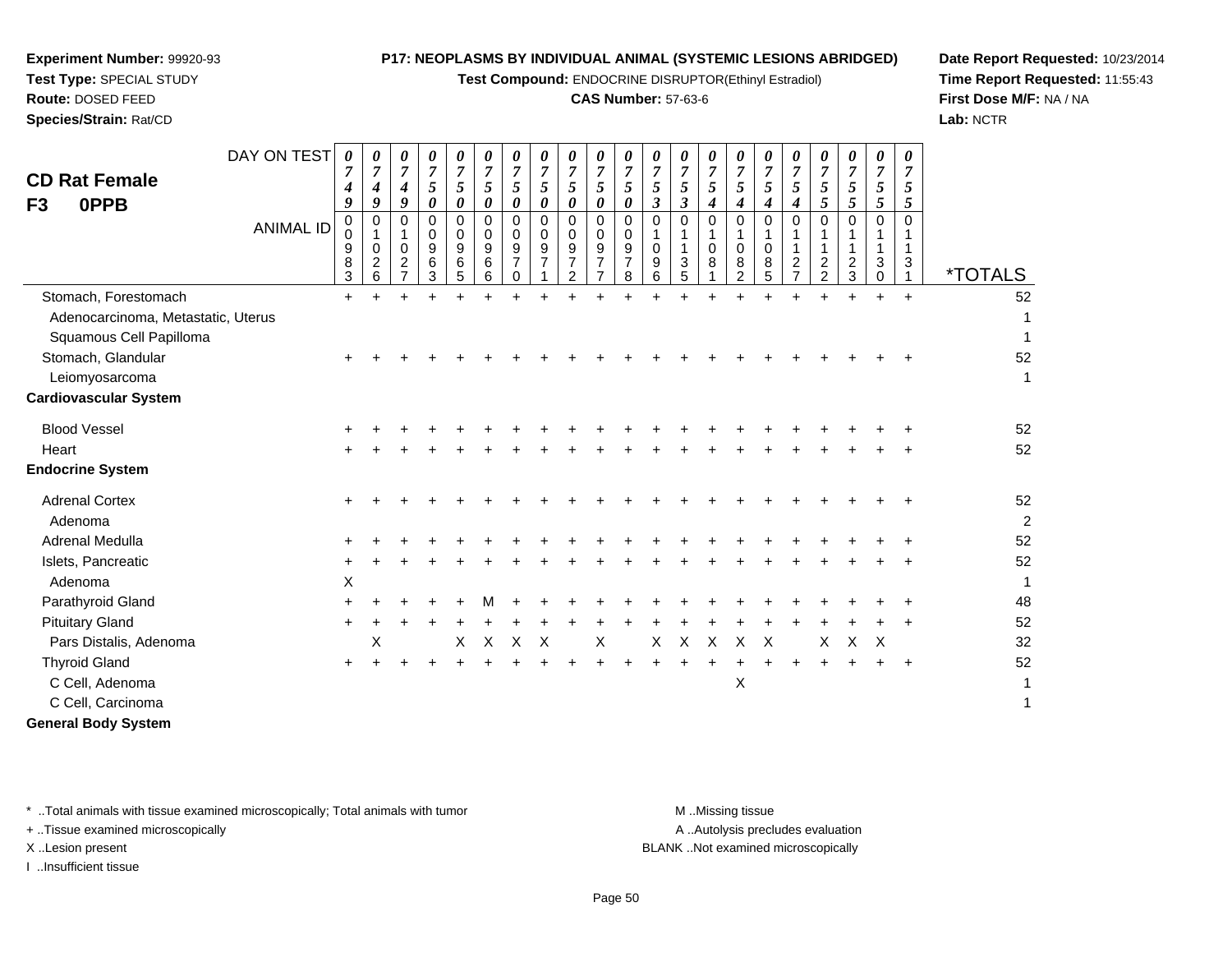**Test Compound:** ENDOCRINE DISRUPTOR(Ethinyl Estradiol)

## **CAS Number:** 57-63-6

**Date Report Requested:** 10/23/2014**Time Report Requested:** 11:55:43**First Dose M/F:** NA / NA**Lab:** NCTR

| <b>CD Rat Female</b><br>0PPB<br>F <sub>3</sub><br><b>NONE</b> | DAY ON TEST<br><b>ANIMAL ID</b>        | 0<br>$\overline{7}$<br>$\boldsymbol{4}$<br>9<br>0<br>0<br>9<br>8<br>3 | 0<br>$\boldsymbol{7}$<br>$\boldsymbol{4}$<br>9<br>$\mathbf 0$<br>$\mathbf{1}$<br>0<br>$\frac{2}{6}$ | 0<br>$\boldsymbol{7}$<br>$\boldsymbol{4}$<br>9<br>$\pmb{0}$<br>1<br>$\mathbf 0$<br>$\boldsymbol{2}$<br>$\overline{7}$ | 0<br>$\overline{7}$<br>$\sqrt{5}$<br>$\pmb{\theta}$<br>$\pmb{0}$<br>0<br>9<br>$\,6$<br>3 | 0<br>$\overline{7}$<br>5<br>$\pmb{\theta}$<br>$\mathbf 0$<br>0<br>9<br>6<br>5 | 0<br>$\boldsymbol{7}$<br>$\mathfrak{s}$<br>$\pmb{\theta}$<br>$\mathbf 0$<br>0<br>$\boldsymbol{9}$<br>6<br>6 | 0<br>$\overline{7}$<br>5<br>$\pmb{\theta}$<br>0<br>0<br>9<br>7<br>$\Omega$ | 0<br>$\overline{7}$<br>$\sqrt{5}$<br>$\boldsymbol{\theta}$<br>$\mathbf 0$<br>0<br>9<br>7 | $\boldsymbol{\theta}$<br>$\overline{7}$<br>$\mathfrak{s}$<br>$\boldsymbol{\theta}$<br>$\mathbf 0$<br>$\mathbf 0$<br>9<br>$\overline{7}$<br>$\mathfrak{p}$ | $\boldsymbol{\theta}$<br>$\overline{7}$<br>5<br>$\boldsymbol{\theta}$<br>$\mathbf 0$<br>0<br>9<br>7<br>$\overline{7}$ | 0<br>$\overline{7}$<br>5<br>$\boldsymbol{\theta}$<br>$\mathbf 0$<br>0<br>9<br>$\overline{7}$<br>8 | U<br>$\overline{7}$<br>5<br>$\mathfrak{z}$<br>$\Omega$<br>1<br>$\mathbf 0$<br>9<br>6 | 0<br>$\boldsymbol{7}$<br>$\sqrt{5}$<br>$\mathfrak{z}$<br>$\Omega$<br>$\mathbf{1}$<br>$\mathbf{1}$<br>$\frac{3}{5}$ | 0<br>$\overline{7}$<br>5<br>$\boldsymbol{4}$<br>$\Omega$<br>1<br>0<br>8 | $\boldsymbol{\theta}$<br>$\boldsymbol{7}$<br>$\sqrt{5}$<br>$\boldsymbol{4}$<br>$\mathbf 0$<br>$\mathbf 1$<br>$\mathbf 0$<br>$\frac{8}{2}$ | $\boldsymbol{\theta}$<br>$\boldsymbol{7}$<br>$\mathfrak{s}$<br>$\boldsymbol{4}$<br>$\Omega$<br>$\mathbf 0$<br>$\begin{array}{c} 8 \\ 5 \end{array}$ | $\boldsymbol{\theta}$<br>$\boldsymbol{7}$<br>$\sqrt{5}$<br>$\boldsymbol{4}$<br>0<br>1<br>$\frac{2}{7}$ | 0<br>$\overline{7}$<br>$\sqrt{5}$<br>$\mathfrak{s}$<br>$\mathbf 0$<br>1<br>1<br>$\frac{2}{2}$ | 0<br>$\overline{7}$<br>$\sqrt{5}$<br>$\mathfrak{z}$<br>$\Omega$<br>$\frac{2}{3}$ | 0<br>$\overline{7}$<br>$\overline{5}$<br>$\overline{5}$<br>$\mathbf 0$<br>$\mathbf{1}$<br>$\mathbf{1}$<br>3<br>$\Omega$ | 0<br>$\overline{7}$<br>5<br>5<br>$\Omega$<br>3 | <i><b>*TOTALS</b></i> |
|---------------------------------------------------------------|----------------------------------------|-----------------------------------------------------------------------|-----------------------------------------------------------------------------------------------------|-----------------------------------------------------------------------------------------------------------------------|------------------------------------------------------------------------------------------|-------------------------------------------------------------------------------|-------------------------------------------------------------------------------------------------------------|----------------------------------------------------------------------------|------------------------------------------------------------------------------------------|-----------------------------------------------------------------------------------------------------------------------------------------------------------|-----------------------------------------------------------------------------------------------------------------------|---------------------------------------------------------------------------------------------------|--------------------------------------------------------------------------------------|--------------------------------------------------------------------------------------------------------------------|-------------------------------------------------------------------------|-------------------------------------------------------------------------------------------------------------------------------------------|-----------------------------------------------------------------------------------------------------------------------------------------------------|--------------------------------------------------------------------------------------------------------|-----------------------------------------------------------------------------------------------|----------------------------------------------------------------------------------|-------------------------------------------------------------------------------------------------------------------------|------------------------------------------------|-----------------------|
| <b>Genital System</b>                                         |                                        |                                                                       |                                                                                                     |                                                                                                                       |                                                                                          |                                                                               |                                                                                                             |                                                                            |                                                                                          |                                                                                                                                                           |                                                                                                                       |                                                                                                   |                                                                                      |                                                                                                                    |                                                                         |                                                                                                                                           |                                                                                                                                                     |                                                                                                        |                                                                                               |                                                                                  |                                                                                                                         |                                                |                       |
| <b>Clitoral Gland</b>                                         |                                        |                                                                       |                                                                                                     |                                                                                                                       |                                                                                          |                                                                               |                                                                                                             |                                                                            |                                                                                          |                                                                                                                                                           |                                                                                                                       |                                                                                                   |                                                                                      |                                                                                                                    |                                                                         |                                                                                                                                           |                                                                                                                                                     |                                                                                                        |                                                                                               |                                                                                  |                                                                                                                         |                                                | 50                    |
| Ovary                                                         |                                        |                                                                       |                                                                                                     |                                                                                                                       |                                                                                          |                                                                               |                                                                                                             |                                                                            |                                                                                          |                                                                                                                                                           |                                                                                                                       |                                                                                                   |                                                                                      |                                                                                                                    |                                                                         |                                                                                                                                           |                                                                                                                                                     |                                                                                                        |                                                                                               |                                                                                  |                                                                                                                         |                                                | 51                    |
| Oviduct                                                       |                                        |                                                                       |                                                                                                     |                                                                                                                       |                                                                                          |                                                                               |                                                                                                             |                                                                            |                                                                                          |                                                                                                                                                           |                                                                                                                       |                                                                                                   |                                                                                      |                                                                                                                    |                                                                         |                                                                                                                                           |                                                                                                                                                     |                                                                                                        |                                                                                               |                                                                                  |                                                                                                                         |                                                | 51                    |
| <b>Uterus</b>                                                 |                                        |                                                                       |                                                                                                     |                                                                                                                       |                                                                                          |                                                                               |                                                                                                             |                                                                            |                                                                                          |                                                                                                                                                           |                                                                                                                       |                                                                                                   |                                                                                      |                                                                                                                    |                                                                         |                                                                                                                                           |                                                                                                                                                     |                                                                                                        |                                                                                               |                                                                                  |                                                                                                                         |                                                | 52                    |
| Endometrium, Adenocarcinoma                                   |                                        |                                                                       | X                                                                                                   |                                                                                                                       |                                                                                          |                                                                               |                                                                                                             |                                                                            |                                                                                          |                                                                                                                                                           |                                                                                                                       |                                                                                                   |                                                                                      | X                                                                                                                  |                                                                         |                                                                                                                                           |                                                                                                                                                     |                                                                                                        |                                                                                               |                                                                                  |                                                                                                                         |                                                | $\overline{4}$        |
| Endometrium, Adenoma                                          |                                        |                                                                       |                                                                                                     |                                                                                                                       |                                                                                          |                                                                               |                                                                                                             |                                                                            |                                                                                          |                                                                                                                                                           |                                                                                                                       |                                                                                                   |                                                                                      |                                                                                                                    |                                                                         |                                                                                                                                           |                                                                                                                                                     |                                                                                                        |                                                                                               |                                                                                  |                                                                                                                         |                                                | 1                     |
|                                                               | Nephroblastoma, Metastatic, Kidney     |                                                                       |                                                                                                     |                                                                                                                       |                                                                                          |                                                                               |                                                                                                             |                                                                            |                                                                                          |                                                                                                                                                           |                                                                                                                       |                                                                                                   |                                                                                      |                                                                                                                    |                                                                         |                                                                                                                                           |                                                                                                                                                     |                                                                                                        |                                                                                               |                                                                                  |                                                                                                                         |                                                | $\mathbf{1}$          |
| Polyp Stromal                                                 |                                        |                                                                       |                                                                                                     |                                                                                                                       |                                                                                          |                                                                               |                                                                                                             |                                                                            |                                                                                          |                                                                                                                                                           |                                                                                                                       |                                                                                                   |                                                                                      |                                                                                                                    |                                                                         |                                                                                                                                           |                                                                                                                                                     |                                                                                                        |                                                                                               |                                                                                  |                                                                                                                         |                                                | $\mathbf{1}$          |
| Vagina                                                        |                                        |                                                                       |                                                                                                     |                                                                                                                       |                                                                                          |                                                                               |                                                                                                             |                                                                            |                                                                                          |                                                                                                                                                           |                                                                                                                       |                                                                                                   |                                                                                      |                                                                                                                    |                                                                         |                                                                                                                                           |                                                                                                                                                     |                                                                                                        |                                                                                               |                                                                                  |                                                                                                                         |                                                | 51                    |
|                                                               | Nephroblastoma, Metastatic, Kidney     |                                                                       |                                                                                                     |                                                                                                                       |                                                                                          |                                                                               |                                                                                                             |                                                                            |                                                                                          |                                                                                                                                                           |                                                                                                                       |                                                                                                   |                                                                                      |                                                                                                                    |                                                                         |                                                                                                                                           |                                                                                                                                                     |                                                                                                        |                                                                                               |                                                                                  |                                                                                                                         |                                                | $\mathbf{1}$          |
| <b>Hematopoietic System</b>                                   |                                        |                                                                       |                                                                                                     |                                                                                                                       |                                                                                          |                                                                               |                                                                                                             |                                                                            |                                                                                          |                                                                                                                                                           |                                                                                                                       |                                                                                                   |                                                                                      |                                                                                                                    |                                                                         |                                                                                                                                           |                                                                                                                                                     |                                                                                                        |                                                                                               |                                                                                  |                                                                                                                         |                                                |                       |
| <b>Bone Marrow</b>                                            |                                        |                                                                       |                                                                                                     |                                                                                                                       |                                                                                          |                                                                               |                                                                                                             |                                                                            |                                                                                          |                                                                                                                                                           |                                                                                                                       |                                                                                                   |                                                                                      |                                                                                                                    |                                                                         |                                                                                                                                           |                                                                                                                                                     |                                                                                                        |                                                                                               |                                                                                  |                                                                                                                         |                                                | 52                    |
|                                                               | Schwannoma Malignant, Metastatic, Skin |                                                                       |                                                                                                     |                                                                                                                       |                                                                                          |                                                                               |                                                                                                             |                                                                            |                                                                                          |                                                                                                                                                           |                                                                                                                       |                                                                                                   |                                                                                      |                                                                                                                    |                                                                         |                                                                                                                                           |                                                                                                                                                     |                                                                                                        |                                                                                               |                                                                                  |                                                                                                                         |                                                | $\mathbf 1$           |
| Lymph Node                                                    |                                        |                                                                       |                                                                                                     |                                                                                                                       |                                                                                          |                                                                               |                                                                                                             |                                                                            |                                                                                          |                                                                                                                                                           |                                                                                                                       |                                                                                                   |                                                                                      |                                                                                                                    |                                                                         |                                                                                                                                           | +                                                                                                                                                   |                                                                                                        | $\ddot{}$                                                                                     |                                                                                  |                                                                                                                         |                                                | 10                    |
| Lymph Node, Mandibular                                        |                                        |                                                                       |                                                                                                     |                                                                                                                       |                                                                                          |                                                                               |                                                                                                             |                                                                            |                                                                                          |                                                                                                                                                           |                                                                                                                       |                                                                                                   |                                                                                      |                                                                                                                    |                                                                         |                                                                                                                                           |                                                                                                                                                     |                                                                                                        |                                                                                               |                                                                                  |                                                                                                                         |                                                | 51                    |
| Lymph Node, Mesenteric                                        |                                        |                                                                       |                                                                                                     |                                                                                                                       |                                                                                          |                                                                               |                                                                                                             |                                                                            |                                                                                          |                                                                                                                                                           |                                                                                                                       |                                                                                                   |                                                                                      |                                                                                                                    |                                                                         |                                                                                                                                           |                                                                                                                                                     |                                                                                                        |                                                                                               |                                                                                  |                                                                                                                         |                                                | 51                    |
|                                                               | Nephroblastoma, Metastatic, Kidney     |                                                                       |                                                                                                     |                                                                                                                       |                                                                                          |                                                                               |                                                                                                             |                                                                            |                                                                                          |                                                                                                                                                           |                                                                                                                       |                                                                                                   |                                                                                      |                                                                                                                    |                                                                         |                                                                                                                                           |                                                                                                                                                     |                                                                                                        |                                                                                               |                                                                                  |                                                                                                                         |                                                | 1                     |
| Spleen                                                        |                                        |                                                                       |                                                                                                     |                                                                                                                       |                                                                                          |                                                                               |                                                                                                             |                                                                            |                                                                                          |                                                                                                                                                           |                                                                                                                       |                                                                                                   |                                                                                      |                                                                                                                    |                                                                         |                                                                                                                                           |                                                                                                                                                     |                                                                                                        |                                                                                               |                                                                                  |                                                                                                                         |                                                | 52                    |
| Thymus                                                        |                                        |                                                                       |                                                                                                     |                                                                                                                       |                                                                                          |                                                                               |                                                                                                             |                                                                            |                                                                                          |                                                                                                                                                           |                                                                                                                       |                                                                                                   |                                                                                      |                                                                                                                    |                                                                         |                                                                                                                                           |                                                                                                                                                     |                                                                                                        |                                                                                               |                                                                                  |                                                                                                                         |                                                | 50                    |

**Experiment Number:** 99920-93**Test Type:** SPECIAL STUDY**Route:** DOSED FEED**Species/Strain:** Rat/CD

\* ..Total animals with tissue examined microscopically; Total animals with tumor **M** . Missing tissue M ..Missing tissue A .. Autolysis precludes evaluation + ..Tissue examined microscopically X ..Lesion present BLANK ..Not examined microscopicallyI ..Insufficient tissue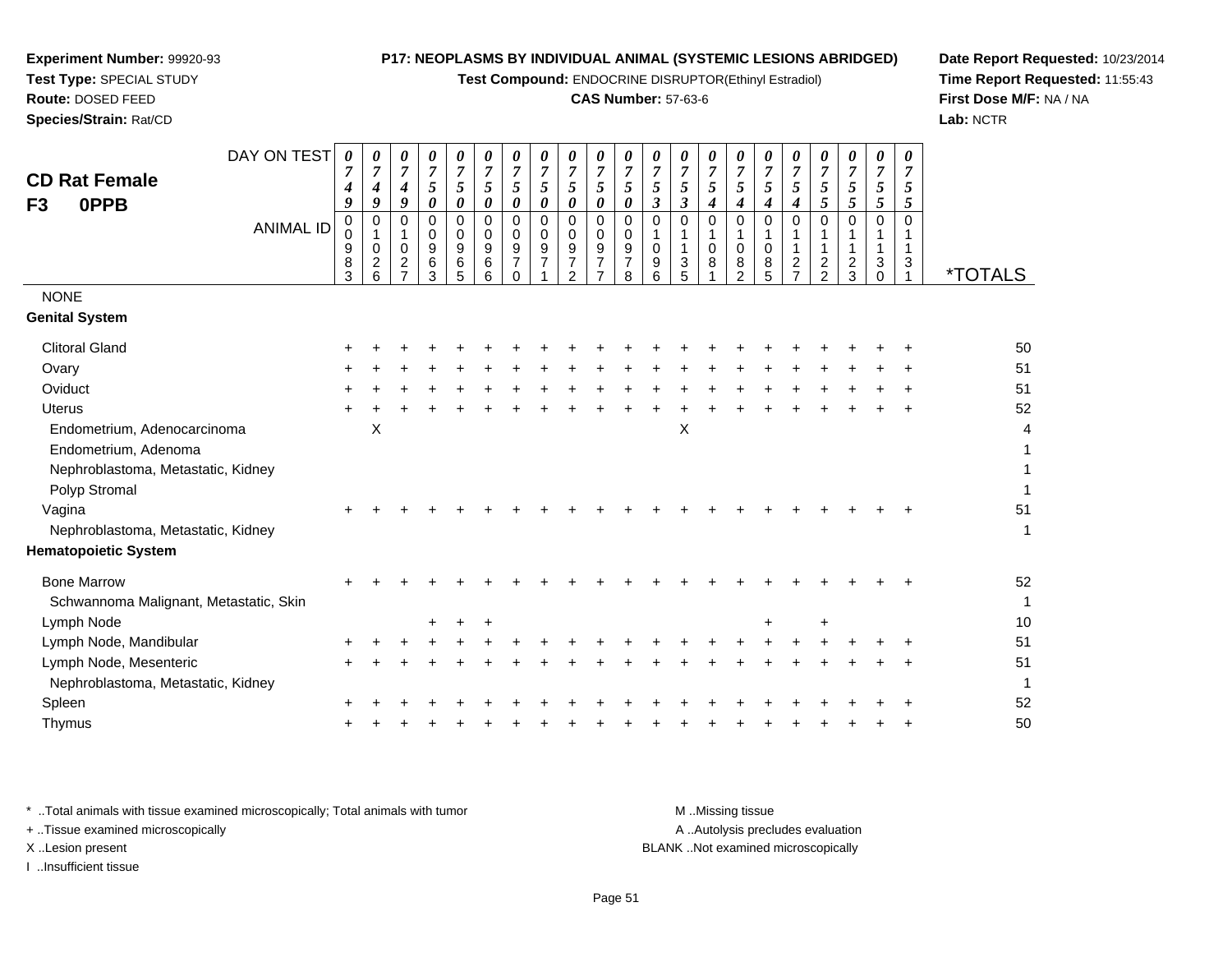**Test Compound:** ENDOCRINE DISRUPTOR(Ethinyl Estradiol)

## **CAS Number:** 57-63-6

DAY ON TEST*000000000000000000000*

**Date Report Requested:** 10/23/2014**Time Report Requested:** 11:55:43**First Dose M/F:** NA / NA**Lab:** NCTR

| <b>CD Rat Female</b><br>0PPB<br>F <sub>3</sub>          | 7<br>4<br>9                                                 | $\boldsymbol{4}$<br>9                                   | 7<br>4<br>$\boldsymbol{g}$         | 7<br>5<br>$\pmb{\theta}$                                 | 7<br>$\sqrt{5}$<br>$\boldsymbol{\theta}$ | 5<br>0                                    | 5<br>0                                              | 5<br>0                                            | $\sqrt{5}$<br>0                              | $\sqrt{5}$<br>0                                                   | 5<br>0                             | $\mathfrak{H}$<br>$\boldsymbol{\beta}$ | 5<br>3                               | 5<br>$\boldsymbol{4}$                 | $\mathfrak{s}$<br>$\boldsymbol{4}$                     | 5<br>4                | 7<br>5<br>$\boldsymbol{4}$                                 | 7<br>$\sqrt{5}$<br>$\sqrt{5}$      | 7<br>5<br>5                        | $\mathfrak{s}$<br>$\mathfrak{s}$  | 7<br>5<br>5  |                       |
|---------------------------------------------------------|-------------------------------------------------------------|---------------------------------------------------------|------------------------------------|----------------------------------------------------------|------------------------------------------|-------------------------------------------|-----------------------------------------------------|---------------------------------------------------|----------------------------------------------|-------------------------------------------------------------------|------------------------------------|----------------------------------------|--------------------------------------|---------------------------------------|--------------------------------------------------------|-----------------------|------------------------------------------------------------|------------------------------------|------------------------------------|-----------------------------------|--------------|-----------------------|
| <b>ANIMAL ID</b>                                        | $\mathbf 0$<br>$\mathbf 0$<br>9<br>$\bf8$<br>$\overline{3}$ | 0<br>$\mathbf{1}$<br>$\mathbf 0$<br>$\overline{c}$<br>6 | 0<br>$\mathbf 0$<br>$\overline{c}$ | $\mathbf 0$<br>$\mathbf 0$<br>$\boldsymbol{9}$<br>6<br>3 | $\mathbf 0$<br>0<br>9<br>6<br>5          | $\mathbf 0$<br>$\mathbf 0$<br>9<br>6<br>6 | $\mathbf 0$<br>0<br>9<br>$\overline{7}$<br>$\Omega$ | $\mathbf 0$<br>$\mathbf 0$<br>9<br>$\overline{7}$ | $\mathbf 0$<br>0<br>9<br>7<br>$\mathfrak{p}$ | $\mathbf 0$<br>$\pmb{0}$<br>9<br>$\overline{7}$<br>$\overline{ }$ | 0<br>0<br>9<br>$\overline{7}$<br>8 | 0<br>1<br>0<br>9<br>6                  | $\Omega$<br>1<br>3<br>$\overline{5}$ | $\mathbf 0$<br>$\mathbf{1}$<br>0<br>8 | $\mathbf 0$<br>$\mathbf{1}$<br>0<br>8<br>$\mathcal{P}$ | 0<br>1<br>0<br>8<br>5 | 0<br>1<br>$\mathbf{1}$<br>$\overline{c}$<br>$\overline{7}$ | $\mathbf 0$<br>2<br>$\mathfrak{D}$ | 0<br>1<br>1<br>$\overline{c}$<br>3 | $\mathbf 0$<br>1<br>3<br>$\Omega$ | 0<br>-1<br>3 | <i><b>*TOTALS</b></i> |
| <b>Integumentary System</b>                             |                                                             |                                                         |                                    |                                                          |                                          |                                           |                                                     |                                                   |                                              |                                                                   |                                    |                                        |                                      |                                       |                                                        |                       |                                                            |                                    |                                    |                                   |              |                       |
| Mammary Gland                                           |                                                             |                                                         |                                    |                                                          |                                          |                                           |                                                     |                                                   |                                              |                                                                   |                                    |                                        |                                      |                                       |                                                        |                       |                                                            |                                    |                                    |                                   |              | 52                    |
| Adenocarcinoma                                          |                                                             | $\mathsf X$                                             |                                    |                                                          |                                          |                                           |                                                     |                                                   |                                              |                                                                   | X                                  |                                        |                                      |                                       |                                                        |                       |                                                            |                                    |                                    |                                   |              | 6                     |
| Fibroadenoma                                            |                                                             |                                                         |                                    | X                                                        |                                          |                                           |                                                     | X                                                 |                                              | $\times$                                                          |                                    |                                        |                                      |                                       |                                                        |                       |                                                            |                                    |                                    | $\times$                          |              | 17                    |
| Fibroadenoma, Multiple                                  |                                                             |                                                         | X                                  |                                                          |                                          | $X$ $X$                                   |                                                     |                                                   | X                                            |                                                                   | X                                  |                                        |                                      | X                                     |                                                        | X                     | X                                                          |                                    | $X$ $X$                            |                                   | X            | 19                    |
| Skin                                                    |                                                             |                                                         |                                    |                                                          |                                          |                                           |                                                     |                                                   |                                              | $\ddot{}$                                                         |                                    |                                        |                                      | $+$                                   | $\ddot{}$                                              | $\ddot{}$             | $\ddot{}$                                                  |                                    |                                    |                                   |              | 52                    |
| Lipoma                                                  |                                                             |                                                         |                                    |                                                          |                                          |                                           |                                                     |                                                   |                                              |                                                                   |                                    |                                        |                                      |                                       |                                                        |                       | Χ                                                          |                                    |                                    |                                   |              | 1                     |
| Sarcoma                                                 |                                                             |                                                         |                                    |                                                          |                                          |                                           |                                                     |                                                   |                                              |                                                                   |                                    |                                        |                                      |                                       |                                                        |                       |                                                            |                                    |                                    |                                   |              | $\mathbf{1}$          |
| Schwannoma Malignant                                    |                                                             |                                                         |                                    |                                                          |                                          |                                           |                                                     |                                                   |                                              |                                                                   |                                    |                                        |                                      |                                       |                                                        |                       |                                                            |                                    |                                    |                                   |              | $\mathbf{1}$          |
| <b>Musculoskeletal System</b>                           |                                                             |                                                         |                                    |                                                          |                                          |                                           |                                                     |                                                   |                                              |                                                                   |                                    |                                        |                                      |                                       |                                                        |                       |                                                            |                                    |                                    |                                   |              |                       |
| Bone, Femur                                             |                                                             |                                                         |                                    |                                                          |                                          |                                           |                                                     |                                                   |                                              |                                                                   |                                    |                                        |                                      |                                       |                                                        |                       |                                                            |                                    |                                    |                                   |              | 52                    |
| <b>Skeletal Muscle</b>                                  |                                                             |                                                         |                                    |                                                          |                                          |                                           |                                                     |                                                   |                                              |                                                                   |                                    |                                        |                                      |                                       |                                                        |                       |                                                            |                                    |                                    |                                   |              | $\mathbf{3}$          |
| Diaphragm, Adenocarcinoma, Metastatic,<br><b>Uterus</b> |                                                             |                                                         |                                    |                                                          |                                          |                                           |                                                     |                                                   |                                              |                                                                   |                                    |                                        |                                      |                                       |                                                        |                       |                                                            |                                    |                                    |                                   |              | $\mathbf{1}$          |
| Diaphragm, Nephroblastoma, Metastatic,<br>Kidney        |                                                             |                                                         |                                    |                                                          |                                          |                                           |                                                     |                                                   |                                              |                                                                   |                                    |                                        |                                      |                                       |                                                        |                       |                                                            |                                    |                                    |                                   |              | $\mathbf{1}$          |
| <b>Nervous System</b>                                   |                                                             |                                                         |                                    |                                                          |                                          |                                           |                                                     |                                                   |                                              |                                                                   |                                    |                                        |                                      |                                       |                                                        |                       |                                                            |                                    |                                    |                                   |              |                       |
| Brain, Brain Stem                                       |                                                             |                                                         |                                    |                                                          |                                          |                                           |                                                     |                                                   |                                              |                                                                   |                                    |                                        |                                      |                                       |                                                        |                       |                                                            |                                    |                                    |                                   |              | 52                    |
| Brain, Cerebellum                                       |                                                             |                                                         |                                    |                                                          |                                          |                                           |                                                     |                                                   |                                              |                                                                   |                                    |                                        |                                      |                                       |                                                        |                       |                                                            |                                    |                                    |                                   |              | 51                    |
| Brain, Cerebrum                                         |                                                             |                                                         |                                    |                                                          |                                          |                                           |                                                     |                                                   |                                              |                                                                   |                                    |                                        |                                      |                                       |                                                        |                       |                                                            |                                    |                                    |                                   |              | 52                    |
| <b>Respiratory System</b>                               |                                                             |                                                         |                                    |                                                          |                                          |                                           |                                                     |                                                   |                                              |                                                                   |                                    |                                        |                                      |                                       |                                                        |                       |                                                            |                                    |                                    |                                   |              |                       |
|                                                         |                                                             |                                                         |                                    |                                                          |                                          |                                           |                                                     |                                                   |                                              |                                                                   |                                    |                                        |                                      |                                       |                                                        |                       |                                                            |                                    |                                    |                                   |              |                       |

\* ..Total animals with tissue examined microscopically; Total animals with tumor **M** ...Missing tissue M ...Missing tissue

+ ..Tissue examined microscopically

**Experiment Number:** 99920-93**Test Type:** SPECIAL STUDY**Route:** DOSED FEED**Species/Strain:** Rat/CD

I ..Insufficient tissue

A .. Autolysis precludes evaluation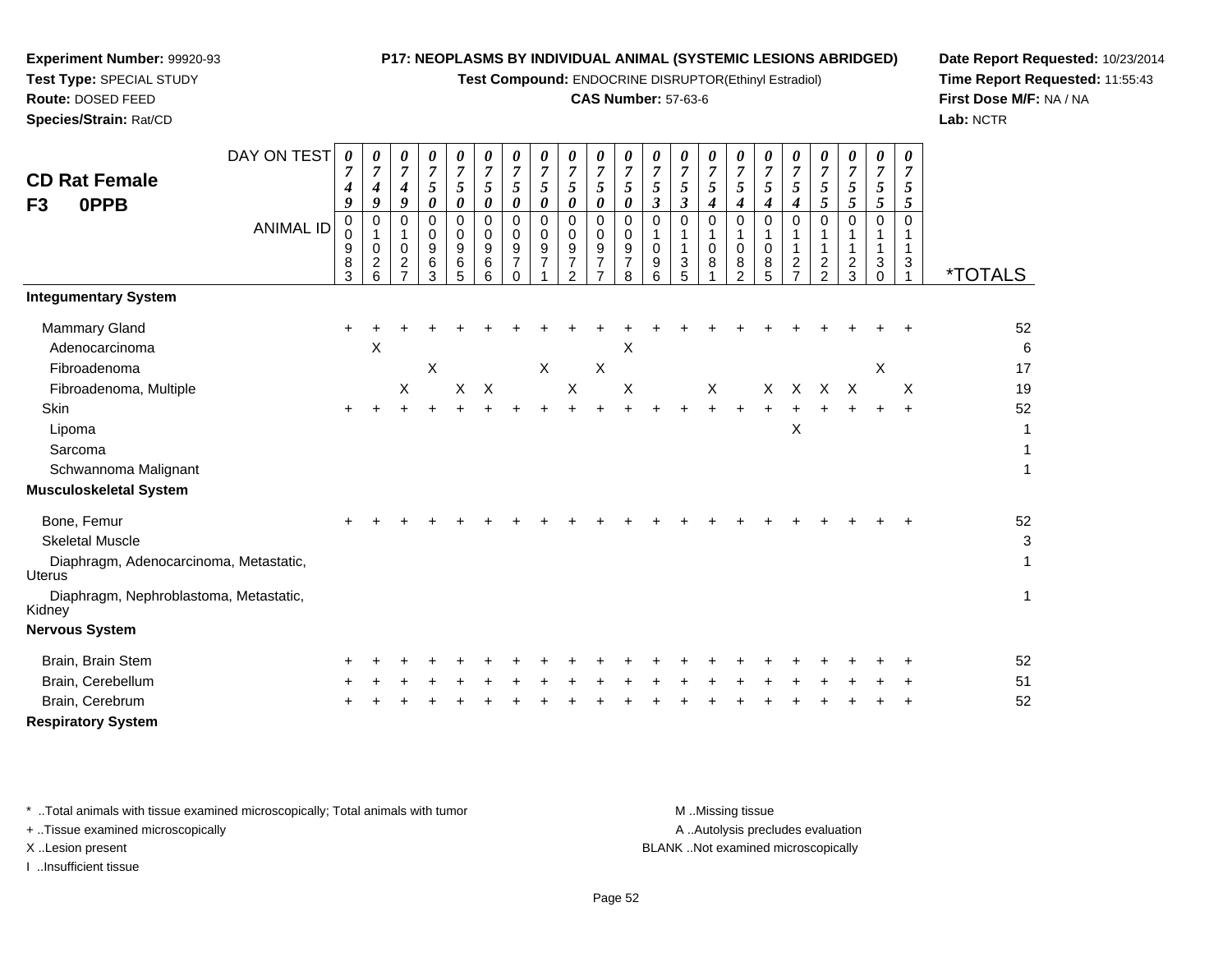**Test Compound:** ENDOCRINE DISRUPTOR(Ethinyl Estradiol)

## **CAS Number:** 57-63-6

**Date Report Requested:** 10/23/2014**Time Report Requested:** 11:55:43**First Dose M/F:** NA / NA**Lab:** NCTR

| <b>CD Rat Female</b><br>0PPB<br>F3   | DAY ON TEST<br>ANIMAL ID | 0<br>4<br>9<br>0<br>$\mathbf 0$<br>9<br>8<br>3 | 4<br>$\boldsymbol{q}$<br>0<br>$\mathbf 0$<br>$\overline{c}$<br>6 | 0<br>4<br>9<br>0<br>$\mathbf 0$<br>$\overline{c}$ | $\boldsymbol{\theta}$<br>$\overline{7}$<br>5<br>$\boldsymbol{\theta}$<br>0<br>$\mathbf 0$<br>9<br>6<br>3 | 0<br>$\boldsymbol{7}$<br>5<br>0<br>$\Omega$<br>0<br>$\boldsymbol{9}$<br>6<br>5 | 0<br>$\overline{7}$<br>5<br>0<br>$\mathbf 0$<br>0<br>$\boldsymbol{9}$<br>6<br>6 | 0<br>$\overline{7}$<br>5<br>0<br>$\Omega$<br>0<br>9<br>$\overline{7}$<br>0 | 0<br>7<br>5<br>0<br>$\Omega$<br>0<br>9<br>$\overline{7}$ | $\overline{7}$<br>5<br>0<br>0<br>0<br>9<br>$\overline{7}$<br>2 | 0<br>$\overline{7}$<br>5<br>0<br>$\mathbf 0$<br>0<br>9<br>$\overline{7}$ | $\boldsymbol{\theta}$<br>$\overline{7}$<br>5<br>0<br>0<br>0<br>9<br>$\overline{7}$<br>8 | $\boldsymbol{\theta}$<br>5<br>3<br>0<br>$\mathbf 0$<br>9<br>6 | $\theta$<br>5<br>3<br>0<br>3<br>5 | U<br>7<br>5<br>4<br>0<br>8 | $\theta$<br>5<br>4<br>0<br>$\mathbf 0$<br>8<br>$\mathcal{P}$ | 0<br>$\overline{7}$<br>5<br>4<br>$\Omega$<br>0<br>8<br>5 | 0<br>$\overline{7}$<br>5<br>4<br>$\overline{2}$ | 0<br>$\overline{7}$<br>5<br>5<br>0<br>$\overline{c}$<br>$\overline{2}$ | 0<br>$\overline{7}$<br>5<br>5<br>$\Omega$<br>$\overline{2}$<br>3 | U<br>$\overline{7}$<br>5<br>5<br>3 | 5<br>5<br>3 | <i><b>*TOTALS</b></i> |
|--------------------------------------|--------------------------|------------------------------------------------|------------------------------------------------------------------|---------------------------------------------------|----------------------------------------------------------------------------------------------------------|--------------------------------------------------------------------------------|---------------------------------------------------------------------------------|----------------------------------------------------------------------------|----------------------------------------------------------|----------------------------------------------------------------|--------------------------------------------------------------------------|-----------------------------------------------------------------------------------------|---------------------------------------------------------------|-----------------------------------|----------------------------|--------------------------------------------------------------|----------------------------------------------------------|-------------------------------------------------|------------------------------------------------------------------------|------------------------------------------------------------------|------------------------------------|-------------|-----------------------|
| Lung                                 |                          | $\ddot{}$                                      |                                                                  |                                                   |                                                                                                          |                                                                                | $\ddot{}$                                                                       |                                                                            |                                                          |                                                                |                                                                          |                                                                                         |                                                               |                                   |                            |                                                              |                                                          |                                                 | ÷                                                                      |                                                                  |                                    | $\ddot{}$   | 52                    |
| Alveolar/Bronchiolar Adenoma         |                          |                                                |                                                                  |                                                   |                                                                                                          |                                                                                |                                                                                 |                                                                            | $\boldsymbol{\mathsf{X}}$                                |                                                                |                                                                          |                                                                                         |                                                               |                                   |                            |                                                              |                                                          |                                                 |                                                                        |                                                                  |                                    |             | 1                     |
| Carcinoma, Metastatic, Thyroid Gland |                          |                                                |                                                                  |                                                   |                                                                                                          |                                                                                |                                                                                 |                                                                            |                                                          |                                                                |                                                                          |                                                                                         |                                                               |                                   |                            |                                                              |                                                          |                                                 |                                                                        |                                                                  |                                    |             |                       |
| Nose                                 |                          |                                                |                                                                  |                                                   |                                                                                                          |                                                                                |                                                                                 |                                                                            |                                                          |                                                                |                                                                          |                                                                                         |                                                               |                                   |                            |                                                              |                                                          |                                                 |                                                                        |                                                                  |                                    |             | 52                    |
| Trachea                              |                          |                                                |                                                                  |                                                   |                                                                                                          |                                                                                |                                                                                 |                                                                            |                                                          |                                                                |                                                                          |                                                                                         |                                                               |                                   |                            |                                                              |                                                          |                                                 |                                                                        |                                                                  |                                    |             | 52                    |
| <b>Special Senses System</b>         |                          |                                                |                                                                  |                                                   |                                                                                                          |                                                                                |                                                                                 |                                                                            |                                                          |                                                                |                                                                          |                                                                                         |                                                               |                                   |                            |                                                              |                                                          |                                                 |                                                                        |                                                                  |                                    |             |                       |
| Eye                                  |                          |                                                |                                                                  |                                                   |                                                                                                          |                                                                                |                                                                                 |                                                                            |                                                          |                                                                |                                                                          |                                                                                         |                                                               |                                   |                            |                                                              |                                                          |                                                 |                                                                        |                                                                  |                                    |             | 52                    |
| Harderian Gland                      |                          |                                                |                                                                  |                                                   |                                                                                                          |                                                                                |                                                                                 |                                                                            |                                                          |                                                                |                                                                          |                                                                                         |                                                               |                                   |                            |                                                              |                                                          |                                                 |                                                                        |                                                                  |                                    |             | 52                    |
| <b>Urinary System</b>                |                          |                                                |                                                                  |                                                   |                                                                                                          |                                                                                |                                                                                 |                                                                            |                                                          |                                                                |                                                                          |                                                                                         |                                                               |                                   |                            |                                                              |                                                          |                                                 |                                                                        |                                                                  |                                    |             |                       |
| Kidney                               |                          |                                                |                                                                  |                                                   |                                                                                                          |                                                                                |                                                                                 |                                                                            |                                                          |                                                                |                                                                          |                                                                                         |                                                               |                                   |                            |                                                              |                                                          |                                                 |                                                                        |                                                                  |                                    |             | 52                    |
| Lipoma                               |                          |                                                |                                                                  |                                                   |                                                                                                          |                                                                                |                                                                                 |                                                                            | $\boldsymbol{\mathsf{X}}$                                |                                                                |                                                                          |                                                                                         |                                                               |                                   |                            |                                                              |                                                          |                                                 |                                                                        |                                                                  |                                    |             | $\mathbf{1}$          |
| Nephroblastoma                       |                          |                                                |                                                                  |                                                   |                                                                                                          |                                                                                |                                                                                 |                                                                            |                                                          |                                                                |                                                                          |                                                                                         |                                                               |                                   |                            |                                                              |                                                          |                                                 |                                                                        |                                                                  |                                    |             | $\mathbf{1}$          |
| <b>Urinary Bladder</b>               |                          |                                                |                                                                  |                                                   |                                                                                                          |                                                                                |                                                                                 |                                                                            |                                                          |                                                                |                                                                          |                                                                                         |                                                               |                                   |                            |                                                              |                                                          |                                                 |                                                                        |                                                                  |                                    |             | 52                    |
| <b>SYSTEMIC LESIONS</b>              |                          |                                                |                                                                  |                                                   |                                                                                                          |                                                                                |                                                                                 |                                                                            |                                                          |                                                                |                                                                          |                                                                                         |                                                               |                                   |                            |                                                              |                                                          |                                                 |                                                                        |                                                                  |                                    |             |                       |
| Multiple Organ                       |                          |                                                |                                                                  |                                                   |                                                                                                          |                                                                                |                                                                                 |                                                                            |                                                          |                                                                |                                                                          |                                                                                         |                                                               |                                   |                            |                                                              |                                                          |                                                 |                                                                        |                                                                  |                                    |             | 52                    |
| Leukemia Mononuclear                 |                          |                                                |                                                                  |                                                   |                                                                                                          |                                                                                |                                                                                 |                                                                            |                                                          |                                                                |                                                                          |                                                                                         |                                                               |                                   |                            |                                                              |                                                          |                                                 |                                                                        |                                                                  |                                    |             | $\mathbf{1}$          |

\* ..Total animals with tissue examined microscopically; Total animals with tumor **M** ...Missing tissue M ...Missing tissue

+ ..Tissue examined microscopically

**Experiment Number:** 99920-93**Test Type:** SPECIAL STUDY**Route:** DOSED FEED**Species/Strain:** Rat/CD

I ..Insufficient tissue

A ..Autolysis precludes evaluation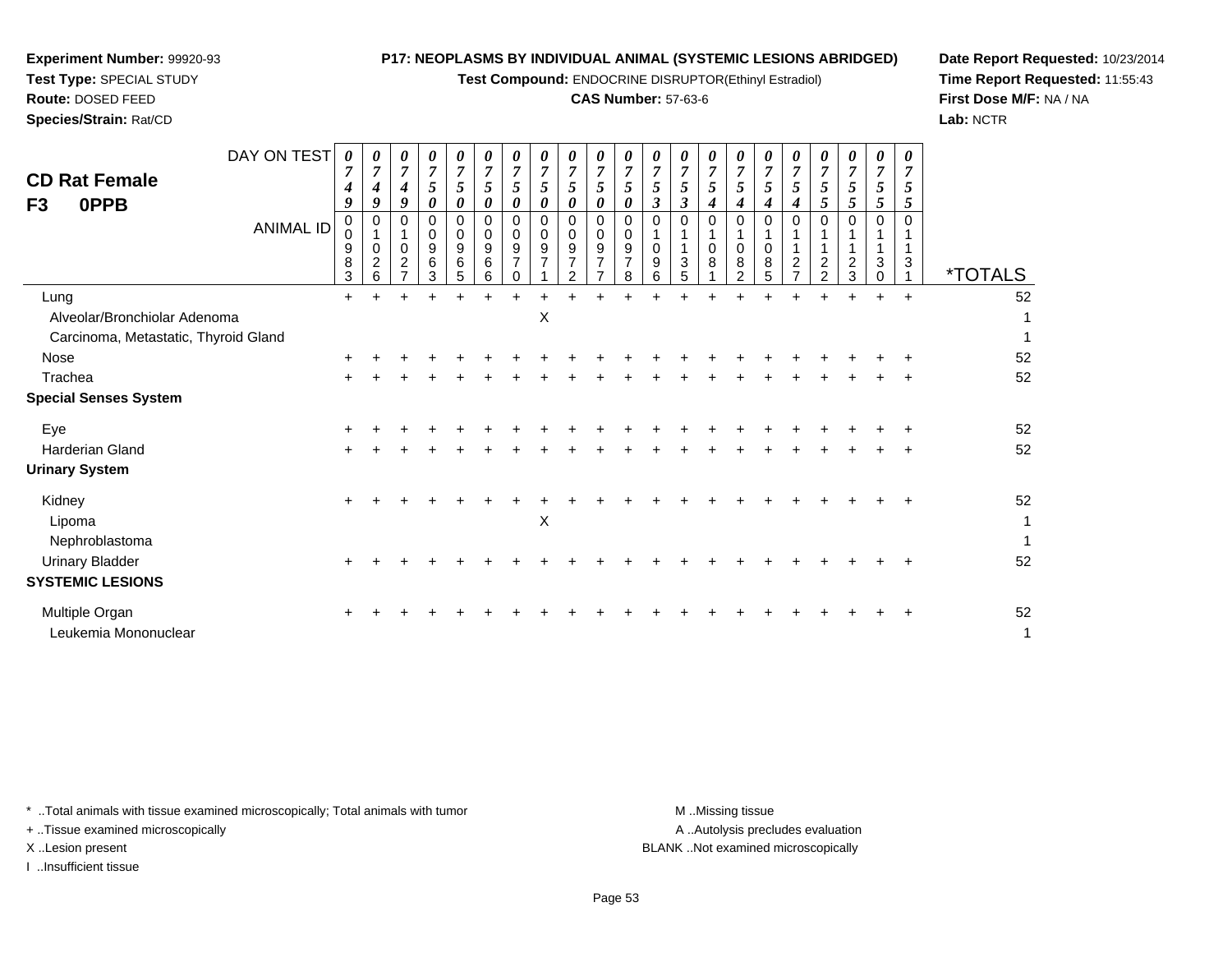**Test Compound:** ENDOCRINE DISRUPTOR(Ethinyl Estradiol)

#### **CAS Number:** 57-63-6

**Date Report Requested:** 10/23/2014**Time Report Requested:** 11:55:43**First Dose M/F:** NA / NA**Lab:** NCTR

| <b>CD Rat Female</b><br><b>F3/2PPB TO CTL</b>      | DAY ON TEST<br><b>ANIMAL ID</b> | 0<br>4<br>$\boldsymbol{l}$<br>8<br>$\pmb{0}$<br>0<br>0<br>8 | 0<br>$\boldsymbol{4}$<br>9<br>$\mathfrak{s}$<br>$\mathbf 0$<br>$\pmb{0}$<br>$\sqrt{2}$<br>$\pmb{0}$<br>5 | 0<br>5<br>$\boldsymbol{2}$<br>$\overline{2}$<br>$\mathbf 0$<br>0<br>$\overline{c}$<br>$\overline{\mathbf{4}}$<br>9 | 0<br>$\sqrt{5}$<br>$\boldsymbol{4}$<br>$\boldsymbol{\eta}$<br>0<br>0<br>$\frac{2}{8}$<br>$\boldsymbol{\Lambda}$ | 0<br>$\mathfrak{s}$<br>$\boldsymbol{4}$<br>8<br>$\mathbf 0$<br>$\pmb{0}$<br>$\frac{2}{9}$<br>9 | $\boldsymbol{\theta}$<br>$\mathfrak{s}$<br>$\mathfrak{s}$<br>$\overline{7}$<br>$\mathbf 0$<br>$\mathbf 0$<br>$\mathbf{3}$<br>$\overline{1}$<br>$\overline{2}$ | 0<br>$\sqrt{5}$<br>9<br>$\overline{7}$<br>$\mathbf 0$<br>$\mathbf 0$<br>$\sqrt{3}$<br>9<br>9 | 0<br>5<br>9<br>9<br>$\mathbf 0$<br>0<br>8<br>$\pmb{0}$<br>3 | 0<br>6<br>0<br>9<br>0<br>0<br>$\overline{7}$<br>0<br>6 | 0<br>6<br>$\boldsymbol{2}$<br>$\mathbf 0$<br>$\pmb{0}$<br>$\bf 8$<br>$\Omega$ | $\boldsymbol{\theta}$<br>6<br>$\boldsymbol{2}$<br>$\boldsymbol{4}$<br>$\mathbf 0$<br>$\mathbf 0$<br>$\, 8$<br>$\pmb{0}$<br>8 | 0<br>6<br>$\overline{7}$<br>$\mathfrak{z}$<br>$\mathbf 0$<br>$\mathbf 0$<br>8<br>4<br>$\Omega$ | $\boldsymbol{\theta}$<br>6<br>8<br>0<br>0<br>$\mathbf 0$<br>8<br>5 | 0<br>6<br>$\pmb{8}$<br>3<br>0<br>0<br>8<br>5<br>$\overline{ }$ | 0<br>6<br>9<br>6<br>$\mathbf 0$<br>$\pmb{0}$<br>$\bf 8$<br>$\,6\,$<br>4 | $\boldsymbol{\theta}$<br>$\overline{7}$<br>$\boldsymbol{\theta}$<br>$\boldsymbol{\theta}$<br>$\mathbf 0$<br>$\mathbf 0$<br>$\bf 8$<br>$\,6\,$<br>8 | 0<br>$\overline{7}$<br>$\boldsymbol{\theta}$<br>$\pmb{8}$<br>$\mathbf 0$<br>$\mathbf 0$<br>8<br>$\overline{7}$<br>3 | 0<br>$\overline{7}$<br>$\boldsymbol{l}$<br>8<br>0<br>0<br>8<br>8<br>5 | 0<br>$\boldsymbol{7}$<br>$\boldsymbol{2}$<br>$\boldsymbol{2}$<br>0<br>0<br>8<br>$\bf 8$<br>$9\,$ | 0<br>$\overline{7}$<br>$\boldsymbol{2}$<br>6<br>$\mathbf 0$<br>$\pmb{0}$<br>$\bf 8$<br>$\boldsymbol{9}$<br>$\boldsymbol{9}$ | $\boldsymbol{\theta}$<br>$\overline{7}$<br>$\boldsymbol{\beta}$<br>6<br>$\mathbf 0$<br>$\mathbf 0$<br>$\boldsymbol{9}$<br>$\pmb{0}$<br>3 | 0<br>$\overline{7}$<br>$\boldsymbol{4}$<br>$\overline{7}$<br>$\Omega$<br>$\mathbf{3}$<br>Δ | 0<br>$\overline{7}$<br>4<br>9<br>$\Omega$<br>0<br>9<br>$\overline{c}$<br>8 | 0<br>$\boldsymbol{7}$<br>$\boldsymbol{4}$<br>9<br>0<br>0<br>9<br>$\sqrt{3}$ | 0<br>$\overline{7}$<br>$\boldsymbol{4}$<br>9<br>0<br>$\pmb{0}$<br>$\boldsymbol{9}$<br>$\ensuremath{\mathsf{3}}$<br>2 | 0<br>$\overline{7}$<br>$\boldsymbol{4}$<br>9<br>$\mathbf 0$<br>$\mathbf 0$<br>$\boldsymbol{9}$<br>$\ensuremath{\mathsf{3}}$<br>$\boldsymbol{\Lambda}$ | $\overline{7}$<br>4<br>9<br>0<br>0<br>9<br>$\sqrt{3}$<br>5 | 0<br>$\overline{7}$<br>4<br>9<br>0<br>0<br>9<br>4<br>3 | 0<br>$\boldsymbol{7}$<br>$\boldsymbol{4}$<br>9<br>0<br>0<br>9<br>6<br>8 | 0<br>$\overline{7}$<br>$\boldsymbol{4}$<br>9<br>0<br>$\mathbf 0$<br>9<br>8<br>$\Omega$ | $\Omega$ |
|----------------------------------------------------|---------------------------------|-------------------------------------------------------------|----------------------------------------------------------------------------------------------------------|--------------------------------------------------------------------------------------------------------------------|-----------------------------------------------------------------------------------------------------------------|------------------------------------------------------------------------------------------------|---------------------------------------------------------------------------------------------------------------------------------------------------------------|----------------------------------------------------------------------------------------------|-------------------------------------------------------------|--------------------------------------------------------|-------------------------------------------------------------------------------|------------------------------------------------------------------------------------------------------------------------------|------------------------------------------------------------------------------------------------|--------------------------------------------------------------------|----------------------------------------------------------------|-------------------------------------------------------------------------|----------------------------------------------------------------------------------------------------------------------------------------------------|---------------------------------------------------------------------------------------------------------------------|-----------------------------------------------------------------------|--------------------------------------------------------------------------------------------------|-----------------------------------------------------------------------------------------------------------------------------|------------------------------------------------------------------------------------------------------------------------------------------|--------------------------------------------------------------------------------------------|----------------------------------------------------------------------------|-----------------------------------------------------------------------------|----------------------------------------------------------------------------------------------------------------------|-------------------------------------------------------------------------------------------------------------------------------------------------------|------------------------------------------------------------|--------------------------------------------------------|-------------------------------------------------------------------------|----------------------------------------------------------------------------------------|----------|
| <b>Alimentary System</b>                           |                                 |                                                             |                                                                                                          |                                                                                                                    |                                                                                                                 |                                                                                                |                                                                                                                                                               |                                                                                              |                                                             |                                                        |                                                                               |                                                                                                                              |                                                                                                |                                                                    |                                                                |                                                                         |                                                                                                                                                    |                                                                                                                     |                                                                       |                                                                                                  |                                                                                                                             |                                                                                                                                          |                                                                                            |                                                                            |                                                                             |                                                                                                                      |                                                                                                                                                       |                                                            |                                                        |                                                                         |                                                                                        |          |
| Esophagus                                          |                                 |                                                             |                                                                                                          |                                                                                                                    |                                                                                                                 |                                                                                                |                                                                                                                                                               |                                                                                              |                                                             |                                                        |                                                                               |                                                                                                                              |                                                                                                |                                                                    |                                                                |                                                                         |                                                                                                                                                    |                                                                                                                     |                                                                       |                                                                                                  |                                                                                                                             |                                                                                                                                          |                                                                                            |                                                                            |                                                                             |                                                                                                                      |                                                                                                                                                       |                                                            |                                                        |                                                                         |                                                                                        |          |
| Intestine Large, Cecum                             |                                 |                                                             |                                                                                                          |                                                                                                                    |                                                                                                                 |                                                                                                |                                                                                                                                                               |                                                                                              |                                                             |                                                        |                                                                               |                                                                                                                              |                                                                                                |                                                                    |                                                                |                                                                         |                                                                                                                                                    |                                                                                                                     |                                                                       |                                                                                                  |                                                                                                                             |                                                                                                                                          |                                                                                            |                                                                            |                                                                             |                                                                                                                      |                                                                                                                                                       |                                                            |                                                        |                                                                         |                                                                                        |          |
| Intestine Large, Colon                             |                                 |                                                             |                                                                                                          |                                                                                                                    |                                                                                                                 |                                                                                                |                                                                                                                                                               |                                                                                              |                                                             |                                                        |                                                                               |                                                                                                                              |                                                                                                |                                                                    |                                                                |                                                                         |                                                                                                                                                    |                                                                                                                     |                                                                       |                                                                                                  |                                                                                                                             |                                                                                                                                          |                                                                                            |                                                                            |                                                                             |                                                                                                                      |                                                                                                                                                       |                                                            |                                                        |                                                                         |                                                                                        |          |
| Intestine Large, Rectum                            |                                 |                                                             |                                                                                                          |                                                                                                                    |                                                                                                                 |                                                                                                |                                                                                                                                                               |                                                                                              |                                                             |                                                        |                                                                               |                                                                                                                              |                                                                                                |                                                                    |                                                                |                                                                         |                                                                                                                                                    |                                                                                                                     |                                                                       |                                                                                                  |                                                                                                                             |                                                                                                                                          |                                                                                            |                                                                            |                                                                             |                                                                                                                      |                                                                                                                                                       |                                                            |                                                        |                                                                         |                                                                                        |          |
| Intestine Small, Duodenum                          |                                 |                                                             |                                                                                                          |                                                                                                                    |                                                                                                                 |                                                                                                |                                                                                                                                                               |                                                                                              |                                                             |                                                        |                                                                               |                                                                                                                              |                                                                                                |                                                                    |                                                                |                                                                         |                                                                                                                                                    |                                                                                                                     |                                                                       |                                                                                                  |                                                                                                                             |                                                                                                                                          |                                                                                            |                                                                            |                                                                             |                                                                                                                      |                                                                                                                                                       |                                                            |                                                        |                                                                         |                                                                                        |          |
| Intestine Small, Ileum                             |                                 |                                                             |                                                                                                          |                                                                                                                    |                                                                                                                 |                                                                                                |                                                                                                                                                               |                                                                                              |                                                             |                                                        |                                                                               |                                                                                                                              |                                                                                                |                                                                    |                                                                |                                                                         |                                                                                                                                                    |                                                                                                                     |                                                                       |                                                                                                  |                                                                                                                             |                                                                                                                                          |                                                                                            |                                                                            |                                                                             |                                                                                                                      |                                                                                                                                                       |                                                            |                                                        |                                                                         |                                                                                        |          |
| Intestine Small, Jejunum                           |                                 | $+$                                                         |                                                                                                          |                                                                                                                    |                                                                                                                 |                                                                                                |                                                                                                                                                               |                                                                                              |                                                             |                                                        |                                                                               |                                                                                                                              |                                                                                                |                                                                    |                                                                |                                                                         |                                                                                                                                                    |                                                                                                                     |                                                                       |                                                                                                  |                                                                                                                             |                                                                                                                                          |                                                                                            |                                                                            |                                                                             |                                                                                                                      |                                                                                                                                                       |                                                            |                                                        |                                                                         |                                                                                        |          |
| Carcinoma                                          |                                 |                                                             |                                                                                                          |                                                                                                                    |                                                                                                                 |                                                                                                |                                                                                                                                                               |                                                                                              |                                                             |                                                        |                                                                               |                                                                                                                              |                                                                                                |                                                                    |                                                                |                                                                         |                                                                                                                                                    |                                                                                                                     |                                                                       |                                                                                                  |                                                                                                                             |                                                                                                                                          |                                                                                            |                                                                            |                                                                             |                                                                                                                      |                                                                                                                                                       |                                                            | X                                                      |                                                                         |                                                                                        |          |
| Leiomyoma                                          |                                 |                                                             |                                                                                                          |                                                                                                                    |                                                                                                                 |                                                                                                |                                                                                                                                                               |                                                                                              |                                                             |                                                        |                                                                               |                                                                                                                              |                                                                                                |                                                                    |                                                                |                                                                         |                                                                                                                                                    |                                                                                                                     |                                                                       |                                                                                                  |                                                                                                                             |                                                                                                                                          |                                                                                            |                                                                            |                                                                             |                                                                                                                      |                                                                                                                                                       |                                                            |                                                        |                                                                         |                                                                                        |          |
| Liver                                              |                                 |                                                             |                                                                                                          |                                                                                                                    |                                                                                                                 |                                                                                                |                                                                                                                                                               |                                                                                              |                                                             |                                                        |                                                                               |                                                                                                                              |                                                                                                |                                                                    |                                                                |                                                                         |                                                                                                                                                    |                                                                                                                     |                                                                       |                                                                                                  |                                                                                                                             |                                                                                                                                          |                                                                                            |                                                                            |                                                                             |                                                                                                                      |                                                                                                                                                       |                                                            |                                                        |                                                                         |                                                                                        |          |
| Carcinoma, Metastatic, Intestine Small,<br>Jejunum |                                 |                                                             |                                                                                                          |                                                                                                                    |                                                                                                                 |                                                                                                |                                                                                                                                                               |                                                                                              |                                                             |                                                        |                                                                               |                                                                                                                              |                                                                                                |                                                                    |                                                                |                                                                         |                                                                                                                                                    |                                                                                                                     |                                                                       |                                                                                                  |                                                                                                                             |                                                                                                                                          |                                                                                            |                                                                            |                                                                             |                                                                                                                      |                                                                                                                                                       |                                                            | X                                                      |                                                                         |                                                                                        |          |
| Cholangiocarcinoma                                 |                                 |                                                             |                                                                                                          |                                                                                                                    |                                                                                                                 |                                                                                                |                                                                                                                                                               |                                                                                              |                                                             |                                                        |                                                                               |                                                                                                                              |                                                                                                |                                                                    |                                                                |                                                                         |                                                                                                                                                    |                                                                                                                     |                                                                       |                                                                                                  |                                                                                                                             |                                                                                                                                          |                                                                                            |                                                                            |                                                                             |                                                                                                                      |                                                                                                                                                       |                                                            |                                                        |                                                                         |                                                                                        |          |
| Hepatocellular Carcinoma                           |                                 |                                                             |                                                                                                          |                                                                                                                    |                                                                                                                 |                                                                                                |                                                                                                                                                               |                                                                                              |                                                             |                                                        |                                                                               |                                                                                                                              |                                                                                                |                                                                    |                                                                |                                                                         |                                                                                                                                                    |                                                                                                                     |                                                                       |                                                                                                  |                                                                                                                             |                                                                                                                                          |                                                                                            |                                                                            |                                                                             |                                                                                                                      |                                                                                                                                                       |                                                            |                                                        |                                                                         |                                                                                        |          |
| Mesentery                                          |                                 |                                                             |                                                                                                          |                                                                                                                    |                                                                                                                 |                                                                                                |                                                                                                                                                               |                                                                                              |                                                             |                                                        |                                                                               |                                                                                                                              | $\ddot{}$                                                                                      |                                                                    |                                                                |                                                                         |                                                                                                                                                    |                                                                                                                     |                                                                       |                                                                                                  |                                                                                                                             |                                                                                                                                          |                                                                                            |                                                                            | $\pm$                                                                       |                                                                                                                      |                                                                                                                                                       |                                                            |                                                        |                                                                         |                                                                                        |          |
| Oral Mucosa                                        |                                 |                                                             |                                                                                                          |                                                                                                                    | $\ddot{}$                                                                                                       |                                                                                                |                                                                                                                                                               |                                                                                              |                                                             |                                                        |                                                                               |                                                                                                                              |                                                                                                |                                                                    |                                                                |                                                                         |                                                                                                                                                    |                                                                                                                     | $\ddot{}$                                                             |                                                                                                  |                                                                                                                             |                                                                                                                                          |                                                                                            |                                                                            |                                                                             |                                                                                                                      |                                                                                                                                                       |                                                            |                                                        |                                                                         |                                                                                        |          |
| Squamous Cell Carcinoma                            |                                 |                                                             |                                                                                                          |                                                                                                                    |                                                                                                                 |                                                                                                |                                                                                                                                                               |                                                                                              |                                                             |                                                        |                                                                               |                                                                                                                              |                                                                                                |                                                                    |                                                                |                                                                         |                                                                                                                                                    |                                                                                                                     |                                                                       |                                                                                                  |                                                                                                                             |                                                                                                                                          |                                                                                            |                                                                            |                                                                             |                                                                                                                      |                                                                                                                                                       |                                                            |                                                        |                                                                         | X                                                                                      |          |
| Pancreas                                           |                                 |                                                             |                                                                                                          |                                                                                                                    |                                                                                                                 |                                                                                                |                                                                                                                                                               |                                                                                              |                                                             |                                                        |                                                                               |                                                                                                                              |                                                                                                |                                                                    |                                                                |                                                                         |                                                                                                                                                    |                                                                                                                     |                                                                       |                                                                                                  |                                                                                                                             |                                                                                                                                          |                                                                                            |                                                                            |                                                                             |                                                                                                                      |                                                                                                                                                       |                                                            |                                                        |                                                                         |                                                                                        |          |
| <b>Salivary Glands</b>                             |                                 |                                                             |                                                                                                          |                                                                                                                    |                                                                                                                 |                                                                                                |                                                                                                                                                               |                                                                                              |                                                             |                                                        |                                                                               |                                                                                                                              |                                                                                                |                                                                    |                                                                |                                                                         |                                                                                                                                                    |                                                                                                                     |                                                                       |                                                                                                  |                                                                                                                             |                                                                                                                                          |                                                                                            |                                                                            |                                                                             |                                                                                                                      |                                                                                                                                                       |                                                            |                                                        |                                                                         |                                                                                        |          |
| Stomach, Forestomach                               |                                 |                                                             |                                                                                                          |                                                                                                                    |                                                                                                                 |                                                                                                |                                                                                                                                                               |                                                                                              |                                                             |                                                        |                                                                               |                                                                                                                              |                                                                                                |                                                                    |                                                                |                                                                         |                                                                                                                                                    |                                                                                                                     |                                                                       |                                                                                                  |                                                                                                                             |                                                                                                                                          |                                                                                            |                                                                            |                                                                             |                                                                                                                      |                                                                                                                                                       |                                                            |                                                        |                                                                         |                                                                                        |          |
| Stomach, Glandular                                 |                                 |                                                             |                                                                                                          |                                                                                                                    |                                                                                                                 |                                                                                                |                                                                                                                                                               |                                                                                              |                                                             |                                                        |                                                                               |                                                                                                                              |                                                                                                |                                                                    |                                                                |                                                                         |                                                                                                                                                    |                                                                                                                     |                                                                       |                                                                                                  |                                                                                                                             |                                                                                                                                          |                                                                                            |                                                                            |                                                                             |                                                                                                                      |                                                                                                                                                       |                                                            |                                                        |                                                                         |                                                                                        |          |
|                                                    |                                 |                                                             |                                                                                                          |                                                                                                                    |                                                                                                                 |                                                                                                |                                                                                                                                                               |                                                                                              |                                                             |                                                        |                                                                               |                                                                                                                              |                                                                                                |                                                                    |                                                                |                                                                         |                                                                                                                                                    |                                                                                                                     |                                                                       |                                                                                                  |                                                                                                                             |                                                                                                                                          |                                                                                            |                                                                            |                                                                             |                                                                                                                      |                                                                                                                                                       |                                                            |                                                        |                                                                         |                                                                                        |          |

\* ..Total animals with tissue examined microscopically; Total animals with tumor **M** . Missing tissue M ..Missing tissue A ..Autolysis precludes evaluation + ..Tissue examined microscopically X ..Lesion present BLANK ..Not examined microscopicallyI ..Insufficient tissue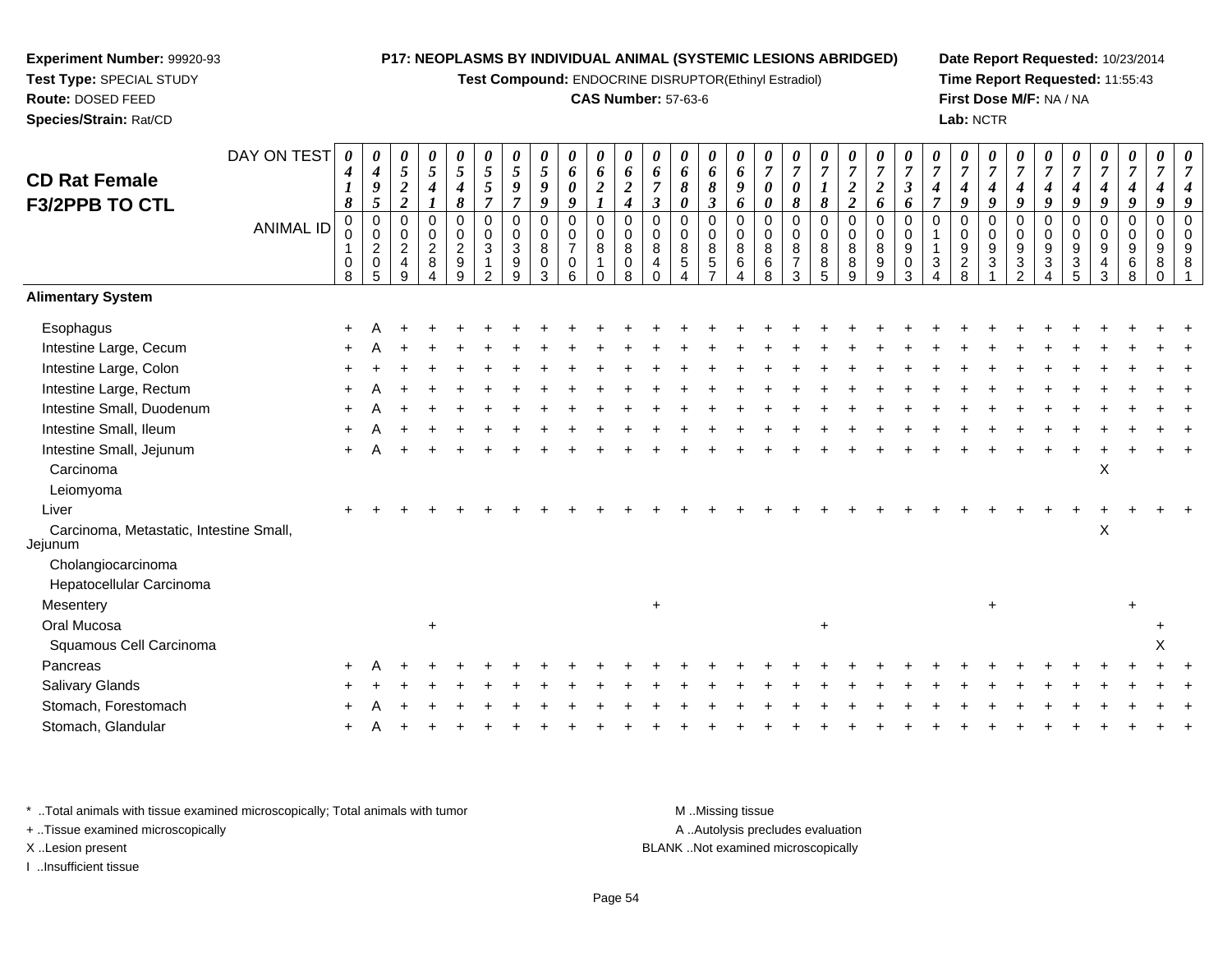**Test Compound:** ENDOCRINE DISRUPTOR(Ethinyl Estradiol)

#### **CAS Number:** 57-63-6

**Date Report Requested:** 10/23/2014**Time Report Requested:** 11:55:44**First Dose M/F:** NA / NA**Lab:** NCTR

| <b>CD Rat Female</b><br><b>F3/2PPB TO CTL</b>                                  | DAY ON TEST<br><b>ANIMAL ID</b> | 0<br>$\boldsymbol{4}$<br>$\boldsymbol{l}$<br>8<br>$\mathsf{O}\xspace$ | 0<br>$\boldsymbol{4}$<br>$\pmb{9}$<br>5<br>$\mathbf 0$ | 0<br>5<br>$\boldsymbol{2}$<br>$\overline{2}$<br>$\mathbf 0$ | 0<br>$\mathfrak{s}$<br>$\boldsymbol{4}$<br>$\boldsymbol{l}$<br>$\pmb{0}$ | 0<br>$\sqrt{5}$<br>$\boldsymbol{4}$<br>8<br>$\boldsymbol{0}$ | 0<br>$\sqrt{5}$<br>$\sqrt{5}$<br>$\overline{7}$<br>$\mathbf 0$ | 0<br>$\sqrt{5}$<br>$\boldsymbol{9}$<br>$\overline{7}$<br>$\mathsf 0$ | 0<br>$\mathfrak{s}$<br>$\boldsymbol{g}$<br>9<br>$\pmb{0}$ | 0<br>6<br>$\pmb{\theta}$<br>9<br>$\mathbf 0$ | 0<br>$\boldsymbol{\delta}$<br>$\boldsymbol{2}$<br>1<br>$\mathbf 0$ | 0<br>6<br>$\boldsymbol{2}$<br>$\boldsymbol{4}$<br>$\mathbf 0$ | 0<br>$\boldsymbol{6}$<br>$\overline{7}$<br>$\mathfrak{z}$<br>$\mathsf{O}\xspace$ | 0<br>6<br>$\pmb{8}$<br>0<br>0        | 0<br>6<br>$\pmb{8}$<br>$\mathfrak{z}$<br>$\overline{0}$ | 0<br>6<br>9<br>6<br>$\pmb{0}$ | 0<br>$\boldsymbol{7}$<br>$\boldsymbol{\theta}$<br>$\boldsymbol{\theta}$<br>$\pmb{0}$ | 0<br>$\overline{7}$<br>$\boldsymbol{\theta}$<br>8<br>$\pmb{0}$ | 0<br>$\boldsymbol{7}$<br>$\boldsymbol{l}$<br>8<br>$\pmb{0}$ | 0<br>$\overline{7}$<br>$\sqrt{2}$<br>$\boldsymbol{2}$<br>$\mathbf 0$ | 0<br>$\overline{7}$<br>$\boldsymbol{2}$<br>6<br>$\mathbf 0$ | 0<br>$\boldsymbol{7}$<br>$\boldsymbol{\beta}$<br>6<br>$\pmb{0}$ | 0<br>$\boldsymbol{7}$<br>4<br>$\overline{7}$<br>$\pmb{0}$ | 0<br>$\boldsymbol{7}$<br>$\boldsymbol{4}$<br>9<br>$\mathbf 0$ | 0<br>$\boldsymbol{7}$<br>$\boldsymbol{4}$<br>9<br>$\mathbf 0$ | $\boldsymbol{\theta}$<br>$\overline{7}$<br>$\boldsymbol{4}$<br>9<br>$\mathbf 0$ | 0<br>$\boldsymbol{7}$<br>4<br>9<br>$\mathbf 0$                                 | 0<br>$\overline{7}$<br>4<br>9<br>0 | 0<br>$\boldsymbol{7}$<br>$\boldsymbol{4}$<br>9<br>$\pmb{0}$ | 0<br>$\overline{7}$<br>$\boldsymbol{4}$<br>9<br>$\mathbf 0$ | 0<br>$\overline{7}$<br>$\boldsymbol{4}$<br>9<br>$\mathbf 0$ | $\boldsymbol{\theta}$<br>$\overline{7}$<br>$\overline{\mathcal{A}}$<br>9<br>$\mathbf 0$ |
|--------------------------------------------------------------------------------|---------------------------------|-----------------------------------------------------------------------|--------------------------------------------------------|-------------------------------------------------------------|--------------------------------------------------------------------------|--------------------------------------------------------------|----------------------------------------------------------------|----------------------------------------------------------------------|-----------------------------------------------------------|----------------------------------------------|--------------------------------------------------------------------|---------------------------------------------------------------|----------------------------------------------------------------------------------|--------------------------------------|---------------------------------------------------------|-------------------------------|--------------------------------------------------------------------------------------|----------------------------------------------------------------|-------------------------------------------------------------|----------------------------------------------------------------------|-------------------------------------------------------------|-----------------------------------------------------------------|-----------------------------------------------------------|---------------------------------------------------------------|---------------------------------------------------------------|---------------------------------------------------------------------------------|--------------------------------------------------------------------------------|------------------------------------|-------------------------------------------------------------|-------------------------------------------------------------|-------------------------------------------------------------|-----------------------------------------------------------------------------------------|
|                                                                                |                                 | 0<br>$\overline{\mathbf{1}}$<br>$\mathbf 0$<br>8                      | $\mathsf{O}\xspace$<br>$\sqrt{2}$<br>$\pmb{0}$<br>5    | $\mathbf 0$<br>$\overline{c}$<br>$\overline{4}$<br>9        | $\mathsf{O}\xspace$<br>$\frac{2}{8}$<br>4                                | $\pmb{0}$<br>$\frac{2}{9}$<br>9                              | 0<br>3<br>$\mathbf{1}$<br>2                                    | $\mathbf 0$<br>$\sqrt{3}$<br>$9\,$<br>9                              | $\pmb{0}$<br>8<br>$\mathbf 0$<br>3                        | $\mathbf 0$<br>$\overline{7}$<br>0<br>6      | 0<br>8<br>$\mathbf{1}$<br>$\Omega$                                 | 0<br>8<br>$\pmb{0}$<br>8                                      | $\mathbf 0$<br>8<br>$\overline{4}$<br>$\Omega$                                   | 0<br>$\,8\,$<br>$5\phantom{.0}$<br>4 | $\mathbf 0$<br>8<br>$\overline{5}$<br>$\overline{7}$    | 0<br>8<br>6<br>4              | $\mathbf 0$<br>8<br>$\,6\,$<br>8                                                     | $\mathsf 0$<br>$\,8\,$<br>$\overline{7}$<br>3                  | $\pmb{0}$<br>$\, 8$<br>$\bf 8$<br>5                         | $\pmb{0}$<br>$\,8\,$<br>$\bf 8$<br>9                                 | $\mathbf 0$<br>8<br>9<br>9                                  | $\mathbf 0$<br>$9\,$<br>$\mathbf 0$<br>3                        | 1<br>$\sqrt{3}$<br>$\boldsymbol{\Lambda}$                 | 0<br>9<br>$\overline{2}$<br>8                                 | $\mathbf 0$<br>$\boldsymbol{9}$<br>$\overline{3}$             | $\mathbf 0$<br>9<br>$\mathbf{3}$<br>2                                           | $\mathbf 0$<br>$\boldsymbol{9}$<br>$\ensuremath{\mathsf{3}}$<br>$\overline{A}$ | 0<br>9<br>$\mathbf{3}$<br>5        | $\pmb{0}$<br>$\overline{9}$<br>$\overline{\mathbf{4}}$<br>3 | $\pmb{0}$<br>$9\,$<br>$\,6\,$<br>8                          | 0<br>9<br>8<br>$\Omega$                                     | $\Omega$<br>9<br>8<br>-1                                                                |
| Tongue<br><b>Cardiovascular System</b>                                         |                                 |                                                                       | $\ddot{}$                                              |                                                             |                                                                          |                                                              |                                                                |                                                                      |                                                           |                                              |                                                                    |                                                               |                                                                                  |                                      |                                                         |                               |                                                                                      |                                                                |                                                             |                                                                      |                                                             |                                                                 |                                                           |                                                               |                                                               |                                                                                 |                                                                                |                                    |                                                             |                                                             |                                                             |                                                                                         |
| <b>Blood Vessel</b>                                                            |                                 |                                                                       |                                                        |                                                             |                                                                          |                                                              |                                                                |                                                                      |                                                           |                                              |                                                                    |                                                               |                                                                                  |                                      |                                                         |                               |                                                                                      |                                                                |                                                             |                                                                      |                                                             |                                                                 |                                                           |                                                               |                                                               |                                                                                 |                                                                                |                                    |                                                             |                                                             |                                                             |                                                                                         |
| Heart                                                                          |                                 |                                                                       |                                                        |                                                             |                                                                          |                                                              |                                                                |                                                                      |                                                           |                                              |                                                                    |                                                               |                                                                                  |                                      |                                                         |                               |                                                                                      |                                                                |                                                             |                                                                      |                                                             |                                                                 |                                                           |                                                               |                                                               |                                                                                 |                                                                                |                                    |                                                             |                                                             |                                                             |                                                                                         |
| <b>Endocrine System</b>                                                        |                                 |                                                                       |                                                        |                                                             |                                                                          |                                                              |                                                                |                                                                      |                                                           |                                              |                                                                    |                                                               |                                                                                  |                                      |                                                         |                               |                                                                                      |                                                                |                                                             |                                                                      |                                                             |                                                                 |                                                           |                                                               |                                                               |                                                                                 |                                                                                |                                    |                                                             |                                                             |                                                             |                                                                                         |
| <b>Adrenal Cortex</b><br>Adenoma                                               |                                 |                                                                       |                                                        |                                                             |                                                                          |                                                              |                                                                |                                                                      |                                                           |                                              |                                                                    |                                                               |                                                                                  |                                      |                                                         |                               |                                                                                      |                                                                |                                                             |                                                                      |                                                             |                                                                 |                                                           |                                                               |                                                               |                                                                                 |                                                                                |                                    |                                                             |                                                             |                                                             |                                                                                         |
| Adrenal Medulla                                                                |                                 |                                                                       |                                                        |                                                             |                                                                          |                                                              |                                                                |                                                                      |                                                           |                                              |                                                                    |                                                               |                                                                                  |                                      |                                                         |                               |                                                                                      |                                                                |                                                             |                                                                      |                                                             |                                                                 |                                                           |                                                               |                                                               |                                                                                 |                                                                                |                                    |                                                             |                                                             |                                                             |                                                                                         |
| Islets, Pancreatic                                                             |                                 |                                                                       |                                                        |                                                             |                                                                          |                                                              |                                                                |                                                                      |                                                           |                                              |                                                                    |                                                               |                                                                                  |                                      |                                                         |                               |                                                                                      |                                                                |                                                             |                                                                      |                                                             |                                                                 |                                                           |                                                               |                                                               |                                                                                 |                                                                                |                                    |                                                             |                                                             |                                                             |                                                                                         |
| Parathyroid Gland                                                              |                                 |                                                                       |                                                        |                                                             |                                                                          |                                                              |                                                                |                                                                      |                                                           |                                              |                                                                    |                                                               |                                                                                  |                                      |                                                         |                               |                                                                                      |                                                                |                                                             |                                                                      |                                                             |                                                                 |                                                           |                                                               |                                                               |                                                                                 |                                                                                |                                    |                                                             |                                                             |                                                             |                                                                                         |
| <b>Pituitary Gland</b>                                                         |                                 |                                                                       |                                                        |                                                             |                                                                          |                                                              |                                                                |                                                                      |                                                           |                                              |                                                                    |                                                               |                                                                                  |                                      |                                                         |                               |                                                                                      |                                                                |                                                             |                                                                      |                                                             |                                                                 |                                                           |                                                               |                                                               |                                                                                 |                                                                                |                                    |                                                             |                                                             |                                                             |                                                                                         |
| Pars Distalis, Adenoma                                                         |                                 |                                                                       |                                                        | X                                                           |                                                                          | X                                                            |                                                                | $\mathsf{X}$                                                         | $\mathsf{X}$                                              | $\mathsf{X}$                                 |                                                                    | Χ                                                             |                                                                                  |                                      | X                                                       | $\boldsymbol{\mathsf{X}}$     |                                                                                      |                                                                | X                                                           |                                                                      |                                                             |                                                                 |                                                           | X                                                             | $\mathsf{X}$                                                  | $\mathsf{X}$                                                                    | $\boldsymbol{\mathsf{X}}$                                                      | $\boldsymbol{\mathsf{X}}$          |                                                             |                                                             | X                                                           | $\times$                                                                                |
| <b>Thyroid Gland</b>                                                           |                                 | $+$                                                                   | A                                                      |                                                             |                                                                          |                                                              |                                                                |                                                                      |                                                           |                                              |                                                                    |                                                               |                                                                                  |                                      |                                                         |                               |                                                                                      |                                                                |                                                             |                                                                      |                                                             |                                                                 |                                                           |                                                               |                                                               |                                                                                 |                                                                                |                                    |                                                             |                                                             |                                                             |                                                                                         |
| C Cell, Adenoma<br><b>General Body System</b>                                  |                                 |                                                                       |                                                        |                                                             |                                                                          |                                                              |                                                                |                                                                      |                                                           |                                              |                                                                    |                                                               |                                                                                  |                                      |                                                         |                               |                                                                                      |                                                                |                                                             |                                                                      |                                                             |                                                                 |                                                           |                                                               |                                                               |                                                                                 |                                                                                |                                    |                                                             |                                                             |                                                             |                                                                                         |
| <b>NONE</b>                                                                    |                                 |                                                                       |                                                        |                                                             |                                                                          |                                                              |                                                                |                                                                      |                                                           |                                              |                                                                    |                                                               |                                                                                  |                                      |                                                         |                               |                                                                                      |                                                                |                                                             |                                                                      |                                                             |                                                                 |                                                           |                                                               |                                                               |                                                                                 |                                                                                |                                    |                                                             |                                                             |                                                             |                                                                                         |
| <b>Genital System</b>                                                          |                                 |                                                                       |                                                        |                                                             |                                                                          |                                                              |                                                                |                                                                      |                                                           |                                              |                                                                    |                                                               |                                                                                  |                                      |                                                         |                               |                                                                                      |                                                                |                                                             |                                                                      |                                                             |                                                                 |                                                           |                                                               |                                                               |                                                                                 |                                                                                |                                    |                                                             |                                                             |                                                             |                                                                                         |
| <b>Clitoral Gland</b><br>Adenoma                                               |                                 |                                                                       |                                                        |                                                             |                                                                          |                                                              |                                                                |                                                                      |                                                           |                                              |                                                                    |                                                               |                                                                                  |                                      |                                                         |                               |                                                                                      |                                                                |                                                             |                                                                      |                                                             |                                                                 |                                                           | X                                                             |                                                               |                                                                                 |                                                                                |                                    |                                                             |                                                             |                                                             |                                                                                         |
| Ovary<br>Granulosa Cell Tumor Benign                                           |                                 |                                                                       |                                                        |                                                             |                                                                          |                                                              |                                                                |                                                                      |                                                           |                                              |                                                                    |                                                               |                                                                                  |                                      | $\mathsf X$                                             |                               |                                                                                      |                                                                |                                                             |                                                                      |                                                             |                                                                 |                                                           |                                                               |                                                               |                                                                                 |                                                                                |                                    |                                                             |                                                             |                                                             |                                                                                         |
| * Total animals with tissue examined microscopically; Total animals with tumor |                                 |                                                                       |                                                        |                                                             |                                                                          |                                                              |                                                                |                                                                      |                                                           |                                              |                                                                    |                                                               |                                                                                  |                                      |                                                         | M Missing tissue              |                                                                                      |                                                                |                                                             |                                                                      |                                                             |                                                                 |                                                           |                                                               |                                                               |                                                                                 |                                                                                |                                    |                                                             |                                                             |                                                             |                                                                                         |

+ ..Tissue examined microscopically

**Experiment Number:** 99920-93**Test Type:** SPECIAL STUDY**Route:** DOSED FEED**Species/Strain:** Rat/CD

I ..Insufficient tissue

A ..Autolysis precludes evaluation X ..Lesion present BLANK ..Not examined microscopically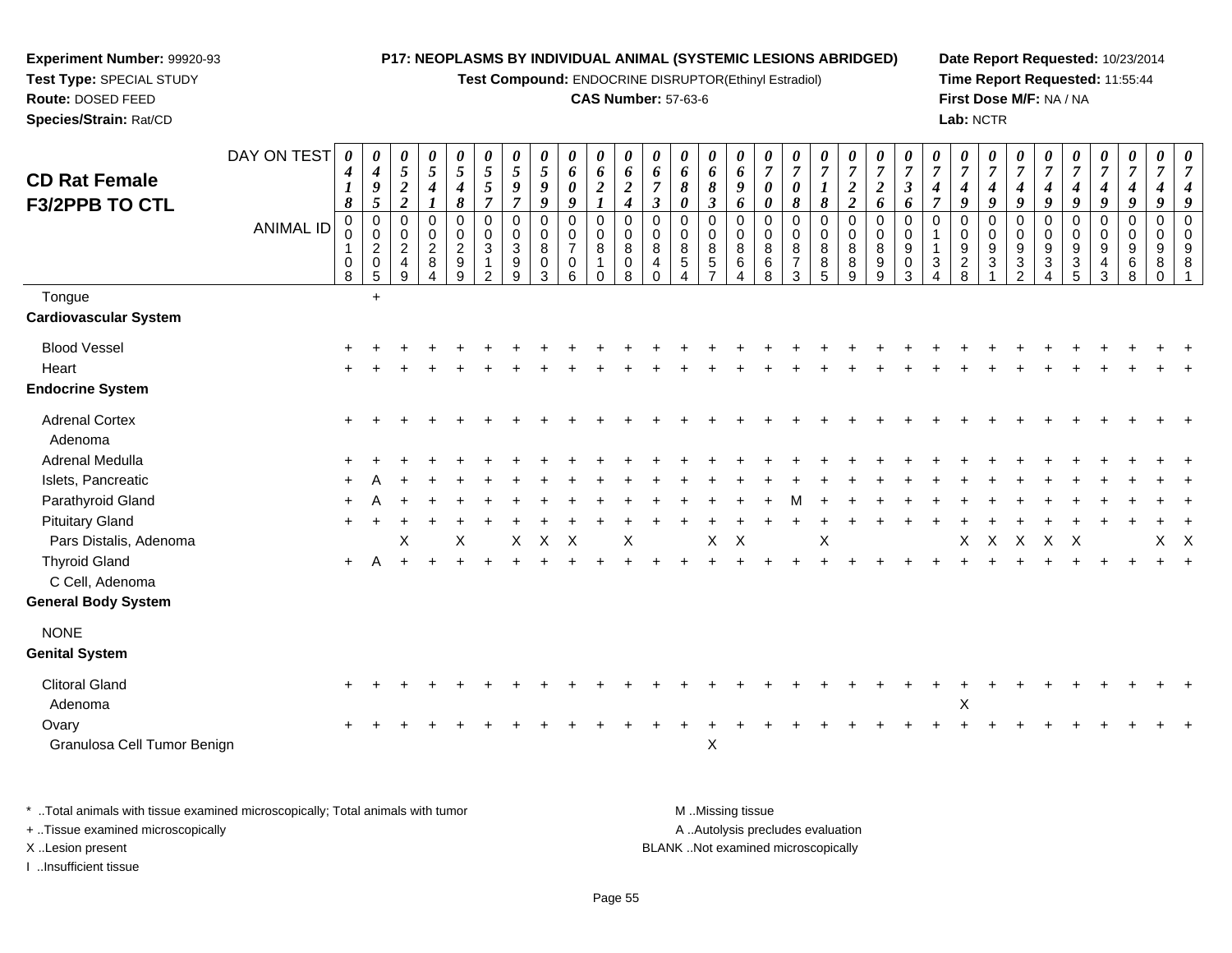**Test Compound:** ENDOCRINE DISRUPTOR(Ethinyl Estradiol)

#### **CAS Number:** 57-63-6

**Date Report Requested:** 10/23/2014**Time Report Requested:** 11:55:44**First Dose M/F:** NA / NA**Lab:** NCTR

| <b>CD Rat Female</b><br><b>F3/2PPB TO CTL</b> | DAY ON TEST<br><b>ANIMAL ID</b> | $\boldsymbol{\theta}$<br>$\boldsymbol{4}$<br>1<br>8<br>0<br>0<br>8 | 0<br>$\boldsymbol{4}$<br>9<br>$\sqrt{5}$<br>$\pmb{0}$<br>$\pmb{0}$<br>$\overline{2}$<br>$\pmb{0}$<br>5 | 0<br>$5\overline{)}$<br>$\boldsymbol{2}$<br>$\overline{2}$<br>$\mathbf 0$<br>0<br>$\overline{2}$<br>$\overline{4}$<br>9 | 0<br>$\mathfrak{s}$<br>$\boldsymbol{4}$<br>0<br>0<br>$\overline{2}$<br>8 | $\boldsymbol{\theta}$<br>$\mathfrak{s}$<br>$\boldsymbol{4}$<br>8<br>$\mathbf 0$<br>$\pmb{0}$<br>$\overline{2}$<br>$\boldsymbol{9}$<br>9 | 0<br>5<br>$\mathfrak{s}$<br>$\overline{7}$<br>$\pmb{0}$<br>$\pmb{0}$<br>$\mathbf{3}$<br>$\mathbf 1$<br>$\overline{2}$ | 0<br>$\overline{5}$<br>9<br>$\overline{7}$<br>$\pmb{0}$<br>$\mathbf 0$<br>$\mathbf{3}$<br>9<br>9 | 0<br>$\mathfrak{s}$<br>9<br>9<br>$\mathbf 0$<br>0<br>8<br>$\mathbf 0$<br>3 | 0<br>6<br>0<br>9<br>0<br>0<br>$\overline{7}$<br>0<br>6 | 0<br>6<br>$\boldsymbol{2}$<br>$\mathbf 0$<br>0<br>8<br>$\Omega$ | $\boldsymbol{\theta}$<br>6<br>$\boldsymbol{2}$<br>$\boldsymbol{4}$<br>$\mathbf 0$<br>$\mathbf 0$<br>8<br>$\mathbf 0$<br>8 | $\boldsymbol{\theta}$<br>6<br>$\overline{7}$<br>$\mathfrak{z}$<br>$\mathbf 0$<br>$\mathbf 0$<br>$\, 8$<br>$\overline{4}$<br>$\Omega$ | 0<br>6<br>8<br>0<br>0<br>0<br>8<br>5 | 0<br>6<br>8<br>$\boldsymbol{\beta}$<br>0<br>0<br>$\,8\,$<br>$\sqrt{5}$<br>$\overline{7}$ | $\boldsymbol{\theta}$<br>6<br>9<br>6<br>$\mathbf 0$<br>$\mathbf 0$<br>$\,8\,$<br>6<br>Δ | 0<br>$\overline{7}$<br>$\boldsymbol{\theta}$<br>$\boldsymbol{\theta}$<br>$\mathbf 0$<br>$\mathbf 0$<br>8<br>6<br>8 | $\overline{7}$<br>$\boldsymbol{\theta}$<br>8<br>$\Omega$<br>$\mathbf 0$<br>8<br>$\overline{7}$<br>3 | $\overline{7}$<br>8<br>$\Omega$<br>$\mathbf 0$<br>8<br>8<br>5 | 0<br>$\boldsymbol{7}$<br>$\boldsymbol{2}$<br>$\overline{2}$<br>$\pmb{0}$<br>$\pmb{0}$<br>8<br>8<br>9 | 0<br>$\boldsymbol{7}$<br>$\boldsymbol{2}$<br>6<br>$\mathbf 0$<br>$\pmb{0}$<br>$\,8\,$<br>$\boldsymbol{9}$<br>9 | 0<br>$\overline{7}$<br>$\boldsymbol{\beta}$<br>6<br>$\mathbf 0$<br>$\mathbf 0$<br>9<br>0<br>3 | $\overline{7}$<br>4<br>$\overline{7}$<br>$\Omega$<br>3 | 0<br>$\overline{7}$<br>4<br>9<br>$\Omega$<br>0<br>9<br>$\overline{c}$<br>8 | 0<br>$\boldsymbol{7}$<br>4<br>9<br>$\mathbf 0$<br>$\pmb{0}$<br>9<br>$\ensuremath{\mathsf{3}}$ | $\overline{7}$<br>4<br>$\boldsymbol{q}$<br>$\mathbf 0$<br>$\mathbf 0$<br>$9\,$<br>$\sqrt{3}$<br>2 | $\boldsymbol{\theta}$<br>$\overline{7}$<br>4<br>9<br>$\Omega$<br>0<br>9<br>3<br>4 | $\overline{7}$<br>9<br>$\Omega$<br>$\Omega$<br>9<br>$\sqrt{3}$<br>5 | $\overline{7}$<br>4<br>9<br>0<br>0<br>9<br>4<br>3 | $\boldsymbol{\theta}$<br>$\boldsymbol{7}$<br>4<br>9<br>0<br>0<br>9<br>6<br>8 | 0<br>$\overline{7}$<br>4<br>9<br>$\mathbf 0$<br>$\mathbf 0$<br>9<br>8<br>$\Omega$ | $\boldsymbol{\mathit{U}}$ |
|-----------------------------------------------|---------------------------------|--------------------------------------------------------------------|--------------------------------------------------------------------------------------------------------|-------------------------------------------------------------------------------------------------------------------------|--------------------------------------------------------------------------|-----------------------------------------------------------------------------------------------------------------------------------------|-----------------------------------------------------------------------------------------------------------------------|--------------------------------------------------------------------------------------------------|----------------------------------------------------------------------------|--------------------------------------------------------|-----------------------------------------------------------------|---------------------------------------------------------------------------------------------------------------------------|--------------------------------------------------------------------------------------------------------------------------------------|--------------------------------------|------------------------------------------------------------------------------------------|-----------------------------------------------------------------------------------------|--------------------------------------------------------------------------------------------------------------------|-----------------------------------------------------------------------------------------------------|---------------------------------------------------------------|------------------------------------------------------------------------------------------------------|----------------------------------------------------------------------------------------------------------------|-----------------------------------------------------------------------------------------------|--------------------------------------------------------|----------------------------------------------------------------------------|-----------------------------------------------------------------------------------------------|---------------------------------------------------------------------------------------------------|-----------------------------------------------------------------------------------|---------------------------------------------------------------------|---------------------------------------------------|------------------------------------------------------------------------------|-----------------------------------------------------------------------------------|---------------------------|
| Granulosa Cell Tumor Benign                   |                                 |                                                                    |                                                                                                        |                                                                                                                         |                                                                          |                                                                                                                                         |                                                                                                                       |                                                                                                  |                                                                            |                                                        |                                                                 |                                                                                                                           |                                                                                                                                      |                                      | X                                                                                        |                                                                                         |                                                                                                                    |                                                                                                     |                                                               |                                                                                                      |                                                                                                                |                                                                                               |                                                        |                                                                            |                                                                                               |                                                                                                   |                                                                                   |                                                                     |                                                   |                                                                              |                                                                                   |                           |
| Granulosa Cell Tumor Malignant                |                                 |                                                                    |                                                                                                        |                                                                                                                         |                                                                          |                                                                                                                                         |                                                                                                                       |                                                                                                  |                                                                            |                                                        |                                                                 |                                                                                                                           |                                                                                                                                      |                                      |                                                                                          |                                                                                         |                                                                                                                    |                                                                                                     |                                                               |                                                                                                      |                                                                                                                |                                                                                               |                                                        |                                                                            |                                                                                               |                                                                                                   |                                                                                   |                                                                     |                                                   | X                                                                            |                                                                                   |                           |
| Sertoli Cell Tumor Benign                     |                                 |                                                                    |                                                                                                        |                                                                                                                         |                                                                          |                                                                                                                                         |                                                                                                                       |                                                                                                  |                                                                            |                                                        |                                                                 |                                                                                                                           |                                                                                                                                      |                                      |                                                                                          |                                                                                         |                                                                                                                    |                                                                                                     |                                                               |                                                                                                      |                                                                                                                |                                                                                               |                                                        |                                                                            |                                                                                               |                                                                                                   |                                                                                   |                                                                     |                                                   |                                                                              |                                                                                   |                           |
| Oviduct                                       |                                 |                                                                    |                                                                                                        |                                                                                                                         |                                                                          |                                                                                                                                         |                                                                                                                       |                                                                                                  |                                                                            |                                                        |                                                                 |                                                                                                                           |                                                                                                                                      |                                      |                                                                                          |                                                                                         |                                                                                                                    |                                                                                                     |                                                               |                                                                                                      |                                                                                                                |                                                                                               |                                                        |                                                                            |                                                                                               |                                                                                                   |                                                                                   |                                                                     |                                                   |                                                                              |                                                                                   |                           |
| <b>Uterus</b>                                 |                                 |                                                                    |                                                                                                        |                                                                                                                         |                                                                          |                                                                                                                                         |                                                                                                                       |                                                                                                  |                                                                            |                                                        |                                                                 |                                                                                                                           |                                                                                                                                      |                                      |                                                                                          |                                                                                         |                                                                                                                    |                                                                                                     |                                                               |                                                                                                      |                                                                                                                |                                                                                               |                                                        |                                                                            |                                                                                               |                                                                                                   |                                                                                   |                                                                     |                                                   |                                                                              |                                                                                   |                           |
| Endometrium, Adenocarcinoma                   |                                 |                                                                    |                                                                                                        | Χ                                                                                                                       |                                                                          |                                                                                                                                         |                                                                                                                       |                                                                                                  |                                                                            |                                                        |                                                                 |                                                                                                                           |                                                                                                                                      |                                      |                                                                                          |                                                                                         |                                                                                                                    |                                                                                                     |                                                               |                                                                                                      |                                                                                                                |                                                                                               |                                                        |                                                                            |                                                                                               |                                                                                                   |                                                                                   |                                                                     |                                                   |                                                                              |                                                                                   |                           |
| Endometrium, Adenoma                          |                                 |                                                                    |                                                                                                        |                                                                                                                         |                                                                          |                                                                                                                                         |                                                                                                                       |                                                                                                  |                                                                            |                                                        |                                                                 |                                                                                                                           |                                                                                                                                      |                                      |                                                                                          |                                                                                         |                                                                                                                    |                                                                                                     |                                                               |                                                                                                      |                                                                                                                |                                                                                               |                                                        |                                                                            |                                                                                               | X                                                                                                 |                                                                                   |                                                                     |                                                   |                                                                              |                                                                                   |                           |
| Polyp Stromal                                 |                                 |                                                                    |                                                                                                        |                                                                                                                         |                                                                          |                                                                                                                                         |                                                                                                                       |                                                                                                  |                                                                            |                                                        |                                                                 |                                                                                                                           |                                                                                                                                      |                                      |                                                                                          |                                                                                         |                                                                                                                    |                                                                                                     |                                                               |                                                                                                      |                                                                                                                |                                                                                               | $X$ $X$                                                |                                                                            |                                                                                               |                                                                                                   |                                                                                   | X                                                                   |                                                   |                                                                              |                                                                                   |                           |
| Vagina                                        |                                 |                                                                    |                                                                                                        |                                                                                                                         |                                                                          |                                                                                                                                         |                                                                                                                       |                                                                                                  |                                                                            |                                                        |                                                                 |                                                                                                                           |                                                                                                                                      |                                      |                                                                                          |                                                                                         |                                                                                                                    |                                                                                                     |                                                               |                                                                                                      |                                                                                                                |                                                                                               |                                                        |                                                                            |                                                                                               |                                                                                                   |                                                                                   |                                                                     |                                                   |                                                                              |                                                                                   |                           |
| <b>Hematopoietic System</b>                   |                                 |                                                                    |                                                                                                        |                                                                                                                         |                                                                          |                                                                                                                                         |                                                                                                                       |                                                                                                  |                                                                            |                                                        |                                                                 |                                                                                                                           |                                                                                                                                      |                                      |                                                                                          |                                                                                         |                                                                                                                    |                                                                                                     |                                                               |                                                                                                      |                                                                                                                |                                                                                               |                                                        |                                                                            |                                                                                               |                                                                                                   |                                                                                   |                                                                     |                                                   |                                                                              |                                                                                   |                           |
| <b>Bone Marrow</b>                            |                                 |                                                                    |                                                                                                        |                                                                                                                         |                                                                          |                                                                                                                                         |                                                                                                                       |                                                                                                  |                                                                            |                                                        |                                                                 |                                                                                                                           |                                                                                                                                      |                                      |                                                                                          |                                                                                         |                                                                                                                    |                                                                                                     |                                                               |                                                                                                      |                                                                                                                |                                                                                               |                                                        |                                                                            |                                                                                               |                                                                                                   |                                                                                   |                                                                     |                                                   |                                                                              |                                                                                   |                           |
| Lymph Node                                    |                                 |                                                                    |                                                                                                        |                                                                                                                         |                                                                          |                                                                                                                                         |                                                                                                                       |                                                                                                  |                                                                            |                                                        |                                                                 |                                                                                                                           |                                                                                                                                      |                                      |                                                                                          |                                                                                         |                                                                                                                    |                                                                                                     |                                                               |                                                                                                      |                                                                                                                |                                                                                               |                                                        |                                                                            |                                                                                               |                                                                                                   |                                                                                   |                                                                     |                                                   |                                                                              |                                                                                   |                           |
| Lymph Node, Mandibular                        |                                 |                                                                    |                                                                                                        |                                                                                                                         |                                                                          |                                                                                                                                         |                                                                                                                       |                                                                                                  |                                                                            |                                                        |                                                                 |                                                                                                                           |                                                                                                                                      |                                      |                                                                                          |                                                                                         |                                                                                                                    |                                                                                                     |                                                               |                                                                                                      |                                                                                                                |                                                                                               |                                                        |                                                                            |                                                                                               |                                                                                                   |                                                                                   |                                                                     |                                                   |                                                                              |                                                                                   |                           |
| Lymph Node, Mesenteric                        |                                 |                                                                    |                                                                                                        |                                                                                                                         |                                                                          |                                                                                                                                         |                                                                                                                       |                                                                                                  |                                                                            |                                                        |                                                                 |                                                                                                                           |                                                                                                                                      |                                      |                                                                                          |                                                                                         |                                                                                                                    |                                                                                                     |                                                               |                                                                                                      |                                                                                                                |                                                                                               |                                                        |                                                                            |                                                                                               |                                                                                                   |                                                                                   |                                                                     |                                                   |                                                                              |                                                                                   |                           |
| Spleen                                        |                                 |                                                                    |                                                                                                        |                                                                                                                         |                                                                          |                                                                                                                                         |                                                                                                                       |                                                                                                  |                                                                            |                                                        |                                                                 |                                                                                                                           |                                                                                                                                      |                                      |                                                                                          |                                                                                         |                                                                                                                    |                                                                                                     |                                                               |                                                                                                      |                                                                                                                |                                                                                               |                                                        |                                                                            |                                                                                               |                                                                                                   |                                                                                   |                                                                     |                                                   |                                                                              |                                                                                   |                           |
| Thymus                                        |                                 |                                                                    |                                                                                                        |                                                                                                                         |                                                                          |                                                                                                                                         |                                                                                                                       |                                                                                                  |                                                                            |                                                        |                                                                 |                                                                                                                           |                                                                                                                                      |                                      |                                                                                          |                                                                                         |                                                                                                                    |                                                                                                     |                                                               |                                                                                                      |                                                                                                                |                                                                                               |                                                        |                                                                            |                                                                                               |                                                                                                   |                                                                                   |                                                                     |                                                   |                                                                              |                                                                                   |                           |
| <b>Integumentary System</b>                   |                                 |                                                                    |                                                                                                        |                                                                                                                         |                                                                          |                                                                                                                                         |                                                                                                                       |                                                                                                  |                                                                            |                                                        |                                                                 |                                                                                                                           |                                                                                                                                      |                                      |                                                                                          |                                                                                         |                                                                                                                    |                                                                                                     |                                                               |                                                                                                      |                                                                                                                |                                                                                               |                                                        |                                                                            |                                                                                               |                                                                                                   |                                                                                   |                                                                     |                                                   |                                                                              |                                                                                   |                           |
| Mammary Gland<br>Adenocarcinoma               |                                 |                                                                    |                                                                                                        |                                                                                                                         |                                                                          |                                                                                                                                         |                                                                                                                       |                                                                                                  |                                                                            |                                                        |                                                                 |                                                                                                                           |                                                                                                                                      |                                      |                                                                                          |                                                                                         |                                                                                                                    |                                                                                                     |                                                               |                                                                                                      |                                                                                                                |                                                                                               |                                                        |                                                                            |                                                                                               |                                                                                                   |                                                                                   |                                                                     |                                                   |                                                                              |                                                                                   |                           |
| Adenocarcinoma, Multiple                      |                                 |                                                                    |                                                                                                        |                                                                                                                         |                                                                          |                                                                                                                                         |                                                                                                                       |                                                                                                  | $\mathsf X$                                                                |                                                        |                                                                 |                                                                                                                           |                                                                                                                                      |                                      |                                                                                          | X                                                                                       |                                                                                                                    |                                                                                                     |                                                               |                                                                                                      |                                                                                                                |                                                                                               |                                                        |                                                                            |                                                                                               |                                                                                                   |                                                                                   |                                                                     |                                                   |                                                                              |                                                                                   |                           |
| Fibroadenoma                                  |                                 |                                                                    |                                                                                                        |                                                                                                                         |                                                                          |                                                                                                                                         |                                                                                                                       | $X$ $X$                                                                                          |                                                                            | $X$ $X$                                                |                                                                 |                                                                                                                           |                                                                                                                                      |                                      |                                                                                          |                                                                                         |                                                                                                                    | X X X X X                                                                                           |                                                               |                                                                                                      |                                                                                                                |                                                                                               |                                                        |                                                                            |                                                                                               |                                                                                                   |                                                                                   |                                                                     | X                                                 |                                                                              |                                                                                   |                           |
| Fibroadenoma, Multiple                        |                                 |                                                                    |                                                                                                        |                                                                                                                         | X                                                                        |                                                                                                                                         |                                                                                                                       |                                                                                                  |                                                                            |                                                        |                                                                 |                                                                                                                           | X X X X                                                                                                                              |                                      |                                                                                          |                                                                                         |                                                                                                                    |                                                                                                     |                                                               |                                                                                                      |                                                                                                                | Χ                                                                                             |                                                        |                                                                            | $X$ $X$ $X$                                                                                   |                                                                                                   |                                                                                   |                                                                     |                                                   |                                                                              |                                                                                   | Χ                         |
|                                               |                                 |                                                                    |                                                                                                        |                                                                                                                         |                                                                          |                                                                                                                                         |                                                                                                                       |                                                                                                  |                                                                            |                                                        |                                                                 |                                                                                                                           |                                                                                                                                      |                                      |                                                                                          |                                                                                         |                                                                                                                    |                                                                                                     |                                                               |                                                                                                      |                                                                                                                |                                                                                               |                                                        |                                                                            |                                                                                               |                                                                                                   |                                                                                   |                                                                     |                                                   |                                                                              |                                                                                   |                           |

\* ..Total animals with tissue examined microscopically; Total animals with tumor **M** . Missing tissue M ..Missing tissue A ..Autolysis precludes evaluation + ..Tissue examined microscopically X ..Lesion present BLANK ..Not examined microscopically

I ..Insufficient tissue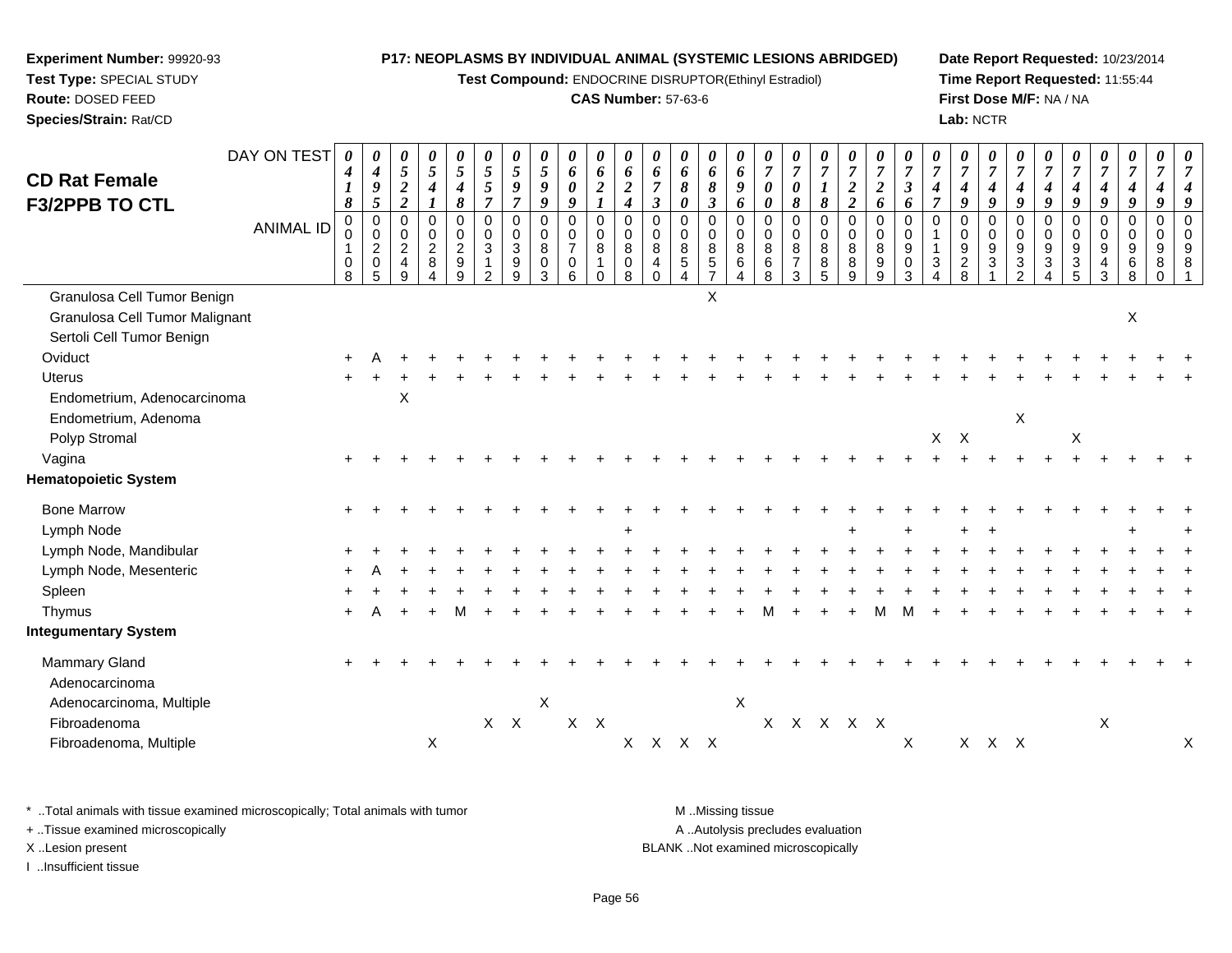**Test Compound:** ENDOCRINE DISRUPTOR(Ethinyl Estradiol)

#### **CAS Number:** 57-63-6

**Date Report Requested:** 10/23/2014**Time Report Requested:** 11:55:44**First Dose M/F:** NA / NA**Lab:** NCTR

|                                                                 | DAY ON TEST      | 0<br>4                        | $\boldsymbol{\theta}$<br>$\boldsymbol{4}$              | 0<br>$\sqrt{5}$                                                  | 0<br>$\overline{5}$                                         | 0<br>5                                                          | $\boldsymbol{\theta}$<br>5                         | $\frac{\theta}{5}$        | $\frac{\theta}{5}$                                 | 0<br>$\boldsymbol{6}$                                          | 0<br>6                                      | $\theta$<br>6                      | 0<br>6                                 | 0<br>6                                                   | $\boldsymbol{\theta}$<br>6                                           | $\theta$<br>6                             | $\boldsymbol{\theta}$<br>$\overline{7}$         | $\boldsymbol{\theta}$<br>$\overline{7}$                       | 0<br>$\overline{7}$             | $\frac{\boldsymbol{\theta}}{\boldsymbol{7}}$ | $\boldsymbol{\theta}$<br>$\boldsymbol{7}$ | $\boldsymbol{\theta}$<br>$\overline{7}$                      | 0<br>$\overline{7}$                                                | $\frac{\theta}{7}$                                   | 0<br>$\overline{7}$     | $\boldsymbol{\theta}$<br>$\overline{7}$                           | $\boldsymbol{\theta}$<br>$\overline{7}$                              | 0<br>$\overline{7}$                                                             | 0<br>$\overline{7}$                                        | $\boldsymbol{\theta}$<br>$\overline{7}$ | 0<br>$\overline{7}$          | $\boldsymbol{\theta}$<br>$\overline{7}$ |
|-----------------------------------------------------------------|------------------|-------------------------------|--------------------------------------------------------|------------------------------------------------------------------|-------------------------------------------------------------|-----------------------------------------------------------------|----------------------------------------------------|---------------------------|----------------------------------------------------|----------------------------------------------------------------|---------------------------------------------|------------------------------------|----------------------------------------|----------------------------------------------------------|----------------------------------------------------------------------|-------------------------------------------|-------------------------------------------------|---------------------------------------------------------------|---------------------------------|----------------------------------------------|-------------------------------------------|--------------------------------------------------------------|--------------------------------------------------------------------|------------------------------------------------------|-------------------------|-------------------------------------------------------------------|----------------------------------------------------------------------|---------------------------------------------------------------------------------|------------------------------------------------------------|-----------------------------------------|------------------------------|-----------------------------------------|
| <b>CD Rat Female</b>                                            |                  | $\boldsymbol{l}$<br>$\pmb{8}$ | $\boldsymbol{g}$<br>5                                  | $\frac{2}{2}$                                                    | $\boldsymbol{4}$<br>$\boldsymbol{l}$                        | $\boldsymbol{4}$<br>8                                           | 5<br>$\overline{7}$                                | 9<br>$\overline{7}$       | $\boldsymbol{g}$<br>$\boldsymbol{g}$               | $\pmb{\theta}$<br>9                                            | $\overline{\mathbf{c}}$<br>$\boldsymbol{l}$ | $\overline{2}$<br>$\boldsymbol{4}$ | $\overline{7}$<br>$\boldsymbol{\beta}$ | $\boldsymbol{\delta}$<br>$\boldsymbol{\theta}$           | $\pmb{8}$<br>$\boldsymbol{\beta}$                                    | 9<br>6                                    | $\pmb{\theta}$<br>$\boldsymbol{\theta}$         | $\boldsymbol{\theta}$<br>8                                    | $\boldsymbol{l}$<br>8           | $\boldsymbol{2}$<br>$\boldsymbol{2}$         | $\boldsymbol{2}$<br>6                     | $\boldsymbol{\beta}$<br>6                                    | $\boldsymbol{4}$<br>$\overline{7}$                                 | $\boldsymbol{4}$<br>9                                | 4<br>9                  | 4<br>9                                                            | 4<br>$\boldsymbol{q}$                                                | $\boldsymbol{4}$<br>9                                                           | $\boldsymbol{4}$<br>9                                      | $\boldsymbol{4}$<br>$\boldsymbol{g}$    | 4<br>9                       | 4<br>9                                  |
| <b>F3/2PPB TO CTL</b>                                           | <b>ANIMAL ID</b> | 0<br>0<br>0<br>8              | $\mathbf 0$<br>0<br>$\overline{a}$<br>$\mathbf 0$<br>5 | $\Omega$<br>$\mathbf 0$<br>$\overline{c}$<br>$\overline{4}$<br>9 | $\mathbf 0$<br>$\mathbf 0$<br>$\overline{c}$<br>$\bf8$<br>4 | $\mathbf 0$<br>0<br>$\overline{c}$<br>$\boldsymbol{9}$<br>$9\,$ | $\mathbf 0$<br>0<br>$\mathbf{3}$<br>$\overline{2}$ | 0<br>0<br>3<br>9<br>$9\,$ | 0<br>$\mathbf 0$<br>$\overline{8}$<br>$\,0\,$<br>3 | $\mathbf 0$<br>$\mathbf 0$<br>$\overline{7}$<br>$\pmb{0}$<br>6 | $\Omega$<br>0<br>8<br>0                     | $\Omega$<br>0<br>8<br>$\,0\,$<br>8 | $\Omega$<br>0<br>8<br>4<br>$\Omega$    | 0<br>0<br>$\overline{8}$<br>$\sqrt{5}$<br>$\overline{4}$ | $\mathbf 0$<br>$\pmb{0}$<br>$\,8\,$<br>$\,$ 5 $\,$<br>$\overline{7}$ | $\Omega$<br>0<br>8<br>6<br>$\overline{4}$ | $\mathbf 0$<br>$\mathbf 0$<br>8<br>$\,6\,$<br>8 | $\mathbf 0$<br>0<br>$\bf 8$<br>$\overline{7}$<br>$\mathbf{3}$ | $\mathbf 0$<br>0<br>8<br>8<br>5 | $\mathbf 0$<br>0<br>8<br>$\bf 8$<br>9        | $\mathbf 0$<br>0<br>8<br>$^9_9$           | $\Omega$<br>0<br>$\boldsymbol{9}$<br>$\pmb{0}$<br>$\sqrt{3}$ | $\Omega$<br>$\overline{1}$<br>-1<br>$\mathbf{3}$<br>$\overline{4}$ | $\mathbf 0$<br>$\mathbf 0$<br>$9\,$<br>$\frac{2}{8}$ | $\Omega$<br>0<br>9<br>3 | $\Omega$<br>0<br>$\boldsymbol{9}$<br>$\sqrt{3}$<br>$\overline{2}$ | $\mathbf 0$<br>0<br>$\boldsymbol{9}$<br>$\sqrt{3}$<br>$\overline{4}$ | $\Omega$<br>$\overline{0}$<br>9<br>$\ensuremath{\mathsf{3}}$<br>$5\phantom{.0}$ | $\Omega$<br>$\mathbf 0$<br>$\boldsymbol{9}$<br>$rac{4}{3}$ | $\Omega$<br>0<br>9<br>6<br>8            | $\Omega$<br>0<br>9<br>8<br>0 | $\Omega$<br>$\mathbf 0$<br>9<br>8<br>-1 |
| Skin                                                            |                  | $+$                           |                                                        | $\ddot{}$                                                        |                                                             |                                                                 |                                                    |                           |                                                    |                                                                |                                             |                                    |                                        |                                                          |                                                                      |                                           |                                                 |                                                               |                                 |                                              |                                           |                                                              |                                                                    |                                                      |                         |                                                                   |                                                                      |                                                                                 |                                                            |                                         |                              |                                         |
| Ear, Basal Cell Adenoma<br>Fibroma                              |                  |                               |                                                        |                                                                  |                                                             |                                                                 |                                                    |                           |                                                    |                                                                |                                             |                                    |                                        |                                                          | X                                                                    |                                           |                                                 |                                                               | X                               |                                              |                                           |                                                              |                                                                    |                                                      |                         |                                                                   |                                                                      |                                                                                 |                                                            |                                         |                              |                                         |
| Musculoskeletal System                                          |                  |                               |                                                        |                                                                  |                                                             |                                                                 |                                                    |                           |                                                    |                                                                |                                             |                                    |                                        |                                                          |                                                                      |                                           |                                                 |                                                               |                                 |                                              |                                           |                                                              |                                                                    |                                                      |                         |                                                                   |                                                                      |                                                                                 |                                                            |                                         |                              |                                         |
| Bone                                                            |                  |                               |                                                        |                                                                  |                                                             |                                                                 |                                                    |                           |                                                    |                                                                |                                             |                                    |                                        |                                                          |                                                                      |                                           | $\ddot{}$                                       |                                                               |                                 |                                              |                                           |                                                              |                                                                    |                                                      |                         |                                                                   |                                                                      |                                                                                 |                                                            |                                         |                              |                                         |
| Bone, Femur                                                     |                  |                               |                                                        |                                                                  |                                                             |                                                                 |                                                    |                           |                                                    |                                                                |                                             |                                    |                                        |                                                          |                                                                      |                                           |                                                 |                                                               |                                 |                                              |                                           |                                                              |                                                                    |                                                      |                         |                                                                   |                                                                      |                                                                                 |                                                            |                                         |                              |                                         |
| <b>Skeletal Muscle</b>                                          |                  | $\pm$                         |                                                        |                                                                  |                                                             |                                                                 |                                                    | +                         |                                                    |                                                                |                                             |                                    |                                        |                                                          |                                                                      |                                           |                                                 |                                                               |                                 |                                              |                                           |                                                              |                                                                    |                                                      | +                       |                                                                   |                                                                      |                                                                                 |                                                            | $\overline{+}$                          |                              |                                         |
| Diaphragm, Granulosa Cell Tumor<br>Malignant, Metastatic, Ovary |                  |                               |                                                        |                                                                  |                                                             |                                                                 |                                                    |                           |                                                    |                                                                |                                             |                                    |                                        |                                                          |                                                                      |                                           |                                                 |                                                               |                                 |                                              |                                           |                                                              |                                                                    |                                                      |                         |                                                                   |                                                                      |                                                                                 |                                                            | $\mathsf X$                             |                              |                                         |
| Nervous System                                                  |                  |                               |                                                        |                                                                  |                                                             |                                                                 |                                                    |                           |                                                    |                                                                |                                             |                                    |                                        |                                                          |                                                                      |                                           |                                                 |                                                               |                                 |                                              |                                           |                                                              |                                                                    |                                                      |                         |                                                                   |                                                                      |                                                                                 |                                                            |                                         |                              |                                         |
| Brain, Brain Stem                                               |                  |                               |                                                        |                                                                  |                                                             |                                                                 |                                                    |                           |                                                    |                                                                |                                             |                                    |                                        |                                                          |                                                                      |                                           |                                                 |                                                               |                                 |                                              |                                           |                                                              |                                                                    |                                                      |                         |                                                                   |                                                                      |                                                                                 |                                                            |                                         |                              |                                         |
| Brain, Cerebellum                                               |                  |                               |                                                        |                                                                  |                                                             |                                                                 |                                                    |                           |                                                    |                                                                |                                             |                                    |                                        |                                                          |                                                                      |                                           |                                                 |                                                               |                                 |                                              |                                           |                                                              |                                                                    |                                                      |                         |                                                                   |                                                                      |                                                                                 |                                                            |                                         |                              |                                         |
| Brain, Cerebrum                                                 |                  |                               |                                                        |                                                                  |                                                             |                                                                 |                                                    |                           |                                                    |                                                                |                                             |                                    |                                        |                                                          |                                                                      |                                           |                                                 |                                                               |                                 |                                              |                                           |                                                              |                                                                    |                                                      |                         |                                                                   |                                                                      |                                                                                 |                                                            |                                         |                              |                                         |
| Peripheral Nerve                                                |                  | $\ddot{}$                     |                                                        |                                                                  |                                                             |                                                                 |                                                    |                           |                                                    |                                                                |                                             |                                    |                                        |                                                          |                                                                      |                                           |                                                 |                                                               |                                 |                                              |                                           |                                                              |                                                                    |                                                      |                         |                                                                   |                                                                      |                                                                                 |                                                            |                                         |                              |                                         |
| Spinal Cord                                                     |                  | $+$                           |                                                        |                                                                  |                                                             |                                                                 |                                                    |                           |                                                    |                                                                |                                             |                                    |                                        |                                                          |                                                                      |                                           |                                                 |                                                               |                                 |                                              |                                           |                                                              |                                                                    |                                                      |                         |                                                                   |                                                                      |                                                                                 |                                                            |                                         |                              |                                         |
| <b>Respiratory System</b>                                       |                  |                               |                                                        |                                                                  |                                                             |                                                                 |                                                    |                           |                                                    |                                                                |                                             |                                    |                                        |                                                          |                                                                      |                                           |                                                 |                                                               |                                 |                                              |                                           |                                                              |                                                                    |                                                      |                         |                                                                   |                                                                      |                                                                                 |                                                            |                                         |                              |                                         |
| Lung                                                            |                  |                               |                                                        |                                                                  |                                                             |                                                                 |                                                    |                           |                                                    |                                                                |                                             |                                    |                                        |                                                          |                                                                      |                                           |                                                 |                                                               |                                 |                                              |                                           |                                                              |                                                                    |                                                      |                         |                                                                   |                                                                      |                                                                                 |                                                            |                                         |                              |                                         |
| Nose                                                            |                  |                               |                                                        |                                                                  |                                                             |                                                                 |                                                    |                           |                                                    |                                                                |                                             |                                    |                                        |                                                          |                                                                      |                                           |                                                 |                                                               |                                 |                                              |                                           |                                                              |                                                                    |                                                      |                         |                                                                   |                                                                      |                                                                                 |                                                            |                                         |                              |                                         |
| Trachea                                                         |                  |                               |                                                        |                                                                  |                                                             |                                                                 |                                                    |                           |                                                    |                                                                |                                             |                                    |                                        |                                                          |                                                                      |                                           |                                                 |                                                               |                                 |                                              |                                           |                                                              |                                                                    |                                                      |                         |                                                                   |                                                                      |                                                                                 |                                                            |                                         |                              |                                         |
| <b>Special Senses System</b>                                    |                  |                               |                                                        |                                                                  |                                                             |                                                                 |                                                    |                           |                                                    |                                                                |                                             |                                    |                                        |                                                          |                                                                      |                                           |                                                 |                                                               |                                 |                                              |                                           |                                                              |                                                                    |                                                      |                         |                                                                   |                                                                      |                                                                                 |                                                            |                                         |                              |                                         |
| Eye                                                             |                  |                               |                                                        |                                                                  |                                                             |                                                                 |                                                    |                           |                                                    |                                                                |                                             |                                    |                                        |                                                          |                                                                      |                                           |                                                 |                                                               |                                 |                                              |                                           |                                                              |                                                                    |                                                      |                         |                                                                   |                                                                      |                                                                                 |                                                            |                                         |                              |                                         |
|                                                                 |                  |                               |                                                        |                                                                  |                                                             |                                                                 |                                                    |                           |                                                    |                                                                |                                             |                                    |                                        |                                                          |                                                                      |                                           |                                                 |                                                               |                                 |                                              |                                           |                                                              |                                                                    |                                                      |                         |                                                                   |                                                                      |                                                                                 |                                                            |                                         |                              |                                         |

\* ..Total animals with tissue examined microscopically; Total animals with tumor **M** . Missing tissue M ..Missing tissue A ..Autolysis precludes evaluation + ..Tissue examined microscopically X ..Lesion present BLANK ..Not examined microscopicallyI ..Insufficient tissue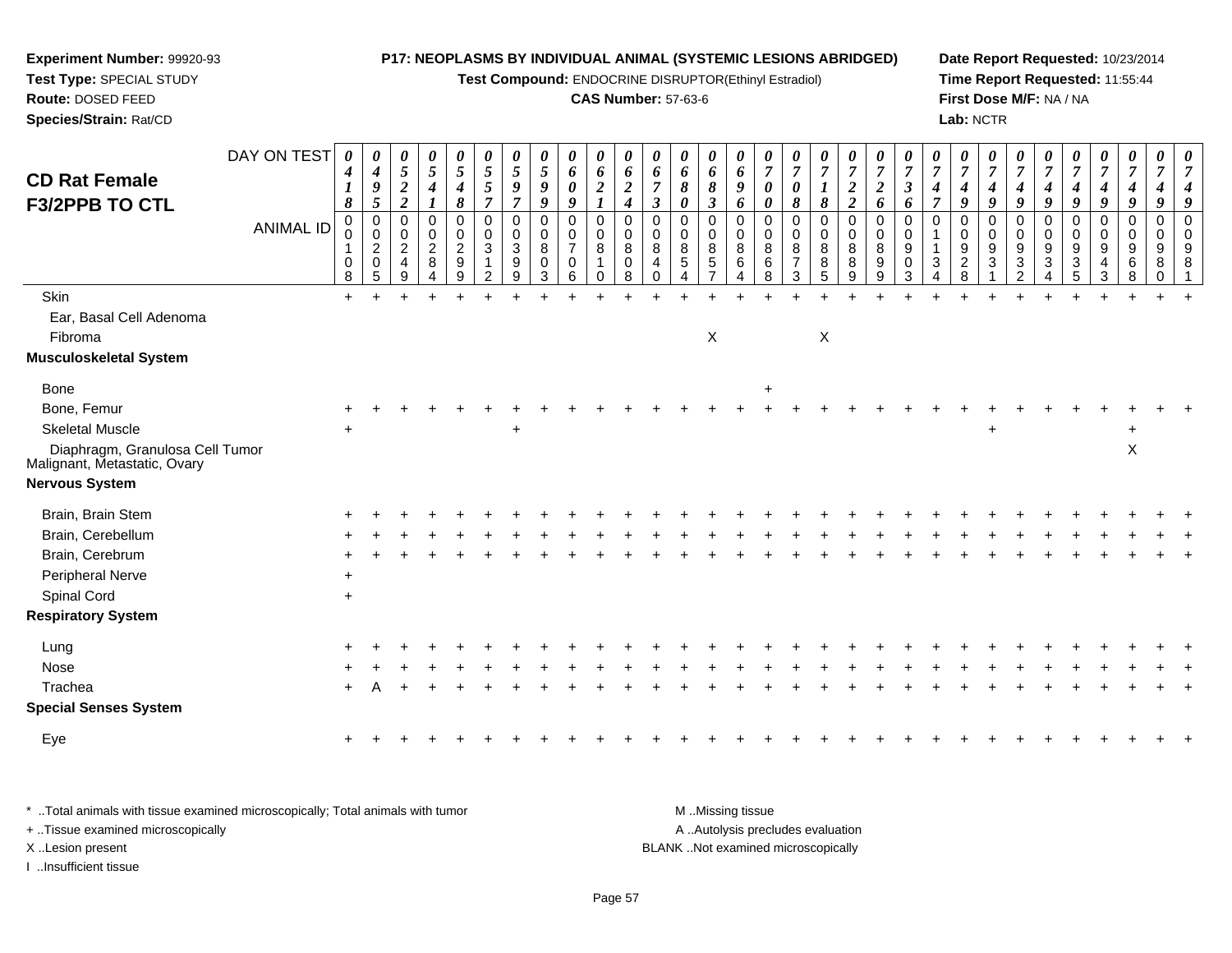**Test Compound:** ENDOCRINE DISRUPTOR(Ethinyl Estradiol)

#### **CAS Number:** 57-63-6

**Date Report Requested:** 10/23/2014**Time Report Requested:** 11:55:44**First Dose M/F:** NA / NA**Lab:** NCTR

| <b>CD Rat Female</b><br><b>F3/2PPB TO CTL</b> | DAY ON TEST      | 4<br>1<br>8 | $\boldsymbol{\theta}$<br>$\boldsymbol{4}$<br>9 | $\boldsymbol{\theta}$<br>$\mathfrak{F}$<br>◠<br>◢<br>◢ | $\boldsymbol{\theta}$<br>5<br>4 | $\boldsymbol{\theta}$<br>5<br>4<br>$\mathbf o$                    | U<br>5<br>$\mathfrak{s}$ | $\boldsymbol{\theta}$<br>5<br>9<br>$\overline{ }$ | $\boldsymbol{\theta}$<br>$5\overline{)}$<br>9<br>9 | $\boldsymbol{\theta}$<br>6<br>$\boldsymbol{\theta}$ | $\boldsymbol{\theta}$<br>6<br>$\boldsymbol{2}$ | U<br>6<br>$\overline{2}$                | $\boldsymbol{\theta}$<br>6<br>$\overline{ }$ | $\theta$<br>6<br>8 | $\boldsymbol{\theta}$<br>6<br>$\mathbf{o}$<br>$\mathbf o$ | U<br>6<br>9<br>$\bm{o}$ | $\boldsymbol{\theta}$<br>$\overline{ }$<br>$\boldsymbol{\theta}$ | $\boldsymbol{\theta}$<br>$\overline{7}$<br>0<br>$\sigma$ | $\boldsymbol{\theta}$<br>$\overline{7}$<br>$\mathbf I$<br>$\mathbf{o}$<br>$\sigma$ | $\frac{\theta}{7}$<br>$\boldsymbol{2}$ | ◢<br>6           | $\boldsymbol{\theta}$<br>$\overline{ }$<br>3<br>$\bm{o}$ | $\boldsymbol{\theta}$<br>$\overline{ }$<br>4 | $\boldsymbol{\theta}$<br>$\overline{7}$<br>$\boldsymbol{4}$<br>9 | $\boldsymbol{\theta}$<br>$\overline{ }$<br>4 | U<br>4 | $\boldsymbol{\theta}$<br>$\mathbf{r}$<br>4<br>O | $\boldsymbol{\theta}$<br>$\overline{7}$<br>4<br>9 | $\boldsymbol{\theta}$<br>$\overline{7}$<br>4<br>9         | $\boldsymbol{\theta}$<br>7<br>4<br>9 | $\theta$<br>$\overline{ }$<br>4 | $\boldsymbol{\theta}$<br>$\overline{\phantom{a}}$<br>4 |
|-----------------------------------------------|------------------|-------------|------------------------------------------------|--------------------------------------------------------|---------------------------------|-------------------------------------------------------------------|--------------------------|---------------------------------------------------|----------------------------------------------------|-----------------------------------------------------|------------------------------------------------|-----------------------------------------|----------------------------------------------|--------------------|-----------------------------------------------------------|-------------------------|------------------------------------------------------------------|----------------------------------------------------------|------------------------------------------------------------------------------------|----------------------------------------|------------------|----------------------------------------------------------|----------------------------------------------|------------------------------------------------------------------|----------------------------------------------|--------|-------------------------------------------------|---------------------------------------------------|-----------------------------------------------------------|--------------------------------------|---------------------------------|--------------------------------------------------------|
|                                               | <b>ANIMAL ID</b> | 0<br>8      | U<br>U<br>$\overline{2}$<br>$\pmb{0}$<br>5     | 0<br>0<br>$\overline{c}$<br>4<br>9                     | 0<br>U<br>$_{\rm 8}^2$          | $\pmb{0}$<br>$\pmb{0}$<br>$\overline{2}$<br>$\boldsymbol{9}$<br>9 | $\mathbf 0$<br>3         | 0<br>0<br>3<br>9                                  | 0<br>0<br>8<br>$\mathbf 0$<br>3                    | 0<br>$\pmb{0}$<br>$\overline{z}$<br>$\pmb{0}$<br>6  | 0<br>0<br>$\,8\,$                              | 0<br>$\pmb{0}$<br>8<br>$\mathbf 0$<br>8 | 0<br>8<br>4                                  | 0<br>0<br>8<br>5   | U<br>$\mathbf 0$<br>8<br>$\sqrt{5}$                       | 0<br>8<br>6             | U<br>0<br>8<br>$\,6$                                             | 0<br>0<br>8<br>$\overline{\phantom{0}}$<br>3             | 8<br>8                                                                             | 0<br>0<br>8<br>8<br>g                  | 0<br>8<br>9<br>9 | $\mathbf 0$<br>$\pmb{0}$<br>9<br>0                       | 0<br>$\mathbf{3}$                            | 0<br>$\pmb{0}$<br>$\boldsymbol{9}$<br>$\sqrt{2}$<br>8            | 9<br>3                                       | 9<br>3 | 0<br>0<br>9<br>3                                | 0<br>0<br>9<br>3<br>5                             | 0<br>$\pmb{0}$<br>$\boldsymbol{9}$<br>$\overline{4}$<br>3 | 0<br>0<br>9<br>6<br>8                | 9<br>$\circ$                    | 9<br>8                                                 |
| Harderian Gland                               |                  | $+$         |                                                |                                                        |                                 |                                                                   |                          |                                                   |                                                    |                                                     |                                                |                                         |                                              |                    |                                                           |                         |                                                                  |                                                          |                                                                                    |                                        |                  |                                                          |                                              |                                                                  |                                              |        |                                                 |                                                   |                                                           |                                      |                                 |                                                        |
| <b>Urinary System</b>                         |                  |             |                                                |                                                        |                                 |                                                                   |                          |                                                   |                                                    |                                                     |                                                |                                         |                                              |                    |                                                           |                         |                                                                  |                                                          |                                                                                    |                                        |                  |                                                          |                                              |                                                                  |                                              |        |                                                 |                                                   |                                                           |                                      |                                 |                                                        |
| Kidney                                        |                  |             |                                                |                                                        |                                 |                                                                   |                          |                                                   |                                                    |                                                     |                                                |                                         |                                              |                    |                                                           |                         |                                                                  |                                                          |                                                                                    |                                        |                  |                                                          |                                              |                                                                  |                                              |        |                                                 |                                                   |                                                           |                                      |                                 |                                                        |
| <b>Urinary Bladder</b>                        |                  | $+$         | А                                              |                                                        |                                 |                                                                   |                          |                                                   |                                                    |                                                     |                                                |                                         |                                              |                    |                                                           |                         |                                                                  |                                                          |                                                                                    |                                        |                  |                                                          |                                              |                                                                  |                                              |        |                                                 |                                                   |                                                           |                                      |                                 |                                                        |
| <b>SYSTEMIC LESIONS</b>                       |                  |             |                                                |                                                        |                                 |                                                                   |                          |                                                   |                                                    |                                                     |                                                |                                         |                                              |                    |                                                           |                         |                                                                  |                                                          |                                                                                    |                                        |                  |                                                          |                                              |                                                                  |                                              |        |                                                 |                                                   |                                                           |                                      |                                 |                                                        |
| Multiple Organ<br>Mesothelioma Malignant      |                  | $\pm$       |                                                |                                                        |                                 |                                                                   |                          |                                                   |                                                    |                                                     |                                                |                                         |                                              |                    |                                                           |                         |                                                                  |                                                          |                                                                                    |                                        |                  |                                                          |                                              |                                                                  | X                                            |        |                                                 |                                                   |                                                           |                                      |                                 |                                                        |

\* ..Total animals with tissue examined microscopically; Total animals with tumor **M** . Missing tissue M ..Missing tissue

+ ..Tissue examined microscopically

**Experiment Number:** 99920-93**Test Type:** SPECIAL STUDY**Route:** DOSED FEED**Species/Strain:** Rat/CD

I ..Insufficient tissue

A ..Autolysis precludes evaluation X ..Lesion present BLANK ..Not examined microscopically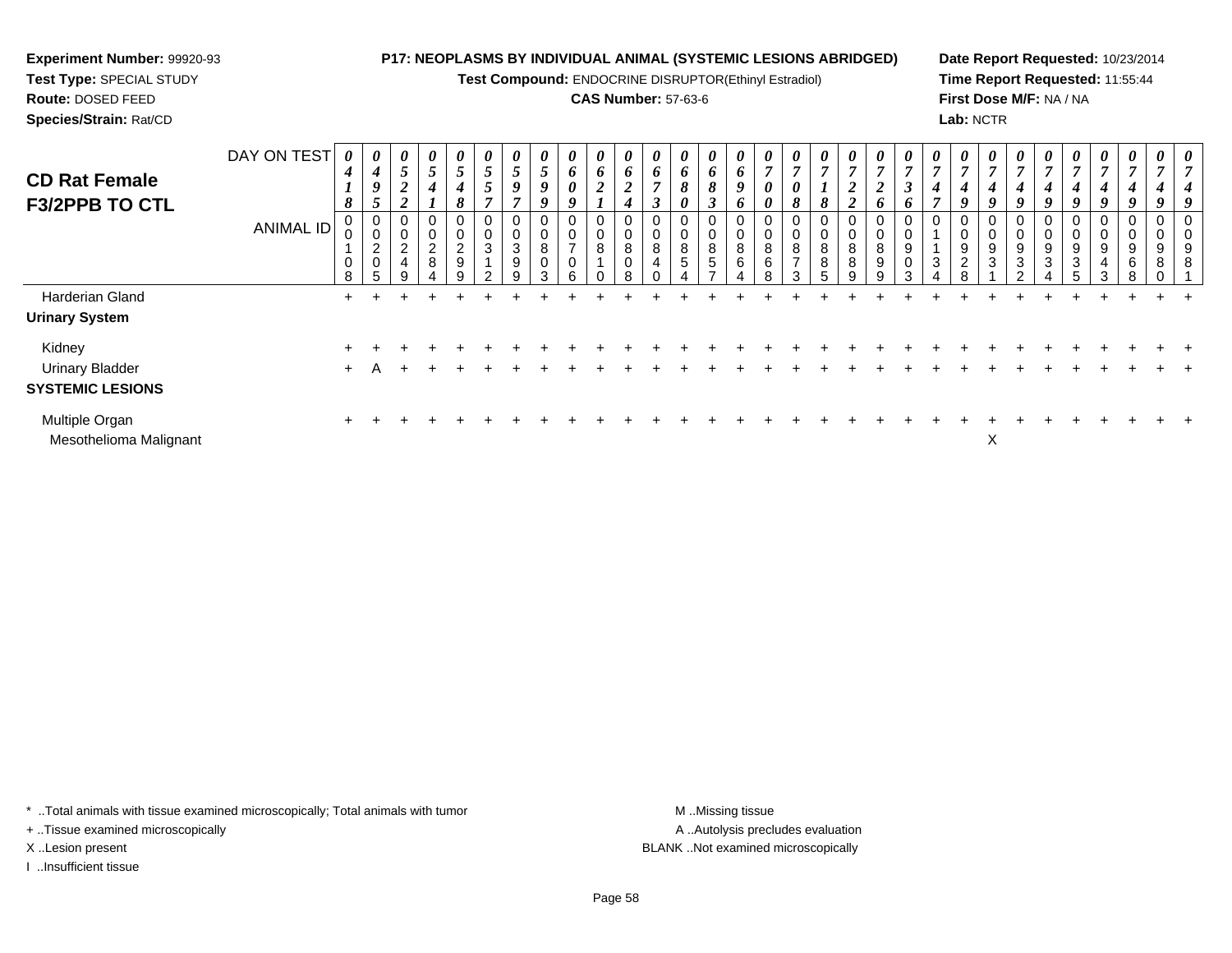**Test Compound:** ENDOCRINE DISRUPTOR(Ethinyl Estradiol)

#### **CAS Number:** 57-63-6

DAY ON TEST*0000000000000000000*

**Date Report Requested:** 10/23/2014**Time Report Requested:** 11:55:44**First Dose M/F:** NA / NA**Lab:** NCTR

 $\overline{4}$ 

| <b>CD Rat Female</b><br><b>F3/2PPB TO CTL</b>      | 7<br>4<br>$\boldsymbol{g}$        | 7<br>$\boldsymbol{4}$<br>9      | 7<br>5<br>$\pmb{\theta}$                               | $\overline{7}$<br>5<br>$\boldsymbol{\theta}$                  | 7<br>$\sqrt{5}$<br>$\boldsymbol{\theta}$     | 7<br>$5\overline{)}$<br>$\boldsymbol{\theta}$             | $\overline{7}$<br>$\mathfrak{s}$<br>$\boldsymbol{2}$ | 7<br>$\mathfrak{s}$<br>$\boldsymbol{4}$   | $\overline{7}$<br>5<br>$\boldsymbol{4}$    | $\overline{7}$<br>$\sqrt{5}$<br>$\boldsymbol{4}$ | 7<br>$\mathfrak{s}$<br>4             | 7<br>$\mathfrak{s}$<br>$\boldsymbol{4}$ | $\overline{7}$<br>5<br>$\boldsymbol{4}$            | 7<br>5<br>$\boldsymbol{4}$   | 7<br>5<br>$\boldsymbol{4}$                       | 7<br>5<br>$5\phantom{.0}$ | $\overline{7}$<br>$\overline{5}$<br>$\sqrt{5}$ | 7<br>5<br>$\sqrt{5}$                                 | 7<br>5<br>5                                     |                       |
|----------------------------------------------------|-----------------------------------|---------------------------------|--------------------------------------------------------|---------------------------------------------------------------|----------------------------------------------|-----------------------------------------------------------|------------------------------------------------------|-------------------------------------------|--------------------------------------------|--------------------------------------------------|--------------------------------------|-----------------------------------------|----------------------------------------------------|------------------------------|--------------------------------------------------|---------------------------|------------------------------------------------|------------------------------------------------------|-------------------------------------------------|-----------------------|
| <b>ANIMAL ID</b>                                   | $\mathbf 0$<br>0<br>$\frac{2}{3}$ | $\mathbf 0$<br>1<br>1<br>3<br>3 | $\mathbf 0$<br>$\mathbf 0$<br>9<br>$\overline{7}$<br>3 | $\mathbf 0$<br>$\mathbf 0$<br>9<br>$\overline{7}$<br>$\Delta$ | 0<br>1<br>$\mathbf 0$<br>1<br>$\overline{7}$ | $\Omega$<br>0<br>$\overline{\mathbf{c}}$<br>$\mathcal{P}$ | $\mathbf 0$<br>1<br>0<br>$\mathbf 5$<br>$\Omega$     | $\mathbf 0$<br>1<br>$\mathbf 0$<br>7<br>6 | $\mathbf 0$<br>$\mathbf{1}$<br>0<br>8<br>3 | 0<br>1<br>$\pmb{0}$<br>8<br>$\overline{4}$       | $\Omega$<br>0<br>8<br>$\overline{7}$ | $\Omega$<br>$\mathbf{1}$<br>0<br>8<br>8 | $\Omega$<br>1<br>$\mathbf 0$<br>9<br>$\mathcal{P}$ | $\Omega$<br>1<br>0<br>9<br>3 | $\mathbf 0$<br>1<br>$\mathbf 0$<br>9<br>$\Delta$ | $\Omega$<br>0<br>7        | $\mathbf 0$<br>$\mathbf{1}$<br>0<br>7<br>5     | $\Omega$<br>1<br>$\mathbf{1}$<br>$\overline{c}$<br>4 | $\Omega$<br>$\mathbf{1}$<br>3<br>$\overline{2}$ | <i><b>*TOTALS</b></i> |
| <b>Alimentary System</b>                           |                                   |                                 |                                                        |                                                               |                                              |                                                           |                                                      |                                           |                                            |                                                  |                                      |                                         |                                                    |                              |                                                  |                           |                                                |                                                      |                                                 |                       |
| Esophagus                                          |                                   |                                 |                                                        |                                                               |                                              |                                                           |                                                      |                                           |                                            |                                                  |                                      |                                         |                                                    |                              |                                                  |                           |                                                |                                                      |                                                 | 49                    |
| Intestine Large, Cecum                             |                                   |                                 |                                                        |                                                               |                                              |                                                           |                                                      |                                           |                                            |                                                  |                                      |                                         |                                                    |                              |                                                  |                           |                                                |                                                      |                                                 | 49                    |
| Intestine Large, Colon                             | ٠                                 |                                 |                                                        |                                                               |                                              |                                                           |                                                      |                                           |                                            |                                                  |                                      |                                         |                                                    |                              |                                                  |                           |                                                |                                                      |                                                 | 50                    |
| Intestine Large, Rectum                            |                                   |                                 |                                                        |                                                               |                                              |                                                           |                                                      |                                           |                                            |                                                  |                                      |                                         |                                                    |                              |                                                  |                           |                                                |                                                      |                                                 | 49                    |
| Intestine Small, Duodenum                          | +                                 |                                 |                                                        |                                                               |                                              |                                                           |                                                      |                                           |                                            |                                                  |                                      |                                         |                                                    |                              |                                                  |                           |                                                |                                                      |                                                 | 49                    |
| Intestine Small, Ileum                             |                                   |                                 |                                                        |                                                               |                                              |                                                           |                                                      |                                           |                                            |                                                  |                                      |                                         |                                                    |                              |                                                  |                           |                                                |                                                      |                                                 | 49                    |
| Intestine Small, Jejunum                           |                                   |                                 |                                                        |                                                               |                                              |                                                           |                                                      |                                           |                                            |                                                  |                                      |                                         |                                                    |                              |                                                  |                           |                                                |                                                      |                                                 | 49                    |
| Carcinoma                                          |                                   |                                 |                                                        |                                                               |                                              |                                                           |                                                      |                                           |                                            |                                                  |                                      |                                         |                                                    |                              |                                                  |                           |                                                |                                                      |                                                 | 1                     |
| Leiomyoma                                          |                                   |                                 |                                                        | Χ                                                             |                                              |                                                           |                                                      |                                           |                                            |                                                  |                                      |                                         |                                                    |                              |                                                  |                           |                                                |                                                      |                                                 | 1                     |
| Liver                                              |                                   |                                 |                                                        |                                                               |                                              |                                                           |                                                      |                                           |                                            |                                                  |                                      |                                         |                                                    |                              |                                                  |                           |                                                |                                                      |                                                 | 50                    |
| Carcinoma, Metastatic, Intestine Small,<br>Jejunum |                                   |                                 |                                                        |                                                               |                                              |                                                           |                                                      |                                           |                                            |                                                  |                                      |                                         |                                                    |                              |                                                  |                           |                                                |                                                      |                                                 | 1                     |
| Cholangiocarcinoma                                 |                                   |                                 |                                                        |                                                               |                                              |                                                           |                                                      |                                           |                                            |                                                  |                                      |                                         |                                                    |                              |                                                  |                           |                                                |                                                      | X                                               | 1                     |
| Hepatocellular Carcinoma                           |                                   |                                 |                                                        |                                                               |                                              |                                                           | $\times$                                             |                                           |                                            |                                                  |                                      |                                         |                                                    |                              |                                                  |                           |                                                |                                                      |                                                 | 1                     |
| Mesentery                                          |                                   |                                 |                                                        |                                                               |                                              |                                                           |                                                      |                                           |                                            |                                                  |                                      |                                         |                                                    |                              |                                                  |                           |                                                |                                                      |                                                 | 3                     |
| Oral Mucosa                                        |                                   |                                 |                                                        |                                                               |                                              |                                                           | $\ddot{}$                                            |                                           |                                            |                                                  |                                      |                                         |                                                    |                              |                                                  |                           |                                                |                                                      |                                                 | 4                     |
| Squamous Cell Carcinoma                            |                                   |                                 |                                                        |                                                               |                                              |                                                           |                                                      |                                           |                                            |                                                  |                                      |                                         |                                                    |                              |                                                  |                           |                                                |                                                      |                                                 |                       |
| Pancreas                                           |                                   |                                 |                                                        |                                                               |                                              |                                                           |                                                      |                                           |                                            |                                                  |                                      |                                         |                                                    |                              |                                                  |                           |                                                |                                                      |                                                 | 49                    |
| <b>Salivary Glands</b>                             |                                   |                                 |                                                        |                                                               |                                              |                                                           |                                                      |                                           |                                            |                                                  |                                      |                                         |                                                    |                              |                                                  |                           |                                                |                                                      |                                                 | 50                    |
| Stomach, Forestomach                               |                                   |                                 |                                                        |                                                               |                                              |                                                           |                                                      |                                           |                                            |                                                  |                                      |                                         |                                                    |                              |                                                  |                           |                                                |                                                      |                                                 | 49                    |
| Stomach, Glandular                                 |                                   |                                 |                                                        |                                                               |                                              |                                                           |                                                      |                                           |                                            |                                                  |                                      |                                         |                                                    |                              |                                                  |                           |                                                |                                                      |                                                 | 49                    |
|                                                    |                                   |                                 |                                                        |                                                               |                                              |                                                           |                                                      |                                           |                                            |                                                  |                                      |                                         |                                                    |                              |                                                  |                           |                                                |                                                      |                                                 |                       |

**Experiment Number:** 99920-93**Test Type:** SPECIAL STUDY**Route:** DOSED FEED**Species/Strain:** Rat/CD

\* ..Total animals with tissue examined microscopically; Total animals with tumor **M** ...Missing tissue M ...Missing tissue A .. Autolysis precludes evaluation + ..Tissue examined microscopically X ..Lesion present BLANK ..Not examined microscopicallyI ..Insufficient tissue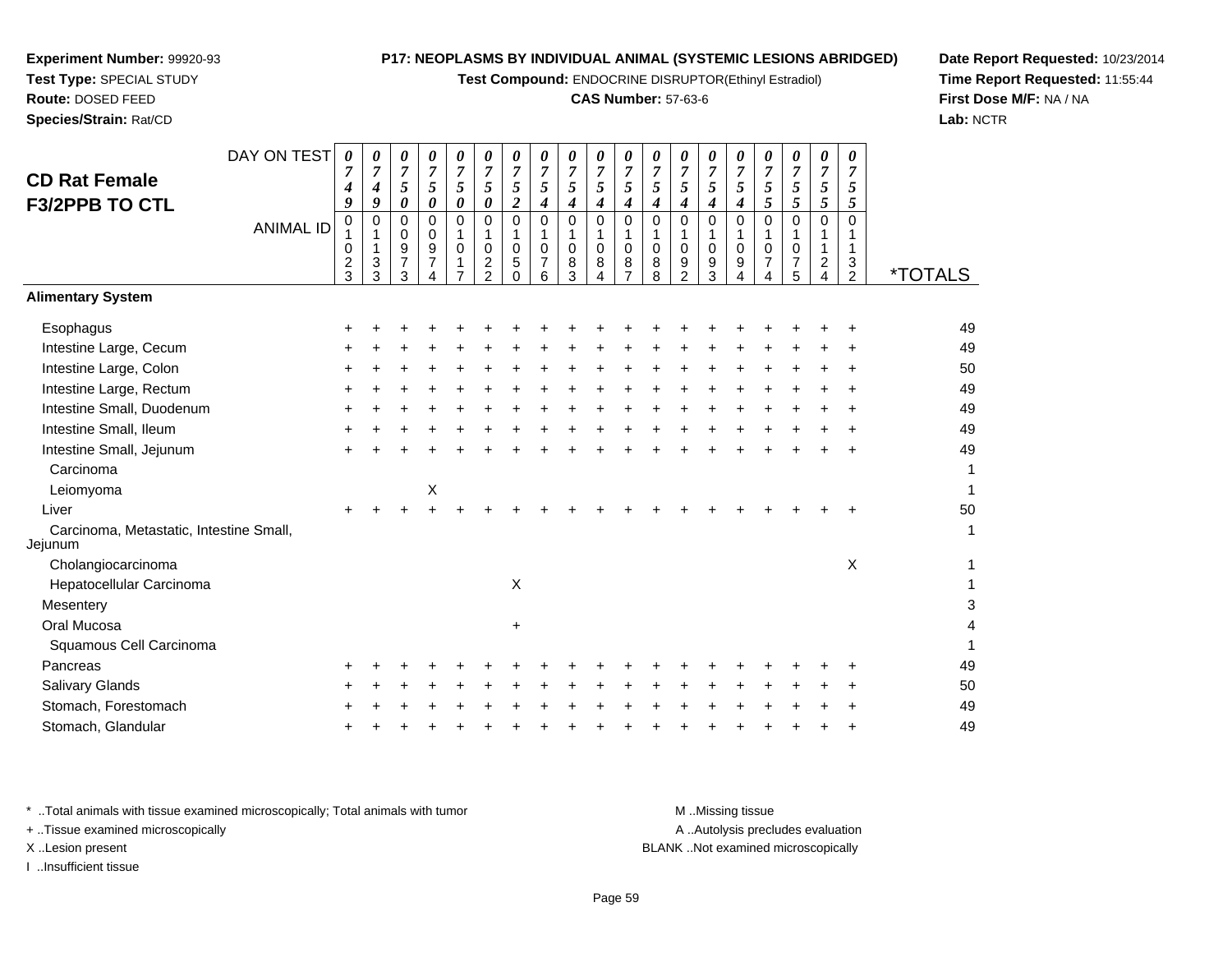**Test Compound:** ENDOCRINE DISRUPTOR(Ethinyl Estradiol)

## **CAS Number:** 57-63-6

**Date Report Requested:** 10/23/2014**Time Report Requested:** 11:55:45**First Dose M/F:** NA / NA**Lab:** NCTR

| 0<br>$\pmb{\theta}$<br>0<br>0<br>0<br>0<br>0<br>$\boldsymbol{7}$<br>$\overline{7}$<br>$\overline{7}$<br>$\overline{7}$<br>$\overline{7}$<br>$\overline{7}$<br>$\overline{7}$<br>5<br>5<br>5<br>5<br>5<br>$\mathfrak{s}$<br>5<br>$\boldsymbol{2}$<br>$\boldsymbol{4}$<br>4<br>$\boldsymbol{4}$<br>0<br>$\boldsymbol{4}$<br>$\boldsymbol{4}$<br>$\overline{0}$<br>$\Omega$<br>$\mathbf 0$<br>$\pmb{0}$<br>$\mathbf 0$<br>$\mathbf 0$<br>$\mathbf 0$<br>1<br>$\mathbf{1}$<br>1<br>1<br>1<br>1<br>1<br>$\mathbf 0$<br>0<br>$\mathbf 0$<br>$\mathbf 0$<br>$\mathbf 0$<br>0<br>0<br>$\overline{7}$<br>8<br>8<br>8<br>$\overline{2}$<br>5<br>8<br>$\mathfrak{p}$<br>3<br>8<br>6<br>$\overline{7}$<br>$\Omega$<br>4 | $\boldsymbol{\theta}$<br>0<br>$\boldsymbol{\theta}$<br>0<br>0<br>0<br>0<br>$\overline{7}$<br>$\overline{7}$<br>$\overline{7}$<br>$\overline{7}$<br>$\boldsymbol{7}$<br>$\overline{7}$<br>7<br>5<br>5<br>5<br>5<br>5<br>5<br>5<br>$\sqrt{5}$<br>5<br>$\mathfrak{s}$<br>$\boldsymbol{4}$<br>5<br>$\boldsymbol{4}$<br>4<br>$\mathbf 0$<br>$\mathbf 0$<br>$\mathbf 0$<br>$\pmb{0}$<br>$\mathbf 0$<br>0<br>0<br>1<br>1<br>1<br>-1<br>1<br>1<br>$\mathbf 0$<br>$\mathbf 0$<br>0<br>0<br>1<br>$\mathbf{1}$<br>0<br>9<br>9<br>$9\,$<br>$\overline{7}$<br>$\overline{7}$<br>$\overline{c}$<br>$\mathbf{3}$<br><i><b>*TOTALS</b></i><br>5<br>$\overline{2}$<br>3<br>$\overline{2}$<br>4<br>4<br>4 |
|-------------------------------------------------------------------------------------------------------------------------------------------------------------------------------------------------------------------------------------------------------------------------------------------------------------------------------------------------------------------------------------------------------------------------------------------------------------------------------------------------------------------------------------------------------------------------------------------------------------------------------------------------------------------------------------------------------------|-----------------------------------------------------------------------------------------------------------------------------------------------------------------------------------------------------------------------------------------------------------------------------------------------------------------------------------------------------------------------------------------------------------------------------------------------------------------------------------------------------------------------------------------------------------------------------------------------------------------------------------------------------------------------------------------|
|                                                                                                                                                                                                                                                                                                                                                                                                                                                                                                                                                                                                                                                                                                             |                                                                                                                                                                                                                                                                                                                                                                                                                                                                                                                                                                                                                                                                                         |
|                                                                                                                                                                                                                                                                                                                                                                                                                                                                                                                                                                                                                                                                                                             |                                                                                                                                                                                                                                                                                                                                                                                                                                                                                                                                                                                                                                                                                         |
|                                                                                                                                                                                                                                                                                                                                                                                                                                                                                                                                                                                                                                                                                                             |                                                                                                                                                                                                                                                                                                                                                                                                                                                                                                                                                                                                                                                                                         |
|                                                                                                                                                                                                                                                                                                                                                                                                                                                                                                                                                                                                                                                                                                             | 50<br>+<br>50                                                                                                                                                                                                                                                                                                                                                                                                                                                                                                                                                                                                                                                                           |
|                                                                                                                                                                                                                                                                                                                                                                                                                                                                                                                                                                                                                                                                                                             | 50<br>Χ<br>X                                                                                                                                                                                                                                                                                                                                                                                                                                                                                                                                                                                                                                                                            |
|                                                                                                                                                                                                                                                                                                                                                                                                                                                                                                                                                                                                                                                                                                             | 50<br>$\ddot{}$<br>$\ddot{}$<br>+                                                                                                                                                                                                                                                                                                                                                                                                                                                                                                                                                                                                                                                       |
| +<br>+<br>М<br>$\ddot{}$                                                                                                                                                                                                                                                                                                                                                                                                                                                                                                                                                                                                                                                                                    | 49<br>+<br>$\ddot{}$<br>$\ddot{}$<br>45<br>M<br>$\ddot{}$<br>$\ddot{}$<br>$\ddot{}$<br>$\ddot{}$                                                                                                                                                                                                                                                                                                                                                                                                                                                                                                                                                                                        |
| $\ddot{}$<br>$\ddot{}$                                                                                                                                                                                                                                                                                                                                                                                                                                                                                                                                                                                                                                                                                      | 50<br>$\ddot{}$<br>$\ddot{}$<br>$\ddot{}$<br>$\ddot{}$<br>$\ddot{}$                                                                                                                                                                                                                                                                                                                                                                                                                                                                                                                                                                                                                     |
| $\boldsymbol{\mathsf{X}}$<br>$\boldsymbol{\mathsf{X}}$<br>$\pmb{\times}$<br>$\times$<br>$\boldsymbol{\mathsf{X}}$<br>$\boldsymbol{\mathsf{X}}$                                                                                                                                                                                                                                                                                                                                                                                                                                                                                                                                                              | $\mathsf X$<br>Χ<br>$\boldsymbol{\mathsf{X}}$<br>30<br>X                                                                                                                                                                                                                                                                                                                                                                                                                                                                                                                                                                                                                                |
| $\ddot{}$<br>$\ddot{}$<br>+<br>$\div$<br>$\pm$<br>$\ddot{}$                                                                                                                                                                                                                                                                                                                                                                                                                                                                                                                                                                                                                                                 | 49<br>$\ddot{}$<br>$\ddot{}$<br>$\ddot{}$<br>$\ddot{}$<br>÷<br>$\ddot{}$<br>$\ddot{}$                                                                                                                                                                                                                                                                                                                                                                                                                                                                                                                                                                                                   |
|                                                                                                                                                                                                                                                                                                                                                                                                                                                                                                                                                                                                                                                                                                             |                                                                                                                                                                                                                                                                                                                                                                                                                                                                                                                                                                                                                                                                                         |
|                                                                                                                                                                                                                                                                                                                                                                                                                                                                                                                                                                                                                                                                                                             | 50<br>÷                                                                                                                                                                                                                                                                                                                                                                                                                                                                                                                                                                                                                                                                                 |
|                                                                                                                                                                                                                                                                                                                                                                                                                                                                                                                                                                                                                                                                                                             |                                                                                                                                                                                                                                                                                                                                                                                                                                                                                                                                                                                                                                                                                         |
|                                                                                                                                                                                                                                                                                                                                                                                                                                                                                                                                                                                                                                                                                                             |                                                                                                                                                                                                                                                                                                                                                                                                                                                                                                                                                                                                                                                                                         |

**Experiment Number:** 99920-93**Test Type:** SPECIAL STUDY**Route:** DOSED FEED

\* ..Total animals with tissue examined microscopically; Total animals with tumor **M** ...Missing tissue M ...Missing tissue A ..Autolysis precludes evaluation + ..Tissue examined microscopically X ..Lesion present BLANK ..Not examined microscopicallyI ..Insufficient tissue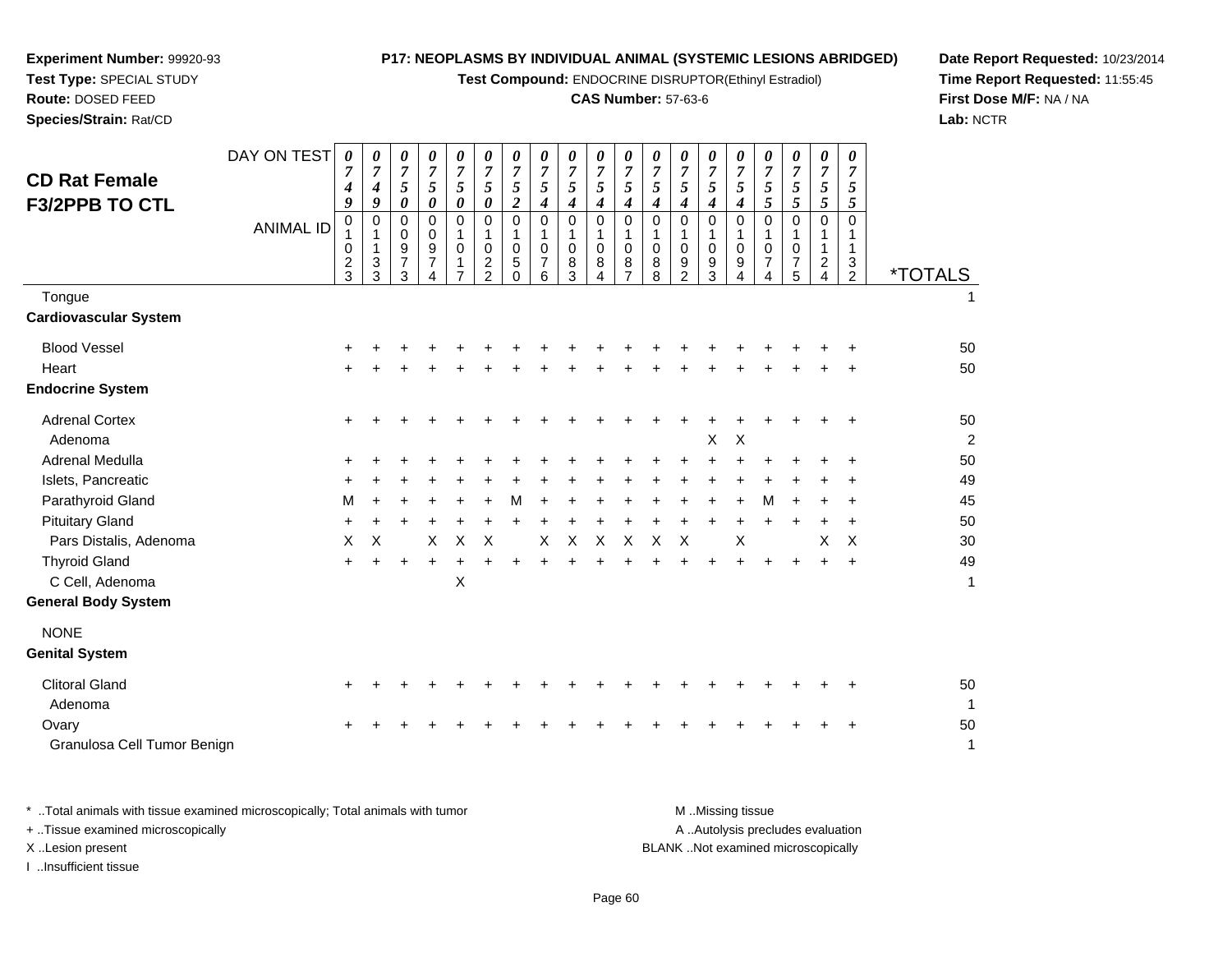**Test Compound:** ENDOCRINE DISRUPTOR(Ethinyl Estradiol)

#### **CAS Number:** 57-63-6

 $X$  2

*0*

<sup>2</sup> \*TOTALS

 $\overline{2}$ 

*7 5 5*

**Date Report Requested:** 10/23/2014**Time Report Requested:** 11:55:45**First Dose M/F:** NA / NA**Lab:** NCTR

| Oviduct                                                                        | ٠                         |   |   |                           |   |                           |          |   |             |   |           |           |                  |           |           |     |                                   | 49             |
|--------------------------------------------------------------------------------|---------------------------|---|---|---------------------------|---|---------------------------|----------|---|-------------|---|-----------|-----------|------------------|-----------|-----------|-----|-----------------------------------|----------------|
| Uterus                                                                         | +                         |   |   |                           |   |                           |          |   |             |   |           |           |                  |           |           |     |                                   | 50             |
| Endometrium, Adenocarcinoma                                                    |                           |   |   |                           |   |                           |          |   |             |   |           |           |                  |           |           |     |                                   | 1              |
| Endometrium, Adenoma                                                           |                           |   |   |                           |   |                           |          |   |             |   |           |           |                  |           |           |     |                                   | 1              |
| Polyp Stromal                                                                  |                           |   | X |                           |   |                           |          |   |             | X |           |           |                  | X         |           | X   |                                   | 7              |
| Vagina                                                                         | $\ddot{}$                 | ÷ | + |                           |   |                           |          |   |             | ÷ |           |           |                  | $+$       | $\ddot{}$ | $+$ | $+$                               | 50             |
| <b>Hematopoietic System</b>                                                    |                           |   |   |                           |   |                           |          |   |             |   |           |           |                  |           |           |     |                                   |                |
| <b>Bone Marrow</b>                                                             | ٠                         |   |   |                           |   |                           |          |   |             |   |           |           |                  |           |           |     | ÷                                 | 50             |
| Lymph Node                                                                     | $\ddot{}$                 |   |   | $\ddot{}$                 | + |                           | $\pm$    | ÷ |             |   | $\ddot{}$ | $\ddot{}$ |                  |           |           |     | ÷                                 | 17             |
| Lymph Node, Mandibular                                                         | +                         |   |   |                           |   |                           |          |   |             |   |           |           |                  |           |           |     | $\ddot{}$                         | 50             |
| Lymph Node, Mesenteric                                                         | ÷                         |   |   |                           |   |                           |          |   |             |   |           |           |                  |           |           |     |                                   | 49             |
| Spleen                                                                         | ٠                         |   |   |                           |   |                           |          |   |             |   |           |           |                  |           |           |     |                                   | 50             |
| Thymus                                                                         | +                         |   |   |                           |   |                           |          |   |             |   |           |           |                  |           |           |     |                                   | 45             |
| <b>Integumentary System</b>                                                    |                           |   |   |                           |   |                           |          |   |             |   |           |           |                  |           |           |     |                                   |                |
| <b>Mammary Gland</b>                                                           | $\ddot{}$                 |   |   |                           |   |                           |          |   |             |   |           |           |                  |           |           |     | $\ddot{}$                         | 50             |
| Adenocarcinoma                                                                 | X                         |   |   | $\boldsymbol{\mathsf{X}}$ |   |                           | $\times$ |   |             |   |           |           |                  |           |           |     | X                                 | 4              |
| Adenocarcinoma, Multiple                                                       |                           |   |   |                           |   |                           |          |   |             |   |           |           |                  |           |           |     |                                   | $\overline{c}$ |
| Fibroadenoma                                                                   | $\boldsymbol{\mathsf{X}}$ |   |   |                           |   | $\boldsymbol{\mathsf{X}}$ |          |   |             | Χ |           |           |                  |           |           |     |                                   | 13             |
| Fibroadenoma, Multiple                                                         |                           | X |   | $\mathsf X$               |   |                           | X        |   | $\mathsf X$ |   |           |           |                  | X X X X X |           | X X |                                   | 21             |
| * Total animals with tissue examined microscopically; Total animals with tumor |                           |   |   |                           |   |                           |          |   |             |   |           |           | M Missing tissue |           |           |     |                                   |                |
| + Tissue examined microscopically                                              |                           |   |   |                           |   |                           |          |   |             |   |           |           |                  |           |           |     | A  Autolysis precludes evaluation |                |

X ..Lesion present BLANK ..Not examined microscopically

I ..Insufficient tissue



Granulosa Cell Tumor Benign

Sertoli Cell Tumor Benign

Granulosa Cell Tumor Malignant

**CD Rat FemaleF3/2PPB TO CTL**

Oviduct

DAY ON TEST

*0 7 5*

n the contract of  $\sim$  1

t de la construction de la construction de la construction de la construction de la construction de la construction<br>La construction de la construction de la construction de la construction de la construction de la construc

0 8 3

 *0*0 1

0 1 7

1 3 3

0 2 3

ANIMAL ID

 $\mathsf{R}$  x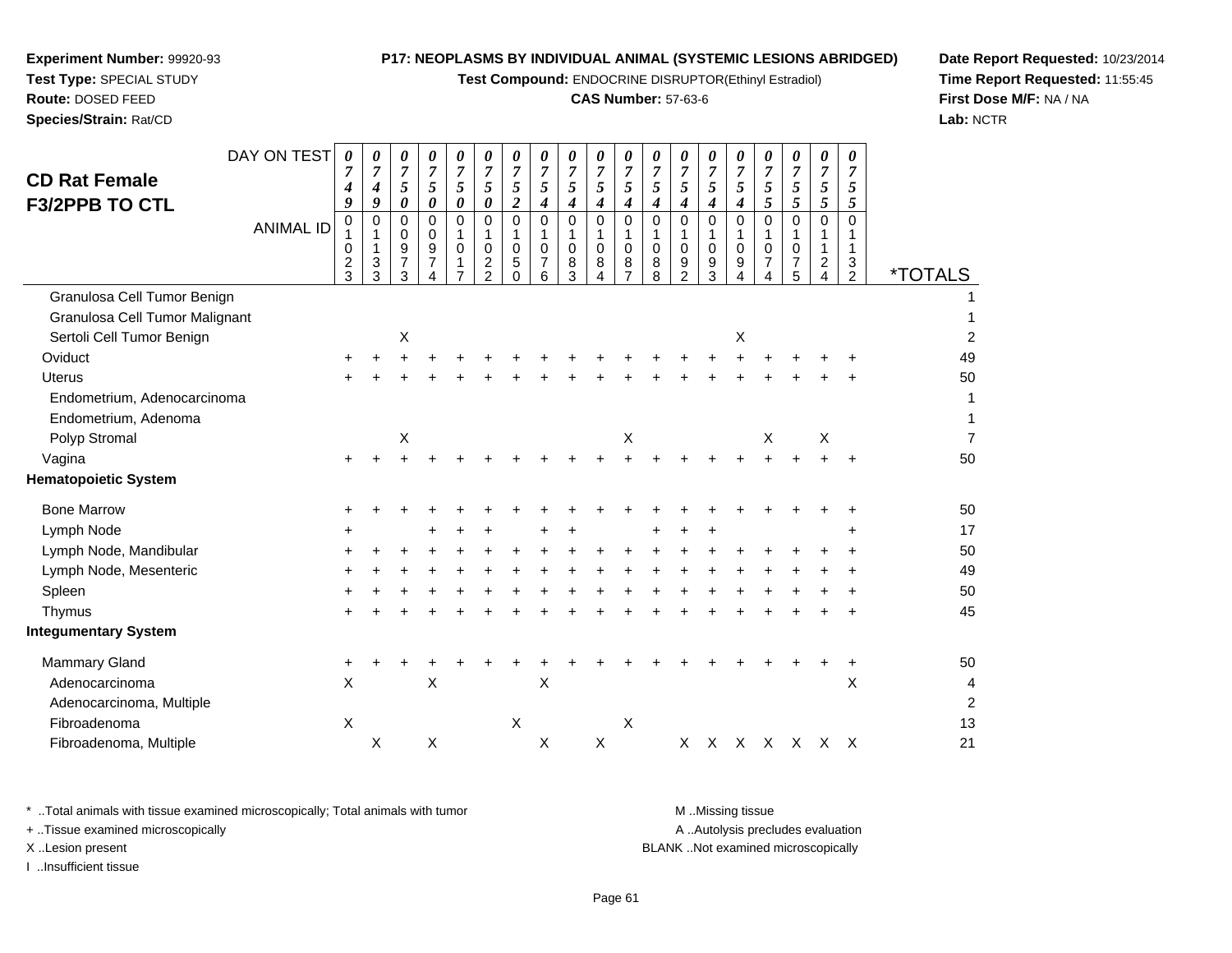**Test Compound:** ENDOCRINE DISRUPTOR(Ethinyl Estradiol)

#### **CAS Number:** 57-63-6

**Date Report Requested:** 10/23/2014**Time Report Requested:** 11:55:45**First Dose M/F:** NA / NA**Lab:** NCTR

| <b>CD Rat Female</b><br><b>F3/2PPB TO CTL</b>                        | DAY ON TEST<br><b>ANIMAL ID</b> | 0<br>$\overline{7}$<br>4<br>9<br>0<br>0<br>$\overline{\mathbf{c}}$ | 0<br>$\overline{7}$<br>$\boldsymbol{4}$<br>9<br>$\mathbf 0$<br>$\mathbf{1}$<br>$\mathbf{3}$ | 0<br>$\overline{7}$<br>5<br>0<br>0<br>0<br>$\boldsymbol{9}$<br>$\overline{7}$ | 0<br>$\overline{7}$<br>5<br>0<br>0<br>0<br>9<br>$\overline{7}$ | 0<br>$\overline{7}$<br>5<br>0<br>$\Omega$<br>1<br>$\Omega$ | 0<br>$\overline{7}$<br>$\mathfrak{F}$<br>0<br>$\Omega$<br>$\mathbf 0$<br>$\overline{c}$ | 0<br>$\overline{7}$<br>5<br>$\boldsymbol{2}$<br>$\Omega$<br>$\mathbf{1}$<br>$\mathbf 0$<br>5 | 0<br>$\overline{7}$<br>$\sqrt{5}$<br>4<br>$\Omega$<br>1<br>$\mathbf 0$<br>$\overline{7}$ | 0<br>$\overline{7}$<br>5<br>4<br>$\Omega$<br>$\mathbf{1}$<br>$\mathbf 0$<br>8 | 0<br>7<br>5<br>4<br>$\Omega$<br>1<br>$\pmb{0}$<br>8 | 0<br>$\overline{7}$<br>$\mathfrak{s}$<br>4<br>0<br>1<br>$\mathbf 0$<br>8 | 0<br>$\overline{7}$<br>$\mathfrak{s}$<br>4<br>$\Omega$<br>1<br>$\mathbf 0$<br>8 | 0<br>$\overline{7}$<br>5<br>$\boldsymbol{4}$<br>$\Omega$<br>1<br>$\mathbf 0$<br>9 | 0<br>$\overline{7}$<br>5<br>$\boldsymbol{4}$<br>$\Omega$<br>1<br>$\Omega$<br>9 | 0<br>7<br>5<br>4<br>$\Omega$<br>$\Omega$<br>9 | 0<br>$\overline{7}$<br>$\mathfrak{s}$<br>5<br>$\Omega$<br>-1<br>$\mathbf 0$<br>$\overline{7}$ | 0<br>$\overline{7}$<br>5<br>5<br>$\Omega$<br>1<br>$\mathbf 0$<br>$\overline{7}$ | 0<br>$\overline{7}$<br>5<br>5<br>0<br>1<br>1<br>$\overline{c}$ | 0<br>$\overline{7}$<br>5<br>5<br>0<br>1<br>$\mathbf{1}$<br>3 |                           |
|----------------------------------------------------------------------|---------------------------------|--------------------------------------------------------------------|---------------------------------------------------------------------------------------------|-------------------------------------------------------------------------------|----------------------------------------------------------------|------------------------------------------------------------|-----------------------------------------------------------------------------------------|----------------------------------------------------------------------------------------------|------------------------------------------------------------------------------------------|-------------------------------------------------------------------------------|-----------------------------------------------------|--------------------------------------------------------------------------|---------------------------------------------------------------------------------|-----------------------------------------------------------------------------------|--------------------------------------------------------------------------------|-----------------------------------------------|-----------------------------------------------------------------------------------------------|---------------------------------------------------------------------------------|----------------------------------------------------------------|--------------------------------------------------------------|---------------------------|
|                                                                      |                                 | 3                                                                  | 3                                                                                           | 3                                                                             |                                                                | 7                                                          | 2                                                                                       | $\Omega$                                                                                     | 6                                                                                        | 3                                                                             | 4                                                   |                                                                          | 8                                                                               | 2                                                                                 | 3                                                                              | 4                                             | 4                                                                                             | 5                                                                               | 4                                                              | $\overline{2}$                                               | <i><b>*TOTALS</b></i>     |
| Skin<br>Ear, Basal Cell Adenoma<br>Fibroma<br>Musculoskeletal System |                                 | $\ddot{}$                                                          | +                                                                                           | $\ddot{}$                                                                     | $\ddot{}$                                                      | $\ddot{}$<br>$\pmb{\times}$                                |                                                                                         | ÷                                                                                            | $\ddot{}$                                                                                | $\ddot{}$                                                                     | $\ddot{}$                                           |                                                                          |                                                                                 | $\ddot{}$                                                                         | $\ddot{}$                                                                      |                                               | +                                                                                             | $\ddot{}$                                                                       | $\ddot{}$                                                      | $\ddot{}$                                                    | 50<br>1<br>$\overline{a}$ |
| <b>Bone</b>                                                          |                                 |                                                                    |                                                                                             |                                                                               |                                                                |                                                            |                                                                                         |                                                                                              |                                                                                          |                                                                               |                                                     |                                                                          |                                                                                 |                                                                                   |                                                                                |                                               |                                                                                               |                                                                                 |                                                                |                                                              | $\mathbf 1$               |
| Bone, Femur<br><b>Skeletal Muscle</b>                                |                                 |                                                                    |                                                                                             |                                                                               |                                                                |                                                            |                                                                                         |                                                                                              |                                                                                          |                                                                               |                                                     |                                                                          |                                                                                 |                                                                                   |                                                                                |                                               |                                                                                               |                                                                                 |                                                                |                                                              | 50<br>4                   |
| Diaphragm, Granulosa Cell Tumor<br>Malignant, Metastatic, Ovary      |                                 |                                                                    |                                                                                             |                                                                               |                                                                |                                                            |                                                                                         |                                                                                              |                                                                                          |                                                                               |                                                     |                                                                          |                                                                                 |                                                                                   |                                                                                |                                               |                                                                                               |                                                                                 |                                                                |                                                              | $\mathbf 1$               |
| Nervous System                                                       |                                 |                                                                    |                                                                                             |                                                                               |                                                                |                                                            |                                                                                         |                                                                                              |                                                                                          |                                                                               |                                                     |                                                                          |                                                                                 |                                                                                   |                                                                                |                                               |                                                                                               |                                                                                 |                                                                |                                                              |                           |
| Brain, Brain Stem                                                    |                                 |                                                                    |                                                                                             |                                                                               |                                                                |                                                            |                                                                                         |                                                                                              |                                                                                          |                                                                               |                                                     |                                                                          |                                                                                 |                                                                                   |                                                                                |                                               |                                                                                               |                                                                                 |                                                                |                                                              | 50                        |
| Brain, Cerebellum                                                    |                                 |                                                                    |                                                                                             |                                                                               |                                                                |                                                            |                                                                                         |                                                                                              |                                                                                          |                                                                               |                                                     |                                                                          |                                                                                 |                                                                                   |                                                                                |                                               |                                                                                               |                                                                                 |                                                                |                                                              | 50                        |
| Brain, Cerebrum                                                      |                                 |                                                                    |                                                                                             |                                                                               |                                                                |                                                            |                                                                                         |                                                                                              |                                                                                          |                                                                               |                                                     |                                                                          |                                                                                 |                                                                                   |                                                                                |                                               |                                                                                               |                                                                                 |                                                                | ÷                                                            | 50                        |
| Peripheral Nerve<br>Spinal Cord                                      |                                 |                                                                    |                                                                                             |                                                                               |                                                                |                                                            |                                                                                         |                                                                                              |                                                                                          |                                                                               |                                                     |                                                                          |                                                                                 |                                                                                   |                                                                                |                                               |                                                                                               |                                                                                 |                                                                |                                                              | $\mathbf 1$<br>1          |
| <b>Respiratory System</b>                                            |                                 |                                                                    |                                                                                             |                                                                               |                                                                |                                                            |                                                                                         |                                                                                              |                                                                                          |                                                                               |                                                     |                                                                          |                                                                                 |                                                                                   |                                                                                |                                               |                                                                                               |                                                                                 |                                                                |                                                              |                           |
| Lung                                                                 |                                 |                                                                    |                                                                                             |                                                                               |                                                                |                                                            |                                                                                         |                                                                                              |                                                                                          |                                                                               |                                                     |                                                                          |                                                                                 |                                                                                   |                                                                                |                                               |                                                                                               |                                                                                 |                                                                |                                                              | 50                        |
| Nose                                                                 |                                 |                                                                    |                                                                                             |                                                                               |                                                                |                                                            |                                                                                         |                                                                                              |                                                                                          |                                                                               |                                                     |                                                                          |                                                                                 |                                                                                   |                                                                                |                                               |                                                                                               |                                                                                 |                                                                |                                                              | 50                        |
| Trachea                                                              |                                 | ÷                                                                  |                                                                                             |                                                                               |                                                                |                                                            |                                                                                         |                                                                                              |                                                                                          |                                                                               |                                                     |                                                                          |                                                                                 |                                                                                   |                                                                                |                                               |                                                                                               |                                                                                 | ٠                                                              | $\ddot{}$                                                    | 49                        |
| <b>Special Senses System</b>                                         |                                 |                                                                    |                                                                                             |                                                                               |                                                                |                                                            |                                                                                         |                                                                                              |                                                                                          |                                                                               |                                                     |                                                                          |                                                                                 |                                                                                   |                                                                                |                                               |                                                                                               |                                                                                 |                                                                |                                                              |                           |
| Eye                                                                  |                                 | ٠                                                                  |                                                                                             |                                                                               |                                                                |                                                            |                                                                                         |                                                                                              |                                                                                          |                                                                               |                                                     |                                                                          |                                                                                 |                                                                                   |                                                                                |                                               |                                                                                               |                                                                                 |                                                                |                                                              | 50                        |

**Experiment Number:** 99920-93**Test Type:** SPECIAL STUDY**Route:** DOSED FEED**Species/Strain:** Rat/CD

\* ..Total animals with tissue examined microscopically; Total animals with tumor **M** . Missing tissue M ..Missing tissue A ..Autolysis precludes evaluation + ..Tissue examined microscopically X ..Lesion present BLANK ..Not examined microscopicallyI ..Insufficient tissue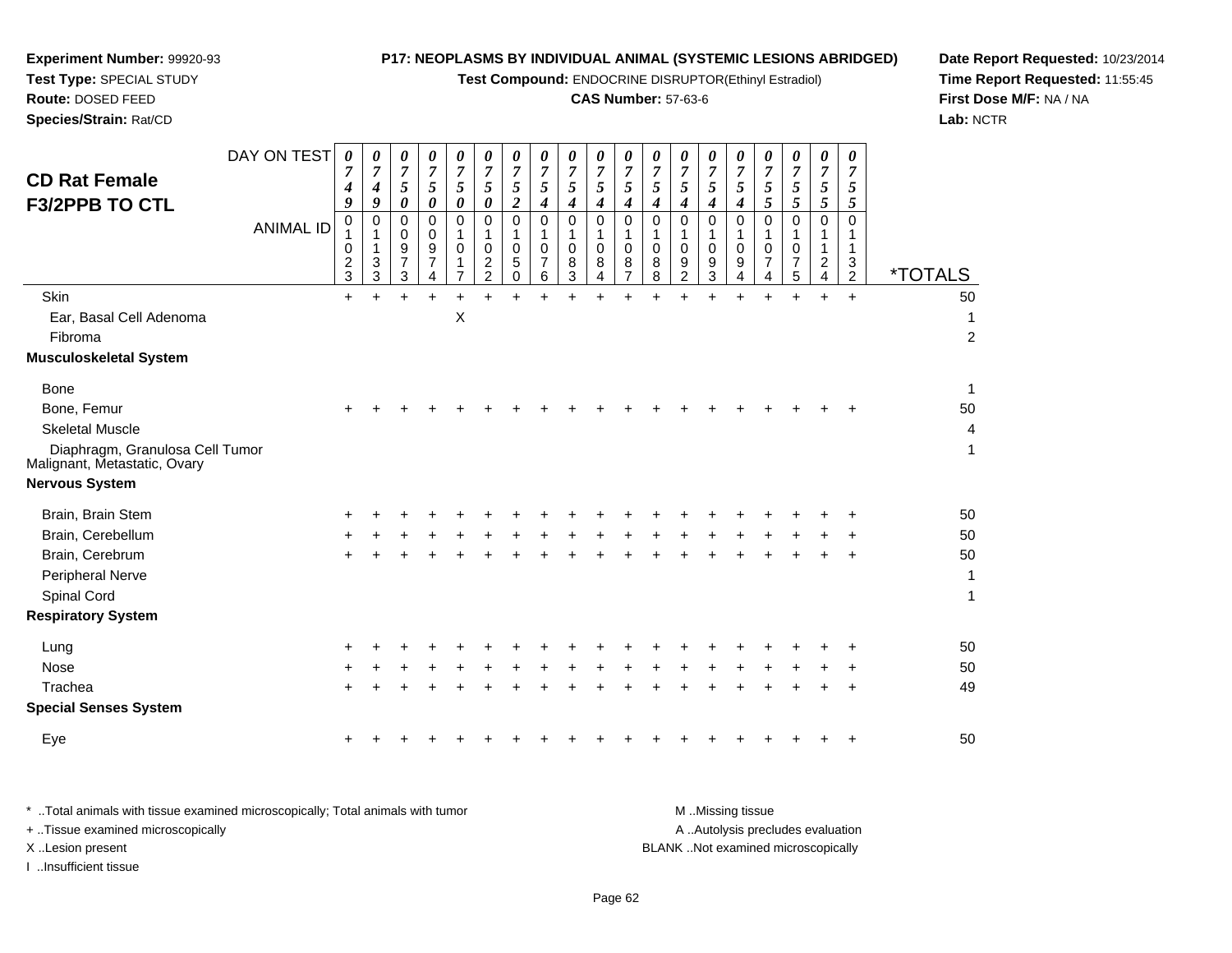**Test Compound:** ENDOCRINE DISRUPTOR(Ethinyl Estradiol)

## **CAS Number:** 57-63-6

**Date Report Requested:** 10/23/2014**Time Report Requested:** 11:55:45**First Dose M/F:** NA / NA**Lab:** NCTR

| Species/Strain: Rat/CD                          |             |                  |                    |                  |                                                |             |                                      |                                 |                            |                                 |                         |                            |                  |                             |                              |                  |               |  |
|-------------------------------------------------|-------------|------------------|--------------------|------------------|------------------------------------------------|-------------|--------------------------------------|---------------------------------|----------------------------|---------------------------------|-------------------------|----------------------------|------------------|-----------------------------|------------------------------|------------------|---------------|--|
| <b>CD Rat Female</b><br><b>F3/2PPB TO CTL</b>   | DAY ON TEST | 0<br>4<br>q      | 0<br>,<br>4<br>9   | 0<br>7<br>0      | $\boldsymbol{\theta}$<br>$\boldsymbol{\theta}$ | 0<br>,<br>0 | $\boldsymbol{\theta}$<br>7<br>5<br>0 | $\boldsymbol{\theta}$<br>7<br>2 | $\boldsymbol{\theta}$<br>4 | $\boldsymbol{\theta}$<br>~<br>4 | 0<br>7<br>5<br>4        | $\boldsymbol{\theta}$<br>7 | O<br>7<br>4      | 0<br>7<br>$\mathbf{A}$<br>4 | 0<br>7<br>$\mathcal{L}$<br>4 | 0<br>7<br>5<br>4 | 0             |  |
|                                                 | ANIMAL ID   | 0<br>O<br>ົ<br>3 | $\Omega$<br>3<br>3 | 0<br>0<br>9<br>3 | 9<br>4                                         | 0<br>0      | 0<br>$\Omega$<br>2<br>っ              | $\Omega$<br>0<br>5              | 0<br>0<br>6                | 0<br>0<br>8<br>3                | $\Omega$<br>0<br>8<br>4 | 0<br>0<br>8                | 0<br>0<br>8<br>8 | 0<br>0<br>9<br>2            | 0<br>0<br>9<br>3             | 0<br>0<br>9<br>4 | $\Omega$<br>4 |  |
| <b>Harderian Gland</b><br><b>Urinary System</b> |             |                  |                    |                  |                                                |             |                                      |                                 |                            |                                 |                         |                            |                  |                             |                              |                  |               |  |

| <b>Harderian Gland</b>  | $+$ |         |         |     |         | $+$ | $+$         | $+$         | $+$ | $+$ $-$             |                   | $+ + +$ | $+$ | $+$ | $+ + +$ | 50 |
|-------------------------|-----|---------|---------|-----|---------|-----|-------------|-------------|-----|---------------------|-------------------|---------|-----|-----|---------|----|
| <b>Urinary System</b>   |     |         |         |     |         |     |             |             |     |                     |                   |         |     |     |         |    |
| Kidney                  |     | $+$ $+$ |         |     |         |     |             | + + + + +   |     |                     | + + + + + + + + + |         |     |     |         | 50 |
| <b>Urinary Bladder</b>  |     | $+$ $+$ | $+$ $-$ | $+$ | $+$ $-$ |     |             | $+$ $+$ $+$ | $+$ |                     | + + + + + + + + + |         |     |     |         | 49 |
| <b>SYSTEMIC LESIONS</b> |     |         |         |     |         |     |             |             |     |                     |                   |         |     |     |         |    |
| Multiple Organ          |     | $+$ $+$ |         |     |         |     | $+$ $+$ $+$ |             |     | + + + + + + + + + + |                   |         |     |     |         | 50 |
| Mesothelioma Malignant  |     |         |         |     |         |     |             |             |     |                     |                   |         |     |     |         | 1  |

\* ..Total animals with tissue examined microscopically; Total animals with tumor

+ ..Tissue examined microscopically

**Experiment Number:** 99920-93**Test Type:** SPECIAL STUDY**Route:** DOSED FEED

I ..Insufficient tissue

A ..Autolysis precludes evaluation X ..Lesion present BLANK ..Not examined microscopically

501075

\*TOTALS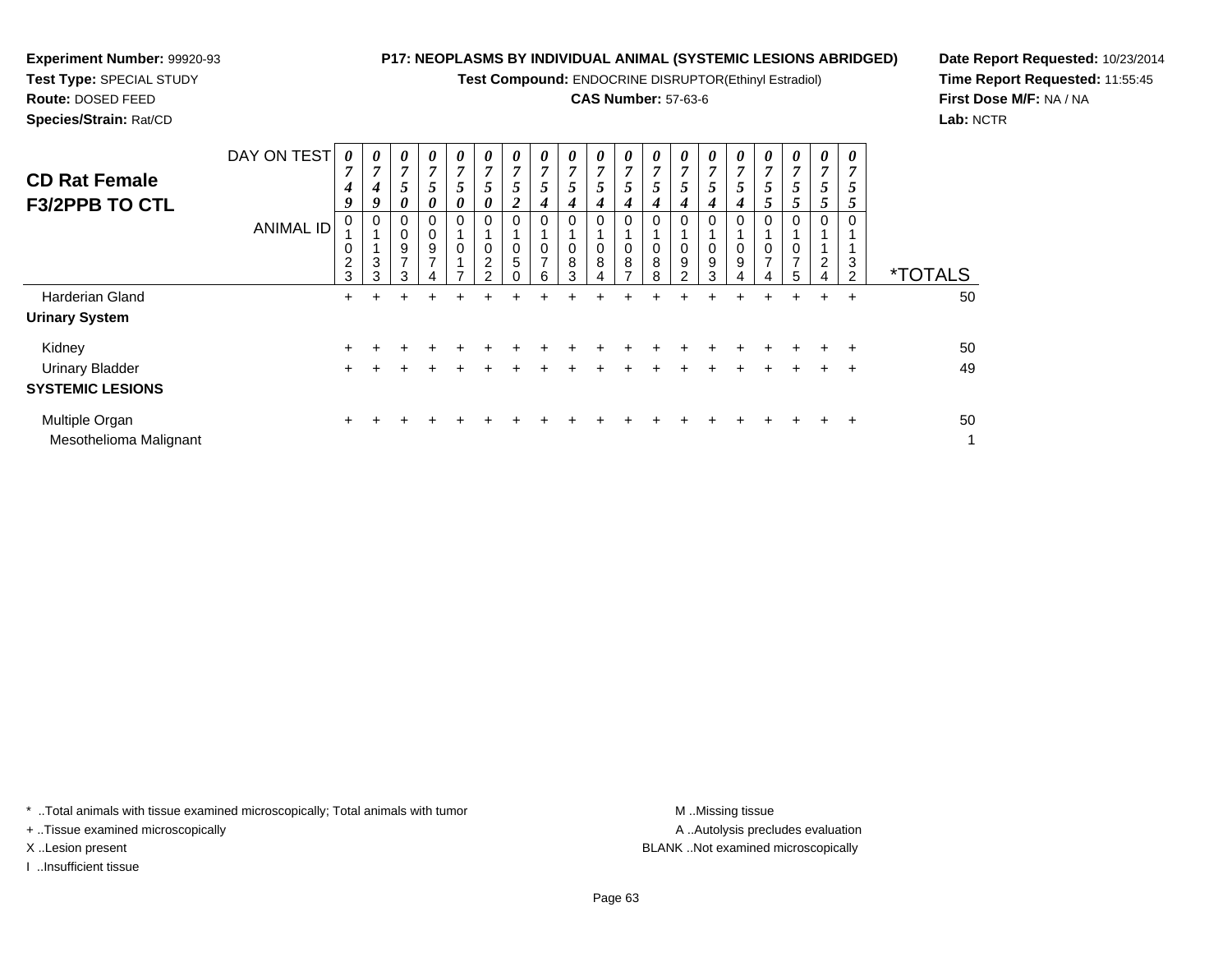**Test Compound:** ENDOCRINE DISRUPTOR(Ethinyl Estradiol)

#### **CAS Number:** 57-63-6

**Date Report Requested:** 10/23/2014**Time Report Requested:** 11:55:45**First Dose M/F:** NA / NA**Lab:** NCTR

#### DAY ON TEST**CD Rat Female F3/10PPBTO CTL**ANIMAL ID*0 1 3 9* 0 0 0 2 0*0 1 8 2* 0 0 0 2 2*0 4 9 0* 0 0 1 9 3*0 5 3 2* 0 0 2 6 2*0 5 4 0* 0 0 2 7 8*0 5 5 6* 0 0 3 0 9*0 6 0 3* 0 0 6 0 5*0 6 0 8* 0 0 7 0 7*0 6 2 0* 0 0 8 0 7*0 6 2 0* 0 0 8 0 9*0 6 3 6* 0 0 8 1 7*0 6 5 5* 0 0 8 2 9*0 6 6 6* 0 0 8 3 7*0 6 7 0* 0 0 8 3 8*0 6 8 0* 0 0 8 5 3*0 6 8 2* 0 0 8 5 5*0 6 8 7* 0 0 8 5 8*0 6 8 7* 0 0 8 5 9*0 6 9 2* 0 0 8 6 2*0 6 9 8* 0 0 8 6 5*0 7 0 6* 0 0 8 7 4*0 7 1 3* 0 0 8 8 2*0 7 1 6* 0 0 8 8 0*0 7 1 7* 0 0 8 8 4*0 7 2 1* 0 0 8 9 1*0 7 2 8* 0 0 9 0 0*0 7 3 4* 0 0 9 0 5*0 7 3 9* 0 0 9 0 8*0 7 4 5* 0 1 1 3 8*0 7 4 8* 0 0 9 8 2*0 7 4 8* 0 1 0 2 9**Alimentary SystemEsophagus**  $\mathsf{S}$  + <sup>+</sup> <sup>+</sup> <sup>+</sup> <sup>+</sup> <sup>+</sup> <sup>+</sup> <sup>+</sup> <sup>+</sup> <sup>+</sup> <sup>+</sup> <sup>+</sup> <sup>+</sup> <sup>+</sup> <sup>+</sup> <sup>+</sup> <sup>+</sup> <sup>+</sup> <sup>+</sup> <sup>+</sup> <sup>+</sup> <sup>+</sup> <sup>+</sup> <sup>+</sup> <sup>+</sup> <sup>+</sup> <sup>+</sup> <sup>+</sup> <sup>+</sup> <sup>+</sup> <sup>+</sup> Intestine Large, Cecum <sup>+</sup> <sup>+</sup> <sup>+</sup> <sup>+</sup> <sup>+</sup> <sup>+</sup> <sup>+</sup> <sup>+</sup> <sup>+</sup> <sup>+</sup> <sup>+</sup> <sup>+</sup> <sup>+</sup> <sup>+</sup> <sup>+</sup> <sup>+</sup> <sup>+</sup> <sup>+</sup> <sup>+</sup> <sup>+</sup> <sup>+</sup> <sup>+</sup> <sup>+</sup> <sup>A</sup> <sup>+</sup> <sup>+</sup> <sup>+</sup> <sup>+</sup> <sup>+</sup> <sup>+</sup> <sup>+</sup> Intestine Large, Colonn  $+$  <sup>+</sup> <sup>+</sup> <sup>+</sup> <sup>+</sup> <sup>+</sup> <sup>+</sup> <sup>+</sup> <sup>+</sup> <sup>+</sup> <sup>+</sup> <sup>+</sup> <sup>+</sup> <sup>+</sup> <sup>+</sup> <sup>+</sup> <sup>+</sup> <sup>+</sup> <sup>+</sup> <sup>+</sup> <sup>+</sup> <sup>+</sup> <sup>+</sup> <sup>+</sup> <sup>+</sup> <sup>+</sup> <sup>+</sup> <sup>+</sup> <sup>+</sup> <sup>+</sup> <sup>+</sup> Intestine Large, Rectum <sup>+</sup> <sup>+</sup> <sup>+</sup> <sup>+</sup> <sup>+</sup> <sup>+</sup> <sup>+</sup> <sup>+</sup> <sup>+</sup> <sup>+</sup> <sup>+</sup> <sup>+</sup> <sup>+</sup> <sup>+</sup> <sup>+</sup> <sup>+</sup> <sup>+</sup> <sup>+</sup> <sup>+</sup> <sup>+</sup> <sup>+</sup> <sup>+</sup> <sup>+</sup> <sup>+</sup> <sup>+</sup> <sup>+</sup> <sup>+</sup> <sup>+</sup> <sup>+</sup> <sup>+</sup> <sup>+</sup> Intestine Small, Duodenum <sup>+</sup> <sup>+</sup> <sup>+</sup> <sup>+</sup> <sup>+</sup> <sup>+</sup> <sup>+</sup> <sup>+</sup> <sup>+</sup> <sup>+</sup> <sup>+</sup> <sup>+</sup> <sup>+</sup> <sup>+</sup> <sup>+</sup> <sup>+</sup> <sup>+</sup> <sup>+</sup> <sup>+</sup> <sup>+</sup> <sup>+</sup> <sup>+</sup> <sup>+</sup> <sup>+</sup> <sup>+</sup> <sup>+</sup> <sup>+</sup> <sup>+</sup> <sup>+</sup> <sup>+</sup> <sup>+</sup> Intestine Small, Ileum <sup>+</sup> <sup>+</sup> <sup>+</sup> <sup>+</sup> <sup>+</sup> <sup>+</sup> <sup>+</sup> <sup>+</sup> <sup>+</sup> <sup>+</sup> <sup>+</sup> <sup>+</sup> <sup>+</sup> <sup>+</sup> <sup>+</sup> <sup>+</sup> <sup>+</sup> <sup>+</sup> <sup>+</sup> <sup>+</sup> <sup>+</sup> <sup>+</sup> <sup>+</sup> <sup>A</sup> <sup>+</sup> <sup>+</sup> <sup>+</sup> <sup>+</sup> <sup>+</sup> <sup>+</sup> <sup>+</sup> Intestine Small, Jejunum <sup>+</sup> <sup>+</sup> <sup>+</sup> <sup>+</sup> <sup>+</sup> <sup>+</sup> <sup>+</sup> <sup>+</sup> <sup>+</sup> <sup>+</sup> <sup>+</sup> <sup>+</sup> <sup>+</sup> <sup>+</sup> <sup>+</sup> <sup>+</sup> <sup>+</sup> <sup>+</sup> <sup>+</sup> <sup>A</sup> <sup>+</sup> <sup>+</sup> <sup>+</sup> <sup>A</sup> <sup>+</sup> <sup>+</sup> <sup>+</sup> <sup>+</sup> <sup>+</sup> <sup>+</sup> <sup>+</sup> CarcinomaLiver $\mathsf{r}$  + <sup>+</sup> <sup>+</sup> <sup>+</sup> <sup>+</sup> <sup>+</sup> <sup>+</sup> <sup>+</sup> <sup>+</sup> <sup>+</sup> <sup>+</sup> <sup>+</sup> <sup>+</sup> <sup>+</sup> <sup>+</sup> <sup>+</sup> <sup>+</sup> <sup>+</sup> <sup>+</sup> <sup>+</sup> <sup>+</sup> <sup>+</sup> <sup>+</sup> <sup>+</sup> <sup>+</sup> <sup>+</sup> <sup>+</sup> <sup>+</sup> <sup>+</sup> <sup>+</sup> <sup>+</sup> **Mesentery**  $\mathsf y$  + <sup>+</sup> <sup>+</sup> Oral Mucosaa  $+$  <sup>+</sup> <sup>+</sup> <sup>+</sup> Fibrous Histiocytoma $\alpha$ Squamous Cell Carcinoma $\alpha$ Pancreas <sup>+</sup> <sup>+</sup> <sup>+</sup> <sup>+</sup> <sup>+</sup> <sup>+</sup> <sup>+</sup> <sup>+</sup> <sup>+</sup> <sup>+</sup> <sup>+</sup> <sup>+</sup> <sup>+</sup> <sup>+</sup> <sup>+</sup> <sup>+</sup> <sup>+</sup> <sup>+</sup> <sup>+</sup> <sup>+</sup> <sup>+</sup> <sup>+</sup> <sup>+</sup> <sup>+</sup> <sup>+</sup> <sup>+</sup> <sup>+</sup> <sup>+</sup> <sup>+</sup> <sup>+</sup> <sup>+</sup> Salivary Glands $\sim$   $\sim$   $\sim$   $\sim$   $\sim$   $\sim$  <sup>+</sup> <sup>+</sup> <sup>+</sup> <sup>+</sup> <sup>+</sup> <sup>+</sup> <sup>+</sup> <sup>+</sup> <sup>+</sup> <sup>+</sup> <sup>+</sup> <sup>+</sup> <sup>+</sup> <sup>+</sup> <sup>+</sup> <sup>+</sup> <sup>+</sup> <sup>+</sup> <sup>+</sup> <sup>+</sup> <sup>+</sup> <sup>+</sup> <sup>+</sup> <sup>+</sup> <sup>+</sup> <sup>+</sup> <sup>+</sup> <sup>+</sup> <sup>+</sup> <sup>+</sup> Stomach, Forestomach $h \rightarrow$  <sup>+</sup> <sup>+</sup> <sup>+</sup> <sup>+</sup> <sup>+</sup> <sup>+</sup> <sup>+</sup> <sup>+</sup> <sup>+</sup> <sup>+</sup> <sup>+</sup> <sup>+</sup> <sup>+</sup> <sup>+</sup> <sup>+</sup> <sup>+</sup> <sup>+</sup> <sup>+</sup> <sup>+</sup> <sup>+</sup> <sup>+</sup> <sup>+</sup> <sup>+</sup> <sup>+</sup> <sup>+</sup> <sup>+</sup> <sup>+</sup> <sup>+</sup> <sup>+</sup> <sup>+</sup> Squamous Cell Papillomaa  $\lambda$  $\ddot{}$ Stomach, Glandular $\mathsf{r}$  + <sup>+</sup> <sup>+</sup> <sup>+</sup> <sup>+</sup> <sup>+</sup> <sup>+</sup> <sup>+</sup> <sup>+</sup> <sup>+</sup> <sup>+</sup> <sup>+</sup> <sup>+</sup> <sup>+</sup> <sup>+</sup> <sup>+</sup> <sup>+</sup> <sup>+</sup> <sup>+</sup> <sup>+</sup> <sup>+</sup> <sup>+</sup> <sup>+</sup> <sup>+</sup> <sup>+</sup> <sup>+</sup> <sup>+</sup> <sup>+</sup> <sup>+</sup> <sup>+</sup> <sup>+</sup> **Cardiovascular System**Blood Vessel $\mathbf{+}$  <sup>+</sup> <sup>+</sup> <sup>+</sup> <sup>+</sup> <sup>+</sup> <sup>+</sup> <sup>+</sup> <sup>+</sup> <sup>+</sup> <sup>+</sup> <sup>+</sup> <sup>+</sup> <sup>+</sup> <sup>+</sup> <sup>+</sup> <sup>+</sup> <sup>+</sup> <sup>+</sup> <sup>+</sup> <sup>+</sup> <sup>+</sup> <sup>+</sup> <sup>+</sup> <sup>+</sup> <sup>+</sup> <sup>+</sup> <sup>+</sup> <sup>+</sup> <sup>+</sup> <sup>+</sup> Heart <sup>+</sup><sup>+</sup> <sup>+</sup> <sup>+</sup> <sup>+</sup> <sup>+</sup> <sup>+</sup> <sup>+</sup> <sup>+</sup> <sup>+</sup> <sup>+</sup> <sup>+</sup> <sup>+</sup> <sup>+</sup> <sup>+</sup> <sup>+</sup> <sup>+</sup> <sup>+</sup> <sup>+</sup> <sup>+</sup> <sup>+</sup> <sup>+</sup> <sup>+</sup> <sup>+</sup> <sup>+</sup> <sup>+</sup> <sup>+</sup> <sup>+</sup> <sup>+</sup> <sup>+</sup> <sup>+</sup>

\* ..Total animals with tissue examined microscopically; Total animals with tumor M ...Total animals with tumor A ..Autolysis precludes evaluation + ..Tissue examined microscopically X ..Lesion present BLANK ..Not examined microscopicallyI ..Insufficient tissue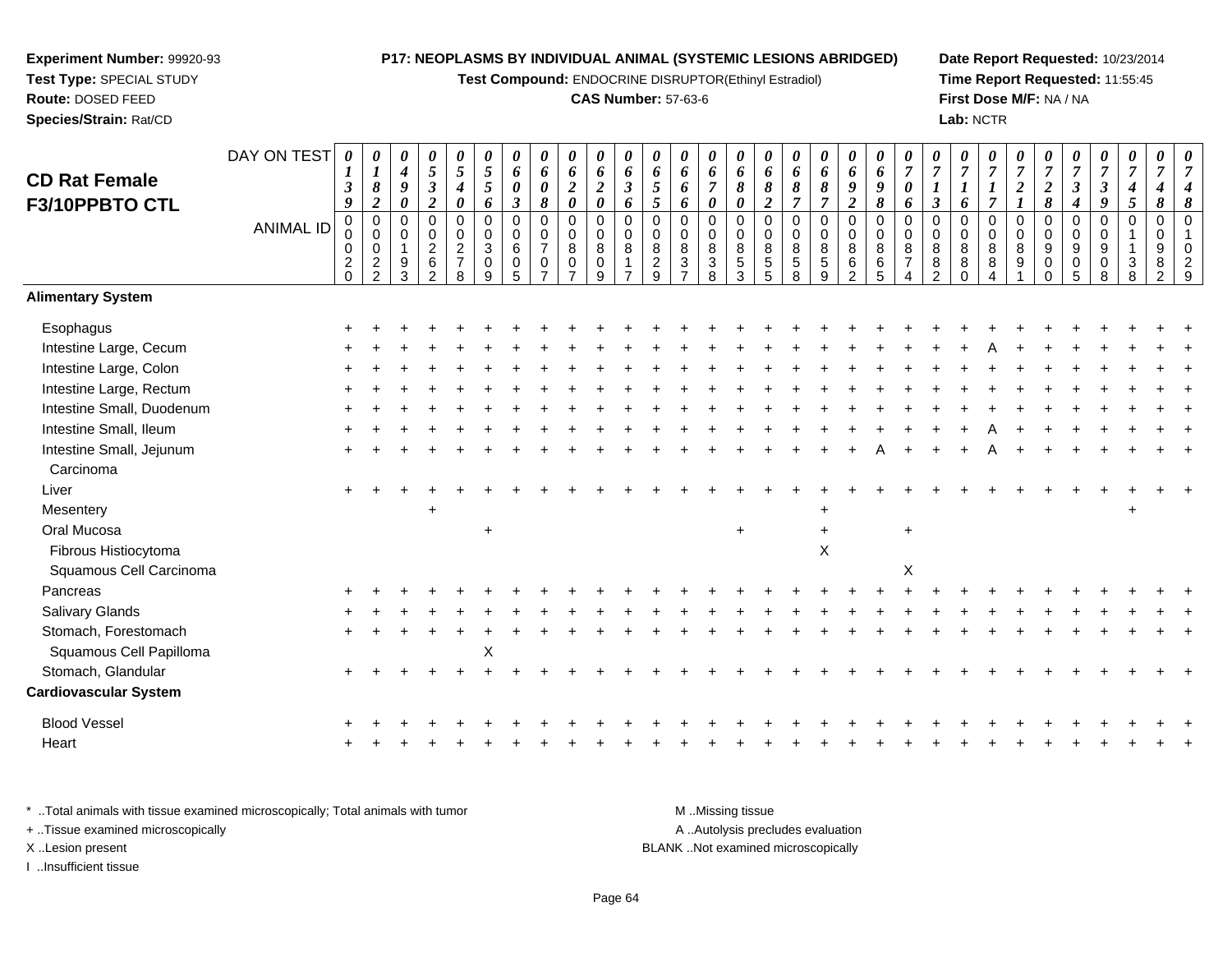**Test Compound:** ENDOCRINE DISRUPTOR(Ethinyl Estradiol)

#### **CAS Number:** 57-63-6

**Date Report Requested:** 10/23/2014**Time Report Requested:** 11:55:45**First Dose M/F:** NA / NA**Lab:** NCTR

#### DAY ON TEST**CD Rat Female F3/10PPBTO CTL**ANIMAL ID*0 1 3 9* 0 0 0 2 0*0 1 8 2* 0 0 0 2 2*0 4 9 0* 0 0 1 9 3*0 5 3 2* 0 0 2 6 2*0 5 4 0* 0 0 2 7 8*0 5 5 6* 0 0 3 0 9*0 6 0 3* 0 0 6 0 5*0 6 0 8* 0 0 7 0 7*0 6 2 0* 0 0 8 0 7*0 6 2 0* 0 0 8 0 9*0 6 3 6* 0 0 8 1 7*0 6 5 5* 0 0 8 2 9*0 6 6 6* 0 0 8 3 7*0 6 7 0* 0 0 8 3 8*0 6 8 0* 0 0 8 5 3*0 6 8 2* 0 0 8 5 5*0 6 8 7* 0 0 8 5 8*0 6 8 7* 0 0 8 5 9*0 6 9 2* 0 0 8 6 2*0 6 9 8* 0 0 8 6 5*0 7 0 6* 0 0 8 7 4*0 7 1 3* 0 0 8 8 2*0 7 1 6* 0 0 8 8 0*0 7 1 7* 0 0 8 8 4*0 7 2 1* 0 0 8 9 1*0 7 2 8* 0 0 9 0 0*0 7 3 4* 0 0 9 0 5*0 7 3 9* 0 0 9 0 8*0 7 4 5* 0 1 1 3 8*0 7 4 8* 0 0 9 8 2*0 7 4 8* 0 1 0 2 9**Endocrine System**Adrenal Cortex $\times$  + <sup>+</sup> <sup>+</sup> <sup>+</sup> <sup>+</sup> <sup>+</sup> <sup>+</sup> <sup>+</sup> <sup>+</sup> <sup>+</sup> <sup>+</sup> <sup>+</sup> <sup>+</sup> <sup>+</sup> <sup>+</sup> <sup>+</sup> <sup>+</sup> <sup>+</sup> <sup>+</sup> <sup>+</sup> <sup>+</sup> <sup>+</sup> <sup>+</sup> <sup>+</sup> <sup>+</sup> <sup>+</sup> <sup>+</sup> <sup>+</sup> <sup>+</sup> <sup>+</sup> <sup>+</sup> Adenoma $\alpha$  $\ddot{}$ Adrenal Medullaa  $+$  <sup>+</sup> <sup>+</sup> <sup>+</sup> <sup>+</sup> <sup>+</sup> <sup>+</sup> <sup>+</sup> <sup>+</sup> <sup>+</sup> <sup>+</sup> <sup>+</sup> <sup>+</sup> <sup>+</sup> <sup>+</sup> <sup>+</sup> <sup>+</sup> <sup>+</sup> <sup>+</sup> <sup>+</sup> <sup>+</sup> <sup>+</sup> <sup>+</sup> <sup>+</sup> <sup>+</sup> <sup>+</sup> <sup>+</sup> <sup>+</sup> <sup>+</sup> <sup>+</sup> <sup>+</sup> Islets, Pancreatic $\overline{c}$  + <sup>+</sup> <sup>+</sup> <sup>+</sup> <sup>+</sup> <sup>+</sup> <sup>+</sup> <sup>+</sup> <sup>+</sup> <sup>+</sup> <sup>+</sup> <sup>+</sup> <sup>+</sup> <sup>+</sup> <sup>+</sup> <sup>+</sup> <sup>+</sup> <sup>+</sup> <sup>+</sup> <sup>+</sup> <sup>+</sup> <sup>+</sup> <sup>+</sup> <sup>+</sup> <sup>+</sup> <sup>+</sup> <sup>+</sup> <sup>+</sup> <sup>+</sup> <sup>+</sup> <sup>+</sup> Parathyroid Gland $\alpha$  + <sup>+</sup> <sup>+</sup> <sup>+</sup> <sup>+</sup> <sup>+</sup> <sup>+</sup> <sup>+</sup> <sup>+</sup> <sup>+</sup> <sup>+</sup> <sup>+</sup> <sup>+</sup> <sup>+</sup> <sup>+</sup> <sup>+</sup> <sup>+</sup> <sup>+</sup> <sup>+</sup> <sup>+</sup> <sup>+</sup> <sup>+</sup> <sup>M</sup> <sup>+</sup> <sup>+</sup> <sup>+</sup> <sup>M</sup> <sup>+</sup> <sup>M</sup> <sup>+</sup> <sup>+</sup> Pituitary Gland $\alpha$  + <sup>+</sup> <sup>+</sup> <sup>+</sup> <sup>+</sup> <sup>+</sup> <sup>+</sup> <sup>+</sup> <sup>+</sup> <sup>+</sup> <sup>+</sup> <sup>+</sup> <sup>+</sup> <sup>+</sup> <sup>+</sup> <sup>+</sup> <sup>+</sup> <sup>+</sup> <sup>+</sup> <sup>+</sup> <sup>+</sup> <sup>+</sup> <sup>+</sup> <sup>+</sup> <sup>+</sup> <sup>+</sup> <sup>+</sup> <sup>+</sup> <sup>+</sup> <sup>+</sup> <sup>+</sup> Pars Distalis, Adenomaa  $\lambda$  <sup>X</sup> <sup>X</sup> <sup>X</sup> <sup>X</sup> <sup>X</sup> <sup>X</sup> <sup>X</sup> <sup>X</sup> <sup>X</sup> <sup>X</sup> <sup>X</sup> <sup>X</sup> <sup>X</sup> <sup>X</sup> <sup>X</sup> <sup>X</sup> <sup>X</sup> <sup>X</sup> <sup>X</sup> Thyroid Gland $\alpha$  + <sup>+</sup> <sup>+</sup> <sup>+</sup> <sup>+</sup> <sup>+</sup> <sup>+</sup> <sup>+</sup> <sup>+</sup> <sup>+</sup> <sup>+</sup> <sup>+</sup> <sup>+</sup> <sup>+</sup> <sup>+</sup> <sup>+</sup> <sup>+</sup> <sup>+</sup> <sup>+</sup> <sup>+</sup> <sup>+</sup> <sup>+</sup> <sup>+</sup> <sup>+</sup> <sup>+</sup> <sup>+</sup> <sup>+</sup> <sup>+</sup> <sup>+</sup> <sup>+</sup> <sup>+</sup> C Cell, Adenoma C Cell, Carcinoma $\alpha$ **General Body System**Tissue NOS Squamous Cell Carcinoma, Deep Invasion**Genital System**Clitoral Gland $\alpha$  + <sup>+</sup> <sup>+</sup> <sup>+</sup> <sup>+</sup> <sup>+</sup> <sup>+</sup> <sup>+</sup> <sup>M</sup> <sup>+</sup> <sup>+</sup> <sup>+</sup> <sup>+</sup> <sup>+</sup> <sup>+</sup> <sup>+</sup> <sup>+</sup> <sup>+</sup> <sup>+</sup> <sup>+</sup> <sup>+</sup> <sup>+</sup> <sup>+</sup> <sup>+</sup> <sup>+</sup> <sup>+</sup> <sup>+</sup> <sup>+</sup> <sup>+</sup> <sup>+</sup> <sup>+</sup> Adenoma $\alpha$ Ŧ Ovary <sup>+</sup> <sup>+</sup> <sup>+</sup> <sup>+</sup> <sup>+</sup> <sup>+</sup> <sup>+</sup> <sup>+</sup> <sup>+</sup> <sup>+</sup> <sup>+</sup> <sup>+</sup> <sup>+</sup> <sup>+</sup> <sup>+</sup> <sup>+</sup> <sup>+</sup> <sup>+</sup> <sup>+</sup> <sup>+</sup> <sup>+</sup> <sup>+</sup> <sup>+</sup> <sup>+</sup> <sup>+</sup> <sup>+</sup> <sup>+</sup> <sup>+</sup> <sup>+</sup> <sup>+</sup> <sup>+</sup> Granulosa Cell Tumor Benign $x^2 + y^2 = 0$ Sertoli Cell Tumor Benign $\mathsf{n}$ **Oviduct**  $\mathfrak{t}$  + <sup>+</sup> <sup>+</sup> <sup>+</sup> <sup>+</sup> <sup>+</sup> <sup>+</sup> <sup>+</sup> <sup>+</sup> <sup>+</sup> <sup>+</sup> <sup>+</sup> <sup>+</sup> <sup>+</sup> <sup>+</sup> <sup>+</sup> <sup>+</sup> <sup>+</sup> <sup>+</sup> <sup>+</sup> <sup>+</sup> <sup>+</sup> <sup>+</sup> <sup>+</sup> <sup>+</sup> <sup>+</sup> <sup>+</sup> <sup>+</sup> <sup>+</sup> <sup>+</sup> <sup>+</sup>

\* ..Total animals with tissue examined microscopically; Total animals with tumor M ...Missing tissue M ...Missing tissue A ..Autolysis precludes evaluation + ..Tissue examined microscopically X ..Lesion present BLANK ..Not examined microscopicallyI ..Insufficient tissue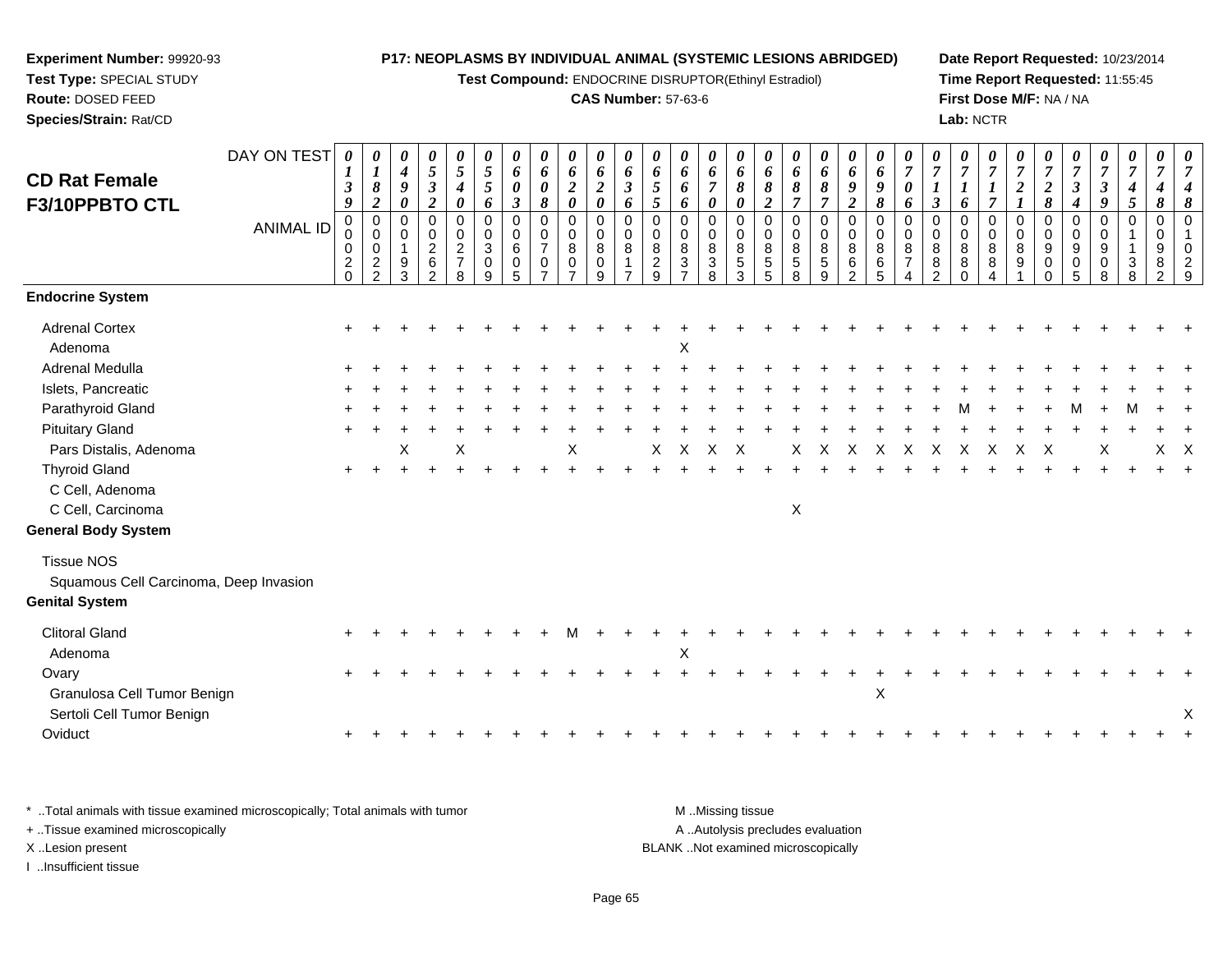**Test Compound:** ENDOCRINE DISRUPTOR(Ethinyl Estradiol)

#### **CAS Number:** 57-63-6

**Date Report Requested:** 10/23/2014**Time Report Requested:** 11:55:46**First Dose M/F:** NA / NA**Lab:** NCTR

| <b>CD Rat Female</b>                  | DAY ON TEST      | 0<br>1<br>$\boldsymbol{\beta}$                             | 0<br>$\bm{l}$<br>8                                                          | 0<br>$\boldsymbol{4}$<br>9   | $\boldsymbol{\theta}$<br>$\mathfrak{s}$<br>$\mathfrak{z}$                                     | 0<br>$\overline{5}$<br>$\boldsymbol{4}$                                  | 0<br>5<br>5                                        | 0<br>6<br>0                       | 0<br>6<br>0                                                    | 0<br>6<br>$\boldsymbol{2}$                                            | $\boldsymbol{\theta}$<br>6<br>$\boldsymbol{2}$                               | $\boldsymbol{\theta}$<br>6<br>$\boldsymbol{\beta}$ | 0<br>6<br>5                                              | 0<br>6<br>6                                                                         | 0<br>6<br>$\overline{7}$            | 0<br>6<br>8                                       | $\boldsymbol{\theta}$<br>6<br>8                                            | 0<br>6<br>8<br>$\overline{7}$  | 0<br>6<br>8<br>$\overline{7}$             | $\boldsymbol{\theta}$<br>6<br>9                                          | 0<br>6<br>9<br>8            | 0<br>7<br>0                            | 0<br>$\overline{7}$                                                                  | 0<br>$\overline{7}$<br>$\boldsymbol{l}$               | 0<br>7<br>$\overline{7}$               | 0<br>$\overline{7}$<br>$\boldsymbol{2}$               | 0<br>$\overline{7}$<br>$\boldsymbol{2}$     | 0<br>7<br>3                | $\boldsymbol{\theta}$<br>$\overline{7}$<br>$\mathfrak{z}$<br>9 | $\boldsymbol{\theta}$<br>$\overline{7}$<br>$\boldsymbol{4}$ | 0<br>7                            | 0<br>$\overline{7}$<br>4                            |
|---------------------------------------|------------------|------------------------------------------------------------|-----------------------------------------------------------------------------|------------------------------|-----------------------------------------------------------------------------------------------|--------------------------------------------------------------------------|----------------------------------------------------|-----------------------------------|----------------------------------------------------------------|-----------------------------------------------------------------------|------------------------------------------------------------------------------|----------------------------------------------------|----------------------------------------------------------|-------------------------------------------------------------------------------------|-------------------------------------|---------------------------------------------------|----------------------------------------------------------------------------|--------------------------------|-------------------------------------------|--------------------------------------------------------------------------|-----------------------------|----------------------------------------|--------------------------------------------------------------------------------------|-------------------------------------------------------|----------------------------------------|-------------------------------------------------------|---------------------------------------------|----------------------------|----------------------------------------------------------------|-------------------------------------------------------------|-----------------------------------|-----------------------------------------------------|
| F3/10PPBTO CTL                        | <b>ANIMAL ID</b> | 9<br>$\mathbf 0$<br>0<br>0<br>$\boldsymbol{2}$<br>$\Omega$ | $\boldsymbol{2}$<br>$\pmb{0}$<br>0<br>0<br>$\overline{c}$<br>$\overline{2}$ | 0<br>$\Omega$<br>0<br>9<br>3 | $\boldsymbol{2}$<br>$\mathbf 0$<br>$\mathbf 0$<br>$\overline{c}$<br>$\,6\,$<br>$\overline{2}$ | $\boldsymbol{\theta}$<br>0<br>0<br>$\overline{2}$<br>$\overline{7}$<br>8 | 6<br>$\Omega$<br>$\Omega$<br>3<br>$\mathbf 0$<br>9 | 3<br>$\Omega$<br>0<br>6<br>0<br>5 | 8<br>0<br>0<br>$\overline{7}$<br>$\mathbf 0$<br>$\overline{7}$ | 0<br>$\mathbf 0$<br>$\mathbf 0$<br>8<br>$\mathbf 0$<br>$\overline{ }$ | $\boldsymbol{\theta}$<br>$\mathbf 0$<br>$\mathbf 0$<br>8<br>$\mathbf 0$<br>9 | 6<br>0<br>0<br>8<br>$\mathbf{1}$<br>$\overline{7}$ | 5<br>$\Omega$<br>$\mathbf 0$<br>8<br>$\overline{c}$<br>9 | 6<br>$\mathbf 0$<br>$\mathbf 0$<br>8<br>$\ensuremath{\mathsf{3}}$<br>$\overline{7}$ | 0<br>0<br>0<br>8<br>$\sqrt{3}$<br>8 | $\theta$<br>$\Omega$<br>0<br>8<br>$\sqrt{5}$<br>3 | $\boldsymbol{2}$<br>$\mathbf 0$<br>$\mathbf 0$<br>8<br>$\overline{5}$<br>5 | 0<br>0<br>8<br>$\sqrt{5}$<br>8 | $\mathbf 0$<br>$\mathbf 0$<br>8<br>5<br>9 | $\overline{2}$<br>$\mathbf 0$<br>$\mathbf 0$<br>8<br>6<br>$\overline{c}$ | 0<br>0<br>8<br>$\,6\,$<br>5 | 6<br>$\Omega$<br>$\mathbf 0$<br>8<br>Δ | $\boldsymbol{\beta}$<br>$\mathbf 0$<br>$\mathbf 0$<br>8<br>$\bf 8$<br>$\overline{2}$ | 6<br>$\mathbf 0$<br>$\mathbf 0$<br>8<br>8<br>$\Omega$ | $\Omega$<br>$\mathbf 0$<br>8<br>8<br>4 | $\boldsymbol{l}$<br>$\Omega$<br>$\mathbf 0$<br>8<br>9 | 8<br>0<br>0<br>9<br>$\mathbf 0$<br>$\Omega$ | 4<br>0<br>0<br>9<br>0<br>5 | $\mathbf 0$<br>$\mathbf 0$<br>9<br>$\mathbf 0$<br>8            | $\mathfrak{s}$<br>0<br>3<br>8                               | 8<br>0<br>$\Omega$<br>9<br>8<br>2 | 8<br>$\Omega$<br>$\mathbf 0$<br>$\overline{c}$<br>9 |
| <b>Uterus</b>                         |                  | $\ddot{}$                                                  |                                                                             |                              |                                                                                               |                                                                          |                                                    |                                   |                                                                |                                                                       |                                                                              |                                                    |                                                          |                                                                                     |                                     |                                                   |                                                                            |                                |                                           |                                                                          |                             |                                        |                                                                                      |                                                       |                                        |                                                       |                                             |                            |                                                                |                                                             |                                   |                                                     |
| Endometrium, Adenoma<br>Polyp Stromal |                  |                                                            |                                                                             |                              |                                                                                               |                                                                          |                                                    |                                   | X                                                              |                                                                       |                                                                              |                                                    |                                                          | $\boldsymbol{\mathsf{X}}$                                                           |                                     |                                                   |                                                                            |                                |                                           |                                                                          |                             |                                        |                                                                                      |                                                       |                                        |                                                       |                                             |                            |                                                                |                                                             |                                   |                                                     |
| Vagina                                |                  |                                                            |                                                                             |                              |                                                                                               |                                                                          |                                                    |                                   |                                                                |                                                                       |                                                                              |                                                    |                                                          |                                                                                     |                                     |                                                   |                                                                            |                                |                                           |                                                                          |                             |                                        |                                                                                      |                                                       |                                        |                                                       |                                             |                            |                                                                |                                                             |                                   |                                                     |
| <b>Hematopoietic System</b>           |                  |                                                            |                                                                             |                              |                                                                                               |                                                                          |                                                    |                                   |                                                                |                                                                       |                                                                              |                                                    |                                                          |                                                                                     |                                     |                                                   |                                                                            |                                |                                           |                                                                          |                             |                                        |                                                                                      |                                                       |                                        |                                                       |                                             |                            |                                                                |                                                             |                                   |                                                     |
| <b>Bone Marrow</b>                    |                  |                                                            |                                                                             |                              |                                                                                               |                                                                          |                                                    |                                   |                                                                |                                                                       |                                                                              |                                                    |                                                          |                                                                                     |                                     |                                                   |                                                                            |                                |                                           |                                                                          |                             |                                        |                                                                                      |                                                       |                                        |                                                       |                                             |                            |                                                                |                                                             |                                   |                                                     |
| Lymph Node                            |                  |                                                            |                                                                             |                              |                                                                                               |                                                                          |                                                    |                                   |                                                                |                                                                       |                                                                              |                                                    |                                                          |                                                                                     |                                     | $\pm$                                             |                                                                            | $\ddot{}$                      | $+$                                       |                                                                          |                             |                                        |                                                                                      |                                                       |                                        |                                                       |                                             |                            |                                                                |                                                             |                                   |                                                     |
| Lymph Node, Mandibular                |                  |                                                            |                                                                             |                              |                                                                                               |                                                                          |                                                    |                                   |                                                                |                                                                       |                                                                              |                                                    |                                                          |                                                                                     |                                     |                                                   |                                                                            |                                |                                           |                                                                          |                             |                                        |                                                                                      |                                                       |                                        |                                                       |                                             |                            |                                                                |                                                             |                                   |                                                     |
| Carcinoma, Metastatic, Zymbal'S Gland |                  |                                                            |                                                                             |                              |                                                                                               |                                                                          |                                                    |                                   | Χ                                                              |                                                                       |                                                                              |                                                    |                                                          |                                                                                     |                                     |                                                   |                                                                            |                                |                                           |                                                                          |                             |                                        |                                                                                      |                                                       |                                        |                                                       |                                             |                            |                                                                |                                                             |                                   |                                                     |
| Lymph Node, Mesenteric                |                  |                                                            |                                                                             |                              |                                                                                               |                                                                          |                                                    |                                   |                                                                |                                                                       |                                                                              |                                                    |                                                          |                                                                                     |                                     |                                                   |                                                                            |                                |                                           |                                                                          |                             |                                        |                                                                                      |                                                       |                                        |                                                       |                                             |                            |                                                                |                                                             |                                   |                                                     |
| Spleen                                |                  |                                                            |                                                                             |                              |                                                                                               |                                                                          |                                                    |                                   |                                                                |                                                                       |                                                                              |                                                    |                                                          |                                                                                     |                                     |                                                   |                                                                            |                                |                                           |                                                                          |                             |                                        |                                                                                      |                                                       |                                        |                                                       |                                             |                            |                                                                |                                                             |                                   |                                                     |
| Thymus                                |                  |                                                            |                                                                             |                              |                                                                                               |                                                                          |                                                    |                                   |                                                                |                                                                       |                                                                              |                                                    |                                                          |                                                                                     |                                     |                                                   |                                                                            |                                |                                           |                                                                          |                             |                                        |                                                                                      |                                                       |                                        |                                                       |                                             |                            |                                                                |                                                             |                                   |                                                     |
| <b>Integumentary System</b>           |                  |                                                            |                                                                             |                              |                                                                                               |                                                                          |                                                    |                                   |                                                                |                                                                       |                                                                              |                                                    |                                                          |                                                                                     |                                     |                                                   |                                                                            |                                |                                           |                                                                          |                             |                                        |                                                                                      |                                                       |                                        |                                                       |                                             |                            |                                                                |                                                             |                                   |                                                     |
| <b>Mammary Gland</b>                  |                  |                                                            |                                                                             |                              |                                                                                               |                                                                          |                                                    |                                   |                                                                |                                                                       |                                                                              |                                                    |                                                          |                                                                                     |                                     |                                                   |                                                                            |                                |                                           |                                                                          |                             |                                        |                                                                                      |                                                       |                                        |                                                       |                                             |                            |                                                                |                                                             |                                   |                                                     |
| Adenocarcinoma                        |                  |                                                            |                                                                             |                              |                                                                                               |                                                                          |                                                    |                                   |                                                                |                                                                       |                                                                              |                                                    |                                                          |                                                                                     |                                     |                                                   |                                                                            |                                |                                           |                                                                          |                             |                                        | X                                                                                    |                                                       |                                        |                                                       |                                             |                            |                                                                |                                                             |                                   |                                                     |
| Adenocarcinoma, Multiple              |                  |                                                            |                                                                             |                              |                                                                                               |                                                                          |                                                    |                                   |                                                                |                                                                       |                                                                              |                                                    |                                                          |                                                                                     |                                     | X                                                 |                                                                            |                                | $\mathsf{X}$                              |                                                                          |                             |                                        |                                                                                      |                                                       |                                        |                                                       |                                             |                            |                                                                |                                                             |                                   |                                                     |
| Fibroadenoma                          |                  |                                                            |                                                                             | X                            |                                                                                               | $X -$                                                                    | X X                                                |                                   |                                                                |                                                                       |                                                                              |                                                    |                                                          | $X$ $X$                                                                             |                                     |                                                   | $X$ $X$                                                                    |                                | X                                         | X X                                                                      |                             |                                        | X                                                                                    |                                                       | X                                      |                                                       |                                             | X                          |                                                                |                                                             |                                   | X                                                   |
| Fibroadenoma, Multiple                |                  |                                                            |                                                                             |                              |                                                                                               |                                                                          |                                                    |                                   |                                                                |                                                                       | X X X                                                                        |                                                    |                                                          |                                                                                     | $\boldsymbol{\mathsf{X}}$           |                                                   |                                                                            |                                |                                           |                                                                          |                             |                                        |                                                                                      | X                                                     |                                        |                                                       | $X$ $X$                                     |                            | X                                                              |                                                             | X                                 |                                                     |
| Skin                                  |                  |                                                            |                                                                             |                              |                                                                                               |                                                                          |                                                    |                                   |                                                                |                                                                       |                                                                              |                                                    |                                                          |                                                                                     |                                     |                                                   |                                                                            |                                |                                           |                                                                          |                             |                                        |                                                                                      |                                                       |                                        |                                                       |                                             |                            |                                                                |                                                             |                                   |                                                     |
| Fibrous Histiocytoma                  |                  |                                                            |                                                                             |                              |                                                                                               |                                                                          |                                                    |                                   |                                                                |                                                                       |                                                                              |                                                    |                                                          |                                                                                     |                                     |                                                   |                                                                            | X                              |                                           |                                                                          |                             |                                        |                                                                                      |                                                       |                                        |                                                       |                                             |                            |                                                                |                                                             |                                   |                                                     |
| Sarcoma                               |                  |                                                            |                                                                             |                              |                                                                                               |                                                                          |                                                    |                                   |                                                                |                                                                       |                                                                              |                                                    |                                                          |                                                                                     |                                     |                                                   |                                                                            |                                |                                           |                                                                          |                             |                                        |                                                                                      |                                                       |                                        |                                                       |                                             |                            |                                                                |                                                             |                                   |                                                     |

\* ..Total animals with tissue examined microscopically; Total animals with tumor **M** . Missing tissue M ..Missing tissue

+ ..Tissue examined microscopically

**Experiment Number:** 99920-93**Test Type:** SPECIAL STUDY**Route:** DOSED FEED**Species/Strain:** Rat/CD

I ..Insufficient tissue

A ..Autolysis precludes evaluation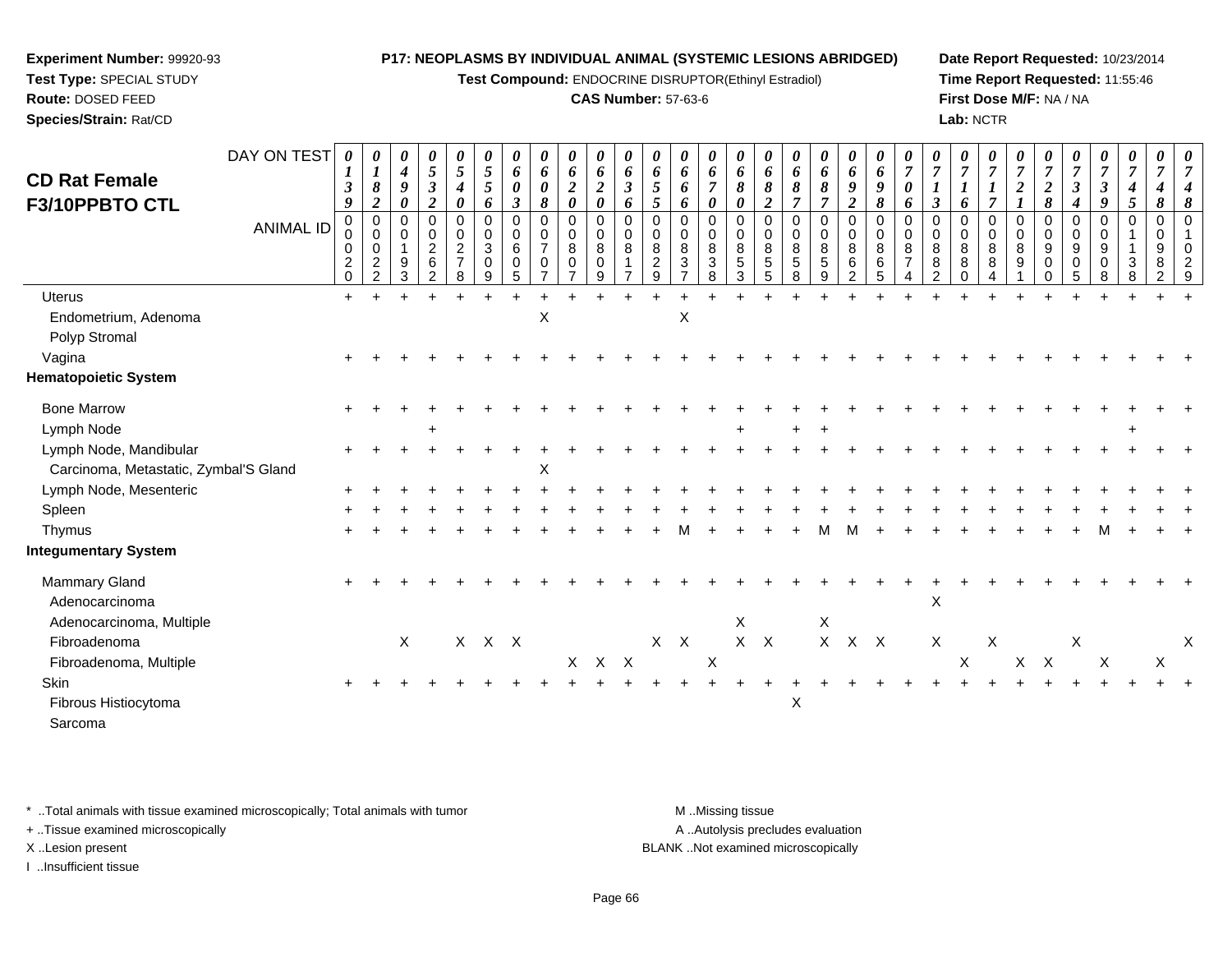**Test Compound:** ENDOCRINE DISRUPTOR(Ethinyl Estradiol)

#### **CAS Number:** 57-63-6

**Date Report Requested:** 10/23/2014**Time Report Requested:** 11:55:46**First Dose M/F:** NA / NA**Lab:** NCTR

| <b>CD Rat Female</b>                                 | DAY ON TEST      | 0<br>$\boldsymbol{I}$<br>$\mathfrak{z}$                        | $\boldsymbol{l}$<br>$\pmb{8}$                                           | 0<br>$\boldsymbol{4}$<br>9                                    | 0<br>$\mathfrak{s}$<br>$\boldsymbol{\beta}$                           | 0<br>$\mathfrak{s}$<br>$\boldsymbol{4}$                                        | $\boldsymbol{\theta}$<br>5<br>$\overline{5}$      | 0<br>6<br>$\boldsymbol{\theta}$               | 0<br>6<br>$\pmb{\theta}$                                       | 0<br>6<br>$\boldsymbol{2}$                | 0<br>$\pmb{6}$<br>$\boldsymbol{2}$                                      | $\boldsymbol{\theta}$<br>6<br>$\mathfrak{z}$                   | 0<br>6<br>5                              | 0<br>6<br>6                  | 0<br>6<br>$\overline{7}$   | $\boldsymbol{\theta}$<br>6<br>8                                                       | $\boldsymbol{\theta}$<br>6<br>$\boldsymbol{\delta}$                      | 0<br>6<br>8                | $\boldsymbol{\theta}$<br>6<br>8                   | $\boldsymbol{\theta}$<br>6<br>$\pmb{9}$                  | $\boldsymbol{\theta}$<br>$\boldsymbol{6}$<br>9     | $\boldsymbol{\theta}$<br>$\overline{7}$<br>$\boldsymbol{\theta}$ | $\boldsymbol{7}$                                           | $\boldsymbol{\theta}$<br>$\overline{7}$  | U<br>$\overline{7}$                | $\overline{7}$<br>$\boldsymbol{2}$ | $\boldsymbol{\theta}$<br>$\overline{7}$<br>$\boldsymbol{2}$ | $\overline{7}$<br>$\boldsymbol{\beta}$                  | $\frac{\boldsymbol{0}}{7}$<br>3   | $\boldsymbol{\theta}$<br>$\overline{7}$<br>4 | $\boldsymbol{\theta}$<br>$\overline{7}$                    | $\frac{\theta}{7}$ |
|------------------------------------------------------|------------------|----------------------------------------------------------------|-------------------------------------------------------------------------|---------------------------------------------------------------|-----------------------------------------------------------------------|--------------------------------------------------------------------------------|---------------------------------------------------|-----------------------------------------------|----------------------------------------------------------------|-------------------------------------------|-------------------------------------------------------------------------|----------------------------------------------------------------|------------------------------------------|------------------------------|----------------------------|---------------------------------------------------------------------------------------|--------------------------------------------------------------------------|----------------------------|---------------------------------------------------|----------------------------------------------------------|----------------------------------------------------|------------------------------------------------------------------|------------------------------------------------------------|------------------------------------------|------------------------------------|------------------------------------|-------------------------------------------------------------|---------------------------------------------------------|-----------------------------------|----------------------------------------------|------------------------------------------------------------|--------------------|
| F3/10PPBTO CTL                                       | <b>ANIMAL ID</b> | 9<br>$\mathbf 0$<br>0<br>0<br>$\overline{c}$<br>$\overline{0}$ | $\boldsymbol{2}$<br>$\overline{0}$<br>0<br>$\mathbf 0$<br>$\frac{2}{2}$ | $\boldsymbol{\theta}$<br>$\mathbf 0$<br>$\mathbf 0$<br>9<br>3 | $\overline{2}$<br>0<br>0<br>$\overline{2}$<br>$\,6$<br>$\overline{2}$ | $\boldsymbol{\theta}$<br>$\mathbf 0$<br>$\boldsymbol{0}$<br>$\frac{2}{7}$<br>8 | 6<br>$\overline{0}$<br>$\mathbf 0$<br>3<br>0<br>9 | $\boldsymbol{\beta}$<br>0<br>0<br>6<br>0<br>5 | 8<br>$\mathbf 0$<br>$\pmb{0}$<br>$\overline{7}$<br>$\mathbf 0$ | $\boldsymbol{\theta}$<br>0<br>0<br>8<br>0 | $\boldsymbol{\theta}$<br>$\mathbf 0$<br>$\boldsymbol{0}$<br>8<br>0<br>9 | 6<br>$\overline{0}$<br>$\mathbf 0$<br>8<br>1<br>$\overline{ }$ | 5<br>$\Omega$<br>0<br>8<br>$\frac{2}{9}$ | 6<br>$\Omega$<br>0<br>8<br>3 | 0<br>0<br>0<br>8<br>$_8^3$ | $\boldsymbol{\theta}$<br>$\Omega$<br>$\mathbf 0$<br>8<br>$\sqrt{5}$<br>$\overline{3}$ | $\overline{2}$<br>$\mathbf 0$<br>$\mathbf 0$<br>8<br>$\overline{5}$<br>5 | 7<br>0<br>0<br>8<br>5<br>8 | $\overline{7}$<br>$\mathbf 0$<br>0<br>8<br>5<br>9 | $\overline{2}$<br>0<br>$\mathbf 0$<br>8<br>$\frac{6}{2}$ | 8<br>$\mathbf 0$<br>$\mathbf 0$<br>8<br>$\,6$<br>5 | 6<br>$\mathbf 0$<br>$\mathbf 0$<br>8<br>$\overline{7}$<br>4      | $\mathfrak{z}$<br>$\Omega$<br>0<br>8<br>8<br>$\mathcal{P}$ | 6<br>$\Omega$<br>0<br>8<br>8<br>$\Omega$ | $\overline{7}$<br>0<br>0<br>8<br>8 | $\Omega$<br>$\mathbf 0$<br>8<br>9  | $\pmb{8}$<br>$\mathbf 0$<br>0<br>9<br>0<br>$\Omega$         | $\boldsymbol{4}$<br>$\Omega$<br>$\Omega$<br>9<br>0<br>5 | 9<br>0<br>$\Omega$<br>9<br>0<br>8 | 5<br>$\Omega$<br>3<br>8                      | 8<br>$\mathbf 0$<br>$\mathbf 0$<br>9<br>8<br>$\mathcal{P}$ | 8<br>q             |
| <b>Musculoskeletal System</b>                        |                  |                                                                |                                                                         |                                                               |                                                                       |                                                                                |                                                   |                                               |                                                                |                                           |                                                                         |                                                                |                                          |                              |                            |                                                                                       |                                                                          |                            |                                                   |                                                          |                                                    |                                                                  |                                                            |                                          |                                    |                                    |                                                             |                                                         |                                   |                                              |                                                            |                    |
| Bone, Femur<br><b>Nervous System</b>                 |                  |                                                                |                                                                         |                                                               |                                                                       |                                                                                |                                                   |                                               |                                                                |                                           |                                                                         |                                                                |                                          |                              |                            |                                                                                       |                                                                          |                            |                                                   |                                                          |                                                    |                                                                  |                                                            |                                          |                                    |                                    |                                                             |                                                         |                                   |                                              |                                                            |                    |
| Brain, Brain Stem                                    |                  |                                                                |                                                                         |                                                               |                                                                       |                                                                                |                                                   |                                               |                                                                |                                           |                                                                         |                                                                |                                          |                              |                            |                                                                                       |                                                                          |                            |                                                   |                                                          |                                                    |                                                                  |                                                            |                                          |                                    |                                    |                                                             |                                                         |                                   |                                              |                                                            |                    |
| Brain, Cerebellum                                    |                  |                                                                |                                                                         |                                                               |                                                                       |                                                                                |                                                   |                                               |                                                                |                                           |                                                                         |                                                                |                                          |                              |                            |                                                                                       |                                                                          |                            |                                                   |                                                          |                                                    |                                                                  |                                                            |                                          |                                    |                                    |                                                             |                                                         |                                   |                                              |                                                            |                    |
| Brain, Cerebrum                                      |                  |                                                                |                                                                         |                                                               |                                                                       |                                                                                |                                                   |                                               |                                                                |                                           |                                                                         |                                                                |                                          |                              |                            |                                                                                       |                                                                          |                            |                                                   |                                                          |                                                    |                                                                  |                                                            |                                          |                                    |                                    |                                                             |                                                         |                                   |                                              |                                                            |                    |
| <b>Respiratory System</b>                            |                  |                                                                |                                                                         |                                                               |                                                                       |                                                                                |                                                   |                                               |                                                                |                                           |                                                                         |                                                                |                                          |                              |                            |                                                                                       |                                                                          |                            |                                                   |                                                          |                                                    |                                                                  |                                                            |                                          |                                    |                                    |                                                             |                                                         |                                   |                                              |                                                            |                    |
| Lung<br>Adenocarcinoma, Metastatic, Mammary<br>Gland |                  |                                                                |                                                                         |                                                               |                                                                       |                                                                                |                                                   |                                               |                                                                |                                           |                                                                         |                                                                |                                          |                              |                            |                                                                                       |                                                                          |                            |                                                   |                                                          |                                                    |                                                                  | $\boldsymbol{X}$                                           |                                          |                                    |                                    |                                                             |                                                         |                                   |                                              |                                                            |                    |
| Carcinoma, Metastatic, Thyroid Gland                 |                  |                                                                |                                                                         |                                                               |                                                                       |                                                                                |                                                   |                                               |                                                                |                                           |                                                                         |                                                                |                                          |                              |                            |                                                                                       |                                                                          | X                          |                                                   |                                                          |                                                    |                                                                  |                                                            |                                          |                                    |                                    |                                                             |                                                         |                                   |                                              |                                                            |                    |
| Carcinoma, Metastatic, Zymbal'S Gland                |                  |                                                                |                                                                         |                                                               |                                                                       |                                                                                |                                                   |                                               | $\sf X$                                                        |                                           |                                                                         |                                                                |                                          |                              |                            |                                                                                       |                                                                          |                            |                                                   |                                                          |                                                    |                                                                  |                                                            |                                          |                                    |                                    |                                                             |                                                         |                                   |                                              |                                                            |                    |
| Nose                                                 |                  |                                                                |                                                                         |                                                               |                                                                       |                                                                                |                                                   |                                               |                                                                |                                           |                                                                         |                                                                |                                          |                              |                            |                                                                                       |                                                                          |                            |                                                   |                                                          |                                                    |                                                                  |                                                            |                                          |                                    |                                    |                                                             |                                                         |                                   |                                              |                                                            |                    |
| Trachea                                              |                  |                                                                |                                                                         |                                                               |                                                                       |                                                                                |                                                   |                                               |                                                                |                                           |                                                                         |                                                                |                                          |                              |                            |                                                                                       |                                                                          |                            |                                                   |                                                          |                                                    |                                                                  |                                                            |                                          |                                    |                                    |                                                             |                                                         |                                   |                                              |                                                            |                    |
| <b>Special Senses System</b>                         |                  |                                                                |                                                                         |                                                               |                                                                       |                                                                                |                                                   |                                               |                                                                |                                           |                                                                         |                                                                |                                          |                              |                            |                                                                                       |                                                                          |                            |                                                   |                                                          |                                                    |                                                                  |                                                            |                                          |                                    |                                    |                                                             |                                                         |                                   |                                              |                                                            |                    |
| Ear                                                  |                  |                                                                |                                                                         |                                                               |                                                                       |                                                                                |                                                   |                                               |                                                                |                                           |                                                                         | $\ddot{}$                                                      |                                          |                              |                            |                                                                                       |                                                                          |                            |                                                   |                                                          |                                                    |                                                                  |                                                            |                                          |                                    |                                    |                                                             |                                                         |                                   |                                              |                                                            |                    |
| <b>Neural Crest Tumor</b>                            |                  |                                                                |                                                                         |                                                               |                                                                       |                                                                                |                                                   |                                               |                                                                |                                           |                                                                         | $\pmb{\times}$                                                 |                                          |                              |                            |                                                                                       |                                                                          |                            |                                                   |                                                          |                                                    |                                                                  |                                                            |                                          |                                    |                                    |                                                             |                                                         |                                   | X                                            |                                                            |                    |
| Eye                                                  |                  |                                                                |                                                                         |                                                               |                                                                       |                                                                                |                                                   |                                               |                                                                |                                           |                                                                         |                                                                |                                          |                              |                            |                                                                                       |                                                                          |                            |                                                   |                                                          |                                                    |                                                                  |                                                            |                                          |                                    |                                    |                                                             |                                                         |                                   |                                              |                                                            |                    |
| Harderian Gland                                      |                  |                                                                |                                                                         |                                                               |                                                                       |                                                                                |                                                   |                                               |                                                                |                                           |                                                                         |                                                                |                                          |                              |                            |                                                                                       |                                                                          |                            |                                                   |                                                          |                                                    |                                                                  |                                                            |                                          |                                    |                                    |                                                             |                                                         |                                   |                                              |                                                            |                    |
| Squamous Cell Carcinoma, Deep Invasion               |                  |                                                                |                                                                         |                                                               |                                                                       |                                                                                |                                                   |                                               |                                                                |                                           |                                                                         |                                                                |                                          |                              |                            |                                                                                       |                                                                          |                            |                                                   |                                                          |                                                    |                                                                  |                                                            |                                          |                                    |                                    |                                                             |                                                         |                                   |                                              |                                                            |                    |
| Zymbal's Gland                                       |                  |                                                                |                                                                         |                                                               |                                                                       |                                                                                |                                                   |                                               | $\ddot{}$                                                      |                                           |                                                                         |                                                                |                                          |                              |                            |                                                                                       |                                                                          |                            |                                                   |                                                          |                                                    |                                                                  |                                                            |                                          |                                    |                                    |                                                             |                                                         |                                   |                                              |                                                            |                    |

\* ..Total animals with tissue examined microscopically; Total animals with tumor **M** . Missing tissue M ..Missing tissue

+ ..Tissue examined microscopically

**Experiment Number:** 99920-93**Test Type:** SPECIAL STUDY**Route:** DOSED FEED**Species/Strain:** Rat/CD

I ..Insufficient tissue

A ..Autolysis precludes evaluation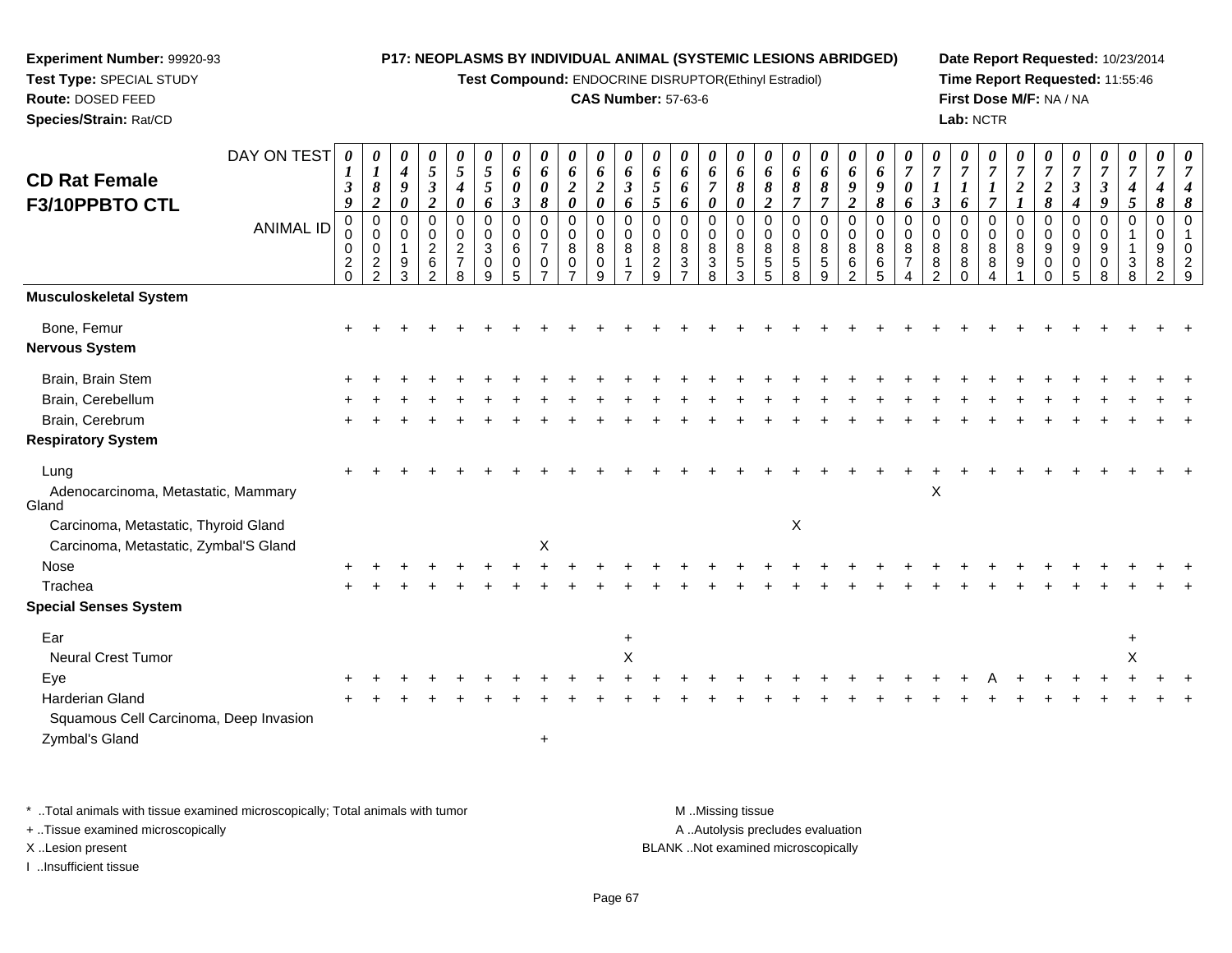**Test Compound:** ENDOCRINE DISRUPTOR(Ethinyl Estradiol)

#### **CAS Number:** 57-63-6

**Date Report Requested:** 10/23/2014**Time Report Requested:** 11:55:46**First Dose M/F:** NA / NA**Lab:** NCTR

| <b>CD Rat Female</b><br>F3/10PPBTO CTL            | DAY ON TEST | $\boldsymbol{\theta}$<br>$\boldsymbol{I}$<br>$\boldsymbol{\beta}$<br>9 | $\boldsymbol{l}$<br>8<br>$\boldsymbol{2}$                           | 0<br>4<br>9<br>0   | 0<br>$5\overline{)}$<br>$\boldsymbol{\beta}$<br>◢ | 0<br>$5\overline{)}$<br>$\boldsymbol{4}$<br>0 | $\boldsymbol{\theta}$<br>$\mathfrak{s}$<br>$\mathfrak{s}$<br>6 | 6<br>$\boldsymbol{\theta}$<br>$\boldsymbol{\beta}$ | 0<br>6<br>0<br>8                           | 0<br>6<br>$\boldsymbol{2}$<br>$\pmb{\theta}$ | 0<br>6<br>$\boldsymbol{2}$<br>0 | 0<br>6<br>$\boldsymbol{\beta}$<br>6                | 6<br>5<br>5                           | 0<br>6<br>6<br>6 | 0<br>6<br>0                              | 0<br>6<br>8<br>0                | $\boldsymbol{\theta}$<br>6<br>8<br>$\overline{2}$ | 6<br>8<br>$\overline{ }$       | $\boldsymbol{\theta}$<br>6<br>8<br>$\overline{ }$ | 0<br>6<br>9<br>ി<br>◢        | 0<br>6<br>9<br>8               | 0<br>$\overline{7}$<br>$\boldsymbol{\theta}$<br>6  | $\mathbf{I}$<br>$\boldsymbol{\beta}$ | 0<br>$\overline{ }$<br>6 | 0<br>$\overline{ }$ | 0<br>$\overline{ }$<br>◠<br>∠ | $\theta$<br>$\boldsymbol{2}$<br>8                 | $\boldsymbol{\beta}$<br>$\boldsymbol{4}$ | $\boldsymbol{\theta}$<br>$\overline{7}$<br>$\mathbf{3}$<br>9 | 0<br>$\boldsymbol{4}$<br>5 | 0<br>ø                  | $\theta$ |
|---------------------------------------------------|-------------|------------------------------------------------------------------------|---------------------------------------------------------------------|--------------------|---------------------------------------------------|-----------------------------------------------|----------------------------------------------------------------|----------------------------------------------------|--------------------------------------------|----------------------------------------------|---------------------------------|----------------------------------------------------|---------------------------------------|------------------|------------------------------------------|---------------------------------|---------------------------------------------------|--------------------------------|---------------------------------------------------|------------------------------|--------------------------------|----------------------------------------------------|--------------------------------------|--------------------------|---------------------|-------------------------------|---------------------------------------------------|------------------------------------------|--------------------------------------------------------------|----------------------------|-------------------------|----------|
|                                                   | ANIMAL ID   | 0<br>0<br>$\pmb{0}$<br>$\overline{c}$<br>$\mathbf 0$                   | $\pmb{0}$<br>$\pmb{0}$<br>$\pmb{0}$<br>$\sqrt{2}$<br>$\overline{2}$ | $\Omega$<br>9<br>3 | 0<br>$\frac{2}{6}$<br>$\mathfrak{p}$              | 0<br>$\frac{2}{7}$<br>8                       | 0<br>$\pmb{0}$<br>$\mathbf{3}$<br>$\pmb{0}$<br>9               | $\pmb{0}$<br>6<br>$\pmb{0}$<br>5                   | 0<br>$\overline{ }$<br>0<br>$\overline{ }$ | 0<br>8<br>0<br>$\overline{ }$                | 0<br>$\bf 8$<br>$\pmb{0}$<br>9  | 0<br>$\boldsymbol{0}$<br>$\bf 8$<br>$\overline{ }$ | $\pmb{0}$<br>8<br>$\overline{c}$<br>9 | 0<br>8<br>3<br>⇁ | 0<br>8<br>$\ensuremath{\mathsf{3}}$<br>8 | 0<br>$\bf 8$<br>$\sqrt{5}$<br>3 | 0<br>$\pmb{0}$<br>$\bf8$<br>$\overline{5}$<br>5   | $\pmb{0}$<br>$\bf 8$<br>5<br>8 | 0<br>8<br>5<br>$\mathbf{Q}$                       | 0<br>8<br>6<br>$\mathcal{P}$ | $\pmb{0}$<br>$\bf 8$<br>6<br>5 | 0<br>$\boldsymbol{0}$<br>$\bf 8$<br>$\overline{ }$ | $\pmb{0}$<br>8<br>8<br>$\Omega$      | 0<br>8<br>8              | 0<br>8<br>8         | 0<br>$\bf 8$<br>9             | 0<br>$\pmb{0}$<br>$\boldsymbol{9}$<br>$\mathbf 0$ | $\pmb{0}$<br>9<br>$\mathbf 0$<br>5       | 0<br>9<br>8                                                  | 3<br>8                     | 0<br>9<br>8<br>$\Omega$ |          |
| Carcinoma<br><b>Urinary System</b>                |             |                                                                        |                                                                     |                    |                                                   |                                               |                                                                |                                                    | Χ                                          |                                              |                                 |                                                    |                                       |                  |                                          |                                 |                                                   |                                |                                                   |                              |                                |                                                    |                                      |                          |                     |                               |                                                   |                                          |                                                              |                            |                         |          |
| Kidney<br>Renal Tubule, Adenoma                   |             |                                                                        |                                                                     |                    |                                                   |                                               |                                                                |                                                    |                                            |                                              |                                 |                                                    |                                       |                  |                                          |                                 |                                                   |                                |                                                   |                              |                                |                                                    |                                      |                          |                     |                               |                                                   |                                          |                                                              |                            |                         | Χ        |
| <b>Urinary Bladder</b><br><b>SYSTEMIC LESIONS</b> |             |                                                                        |                                                                     |                    |                                                   |                                               |                                                                |                                                    |                                            |                                              |                                 |                                                    |                                       |                  |                                          |                                 |                                                   |                                |                                                   |                              |                                |                                                    |                                      |                          |                     |                               |                                                   |                                          |                                                              |                            |                         |          |
| Multiple Organ<br>Histiocytic Sarcoma             |             |                                                                        |                                                                     |                    |                                                   |                                               |                                                                |                                                    |                                            |                                              |                                 |                                                    |                                       |                  |                                          |                                 |                                                   |                                |                                                   |                              |                                |                                                    |                                      |                          | X                   |                               |                                                   |                                          |                                                              |                            |                         |          |
| Lymphoma Malignant<br>Mesothelioma Malignant      |             |                                                                        |                                                                     |                    | X<br>X.                                           |                                               |                                                                |                                                    |                                            |                                              |                                 |                                                    |                                       |                  |                                          |                                 |                                                   |                                |                                                   |                              |                                |                                                    |                                      |                          |                     |                               |                                                   |                                          |                                                              |                            |                         |          |

\* ..Total animals with tissue examined microscopically; Total animals with tumor **M** . Missing tissue M ..Missing tissue

+ ..Tissue examined microscopically

**Experiment Number:** 99920-93**Test Type:** SPECIAL STUDY**Route:** DOSED FEED**Species/Strain:** Rat/CD

I ..Insufficient tissue

A ..Autolysis precludes evaluation X ..Lesion present BLANK ..Not examined microscopically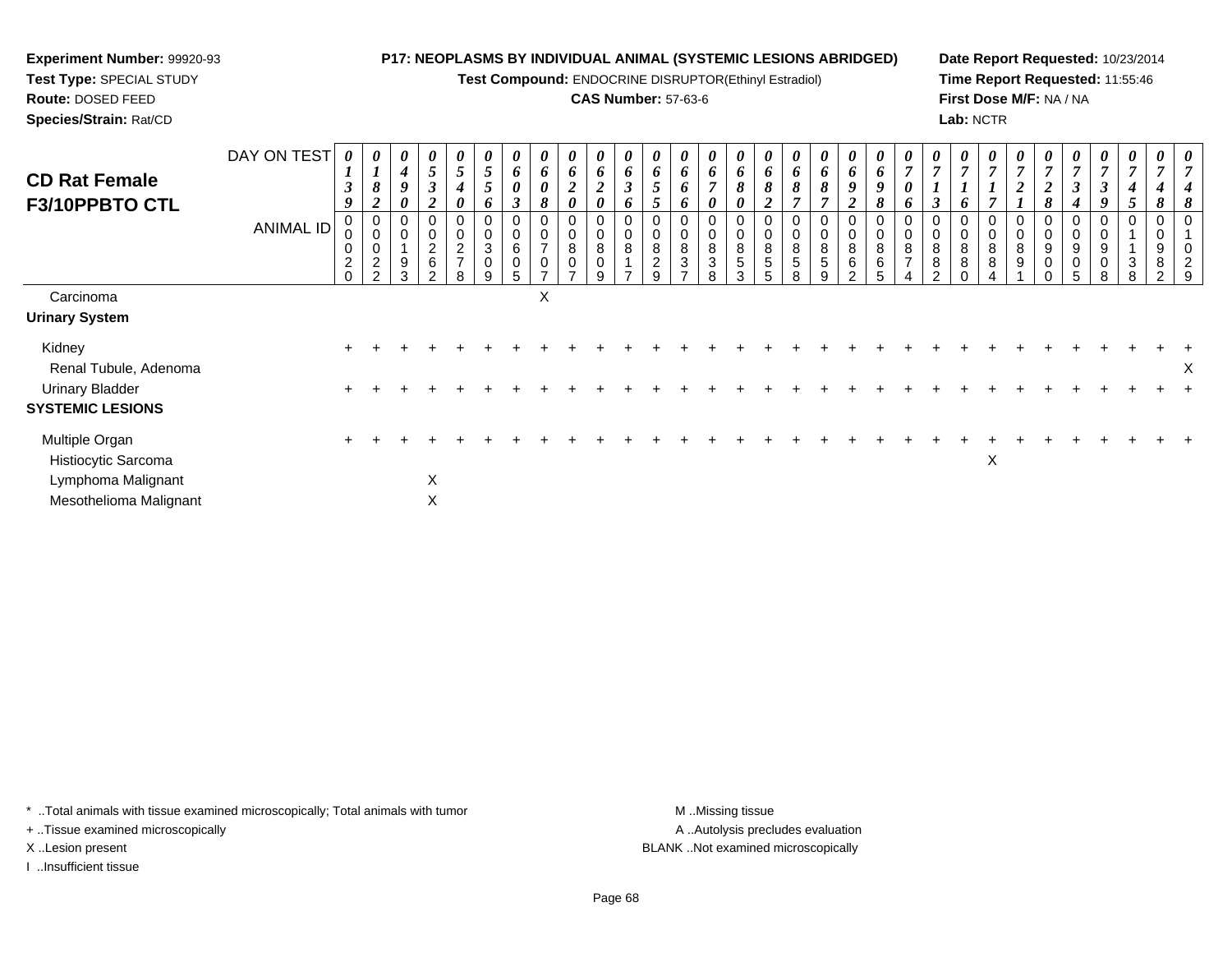**Test Compound:** ENDOCRINE DISRUPTOR(Ethinyl Estradiol)

#### **CAS Number:** 57-63-6

**Date Report Requested:** 10/23/2014**Time Report Requested:** 11:55:46**First Dose M/F:** NA / NA**Lab:** NCTR

| <b>CD Rat Female</b><br>F3/10PPBTO CTL | DAY ON TEST<br><b>ANIMAL ID</b> | 0<br>7<br>4<br>9<br>0<br>0<br>9<br>$\overline{c}$ | 0<br>$\overline{7}$<br>4<br>9<br>$\mathbf 0$<br>0<br>$\boldsymbol{9}$<br>$\sqrt{3}$ | 0<br>$\overline{7}$<br>$\boldsymbol{4}$<br>9<br>$\mathbf 0$<br>0<br>$\boldsymbol{9}$<br>$\sqrt{3}$<br>$\overline{7}$ | 0<br>$\overline{7}$<br>$\boldsymbol{4}$<br>9<br>$\Omega$<br>1<br>$\mathbf 0$<br>$\mathbf{1}$ | 0<br>$\overline{7}$<br>$\boldsymbol{4}$<br>9<br>$\Omega$<br>$\mathbf 0$<br>1 | 0<br>7<br>4<br>9<br>$\mathbf 0$<br>$\mathbf 0$<br>$\overline{c}$ | 0<br>$\overline{7}$<br>5<br>0<br>0<br>0<br>9<br>6 | 0<br>$\overline{7}$<br>$\mathfrak{s}$<br>0<br>$\mathbf 0$<br>0<br>$\boldsymbol{9}$<br>$\overline{7}$ | 0<br>$\overline{7}$<br>5<br>0<br>$\mathbf 0$<br>$\mathbf 0$<br>1 | 0<br>$\overline{7}$<br>5<br>$\boldsymbol{l}$<br>$\mathbf 0$<br>$\mathbf{1}$<br>$\pmb{0}$<br>$\mathbf 5$ | 0<br>$\overline{7}$<br>5<br>$\boldsymbol{4}$<br>$\mathbf 0$<br>1<br>$\pmb{0}$<br>$\overline{7}$ | 0<br>$\overline{7}$<br>5<br>4<br>0<br>$\mathbf 0$<br>7 | 0<br>$\overline{7}$<br>5<br>4<br>$\mathbf 0$<br>1<br>$\mathbf 0$<br>$\bf 8$ | 0<br>$\overline{7}$<br>5<br>$\boldsymbol{4}$<br>$\mathbf 0$<br>1<br>$\mathbf 0$<br>$\boldsymbol{9}$ | 0<br>7<br>5<br>$\boldsymbol{4}$<br>$\mathbf 0$<br>1<br>$\mathbf{1}$<br>3 | 0<br>7<br>5<br>5<br>$\mathbf 0$<br>$\mathbf 0$<br>$\overline{7}$ | 0<br>$\overline{7}$<br>5<br>5<br>$\mathbf 0$<br>$\mathbf{1}$<br>$\overline{c}$ | 0<br>$\overline{7}$<br>5<br>5<br>$\mathbf 0$<br>1<br>1<br>$\boldsymbol{2}$ | 0<br>7<br>5<br>$5\overline{)}$<br>$\mathbf 0$<br>$\mathbf{1}$<br>$\overline{2}$ | <i><b>*TOTALS</b></i> |
|----------------------------------------|---------------------------------|---------------------------------------------------|-------------------------------------------------------------------------------------|----------------------------------------------------------------------------------------------------------------------|----------------------------------------------------------------------------------------------|------------------------------------------------------------------------------|------------------------------------------------------------------|---------------------------------------------------|------------------------------------------------------------------------------------------------------|------------------------------------------------------------------|---------------------------------------------------------------------------------------------------------|-------------------------------------------------------------------------------------------------|--------------------------------------------------------|-----------------------------------------------------------------------------|-----------------------------------------------------------------------------------------------------|--------------------------------------------------------------------------|------------------------------------------------------------------|--------------------------------------------------------------------------------|----------------------------------------------------------------------------|---------------------------------------------------------------------------------|-----------------------|
| <b>Alimentary System</b>               |                                 | 4                                                 | 6                                                                                   |                                                                                                                      | 5                                                                                            | 6                                                                            |                                                                  |                                                   | 5                                                                                                    | 9                                                                | $\overline{c}$                                                                                          | $\overline{2}$                                                                                  |                                                        | 6                                                                           | 5                                                                                                   | $\overline{7}$                                                           |                                                                  | 5                                                                              | 6                                                                          | 8                                                                               |                       |
|                                        |                                 |                                                   |                                                                                     |                                                                                                                      |                                                                                              |                                                                              |                                                                  |                                                   |                                                                                                      |                                                                  |                                                                                                         |                                                                                                 |                                                        |                                                                             |                                                                                                     |                                                                          |                                                                  |                                                                                |                                                                            |                                                                                 |                       |
| Esophagus                              |                                 | ٠                                                 |                                                                                     |                                                                                                                      |                                                                                              |                                                                              |                                                                  |                                                   |                                                                                                      |                                                                  |                                                                                                         |                                                                                                 |                                                        |                                                                             |                                                                                                     |                                                                          |                                                                  |                                                                                |                                                                            |                                                                                 | 50                    |
| Intestine Large, Cecum                 |                                 |                                                   |                                                                                     |                                                                                                                      |                                                                                              |                                                                              |                                                                  |                                                   |                                                                                                      |                                                                  |                                                                                                         |                                                                                                 |                                                        |                                                                             |                                                                                                     |                                                                          |                                                                  |                                                                                |                                                                            |                                                                                 | 49                    |
| Intestine Large, Colon                 |                                 | +                                                 |                                                                                     |                                                                                                                      |                                                                                              |                                                                              |                                                                  |                                                   |                                                                                                      |                                                                  |                                                                                                         |                                                                                                 |                                                        |                                                                             |                                                                                                     |                                                                          |                                                                  |                                                                                |                                                                            |                                                                                 | 50                    |
| Intestine Large, Rectum                |                                 | +                                                 |                                                                                     |                                                                                                                      |                                                                                              |                                                                              |                                                                  |                                                   |                                                                                                      |                                                                  |                                                                                                         |                                                                                                 |                                                        |                                                                             |                                                                                                     |                                                                          |                                                                  |                                                                                |                                                                            |                                                                                 | 50                    |
| Intestine Small, Duodenum              |                                 | ÷                                                 |                                                                                     |                                                                                                                      |                                                                                              |                                                                              |                                                                  |                                                   |                                                                                                      |                                                                  |                                                                                                         |                                                                                                 |                                                        |                                                                             |                                                                                                     |                                                                          |                                                                  |                                                                                |                                                                            |                                                                                 | 50                    |
| Intestine Small, Ileum                 |                                 |                                                   |                                                                                     |                                                                                                                      |                                                                                              |                                                                              |                                                                  |                                                   |                                                                                                      |                                                                  |                                                                                                         |                                                                                                 |                                                        |                                                                             |                                                                                                     |                                                                          |                                                                  |                                                                                |                                                                            |                                                                                 | 49                    |
| Intestine Small, Jejunum               |                                 | +                                                 |                                                                                     |                                                                                                                      |                                                                                              |                                                                              |                                                                  |                                                   |                                                                                                      |                                                                  |                                                                                                         |                                                                                                 |                                                        |                                                                             |                                                                                                     |                                                                          |                                                                  |                                                                                |                                                                            |                                                                                 | 48                    |
| Carcinoma                              |                                 |                                                   |                                                                                     |                                                                                                                      |                                                                                              |                                                                              |                                                                  |                                                   |                                                                                                      |                                                                  |                                                                                                         |                                                                                                 |                                                        |                                                                             |                                                                                                     | Χ                                                                        |                                                                  |                                                                                |                                                                            |                                                                                 | $\overline{1}$        |
| Liver                                  |                                 |                                                   |                                                                                     |                                                                                                                      |                                                                                              |                                                                              |                                                                  |                                                   |                                                                                                      |                                                                  |                                                                                                         |                                                                                                 |                                                        |                                                                             |                                                                                                     |                                                                          |                                                                  |                                                                                |                                                                            |                                                                                 | 50                    |
| Mesentery                              |                                 |                                                   |                                                                                     |                                                                                                                      |                                                                                              |                                                                              |                                                                  |                                                   |                                                                                                      |                                                                  |                                                                                                         |                                                                                                 |                                                        |                                                                             |                                                                                                     |                                                                          |                                                                  |                                                                                | $\ddot{}$                                                                  |                                                                                 | 4                     |
| Oral Mucosa                            |                                 |                                                   |                                                                                     |                                                                                                                      |                                                                                              | $\ddot{}$                                                                    |                                                                  |                                                   |                                                                                                      | $\ddot{}$                                                        |                                                                                                         |                                                                                                 |                                                        |                                                                             |                                                                                                     |                                                                          | $\ddot{}$                                                        |                                                                                |                                                                            |                                                                                 | $\overline{7}$        |
| Fibrous Histiocytoma                   |                                 |                                                   |                                                                                     |                                                                                                                      |                                                                                              |                                                                              |                                                                  |                                                   |                                                                                                      |                                                                  |                                                                                                         |                                                                                                 |                                                        |                                                                             |                                                                                                     |                                                                          |                                                                  |                                                                                |                                                                            |                                                                                 | $\mathbf{1}$          |
| Squamous Cell Carcinoma                |                                 |                                                   |                                                                                     |                                                                                                                      |                                                                                              |                                                                              |                                                                  |                                                   |                                                                                                      |                                                                  |                                                                                                         |                                                                                                 |                                                        |                                                                             |                                                                                                     |                                                                          | Χ                                                                |                                                                                |                                                                            |                                                                                 | $\overline{2}$        |
| Pancreas                               |                                 |                                                   |                                                                                     |                                                                                                                      |                                                                                              |                                                                              |                                                                  |                                                   |                                                                                                      |                                                                  |                                                                                                         |                                                                                                 |                                                        |                                                                             |                                                                                                     |                                                                          |                                                                  |                                                                                |                                                                            |                                                                                 | 50                    |
| <b>Salivary Glands</b>                 |                                 |                                                   |                                                                                     |                                                                                                                      |                                                                                              |                                                                              |                                                                  |                                                   |                                                                                                      |                                                                  |                                                                                                         |                                                                                                 |                                                        |                                                                             |                                                                                                     |                                                                          |                                                                  |                                                                                |                                                                            |                                                                                 | 50                    |
| Stomach, Forestomach                   |                                 |                                                   |                                                                                     |                                                                                                                      |                                                                                              |                                                                              |                                                                  |                                                   |                                                                                                      |                                                                  |                                                                                                         |                                                                                                 |                                                        |                                                                             |                                                                                                     |                                                                          |                                                                  |                                                                                |                                                                            |                                                                                 | 50                    |
| Squamous Cell Papilloma                |                                 |                                                   |                                                                                     |                                                                                                                      |                                                                                              |                                                                              |                                                                  |                                                   |                                                                                                      |                                                                  |                                                                                                         |                                                                                                 |                                                        |                                                                             |                                                                                                     |                                                                          | X                                                                |                                                                                |                                                                            |                                                                                 | $\overline{2}$        |
| Stomach, Glandular                     |                                 |                                                   |                                                                                     |                                                                                                                      |                                                                                              |                                                                              |                                                                  |                                                   |                                                                                                      |                                                                  |                                                                                                         |                                                                                                 |                                                        |                                                                             |                                                                                                     |                                                                          |                                                                  |                                                                                |                                                                            |                                                                                 | 50                    |
| <b>Cardiovascular System</b>           |                                 |                                                   |                                                                                     |                                                                                                                      |                                                                                              |                                                                              |                                                                  |                                                   |                                                                                                      |                                                                  |                                                                                                         |                                                                                                 |                                                        |                                                                             |                                                                                                     |                                                                          |                                                                  |                                                                                |                                                                            |                                                                                 |                       |
| <b>Blood Vessel</b>                    |                                 |                                                   |                                                                                     |                                                                                                                      |                                                                                              |                                                                              |                                                                  |                                                   |                                                                                                      |                                                                  |                                                                                                         |                                                                                                 |                                                        |                                                                             |                                                                                                     |                                                                          |                                                                  |                                                                                |                                                                            |                                                                                 | 50                    |
| Heart                                  |                                 |                                                   |                                                                                     |                                                                                                                      |                                                                                              |                                                                              |                                                                  |                                                   |                                                                                                      |                                                                  |                                                                                                         |                                                                                                 |                                                        |                                                                             |                                                                                                     |                                                                          |                                                                  |                                                                                |                                                                            |                                                                                 | 50                    |
|                                        |                                 |                                                   |                                                                                     |                                                                                                                      |                                                                                              |                                                                              |                                                                  |                                                   |                                                                                                      |                                                                  |                                                                                                         |                                                                                                 |                                                        |                                                                             |                                                                                                     |                                                                          |                                                                  |                                                                                |                                                                            |                                                                                 |                       |

**Experiment Number:** 99920-93**Test Type:** SPECIAL STUDY**Route:** DOSED FEED**Species/Strain:** Rat/CD

\* ..Total animals with tissue examined microscopically; Total animals with tumor **M** ...Missing tissue M ...Missing tissue A ..Autolysis precludes evaluation + ..Tissue examined microscopically X ..Lesion present BLANK ..Not examined microscopicallyI ..Insufficient tissue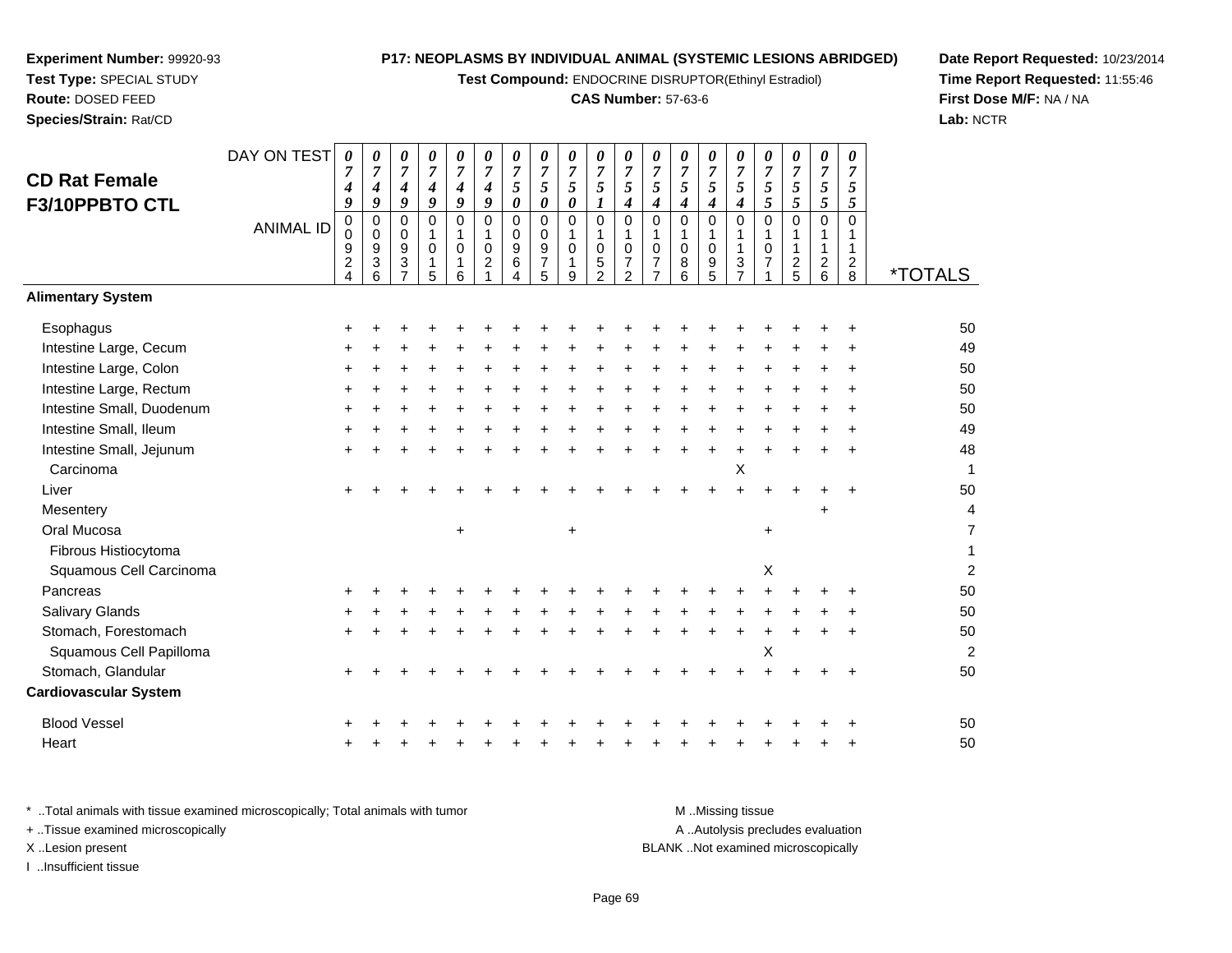**Test Compound:** ENDOCRINE DISRUPTOR(Ethinyl Estradiol)

# **CAS Number:** 57-63-6

**Date Report Requested:** 10/23/2014 **Time Report Requested:** 11:55:46**First Dose M/F:** NA / NA**Lab:** NCTR

| <b>CD Rat Female</b>                                            | DAY ON TEST      | 0<br>$\overline{7}$<br>4                         | 0<br>$\overline{7}$<br>4   | 0<br>$\overline{7}$<br>$\boldsymbol{4}$ | 0<br>$\overline{7}$<br>4                 | 0<br>$\boldsymbol{7}$<br>$\boldsymbol{4}$ | 0<br>$\overline{7}$<br>4                                | 0<br>$\overline{7}$<br>5   | 0<br>$\overline{7}$<br>5                | 0<br>$\overline{7}$<br>5                 | 0<br>$\overline{7}$<br>5                                                   | 0<br>$\boldsymbol{7}$<br>5                                                              | 0<br>$\overline{7}$<br>5                       | 0<br>$\overline{7}$<br>5   | 0<br>$\boldsymbol{7}$<br>5                                          | 0<br>$\boldsymbol{7}$<br>5                                    | 0<br>$\overline{7}$<br>5            | 0<br>$\boldsymbol{7}$<br>5                  | 0<br>$\boldsymbol{7}$<br>5        | 0<br>$\overline{7}$<br>5            |                       |
|-----------------------------------------------------------------|------------------|--------------------------------------------------|----------------------------|-----------------------------------------|------------------------------------------|-------------------------------------------|---------------------------------------------------------|----------------------------|-----------------------------------------|------------------------------------------|----------------------------------------------------------------------------|-----------------------------------------------------------------------------------------|------------------------------------------------|----------------------------|---------------------------------------------------------------------|---------------------------------------------------------------|-------------------------------------|---------------------------------------------|-----------------------------------|-------------------------------------|-----------------------|
| F3/10PPBTO CTL                                                  | <b>ANIMAL ID</b> | 9<br>0<br>0<br>9<br>$\overline{\mathbf{c}}$<br>4 | 9<br>0<br>0<br>9<br>3<br>6 | 9<br>0<br>0<br>9<br>3<br>$\overline{7}$ | 9<br>$\Omega$<br>1<br>$\Omega$<br>1<br>5 | 9<br>0<br>$\Omega$<br>6                   | 9<br>$\Omega$<br>$\mathbf 0$<br>$\overline{\mathbf{c}}$ | 0<br>0<br>0<br>9<br>6<br>4 | 0<br>0<br>0<br>9<br>$\overline{7}$<br>5 | 0<br>$\Omega$<br>1<br>$\Omega$<br>1<br>9 | $\boldsymbol{l}$<br>0<br>$\mathbf{1}$<br>$\mathbf 0$<br>5<br>$\mathcal{P}$ | $\boldsymbol{4}$<br>$\mathbf 0$<br>1<br>$\mathbf 0$<br>$\overline{7}$<br>$\mathfrak{p}$ | 4<br>$\Omega$<br>1<br>0<br>7<br>$\overline{7}$ | 4<br>0<br>1<br>0<br>8<br>6 | 4<br>0<br>1<br>$\mathbf 0$<br>$\begin{array}{c} 9 \\ 5 \end{array}$ | $\boldsymbol{4}$<br>$\Omega$<br>1<br>1<br>3<br>$\overline{7}$ | 5<br>$\Omega$<br>1<br>$\Omega$<br>7 | $\mathfrak{F}$<br>$\Omega$<br>$\frac{2}{5}$ | 5<br>0<br>1<br>1<br>$\frac{2}{6}$ | 5<br>$\Omega$<br>1<br>$\frac{2}{8}$ | <i><b>*TOTALS</b></i> |
| <b>Endocrine System</b>                                         |                  |                                                  |                            |                                         |                                          |                                           |                                                         |                            |                                         |                                          |                                                                            |                                                                                         |                                                |                            |                                                                     |                                                               |                                     |                                             |                                   |                                     |                       |
| <b>Adrenal Cortex</b><br>Adenoma                                |                  | +                                                |                            |                                         |                                          |                                           |                                                         |                            |                                         |                                          |                                                                            |                                                                                         |                                                |                            |                                                                     |                                                               |                                     |                                             |                                   |                                     | 50<br>-1              |
| Adrenal Medulla                                                 |                  | +                                                |                            |                                         |                                          |                                           |                                                         |                            |                                         |                                          |                                                                            |                                                                                         |                                                |                            |                                                                     |                                                               |                                     |                                             |                                   |                                     | 50                    |
| Islets, Pancreatic                                              |                  |                                                  |                            |                                         |                                          |                                           |                                                         |                            |                                         |                                          |                                                                            |                                                                                         |                                                |                            |                                                                     |                                                               |                                     |                                             |                                   |                                     | 50                    |
| Parathyroid Gland                                               |                  | +                                                |                            |                                         |                                          |                                           |                                                         |                            |                                         |                                          |                                                                            |                                                                                         |                                                |                            |                                                                     |                                                               |                                     |                                             |                                   |                                     | 47                    |
| <b>Pituitary Gland</b>                                          |                  |                                                  |                            |                                         |                                          |                                           |                                                         |                            |                                         |                                          |                                                                            |                                                                                         |                                                |                            |                                                                     |                                                               |                                     |                                             |                                   |                                     | 50                    |
| Pars Distalis, Adenoma                                          |                  | X                                                | Х                          | х                                       | X                                        | X                                         | X                                                       | X                          | X                                       | X                                        | X                                                                          | X                                                                                       |                                                | X                          | X                                                                   |                                                               | X                                   | X                                           | X                                 |                                     | 36                    |
| <b>Thyroid Gland</b>                                            |                  | +                                                |                            |                                         |                                          |                                           |                                                         |                            |                                         |                                          |                                                                            |                                                                                         |                                                |                            |                                                                     |                                                               |                                     |                                             |                                   |                                     | 50                    |
| C Cell, Adenoma                                                 |                  |                                                  | Χ                          |                                         |                                          |                                           |                                                         |                            |                                         |                                          |                                                                            |                                                                                         |                                                |                            |                                                                     |                                                               |                                     |                                             |                                   |                                     | $\mathbf 1$           |
| C Cell, Carcinoma                                               |                  |                                                  |                            |                                         |                                          |                                           |                                                         |                            |                                         |                                          |                                                                            |                                                                                         |                                                |                            |                                                                     |                                                               |                                     |                                             |                                   |                                     | 1                     |
| <b>General Body System</b>                                      |                  |                                                  |                            |                                         |                                          |                                           |                                                         |                            |                                         |                                          |                                                                            |                                                                                         |                                                |                            |                                                                     |                                                               |                                     |                                             |                                   |                                     |                       |
| <b>Tissue NOS</b>                                               |                  |                                                  |                            |                                         |                                          |                                           |                                                         |                            |                                         |                                          |                                                                            |                                                                                         |                                                |                            |                                                                     |                                                               | $\ddot{}$                           |                                             |                                   |                                     | $\mathbf{1}$          |
| Squamous Cell Carcinoma, Deep Invasion<br><b>Genital System</b> |                  |                                                  |                            |                                         |                                          |                                           |                                                         |                            |                                         |                                          |                                                                            |                                                                                         |                                                |                            |                                                                     |                                                               | X                                   |                                             |                                   |                                     | $\mathbf{1}$          |
| <b>Clitoral Gland</b>                                           |                  | +                                                |                            |                                         |                                          |                                           |                                                         |                            |                                         |                                          |                                                                            |                                                                                         |                                                |                            |                                                                     |                                                               |                                     |                                             |                                   |                                     | 49                    |
| Adenoma                                                         |                  |                                                  |                            |                                         |                                          |                                           |                                                         |                            |                                         |                                          |                                                                            |                                                                                         |                                                |                            |                                                                     |                                                               |                                     |                                             |                                   |                                     | $\mathbf{1}$          |
| Ovary                                                           |                  | +                                                |                            |                                         |                                          |                                           |                                                         |                            |                                         |                                          |                                                                            |                                                                                         |                                                |                            |                                                                     |                                                               |                                     |                                             |                                   |                                     | 50                    |
| Granulosa Cell Tumor Benign<br>Sertoli Cell Tumor Benign        |                  |                                                  |                            |                                         |                                          |                                           |                                                         |                            |                                         |                                          |                                                                            |                                                                                         |                                                |                            |                                                                     |                                                               |                                     |                                             |                                   |                                     | 1<br>$\mathbf 1$      |
| Oviduct                                                         |                  | $\pm$                                            |                            |                                         |                                          |                                           |                                                         |                            |                                         |                                          |                                                                            |                                                                                         |                                                |                            |                                                                     |                                                               |                                     |                                             |                                   |                                     | 50                    |
|                                                                 |                  |                                                  |                            |                                         |                                          |                                           |                                                         |                            |                                         |                                          |                                                                            |                                                                                         |                                                |                            |                                                                     |                                                               |                                     |                                             |                                   |                                     |                       |

| * Total animals with tissue examined microscopically; Total animals with tumor | M Missing tissue                   |
|--------------------------------------------------------------------------------|------------------------------------|
| + Tissue examined microscopically                                              | A Autolysis precludes evaluation   |
| X Lesion present                                                               | BLANK Not examined microscopically |
| …Insufficient tissue                                                           |                                    |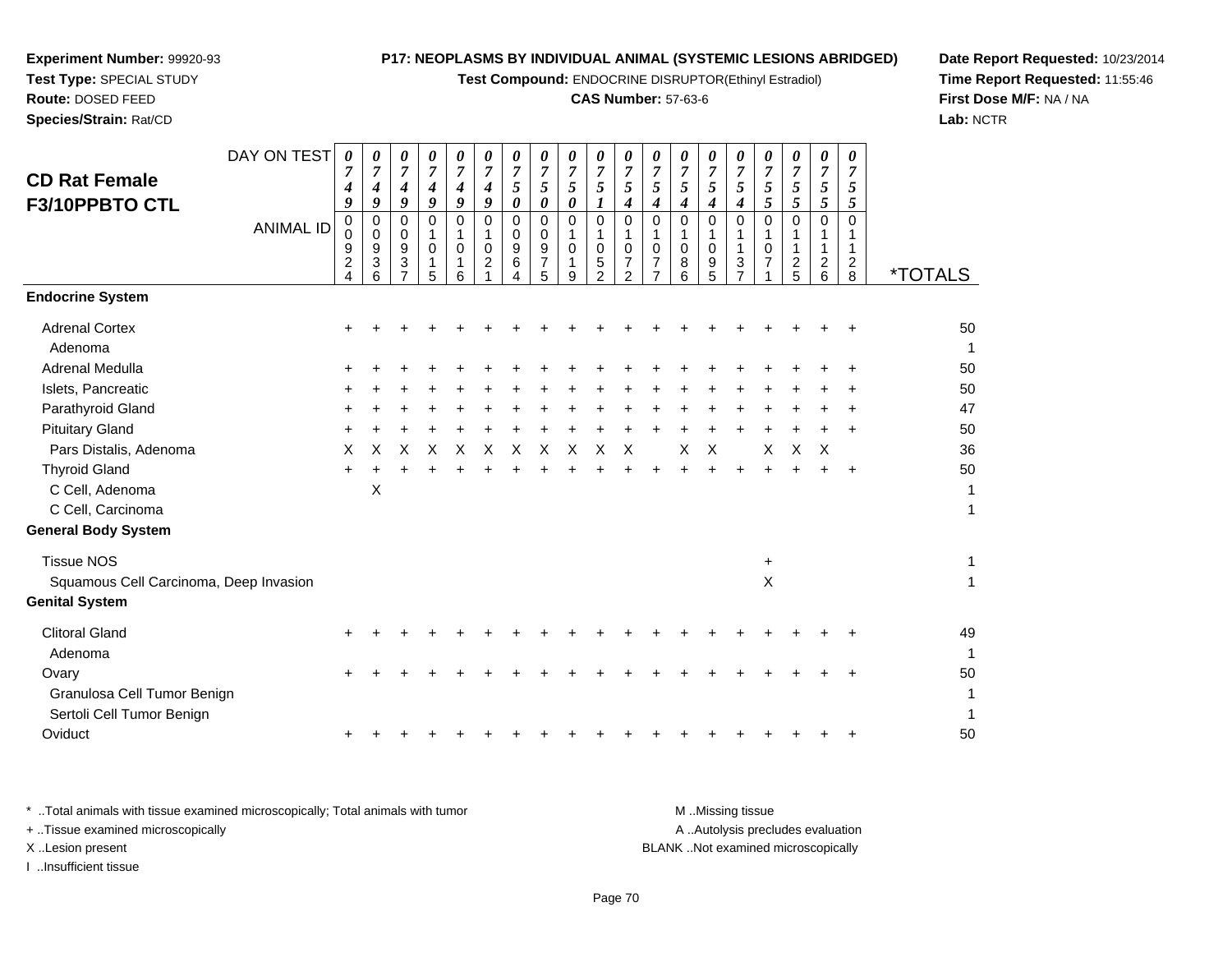**Test Compound:** ENDOCRINE DISRUPTOR(Ethinyl Estradiol)

#### **CAS Number:** 57-63-6

**Date Report Requested:** 10/23/2014**Time Report Requested:** 11:55:46**First Dose M/F:** NA / NA**Lab:** NCTR

| <b>CD Rat Female</b><br>F3/10PPBTO CTL                          | DAY ON TEST      | 0<br>7<br>4<br>9                                                          | 0<br>7<br>4<br>9                | 0<br>7<br>4<br>9      | 0<br>7<br>4<br>9 | 0<br>$\overline{7}$<br>$\boldsymbol{4}$<br>9 | 0<br>7<br>4<br>9                | $\boldsymbol{\theta}$<br>7<br>$\mathfrak{s}$<br>0 | 0<br>$\overline{7}$<br>5<br>0   | 0<br>$\overline{7}$<br>5<br>0 | 0<br>5                                         | 0<br>7<br>5<br>4                        | 0<br>$\overline{7}$<br>$\mathfrak{s}$<br>4 | 0<br>$\overline{7}$<br>5<br>4 | 0<br>7<br>5<br>4                  | $\boldsymbol{\theta}$<br>$\overline{7}$<br>5<br>4 | 0<br>7<br>5<br>$\mathfrak{s}$ | $\boldsymbol{\theta}$<br>$\overline{7}$<br>5<br>5 | 0<br>7<br>5<br>5                       | 0<br>7<br>5<br>5                                       |                       |
|-----------------------------------------------------------------|------------------|---------------------------------------------------------------------------|---------------------------------|-----------------------|------------------|----------------------------------------------|---------------------------------|---------------------------------------------------|---------------------------------|-------------------------------|------------------------------------------------|-----------------------------------------|--------------------------------------------|-------------------------------|-----------------------------------|---------------------------------------------------|-------------------------------|---------------------------------------------------|----------------------------------------|--------------------------------------------------------|-----------------------|
|                                                                 | <b>ANIMAL ID</b> | $\mathbf 0$<br>$\Omega$<br>9<br>$\overline{c}$<br>$\overline{\mathbf{A}}$ | $\mathbf 0$<br>0<br>9<br>3<br>6 | 0<br>0<br>9<br>3<br>7 | 0<br>0<br>5      | $\Omega$<br>$\Omega$<br>6                    | $\Omega$<br>0<br>$\overline{c}$ | $\Omega$<br>$\Omega$<br>9<br>6<br>4               | 0<br>$\mathbf 0$<br>9<br>7<br>5 | $\Omega$<br>0<br>9            | $\Omega$<br>$\mathbf 0$<br>5<br>$\overline{2}$ | $\mathbf 0$<br>0<br>7<br>$\overline{2}$ | $\Omega$<br>0<br>7<br>7                    | $\mathbf 0$<br>0<br>8<br>6    | $\Omega$<br>$\mathbf 0$<br>9<br>5 | $\Omega$<br>3<br>$\overline{7}$                   | $\Omega$<br>0                 | $\mathbf 0$<br>1<br>$\frac{2}{5}$                 | 0<br>1<br>$\overline{\mathbf{c}}$<br>6 | $\Omega$<br>1<br>1<br>$\overline{c}$<br>$\overline{8}$ | <i><b>*TOTALS</b></i> |
| <b>Uterus</b>                                                   |                  | $\ddot{}$                                                                 | $\ddot{}$                       | $\ddot{}$             |                  |                                              |                                 | $\ddot{}$                                         | $\ddot{}$                       | $\ddot{}$                     | $\ddot{}$                                      |                                         |                                            |                               | $\ddot{}$                         |                                                   | Ŧ.                            | $\ddot{}$                                         |                                        | $\ddot{}$                                              | 50                    |
| Endometrium, Adenoma<br>Polyp Stromal                           |                  | X                                                                         |                                 |                       |                  |                                              |                                 |                                                   |                                 |                               |                                                |                                         |                                            | X                             |                                   |                                                   |                               |                                                   |                                        |                                                        | 2<br>$\overline{a}$   |
| Vagina                                                          |                  | +                                                                         |                                 |                       |                  |                                              |                                 |                                                   |                                 |                               |                                                |                                         |                                            |                               |                                   |                                                   |                               |                                                   |                                        |                                                        | 50                    |
| <b>Hematopoietic System</b>                                     |                  |                                                                           |                                 |                       |                  |                                              |                                 |                                                   |                                 |                               |                                                |                                         |                                            |                               |                                   |                                                   |                               |                                                   |                                        |                                                        |                       |
| <b>Bone Marrow</b>                                              |                  | $\ddot{}$                                                                 |                                 |                       |                  |                                              |                                 |                                                   |                                 |                               |                                                |                                         |                                            |                               |                                   |                                                   |                               |                                                   |                                        |                                                        | 50                    |
| Lymph Node                                                      |                  |                                                                           |                                 |                       |                  |                                              |                                 |                                                   |                                 |                               |                                                |                                         | +                                          |                               |                                   |                                                   |                               |                                                   | +                                      |                                                        | 10                    |
| Lymph Node, Mandibular<br>Carcinoma, Metastatic, Zymbal'S Gland |                  | ÷                                                                         |                                 |                       |                  |                                              |                                 |                                                   |                                 |                               |                                                |                                         |                                            |                               |                                   |                                                   |                               |                                                   |                                        |                                                        | 50                    |
| Lymph Node, Mesenteric                                          |                  |                                                                           |                                 |                       |                  |                                              |                                 |                                                   |                                 |                               |                                                |                                         |                                            |                               |                                   |                                                   |                               |                                                   |                                        |                                                        | 50                    |
| Spleen                                                          |                  |                                                                           |                                 |                       |                  |                                              |                                 |                                                   |                                 |                               |                                                |                                         |                                            |                               |                                   |                                                   |                               |                                                   |                                        |                                                        | 50                    |
| Thymus                                                          |                  |                                                                           |                                 |                       |                  |                                              |                                 |                                                   |                                 |                               |                                                |                                         |                                            |                               |                                   |                                                   |                               |                                                   |                                        |                                                        | 46                    |
| <b>Integumentary System</b>                                     |                  |                                                                           |                                 |                       |                  |                                              |                                 |                                                   |                                 |                               |                                                |                                         |                                            |                               |                                   |                                                   |                               |                                                   |                                        |                                                        |                       |
| <b>Mammary Gland</b>                                            |                  | ÷                                                                         |                                 |                       |                  |                                              |                                 |                                                   |                                 |                               |                                                |                                         |                                            |                               |                                   |                                                   |                               |                                                   |                                        |                                                        | 50                    |
| Adenocarcinoma                                                  |                  | $\mathsf{X}$                                                              | $\times$                        |                       |                  |                                              |                                 |                                                   |                                 | X                             |                                                | X                                       |                                            | $\mathsf X$                   |                                   |                                                   |                               |                                                   |                                        |                                                        | 6                     |
| Adenocarcinoma, Multiple                                        |                  |                                                                           |                                 | X                     |                  |                                              |                                 |                                                   |                                 |                               |                                                |                                         |                                            |                               |                                   |                                                   |                               |                                                   |                                        |                                                        | 3                     |
| Fibroadenoma                                                    |                  | X                                                                         |                                 | X                     |                  | X                                            |                                 |                                                   | X                               |                               |                                                |                                         |                                            |                               |                                   | X                                                 |                               | X                                                 |                                        |                                                        | 21                    |
| Fibroadenoma, Multiple                                          |                  |                                                                           | Χ                               |                       | X                |                                              | X                               | $\boldsymbol{\mathsf{X}}$                         |                                 | X                             |                                                | X                                       | $\mathsf{X}$                               |                               | X                                 |                                                   | X                             |                                                   |                                        | Χ                                                      | 19                    |
| Skin                                                            |                  | $\ddot{}$                                                                 |                                 |                       |                  |                                              |                                 |                                                   |                                 |                               |                                                |                                         |                                            |                               |                                   |                                                   |                               |                                                   |                                        | $\ddot{}$                                              | 50                    |
| Fibrous Histiocytoma                                            |                  |                                                                           |                                 |                       |                  |                                              |                                 |                                                   |                                 |                               |                                                |                                         |                                            |                               |                                   |                                                   |                               |                                                   |                                        |                                                        | 1                     |
| Sarcoma                                                         |                  |                                                                           | X                               |                       |                  |                                              |                                 |                                                   |                                 |                               |                                                |                                         |                                            |                               |                                   |                                                   |                               |                                                   |                                        |                                                        | 1                     |
|                                                                 |                  |                                                                           |                                 |                       |                  |                                              |                                 |                                                   |                                 |                               |                                                |                                         |                                            |                               |                                   |                                                   |                               |                                                   |                                        |                                                        |                       |

\* ..Total animals with tissue examined microscopically; Total animals with tumor **M** . Missing tissue M ..Missing tissue

+ ..Tissue examined microscopically

**Experiment Number:** 99920-93**Test Type:** SPECIAL STUDY**Route:** DOSED FEED**Species/Strain:** Rat/CD

I ..Insufficient tissue

A ..Autolysis precludes evaluation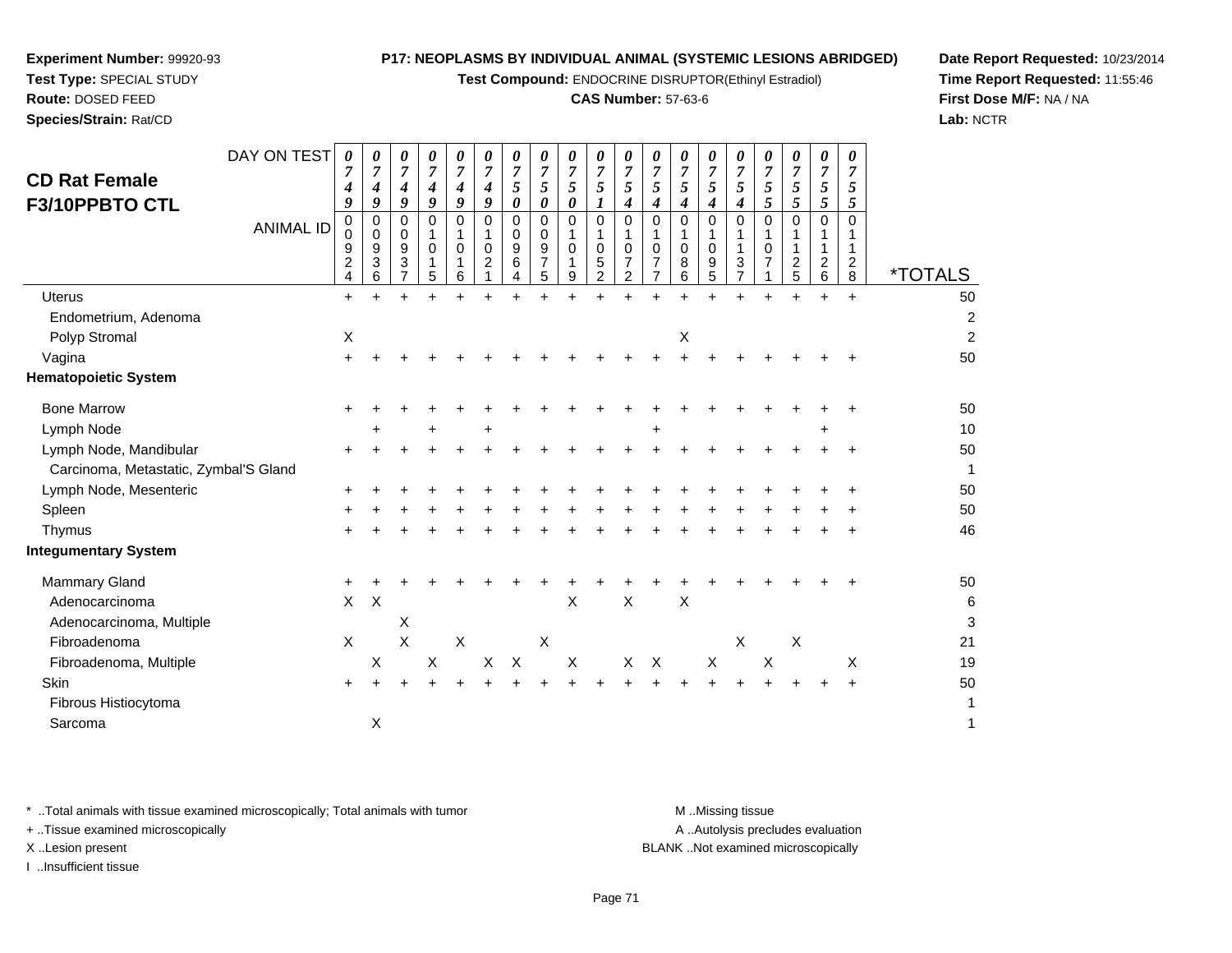**Test Compound:** ENDOCRINE DISRUPTOR(Ethinyl Estradiol)

#### **CAS Number:** 57-63-6

**Date Report Requested:** 10/23/2014**Time Report Requested:** 11:55:47**First Dose M/F:** NA / NA**Lab:** NCTR

| <b>CD Rat Female</b><br>F3/10PPBTO CTL                   | DAY ON TEST<br><b>ANIMAL ID</b> | $\boldsymbol{\theta}$<br>7<br>4<br>9<br>0<br>0<br>9<br>$\overline{\mathbf{c}}$<br>4 | 0<br>$\overline{7}$<br>4<br>9<br>0<br>0<br>9<br>3<br>6 | 0<br>$\overline{7}$<br>4<br>9<br>0<br>$\mathbf 0$<br>9<br>3<br>$\overline{7}$ | 0<br>$\overline{7}$<br>$\boldsymbol{4}$<br>9<br>$\Omega$<br>-1<br>$\Omega$<br>5 | 0<br>7<br>4<br>9<br>$\Omega$<br>$\Omega$<br>6 | 0<br>$\overline{7}$<br>4<br>9<br>$\Omega$<br>1<br>0<br>$\overline{c}$ | 0<br>$\overline{7}$<br>$\sqrt{5}$<br>$\boldsymbol{\theta}$<br>0<br>0<br>9<br>6<br>4 | 0<br>$\overline{7}$<br>5<br>0<br>0<br>$\mathbf 0$<br>9<br>$\overline{7}$<br>5 | 0<br>$\overline{7}$<br>5<br>0<br>0<br>$\mathbf{1}$<br>$\mathbf 0$<br>1<br>9 | 0<br>$\boldsymbol{7}$<br>5<br>1<br>0<br>1<br>0<br>5<br>$\overline{2}$ | 0<br>$\overline{7}$<br>$\sqrt{5}$<br>4<br>$\mathbf 0$<br>$\mathbf{1}$<br>$\mathbf 0$<br>$\overline{7}$<br>$\overline{2}$ | 0<br>$\overline{7}$<br>5<br>$\boldsymbol{4}$<br>0<br>-1<br>$\Omega$<br>7<br>$\overline{7}$ | 0<br>$\overline{7}$<br>5<br>4<br>$\Omega$<br>1<br>0<br>8<br>6 | 0<br>$\overline{7}$<br>5<br>4<br>0<br>$\mathbf 0$<br>$\frac{9}{5}$ | 0<br>$\overline{7}$<br>5<br>4<br>$\Omega$<br>1<br>1<br>3<br>$\overline{7}$ | 0<br>$\overline{7}$<br>5<br>5<br>$\Omega$<br>1<br>$\mathbf 0$<br>$\overline{7}$ | 0<br>7<br>5<br>5<br>$\Omega$<br>1<br>1<br>$\frac{2}{5}$ | 0<br>$\overline{7}$<br>5<br>5<br>$\mathbf 0$<br>1<br>$\mathbf{1}$<br>$\frac{2}{6}$ | 0<br>7<br>5<br>5<br>0<br>1<br>$\overline{c}$<br>8 | <i><b>*TOTALS</b></i>            |
|----------------------------------------------------------|---------------------------------|-------------------------------------------------------------------------------------|--------------------------------------------------------|-------------------------------------------------------------------------------|---------------------------------------------------------------------------------|-----------------------------------------------|-----------------------------------------------------------------------|-------------------------------------------------------------------------------------|-------------------------------------------------------------------------------|-----------------------------------------------------------------------------|-----------------------------------------------------------------------|--------------------------------------------------------------------------------------------------------------------------|--------------------------------------------------------------------------------------------|---------------------------------------------------------------|--------------------------------------------------------------------|----------------------------------------------------------------------------|---------------------------------------------------------------------------------|---------------------------------------------------------|------------------------------------------------------------------------------------|---------------------------------------------------|----------------------------------|
| <b>Musculoskeletal System</b>                            |                                 |                                                                                     |                                                        |                                                                               |                                                                                 |                                               |                                                                       |                                                                                     |                                                                               |                                                                             |                                                                       |                                                                                                                          |                                                                                            |                                                               |                                                                    |                                                                            |                                                                                 |                                                         |                                                                                    |                                                   |                                  |
| Bone, Femur<br><b>Nervous System</b>                     |                                 |                                                                                     |                                                        |                                                                               |                                                                                 |                                               |                                                                       |                                                                                     |                                                                               |                                                                             |                                                                       |                                                                                                                          |                                                                                            |                                                               |                                                                    |                                                                            |                                                                                 |                                                         |                                                                                    |                                                   | 50                               |
| Brain, Brain Stem                                        |                                 |                                                                                     |                                                        |                                                                               |                                                                                 |                                               |                                                                       |                                                                                     |                                                                               |                                                                             |                                                                       |                                                                                                                          |                                                                                            |                                                               |                                                                    |                                                                            |                                                                                 |                                                         |                                                                                    |                                                   | 50                               |
| Brain, Cerebellum                                        |                                 |                                                                                     |                                                        |                                                                               |                                                                                 |                                               |                                                                       |                                                                                     |                                                                               |                                                                             |                                                                       |                                                                                                                          |                                                                                            |                                                               |                                                                    |                                                                            |                                                                                 |                                                         |                                                                                    |                                                   | 50                               |
| Brain, Cerebrum                                          |                                 | +                                                                                   |                                                        |                                                                               |                                                                                 |                                               |                                                                       |                                                                                     |                                                                               |                                                                             |                                                                       |                                                                                                                          |                                                                                            |                                                               |                                                                    |                                                                            |                                                                                 |                                                         |                                                                                    |                                                   | 50                               |
| <b>Respiratory System</b>                                |                                 |                                                                                     |                                                        |                                                                               |                                                                                 |                                               |                                                                       |                                                                                     |                                                                               |                                                                             |                                                                       |                                                                                                                          |                                                                                            |                                                               |                                                                    |                                                                            |                                                                                 |                                                         |                                                                                    |                                                   |                                  |
| Lung<br>Adenocarcinoma, Metastatic, Mammary<br>Gland     |                                 |                                                                                     |                                                        |                                                                               |                                                                                 |                                               |                                                                       |                                                                                     |                                                                               |                                                                             |                                                                       |                                                                                                                          |                                                                                            |                                                               |                                                                    |                                                                            |                                                                                 |                                                         |                                                                                    |                                                   | 50<br>$\mathbf{1}$               |
| Carcinoma, Metastatic, Thyroid Gland                     |                                 |                                                                                     |                                                        |                                                                               |                                                                                 |                                               |                                                                       |                                                                                     |                                                                               |                                                                             |                                                                       |                                                                                                                          |                                                                                            |                                                               |                                                                    |                                                                            |                                                                                 |                                                         |                                                                                    |                                                   | 1                                |
| Carcinoma, Metastatic, Zymbal'S Gland                    |                                 |                                                                                     |                                                        |                                                                               |                                                                                 |                                               |                                                                       |                                                                                     |                                                                               |                                                                             |                                                                       |                                                                                                                          |                                                                                            |                                                               |                                                                    |                                                                            |                                                                                 |                                                         |                                                                                    |                                                   | $\mathbf{1}$                     |
| <b>Nose</b>                                              |                                 |                                                                                     |                                                        |                                                                               |                                                                                 |                                               |                                                                       |                                                                                     |                                                                               |                                                                             |                                                                       |                                                                                                                          |                                                                                            |                                                               |                                                                    |                                                                            |                                                                                 |                                                         |                                                                                    |                                                   | 50                               |
| Trachea                                                  |                                 |                                                                                     |                                                        |                                                                               |                                                                                 |                                               |                                                                       |                                                                                     |                                                                               |                                                                             |                                                                       |                                                                                                                          |                                                                                            |                                                               |                                                                    |                                                                            |                                                                                 |                                                         |                                                                                    |                                                   | 50                               |
| <b>Special Senses System</b>                             |                                 |                                                                                     |                                                        |                                                                               |                                                                                 |                                               |                                                                       |                                                                                     |                                                                               |                                                                             |                                                                       |                                                                                                                          |                                                                                            |                                                               |                                                                    |                                                                            |                                                                                 |                                                         |                                                                                    |                                                   |                                  |
| Ear<br><b>Neural Crest Tumor</b>                         |                                 |                                                                                     |                                                        |                                                                               |                                                                                 |                                               |                                                                       |                                                                                     |                                                                               |                                                                             |                                                                       |                                                                                                                          |                                                                                            |                                                               |                                                                    |                                                                            |                                                                                 |                                                         |                                                                                    |                                                   | $\overline{c}$<br>$\overline{2}$ |
| Eye                                                      |                                 |                                                                                     |                                                        |                                                                               |                                                                                 |                                               |                                                                       |                                                                                     |                                                                               |                                                                             |                                                                       |                                                                                                                          |                                                                                            |                                                               |                                                                    |                                                                            |                                                                                 |                                                         |                                                                                    |                                                   | 49                               |
| Harderian Gland                                          |                                 |                                                                                     |                                                        |                                                                               |                                                                                 |                                               |                                                                       |                                                                                     |                                                                               |                                                                             |                                                                       |                                                                                                                          |                                                                                            |                                                               |                                                                    |                                                                            |                                                                                 |                                                         |                                                                                    |                                                   | 50                               |
| Squamous Cell Carcinoma, Deep Invasion<br>Zymbal's Gland |                                 |                                                                                     |                                                        |                                                                               |                                                                                 |                                               |                                                                       |                                                                                     |                                                                               |                                                                             |                                                                       |                                                                                                                          |                                                                                            |                                                               |                                                                    |                                                                            | X                                                                               |                                                         |                                                                                    |                                                   | 1<br>1                           |

**Experiment Number:** 99920-93**Test Type:** SPECIAL STUDY**Route:** DOSED FEED**Species/Strain:** Rat/CD

\* ..Total animals with tissue examined microscopically; Total animals with tumor **M** . Missing tissue M ..Missing tissue A ..Autolysis precludes evaluation + ..Tissue examined microscopically X ..Lesion present BLANK ..Not examined microscopicallyI ..Insufficient tissue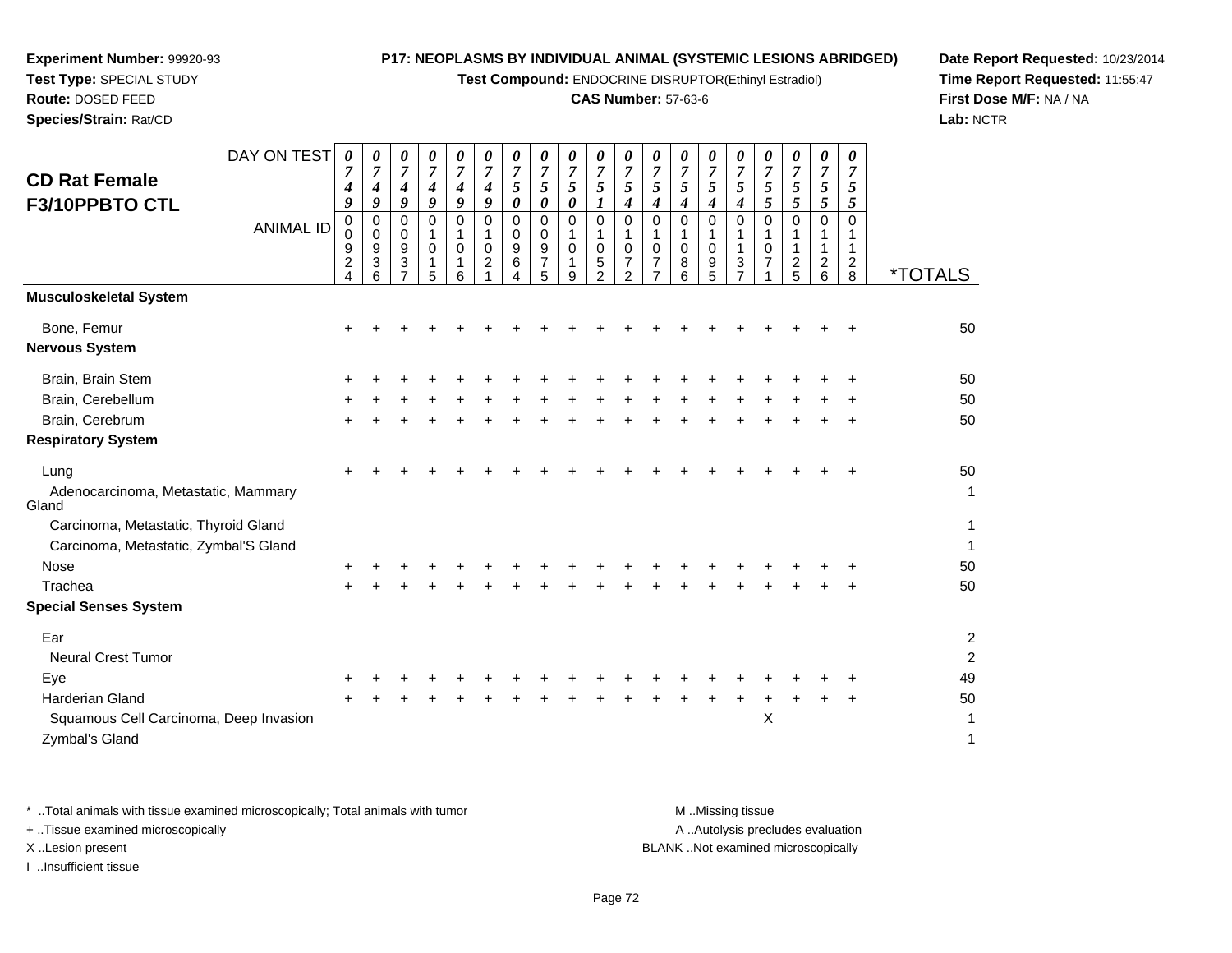**Test Compound:** ENDOCRINE DISRUPTOR(Ethinyl Estradiol)

## **CAS Number:** 57-63-6

**Date Report Requested:** 10/23/2014**Time Report Requested:** 11:55:47**First Dose M/F:** NA / NA**Lab:** NCTR

| <b>CD Rat Female</b><br>F3/10PPBTO CTL | DAY ON TEST      | 0<br>$\overline{ }$<br>4<br>$\boldsymbol{q}$ | 0<br>7<br>4<br>9                | $\theta$<br>,<br>Q         | $\boldsymbol{\theta}$<br>7<br>4<br>Q | 0<br>7<br>4<br>Q | 0<br>7<br>4<br>9 | 0<br>7<br>◡<br>0 | $\boldsymbol{\theta}$<br>7<br>$\boldsymbol{\theta}$ | 0<br>7<br>$\mathcal{P}$<br>0 | $\boldsymbol{\theta}$<br>7<br>Ć | 0<br>7<br>5<br>4 | $\boldsymbol{\theta}$<br>п<br>C | $\theta$         | 0<br>4           | 0<br>7<br>4 | 0<br>7<br>J<br>J | $\boldsymbol{\theta}$<br>7<br>Ć | $\boldsymbol{\theta}$<br>7<br>$\mathcal{P}$<br>$\mathfrak{I}$ | 0<br>C      |                       |
|----------------------------------------|------------------|----------------------------------------------|---------------------------------|----------------------------|--------------------------------------|------------------|------------------|------------------|-----------------------------------------------------|------------------------------|---------------------------------|------------------|---------------------------------|------------------|------------------|-------------|------------------|---------------------------------|---------------------------------------------------------------|-------------|-----------------------|
|                                        | <b>ANIMAL ID</b> | າ<br>∠<br>4                                  | $\mathbf 0$<br>U<br>9<br>3<br>6 | $\mathbf 0$<br>0<br>9<br>3 | $\Omega$<br>5                        | 0<br>0<br>6      | 0<br>ົ           | 0<br>0<br>9<br>6 | 9<br>5                                              | $\mathbf 0$<br>0<br>9        | 0<br>5<br>2                     | 0<br>0<br>っ      | 0                               | 0<br>0<br>8<br>6 | 0<br>0<br>9<br>5 | 3           | 0<br>0<br>⇁      | 2<br>5                          | $\mathbf 0$<br>2<br>6                                         | ົ<br>∠<br>8 | <i><b>*TOTALS</b></i> |
| Carcinoma<br><b>Urinary System</b>     |                  |                                              |                                 |                            |                                      |                  |                  |                  |                                                     |                              |                                 |                  |                                 |                  |                  |             |                  |                                 |                                                               |             |                       |
| Kidnev                                 |                  | $+$                                          | ÷                               | ÷                          | ÷                                    | ÷.               | $\pm$            | ÷.               |                                                     | ٠                            | ÷                               | ÷                | ÷                               | ÷                | ÷.               | $\pm$       | ÷.               | $+$                             | $+$                                                           | $\div$      | 5 <sub>0</sub>        |

| Kidney                  | $+$ |  |  |     |         | $+$ $+$ $+$ $+$ |  | $+$ $-$ | $+$ | $+$ $+$     | $+$ $-$ | $+$ $+$ |  | 50 |
|-------------------------|-----|--|--|-----|---------|-----------------|--|---------|-----|-------------|---------|---------|--|----|
| Renal Tubule, Adenoma   |     |  |  |     |         |                 |  |         |     |             |         |         |  |    |
| Urinary Bladder         | $+$ |  |  | $+$ | $+$ $+$ | M + + +         |  |         |     | $+$ $+$ $+$ |         | $+$ $+$ |  | 49 |
| <b>SYSTEMIC LESIONS</b> |     |  |  |     |         |                 |  |         |     |             |         |         |  |    |
| Multiple Organ          |     |  |  |     |         |                 |  |         |     |             |         |         |  | 50 |
| Histiocytic Sarcoma     |     |  |  |     |         |                 |  |         |     |             |         |         |  | 1  |
| Lymphoma Malignant      |     |  |  |     |         |                 |  |         |     |             |         |         |  |    |
| Mesothelioma Malignant  |     |  |  |     |         |                 |  |         |     |             |         |         |  |    |

\* ..Total animals with tissue examined microscopically; Total animals with tumor **M** ...Missing tissue M ...Missing tissue

+ ..Tissue examined microscopically

**Experiment Number:** 99920-93**Test Type:** SPECIAL STUDY**Route:** DOSED FEED**Species/Strain:** Rat/CD

I ..Insufficient tissue

A .. Autolysis precludes evaluation X ..Lesion present BLANK ..Not examined microscopically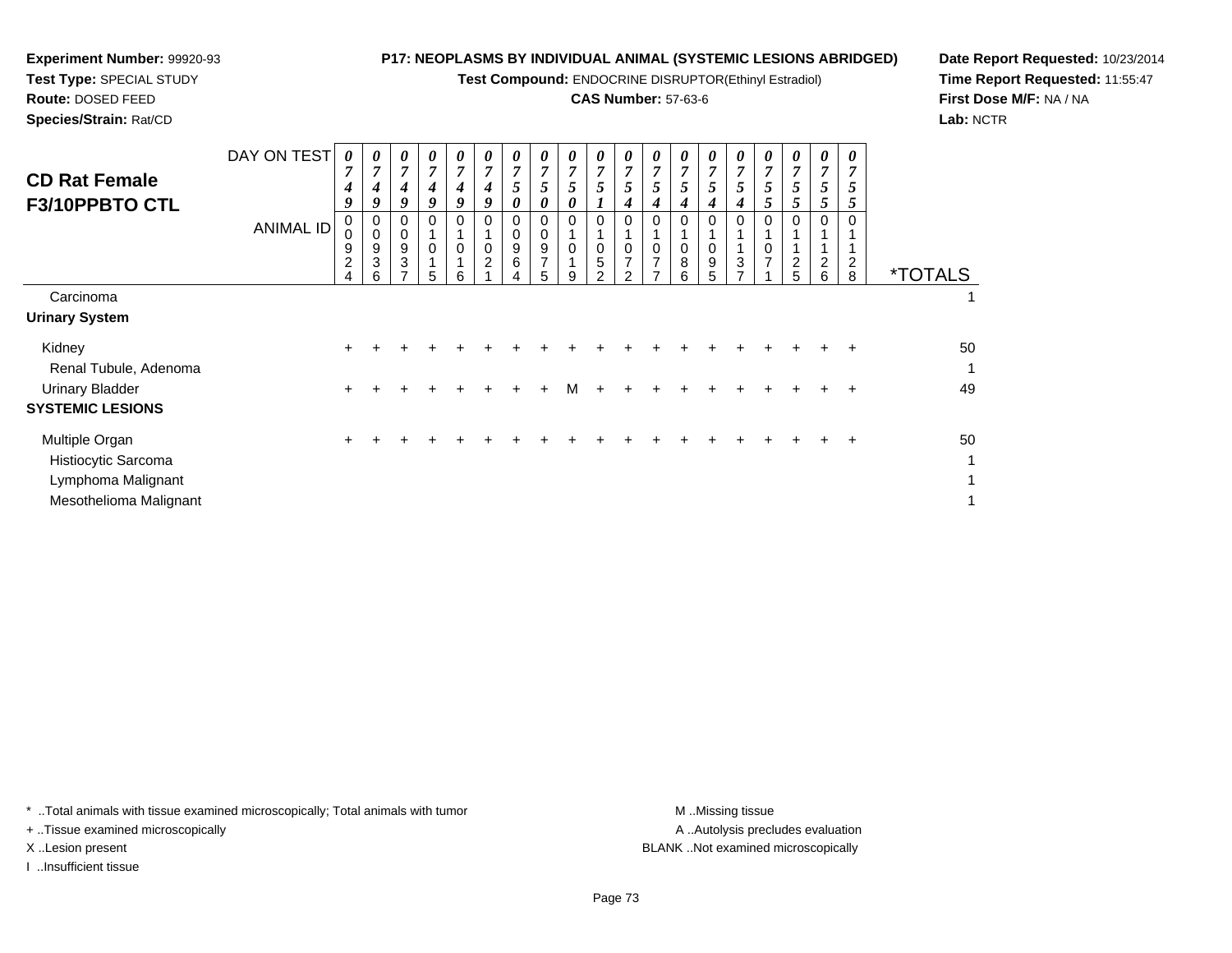**Test Compound:** ENDOCRINE DISRUPTOR(Ethinyl Estradiol)

#### **CAS Number:** 57-63-6

**Date Report Requested:** 10/23/2014**Time Report Requested:** 11:55:47**First Dose M/F:** NA / NA**Lab:** NCTR

#### DAY ON TEST**CD Rat Female F3/50PPBTO CTL**ANIMAL ID*0 2 8 7* 0 0 0 4 3*0 3 2 1* 0 0 0 5 2*0 4 0 0* 0 0 0 9 1*0 4 2 7* 0 0 1 1 8*0 4 3 0* 0 0 1 2 1*0 4 9 3* 0 0 1 9 9*0 5 4 8* 0 0 2 9 7*0 5 6 1* 0 0 3 2 2*0 5 7 8* 0 0 3 5 7*0 5 9 6* 0 0 3 9 7*0 5 9 7* 0 0 3 9 8*0 6 0 3* 0 0 5 5 2*0 6 1 6* 0 0 8 0 4*0 6 3 3* 0 0 8 1 5*0 6 6 9* 0 0 8 3 6*0 6 7 7* 0 0 8 5 0*0 6 7 9* 0 0 8 5 1*0 6 8 0* 0 0 8 4 8*0 6 8 2* 0 0 8 5 6*0 6 9 4* 0 0 8 6 3*0 7 0 7* 0 0 8 7 1*0 7 1 5* 0 0 8 8 3*0 7 2 1* 0 0 8 9 4*0 7 2 3* 0 0 8 9 0*0 7 4 8* 0 0 9 8 4*0 7 4 9* 0 0 9 2 5*0 7 4 9* 0 0 9 2 6*0 7 4 9* 0 0 9 2 7*0 7 4 9* 0 0 9 3 3*0 7 4 9* 0 0 9 3 8*0 7 4 9* 0 0 9 3 9**Alimentary SystemEsophagus**  $\mathsf{S}$  + <sup>+</sup> <sup>+</sup> <sup>+</sup> <sup>+</sup> <sup>+</sup> <sup>+</sup> <sup>+</sup> <sup>+</sup> <sup>+</sup> <sup>+</sup> <sup>+</sup> <sup>+</sup> <sup>+</sup> <sup>+</sup> <sup>+</sup> <sup>+</sup> <sup>+</sup> <sup>+</sup> <sup>+</sup> <sup>+</sup> <sup>+</sup> <sup>+</sup> <sup>+</sup> <sup>+</sup> <sup>+</sup> <sup>+</sup> <sup>+</sup> <sup>+</sup> <sup>+</sup> <sup>+</sup> Intestine Large, Cecum <sup>+</sup> <sup>+</sup> <sup>+</sup> <sup>+</sup> <sup>+</sup> <sup>+</sup> <sup>+</sup> <sup>+</sup> <sup>+</sup> <sup>+</sup> <sup>+</sup> <sup>+</sup> <sup>+</sup> <sup>+</sup> <sup>+</sup> <sup>+</sup> <sup>+</sup> <sup>+</sup> <sup>+</sup> <sup>+</sup> <sup>+</sup> <sup>+</sup> <sup>+</sup> <sup>+</sup> <sup>+</sup> <sup>+</sup> <sup>+</sup> <sup>+</sup> <sup>+</sup> <sup>+</sup> <sup>+</sup> Intestine Large, Colonn  $+$  <sup>+</sup> <sup>+</sup> <sup>+</sup> <sup>+</sup> <sup>+</sup> <sup>+</sup> <sup>+</sup> <sup>+</sup> <sup>+</sup> <sup>+</sup> <sup>+</sup> <sup>+</sup> <sup>+</sup> <sup>+</sup> <sup>+</sup> <sup>+</sup> <sup>+</sup> <sup>+</sup> <sup>+</sup> <sup>+</sup> <sup>+</sup> <sup>+</sup> <sup>+</sup> <sup>+</sup> <sup>+</sup> <sup>+</sup> <sup>+</sup> <sup>+</sup> <sup>+</sup> <sup>+</sup> Intestine Large, Rectum <sup>+</sup> <sup>+</sup> <sup>+</sup> <sup>+</sup> <sup>+</sup> <sup>+</sup> <sup>+</sup> <sup>+</sup> <sup>+</sup> <sup>+</sup> <sup>+</sup> <sup>+</sup> <sup>+</sup> <sup>+</sup> <sup>+</sup> <sup>+</sup> <sup>+</sup> <sup>+</sup> <sup>+</sup> <sup>+</sup> <sup>+</sup> <sup>+</sup> <sup>+</sup> <sup>+</sup> <sup>+</sup> <sup>+</sup> <sup>+</sup> <sup>+</sup> <sup>+</sup> <sup>+</sup> <sup>+</sup> Intestine Small, Duodenum <sup>+</sup> <sup>+</sup> <sup>+</sup> <sup>+</sup> <sup>+</sup> <sup>+</sup> <sup>+</sup> <sup>+</sup> <sup>+</sup> <sup>+</sup> <sup>+</sup> <sup>+</sup> <sup>+</sup> <sup>+</sup> <sup>+</sup> <sup>+</sup> <sup>+</sup> <sup>+</sup> <sup>+</sup> <sup>+</sup> <sup>+</sup> <sup>+</sup> <sup>+</sup> <sup>+</sup> <sup>+</sup> <sup>+</sup> <sup>+</sup> <sup>+</sup> <sup>+</sup> <sup>+</sup> <sup>+</sup> Intestine Small, Ileum <sup>+</sup> <sup>+</sup> <sup>+</sup> <sup>+</sup> <sup>+</sup> <sup>+</sup> <sup>+</sup> <sup>+</sup> <sup>+</sup> <sup>+</sup> <sup>+</sup> <sup>+</sup> <sup>+</sup> <sup>+</sup> <sup>+</sup> <sup>+</sup> <sup>+</sup> <sup>+</sup> <sup>+</sup> <sup>+</sup> <sup>+</sup> <sup>+</sup> <sup>+</sup> <sup>+</sup> <sup>+</sup> <sup>+</sup> <sup>+</sup> <sup>+</sup> <sup>+</sup> <sup>+</sup> <sup>+</sup> Intestine Small, Jejunum <sup>+</sup> <sup>+</sup> <sup>+</sup> <sup>+</sup> <sup>+</sup> <sup>+</sup> <sup>+</sup> <sup>+</sup> <sup>+</sup> <sup>+</sup> <sup>+</sup> <sup>+</sup> <sup>+</sup> <sup>+</sup> <sup>+</sup> <sup>+</sup> <sup>+</sup> <sup>+</sup> <sup>+</sup> <sup>+</sup> <sup>+</sup> <sup>+</sup> <sup>+</sup> <sup>+</sup> <sup>+</sup> <sup>+</sup> <sup>+</sup> <sup>+</sup> <sup>+</sup> <sup>+</sup> <sup>+</sup> Liver $\mathsf{r}$  + <sup>+</sup> <sup>+</sup> <sup>+</sup> <sup>+</sup> <sup>+</sup> <sup>+</sup> <sup>+</sup> <sup>+</sup> <sup>+</sup> <sup>+</sup> <sup>+</sup> <sup>+</sup> <sup>+</sup> <sup>+</sup> <sup>+</sup> <sup>+</sup> <sup>+</sup> <sup>+</sup> <sup>+</sup> <sup>+</sup> <sup>+</sup> <sup>+</sup> <sup>+</sup> <sup>+</sup> <sup>+</sup> <sup>+</sup> <sup>+</sup> <sup>+</sup> <sup>+</sup> <sup>+</sup> Cholangioma $\alpha$ **Mesentery**  <sup>+</sup> <sup>+</sup> <sup>+</sup> <sup>+</sup> Oral Mucosaa  $+$  <sup>+</sup> Squamous Cell Carcinomaa  $X$ Pancreas <sup>+</sup> <sup>+</sup> <sup>+</sup> <sup>+</sup> <sup>+</sup> <sup>+</sup> <sup>+</sup> <sup>+</sup> <sup>+</sup> <sup>+</sup> <sup>+</sup> <sup>+</sup> <sup>+</sup> <sup>+</sup> <sup>+</sup> <sup>+</sup> <sup>+</sup> <sup>+</sup> <sup>+</sup> <sup>+</sup> <sup>+</sup> <sup>+</sup> <sup>+</sup> <sup>+</sup> <sup>+</sup> <sup>+</sup> <sup>+</sup> <sup>+</sup> <sup>+</sup> <sup>+</sup> <sup>+</sup> Salivary Glands $\sim$   $\sim$   $\sim$   $\sim$   $\sim$   $\sim$   $\sim$  <sup>+</sup> <sup>+</sup> <sup>+</sup> <sup>+</sup> <sup>+</sup> <sup>+</sup> <sup>+</sup> <sup>+</sup> <sup>+</sup> <sup>+</sup> <sup>+</sup> <sup>+</sup> <sup>+</sup> <sup>+</sup> <sup>+</sup> <sup>+</sup> <sup>+</sup> <sup>+</sup> <sup>+</sup> <sup>+</sup> <sup>+</sup> <sup>+</sup> <sup>+</sup> <sup>+</sup> <sup>+</sup> <sup>+</sup> <sup>+</sup> <sup>+</sup> <sup>+</sup> <sup>+</sup> Stomach, Forestomach $\mathsf{h}$  + <sup>+</sup> <sup>+</sup> <sup>+</sup> <sup>+</sup> <sup>+</sup> <sup>+</sup> <sup>+</sup> <sup>+</sup> <sup>+</sup> <sup>+</sup> <sup>+</sup> <sup>+</sup> <sup>+</sup> <sup>+</sup> <sup>+</sup> <sup>+</sup> <sup>+</sup> <sup>+</sup> <sup>+</sup> <sup>+</sup> <sup>+</sup> <sup>+</sup> <sup>+</sup> <sup>+</sup> <sup>+</sup> <sup>+</sup> <sup>+</sup> <sup>+</sup> <sup>+</sup> <sup>+</sup> Squamous Cell CarcinomaStomach, Glandularr + <sup>+</sup> <sup>+</sup> <sup>+</sup> <sup>+</sup> <sup>+</sup> <sup>+</sup> <sup>+</sup> <sup>+</sup> <sup>+</sup> <sup>+</sup> <sup>+</sup> <sup>+</sup> <sup>+</sup> <sup>+</sup> <sup>+</sup> <sup>+</sup> <sup>+</sup> <sup>+</sup> <sup>+</sup> <sup>+</sup> <sup>+</sup> <sup>+</sup> <sup>+</sup> <sup>+</sup> <sup>+</sup> <sup>+</sup> <sup>+</sup> <sup>+</sup> <sup>+</sup> <sup>+</sup> **Cardiovascular System**Blood Vessel $\mathbf{+}$  <sup>+</sup> <sup>+</sup> <sup>+</sup> <sup>+</sup> <sup>+</sup> <sup>+</sup> <sup>+</sup> <sup>+</sup> <sup>+</sup> <sup>+</sup> <sup>+</sup> <sup>+</sup> <sup>+</sup> <sup>+</sup> <sup>+</sup> <sup>+</sup> <sup>+</sup> <sup>+</sup> <sup>+</sup> <sup>+</sup> <sup>+</sup> <sup>+</sup> <sup>+</sup> <sup>+</sup> <sup>+</sup> <sup>+</sup> <sup>+</sup> <sup>+</sup> <sup>+</sup> <sup>+</sup> **Heart**  <sup>+</sup><sup>+</sup> <sup>+</sup> <sup>+</sup> <sup>+</sup> <sup>+</sup> <sup>+</sup> <sup>+</sup> <sup>+</sup> <sup>+</sup> <sup>+</sup> <sup>+</sup> <sup>+</sup> <sup>+</sup> <sup>+</sup> <sup>+</sup> <sup>+</sup> <sup>+</sup> <sup>+</sup> <sup>+</sup> <sup>+</sup> <sup>+</sup> <sup>+</sup> <sup>+</sup> <sup>+</sup> <sup>+</sup> <sup>+</sup> <sup>+</sup> <sup>+</sup> <sup>+</sup> <sup>+</sup>

\* ..Total animals with tissue examined microscopically; Total animals with tumor M ...Total animals with tumor A ..Autolysis precludes evaluation + ..Tissue examined microscopically X ..Lesion present BLANK ..Not examined microscopicallyI ..Insufficient tissue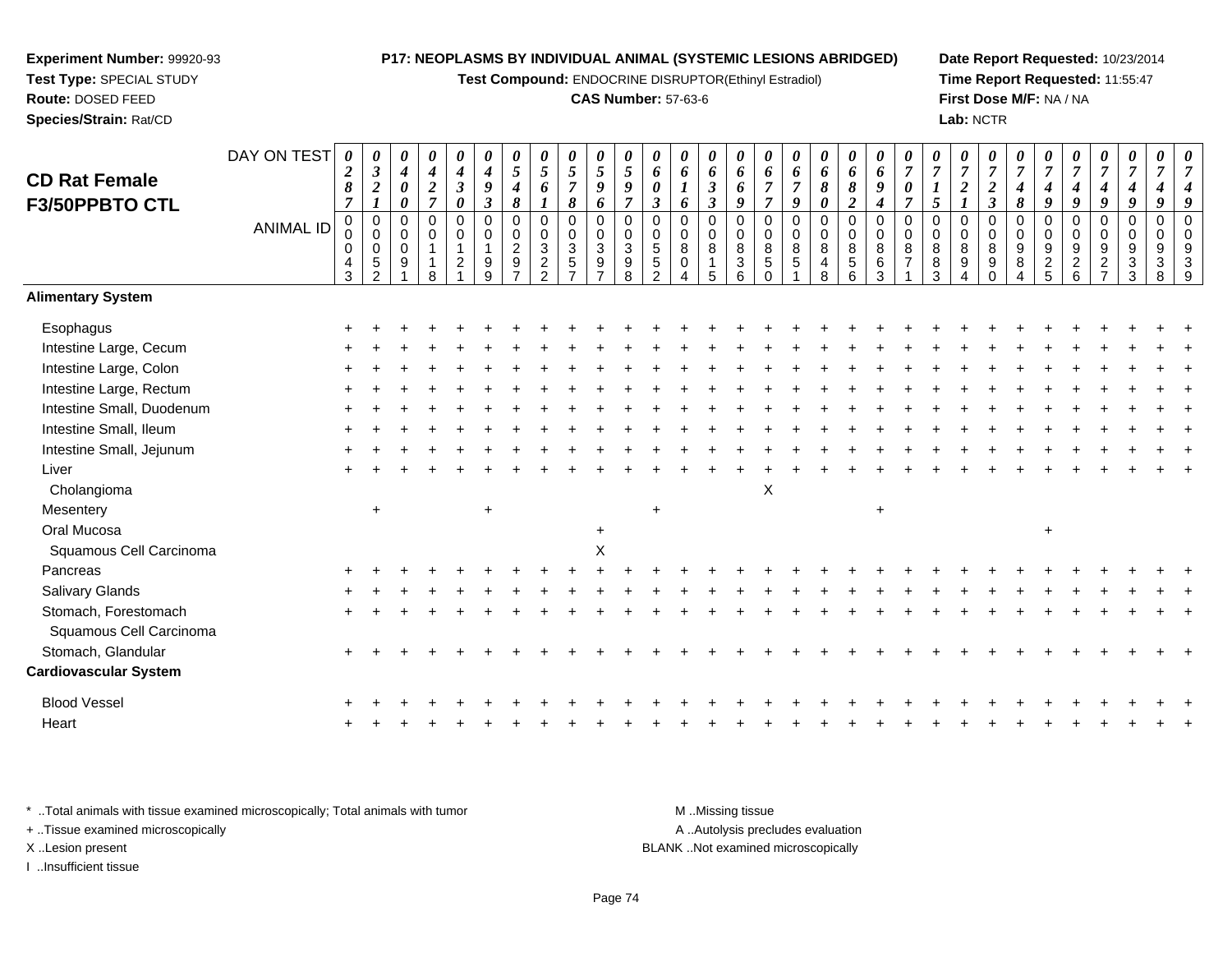**Test Compound:** ENDOCRINE DISRUPTOR(Ethinyl Estradiol)

#### **CAS Number:** 57-63-6

**Date Report Requested:** 10/23/2014**Time Report Requested:** 11:55:47**First Dose M/F:** NA / NA**Lab:** NCTR

| <b>CD Rat Female</b><br>F3/50PPBTO CTL                           | DAY ON TEST      | 0<br>$\boldsymbol{2}$<br>8<br>$\overline{7}$             | $\boldsymbol{\theta}$<br>$\boldsymbol{\beta}$<br>$\boldsymbol{2}$<br>$\boldsymbol{l}$ | $\theta$<br>$\boldsymbol{4}$<br>$\pmb{\theta}$<br>0 | 0<br>$\boldsymbol{4}$<br>$\boldsymbol{2}$<br>$\overline{7}$ | $\boldsymbol{\theta}$<br>$\boldsymbol{4}$<br>$\mathfrak{z}$<br>0 | 0<br>$\boldsymbol{4}$<br>$\boldsymbol{9}$<br>$\mathfrak{z}$ | $\boldsymbol{\theta}$<br>$\overline{5}$<br>$\boldsymbol{4}$<br>$\pmb{8}$ | $\frac{\theta}{5}$<br>6                                          | $\frac{\theta}{5}$<br>$\boldsymbol{7}$<br>8 | $\frac{\theta}{5}$<br>9<br>6                                         | $\boldsymbol{\theta}$<br>$\overline{5}$<br>$\boldsymbol{g}$<br>$\overline{7}$ | $\boldsymbol{\theta}$<br>6<br>$\boldsymbol{\theta}$<br>$\boldsymbol{\beta}$ | 0<br>6<br>6                     | 0<br>6<br>$\mathfrak{z}$<br>$\boldsymbol{\beta}$ | $\boldsymbol{\theta}$<br>6<br>6<br>9                       | 0<br>6<br>$\overline{7}$<br>$\overline{7}$            | $\boldsymbol{\theta}$<br>6<br>$\overline{7}$<br>$\boldsymbol{9}$    | 0<br>6<br>8<br>0                     | 0<br>6<br>8<br>$\boldsymbol{2}$              | $\boldsymbol{\theta}$<br>6<br>9<br>4        | $\theta$<br>$\overline{7}$<br>$\boldsymbol{\theta}$<br>$\overline{7}$ | $\overline{7}$<br>1<br>5                 | $\theta$<br>$\overline{7}$<br>$\overline{c}$   | 0<br>$\overline{7}$<br>$\overline{c}$<br>$\mathfrak{z}$ | $\boldsymbol{\theta}$<br>$\overline{7}$<br>$\boldsymbol{4}$<br>8       | $\theta$<br>$\overline{7}$<br>$\boldsymbol{4}$<br>9 | $\overline{7}$<br>$\boldsymbol{4}$<br>$\boldsymbol{g}$ | 0<br>$\overline{7}$<br>4<br>9                   | 0<br>$\overline{7}$<br>$\boldsymbol{4}$<br>9 | $\boldsymbol{\theta}$<br>$\overline{7}$<br>4<br>9         | 0                  |
|------------------------------------------------------------------|------------------|----------------------------------------------------------|---------------------------------------------------------------------------------------|-----------------------------------------------------|-------------------------------------------------------------|------------------------------------------------------------------|-------------------------------------------------------------|--------------------------------------------------------------------------|------------------------------------------------------------------|---------------------------------------------|----------------------------------------------------------------------|-------------------------------------------------------------------------------|-----------------------------------------------------------------------------|---------------------------------|--------------------------------------------------|------------------------------------------------------------|-------------------------------------------------------|---------------------------------------------------------------------|--------------------------------------|----------------------------------------------|---------------------------------------------|-----------------------------------------------------------------------|------------------------------------------|------------------------------------------------|---------------------------------------------------------|------------------------------------------------------------------------|-----------------------------------------------------|--------------------------------------------------------|-------------------------------------------------|----------------------------------------------|-----------------------------------------------------------|--------------------|
|                                                                  | <b>ANIMAL ID</b> | 0<br>0<br>0<br>$\overline{\mathbf{r}}$<br>$\overline{3}$ | $\mathbf 0$<br>$\mathbf 0$<br>$\mathbf 0$<br>$\sqrt{5}$<br>$\overline{2}$             | $\Omega$<br>$\mathbf 0$<br>0<br>9                   | $\Omega$<br>0<br>$\mathbf{1}$<br>8                          | $\mathbf 0$<br>0<br>$\mathbf 1$<br>$\overline{c}$                | $\mathbf 0$<br>0<br>$\overline{1}$<br>$\frac{9}{9}$         | $\mathbf 0$<br>$\pmb{0}$<br>$\boldsymbol{2}$<br>$\frac{9}{7}$            | $\mathbf 0$<br>$\boldsymbol{0}$<br>$\mathbf{3}$<br>$\frac{2}{2}$ | 0<br>0<br>$\mathfrak{S}$<br>$\frac{5}{7}$   | $\mathbf 0$<br>0<br>$\sqrt{3}$<br>$\boldsymbol{9}$<br>$\overline{7}$ | $\Omega$<br>$\mathbf 0$<br>$\ensuremath{\mathsf{3}}$<br>$\frac{9}{8}$         | $\Omega$<br>0<br>$\sqrt{5}$<br>$\sqrt{5}$<br>$\mathcal{P}$                  | 0<br>0<br>8<br>$\mathbf 0$<br>Δ | $\Omega$<br>0<br>8<br>$\mathbf{1}$<br>5          | $\Omega$<br>0<br>$\bf 8$<br>$\ensuremath{\mathsf{3}}$<br>6 | $\mathbf 0$<br>0<br>$\,8\,$<br>$\sqrt{5}$<br>$\Omega$ | $\mathbf 0$<br>$\pmb{0}$<br>$\,8\,$<br>$\sqrt{5}$<br>$\overline{ }$ | 0<br>$\boldsymbol{0}$<br>8<br>4<br>8 | $\mathbf 0$<br>0<br>$\bf 8$<br>$\frac{5}{6}$ | $\mathbf 0$<br>0<br>$\bf 8$<br>$\,6\,$<br>3 | $\Omega$<br>$\mathbf 0$<br>$\bf8$<br>$\overline{7}$                   | $\Omega$<br>0<br>$\bf 8$<br>$\bf 8$<br>3 | 0<br>$\mathbf 0$<br>8<br>$\boldsymbol{9}$<br>Δ | $\Omega$<br>0<br>8<br>9<br>$\Omega$                     | $\Omega$<br>0<br>$\boldsymbol{9}$<br>$\bf 8$<br>$\boldsymbol{\Lambda}$ | $\Omega$<br>0<br>$\frac{9}{2}$                      | $\Omega$<br>0<br>9<br>$\frac{2}{6}$                    | 0<br>0<br>9<br>$\overline{c}$<br>$\overline{7}$ | 0<br>$\mathbf 0$<br>9<br>$\frac{3}{3}$       | 0<br>$\pmb{0}$<br>$9\,$<br>$\ensuremath{\mathsf{3}}$<br>8 | $\Omega$<br>3<br>9 |
| <b>Endocrine System</b>                                          |                  |                                                          |                                                                                       |                                                     |                                                             |                                                                  |                                                             |                                                                          |                                                                  |                                             |                                                                      |                                                                               |                                                                             |                                 |                                                  |                                                            |                                                       |                                                                     |                                      |                                              |                                             |                                                                       |                                          |                                                |                                                         |                                                                        |                                                     |                                                        |                                                 |                                              |                                                           |                    |
| <b>Adrenal Cortex</b>                                            |                  |                                                          |                                                                                       |                                                     |                                                             |                                                                  |                                                             |                                                                          |                                                                  |                                             |                                                                      |                                                                               |                                                                             |                                 |                                                  |                                                            |                                                       |                                                                     |                                      |                                              |                                             |                                                                       |                                          |                                                |                                                         |                                                                        |                                                     |                                                        |                                                 |                                              |                                                           |                    |
| Adrenal Medulla                                                  |                  |                                                          |                                                                                       |                                                     |                                                             |                                                                  |                                                             |                                                                          |                                                                  |                                             |                                                                      |                                                                               |                                                                             |                                 |                                                  |                                                            |                                                       |                                                                     |                                      |                                              |                                             |                                                                       |                                          |                                                |                                                         |                                                                        |                                                     |                                                        |                                                 |                                              |                                                           |                    |
| Pheochromocytoma Benign                                          |                  |                                                          |                                                                                       |                                                     |                                                             |                                                                  |                                                             |                                                                          |                                                                  |                                             |                                                                      |                                                                               |                                                                             |                                 |                                                  |                                                            |                                                       |                                                                     |                                      |                                              |                                             |                                                                       |                                          |                                                |                                                         |                                                                        |                                                     |                                                        |                                                 |                                              |                                                           | Χ                  |
| Islets, Pancreatic<br>Adenoma                                    |                  |                                                          |                                                                                       |                                                     |                                                             |                                                                  |                                                             |                                                                          |                                                                  |                                             |                                                                      |                                                                               |                                                                             |                                 |                                                  |                                                            |                                                       |                                                                     |                                      |                                              |                                             |                                                                       |                                          |                                                |                                                         |                                                                        |                                                     |                                                        |                                                 |                                              |                                                           |                    |
| Parathyroid Gland                                                |                  |                                                          |                                                                                       |                                                     |                                                             |                                                                  |                                                             |                                                                          |                                                                  |                                             |                                                                      |                                                                               |                                                                             |                                 |                                                  |                                                            |                                                       |                                                                     |                                      |                                              |                                             |                                                                       |                                          |                                                |                                                         |                                                                        |                                                     |                                                        |                                                 |                                              |                                                           |                    |
| <b>Pituitary Gland</b>                                           |                  |                                                          |                                                                                       |                                                     |                                                             |                                                                  |                                                             |                                                                          |                                                                  |                                             |                                                                      |                                                                               |                                                                             |                                 |                                                  |                                                            |                                                       |                                                                     |                                      |                                              |                                             |                                                                       |                                          |                                                |                                                         |                                                                        |                                                     |                                                        |                                                 |                                              |                                                           |                    |
| Pars Distalis, Adenoma                                           |                  |                                                          |                                                                                       |                                                     |                                                             | X                                                                | $\sf X$                                                     |                                                                          |                                                                  | X                                           |                                                                      |                                                                               |                                                                             | X                               |                                                  | X                                                          |                                                       |                                                                     |                                      |                                              | X                                           |                                                                       |                                          |                                                |                                                         |                                                                        |                                                     |                                                        |                                                 |                                              | X                                                         | X                  |
| <b>Thyroid Gland</b>                                             |                  |                                                          |                                                                                       |                                                     |                                                             |                                                                  |                                                             |                                                                          |                                                                  |                                             |                                                                      |                                                                               |                                                                             |                                 |                                                  |                                                            |                                                       |                                                                     |                                      |                                              |                                             |                                                                       |                                          |                                                |                                                         |                                                                        |                                                     |                                                        |                                                 |                                              |                                                           |                    |
| Bilateral, C Cell, Adenoma                                       |                  |                                                          |                                                                                       |                                                     |                                                             |                                                                  |                                                             |                                                                          |                                                                  |                                             |                                                                      |                                                                               |                                                                             |                                 |                                                  |                                                            |                                                       |                                                                     |                                      |                                              |                                             |                                                                       |                                          |                                                |                                                         |                                                                        |                                                     |                                                        |                                                 | $\boldsymbol{\mathsf{X}}$                    |                                                           |                    |
| C Cell, Adenoma                                                  |                  |                                                          |                                                                                       |                                                     |                                                             |                                                                  |                                                             |                                                                          |                                                                  |                                             |                                                                      |                                                                               |                                                                             |                                 |                                                  | X                                                          |                                                       |                                                                     |                                      |                                              |                                             |                                                                       |                                          |                                                |                                                         |                                                                        |                                                     |                                                        |                                                 |                                              |                                                           |                    |
| <b>General Body System</b>                                       |                  |                                                          |                                                                                       |                                                     |                                                             |                                                                  |                                                             |                                                                          |                                                                  |                                             |                                                                      |                                                                               |                                                                             |                                 |                                                  |                                                            |                                                       |                                                                     |                                      |                                              |                                             |                                                                       |                                          |                                                |                                                         |                                                                        |                                                     |                                                        |                                                 |                                              |                                                           |                    |
| <b>Tissue NOS</b><br>Alveolar/Bronchiolar Carcinoma, Metastatic, |                  |                                                          |                                                                                       |                                                     |                                                             |                                                                  |                                                             |                                                                          |                                                                  |                                             |                                                                      |                                                                               |                                                                             |                                 |                                                  |                                                            |                                                       |                                                                     |                                      |                                              |                                             |                                                                       |                                          |                                                |                                                         |                                                                        |                                                     |                                                        |                                                 |                                              |                                                           |                    |
| Lung                                                             |                  |                                                          |                                                                                       |                                                     |                                                             |                                                                  |                                                             |                                                                          |                                                                  |                                             |                                                                      |                                                                               |                                                                             |                                 |                                                  |                                                            |                                                       |                                                                     |                                      |                                              |                                             |                                                                       |                                          |                                                |                                                         |                                                                        |                                                     |                                                        |                                                 |                                              |                                                           |                    |
| <b>Genital System</b>                                            |                  |                                                          |                                                                                       |                                                     |                                                             |                                                                  |                                                             |                                                                          |                                                                  |                                             |                                                                      |                                                                               |                                                                             |                                 |                                                  |                                                            |                                                       |                                                                     |                                      |                                              |                                             |                                                                       |                                          |                                                |                                                         |                                                                        |                                                     |                                                        |                                                 |                                              |                                                           |                    |
| <b>Clitoral Gland</b><br>Adenoma                                 |                  |                                                          |                                                                                       |                                                     |                                                             |                                                                  |                                                             |                                                                          |                                                                  |                                             |                                                                      |                                                                               |                                                                             |                                 |                                                  |                                                            |                                                       |                                                                     |                                      | X                                            |                                             | $\mathsf X$                                                           |                                          |                                                |                                                         |                                                                        |                                                     |                                                        |                                                 |                                              |                                                           |                    |
| Ovary<br>Granulosa Cell Tumor Benign                             |                  |                                                          |                                                                                       |                                                     |                                                             |                                                                  |                                                             |                                                                          |                                                                  |                                             |                                                                      |                                                                               |                                                                             |                                 |                                                  |                                                            |                                                       |                                                                     |                                      |                                              |                                             |                                                                       |                                          |                                                |                                                         |                                                                        |                                                     |                                                        | Χ                                               |                                              |                                                           |                    |
|                                                                  |                  |                                                          |                                                                                       |                                                     |                                                             |                                                                  |                                                             |                                                                          |                                                                  |                                             |                                                                      |                                                                               |                                                                             |                                 |                                                  |                                                            |                                                       |                                                                     |                                      |                                              |                                             |                                                                       |                                          |                                                |                                                         |                                                                        |                                                     |                                                        |                                                 |                                              |                                                           |                    |

\* ..Total animals with tissue examined microscopically; Total animals with tumor **M** . Missing tissue M ..Missing tissue A ..Autolysis precludes evaluation + ..Tissue examined microscopically X ..Lesion present BLANK ..Not examined microscopicallyI ..Insufficient tissue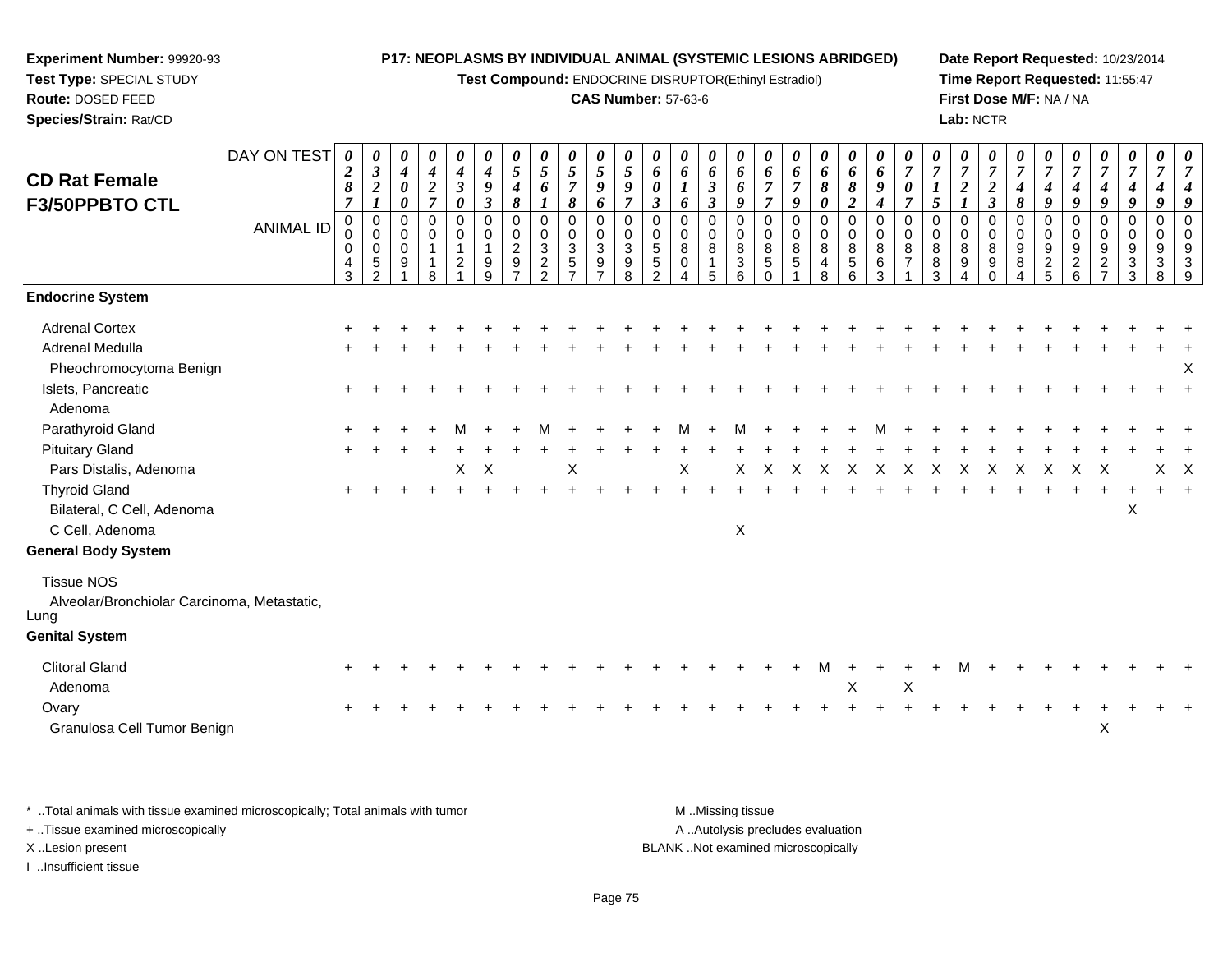**Test Compound:** ENDOCRINE DISRUPTOR(Ethinyl Estradiol)

#### **CAS Number:** 57-63-6

**Date Report Requested:** 10/23/2014**Time Report Requested:** 11:55:48**First Dose M/F:** NA / NA**Lab:** NCTR

|                             | DAY ON TEST      | 0<br>$\boldsymbol{2}$         | 0<br>$\boldsymbol{\beta}$         | 0<br>$\boldsymbol{4}$ | 0<br>$\boldsymbol{4}$            | 0<br>$\boldsymbol{4}$          | 0<br>$\boldsymbol{4}$            | $\boldsymbol{\theta}$<br>$\sqrt{5}$ | $\frac{\theta}{5}$                             | $\frac{\theta}{5}$                           | $\frac{\theta}{5}$                  | $\boldsymbol{\theta}$<br>5    | 0<br>6                           | 0<br>6                     | 0<br>6                     | 0<br>6                       | $\boldsymbol{\theta}$<br>6    | 0<br>6            | $\boldsymbol{\theta}$<br>6 | 0<br>6                          | 0<br>6                          | $\boldsymbol{\theta}$<br>$\overline{7}$ | $\theta$<br>$\overline{7}$ | $\frac{\boldsymbol{0}}{7}$   | 0<br>$\boldsymbol{7}$      | 0<br>$\overline{7}$ | $\boldsymbol{\theta}$<br>$\overline{7}$ | $\boldsymbol{\theta}$<br>$\overline{7}$ | $\frac{\boldsymbol{0}}{7}$ | 0<br>$\overline{7}$                 | 0<br>$\overline{7}$  |   |
|-----------------------------|------------------|-------------------------------|-----------------------------------|-----------------------|----------------------------------|--------------------------------|----------------------------------|-------------------------------------|------------------------------------------------|----------------------------------------------|-------------------------------------|-------------------------------|----------------------------------|----------------------------|----------------------------|------------------------------|-------------------------------|-------------------|----------------------------|---------------------------------|---------------------------------|-----------------------------------------|----------------------------|------------------------------|----------------------------|---------------------|-----------------------------------------|-----------------------------------------|----------------------------|-------------------------------------|----------------------|---|
| <b>CD Rat Female</b>        |                  | 8                             | $\boldsymbol{2}$                  | $\boldsymbol{\theta}$ | $\boldsymbol{2}$                 | $\mathfrak{z}$                 | 9                                | $\boldsymbol{4}$                    | 6                                              | $\overline{7}$                               | 9                                   | 9                             | $\boldsymbol{\theta}$            | $\boldsymbol{l}$           | $\mathfrak{z}$             | 6                            | $\overline{7}$                | $\overline{7}$    | 8                          | 8                               | 9                               | 0                                       |                            | $\overline{2}$               | $\boldsymbol{2}$           | $\boldsymbol{4}$    | 4                                       | $\boldsymbol{4}$                        | 4                          | $\boldsymbol{4}$                    | $\boldsymbol{4}$     |   |
| <b>F3/50PPBTO CTL</b>       |                  | $\overline{\tau}$<br>$\Omega$ | $\boldsymbol{l}$<br>$\mathbf{0}$  | 0<br>$\Omega$         | $\overline{7}$<br>$\Omega$       | 0<br>$\mathbf 0$               | $\boldsymbol{\beta}$<br>$\Omega$ | 8<br>$\Omega$                       | 1<br>$\mathbf 0$                               | 8<br>$\mathbf 0$                             | 6<br>$\pmb{0}$                      | $\overline{\tau}$<br>$\Omega$ | $\mathfrak{z}$<br>$\Omega$       | 6<br>$\Omega$              | $\mathfrak{z}$<br>$\Omega$ | 9<br>0                       | $\overline{\tau}$<br>$\Omega$ | 9<br>$\mathbf{0}$ | 0<br>$\Omega$              | $\boldsymbol{2}$<br>$\mathbf 0$ | $\boldsymbol{4}$<br>$\mathbf 0$ | $\overline{7}$<br>$\Omega$              | 5<br>$\Omega$              | $\boldsymbol{l}$<br>$\Omega$ | $\mathfrak{z}$<br>$\Omega$ | 8<br>0              | 9<br>$\Omega$                           | 9<br>$\Omega$                           | 9<br>0                     | 9<br>$\Omega$                       | 9<br>$\mathbf 0$     |   |
|                             | <b>ANIMAL ID</b> | 0                             | $\mathbf 0$                       | $\mathbf 0$           | $\mathbf 0$                      | $\mathbf 0$                    | 0                                | $\mathbf 0$                         | $\mathbf 0$                                    | $\mathbf 0$                                  | 0                                   | $\mathbf 0$                   | $\mathbf 0$                      | 0                          | 0                          | $\mathbf 0$                  | $\mathbf 0$                   | $\mathbf 0$       | 0                          | $\mathbf 0$                     | 0                               | $\mathbf 0$                             | $\mathbf 0$                | 0                            | 0                          | 0                   | 0                                       | $\mathbf 0$                             | $\mathbf 0$                | $\mathbf 0$                         | 0                    |   |
|                             |                  | 0<br>4<br>3                   | 0<br>$\,$ 5 $\,$<br>$\mathcal{P}$ | $\mathbf 0$<br>9      | $\mathbf{1}$<br>$\mathbf 1$<br>8 | $\mathbf{1}$<br>$\overline{c}$ | 9<br>9                           | $\overline{2}$<br>$\boldsymbol{9}$  | $\sqrt{3}$<br>$\overline{c}$<br>$\mathfrak{p}$ | $\mathbf{3}$<br>$\sqrt{5}$<br>$\overline{7}$ | $\mathbf{3}$<br>9<br>$\overline{7}$ | 3<br>9<br>8                   | 5<br>$\sqrt{5}$<br>$\mathcal{P}$ | $\, 8$<br>$\mathbf 0$<br>4 | 8<br>1<br>5                | $\bf 8$<br>$\mathbf{3}$<br>6 | 8<br>5<br>$\Omega$            | 8<br>5            | 8<br>4<br>8                | 8<br>$\,$ 5 $\,$<br>6           | 8<br>6<br>3                     | 8                                       | 8<br>8<br>3                | 8<br>9<br>4                  | 8<br>9<br>∩                | 9<br>8<br>4         | 9<br>$\overline{c}$<br>5                | 9<br>$\overline{2}$<br>6                | 9<br>$\overline{c}$        | 9<br>$\ensuremath{\mathsf{3}}$<br>3 | 9<br>$\sqrt{3}$<br>8 |   |
| Oviduct                     |                  | $\pm$                         |                                   |                       |                                  |                                |                                  |                                     |                                                |                                              |                                     |                               |                                  |                            |                            |                              |                               |                   |                            |                                 |                                 |                                         |                            |                              |                            |                     |                                         |                                         |                            |                                     |                      |   |
| <b>Uterus</b>               |                  |                               |                                   |                       |                                  |                                |                                  |                                     |                                                |                                              |                                     |                               |                                  |                            |                            |                              |                               |                   |                            |                                 |                                 |                                         |                            |                              |                            |                     |                                         |                                         |                            |                                     |                      |   |
| Leiomyoma                   |                  |                               |                                   |                       |                                  |                                |                                  |                                     | X                                              |                                              |                                     |                               |                                  |                            |                            |                              |                               |                   |                            |                                 |                                 |                                         |                            |                              |                            |                     |                                         |                                         |                            |                                     |                      |   |
| Polyp Stromal               |                  |                               |                                   |                       |                                  |                                |                                  |                                     | X                                              |                                              |                                     | X                             |                                  |                            |                            |                              |                               |                   |                            | X                               |                                 |                                         |                            |                              |                            |                     |                                         |                                         | X                          |                                     |                      |   |
| Vagina                      |                  |                               |                                   |                       |                                  |                                |                                  |                                     |                                                |                                              |                                     |                               |                                  |                            |                            |                              |                               |                   |                            |                                 |                                 |                                         |                            |                              |                            |                     |                                         |                                         |                            |                                     |                      |   |
| <b>Hematopoietic System</b> |                  |                               |                                   |                       |                                  |                                |                                  |                                     |                                                |                                              |                                     |                               |                                  |                            |                            |                              |                               |                   |                            |                                 |                                 |                                         |                            |                              |                            |                     |                                         |                                         |                            |                                     |                      |   |
| <b>Bone Marrow</b>          |                  |                               |                                   |                       |                                  |                                |                                  |                                     |                                                |                                              |                                     |                               |                                  |                            |                            |                              |                               |                   |                            |                                 |                                 |                                         |                            |                              |                            |                     |                                         |                                         |                            |                                     |                      |   |
| Lymph Node                  |                  |                               |                                   |                       |                                  |                                |                                  |                                     |                                                |                                              |                                     |                               |                                  |                            |                            |                              |                               |                   |                            |                                 |                                 |                                         |                            |                              |                            |                     |                                         |                                         |                            |                                     |                      |   |
| Lymph Node, Mandibular      |                  |                               |                                   |                       |                                  |                                |                                  |                                     |                                                |                                              |                                     |                               |                                  |                            |                            |                              |                               |                   |                            |                                 |                                 |                                         |                            |                              |                            |                     |                                         |                                         |                            |                                     |                      |   |
| Lymph Node, Mesenteric      |                  |                               |                                   |                       |                                  |                                |                                  |                                     |                                                |                                              |                                     |                               |                                  |                            |                            |                              |                               |                   |                            |                                 |                                 |                                         |                            |                              |                            |                     |                                         |                                         |                            |                                     |                      |   |
| Spleen                      |                  |                               |                                   |                       |                                  |                                |                                  |                                     |                                                |                                              |                                     |                               |                                  |                            |                            |                              |                               |                   |                            |                                 |                                 |                                         |                            |                              |                            |                     |                                         |                                         |                            |                                     |                      |   |
| Thymus                      |                  |                               |                                   |                       |                                  |                                |                                  |                                     |                                                |                                              |                                     |                               |                                  |                            |                            |                              |                               |                   |                            |                                 |                                 |                                         |                            |                              |                            |                     |                                         |                                         |                            |                                     |                      |   |
| <b>Integumentary System</b> |                  |                               |                                   |                       |                                  |                                |                                  |                                     |                                                |                                              |                                     |                               |                                  |                            |                            |                              |                               |                   |                            |                                 |                                 |                                         |                            |                              |                            |                     |                                         |                                         |                            |                                     |                      |   |
| Mammary Gland               |                  |                               |                                   |                       |                                  |                                |                                  |                                     |                                                |                                              |                                     |                               |                                  |                            |                            |                              |                               |                   |                            |                                 |                                 |                                         |                            |                              |                            |                     |                                         |                                         |                            |                                     |                      |   |
| Adenocarcinoma              |                  |                               |                                   |                       |                                  |                                |                                  |                                     |                                                | $\boldsymbol{\mathsf{X}}$                    |                                     |                               |                                  |                            | $\boldsymbol{\mathsf{X}}$  |                              |                               | X                 | $X$ $X$                    |                                 |                                 | Χ                                       |                            |                              | $\boldsymbol{\mathsf{X}}$  |                     |                                         |                                         | X                          |                                     |                      |   |
| Fibroadenoma                |                  |                               |                                   |                       |                                  |                                |                                  |                                     |                                                |                                              |                                     |                               | X X X                            |                            |                            | $\boldsymbol{\mathsf{X}}$    |                               | $\mathsf X$       |                            |                                 | X                               | $\boldsymbol{\mathsf{X}}$               |                            | X                            |                            |                     |                                         |                                         |                            |                                     |                      |   |
| Fibroadenoma, Multiple      |                  |                               |                                   |                       | X                                |                                |                                  | $\pmb{\times}$                      |                                                |                                              |                                     |                               |                                  |                            |                            |                              | X                             |                   | $\mathsf{X}^-$             | $\mathsf{X}$                    |                                 |                                         | $\mathsf X$                |                              | $\sf X$                    | $\mathsf{X}$        | X                                       | X X                                     |                            |                                     |                      | Х |
| <b>Skin</b>                 |                  |                               |                                   |                       |                                  |                                |                                  |                                     |                                                |                                              |                                     |                               |                                  |                            |                            |                              |                               |                   |                            |                                 |                                 |                                         |                            |                              |                            |                     |                                         |                                         |                            |                                     |                      |   |
| Basal Cell Adenoma          |                  |                               |                                   |                       |                                  |                                |                                  |                                     |                                                |                                              |                                     |                               |                                  |                            |                            |                              |                               |                   |                            |                                 |                                 |                                         |                            |                              |                            |                     |                                         |                                         |                            |                                     |                      |   |
| Fibroma                     |                  |                               |                                   |                       |                                  |                                |                                  |                                     |                                                |                                              |                                     |                               |                                  |                            |                            |                              |                               |                   |                            |                                 |                                 |                                         |                            |                              | X                          |                     |                                         |                                         |                            |                                     |                      |   |
| Sarcoma                     |                  |                               |                                   |                       |                                  |                                |                                  |                                     |                                                |                                              |                                     | $\boldsymbol{\mathsf{X}}$     |                                  |                            |                            |                              |                               |                   |                            |                                 |                                 |                                         |                            |                              |                            |                     |                                         |                                         |                            |                                     |                      |   |
|                             |                  |                               |                                   |                       |                                  |                                |                                  |                                     |                                                |                                              |                                     |                               |                                  |                            |                            |                              |                               |                   |                            |                                 |                                 |                                         |                            |                              |                            |                     |                                         |                                         |                            |                                     |                      |   |

\* ..Total animals with tissue examined microscopically; Total animals with tumor **M** . Missing tissue M ..Missing tissue

+ ..Tissue examined microscopically

**Experiment Number:** 99920-93**Test Type:** SPECIAL STUDY**Route:** DOSED FEED**Species/Strain:** Rat/CD

I ..Insufficient tissue

A ..Autolysis precludes evaluation

X ..Lesion present BLANK ..Not examined microscopically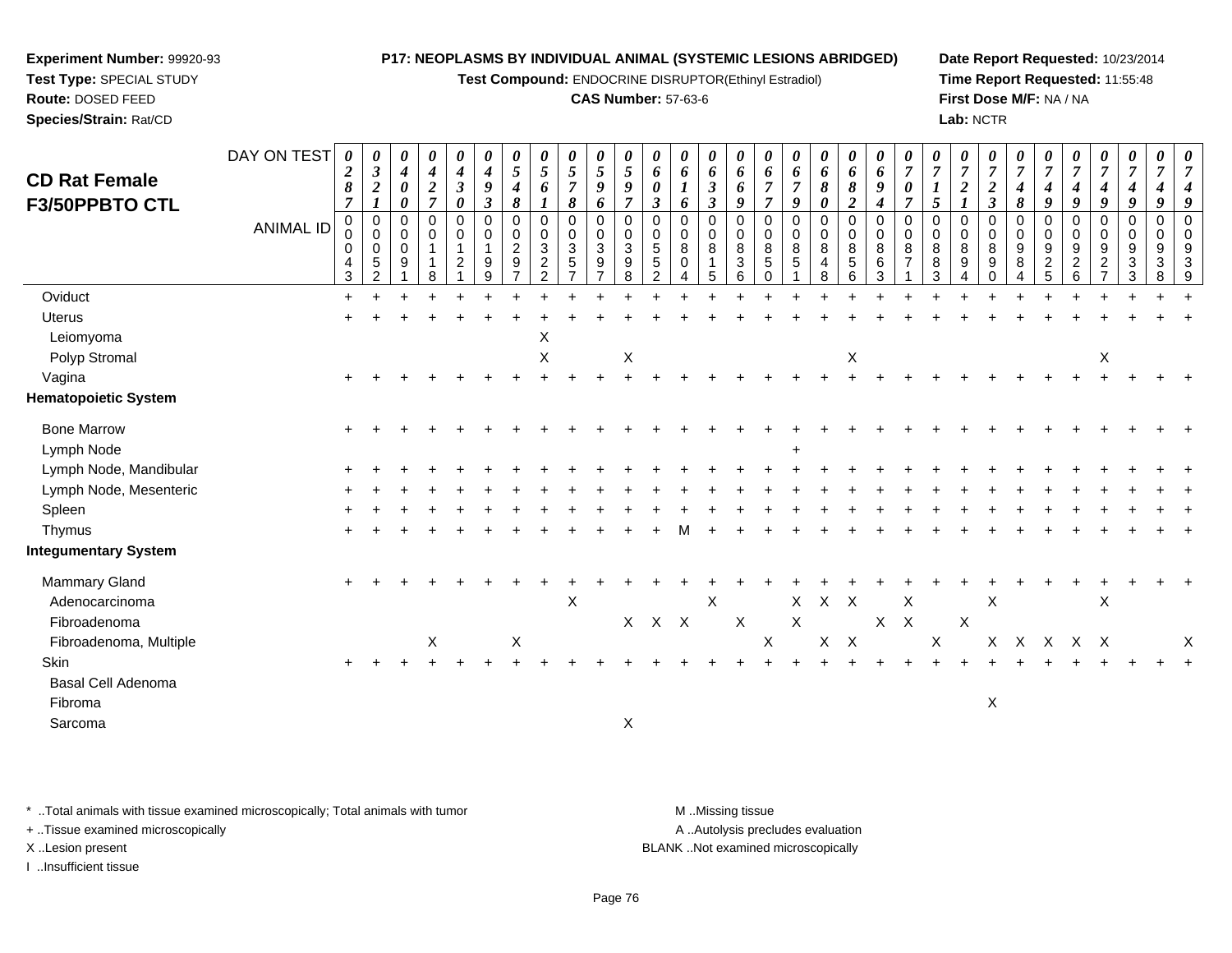**Test Compound:** ENDOCRINE DISRUPTOR(Ethinyl Estradiol)

## **CAS Number:** 57-63-6

**Date Report Requested:** 10/23/2014 **Time Report Requested:** 11:55:48**First Dose M/F:** NA / NA**Lab:** NCTR

| DAY ON TEST<br><b>CD Rat Female</b>                            | 0<br>$\boldsymbol{2}$<br>$\pmb{8}$<br>$\overline{7}$ | 0<br>$\boldsymbol{\beta}$<br>$\boldsymbol{2}$<br>$\boldsymbol{l}$ | $\boldsymbol{\theta}$<br>$\boldsymbol{4}$<br>0<br>0 | 0<br>$\boldsymbol{4}$<br>$\boldsymbol{2}$<br>$\overline{7}$ | 0<br>$\boldsymbol{4}$<br>$\boldsymbol{\beta}$<br>$\boldsymbol{\theta}$ | $\boldsymbol{\theta}$<br>$\boldsymbol{4}$<br>9<br>$\mathfrak{z}$ | $\boldsymbol{\theta}$<br>$\mathfrak{s}$<br>$\boldsymbol{4}$<br>8 | 0<br>$\mathfrak{z}$<br>6                                 | 0<br>$\sqrt{5}$<br>$\overline{7}$<br>8             | $\boldsymbol{\theta}$<br>$\sqrt{5}$<br>9<br>6 | $\boldsymbol{\theta}$<br>$\sqrt{5}$<br>$\boldsymbol{g}$<br>$\overline{7}$ | $\boldsymbol{\theta}$<br>6<br>$\boldsymbol{\theta}$<br>$\mathfrak{z}$ | 0<br>6<br>6                                 | 0<br>6<br>$\boldsymbol{\beta}$<br>$\mathfrak{z}$ | 0<br>6<br>6<br>9                                 | $\boldsymbol{\theta}$<br>6<br>$\overline{7}$<br>$\overline{7}$ | $\boldsymbol{\theta}$<br>6<br>$\overline{7}$<br>9 | $\boldsymbol{\theta}$<br>6<br>$\pmb{8}$<br>0 | 0<br>6<br>8<br>$\overline{2}$                  | 0<br>6<br>9<br>$\boldsymbol{4}$ | $\boldsymbol{\theta}$<br>$\overline{7}$<br>$\boldsymbol{\theta}$<br>$\overline{7}$ | 0<br>$\overline{7}$<br>$\mathfrak{s}$ | 0<br>$\boldsymbol{7}$<br>$\boldsymbol{2}$<br>$\boldsymbol{l}$ | $\boldsymbol{\theta}$<br>$\overline{7}$<br>$\boldsymbol{2}$<br>$\mathfrak{z}$ | 0<br>$\overline{7}$<br>4<br>8 | $\boldsymbol{\theta}$<br>$\boldsymbol{7}$<br>4<br>9 | $\boldsymbol{\theta}$<br>$\overline{7}$<br>4<br>$\boldsymbol{q}$ | 0<br>$\boldsymbol{7}$<br>$\boldsymbol{4}$<br>9                         | $\boldsymbol{\theta}$<br>$\overline{7}$<br>$\boldsymbol{4}$<br>$\boldsymbol{g}$ | $\boldsymbol{\theta}$<br>$\overline{7}$<br>9 | 7                               |
|----------------------------------------------------------------|------------------------------------------------------|-------------------------------------------------------------------|-----------------------------------------------------|-------------------------------------------------------------|------------------------------------------------------------------------|------------------------------------------------------------------|------------------------------------------------------------------|----------------------------------------------------------|----------------------------------------------------|-----------------------------------------------|---------------------------------------------------------------------------|-----------------------------------------------------------------------|---------------------------------------------|--------------------------------------------------|--------------------------------------------------|----------------------------------------------------------------|---------------------------------------------------|----------------------------------------------|------------------------------------------------|---------------------------------|------------------------------------------------------------------------------------|---------------------------------------|---------------------------------------------------------------|-------------------------------------------------------------------------------|-------------------------------|-----------------------------------------------------|------------------------------------------------------------------|------------------------------------------------------------------------|---------------------------------------------------------------------------------|----------------------------------------------|---------------------------------|
| F3/50PPBTO CTL<br><b>ANIMAL ID</b>                             | 0<br>0<br>0<br>4<br>3                                | 0<br>0<br>0<br>$\,$ 5 $\,$<br>2                                   | $\Omega$<br>$\Omega$<br>$\Omega$<br>9               | 0<br>0<br>8                                                 | $\mathbf 0$<br>$\mathbf 0$<br>$\mathbf{1}$<br>$\overline{2}$           | $\mathbf 0$<br>0<br>$\mathbf{1}$<br>9<br>9                       | $\mathbf 0$<br>0<br>$\overline{c}$<br>9                          | $\mathbf 0$<br>0<br>3<br>$\overline{a}$<br>$\mathcal{P}$ | $\,0\,$<br>$\mathbf 0$<br>$\sqrt{3}$<br>$\sqrt{5}$ | $\mathbf 0$<br>$\pmb{0}$<br>$\sqrt{3}$<br>9   | $\mathbf 0$<br>0<br>$\mathbf{3}$<br>9<br>8                                | $\mathbf 0$<br>$\mathbf 0$<br>$\overline{5}$<br>5<br>$\mathcal{P}$    | $\Omega$<br>$\mathbf 0$<br>8<br>$\mathbf 0$ | 0<br>0<br>8<br>1<br>5                            | 0<br>$\pmb{0}$<br>$\bf 8$<br>$\sqrt{3}$<br>$\,6$ | $\mathbf 0$<br>0<br>8<br>$\sqrt{5}$<br>$\Omega$                | $\mathbf 0$<br>$\mathbf 0$<br>8<br>5              | 0<br>$\mathbf 0$<br>8<br>$\overline{a}$<br>8 | $\mathbf 0$<br>$\boldsymbol{0}$<br>8<br>5<br>6 | $\mathbf 0$<br>0<br>8<br>6<br>3 | 0<br>0<br>8<br>$\overline{7}$                                                      | $\mathbf 0$<br>0<br>$\,8\,$<br>8<br>3 | 0<br>0<br>$\,8\,$<br>9<br>4                                   | $\mathbf 0$<br>$\mathbf 0$<br>8<br>9<br>$\Omega$                              | $\Omega$<br>0<br>9<br>8<br>4  | 0<br>0<br>9<br>$\frac{2}{5}$                        | $\Omega$<br>0<br>9<br>$\overline{c}$<br>6                        | $\mathbf 0$<br>$\overline{0}$<br>9<br>$\overline{2}$<br>$\overline{7}$ | $\mathbf 0$<br>$\mathbf 0$<br>9<br>$\sqrt{3}$<br>$\mathbf{3}$                   | $\mathbf 0$<br>0<br>9<br>3<br>8              | $\Omega$<br>$\Omega$<br>$\circ$ |
| <b>Musculoskeletal System</b>                                  |                                                      |                                                                   |                                                     |                                                             |                                                                        |                                                                  |                                                                  |                                                          |                                                    |                                               |                                                                           |                                                                       |                                             |                                                  |                                                  |                                                                |                                                   |                                              |                                                |                                 |                                                                                    |                                       |                                                               |                                                                               |                               |                                                     |                                                                  |                                                                        |                                                                                 |                                              |                                 |
| Bone, Femur<br><b>Skeletal Muscle</b><br><b>Nervous System</b> | $\ddot{}$                                            |                                                                   |                                                     |                                                             |                                                                        |                                                                  |                                                                  |                                                          |                                                    |                                               |                                                                           |                                                                       |                                             |                                                  |                                                  |                                                                |                                                   |                                              |                                                |                                 |                                                                                    |                                       |                                                               |                                                                               |                               |                                                     |                                                                  |                                                                        |                                                                                 |                                              |                                 |
| Brain, Brain Stem                                              |                                                      |                                                                   |                                                     |                                                             |                                                                        |                                                                  |                                                                  |                                                          |                                                    |                                               |                                                                           |                                                                       |                                             |                                                  |                                                  |                                                                |                                                   |                                              |                                                |                                 |                                                                                    |                                       |                                                               |                                                                               |                               |                                                     |                                                                  |                                                                        |                                                                                 |                                              |                                 |
| Brain, Cerebellum<br>Astrocytoma Malignant                     |                                                      |                                                                   |                                                     |                                                             |                                                                        |                                                                  |                                                                  |                                                          |                                                    |                                               |                                                                           |                                                                       |                                             |                                                  |                                                  |                                                                |                                                   |                                              |                                                |                                 |                                                                                    |                                       |                                                               |                                                                               |                               |                                                     |                                                                  |                                                                        |                                                                                 |                                              |                                 |
| Brain, Cerebrum                                                |                                                      |                                                                   |                                                     |                                                             |                                                                        |                                                                  |                                                                  |                                                          |                                                    |                                               |                                                                           |                                                                       |                                             |                                                  |                                                  |                                                                |                                                   |                                              |                                                |                                 |                                                                                    |                                       |                                                               |                                                                               |                               |                                                     |                                                                  |                                                                        |                                                                                 |                                              |                                 |
| Peripheral Nerve<br>Spinal Cord                                |                                                      |                                                                   | $\div$                                              |                                                             |                                                                        |                                                                  |                                                                  |                                                          |                                                    |                                               |                                                                           |                                                                       |                                             |                                                  |                                                  |                                                                |                                                   |                                              |                                                |                                 |                                                                                    |                                       |                                                               |                                                                               |                               |                                                     |                                                                  |                                                                        |                                                                                 |                                              |                                 |
| <b>Respiratory System</b>                                      |                                                      |                                                                   |                                                     |                                                             |                                                                        |                                                                  |                                                                  |                                                          |                                                    |                                               |                                                                           |                                                                       |                                             |                                                  |                                                  |                                                                |                                                   |                                              |                                                |                                 |                                                                                    |                                       |                                                               |                                                                               |                               |                                                     |                                                                  |                                                                        |                                                                                 |                                              |                                 |
| Lung<br>Adenocarcinoma, Metastatic, Mammary<br>Gland           |                                                      |                                                                   |                                                     |                                                             |                                                                        |                                                                  |                                                                  |                                                          |                                                    |                                               |                                                                           |                                                                       |                                             |                                                  |                                                  |                                                                |                                                   |                                              | $\mathsf X$                                    |                                 |                                                                                    |                                       |                                                               |                                                                               |                               |                                                     |                                                                  |                                                                        |                                                                                 |                                              |                                 |
| Alveolar/Bronchiolar Adenoma<br>Alveolar/Bronchiolar Carcinoma |                                                      |                                                                   |                                                     |                                                             |                                                                        |                                                                  |                                                                  |                                                          |                                                    |                                               |                                                                           |                                                                       |                                             |                                                  |                                                  |                                                                |                                                   |                                              |                                                | $\boldsymbol{\mathsf{X}}$       |                                                                                    |                                       |                                                               |                                                                               |                               |                                                     |                                                                  |                                                                        |                                                                                 |                                              |                                 |
| Nose                                                           |                                                      |                                                                   |                                                     |                                                             |                                                                        |                                                                  |                                                                  |                                                          |                                                    |                                               |                                                                           |                                                                       |                                             |                                                  |                                                  |                                                                |                                                   |                                              |                                                |                                 |                                                                                    |                                       |                                                               |                                                                               |                               |                                                     |                                                                  |                                                                        |                                                                                 |                                              |                                 |
| Trachea                                                        |                                                      |                                                                   |                                                     |                                                             |                                                                        |                                                                  |                                                                  |                                                          |                                                    |                                               |                                                                           |                                                                       |                                             |                                                  |                                                  |                                                                |                                                   |                                              |                                                |                                 |                                                                                    |                                       |                                                               |                                                                               |                               |                                                     |                                                                  |                                                                        |                                                                                 |                                              |                                 |
| <b>Special Senses System</b>                                   |                                                      |                                                                   |                                                     |                                                             |                                                                        |                                                                  |                                                                  |                                                          |                                                    |                                               |                                                                           |                                                                       |                                             |                                                  |                                                  |                                                                |                                                   |                                              |                                                |                                 |                                                                                    |                                       |                                                               |                                                                               |                               |                                                     |                                                                  |                                                                        |                                                                                 |                                              |                                 |
| Eye                                                            |                                                      |                                                                   |                                                     |                                                             |                                                                        |                                                                  |                                                                  |                                                          |                                                    |                                               |                                                                           |                                                                       |                                             |                                                  |                                                  |                                                                |                                                   |                                              |                                                |                                 |                                                                                    |                                       |                                                               |                                                                               |                               |                                                     |                                                                  |                                                                        |                                                                                 |                                              |                                 |
| Harderian Gland                                                |                                                      |                                                                   |                                                     |                                                             |                                                                        |                                                                  |                                                                  |                                                          |                                                    |                                               |                                                                           |                                                                       |                                             |                                                  |                                                  |                                                                |                                                   |                                              |                                                |                                 |                                                                                    |                                       |                                                               |                                                                               |                               |                                                     |                                                                  |                                                                        |                                                                                 |                                              |                                 |

| * Total animals with tissue examined microscopically; Total animals with tumor | M Missing tissue                   |
|--------------------------------------------------------------------------------|------------------------------------|
| + Tissue examined microscopically                                              | A Autolysis precludes evaluation   |
| X Lesion present                                                               | BLANK Not examined microscopically |
| Insufficient tissue                                                            |                                    |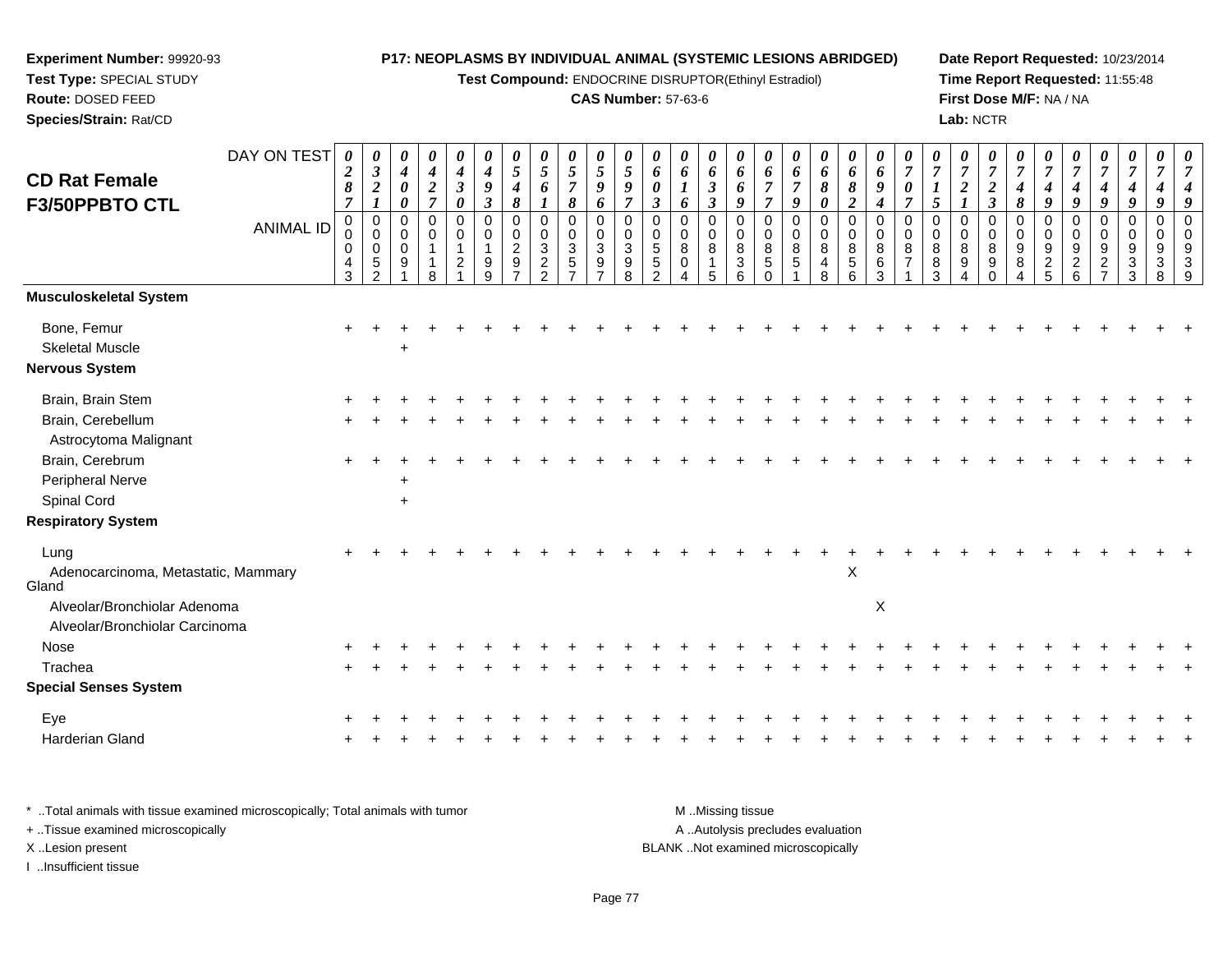**Test Compound:** ENDOCRINE DISRUPTOR(Ethinyl Estradiol)

#### **CAS Number:** 57-63-6

**Date Report Requested:** 10/23/2014**Time Report Requested:** 11:55:48**First Dose M/F:** NA / NA**Lab:** NCTR

| <b>CD Rat Female</b><br>F3/50PPBTO CTL              | DAY ON TEST | $\boldsymbol{\theta}$<br>$\overline{2}$<br>$\pmb{8}$<br>$\overline{7}$ | $\boldsymbol{\theta}$<br>$\mathfrak{z}$<br>$\boldsymbol{2}$                 | 0<br>4<br>0<br>0         | 0<br>$\boldsymbol{4}$<br>$\boldsymbol{2}$<br>$\overline{ }$ | 0<br>$\boldsymbol{4}$<br>$\boldsymbol{\beta}$<br>0 | 0<br>4<br>9<br>$\boldsymbol{\beta}$ | $\boldsymbol{\theta}$<br>5<br>4<br>8                       | $\boldsymbol{\theta}$<br>$5\overline{)}$<br>6       | 0<br>$\sqrt{5}$<br>$\overline{7}$<br>8  | 0<br>5<br>9<br>6                                                           | 0<br>$\mathfrak{s}$<br>9 | $\boldsymbol{\theta}$<br>6<br>$\boldsymbol{\theta}$<br>$\boldsymbol{\beta}$ | $\boldsymbol{\theta}$<br>6<br>6  | 0<br>6<br>$\boldsymbol{\beta}$<br>$\boldsymbol{\beta}$ | 0<br>6<br>6<br>9                                 | 0<br>6<br>$\overline{ }$ | $\boldsymbol{\theta}$<br>6<br>$\overline{ }$<br>9 | $\boldsymbol{\theta}$<br>6<br>8<br>$\boldsymbol{\theta}$ | 0<br>6<br>8<br>$\boldsymbol{2}$ | 0<br>6<br>9<br>$\boldsymbol{4}$ | $\theta$<br>$\overline{ }$ | $\boldsymbol{\theta}$<br>C | $\boldsymbol{\theta}$<br>$\boldsymbol{2}$ | 0<br>$\overline{ }$<br>$\boldsymbol{2}$<br>$\boldsymbol{\beta}$ | 0<br>$\overline{ }$<br>4<br>8 | 4<br>9                     | $\boldsymbol{\theta}$<br>4<br>9    | 0<br>4<br>9                                     | $\boldsymbol{\theta}$<br>$\overline{\phantom{a}}$<br>$\boldsymbol{4}$<br>9 | 0                |                   |
|-----------------------------------------------------|-------------|------------------------------------------------------------------------|-----------------------------------------------------------------------------|--------------------------|-------------------------------------------------------------|----------------------------------------------------|-------------------------------------|------------------------------------------------------------|-----------------------------------------------------|-----------------------------------------|----------------------------------------------------------------------------|--------------------------|-----------------------------------------------------------------------------|----------------------------------|--------------------------------------------------------|--------------------------------------------------|--------------------------|---------------------------------------------------|----------------------------------------------------------|---------------------------------|---------------------------------|----------------------------|----------------------------|-------------------------------------------|-----------------------------------------------------------------|-------------------------------|----------------------------|------------------------------------|-------------------------------------------------|----------------------------------------------------------------------------|------------------|-------------------|
|                                                     | ANIMAL ID   | $\mathbf 0$<br>0<br>0<br>$\overline{4}$<br>3                           | $\pmb{0}$<br>$\pmb{0}$<br>$\begin{array}{c} 0 \\ 5 \end{array}$<br>$\Omega$ | 0<br>$\pmb{0}$<br>0<br>9 | $\mathbf 0$<br>$\circ$                                      | 0<br>$\mathbf 0$<br>$\overline{2}$                 | 0<br>0<br>9<br>9                    | 0<br>$\boldsymbol{2}$<br>$\boldsymbol{9}$<br>$\rightarrow$ | 0<br>$\pmb{0}$<br>3<br>$\boldsymbol{2}$<br>$\Omega$ | $\mathbf 0$<br>3<br>5<br>$\overline{ }$ | $\pmb{0}$<br>$\pmb{0}$<br>$\sqrt{3}$<br>$\boldsymbol{9}$<br>$\overline{ }$ | 0<br>3<br>9<br>8         | 0<br>5<br>5                                                                 | 0<br>$\pmb{0}$<br>8<br>$\pmb{0}$ | $\overline{0}$<br>8<br>Е.                              | 0<br>$\mathbf 0$<br>$\bf 8$<br>$\mathbf{3}$<br>6 | 8<br>$\sqrt{5}$          | 0<br>$\boldsymbol{0}$<br>8<br>5                   | 0<br>0<br>8<br>4<br>8                                    | 8<br>5<br>Р.                    | 0<br>0<br>8<br>6<br>3           | 8<br>$\rightarrow$         | 0<br>0<br>8<br>8<br>3      | 0<br>0<br>8<br>9                          | 8<br>9                                                          | 0<br>0<br>9<br>8              | 9<br>$\boldsymbol{2}$<br>5 | 0<br>0<br>9<br>$\overline{c}$<br>6 | 0<br>0<br>9<br>$\overline{c}$<br>$\overline{ }$ | $\mathbf 0$<br>9<br>3<br>3                                                 | 0<br>9<br>3<br>8 | 3<br>$\mathbf{Q}$ |
| <b>Urinary System</b>                               |             |                                                                        |                                                                             |                          |                                                             |                                                    |                                     |                                                            |                                                     |                                         |                                                                            |                          |                                                                             |                                  |                                                        |                                                  |                          |                                                   |                                                          |                                 |                                 |                            |                            |                                           |                                                                 |                               |                            |                                    |                                                 |                                                                            |                  |                   |
| Kidney<br>Liposarcoma                               |             |                                                                        |                                                                             |                          |                                                             |                                                    |                                     |                                                            |                                                     |                                         |                                                                            |                          |                                                                             |                                  |                                                        |                                                  |                          |                                                   |                                                          |                                 |                                 |                            |                            |                                           |                                                                 |                               |                            |                                    |                                                 |                                                                            |                  |                   |
| Nephroblastoma<br>Renal Tubule, Adenoma             |             | $\boldsymbol{\mathsf{X}}$                                              |                                                                             |                          |                                                             |                                                    |                                     |                                                            |                                                     |                                         |                                                                            |                          |                                                                             |                                  |                                                        |                                                  |                          |                                                   |                                                          |                                 |                                 |                            |                            |                                           |                                                                 |                               |                            |                                    |                                                 |                                                                            |                  |                   |
| <b>Urinary Bladder</b><br>Transit Epithe, Papilloma |             |                                                                        |                                                                             |                          |                                                             |                                                    |                                     |                                                            |                                                     |                                         |                                                                            |                          |                                                                             |                                  |                                                        |                                                  |                          |                                                   |                                                          |                                 |                                 |                            |                            |                                           |                                                                 |                               |                            |                                    |                                                 |                                                                            |                  |                   |
| <b>SYSTEMIC LESIONS</b>                             |             |                                                                        |                                                                             |                          |                                                             |                                                    |                                     |                                                            |                                                     |                                         |                                                                            |                          |                                                                             |                                  |                                                        |                                                  |                          |                                                   |                                                          |                                 |                                 |                            |                            |                                           |                                                                 |                               |                            |                                    |                                                 |                                                                            |                  |                   |
| Multiple Organ                                      |             |                                                                        |                                                                             |                          |                                                             |                                                    |                                     |                                                            |                                                     |                                         |                                                                            |                          |                                                                             |                                  |                                                        |                                                  |                          |                                                   |                                                          |                                 |                                 |                            |                            |                                           |                                                                 |                               |                            |                                    |                                                 |                                                                            |                  |                   |
| Lymphoma Malignant                                  |             |                                                                        | X                                                                           |                          |                                                             |                                                    |                                     |                                                            |                                                     |                                         |                                                                            |                          |                                                                             |                                  |                                                        |                                                  |                          |                                                   |                                                          |                                 |                                 |                            |                            |                                           |                                                                 |                               |                            |                                    |                                                 |                                                                            |                  |                   |

\* ..Total animals with tissue examined microscopically; Total animals with tumor **M** . Missing tissue M ..Missing tissue

+ ..Tissue examined microscopically

**Experiment Number:** 99920-93**Test Type:** SPECIAL STUDY**Route:** DOSED FEED**Species/Strain:** Rat/CD

I ..Insufficient tissue

A ..Autolysis precludes evaluation X ..Lesion present BLANK ..Not examined microscopically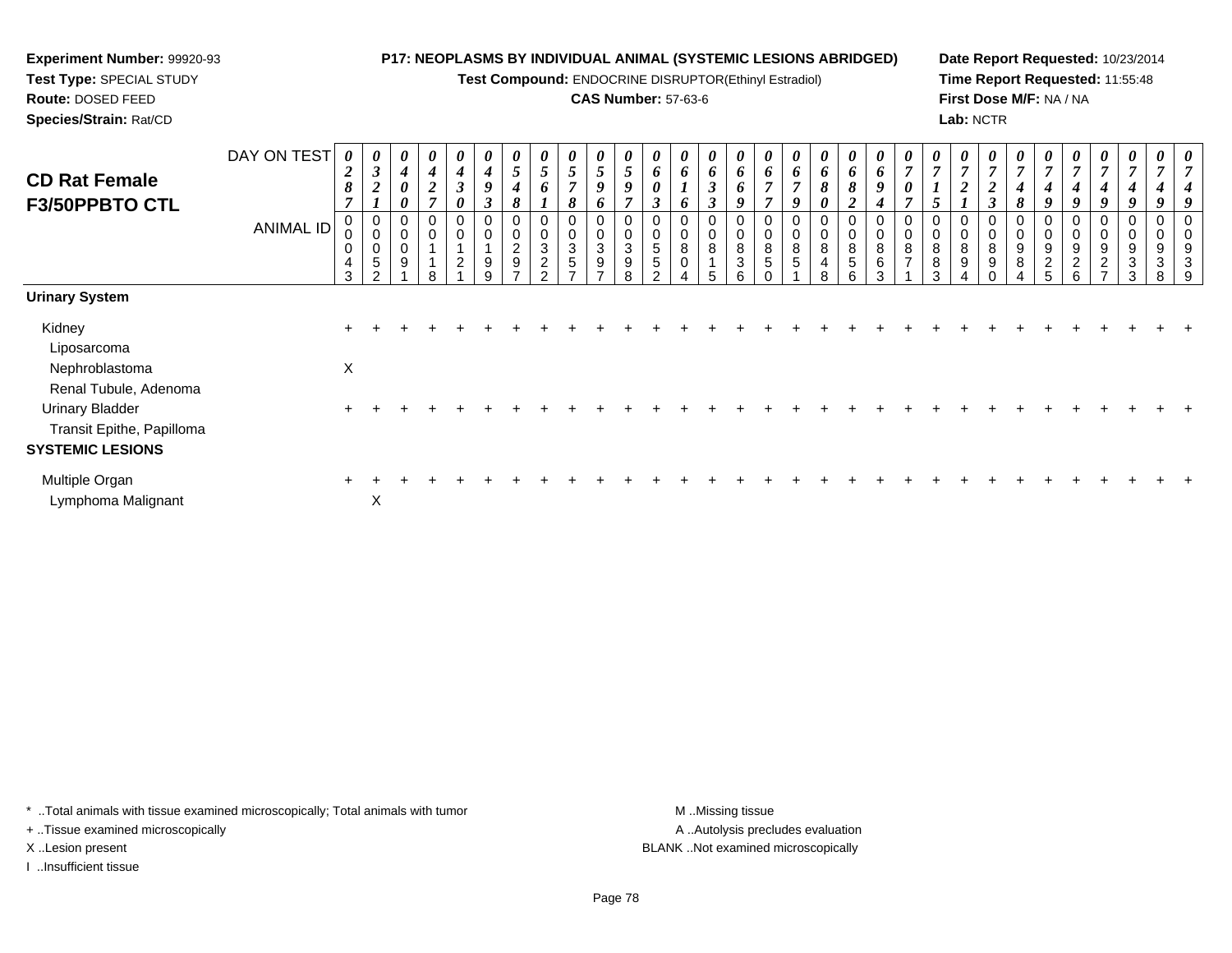**Test Compound:** ENDOCRINE DISRUPTOR(Ethinyl Estradiol)

#### **CAS Number:** 57-63-6

**Date Report Requested:** 10/23/2014**Time Report Requested:** 11:55:48**First Dose M/F:** NA / NA**Lab:** NCTR

 $\overline{2}$ 

| <b>CD Rat Female</b><br>F3/50PPBTO CTL | DAY ON TEST      | 0<br>7<br>4<br>9                               | 0<br>$\overline{7}$<br>4<br>9 | 0<br>$\overline{7}$<br>$\boldsymbol{4}$<br>9 | 0<br>$\overline{7}$<br>$\boldsymbol{4}$<br>9           | 0<br>$\overline{7}$<br>$\boldsymbol{4}$<br>9                     | 0<br>$\overline{7}$<br>4<br>9          | 0<br>$\overline{7}$<br>4<br>9                           | 0<br>$\overline{7}$<br>5<br>0             | 0<br>$\overline{7}$<br>5<br>$\boldsymbol{\theta}$                        | 0<br>$\overline{7}$<br>$\sqrt{5}$<br>$\overline{c}$ | 0<br>$\overline{7}$<br>5<br>$\mathfrak{z}$ | 0<br>$\overline{7}$<br>$\mathfrak{s}$<br>$\boldsymbol{4}$         | 0<br>$\overline{7}$<br>5<br>4   | 0<br>$\overline{7}$<br>5<br>$\boldsymbol{4}$                | 0<br>$\overline{7}$<br>5<br>$\boldsymbol{4}$    | 0<br>$\overline{7}$<br>5<br>4          | 0<br>$\overline{7}$<br>$\mathfrak{s}$<br>$\boldsymbol{4}$ | 0<br>$\overline{7}$<br>5<br>5             | 0<br>$\overline{7}$<br>$\sqrt{5}$<br>5                   |                       |
|----------------------------------------|------------------|------------------------------------------------|-------------------------------|----------------------------------------------|--------------------------------------------------------|------------------------------------------------------------------|----------------------------------------|---------------------------------------------------------|-------------------------------------------|--------------------------------------------------------------------------|-----------------------------------------------------|--------------------------------------------|-------------------------------------------------------------------|---------------------------------|-------------------------------------------------------------|-------------------------------------------------|----------------------------------------|-----------------------------------------------------------|-------------------------------------------|----------------------------------------------------------|-----------------------|
|                                        | <b>ANIMAL ID</b> | $\pmb{0}$<br>$\mathbf 0$<br>9<br>4<br>$\Omega$ | 0<br>$\mathbf 0$<br>9<br>4    | $\mathbf 0$<br>$\mathbf 0$<br>9<br>6<br>9    | $\mathbf 0$<br>$\mathbf 0$<br>9<br>$\overline{7}$<br>6 | $\Omega$<br>1<br>$\Omega$<br>$\overline{\mathbf{c}}$<br>$\Delta$ | $\mathbf 0$<br>1<br>$\Omega$<br>2<br>5 | $\mathbf 0$<br>$\mathbf{1}$<br>0<br>$\overline{c}$<br>8 | $\mathbf 0$<br>1<br>$\mathbf 0$<br>1<br>8 | $\mathbf 0$<br>$\mathbf{1}$<br>$\mathbf 0$<br>$\overline{c}$<br>$\Omega$ | $\overline{0}$<br>$\mathbf{1}$<br>$\pmb{0}$<br>5    | $\mathbf 0$<br>1<br>1<br>3<br>6            | $\mathbf 0$<br>$\mathbf{1}$<br>$\mathbf 0$<br>$\overline{7}$<br>8 | 0<br>1<br>$\mathbf 0$<br>7<br>9 | $\mathbf 0$<br>$\mathbf{1}$<br>$\mathbf 0$<br>8<br>$\Omega$ | $\mathbf 0$<br>1<br>$\mathbf 0$<br>$\,8\,$<br>9 | $\mathbf 0$<br>1<br>0<br>9<br>$\Omega$ | $\mathbf 0$<br>$\mathbf{1}$<br>$\mathbf 0$<br>9           | $\mathbf 0$<br>1<br>$\mathbf 0$<br>7<br>3 | $\mathbf 0$<br>-1<br>$\mathbf{1}$<br>$\overline{2}$<br>9 | <i><b>*TOTALS</b></i> |
| <b>Alimentary System</b>               |                  |                                                |                               |                                              |                                                        |                                                                  |                                        |                                                         |                                           |                                                                          |                                                     |                                            |                                                                   |                                 |                                                             |                                                 |                                        |                                                           |                                           |                                                          |                       |
| Esophagus                              |                  | ٠                                              |                               |                                              |                                                        |                                                                  |                                        |                                                         |                                           |                                                                          |                                                     |                                            |                                                                   |                                 |                                                             |                                                 |                                        |                                                           |                                           |                                                          | 50                    |
| Intestine Large, Cecum                 |                  |                                                |                               |                                              |                                                        |                                                                  |                                        |                                                         |                                           |                                                                          |                                                     |                                            |                                                                   |                                 |                                                             |                                                 |                                        |                                                           |                                           |                                                          | 50                    |
| Intestine Large, Colon                 |                  | $\pm$                                          |                               |                                              |                                                        |                                                                  |                                        |                                                         |                                           |                                                                          |                                                     |                                            |                                                                   |                                 |                                                             |                                                 |                                        |                                                           |                                           | ÷                                                        | 50                    |
| Intestine Large, Rectum                |                  | ÷                                              |                               |                                              |                                                        |                                                                  |                                        |                                                         |                                           |                                                                          |                                                     |                                            |                                                                   |                                 |                                                             |                                                 |                                        |                                                           |                                           |                                                          | 50                    |
| Intestine Small, Duodenum              |                  | ٠                                              |                               |                                              |                                                        |                                                                  |                                        |                                                         |                                           |                                                                          |                                                     |                                            |                                                                   |                                 |                                                             |                                                 |                                        |                                                           |                                           |                                                          | 50                    |
| Intestine Small, Ileum                 |                  | +                                              |                               |                                              |                                                        |                                                                  |                                        |                                                         |                                           |                                                                          |                                                     |                                            |                                                                   |                                 |                                                             |                                                 |                                        |                                                           |                                           |                                                          | 50                    |
| Intestine Small, Jejunum               |                  |                                                |                               |                                              |                                                        |                                                                  |                                        |                                                         |                                           |                                                                          |                                                     |                                            |                                                                   |                                 |                                                             |                                                 |                                        |                                                           |                                           | $\div$                                                   | 50                    |
| Liver                                  |                  | +                                              |                               |                                              |                                                        |                                                                  |                                        |                                                         |                                           |                                                                          |                                                     |                                            |                                                                   |                                 |                                                             |                                                 |                                        |                                                           |                                           | $\ddot{}$                                                | 50                    |
| Cholangioma                            |                  |                                                |                               |                                              |                                                        |                                                                  |                                        |                                                         |                                           |                                                                          |                                                     |                                            |                                                                   |                                 |                                                             |                                                 |                                        |                                                           |                                           |                                                          | $\mathbf{1}$          |
| Mesentery                              |                  |                                                |                               |                                              |                                                        |                                                                  |                                        |                                                         |                                           |                                                                          |                                                     |                                            |                                                                   |                                 |                                                             |                                                 |                                        |                                                           |                                           |                                                          | 4                     |
| Oral Mucosa                            |                  |                                                |                               |                                              |                                                        |                                                                  |                                        |                                                         |                                           |                                                                          |                                                     |                                            |                                                                   |                                 |                                                             |                                                 |                                        |                                                           |                                           |                                                          | $\overline{c}$        |
| Squamous Cell Carcinoma                |                  |                                                |                               |                                              |                                                        |                                                                  |                                        |                                                         |                                           |                                                                          |                                                     |                                            |                                                                   |                                 |                                                             |                                                 |                                        |                                                           |                                           |                                                          | 1                     |
| Pancreas                               |                  |                                                |                               |                                              |                                                        |                                                                  |                                        |                                                         |                                           |                                                                          |                                                     |                                            |                                                                   |                                 |                                                             |                                                 |                                        |                                                           |                                           |                                                          | 50                    |
| Salivary Glands                        |                  | +                                              |                               |                                              |                                                        |                                                                  |                                        |                                                         |                                           |                                                                          |                                                     |                                            |                                                                   |                                 |                                                             |                                                 |                                        |                                                           |                                           |                                                          | 50                    |
| Stomach, Forestomach                   |                  | $\pm$                                          |                               |                                              |                                                        |                                                                  |                                        |                                                         |                                           |                                                                          |                                                     |                                            |                                                                   |                                 |                                                             |                                                 |                                        |                                                           |                                           |                                                          | 50                    |
| Squamous Cell Carcinoma                |                  | X                                              |                               |                                              |                                                        |                                                                  |                                        |                                                         |                                           |                                                                          |                                                     |                                            |                                                                   |                                 |                                                             |                                                 |                                        |                                                           |                                           |                                                          | 1                     |
| Stomach, Glandular                     |                  | $\ddot{}$                                      |                               |                                              |                                                        |                                                                  |                                        |                                                         |                                           |                                                                          |                                                     |                                            |                                                                   |                                 |                                                             |                                                 |                                        |                                                           |                                           |                                                          | 50                    |
| <b>Cardiovascular System</b>           |                  |                                                |                               |                                              |                                                        |                                                                  |                                        |                                                         |                                           |                                                                          |                                                     |                                            |                                                                   |                                 |                                                             |                                                 |                                        |                                                           |                                           |                                                          |                       |
| <b>Blood Vessel</b>                    |                  |                                                |                               |                                              |                                                        |                                                                  |                                        |                                                         |                                           |                                                                          |                                                     |                                            |                                                                   |                                 |                                                             |                                                 |                                        |                                                           |                                           |                                                          | 50                    |
| Heart                                  |                  |                                                |                               |                                              |                                                        |                                                                  |                                        |                                                         |                                           |                                                                          |                                                     |                                            |                                                                   |                                 |                                                             |                                                 |                                        |                                                           |                                           |                                                          | 50                    |
|                                        |                  |                                                |                               |                                              |                                                        |                                                                  |                                        |                                                         |                                           |                                                                          |                                                     |                                            |                                                                   |                                 |                                                             |                                                 |                                        |                                                           |                                           |                                                          |                       |

**Experiment Number:** 99920-93**Test Type:** SPECIAL STUDY**Route:** DOSED FEED**Species/Strain:** Rat/CD

\* ..Total animals with tissue examined microscopically; Total animals with tumor A .. Autolysis precludes evaluation + ..Tissue examined microscopically X ..Lesion present BLANK ..Not examined microscopicallyI ..Insufficient tissue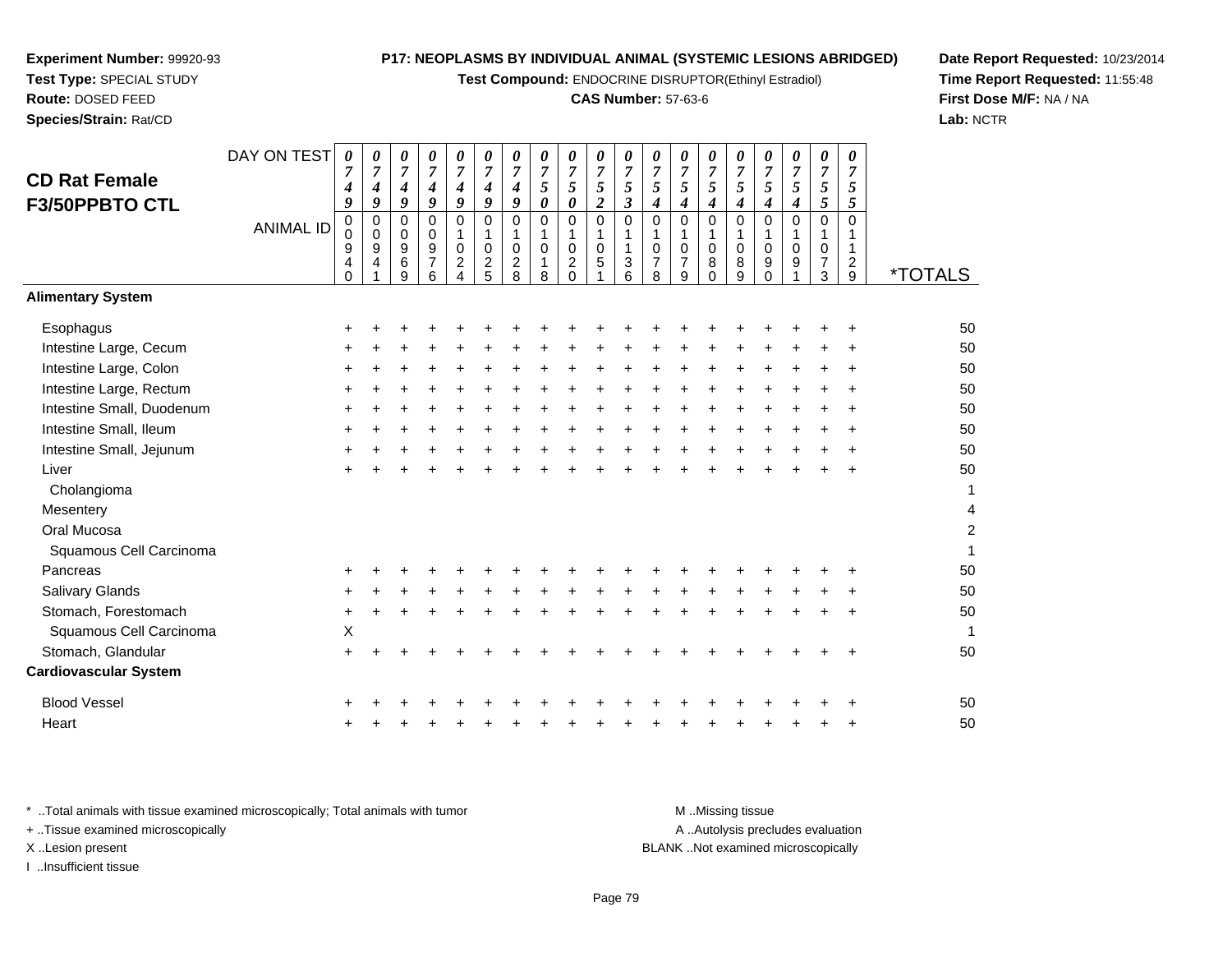**Test Compound:** ENDOCRINE DISRUPTOR(Ethinyl Estradiol)

#### **CAS Number:** 57-63-6

**Date Report Requested:** 10/23/2014**Time Report Requested:** 11:55:48**First Dose M/F:** NA / NA**Lab:** NCTR

| <b>CD Rat Female</b><br>F3/50PPBTO CTL                                                                                                              | DAY ON TEST<br><b>ANIMAL ID</b> | 0<br>7<br>4<br>9<br>$\mathbf 0$<br>$\mathbf 0$<br>9<br>4<br>$\Omega$ | 0<br>$\overline{7}$<br>4<br>9<br>0<br>$\mathbf 0$<br>9<br>4 | 0<br>$\overline{7}$<br>4<br>9<br>0<br>0<br>$9\,$<br>$\,6$<br>9 | 0<br>$\overline{7}$<br>4<br>9<br>$\Omega$<br>0<br>9<br>$\overline{7}$<br>6 | 0<br>$\overline{7}$<br>$\boldsymbol{4}$<br>9<br>0<br>$\mathbf{1}$<br>$\mathbf 0$<br>$\frac{2}{4}$ | 0<br>7<br>4<br>9<br>$\Omega$<br>1<br>$\mathbf 0$<br>$\frac{2}{5}$ | 0<br>$\overline{7}$<br>4<br>9<br>$\Omega$<br>1<br>$\mathbf 0$<br>$\frac{2}{8}$ | 0<br>$\boldsymbol{7}$<br>$\mathfrak{z}$<br>0<br>0<br>$\mathbf{1}$<br>0<br>1<br>8 | 0<br>$\overline{7}$<br>5<br>0<br>$\Omega$<br>1<br>$\mathbf 0$<br>$\overline{c}$<br>$\Omega$ | 0<br>$\boldsymbol{7}$<br>5<br>$\boldsymbol{2}$<br>$\Omega$<br>$\mathbf 1$<br>$\mathbf 0$<br>5 | 0<br>$\boldsymbol{7}$<br>5<br>$\boldsymbol{\beta}$<br>$\Omega$<br>3<br>6 | 0<br>$\boldsymbol{7}$<br>5<br>4<br>$\Omega$<br>1<br>$\mathbf 0$<br>7<br>8 | 0<br>$\overline{7}$<br>5<br>$\boldsymbol{4}$<br>$\Omega$<br>-1<br>0<br>7<br>9 | 0<br>$\overline{7}$<br>5<br>4<br>$\Omega$<br>1<br>0<br>8<br>$\Omega$ | 0<br>$\overline{7}$<br>5<br>4<br>0<br>0<br>8<br>9 | 0<br>$\boldsymbol{7}$<br>5<br>4<br>$\Omega$<br>$\mathbf 0$<br>9<br>$\Omega$ | 0<br>$\overline{7}$<br>5<br>$\boldsymbol{4}$<br>$\Omega$<br>1<br>0<br>9 | 0<br>$\overline{7}$<br>$\sqrt{5}$<br>$\sqrt{5}$<br>$\Omega$<br>-1<br>0<br>7<br>3 | 0<br>7<br>5<br>5<br>$\Omega$<br>1<br>$\frac{2}{9}$ | <i><b>*TOTALS</b></i>                        |
|-----------------------------------------------------------------------------------------------------------------------------------------------------|---------------------------------|----------------------------------------------------------------------|-------------------------------------------------------------|----------------------------------------------------------------|----------------------------------------------------------------------------|---------------------------------------------------------------------------------------------------|-------------------------------------------------------------------|--------------------------------------------------------------------------------|----------------------------------------------------------------------------------|---------------------------------------------------------------------------------------------|-----------------------------------------------------------------------------------------------|--------------------------------------------------------------------------|---------------------------------------------------------------------------|-------------------------------------------------------------------------------|----------------------------------------------------------------------|---------------------------------------------------|-----------------------------------------------------------------------------|-------------------------------------------------------------------------|----------------------------------------------------------------------------------|----------------------------------------------------|----------------------------------------------|
| <b>Endocrine System</b>                                                                                                                             |                                 |                                                                      |                                                             |                                                                |                                                                            |                                                                                                   |                                                                   |                                                                                |                                                                                  |                                                                                             |                                                                                               |                                                                          |                                                                           |                                                                               |                                                                      |                                                   |                                                                             |                                                                         |                                                                                  |                                                    |                                              |
| <b>Adrenal Cortex</b><br>Adrenal Medulla<br>Pheochromocytoma Benign<br>Islets, Pancreatic<br>Adenoma<br>Parathyroid Gland<br><b>Pituitary Gland</b> |                                 |                                                                      |                                                             |                                                                |                                                                            |                                                                                                   |                                                                   |                                                                                |                                                                                  |                                                                                             |                                                                                               |                                                                          |                                                                           |                                                                               |                                                                      |                                                   |                                                                             |                                                                         |                                                                                  | X                                                  | 50<br>50<br>1<br>50<br>1<br>44<br>50         |
| Pars Distalis, Adenoma<br><b>Thyroid Gland</b><br>Bilateral, C Cell, Adenoma<br>C Cell, Adenoma<br><b>General Body System</b>                       |                                 |                                                                      | X                                                           |                                                                | X                                                                          | $\mathsf{X}$                                                                                      | $\mathsf{X}$                                                      |                                                                                | $\boldsymbol{\mathsf{X}}$                                                        | $\boldsymbol{\mathsf{X}}$                                                                   |                                                                                               | X                                                                        | $\boldsymbol{\mathsf{X}}$                                                 |                                                                               | $\pmb{\times}$                                                       |                                                   |                                                                             | X                                                                       | X                                                                                | $\times$<br>$\ddot{}$                              | 32<br>50<br>1<br>1                           |
| <b>Tissue NOS</b><br>Alveolar/Bronchiolar Carcinoma, Metastatic,<br>Lung<br><b>Genital System</b>                                                   |                                 |                                                                      |                                                             |                                                                |                                                                            |                                                                                                   | $\ddot{}$<br>X                                                    |                                                                                |                                                                                  |                                                                                             |                                                                                               |                                                                          |                                                                           |                                                                               |                                                                      |                                                   |                                                                             |                                                                         |                                                                                  |                                                    | 1<br>1                                       |
| <b>Clitoral Gland</b><br>Adenoma<br>Ovary<br>Granulosa Cell Tumor Benign                                                                            |                                 |                                                                      |                                                             |                                                                |                                                                            |                                                                                                   |                                                                   |                                                                                |                                                                                  | X                                                                                           |                                                                                               |                                                                          |                                                                           |                                                                               |                                                                      |                                                   |                                                                             |                                                                         |                                                                                  |                                                    | 48<br>$\overline{c}$<br>50<br>$\overline{c}$ |

**Experiment Number:** 99920-93**Test Type:** SPECIAL STUDY**Route:** DOSED FEED**Species/Strain:** Rat/CD

\* ..Total animals with tissue examined microscopically; Total animals with tumor **M** . Missing tissue M ..Missing tissue A ..Autolysis precludes evaluation + ..Tissue examined microscopically X ..Lesion present BLANK ..Not examined microscopicallyI ..Insufficient tissue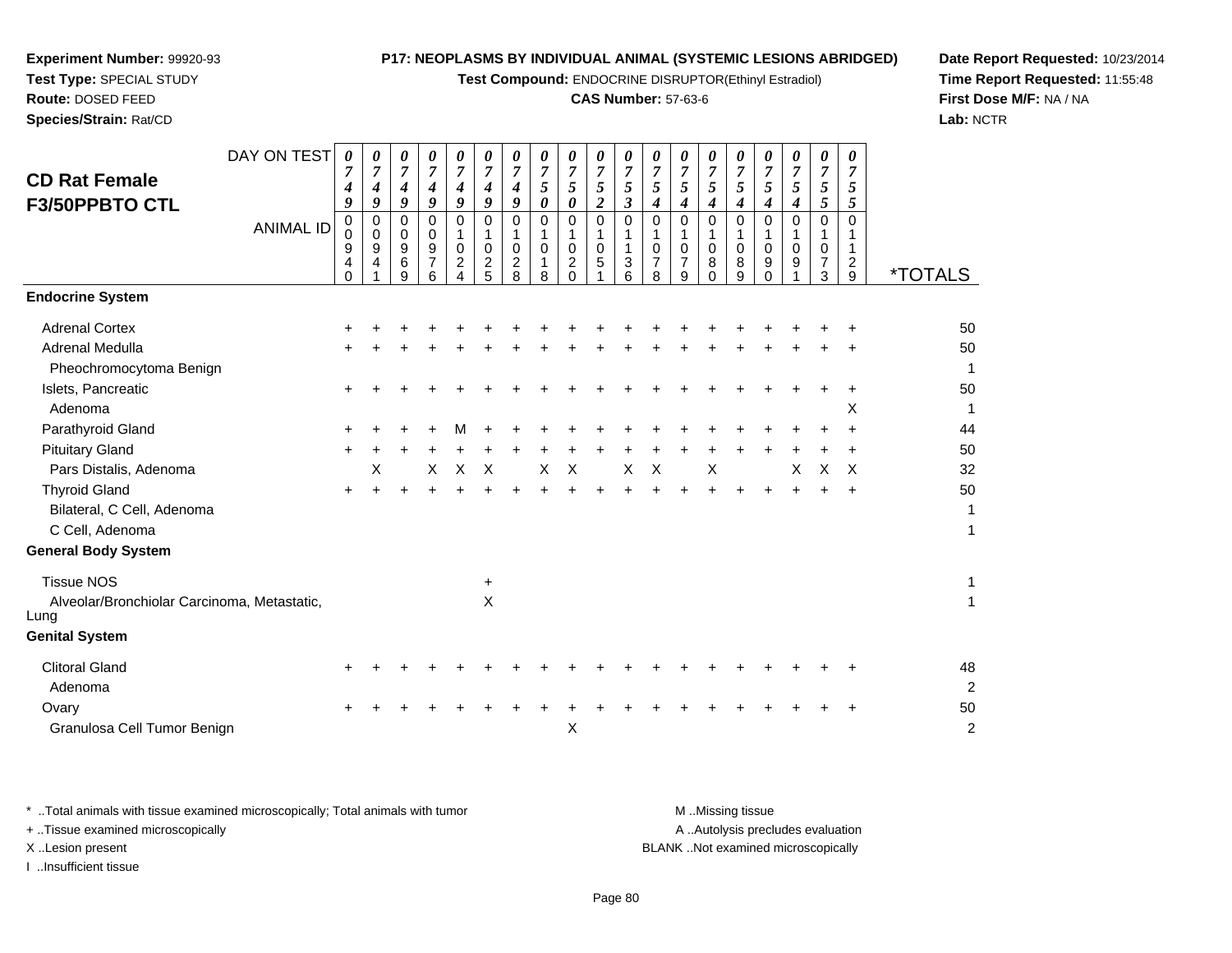**Test Compound:** ENDOCRINE DISRUPTOR(Ethinyl Estradiol)

#### **CAS Number:** 57-63-6

**Date Report Requested:** 10/23/2014**Time Report Requested:** 11:55:48**First Dose M/F:** NA / NA**Lab:** NCTR

| <b>CD Rat Female</b><br><b>F3/50PPBTO CTL</b> | DAY ON TEST      | 0<br>7<br>4<br>9                       | 0<br>$\overline{7}$<br>4<br>9 | 0<br>7<br>4<br>9      | 0<br>$\overline{7}$<br>4<br>9 | 0<br>$\boldsymbol{7}$<br>4<br>9              | 0<br>$\overline{7}$<br>4<br>9               | 0<br>$\overline{7}$<br>$\boldsymbol{4}$<br>9 | 0<br>$\overline{7}$<br>5<br>$\pmb{\theta}$ | 0<br>$\overline{7}$<br>5<br>0                    | 0<br>$\overline{7}$<br>5<br>$\overline{c}$ | 0<br>$\boldsymbol{7}$<br>5<br>$\boldsymbol{\mathfrak{z}}$ | 0<br>$\overline{7}$<br>5<br>4      | 0<br>$\boldsymbol{7}$<br>5<br>$\boldsymbol{4}$ | 0<br>$\overline{7}$<br>5<br>$\boldsymbol{4}$ | 0<br>$\overline{7}$<br>5<br>$\boldsymbol{4}$ | 0<br>$\overline{7}$<br>$\mathfrak{s}$<br>4 | 0<br>$\overline{7}$<br>5<br>4 | 0<br>$\overline{7}$<br>5<br>5 | 0<br>$\overline{7}$<br>5<br>5      |                       |
|-----------------------------------------------|------------------|----------------------------------------|-------------------------------|-----------------------|-------------------------------|----------------------------------------------|---------------------------------------------|----------------------------------------------|--------------------------------------------|--------------------------------------------------|--------------------------------------------|-----------------------------------------------------------|------------------------------------|------------------------------------------------|----------------------------------------------|----------------------------------------------|--------------------------------------------|-------------------------------|-------------------------------|------------------------------------|-----------------------|
|                                               | <b>ANIMAL ID</b> | $\mathbf 0$<br>0<br>9<br>4<br>$\Omega$ | 0<br>0<br>9<br>4              | 0<br>0<br>9<br>6<br>9 | 0<br>0<br>9<br>7<br>6         | 0<br>1<br>$\mathbf 0$<br>$\overline{c}$<br>4 | $\Omega$<br>$\Omega$<br>$\overline{c}$<br>5 | 0<br>1<br>$\Omega$<br>$\overline{c}$<br>8    | $\Omega$<br>1<br>$\Omega$<br>8             | $\Omega$<br>1<br>0<br>$\overline{c}$<br>$\Omega$ | $\Omega$<br>$\mathbf 0$<br>5               | 0<br>3<br>6                                               | 0<br>1<br>0<br>$\overline{7}$<br>8 | 0<br>1<br>$\mathbf 0$<br>$\overline{7}$<br>9   | $\Omega$<br>$\mathbf 0$<br>8<br>$\Omega$     | $\Omega$<br>1<br>0<br>8<br>9                 | $\Omega$<br>0<br>9<br>$\Omega$             | 0<br>1<br>0<br>9              | 0<br>0<br>7<br>3              | 0<br>$\mathbf{1}$<br>$\frac{2}{9}$ | <i><b>*TOTALS</b></i> |
| Oviduct                                       |                  | $\ddot{}$                              |                               | $\ddot{}$             |                               |                                              |                                             |                                              |                                            |                                                  |                                            |                                                           |                                    |                                                |                                              |                                              |                                            |                               | $\div$                        | $\ddot{}$                          | 50                    |
| <b>Uterus</b>                                 |                  | ÷                                      |                               |                       |                               |                                              |                                             |                                              |                                            |                                                  |                                            |                                                           |                                    |                                                |                                              |                                              |                                            |                               |                               | $\ddot{}$                          | 50                    |
| Leiomyoma                                     |                  |                                        |                               |                       |                               |                                              |                                             |                                              |                                            |                                                  |                                            |                                                           |                                    |                                                |                                              |                                              |                                            |                               |                               |                                    |                       |
| Polyp Stromal                                 |                  |                                        |                               |                       |                               |                                              |                                             |                                              |                                            |                                                  | Χ                                          |                                                           |                                    |                                                |                                              |                                              |                                            |                               |                               |                                    | 5                     |
| Vagina                                        |                  |                                        |                               |                       |                               |                                              |                                             |                                              |                                            |                                                  |                                            |                                                           |                                    |                                                |                                              |                                              |                                            |                               |                               |                                    | 50                    |
| <b>Hematopoietic System</b>                   |                  |                                        |                               |                       |                               |                                              |                                             |                                              |                                            |                                                  |                                            |                                                           |                                    |                                                |                                              |                                              |                                            |                               |                               |                                    |                       |
| <b>Bone Marrow</b>                            |                  | $\ddot{}$                              |                               |                       |                               |                                              |                                             |                                              |                                            |                                                  |                                            |                                                           |                                    |                                                |                                              |                                              |                                            |                               |                               | ٠                                  | 50                    |
| Lymph Node                                    |                  |                                        |                               |                       |                               |                                              |                                             |                                              |                                            |                                                  |                                            |                                                           |                                    |                                                |                                              |                                              |                                            |                               |                               |                                    | 5                     |
| Lymph Node, Mandibular                        |                  |                                        |                               |                       |                               |                                              |                                             |                                              |                                            |                                                  |                                            |                                                           |                                    |                                                |                                              |                                              |                                            |                               |                               |                                    | 50                    |
| Lymph Node, Mesenteric                        |                  | +                                      |                               |                       |                               |                                              |                                             |                                              |                                            |                                                  |                                            |                                                           |                                    |                                                |                                              |                                              |                                            |                               |                               |                                    | 49                    |
| Spleen                                        |                  |                                        |                               |                       |                               |                                              |                                             |                                              |                                            |                                                  |                                            |                                                           |                                    |                                                |                                              |                                              |                                            |                               |                               | +                                  | 50                    |
| Thymus                                        |                  |                                        |                               |                       |                               |                                              |                                             |                                              |                                            |                                                  |                                            |                                                           |                                    |                                                |                                              |                                              |                                            |                               |                               |                                    | 49                    |
| <b>Integumentary System</b>                   |                  |                                        |                               |                       |                               |                                              |                                             |                                              |                                            |                                                  |                                            |                                                           |                                    |                                                |                                              |                                              |                                            |                               |                               |                                    |                       |
| Mammary Gland                                 |                  | $\ddot{}$                              |                               |                       |                               |                                              |                                             |                                              |                                            |                                                  |                                            |                                                           |                                    |                                                |                                              |                                              |                                            |                               |                               |                                    | 50                    |
| Adenocarcinoma                                |                  |                                        | X                             |                       | $\boldsymbol{\mathsf{X}}$     |                                              |                                             |                                              |                                            |                                                  |                                            |                                                           |                                    |                                                |                                              |                                              |                                            |                               |                               |                                    | 10                    |
| Fibroadenoma                                  |                  | X                                      |                               |                       |                               |                                              |                                             |                                              |                                            |                                                  |                                            | $\pmb{\times}$                                            |                                    |                                                | $\boldsymbol{\mathsf{X}}$                    |                                              |                                            | X                             |                               | X                                  | 13                    |
| Fibroadenoma, Multiple                        |                  |                                        | х                             | X                     | Χ                             | Χ                                            | X                                           | X                                            | $\boldsymbol{\mathsf{X}}$                  |                                                  | $\mathsf X$                                |                                                           | $\mathsf X$                        | $\boldsymbol{\mathsf{X}}$                      |                                              | X                                            |                                            |                               | X                             |                                    | 24                    |
| Skin                                          |                  | $\ddot{}$                              |                               |                       |                               |                                              |                                             |                                              |                                            |                                                  |                                            |                                                           |                                    |                                                |                                              |                                              |                                            | ٠                             | +                             | $\ddot{}$                          | 50                    |
| <b>Basal Cell Adenoma</b>                     |                  |                                        |                               |                       |                               |                                              |                                             |                                              |                                            |                                                  |                                            |                                                           |                                    |                                                |                                              |                                              |                                            |                               | Χ                             |                                    | 1                     |
| Fibroma                                       |                  |                                        |                               |                       |                               |                                              |                                             |                                              |                                            |                                                  |                                            |                                                           |                                    |                                                |                                              |                                              |                                            |                               |                               |                                    | 1                     |
| Sarcoma                                       |                  |                                        |                               |                       |                               |                                              |                                             |                                              |                                            |                                                  |                                            |                                                           |                                    |                                                |                                              |                                              |                                            |                               |                               |                                    | 1                     |

\* ..Total animals with tissue examined microscopically; Total animals with tumor **M** . Missing tissue M ..Missing tissue

+ ..Tissue examined microscopically

**Experiment Number:** 99920-93**Test Type:** SPECIAL STUDY**Route:** DOSED FEED**Species/Strain:** Rat/CD

I ..Insufficient tissue

A ..Autolysis precludes evaluation

X ..Lesion present BLANK ..Not examined microscopically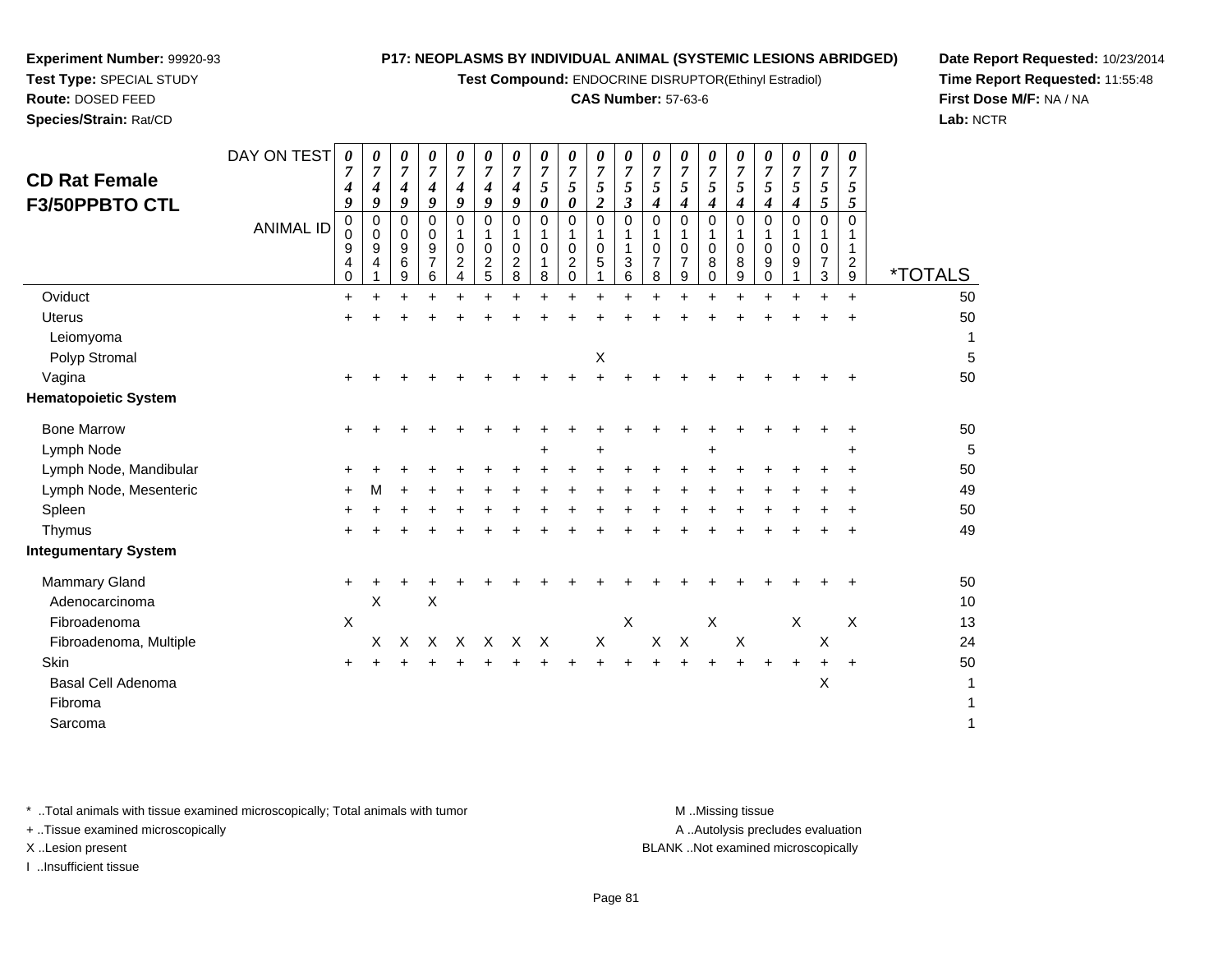**Test Compound:** ENDOCRINE DISRUPTOR(Ethinyl Estradiol)

## **CAS Number:** 57-63-6

**Date Report Requested:** 10/23/2014 **Time Report Requested:** 11:55:48**First Dose M/F:** NA / NA**Lab:** NCTR

| <b>CD Rat Female</b><br>F3/50PPBTO CTL                         | DAY ON TEST      | 0<br>$\overline{7}$<br>4<br>9   | 0<br>$\overline{7}$<br>$\boldsymbol{4}$<br>$\boldsymbol{g}$ | 0<br>$\overline{7}$<br>4<br>$\boldsymbol{g}$ | 0<br>$\overline{7}$<br>$\boldsymbol{4}$<br>9             | 0<br>$\overline{7}$<br>$\boldsymbol{4}$<br>9 | 0<br>$\overline{7}$<br>$\boldsymbol{4}$<br>9 | 0<br>$\overline{7}$<br>$\boldsymbol{4}$<br>9 | 0<br>$\boldsymbol{7}$<br>5<br>$\pmb{\theta}$ | 0<br>$\overline{7}$<br>5<br>0                             | 0<br>$\boldsymbol{7}$<br>$\overline{5}$<br>$\overline{2}$ | 0<br>$\overline{7}$<br>$\sqrt{5}$<br>$\mathfrak{z}$   | 0<br>$\overline{7}$<br>$\sqrt{5}$<br>$\boldsymbol{4}$ | 0<br>$\overline{7}$<br>$\sqrt{5}$<br>4 | 0<br>$\overline{7}$<br>5<br>$\overline{\mathbf{4}}$ | 0<br>$\boldsymbol{7}$<br>$\mathfrak{s}$<br>$\boldsymbol{4}$ | 0<br>$\overline{7}$<br>5<br>$\boldsymbol{4}$  | 0<br>$\overline{7}$<br>5<br>$\boldsymbol{4}$ | 0<br>$\boldsymbol{7}$<br>5<br>5 | 0<br>$\overline{7}$<br>5<br>$\overline{5}$     |                         |
|----------------------------------------------------------------|------------------|---------------------------------|-------------------------------------------------------------|----------------------------------------------|----------------------------------------------------------|----------------------------------------------|----------------------------------------------|----------------------------------------------|----------------------------------------------|-----------------------------------------------------------|-----------------------------------------------------------|-------------------------------------------------------|-------------------------------------------------------|----------------------------------------|-----------------------------------------------------|-------------------------------------------------------------|-----------------------------------------------|----------------------------------------------|---------------------------------|------------------------------------------------|-------------------------|
|                                                                | <b>ANIMAL ID</b> | $\mathbf 0$<br>0<br>9<br>4<br>0 | $\mathbf 0$<br>0<br>$\boldsymbol{9}$<br>4                   | $\Omega$<br>0<br>9<br>6<br>9                 | $\Omega$<br>0<br>$\boldsymbol{9}$<br>$\overline{7}$<br>6 | $\Omega$<br>1<br>0<br>$\frac{2}{4}$          | $\Omega$<br>1<br>0<br>$rac{2}{5}$            | $\Omega$<br>1<br>0<br>$\overline{c}$<br>8    | 0<br>1<br>$\mathbf 0$<br>1<br>8              | $\Omega$<br>1<br>0<br>$\overline{\mathbf{c}}$<br>$\Omega$ | $\mathbf 0$<br>1<br>$\mathbf 0$<br>5                      | $\mathbf 0$<br>1<br>$\mathbf{1}$<br>$\mathbf{3}$<br>6 | 0<br>1<br>$\mathbf 0$<br>$\overline{7}$<br>8          | $\Omega$<br>0<br>7<br>9                | 0<br>1<br>0<br>8<br>$\Omega$                        | $\Omega$<br>1<br>$\pmb{0}$<br>$\bf 8$<br>9                  | $\Omega$<br>1<br>$\mathbf 0$<br>9<br>$\Omega$ | $\Omega$<br>1<br>0<br>9                      | $\mathbf 0$<br>1<br>0<br>7<br>3 | $\Omega$<br>1<br>$\mathbf{1}$<br>$\frac{2}{9}$ | <i><b>*TOTALS</b></i>   |
| <b>Musculoskeletal System</b>                                  |                  |                                 |                                                             |                                              |                                                          |                                              |                                              |                                              |                                              |                                                           |                                                           |                                                       |                                                       |                                        |                                                     |                                                             |                                               |                                              |                                 |                                                |                         |
| Bone, Femur<br><b>Skeletal Muscle</b>                          |                  |                                 |                                                             |                                              |                                                          |                                              |                                              |                                              |                                              |                                                           |                                                           |                                                       |                                                       |                                        |                                                     |                                                             |                                               |                                              |                                 |                                                | 50<br>$\mathbf{1}$      |
| <b>Nervous System</b>                                          |                  |                                 |                                                             |                                              |                                                          |                                              |                                              |                                              |                                              |                                                           |                                                           |                                                       |                                                       |                                        |                                                     |                                                             |                                               |                                              |                                 |                                                |                         |
| Brain, Brain Stem                                              |                  |                                 |                                                             |                                              |                                                          |                                              |                                              |                                              |                                              |                                                           |                                                           |                                                       |                                                       |                                        |                                                     |                                                             |                                               |                                              |                                 |                                                | 50                      |
| Brain, Cerebellum<br>Astrocytoma Malignant                     |                  | +<br>$\boldsymbol{\mathsf{X}}$  |                                                             |                                              |                                                          |                                              |                                              |                                              |                                              |                                                           |                                                           |                                                       |                                                       |                                        |                                                     |                                                             |                                               |                                              |                                 |                                                | 50<br>$\mathbf{1}$      |
| Brain, Cerebrum<br>Peripheral Nerve<br>Spinal Cord             |                  | $+$                             |                                                             |                                              |                                                          |                                              |                                              |                                              |                                              |                                                           |                                                           |                                                       |                                                       |                                        |                                                     |                                                             |                                               |                                              |                                 |                                                | 50<br>1<br>$\mathbf{1}$ |
| <b>Respiratory System</b>                                      |                  |                                 |                                                             |                                              |                                                          |                                              |                                              |                                              |                                              |                                                           |                                                           |                                                       |                                                       |                                        |                                                     |                                                             |                                               |                                              |                                 |                                                |                         |
| Lung<br>Adenocarcinoma, Metastatic, Mammary<br>Gland           |                  |                                 |                                                             |                                              |                                                          |                                              |                                              |                                              |                                              |                                                           |                                                           |                                                       |                                                       |                                        |                                                     |                                                             |                                               |                                              |                                 |                                                | 50<br>1                 |
| Alveolar/Bronchiolar Adenoma<br>Alveolar/Bronchiolar Carcinoma |                  |                                 |                                                             |                                              |                                                          |                                              | $\boldsymbol{\mathsf{X}}$                    |                                              |                                              |                                                           |                                                           |                                                       |                                                       |                                        |                                                     |                                                             |                                               |                                              |                                 |                                                | 1<br>$\mathbf{1}$       |
| <b>Nose</b>                                                    |                  |                                 |                                                             |                                              |                                                          |                                              |                                              |                                              |                                              |                                                           |                                                           |                                                       |                                                       |                                        |                                                     |                                                             |                                               |                                              |                                 |                                                | 50                      |
| Trachea                                                        |                  | $\ddot{}$                       |                                                             |                                              |                                                          |                                              |                                              |                                              |                                              |                                                           |                                                           |                                                       |                                                       |                                        |                                                     |                                                             |                                               |                                              |                                 |                                                | 50                      |
| <b>Special Senses System</b>                                   |                  |                                 |                                                             |                                              |                                                          |                                              |                                              |                                              |                                              |                                                           |                                                           |                                                       |                                                       |                                        |                                                     |                                                             |                                               |                                              |                                 |                                                |                         |
| Eye                                                            |                  |                                 |                                                             |                                              |                                                          |                                              |                                              |                                              |                                              |                                                           |                                                           |                                                       |                                                       |                                        |                                                     |                                                             |                                               |                                              |                                 |                                                | 50                      |
| <b>Harderian Gland</b>                                         |                  |                                 |                                                             |                                              |                                                          |                                              |                                              |                                              |                                              |                                                           |                                                           |                                                       |                                                       |                                        |                                                     |                                                             |                                               |                                              |                                 |                                                | 50                      |

| Total animals with tissue examined microscopically; Total animals with tumor | M Missing tissue                   |
|------------------------------------------------------------------------------|------------------------------------|
| + Tissue examined microscopically                                            | A Autolysis precludes evaluation   |
| X Lesion present                                                             | BLANK Not examined microscopically |
| …Insufficient tissue                                                         |                                    |